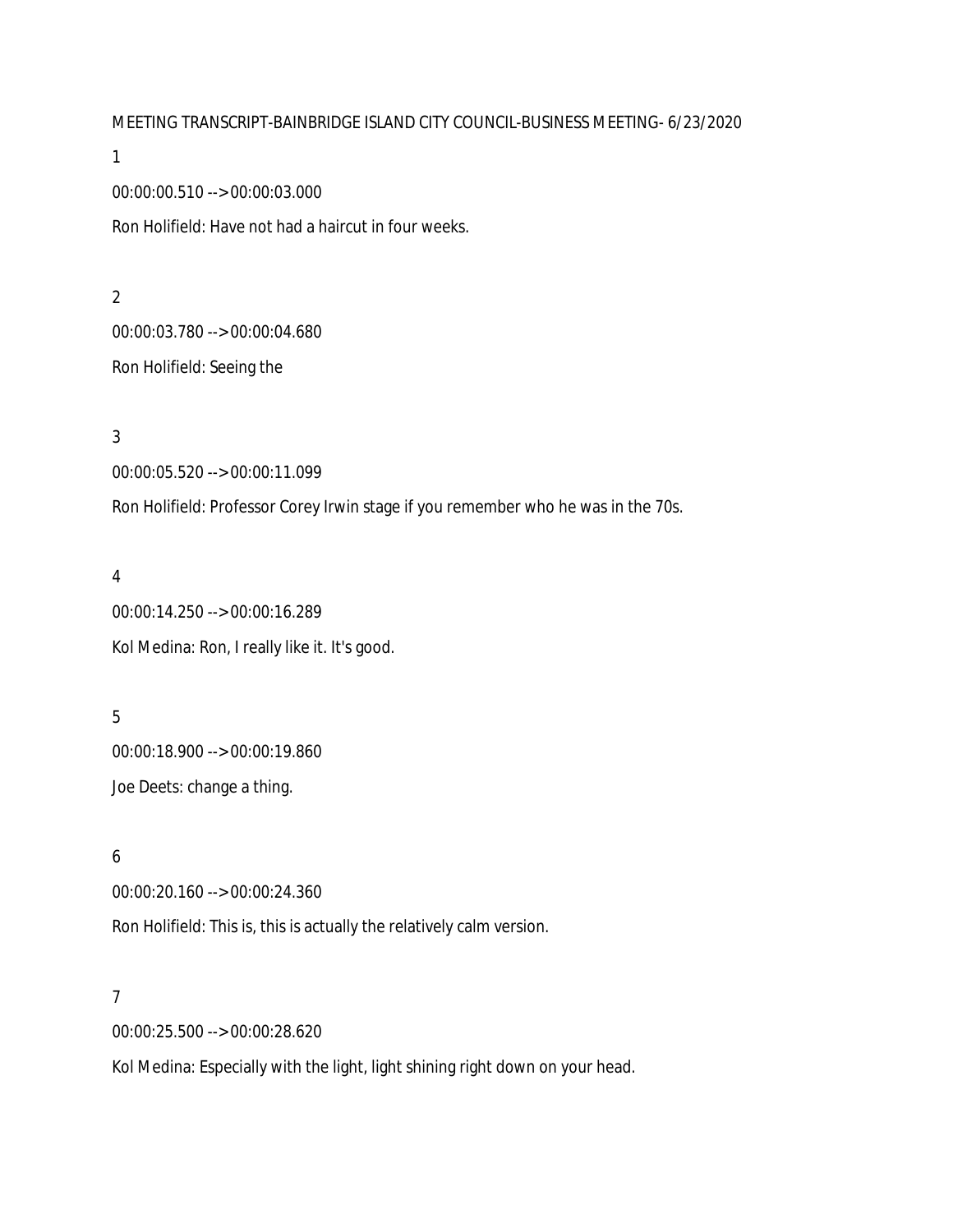00:00:31.020 --> 00:00:31.920 Kol Medina: to good effect.

9

00:01:24.510 --> 00:01:27.600 Leslie Schneider: Well, I think we're all here. That's very cool.

10

00:01:35.520 --> 00:01:36.960 Michael Pollock: Hello everyone.

11 00:01:40.260 --> 00:01:40.890 Leslie Schneider: Good to see you.

12 00:01:43.500 --> 00:01:44.310 Michael Pollock: A little wild.

13 00:01:49.170 --> 00:01:49.980 Joe Deets: My assistant

14 00:01:51.360 --> 00:01:54.990

Leslie Schneider: It will have to compete with run he's he's claiming

15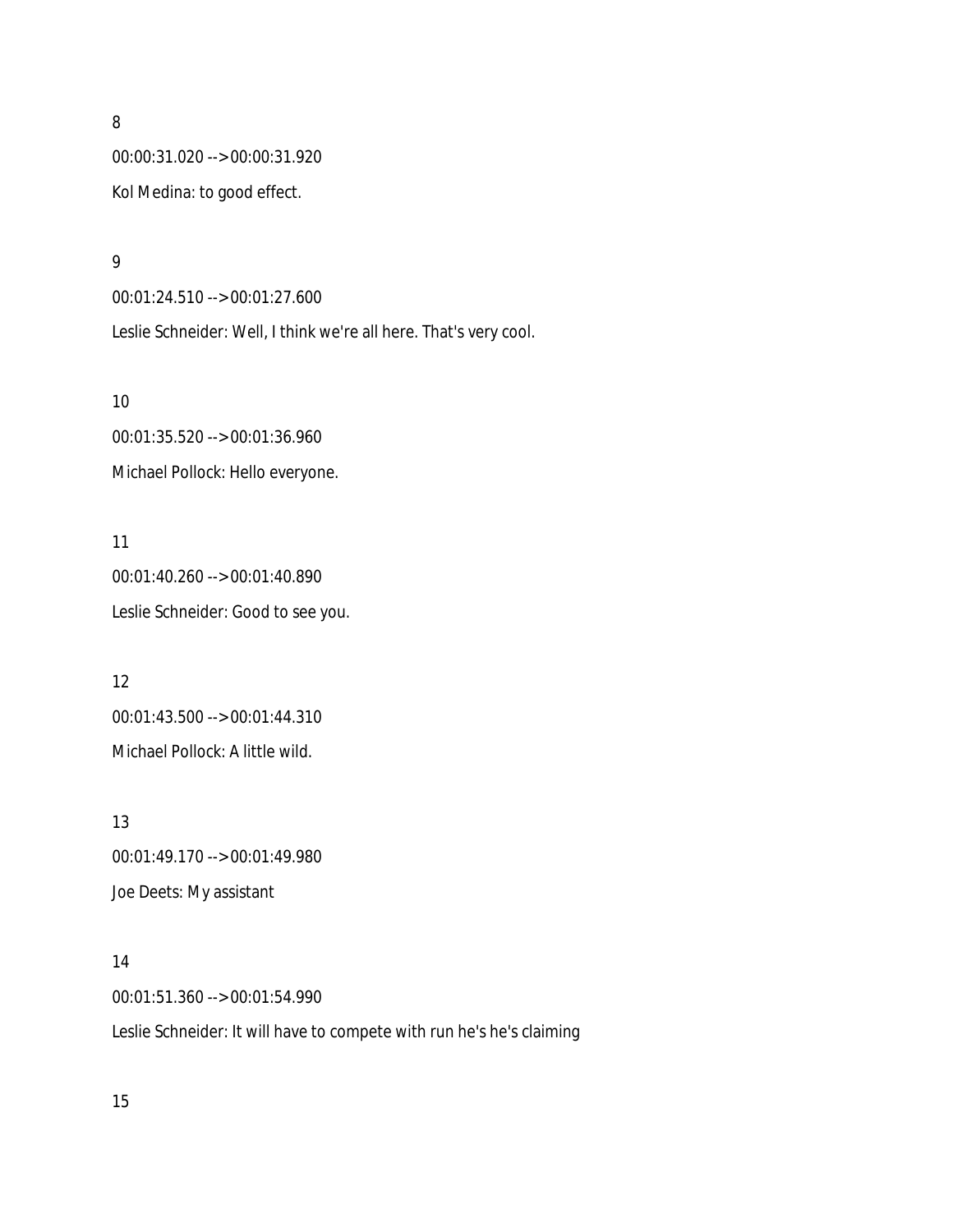00:01:56.610 --> 00:01:57.720

Leslie Schneider: Quarantine hair.

16

00:01:59.580 --> 00:02:01.290

Michael Pollock: Oh yeah, he wins.

17

00:02:10.620 --> 00:02:15.000

Leslie Schneider: Alright folks, we have arrived at six o'clock and

### 18

00:02:16.620 --> 00:02:26.910

Leslie Schneider: So I would like to call the order this city council regular business meeting today is Tuesday, June 23 2020 and

19

00:02:27.930 --> 00:02:37.260

Leslie Schneider: We have all seven council members here tonight, plus the city manager. The city attorney that our city clerk and

20

00:02:38.400 --> 00:02:45.840

Leslie Schneider: A number of folks who will be joining us as we get through this evening council members would any of you like to do a quick check in.

21

00:02:51.060 --> 00:02:51.960

Leslie Schneider: COUNCILMEMBER please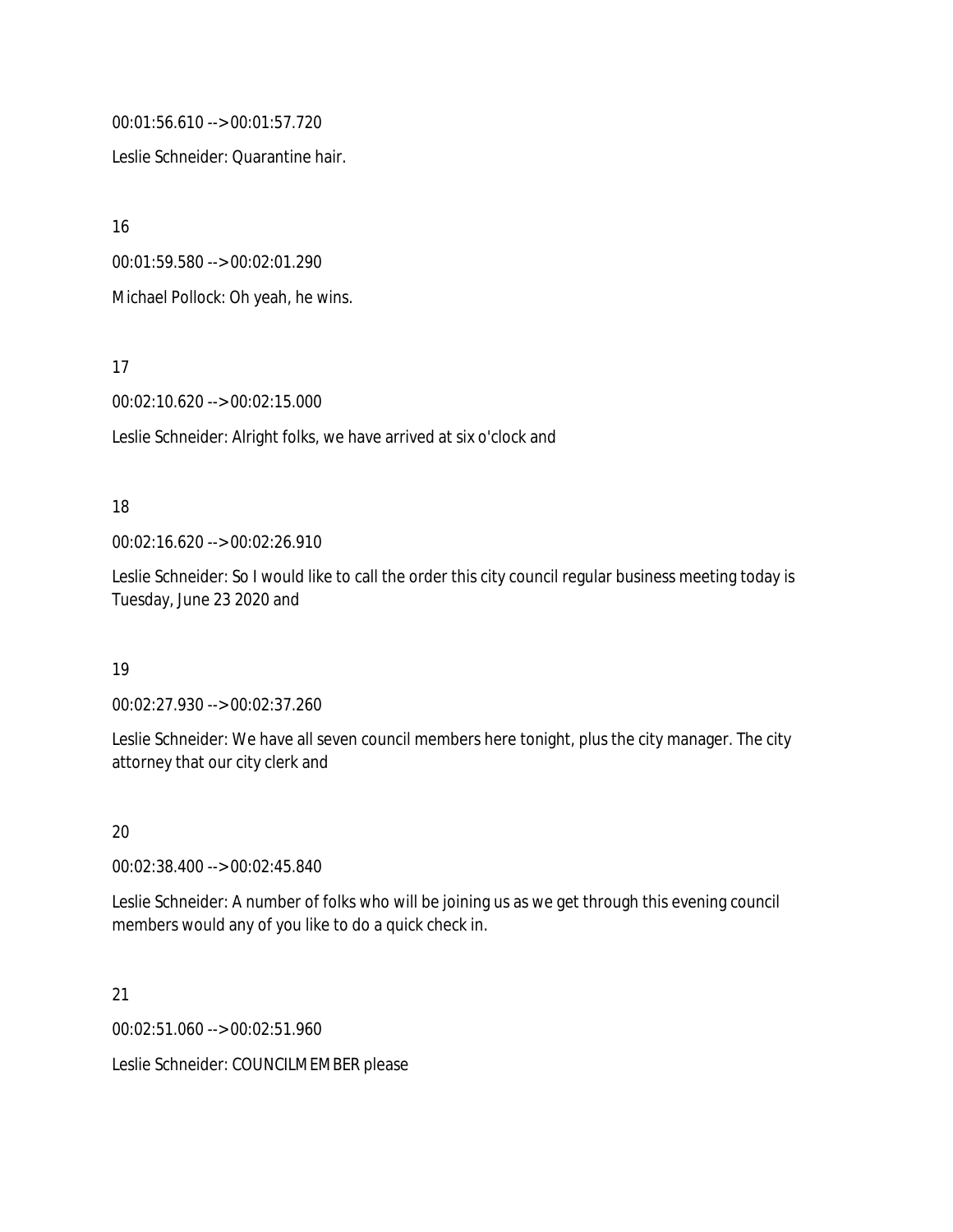00:02:52.260 --> 00:02:52.590 Leslie Schneider: Yeah.

23

00:02:53.250 --> 00:02:53.670 Thank you.

24

00:02:54.930 --> 00:02:58.680

Joe Deets: YEAH, THANK YOU MAYOR. Greetings everybody. Good to see you all.

# 25

00:03:00.030 --> 00:03:08.550

Joe Deets: A lots been happening of late. In fact, a lot just happened a few hours ago so relating to governor's mandate which will be talking about obviously tonight.

# 26

00:03:10.110 --> 00:03:14.850

Joe Deets: Just sort of on the lighter side, I wanted to mention I'm wearing a Hawaiian shirt.

27

00:03:16.470 --> 00:03:18.150

Joe Deets: Happens to be my favorite shirt.

# 28

00:03:19.410 --> 00:03:33.690

Joe Deets: My daughter fight repaired it for me. And if I can't go to Hawaii. These days, I'll wear the shirt. So this is my way of coping with these days. Anyway, good to see you all looking forward to tonight.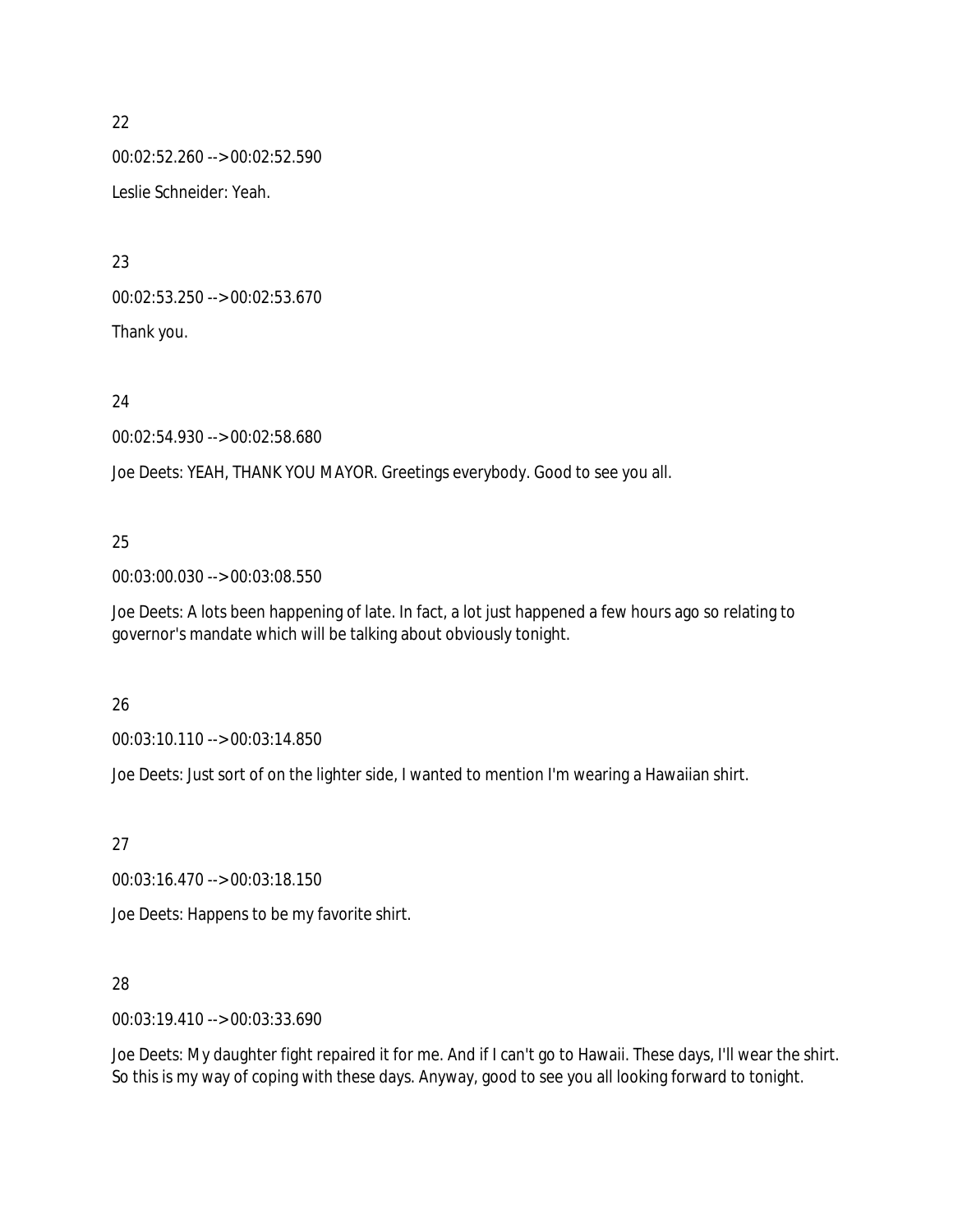00:03:35.820 --> 00:03:37.980

Leslie Schneider: Thank you member. Thank you. Councilmember deets.

#### 30

00:03:39.240 --> 00:03:40.680

Leslie Schneider: Any other wardrobe seconds.

31

00:03:42.030 --> 00:03:43.380

Leslie Schneider: Oh, customer media.

32

00:03:46.320 --> 00:03:47.790

Kol Medina: Ferris set it up that way.

# 33

00:03:48.690 --> 00:03:58.050

Kol Medina: I do not have a wardrobe announcement. I just want to say it's nice to be here tonight. I enjoyed last night's meeting. I thought that went really well. I'm looking forward to what comes from that.

# 34

00:03:58.710 --> 00:04:10.140

Kol Medina: I have changed where I'm sitting now I'm sitting on a couch I sided, why not I might as well just go all in and be comfy for these meetings. So I hope tonight's a good meeting. Thanks everybody.

35 00:04:11.430 --> 00:04:12.270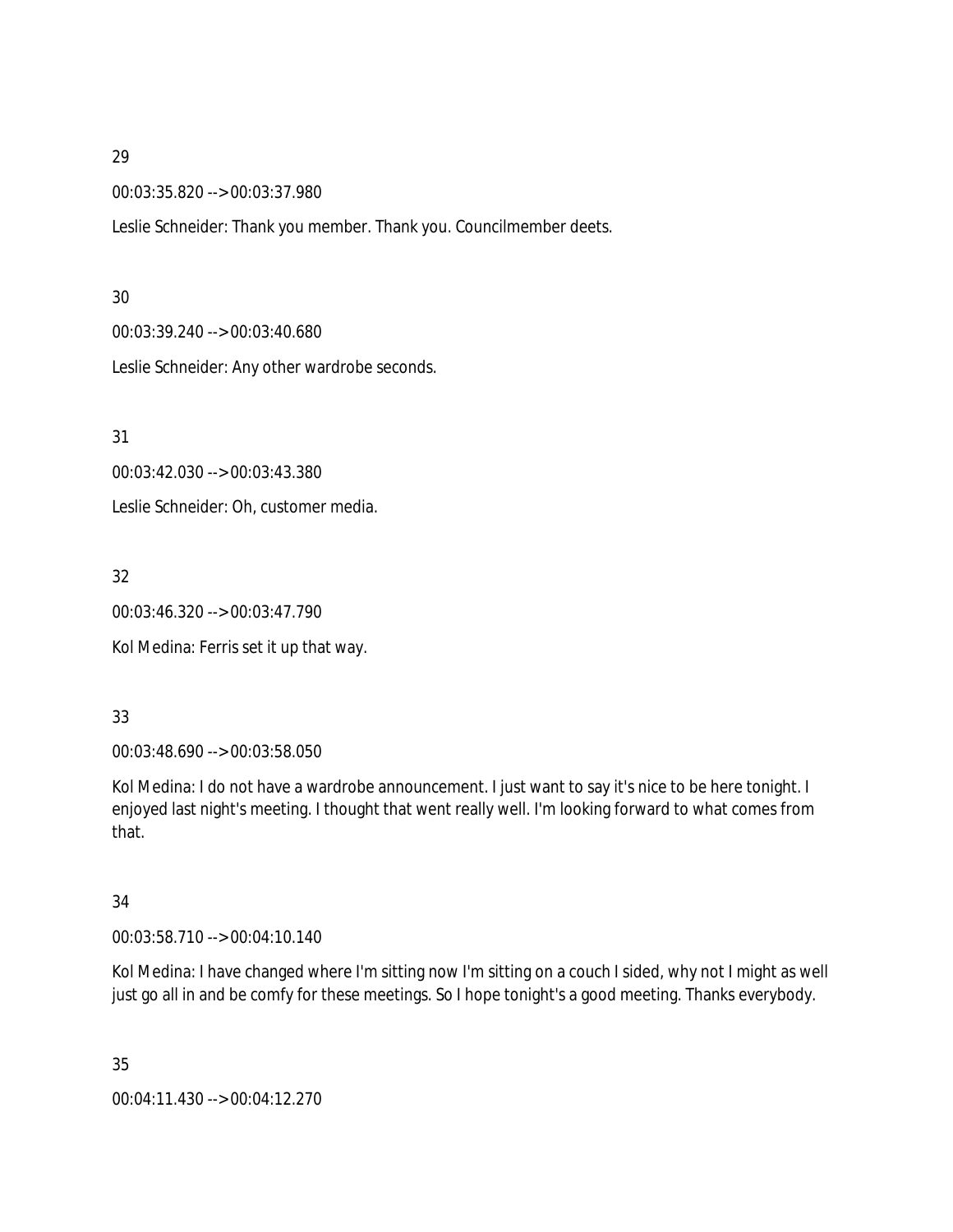Leslie Schneider: Thank you.

36

00:04:14.250 --> 00:04:22.170

Leslie Schneider: Alright. Seeing no other hands. I think we can move on and we're going to go into executive session now.

# 37

00:04:23.430 --> 00:04:31.260

Leslie Schneider: So, pursuant to our CW 42.3 0.1101 I to discuss with legal counsel.

# 38

00:04:31.800 --> 00:04:40.560

Leslie Schneider: Matters relating to litigation or potential litigation, to which the city, the governing body or a member acting in an official capacity is or is likely to become a party.

# 39

00:04:41.070 --> 00:04:59.970

Leslie Schneider: When public knowledge regarding the discussion is likely to result in an adverse legal or financial consequence to the agency for were scheduled to be in session for 20 minutes. And so we will return at 645 that sound good.

# 40

00:05:00.330 --> 00:05:01.230

625

41

00:05:03.150 --> 00:05:03.720

Leslie Schneider: Oh, we're only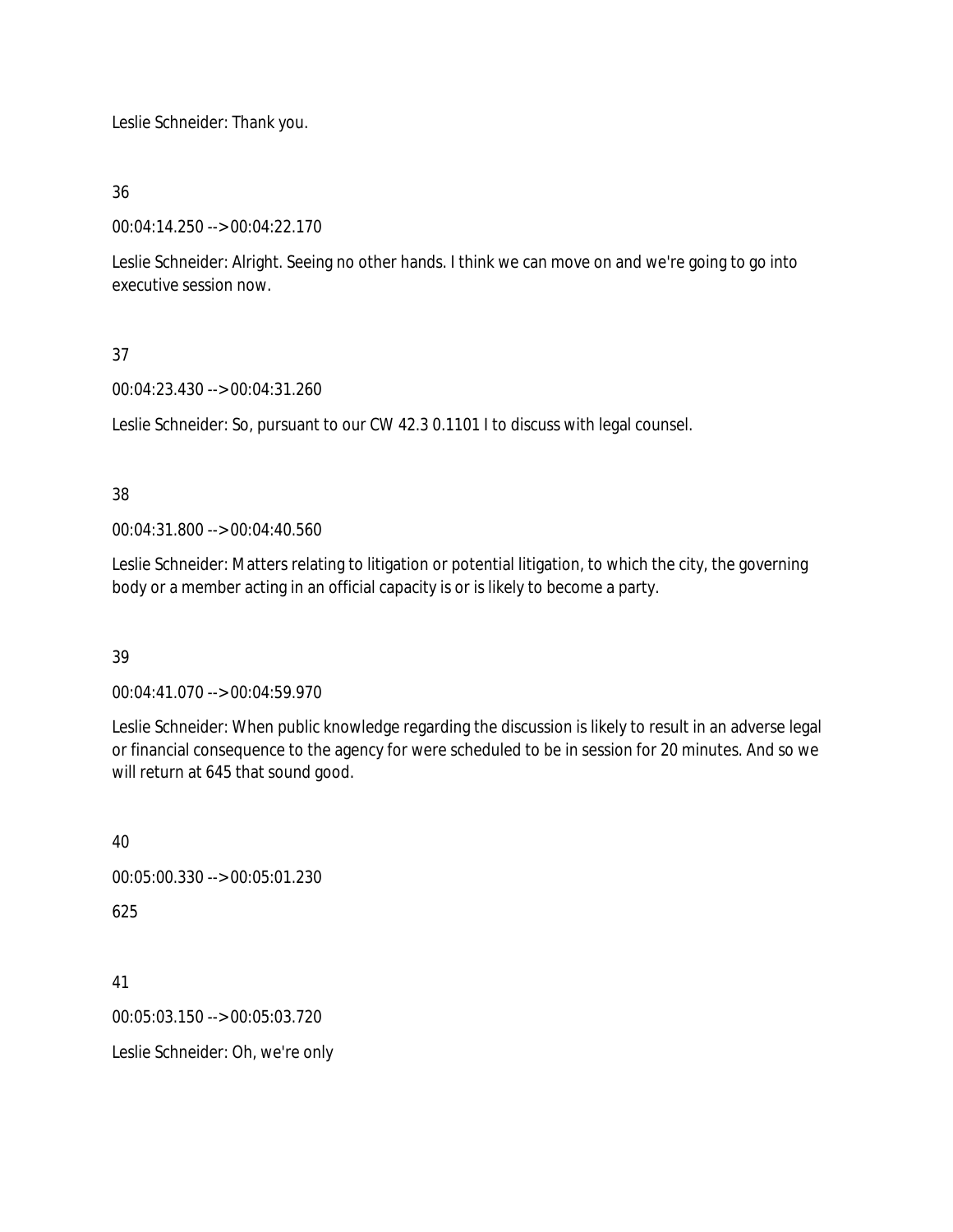00:05:04.320 --> 00:05:04.650 Leslie Schneider: Yeah.

43

00:05:04.770 --> 00:05:06.480

Leslie Schneider: I was reading. Yes, I'm sorry.

### 44

00:05:07.830 --> 00:05:18.210

Leslie Schneider: So 625 it is and we will all leave here and look for an invite from the city attorney. Yes, thank you all see you shortly.

# 45

00:11:25.980 --> 00:11:26.430

Michael Pollock: You

#### 46

00:11:32.100 --> 00:11:39.270

Joe Deets: Thanks. You know, if we can't go to Hawaii we you know we do the black background we wear a shirt Yeah, whoever

#### 47

00:11:39.870 --> 00:11:43.410

Michael Pollock: Wins must have the hair is messed up by the wind. Yeah.

#### 48

00:12:00.960 --> 00:12:01.560

Kirsten Hytopoulos: Leslie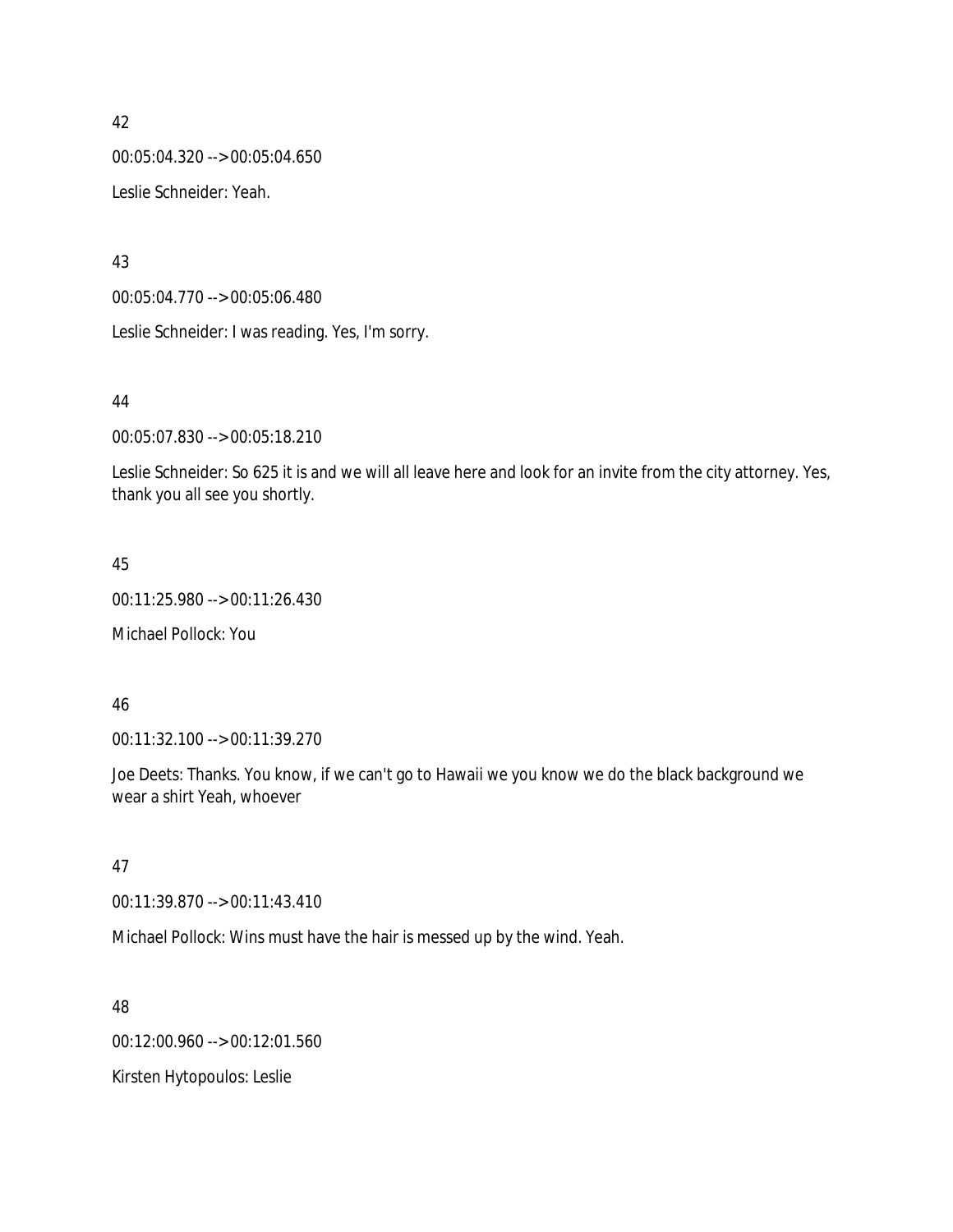00:12:01.980 --> 00:12:11.010

Kirsten Hytopoulos: Yes, for you, convene public comment. I wonder if it would be helpful for you to make an announcement on the Governor's order. I'm finding a lot of people to

50

00:12:11.460 --> 00:12:18.540

Kirsten Hytopoulos: Up to this moment, I'm getting emails don't realize that's happened and that may change how people feel about what they want to talk about

# 51

00:12:20.190 --> 00:12:24.660

Leslie Schneider: That's a good point. I was going to make. I was going to say to my marriage report, but that would be bad timing. Okay.

52

00:12:29.190 --> 00:12:29.910

Leslie Schneider: All right.

53

00:12:31.080 --> 00:12:32.910

Leslie Schneider: Um, let's see, do we have everybody back

# 54

00:12:34.620 --> 00:12:52.590

Leslie Schneider: I think so. Um, so we have returned from Executive Session, and I am reconvening the city council regular business meeting Tuesday, June 23 2020 and we are now on item three approval of the agenda.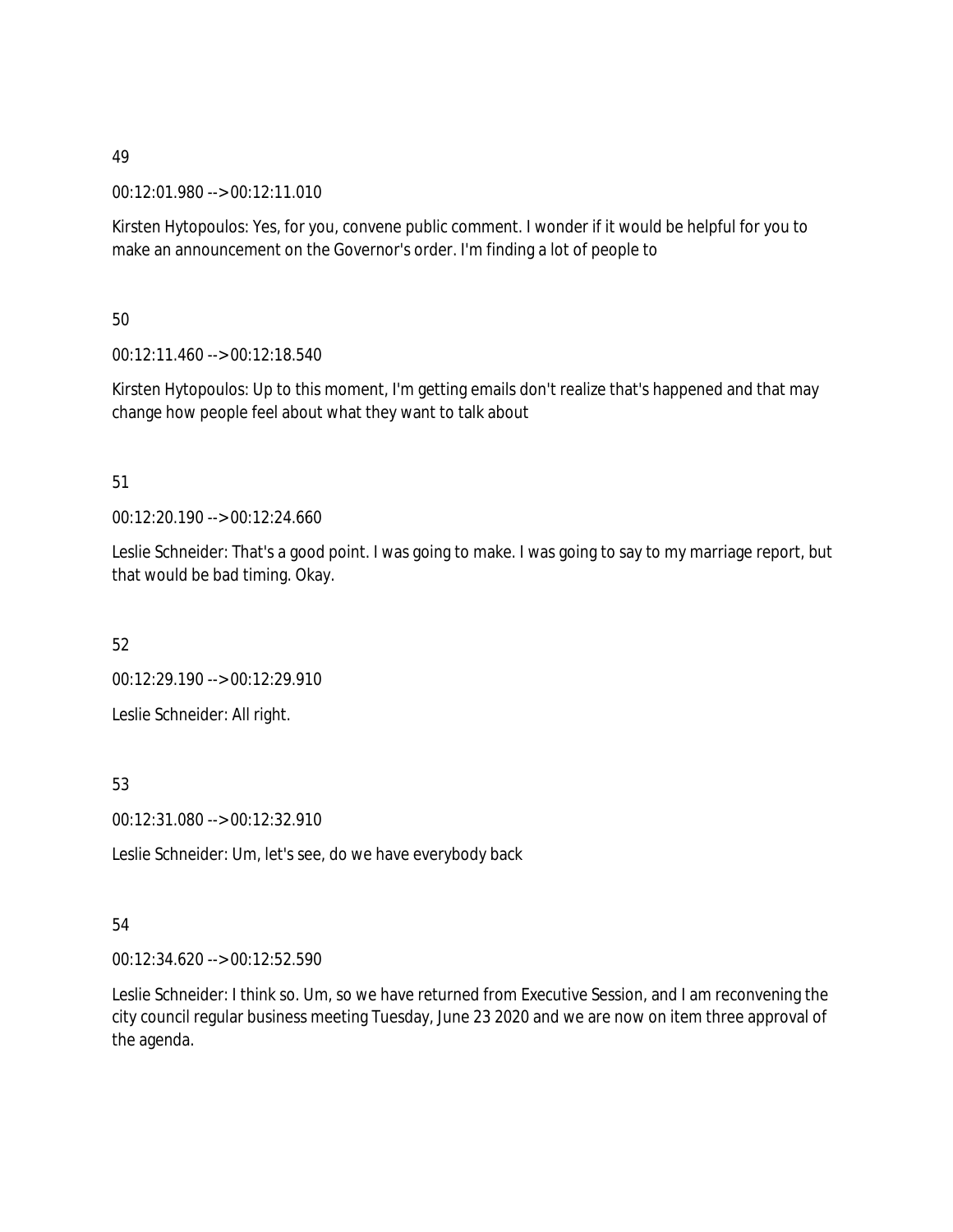00:12:58.170 --> 00:13:00.090 Leslie Schneider: Get my participants up here.

56

00:13:02.010 --> 00:13:02.520 Leslie Schneider: And

57

00:13:03.900 --> 00:13:05.220 Leslie Schneider: COUNCILMEMBER I topless.

# 58

00:13:09.240 --> 00:13:09.810

Leslie Schneider: You're on mute.

# 59

00:13:11.700 --> 00:13:22.950

Kirsten Hytopoulos: I would like to ask that we pull the mask ordinance item ups at least somewhat near the beginning of the meeting since will be disposing of it probably pretty quickly after the things that have transpired today.

# 60

00:13:23.700 --> 00:13:29.130

Kirsten Hytopoulos: So that we can free up our citizens who are curious about what our action will be we can let them go on.

# 61

00:13:30.720 --> 00:13:35.310

Leslie Schneider: And we put that as the first item under unfinished business. Item number nine.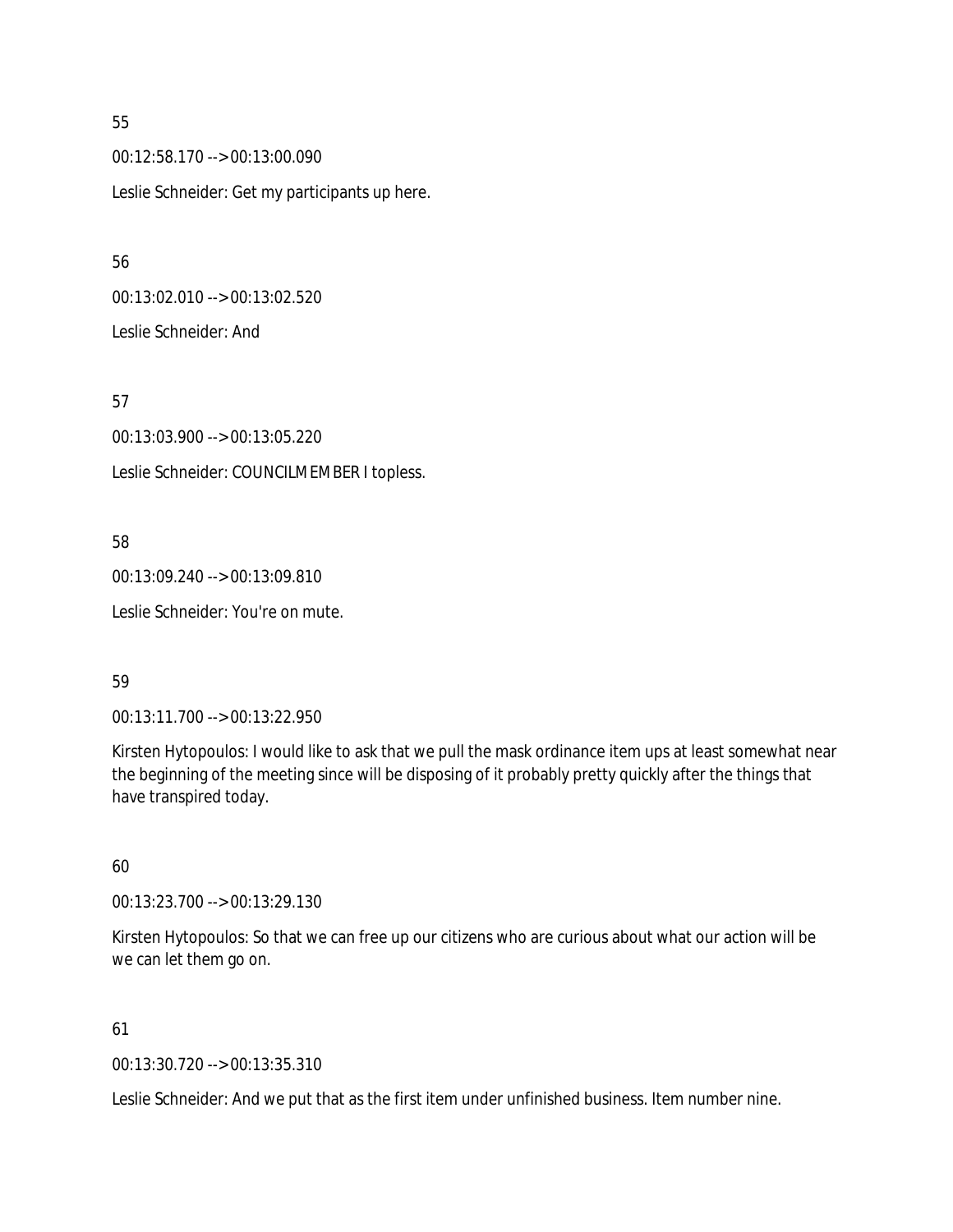00:13:39.030 --> 00:13:40.440

Leslie Schneider: Is that agreeable to everyone.

#### 63

00:13:42.000 --> 00:13:42.420

Leslie Schneider: Okay.

64 00:13:43.260 --> 00:13:43.620 Kol Medina: Great.

# 65

00:13:43.830 --> 00:13:45.690

Leslie Schneider: Thank you. Councilmember deets.

# 66

00:13:46.380 --> 00:13:46.650 Yeah.

# 67

00:13:47.700 --> 00:14:00.030

Joe Deets: Similar, it seems like the discussion I the sort of the mask initiative, if you will. I didn't try to call it that I was proposing maybe how that piggyback. This seems like they would go well.

# 68

00:14:01.230 --> 00:14:02.160

Joe Deets: One after the other.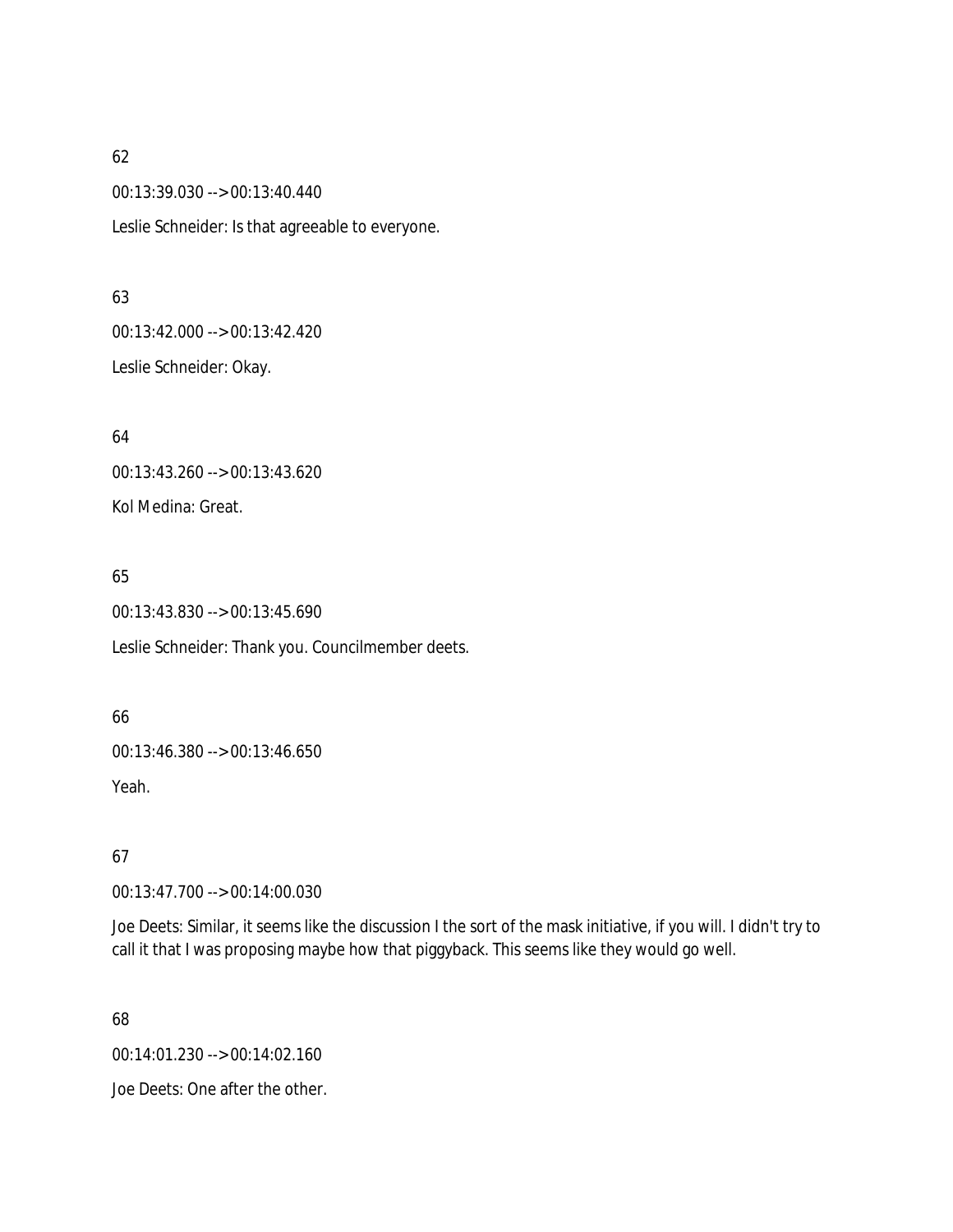00:14:03.600 --> 00:14:04.740

Leslie Schneider: Okay, and that that

### 70

00:14:08.130 --> 00:14:12.690

Leslie Schneider: Did that get bumped last time. Did we attempt to have that on the agenda, and it was bumped

### 71

00:14:14.940 --> 00:14:17.310

Joe Deets: I think we just agreed to talk about it is

# 72

00:14:17.310 --> 00:14:17.760 Okay.

# 73

00:14:20.130 --> 00:14:22.980 Leslie Schneider: All right. Um, we could do that.

# 74

00:14:24.900 --> 00:14:27.090

Leslie Schneider: Any objection for many council members.

# 75

00:14:29.820 --> 00:14:32.340 Leslie Schneider: I'm getting married. Is that a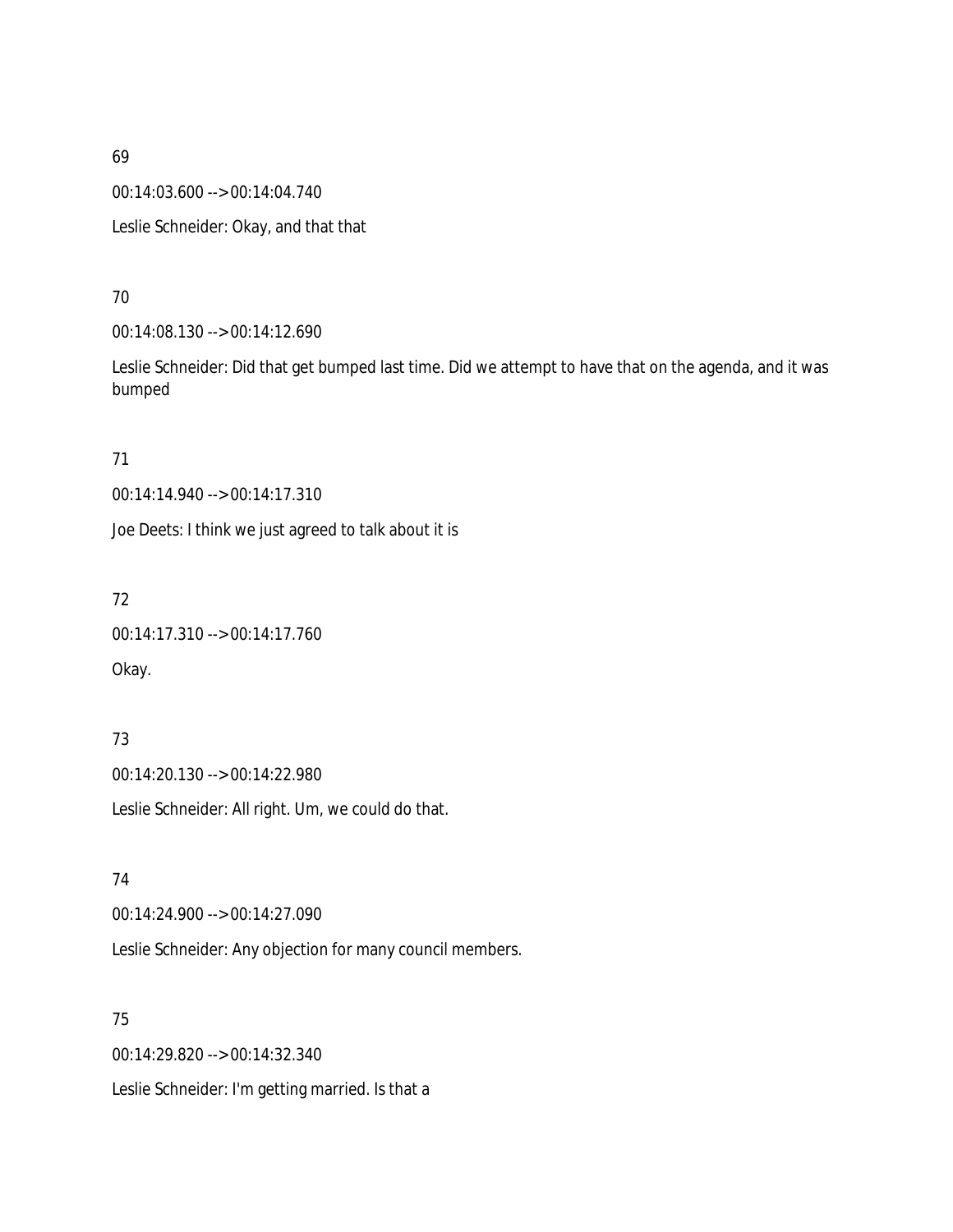00:14:34.050 --> 00:14:36.420

Leslie Schneider: Are you bringing up a new thing or is it a comment.

#### 77

00:14:36.840 --> 00:14:38.640

Rasham Nassar: Have a new thing. So no objection.

78

00:14:38.670 --> 00:14:40.890 Leslie Schneider: Okay. All right, so

# 79

00:14:44.730 --> 00:14:53.520

Leslie Schneider: All right, great. Thank you. We will amend the agenda for putting in a new nine A and Deputy Mayor

# 80

00:14:54.390 --> 00:15:00.060

Rasham Nassar: Yeah, I'd like to please request that we pull item 12 K from the consent agenda.

# 81

00:15:03.180 --> 00:15:16.770

Rasham Nassar: It's the appointments of the planning commission. I know that we typically pull items from the consent agenda when we get to the consent agenda, but given the length of our meeting. I thought it appropriate that we are all aware in advance.

# 82

00:15:17.790 --> 00:15:23.130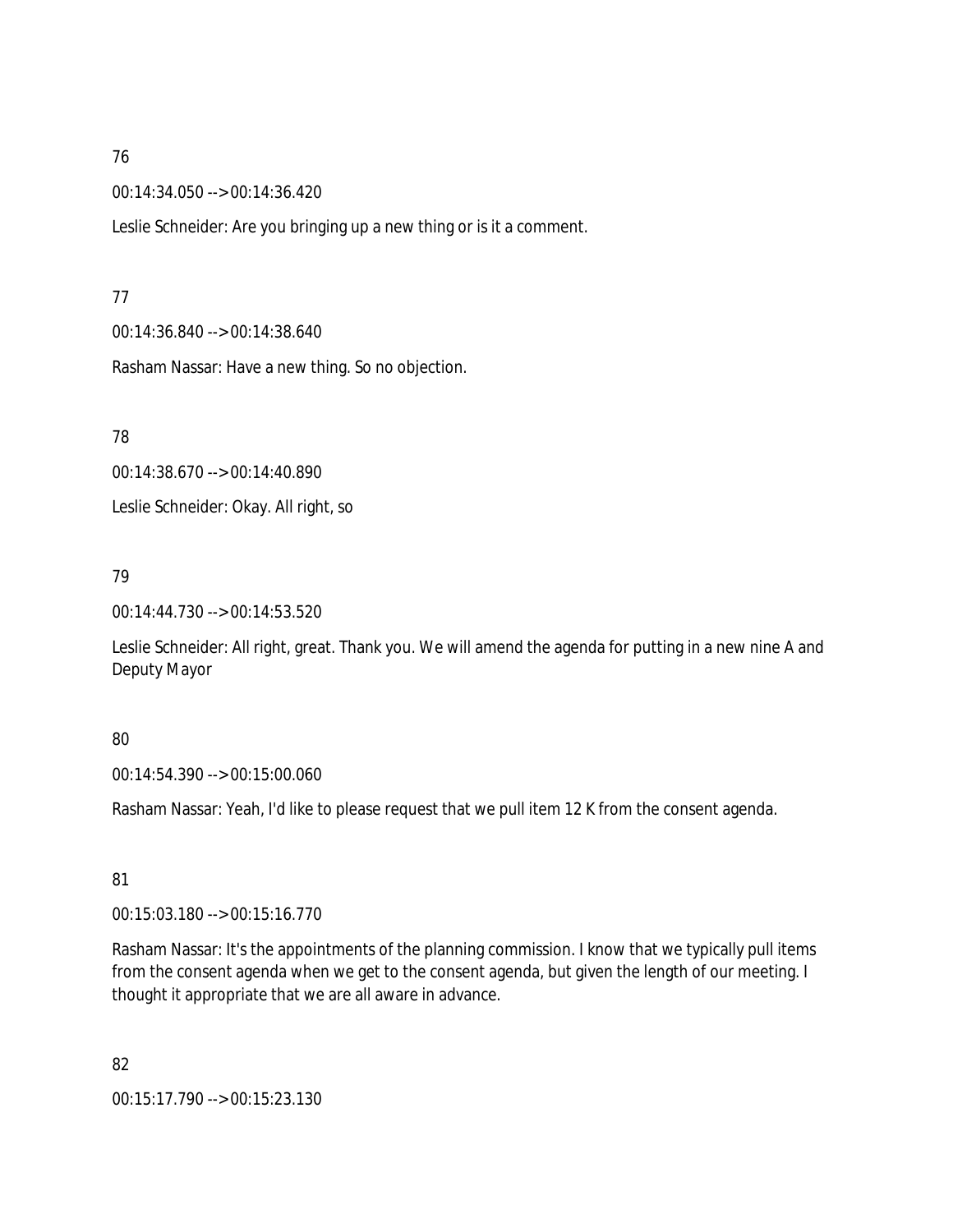Rasham Nassar: To give notice for timing reason that that item will be pulled

83

00:15:25.440 --> 00:15:26.100 Leslie Schneider: Okay.

84 00:15:28.170 --> 00:15:29.400 Leslie Schneider: Are you okay, if we

85

00:15:30.870 --> 00:15:36.060

Leslie Schneider: sort of put it where we normally would put it at the at the in front of the consent agenda.

#### 86

00:15:36.690 --> 00:15:38.370

Leslie Schneider: That's appropriate. Okay.

# 87

00:15:47.550 --> 00:15:50.970

Leslie Schneider: Alright, so we have three amendments, would anyone like to

#### 88

00:15:52.350 --> 00:15:53.340 Leslie Schneider: Make a motion.

#### 89

00:15:55.140 --> 00:15:56.880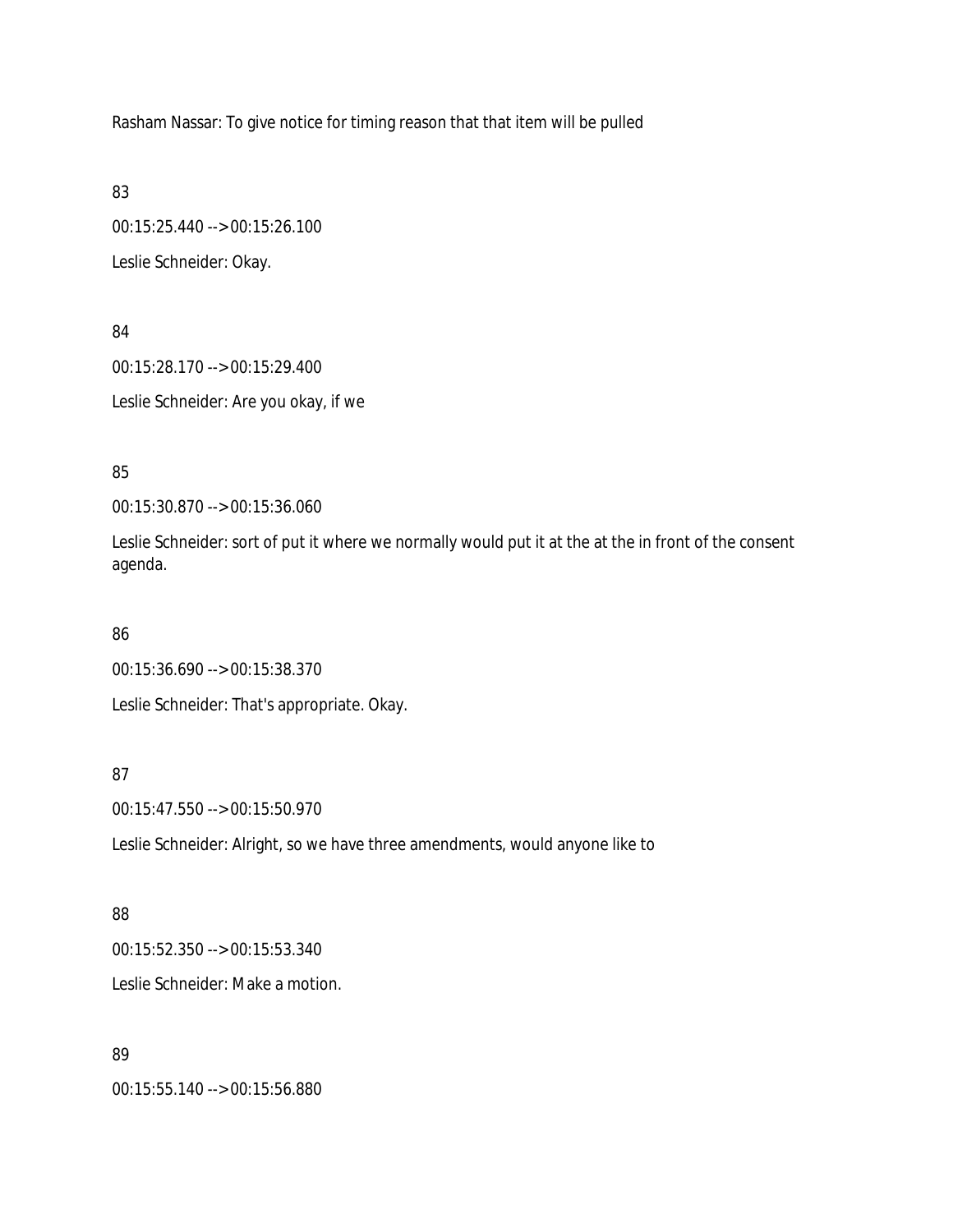Michael Pollock: To approve the agenda as

90

00:15:57.990 --> 00:15:59.490 Christy Carr: Already had my hand up.

91 00:15:59.580 --> 00:16:00.690 Leslie Schneider: I want to. I'm sorry.

92 00:16:02.670 --> 00:16:03.540

Leslie Schneider: Count safer car.

93

00:16:03.960 --> 00:16:06.150 Christy Carr: Thanks so much. I also wanted to request pulling

#### 94

00:16:06.270 --> 00:16:13.080 Christy Carr: An item from the consent agenda item 12 I the staffing position.

95 00:16:17.730 --> 00:16:18.270 Leslie Schneider: Okay.

# 96

00:16:19.530 --> 00:16:22.950

Leslie Schneider: So I will just put it in right after the after the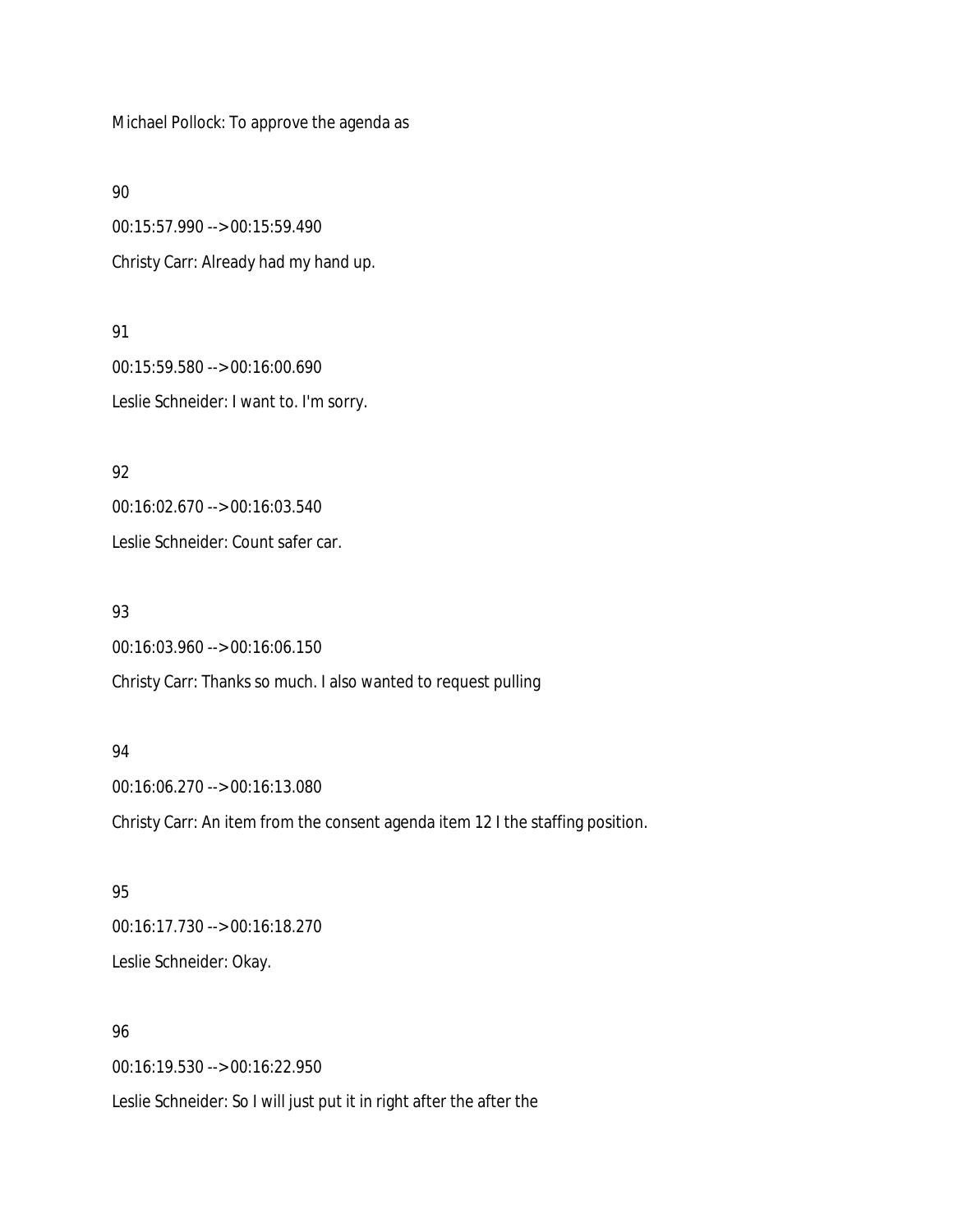00:16:24.330 --> 00:16:26.370

Leslie Schneider: Planning Commission appointment that right

#### 98

00:16:33.930 --> 00:16:37.080

Leslie Schneider: Okay. Definitely bear your hand is still up is Nope.

99

00:16:38.130 --> 00:16:39.330 Leslie Schneider: Alright, so

### 100

00:16:40.470 --> 00:16:42.720

Leslie Schneider: Somebody was starting to make that motion.

#### 101

00:16:43.440 --> 00:16:50.670

Michael Pollock: I was going to move. I moved to approve the agenda as modified by my council members in the mirror.

# 102

00:16:52.770 --> 00:16:58.860

Leslie Schneider: Got a second from COUNCILMEMBER deets. Thank you very much. All right, is there any objection to that.

103

00:17:00.150 --> 00:17:02.400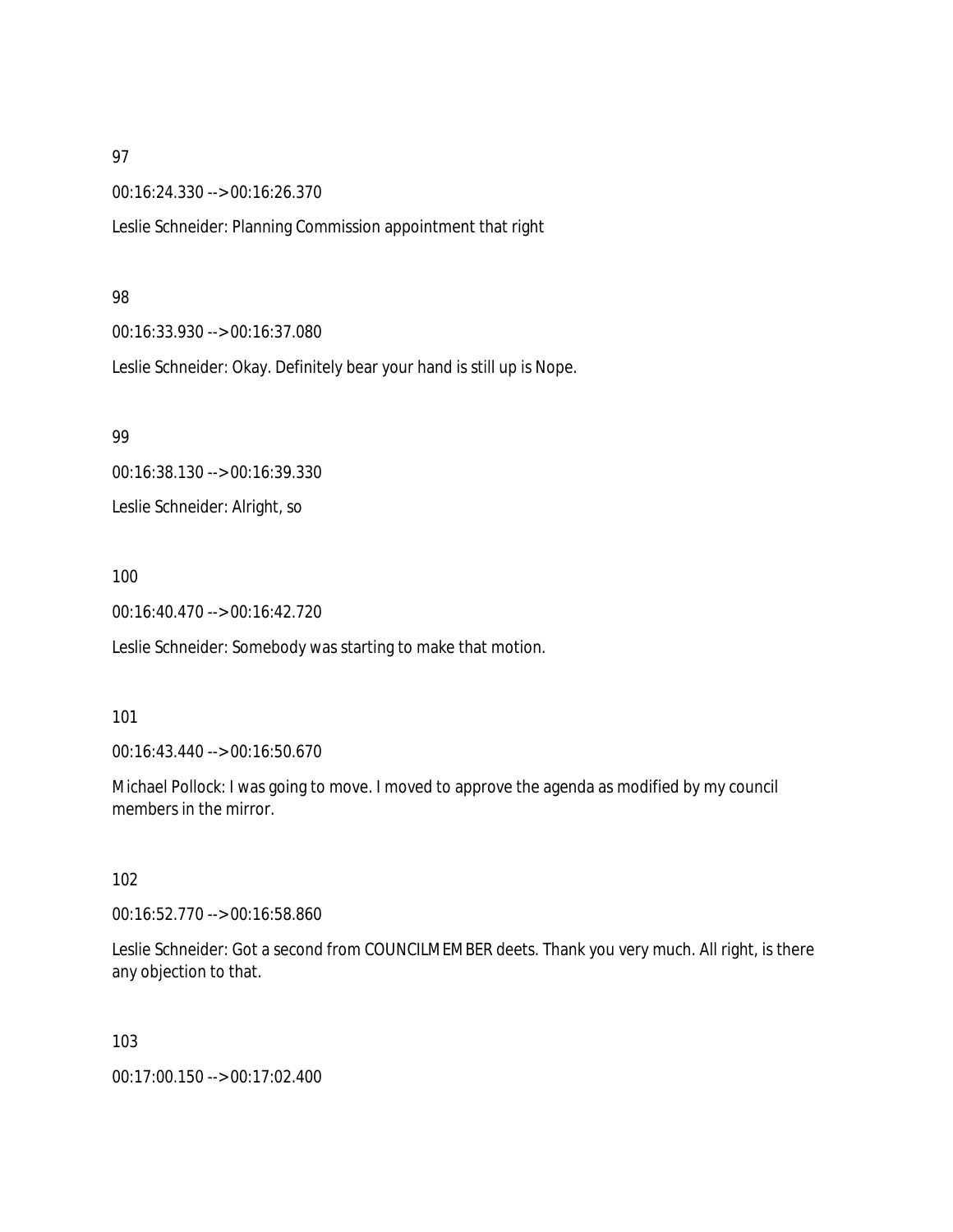Leslie Schneider: Great. It passes with unanimous consent.

104

00:17:04.050 --> 00:17:08.040

Leslie Schneider: And let's move forward to conflict of interest disclosure

105

00:17:09.780 --> 00:17:13.530

Leslie Schneider: Do any of you have any you'd like to, or need to report.

106

00:17:14.820 --> 00:17:16.470

Leslie Schneider: Seeing none.

107

00:17:17.760 --> 00:17:29.310

Leslie Schneider: We can move to public comment. And we have a few hands that are raised. For those of you who might be new to public comment. There are instructions in the

108

00:17:30.180 --> 00:17:43.740

Leslie Schneider: In the agenda and you'll just need to figure out how to get your hand raised. And then when I call on you, then you the city clerk will promote you and then you'll unmute and

109

00:17:46.260 --> 00:17:48.030

Leslie Schneider: I think that's pretty much it. So I have

110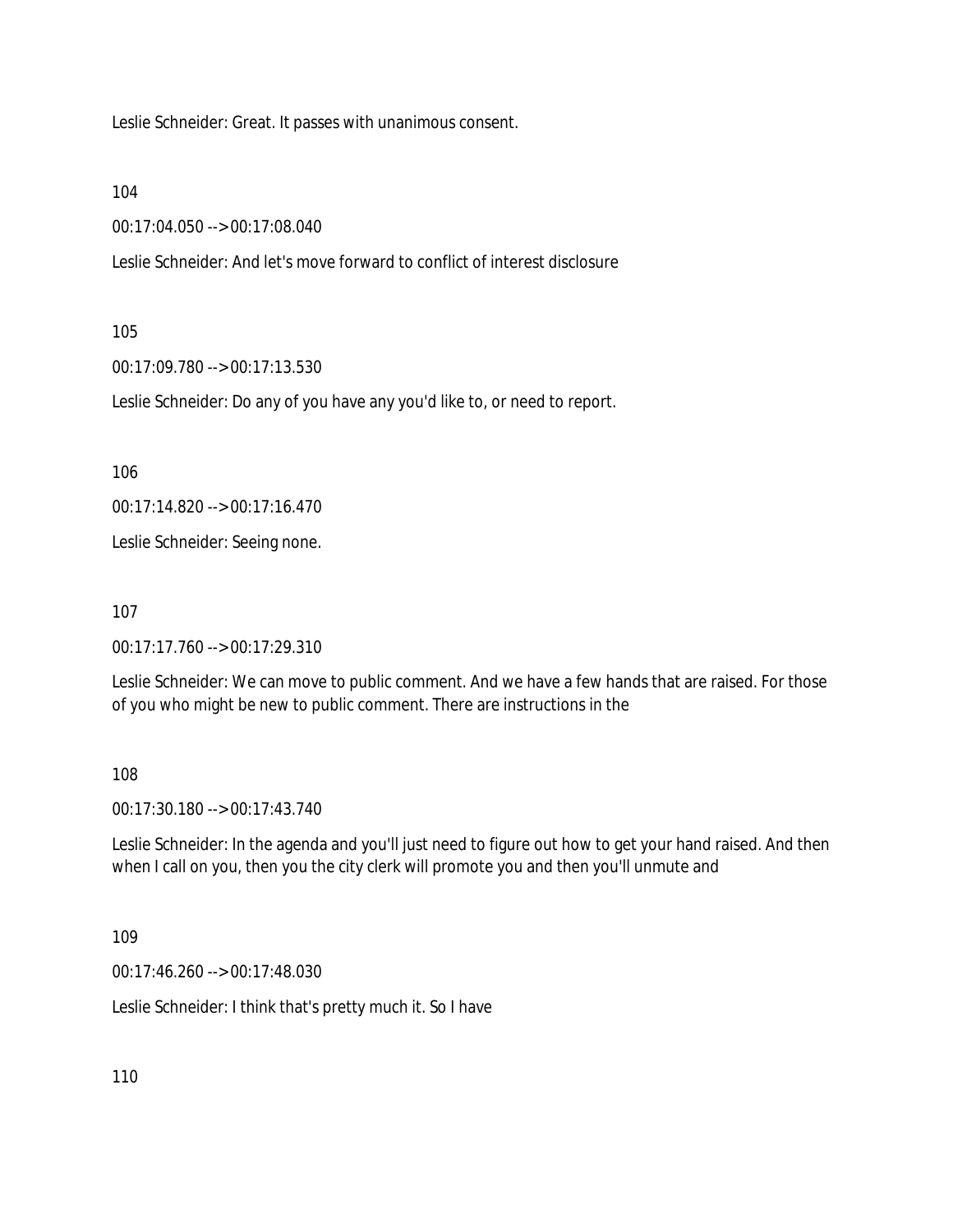00:17:49.170 --> 00:17:54.990

Leslie Schneider: COUNCILMEMBER hi topless and yeah, you will have to wave wave at me because now that I'm looking at the attendees. I'm not looking at the panelists.

#### 111

00:17:56.730 --> 00:18:06.960

Kirsten Hytopoulos: So again, as I said a moment ago, I think we need to announce that that Governor Ensley as of this afternoon has announced that he has issue in order starting on Friday for masks to be required across the state.

112

00:18:07.590 --> 00:18:15.660

Kirsten Hytopoulos: So for anybody here to make comment on masks. They should know that we're likely pulling our ordinance later we haven't gotten there. But that's the latest news on masks.

113

00:18:16.560 --> 00:18:18.630

Leslie Schneider: Great. I appreciate that. Thank you very much.

114

00:18:20.190 --> 00:18:20.790

Leslie Schneider: Um,

115

00:18:23.190 --> 00:18:29.520

Leslie Schneider: Okay. So jumping back into public comment. Now, Larry Kedah, if you would like to

116

00:18:30.870 --> 00:18:32.760

Leslie Schneider: unmute when you are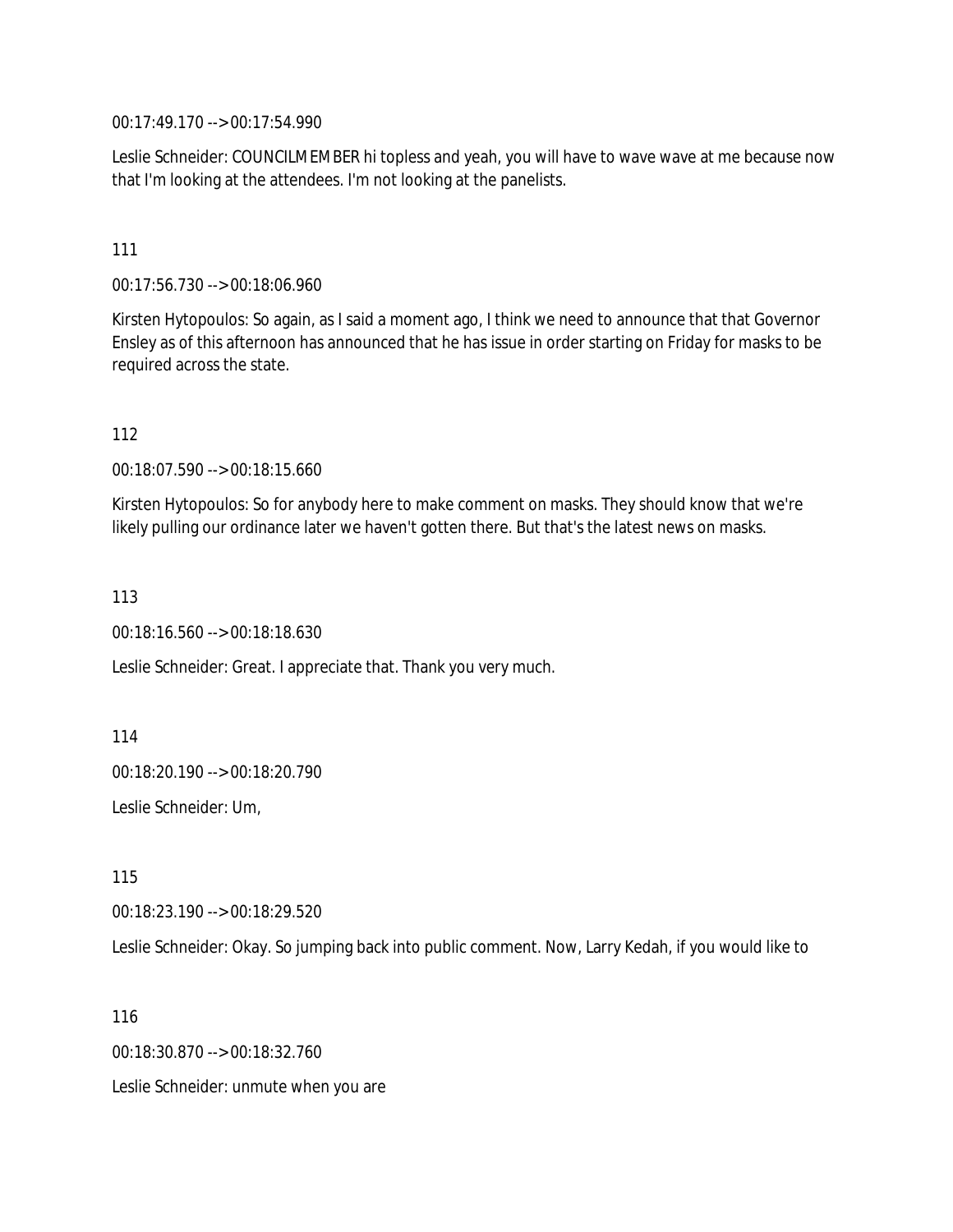117 00:18:33.930 --> 00:18:34.470 Leslie Schneider: People

118

00:18:34.980 --> 00:18:35.640

Larry Kida: Can you hear me.

119

00:18:36.030 --> 00:18:37.350

Leslie Schneider: Yes, we can hear you. Thank you.

120

00:18:37.740 --> 00:18:50.460

Leslie Schneider: And and as per normal, but please state your name and the street you live on. And then in the comments section is going to be our timekeeper so I'll try to pay attention to that as well. But you have up to three minutes.

### 121

00:18:50.910 --> 00:18:57.450

Larry Kida: And I have just a brief statement. My name is Lori Keita, I live over 138 harbor square loop.

122

00:18:58.530 --> 00:18:58.950

Larry Kida: And

123

00:19:00.900 --> 00:19:05.640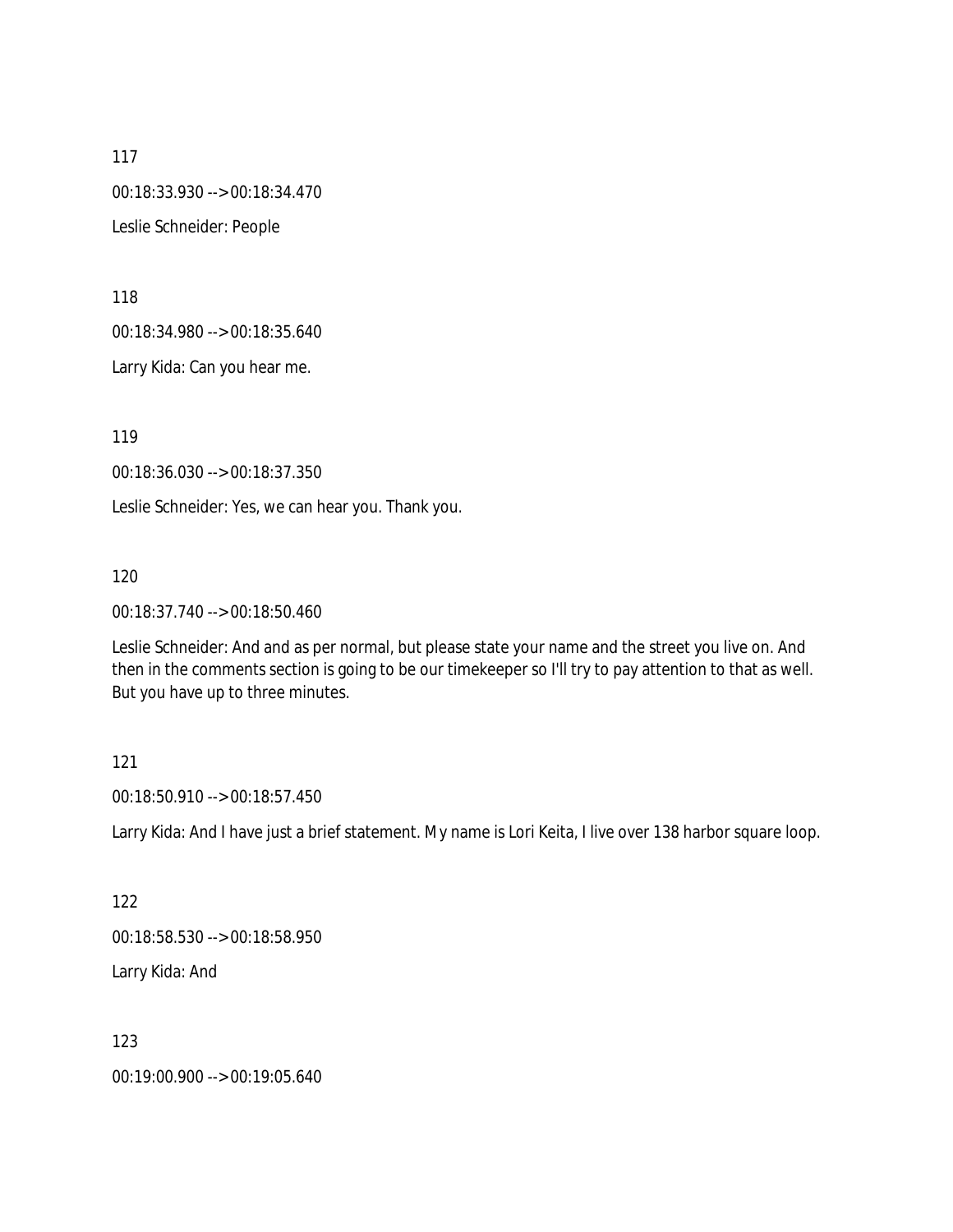Larry Kida: Basically what I wanted to, I wanted to get on public record was that

# 124

00:19:06.960 --> 00:19:22.350

Larry Kida: We had a conversation, Kevin. Door, door, who's the fit by yes the facilities manager here however square had an email conversation with Megan. And I want to thank her for clarifying it because

# 125

00:19:23.400 --> 00:19:40.470

Larry Kida: Basically, she wrote back and said, I do want to emphasize again that I have not found any communication from city staff that express concerns or complaints about the fence. The city has not saw or not is not seeking removal or alteration of the fence numerous comments.

# 126

00:19:42.990 --> 00:19:45.780

Larry Kida: The second I'm working off with two devices.

# 127

00:19:46.860 --> 00:20:01.500

Larry Kida: Numerous comments received earlier this year could convey concerns for the residents city was pursuing changes to the fence. This is not the case. And as far as I am aware, I just want to get that on public record so that we can resolve this entire issue.

128 00:20:03.150 --> 00:20:03.780 Okay, I'm done.

129

00:20:04.920 --> 00:20:05.910

Leslie Schneider: Thank you very much, Larry.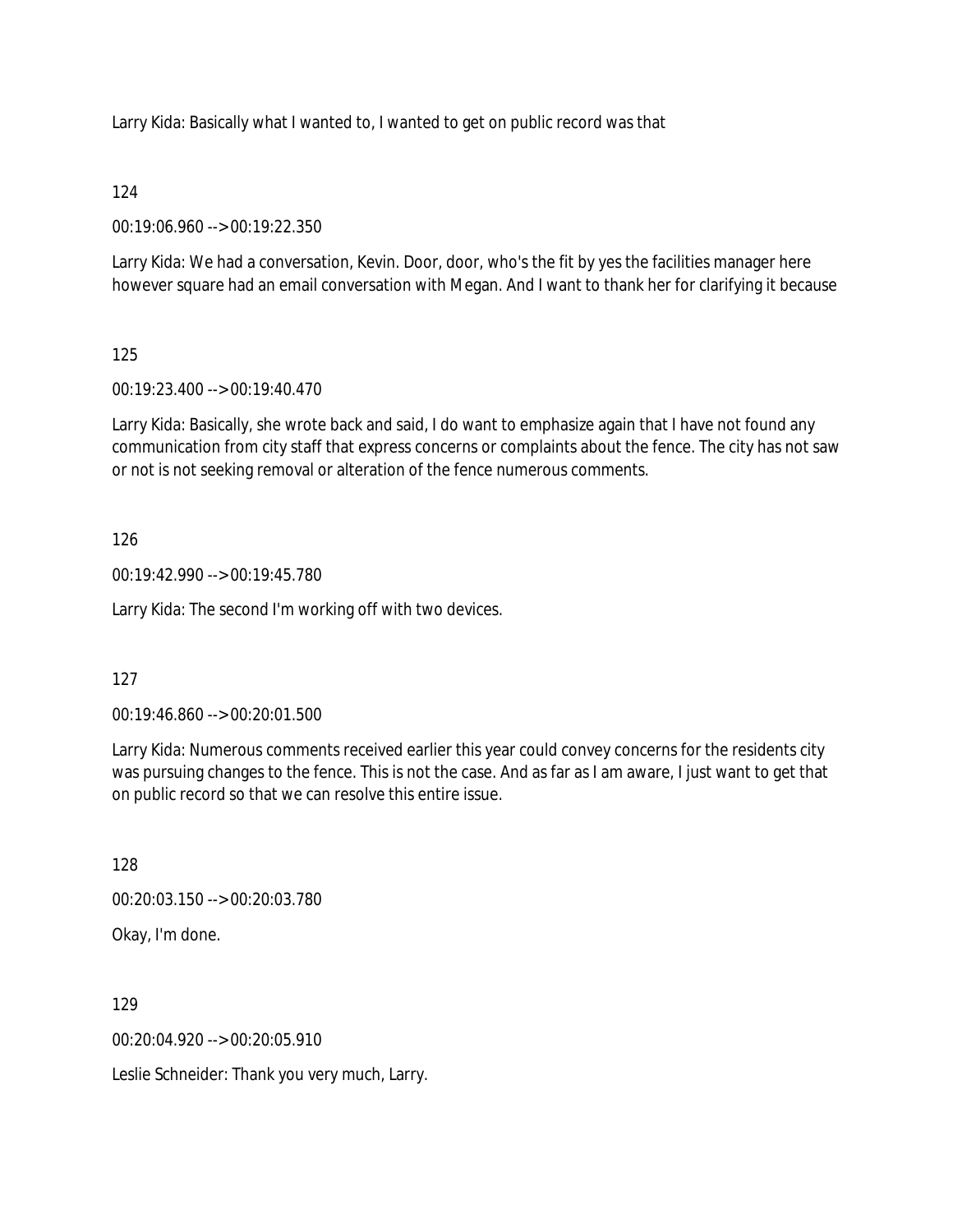00:20:07.980 --> 00:20:10.680

Leslie Schneider: All right, I see Steve Kirsten your hand is up.

131

00:20:14.880 --> 00:20:26.520

Stephen Kersten: Okay. Hi, I'm actually it's Mary Claire Kirsten it's, um, we should my husband and I share his account. So Mary Claire Kirsten 145 for Eclipse.

132

00:20:27.120 --> 00:20:45.660

Stephen Kersten: And and to two subjects that I want to bring up one is also I am we are resident of arbor square and I want on the record that this has been a very trying time with the attempt by

133

00:20:46.200 --> 00:21:04.650

Stephen Kersten: The city and in conjunction with the developer of bliss that would be john rose to to create a pathway to take down part of our fence so there wouldn't be a pathway through the front yard of many of our residents between building

134

00:21:05.910 --> 00:21:24.090

Stephen Kersten: C and building D and through the middle of the heritage tree Park. I thought that this was a terrible thing that Kobe tried to do to us I disapprove of the hearing examiners report where the

135

00:21:25.350 --> 00:21:36.780

Stephen Kersten: The inclusion of this was added at the very end when the developers specifically knew that we were no longer looking it's it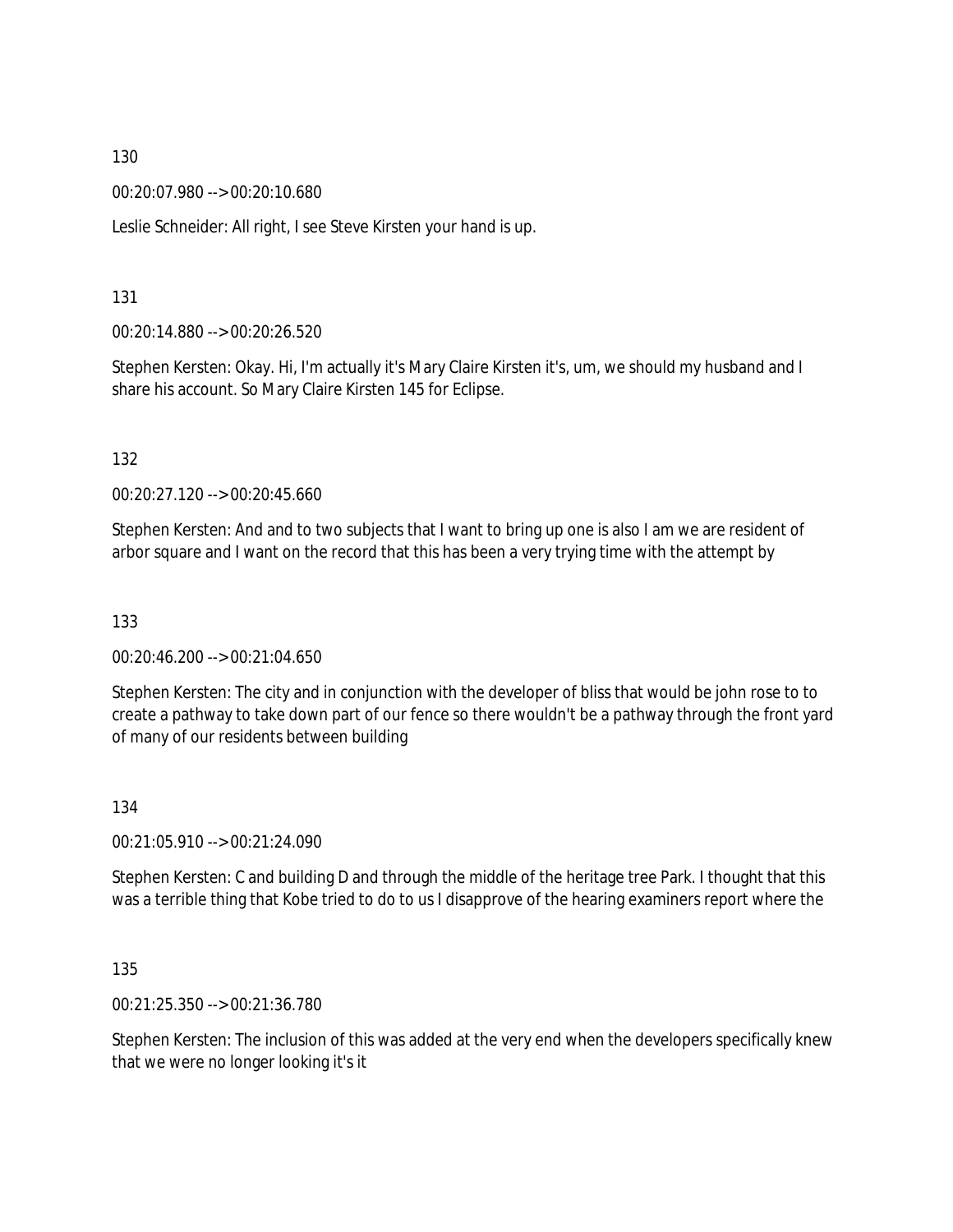00:21:37.560 --> 00:21:50.220

Stephen Kersten: It leaves a very bad taste in my mouth and we are in the position of having to hire an attorney to to represent us to make sure that this doesn't go through. And I think that that's wrong.

137

00:21:51.000 --> 00:22:00.720

Stephen Kersten: On the part of Kobe. The second issue that I would like to bring up is the appointment of Sarah. Sarah blossom to the planning commission

138

00:22:01.320 --> 00:22:25.530

Stephen Kersten: And this is a contentious issue for many voters. I want to remind you that we had an election, lots of things were said, lots of platforms are put forward some by some of you who currently are on the council. No one so that they wanted no one campaigned

139

00:22:26.760 --> 00:22:37.770

Stephen Kersten: To be elected I on the issues that defeated Sarah and we ran that campaign on the issues on the record.

140

00:22:38.940 --> 00:22:44.610

Stephen Kersten: She received the fewest number of votes of all eight candidates.

#### 141

00:22:45.090 --> 00:23:04.380

Stephen Kersten: That were up for election, there has been no publicity about this. There's we have a an extremely weak local newspaper that doesn't cover the issues that are happening. And I believe in the city managers report, I never saw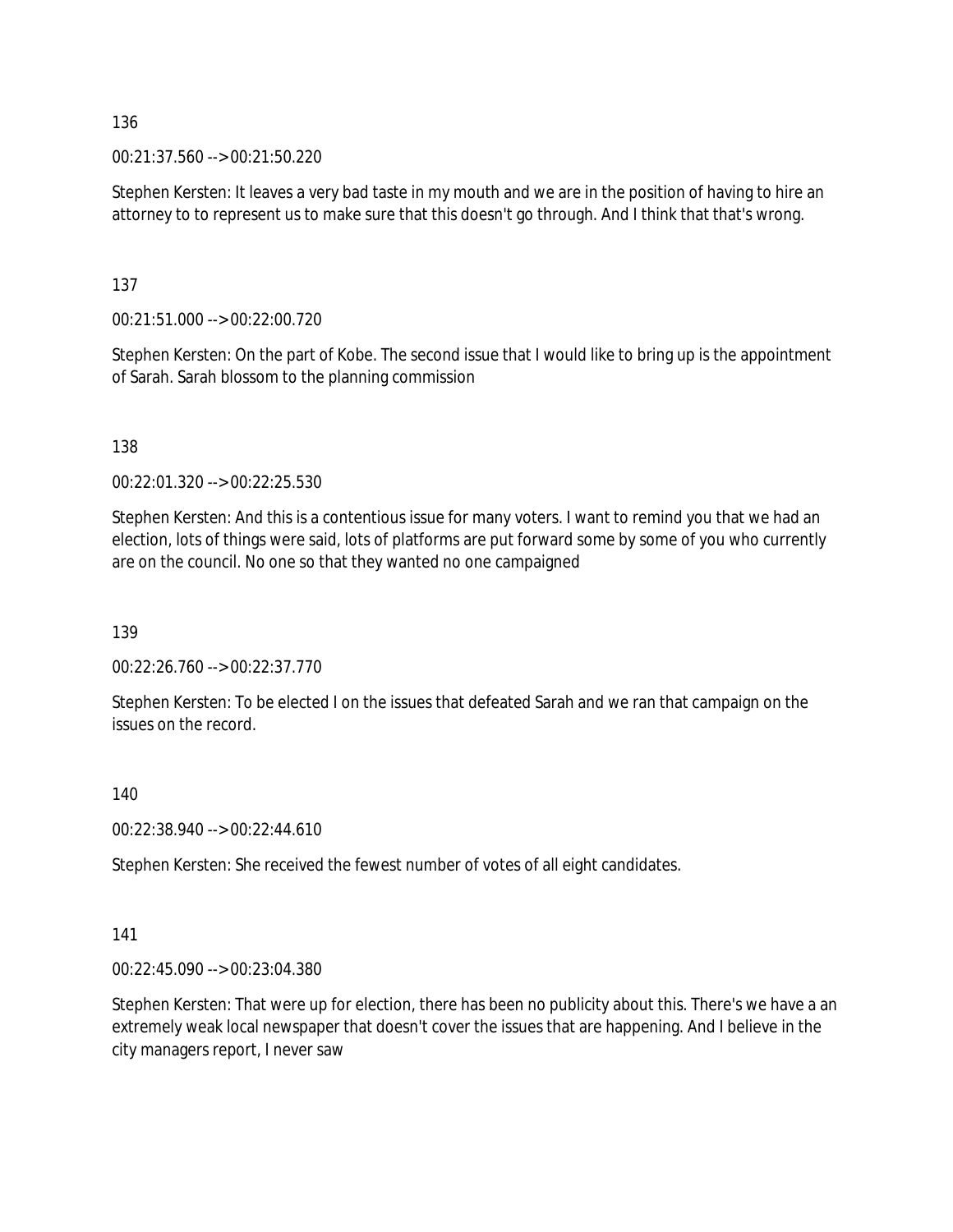00:23:05.190 --> 00:23:14.820

Stephen Kersten: Any reference to the fact that Sarah was going to be appointed to the planning commission. It's a very powerful board. I want you to know that.

143

00:23:15.210 --> 00:23:32.550

Stephen Kersten: When this all comes about. There are going to be voters who are going to be very upset about this because soundly they they voted for the platform of Michael Pollack, which was in direct

144

00:23:34.020 --> 00:23:42.270

Stephen Kersten: It was directly opposed the voting record on the city council of Sarah blossom and I

145

00:23:44.070 --> 00:24:00.750

Stephen Kersten: I question why why you would do such a thing, but I know what's going to happen. I'm leaving it on the record that it's it's not going to go down. Well, ultimately with people on the island. Okay, thank you. I saw that, Leslie. Yeah, so

146

00:24:00.750 --> 00:24:01.770

Leslie Schneider: My stuff.

147

00:24:01.830 --> 00:24:04.530

Stephen Kersten: But that's. Those are my comments for this evening. So thank you.

148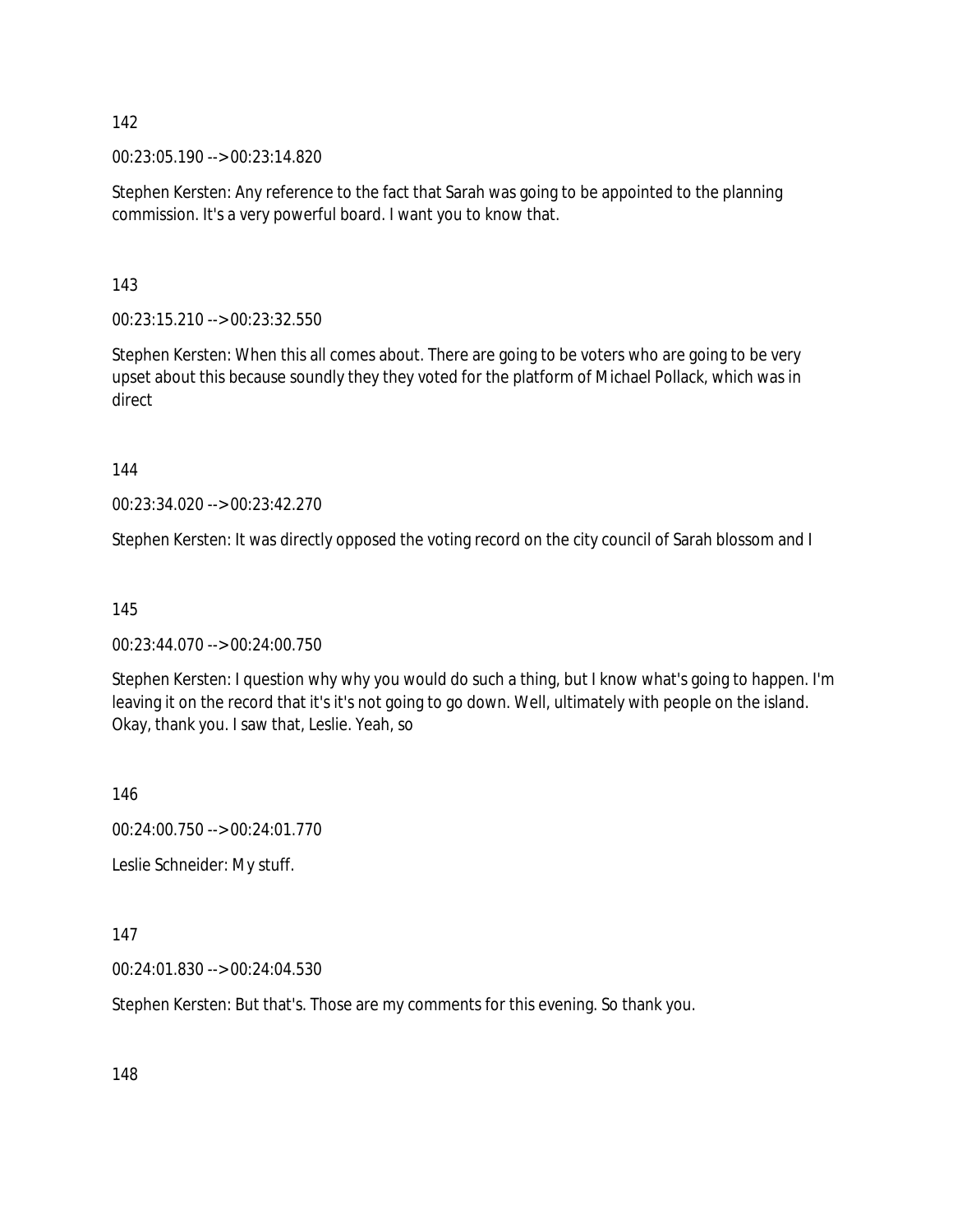00:24:04.800 --> 00:24:06.420

Leslie Schneider: All right. Thank you very much. Very clear.

149

00:24:08.670 --> 00:24:19.260

Michael Pollock: So I just had a process question. Um, for people that want to comment on a particular item should they comment now or during whatever

150

00:24:20.430 --> 00:24:31.290

Leslie Schneider: Thank you. Thank you for reminding me. Um, so we are going to stick with the tradition that we've had since we've started soon that the public comment period is going to be now and then not later as we

151

00:24:31.830 --> 00:24:37.920

Leslie Schneider: Attend to the various different topics. So thank you very much for, for reminding me about that.

152

00:24:38.460 --> 00:24:47.190

Rasham Nassar: And I do, I do quickly want to point out that we did discuss this, and I'm very happy to see that it made it on the agenda. So thank you for for including that

153

00:24:48.840 --> 00:24:51.420

Leslie Schneider: OK, the next hand up is Ron Peltier

154

00:24:57.690 --> 00:25:04.290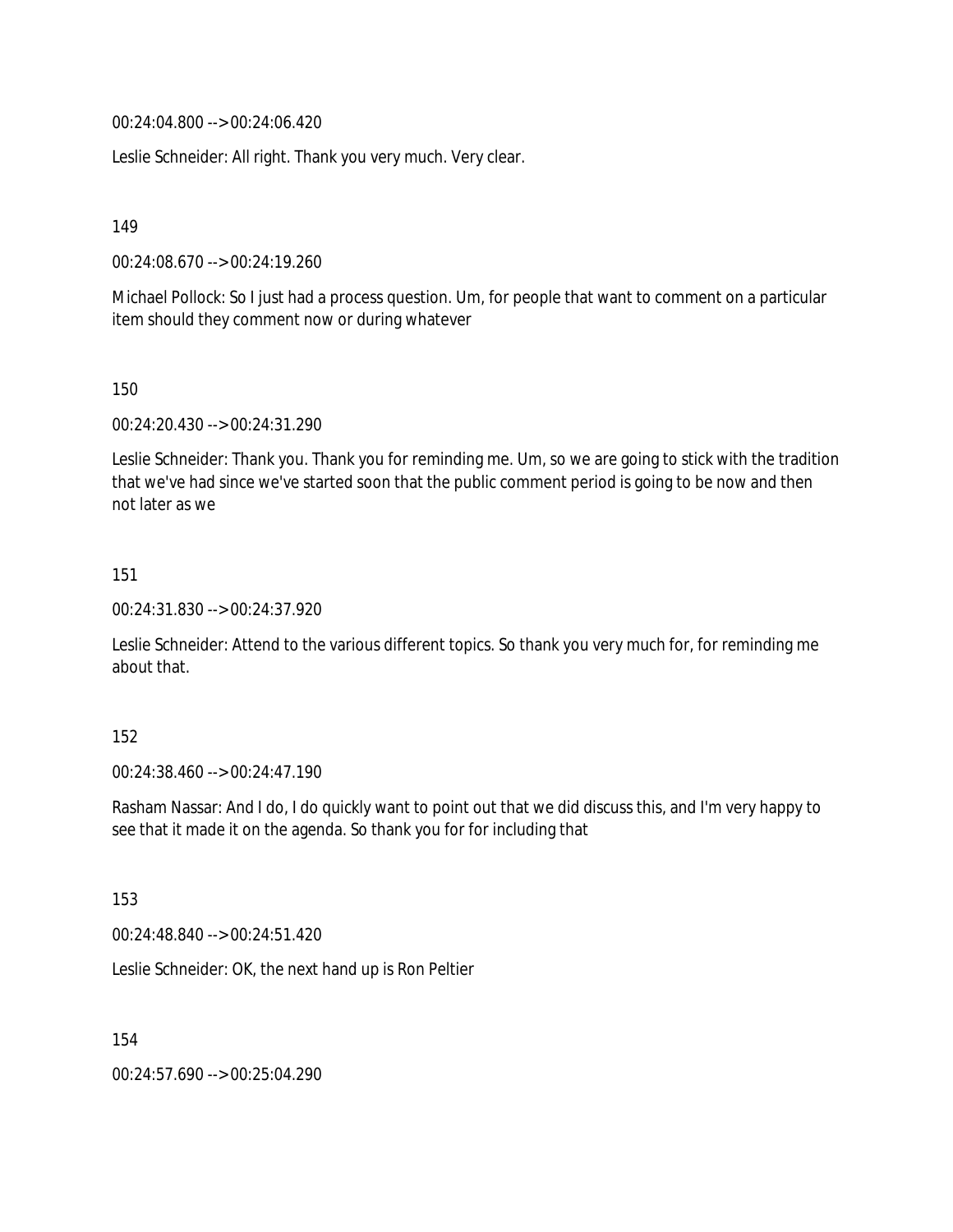Ron Peltier: Good evening city council members Ron Pelletier Valley Road, my comments tonight or in regards to the city's ethics program.

155

00:25:04.920 --> 00:25:13.530

Ron Peltier: The ethics program contains two basic sections rules values and expectations Article one article to Article one is about core values.

156

00:25:13.920 --> 00:25:19.110

Ron Peltier: Is are somewhat subjective ideal such as honesty fairness respect and transparency.

157

00:25:19.800 --> 00:25:27.240

Ron Peltier: Article one its core values was originally intended to be aspirational and that part of a process involving complaints and sanctions.

158

00:25:27.810 --> 00:25:34.350

Ron Peltier: That changed last year when the city council decided to authorize Article one complains, as a result, we are now only

159

00:25:34.830 --> 00:25:40.620

Ron Peltier: One of two jurisdictions in Washington to provide for compliance based on values, there's a reason for that.

160

 $00:25:41.310 \rightarrow 00:25:51.690$ 

Ron Peltier: Value based complaints lend themselves to politically motivated attacks under the guise of ethics and potentially violate basic civil rights, such as freedom of speech and freedom of association.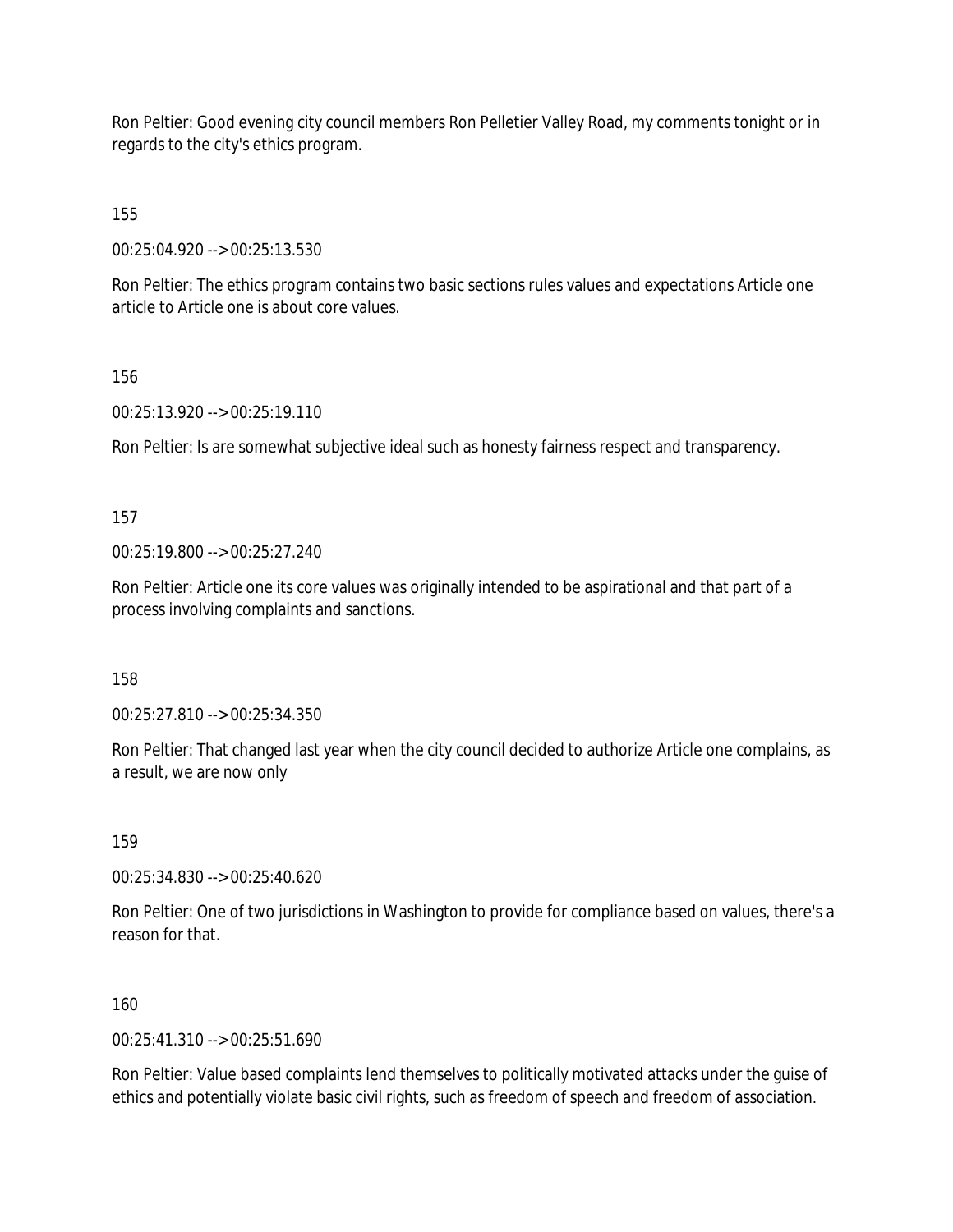00:25:52.260 --> 00:26:04.110

Ron Peltier: Article to reflect state law and unlike Article one article two rules are evidence based specific and address conflicts of interest, use of public property and confidentiality.

162

00:26:04.620 --> 00:26:14.790

Ron Peltier: That said, Article two roles can be used to launch politically motivated attacks. So the purpose of inflicting damage. Upon arrival, especially if a company by biased press coverage.

### 163

00:26:15.270 --> 00:26:27.330

Ron Peltier: Similar to the famous McCarthy hearings in the 1950s were Senator McCarthy work in tandem with conservative newspapers, the mere accusation of an article one or article to complaint coordinated with the press.

164

00:26:27.660 --> 00:26:35.070

Ron Peltier: Canon has been used on Bainbridge Island to unjustly and permanently brand someone is unethical or quote as a crook.

165

00:26:35.880 --> 00:26:50.310

Ron Peltier: Contracting approaches to Article one, a little over a year ago, the city council explicitly authorized the ethics board to accept and vigorously pursue Article one complaints. Now you are considering the weapon as an article one why

166

00:26:51.570 --> 00:26:54.240

Ron Peltier: I admit this is a somewhat rhetorical question.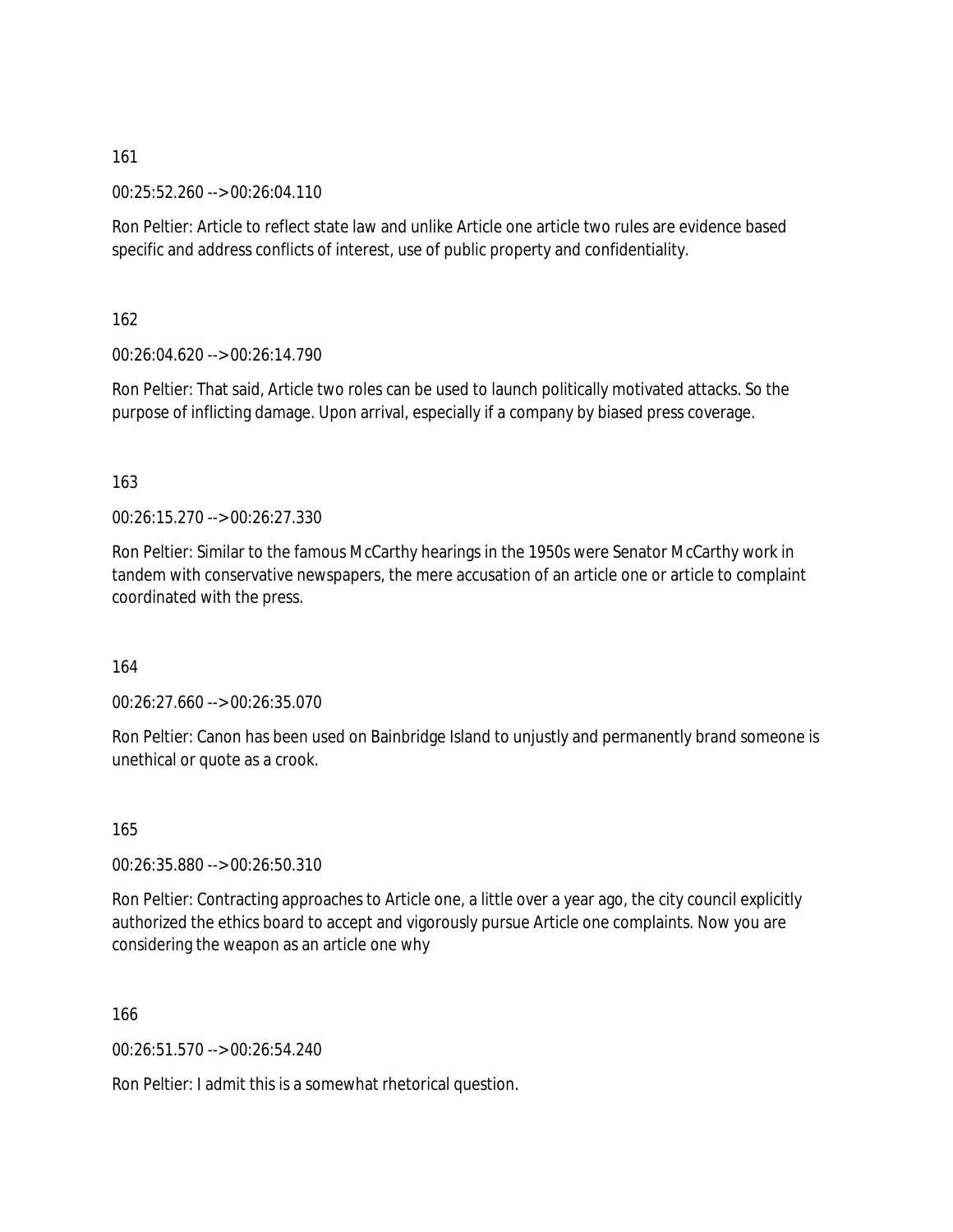00:26:55.470 --> 00:27:06.630

Ron Peltier: Concerns about proposed changes confidentiality. Councilmember high topless is proposing Article one complaints be confidential. I see some problems with that approach.

168

00:27:07.110 --> 00:27:16.230

Ron Peltier: Number one, nothing prevents a complaint from being publicized by complaining. It's happened in the past with a local newspaper editor eager to portray the object of a complaint.

#### 169

00:27:16.680 --> 00:27:27.660

Ron Peltier: And the worst possible light by publishing bias and sensational front page stories. Number two, the ethics board cannot legally conduct secret process. Number three.

170

00:27:28.140 --> 00:27:35.760

Ron Peltier: Transparency is one of the city's core values. How is a semi secret process for Article one complaints compatible with that ideal.

#### 171

00:27:36.480 --> 00:27:52.800

Ron Peltier: In conclusion, the core values articulated and Article one are important, especially those related to honesty and transparency. However, another process outside of the city's ethics program should be used to encourage those ideals in order to prevent a repeat of past abuses. Thank you.

172

00:27:54.870 --> 00:28:00.120

Leslie Schneider: Thank you very much fun. Okay, next up is fun skills.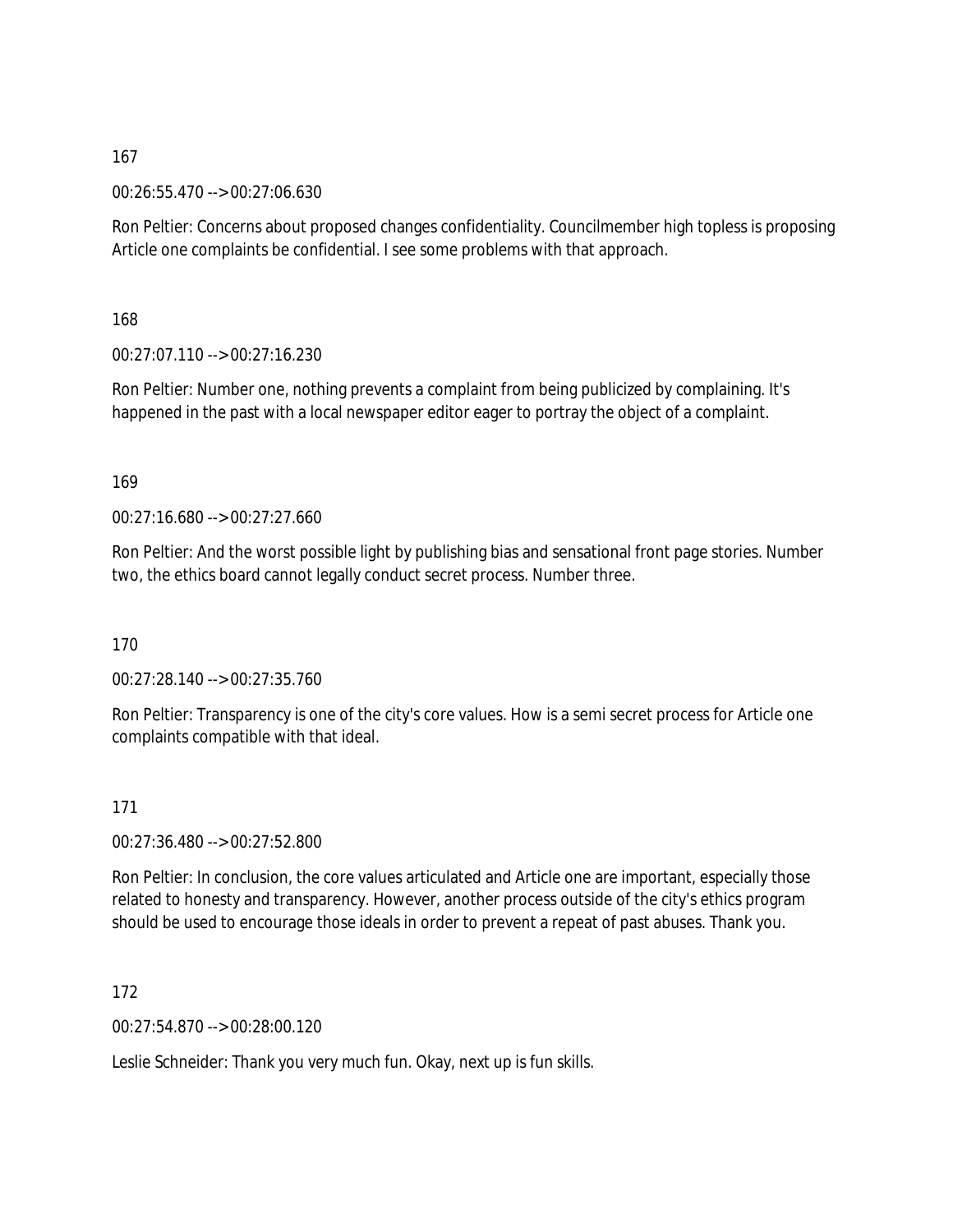00:28:04.830 --> 00:28:12.810

Bob Scales: Thank you. I'm Bob scales. I live on North Madison and I just want to say thank you to the four council members that

174

00:28:13.380 --> 00:28:19.410

Bob Scales: Two weeks ago, supported a mask ordinance for Bainbridge Island and I especially want to say thank you to

175

00:28:19.830 --> 00:28:36.120

Bob Scales: The three council members car Pollock and high topless who were on the ad hoc committee that crafted did did a lot of research and a lot of well well reasoned work and crafted a very thoughtful ordinance that fortunately now is unnecessary.

176

00:28:37.260 --> 00:28:48.210

Bob Scales: And I don't think it's it's a coincidence that three hours before your meeting where you were scheduled to vote on a mandatory mask ordinance, the governor

177

00:28:49.500 --> 00:29:01.290

Bob Scales: preempted you and passed the ordinance for the state. So I want to thank you again for all of your work. I also want to thank COUNCILMEMBER Medina for his vote at the kids have health board.

178

00:29:02.400 --> 00:29:08.670

Bob Scales: It was clear from the public comments that majority of Bainbridge residents were not comfortable moving into phase three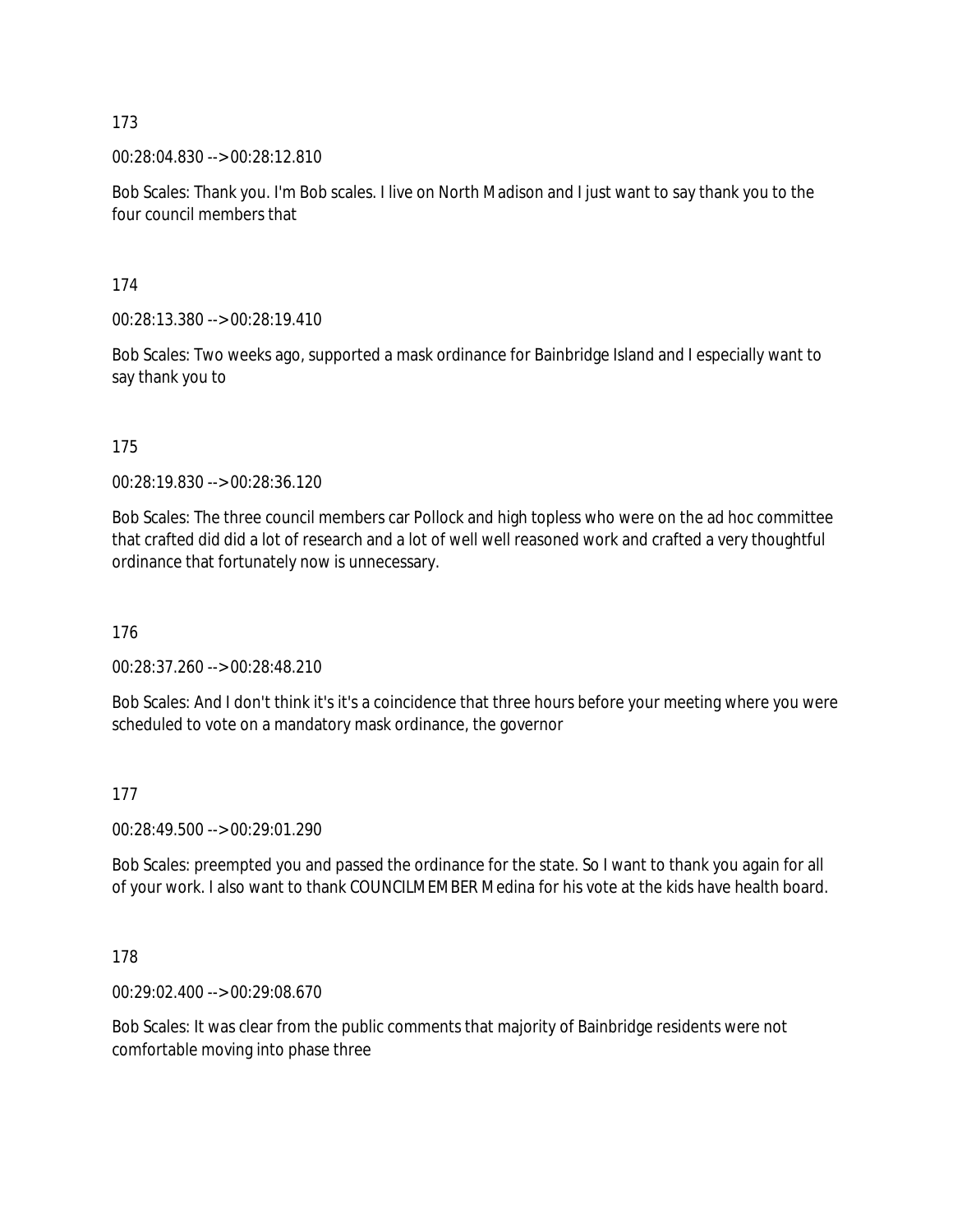00:29:09.030 --> 00:29:15.780

Bob Scales: And Cole represented the the views of Bainbridge Island at that board, even though he was in the minority.

180

00:29:16.170 --> 00:29:23.430

Bob Scales: And I want you to know that even though I was opposed to moving into phase three, now that we're going to have a statewide mandatory mask.

181

00:29:23.940 --> 00:29:35.100

Bob Scales: A law starting on Friday, I feel much more comfortable. I still think it's too fast, but at least we have that additional protection. Now as we move into phase three, so well done. Everyone also

182

00:29:35.550 --> 00:29:38.670

Bob Scales: Don't think that all your work has been done in vain, because now

183

00:29:39.090 --> 00:29:53.100

Bob Scales: That we have a State law. The city has to decide how are we going to enforce it. How are we going to implement this new law locally. And so I think that all the work the ad hoc committee has done will come in very valuable as you as you move forward to this. So thanks again.

184

00:29:54.600 --> 00:29:57.240

Bob Scales: I'll talk to you later. Hopefully not very soon.

185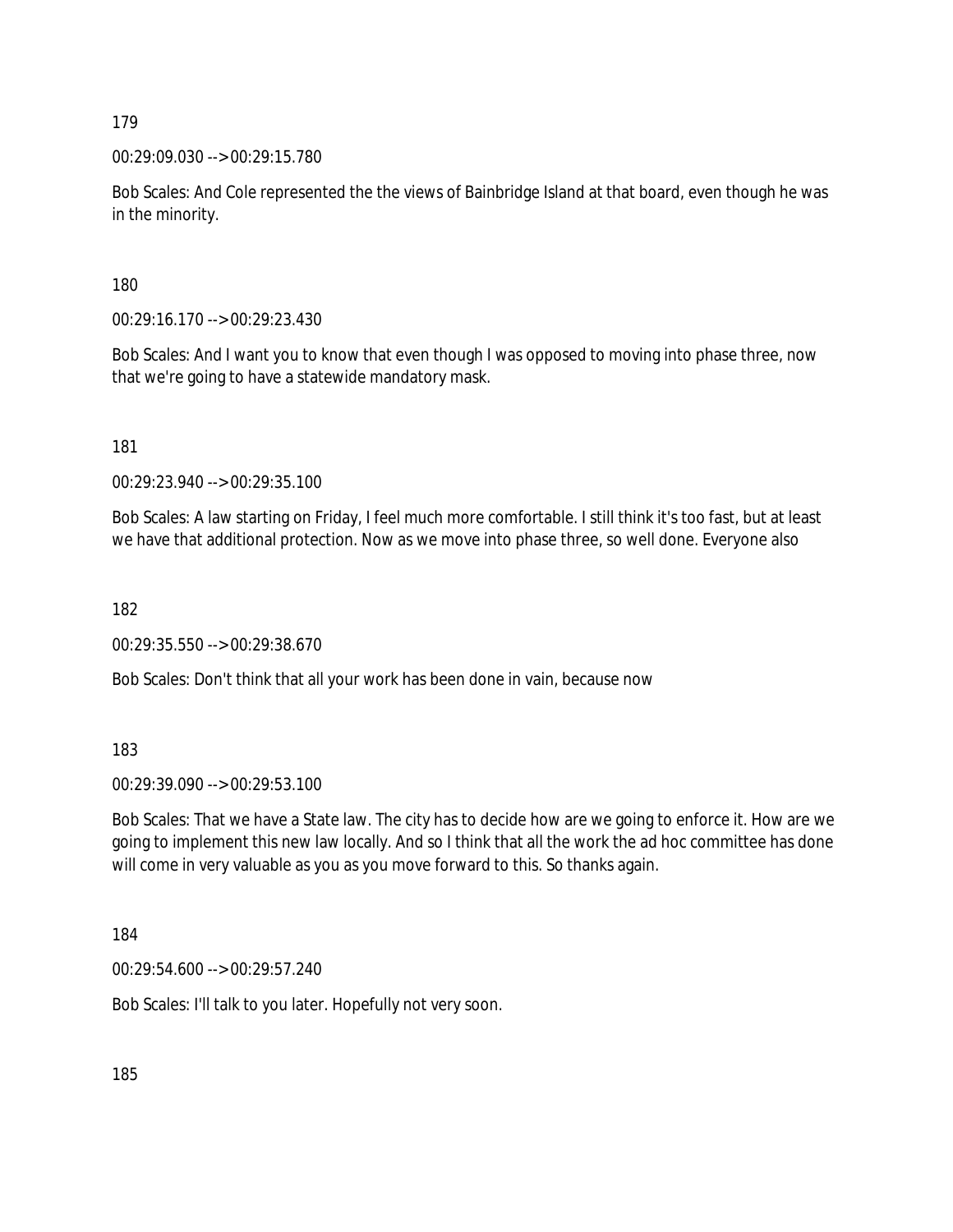00:29:59.880 --> 00:30:00.630 Leslie Schneider: All right. Thank you.

186 00:30:02.970 --> 00:30:05.490 Leslie Schneider: Sally Rosalia your next

187 00:30:06.900 --> 00:30:07.860 Sal DeRosalia: Hello, I'm here.

188 00:30:10.440 --> 00:30:11.160 Sal DeRosalia: Can you guys hear me.

189

00:30:11.370 --> 00:30:13.110

Leslie Schneider: Yes, we can hear you. Thank you. Go ahead.

190

00:30:13.500 --> 00:30:16.350

Sal DeRosalia: My name is Sal Rosalia and I live off of Madison Avenue.

191

00:30:17.340 --> 00:30:26.100

Sal DeRosalia: So I want to talk about a couple things. First is, I totally agree with that lady who talked about the newspaper and she should support wake up Bainbridge, which is like micro news. It's a really good place.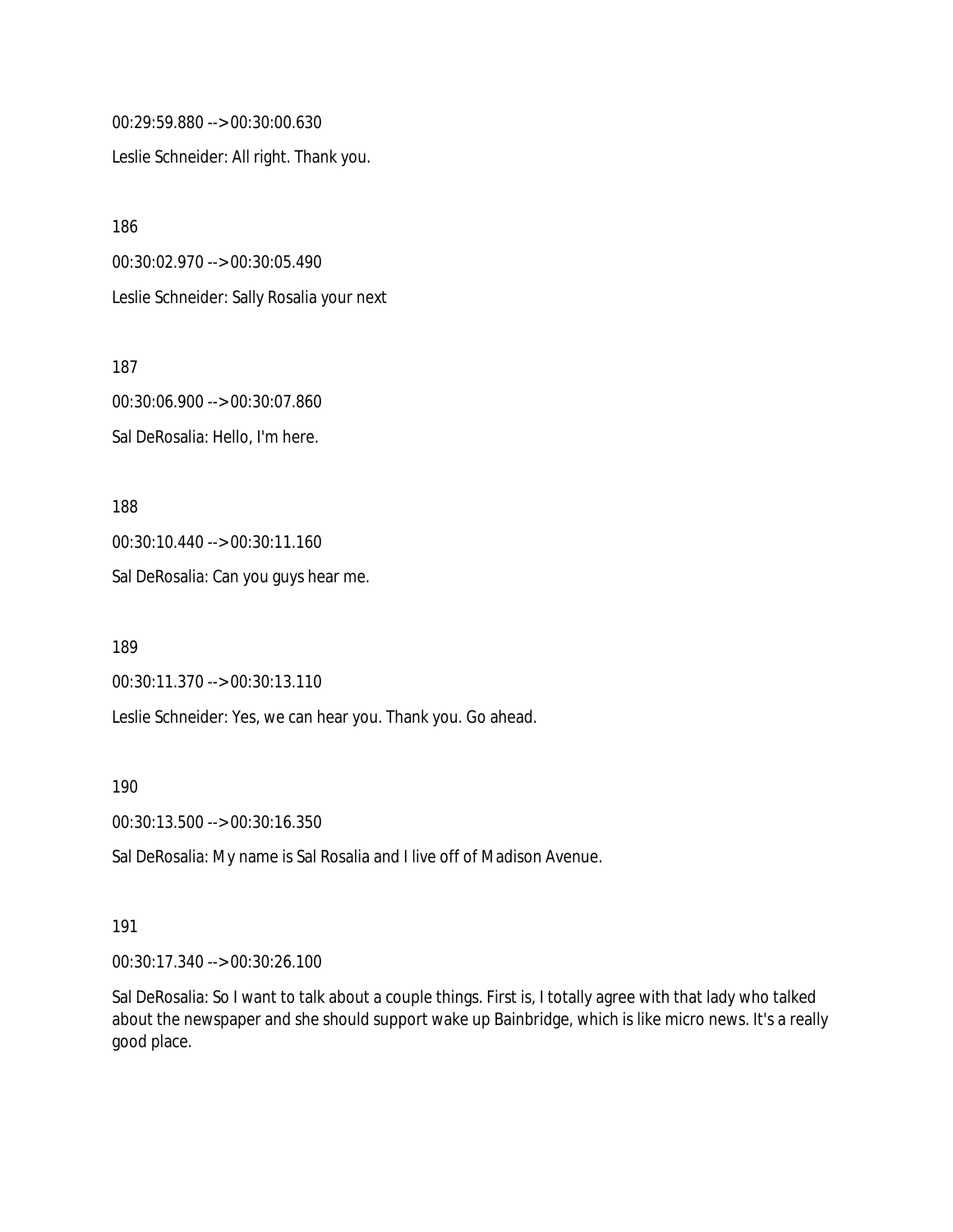00:30:26.910 --> 00:30:32.430

Sal DeRosalia: The second thing is that I really, you guys are about to decide on a lot of things tonight.

193

00:30:33.090 --> 00:30:40.320

Sal DeRosalia: And and with all the current events going on in the stuff about race equity and all that stuff. I just want to put it in your consciousness somewhere.

194

00:30:40.770 --> 00:30:48.660

Sal DeRosalia: That I don't know of a lot of training that you guys have had about race equity or how to make decisions based on that using like a race equity lens.

195

00:30:48.990 --> 00:30:59.730

Sal DeRosalia: And so if you could channel whatever training or diversity training or whatever it is that you guys have when you look at all these super important issues because you're going to decide for people of color.

196

00:31:00.540 --> 00:31:08.130

Sal DeRosalia: And and I just, I just want you to be thinking about the decisions you're making, and that you're making them for for those kinds of people.

197

00:31:08.610 --> 00:31:14.160

Sal DeRosalia: And to to just possibly take that into consideration. And so hopefully that happens with training and the city in the future.

198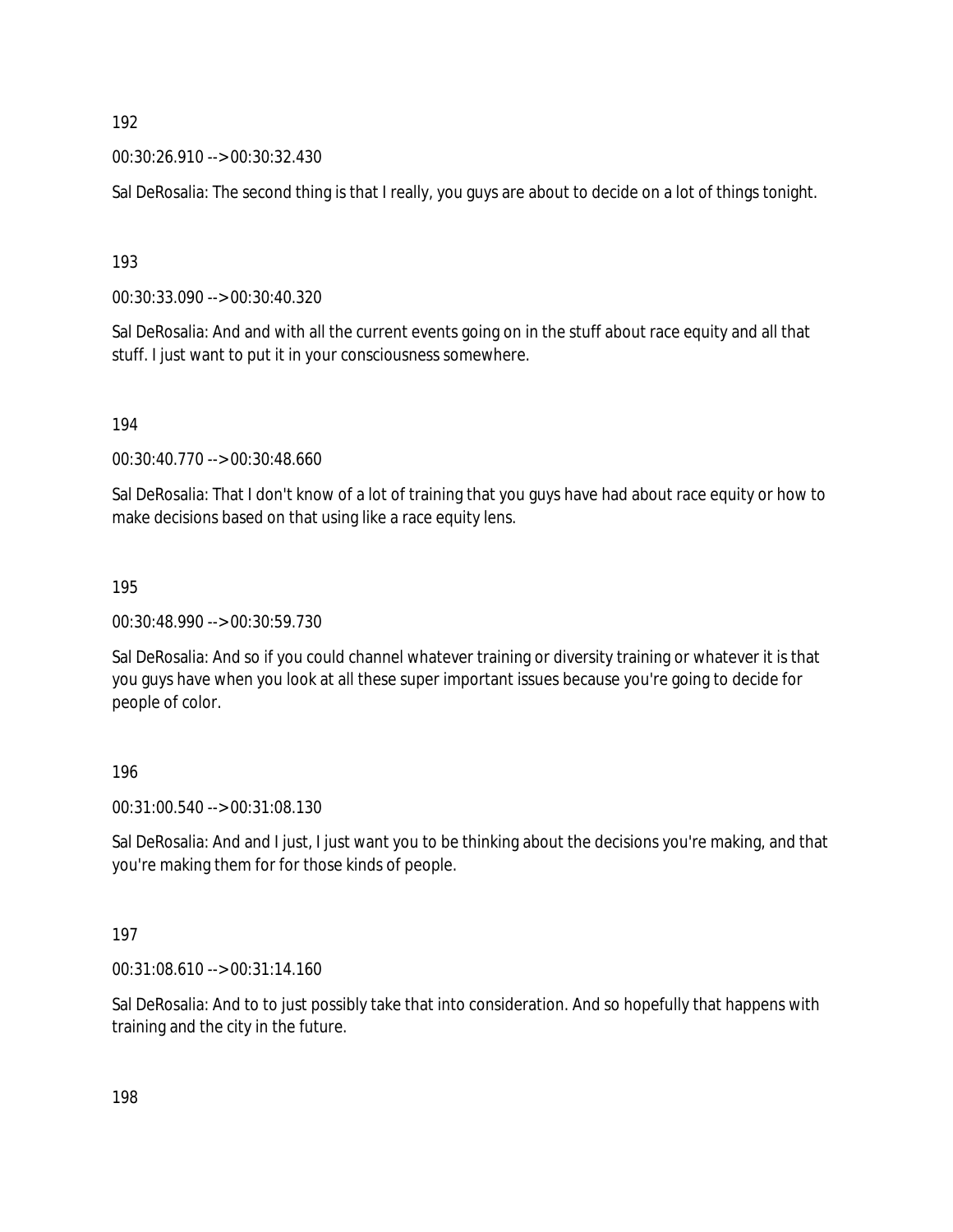00:31:14.490 --> 00:31:24.000

Sal DeRosalia: But in the meantime, before we get to that, I would just love for you guys to to always be considering that and so I'm probably going to try to get on every public comment and say that just to plug it into your consciousness.

199

00:31:24.600 --> 00:31:28.020

Sal DeRosalia: And I wasn't going to bring us next thing up, but I'm just going to totally bring it up now.

200

00:31:28.590 --> 00:31:35.730

Sal DeRosalia: The character assassination that's been happening to Sarah blossom lately is completely unacceptable on every single level.

201

00:31:36.120 --> 00:31:44.280

Sal DeRosalia: The fact that we had two council members bring her up and then bring up an election and then bring up like the volume of the loss and all that stuff.

202

00:31:44.700 --> 00:31:54.540

Sal DeRosalia: And you all just sat there and let that happen. I think it's like a crying shame I hope she filed ethics complaints I hope she does everything she could possibly do to hold you guys accountable.

203

00:31:55.020 --> 00:31:59.250

Sal DeRosalia: For for the process that's going on. And hopefully, whatever, whatever you guys are going to do with this tonight.

204

00:31:59.700 --> 00:32:11.910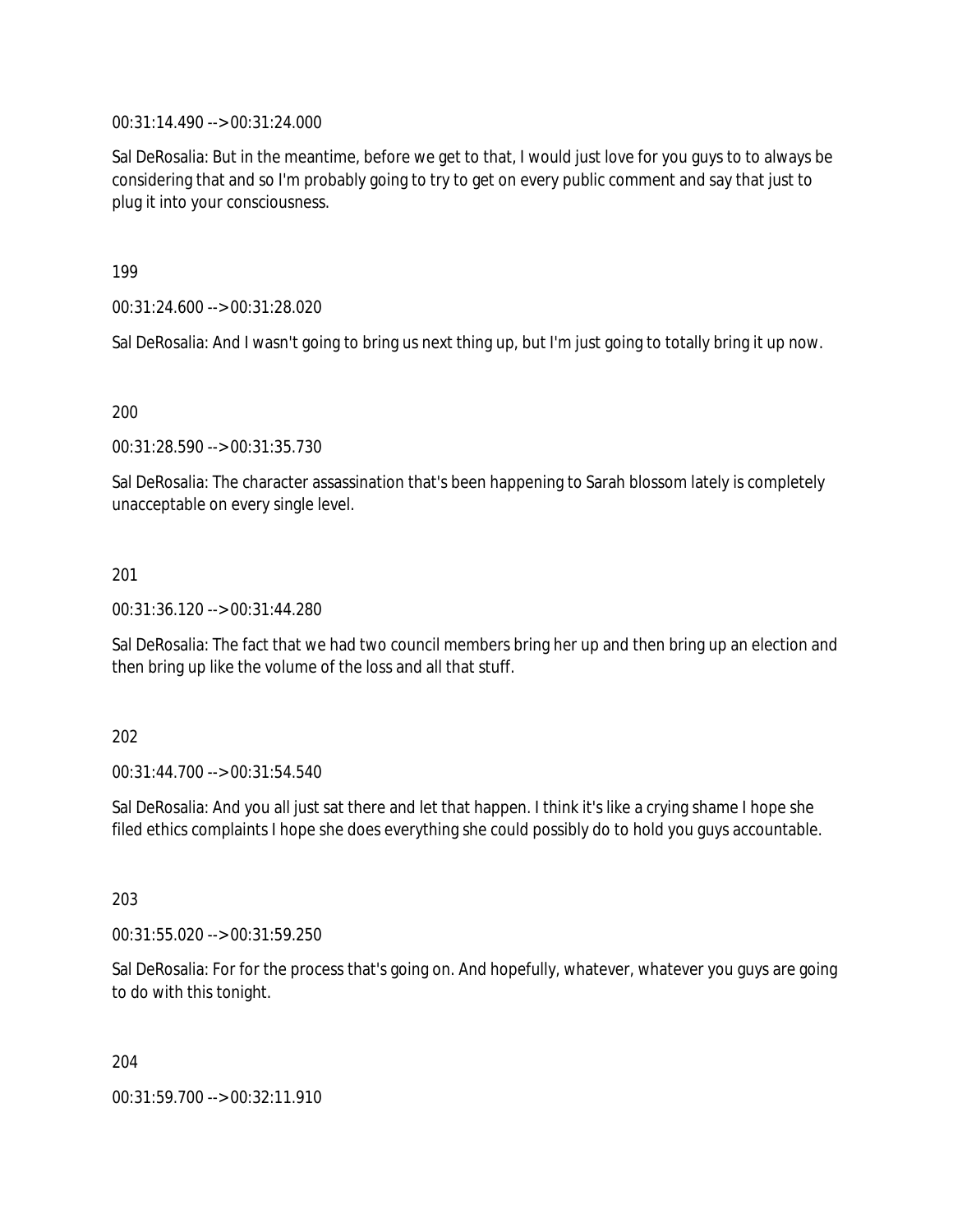Sal DeRosalia: But please don't let this turn into a charade of like 150 people who just don't like Sarah and blow up your email account and who have scripts and who knew didn't get the timing of them right and that's why they didn't get public comment. Right.

205

00:32:12.390 --> 00:32:18.780

Sal DeRosalia: Like, like this is just, it's, it looks like a sham to me what's going on. And so I just think would be a real shame.

#### 206

00:32:19.080 --> 00:32:29.490

Sal DeRosalia: If we let like Michael Pollock, and Russia MSR keep keep like character assassinating a former council member from the diocese. I just, I don't even have anything personal with those people.

#### 207

00:32:29.850 --> 00:32:36.540

Sal DeRosalia: But that's just not right like and if you guys can tell me that it is. I'd love to know how that's cool. So I'll end my comment. With that, thank you.

208

00:32:38.430 --> 00:32:45.960

Leslie Schneider: Thank you, Sally. Appreciate it. Um. Next is Cindy Anderson, you're good to go. Thank you.

209

00:32:52.890 --> 00:32:55.350

Leslie Schneider: Cindy, I'm seeing that you still are on mute.

210

00:32:58.290 --> 00:32:59.520

cindy anderson: Okay. Can you hear me now.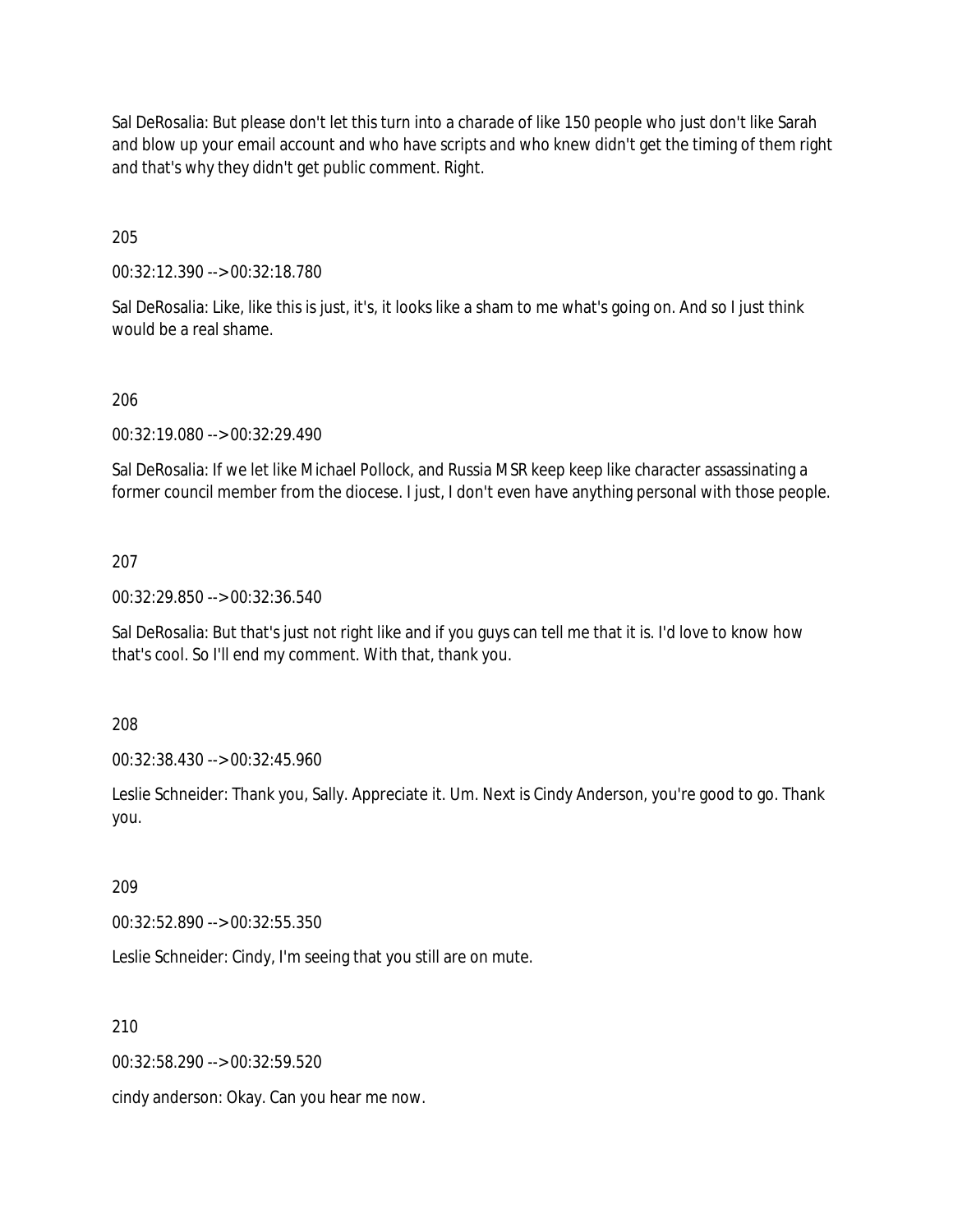00:32:59.730 --> 00:33:01.140

Leslie Schneider: I can hear you now. Okay.

### 212

00:33:01.770 --> 00:33:06.300

cindy anderson: Oh, by the way, I'm Cindy Anderson 14195 granny road Bainbridge Island.

### 213

00:33:07.410 --> 00:33:11.700

cindy anderson: I'm making a comment on the enforcement of the

### 214

00:33:12.810 --> 00:33:19.890

cindy anderson: Law that governor Inslee declared today and I think it said that it would be a misdemeanor.

#### 215

00:33:20.580 --> 00:33:42.600

cindy anderson: If you're not worrying enough to buy read it correctly. Now I, you know, I'm going to ask you sort of have to take South request that you look at it with the race equity lens. How will you make sure that this law is not evenly enforced.

# 216

00:33:43.830 --> 00:33:59.850

cindy anderson: Unless the crime is caught you know captured on an officer body so that you know a committee can review the video. Listen, see if it's evenly imports. Anyway, that's

217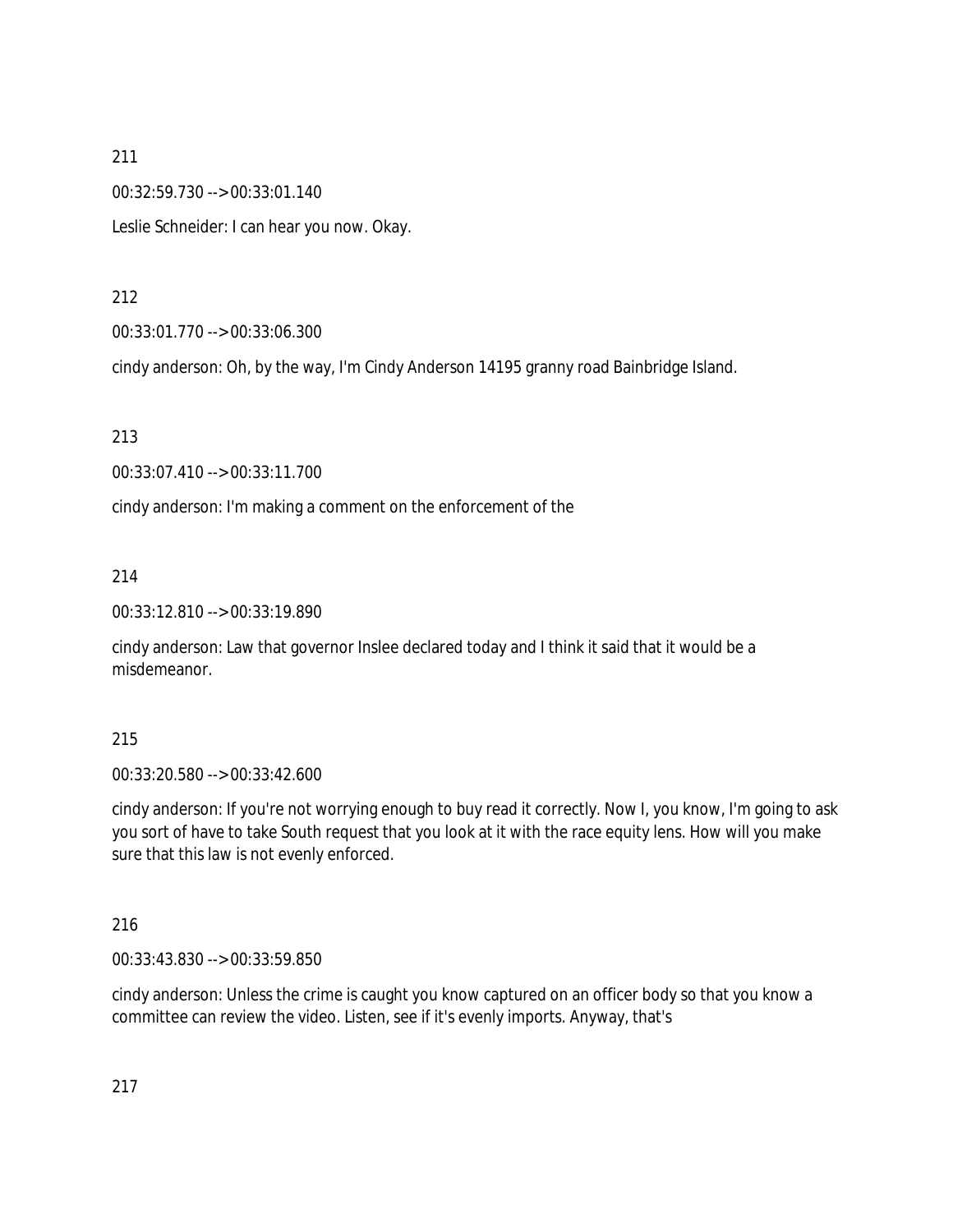00:34:01.380 --> 00:34:06.000

cindy anderson: Asked me to think about that and, you know, gosh, I mean,

218

00:34:08.700 --> 00:34:19.680

cindy anderson: It's wrong to assassinate anybody's character, whether it's Sarah blossoms or Lauren Hill tears from so any private private citizens.

219

00:34:21.960 --> 00:34:25.590

cindy anderson: Council whatever I finished. Thank you.

220

00:34:26.910 --> 00:34:27.990

Leslie Schneider: Thank you very much, Cindy.

221

00:34:29.940 --> 00:34:34.710

Leslie Schneider: House. No, I see your hand raised your next, feel free to unmute and

222

00:34:36.990 --> 00:34:37.440

Leslie Schneider: Proceed.

223

00:34:38.070 --> 00:34:52.170

Hal Snow: Okay. Hi, I'm house now at 1567 0.0 drive and I don't have any philosophical issue here is just a very self centered comment.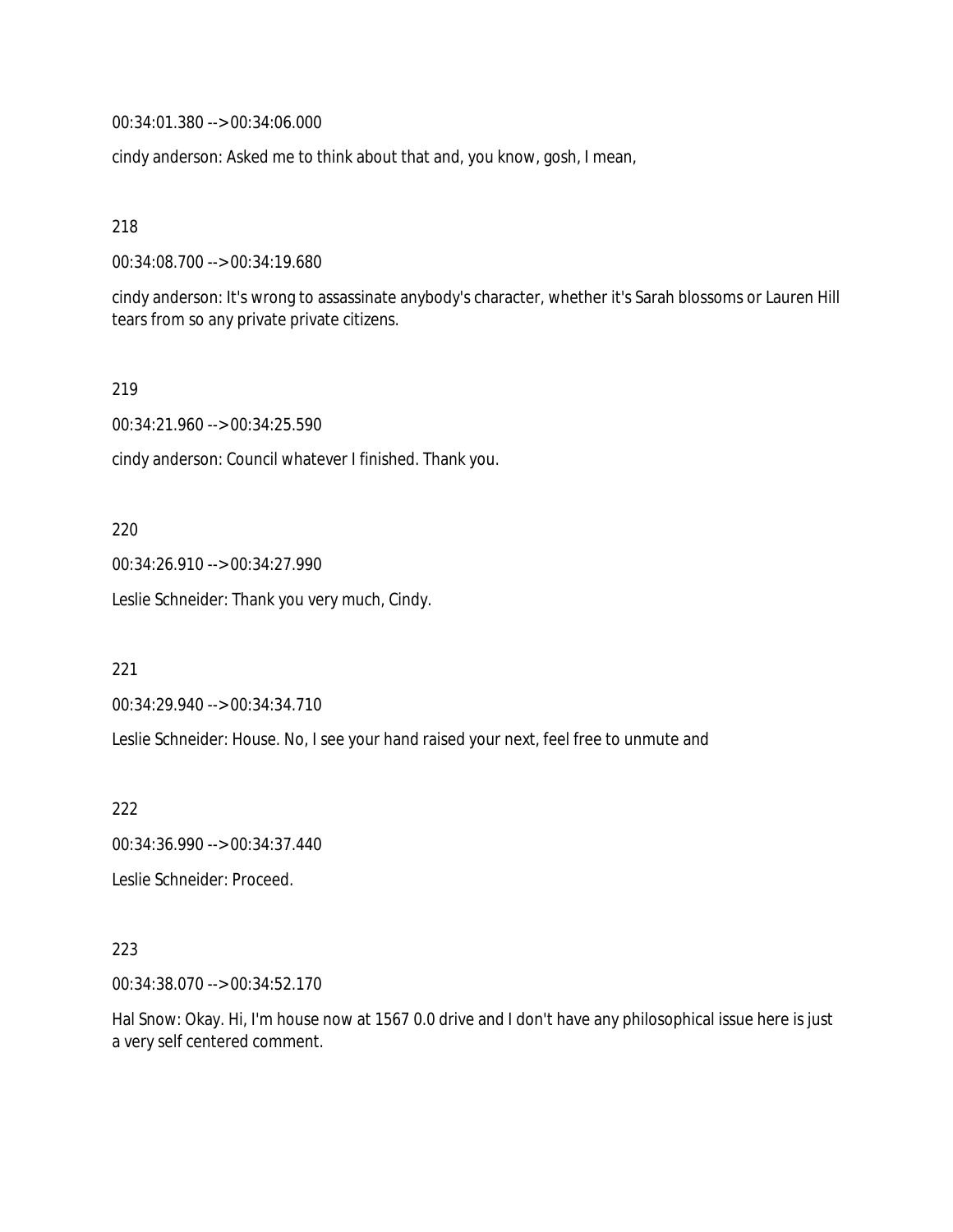00:34:53.430 --> 00:35:09.960

Hal Snow: I'm talking about the proposed amendments to the SNP, which would permit waterfront homes to be rebuilt. I want to thank COUNCILMEMBER car for responding to the email I sent out this morning and clarifying that.

225

00:35:12.060 --> 00:35:25.260

Hal Snow: The term rebuilt would permit a voluntary action of the home and then the rebuilt the home again as I mentioned in my email message to you folks.

226

00:35:25.920 --> 00:35:31.350

Hal Snow: We have it. We have an old house that really needs to be replaced. That's the bottom line.

227

00:35:31.950 --> 00:35:46.980

Hal Snow: And the current ordinance, which provides for a 50% replacement and then a two year waiting period and then another 50% replacement just just makes no sense to me.

228

00:35:47.790 --> 00:35:56.100

Hal Snow: For many, many reasons and does not seem to comply with any sort of thought of trying to be environmentally sensitive as it gives myself and

229

00:35:56.610 --> 00:36:06.510

Hal Snow: Any contractors. I have working with me two chances to mess up Puget Sound. We might as well just leave it to one opportunity to mess up Puget Sound.

230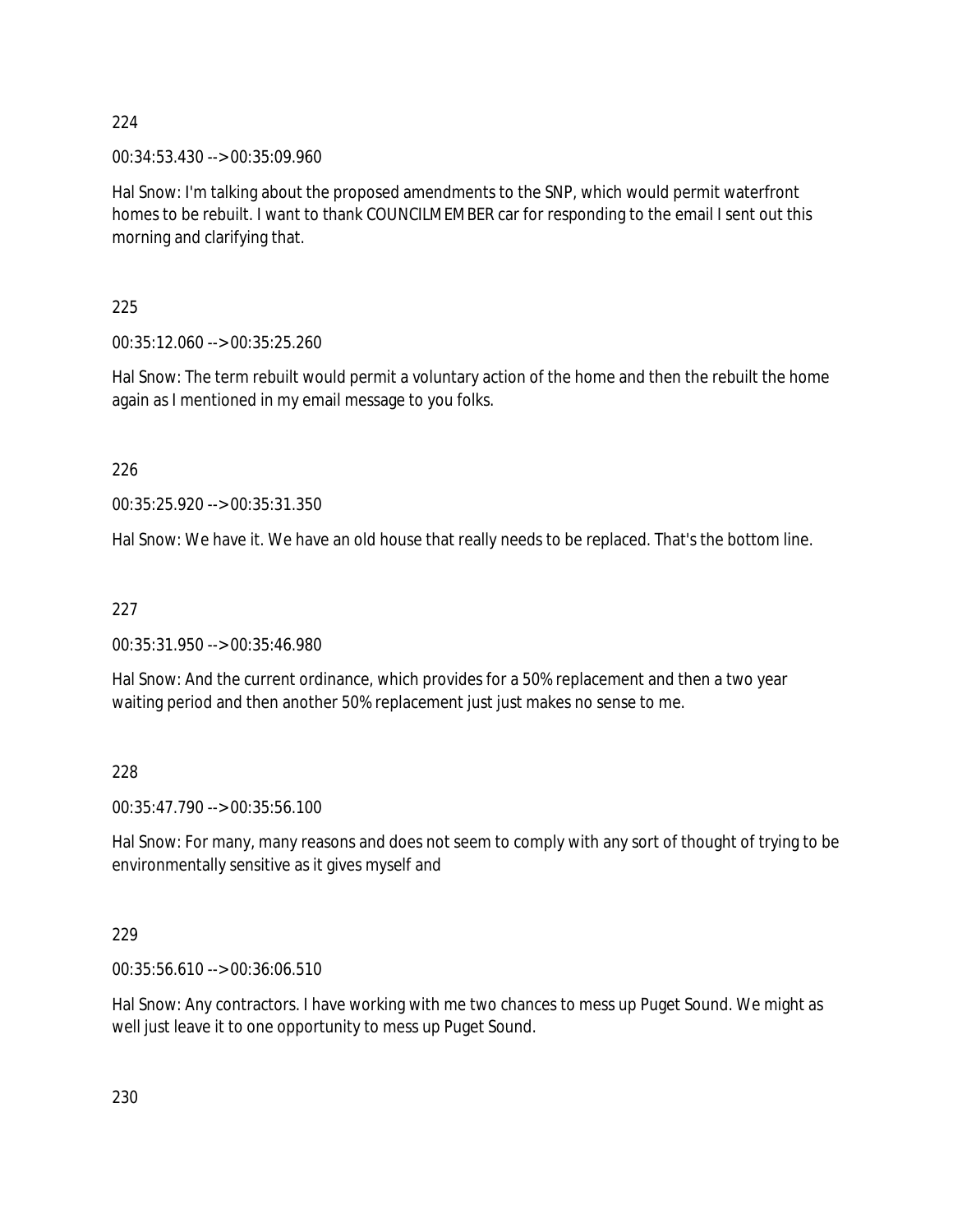00:36:07.770 --> 00:36:22.590

Hal Snow: So I encourage you to go ahead and to approve this. And one thing that I did not comment on in my email message to you is the proposed amendment.

#### 231

00:36:23.100 --> 00:36:37.020

Hal Snow: Proposed language at 4.2 point 1.7 point one pair section seven which says that any redevelopment must be completed within one year.

#### 232

00:36:37.770 --> 00:36:47.850

Hal Snow: I, I talked to my son who's an architect and has done a number of work on a number of projects here on the island and if you have Custom Homes.

#### 233

00:36:48.360 --> 00:37:08.370

Hal Snow: It's very difficult to to complete a custom home within a year, I, I asked my son, if that was feasible and he just smiled and chuckled. And so I would consider that one year period should be amended to 18 he said that that should be a critical

#### 234

00:37:10.020 --> 00:37:14.430

Hal Snow: Thing and then saying there was another part of the

#### 235

00:37:16.140 --> 00:37:24.900

Hal Snow: SNP, which talked about rebuilt and didn't reference rebuild and I wrote the email to you about 630 this morning, so I wasn't all that

236

00:37:26.250 --> 00:37:42.750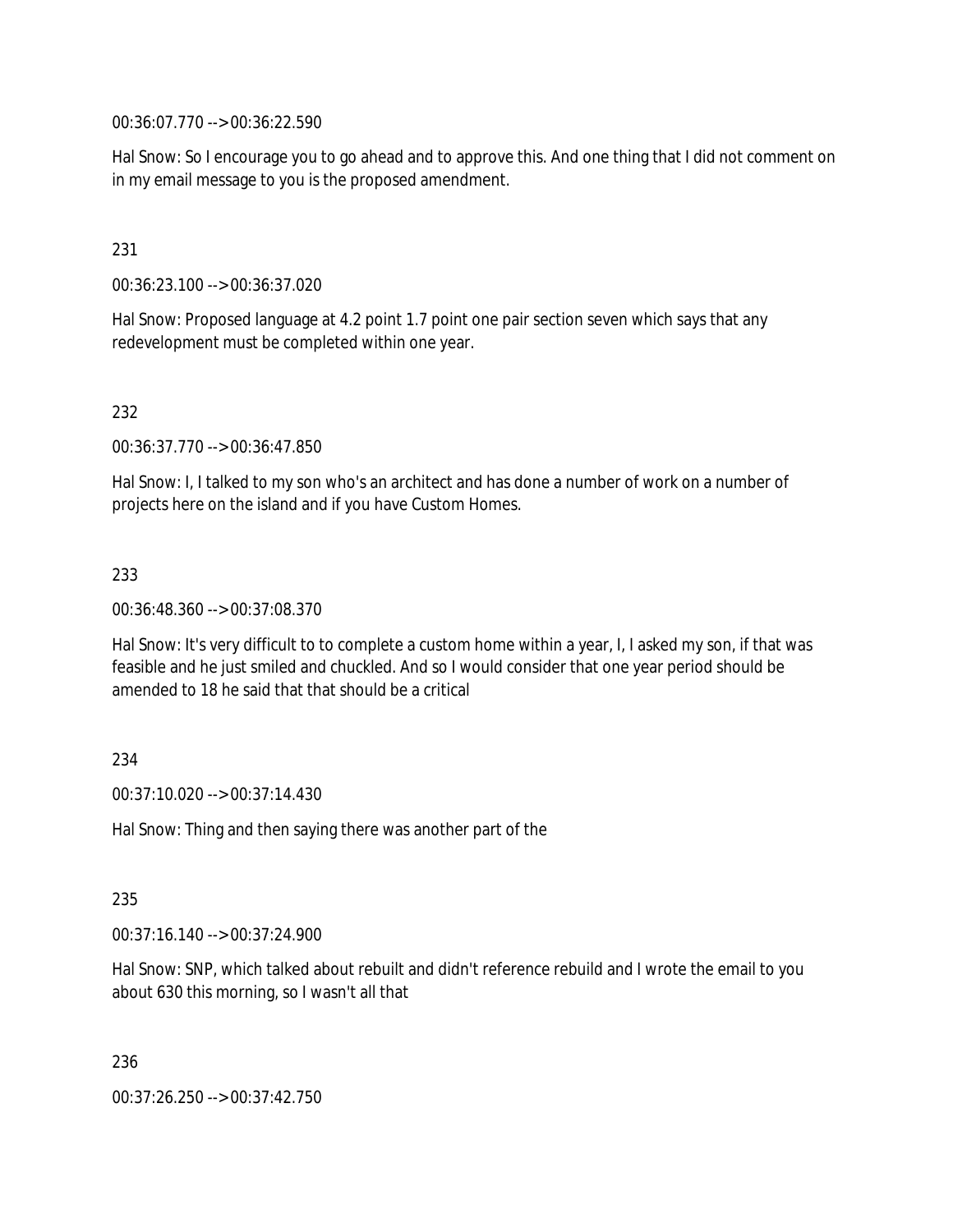Hal Snow: Coherent and I did not read the staff comments. So, and I understand from COUNCILMEMBER car that that will be taken care of and there will be some consistency and uniformity in in the terms. So that's it. Thank you very much.

237

00:37:43.800 --> 00:37:44.970 Leslie Schneider: Thank you so much. How

238

00:37:46.470 --> 00:37:48.450

Leslie Schneider: Ashley, you are next.

239

00:37:53.490 --> 00:37:54.210

Ashley: Hello.

240

00:37:56.340 --> 00:38:06.000

Ashley: Good evening. My name is Ashley Matthews, and I live at four or 576 point with Dr. Ivan your neighbor here on Bainbridge Island for the past 12 years

241

00:38:06.660 --> 00:38:15.600

Ashley: I'm before you tonight to implore you to truly grasp the gravity and the urgency of the situation and the importance of the decision you will make this evening.

242

00:38:16.590 --> 00:38:25.830

Ashley: I hope that you won't get caught up on procedure or rules in this case and use it as a crutch, and instead take this that you've been tasked to do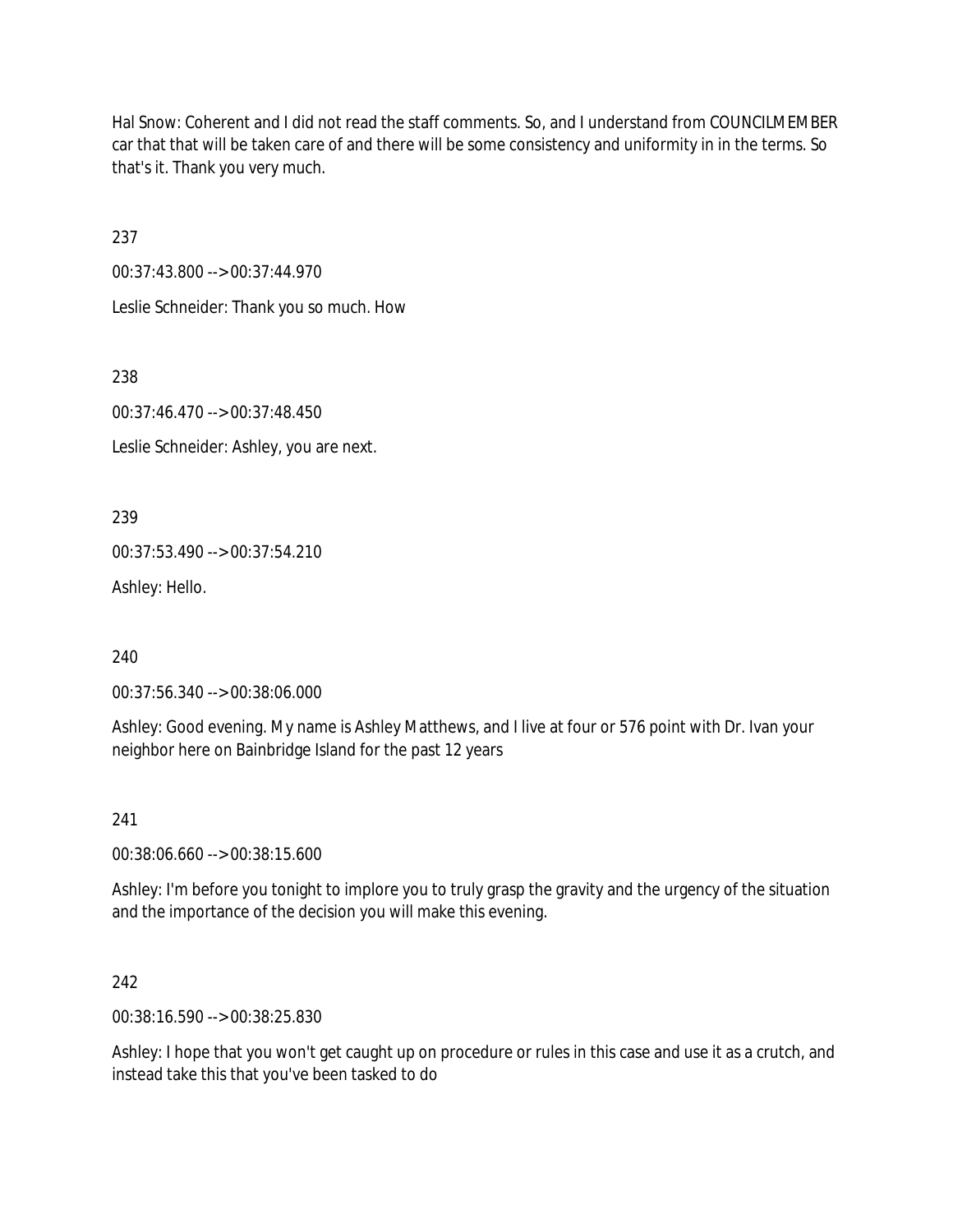00:38:27.930 --> 00:38:33.870

Ashley: It's easy to say that I should have applied on time for the position of planning commission

244

00:38:34.380 --> 00:38:53.070

Ashley: And I know it's easy to just throw it away at that but I really did. And I sat in front of you guys all a month or two ago for the Council position. And so you guys are all pretty familiar with me. Um, I know Sarah and I spoke with Sarah today.

245

00:38:54.240 --> 00:39:04.470

Ashley: And she was all for this so that takes that barrier out as well. Um, there's no fight here. There's no argument. This isn't a battle against anything

246

00:39:04.800 --> 00:39:23.280

Ashley: It's merely an opportunity. Somebody has to take the first step and say yes. And it has to be you tonight or none of this will ever change, as Mr equipment said last night, our souls are at stake, people who look like me have died for this.

247

00:39:25.320 --> 00:39:32.820

Ashley: I read on the website. The special qualifications in the description for the planning commission

248

00:39:33.360 --> 00:39:44.670

Ashley: The Commission shell reflect the diverse perspectives work experiences and backgrounds represented in the community each Commissioner shall endeavor to understand and agree to uphold the comprehensive plan.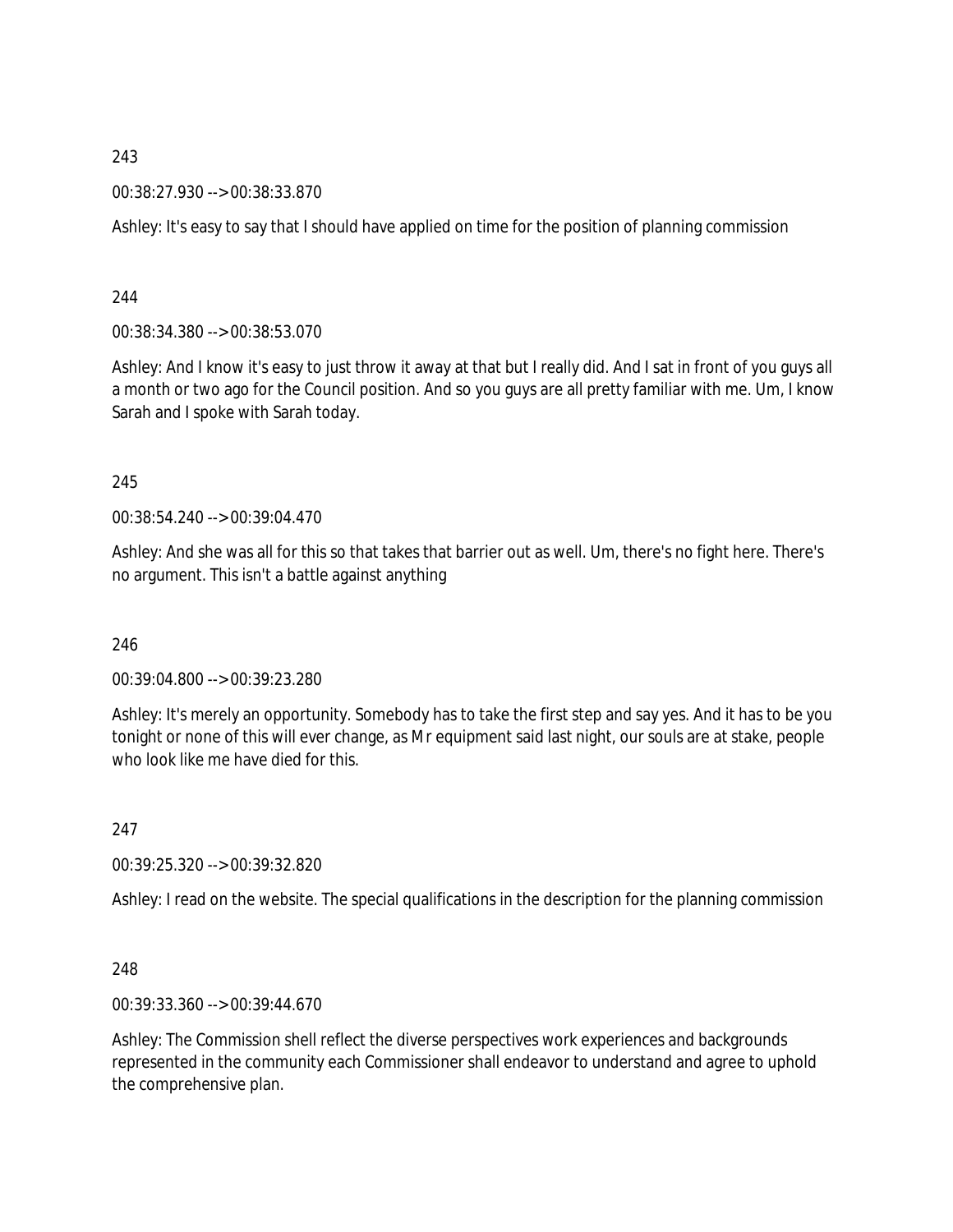00:39:46.860 --> 00:39:51.960

Ashley: In a nutshell, we have the opportunity to do this to night I am that person.

250

00:39:53.970 --> 00:40:02.040

Ashley: Usually as black women. We've often have the goalpost move away from us. I am asking you tonight to move it a little closer to me.

251

00:40:02.550 --> 00:40:09.450

Ashley: I marched with what felt like all of Bainbridge Island, a few weeks ago, as we said, Black Lives Matter and black voices matter.

252

00:40:10.350 --> 00:40:23.640

Ashley: It's the time for this to happen, and to be made a reality is now please give me that voice and make me matter tonight and make Bainbridge Island matter tonight. It is in your hands. Thank you very much.

253

00:40:26.190 --> 00:40:33.240

Leslie Schneider: All right, thank you. Ashley and we have one last hand up. Kevin Dwyer, it's your turn.

254

00:40:37.170 --> 00:40:37.770

kevin dwyer: Can you hear me.

255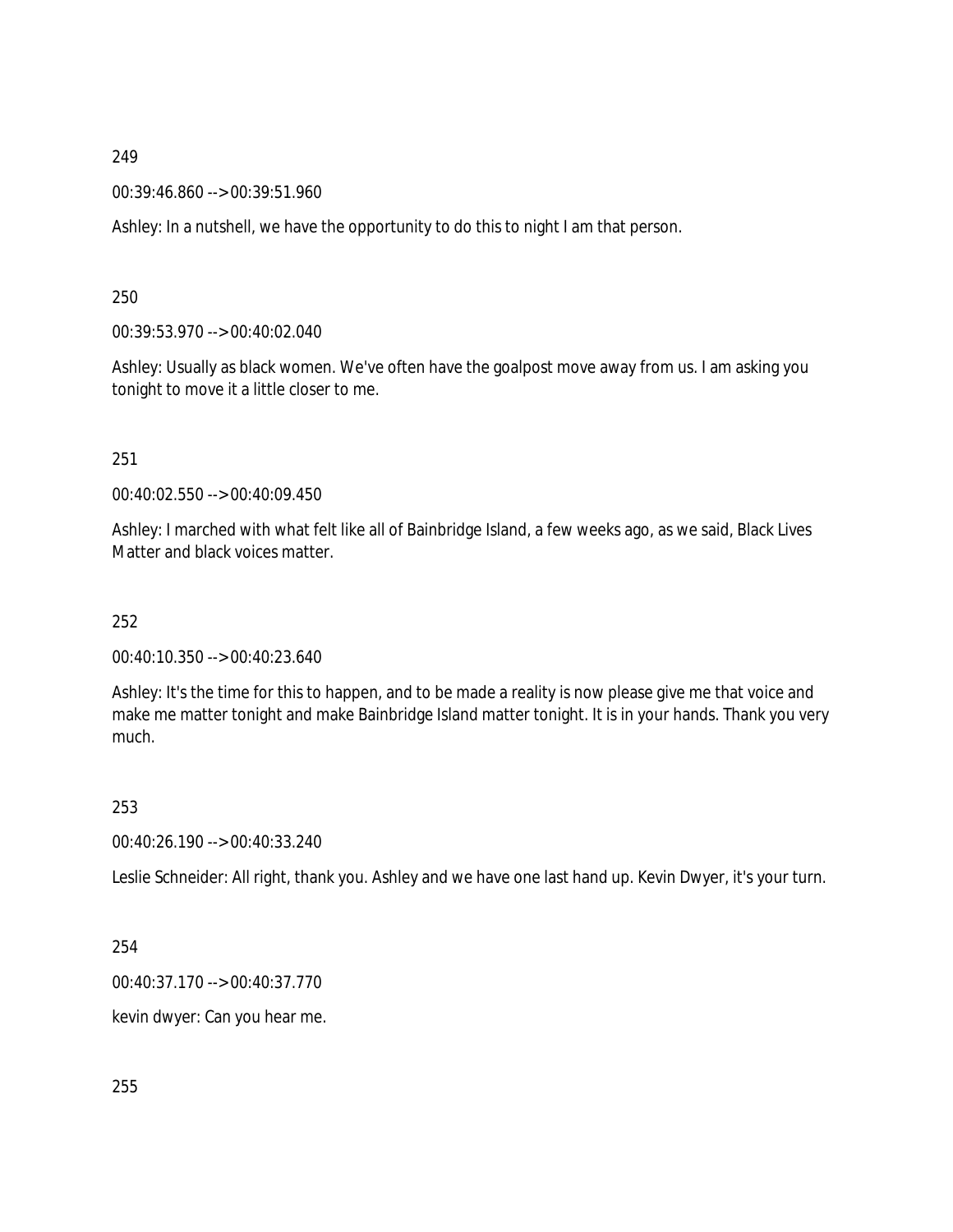00:40:38.430 --> 00:40:39.540

Leslie Schneider: Yes, we can hear you. Thank you.

256

00:40:39.990 --> 00:40:40.740

kevin dwyer: Are you guys doing

257

00:40:41.970 --> 00:40:54.300

kevin dwyer: Thanks for. Let me say a few comments. It's very interesting that the governor approve the mandatory mass thing I was going to say something about that.

#### 258

00:40:55.200 --> 00:41:04.980

kevin dwyer: We had done a send out a an email blast on Friday and got a lot of responses, just asking people kind of a straw poll asking people what they

259

00:41:05.700 --> 00:41:10.290

kevin dwyer: What they felt about the potential of this ordinance and I have to say.

260

00:41:10.890 --> 00:41:29.550

kevin dwyer: You know, five to one people came back saying yes, they'd like to see the ordinance in place so I sounds like you guys were heading in that direction. Anyway, so just to give you guys a little background Kevin Dwyer, and the new old Bainbridge Island chamber President CEO.

261

00:41:30.630 --> 00:41:39.690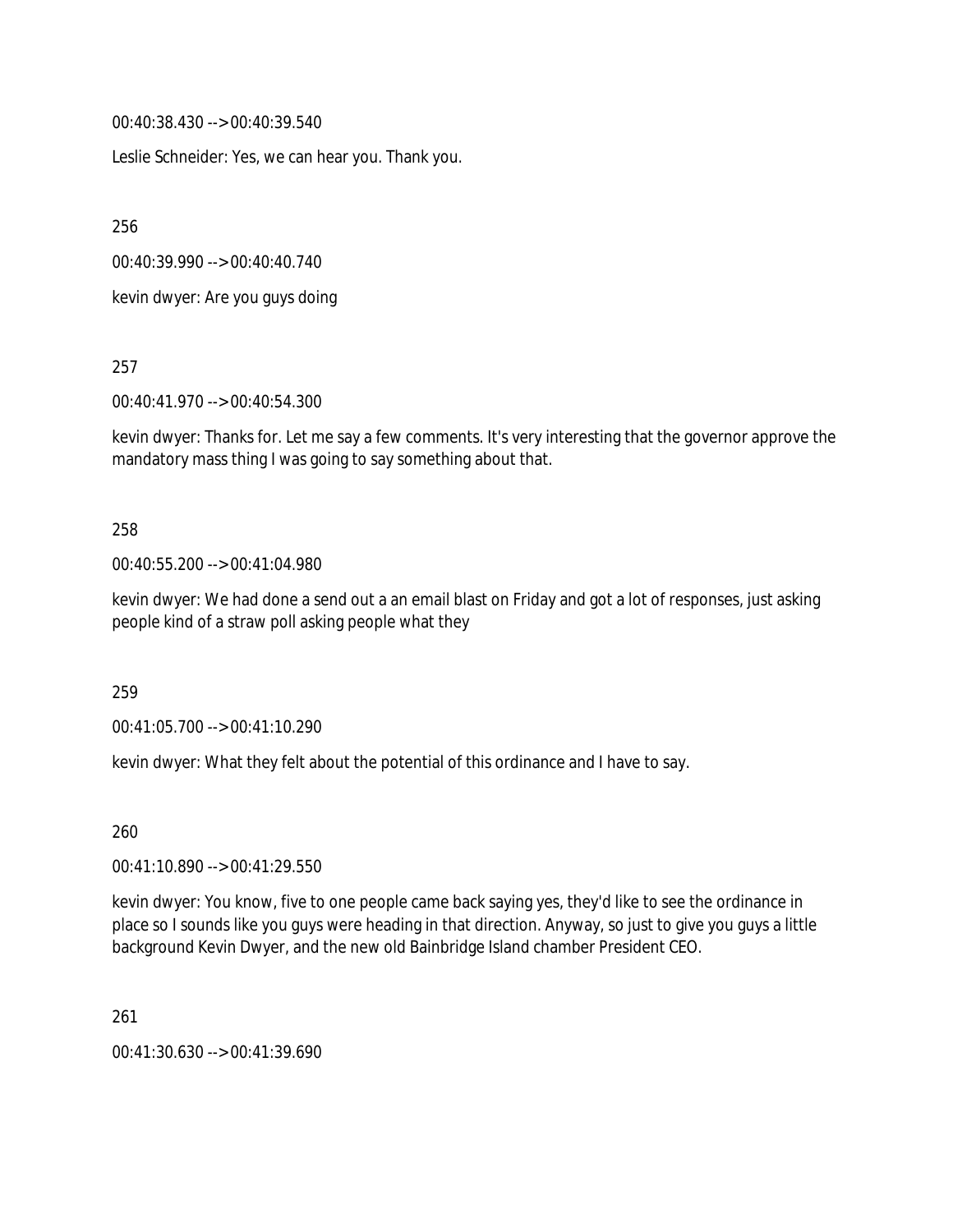kevin dwyer: Was in that position. Many years back from 2001 to 2011 and I remember some of you in my previous 10 years so it's funny how things

262

00:41:41.310 --> 00:41:54.210

kevin dwyer: flip around. So, but one thing I wanted to just take a few minutes to express was to see if going forward if there was an opportunity for the city to look into.

263

00:41:55.290 --> 00:42:02.280

kevin dwyer: Maybe the cares funding that's coming federal funding that could possibly support the purchase of some some masks.

264

00:42:03.870 --> 00:42:22.230

kevin dwyer: The chamber and the downtown Association just purchased through the Rotary Club through a grant to the Rotary Club 3000 masks, which will will endeavor to distribute here in the next week or so to two businesses, but given. Now the requirement by the state.

265

00:42:23.910 --> 00:42:31.290

kevin dwyer: We see that there's probably going to be a greater need for that. So that would be very helpful. If you guys can look into that. And then secondly,

266

00:42:32.910 --> 00:42:36.810

kevin dwyer: This is another Ask around the cares at possibly is

267

00:42:37.860 --> 00:42:46.830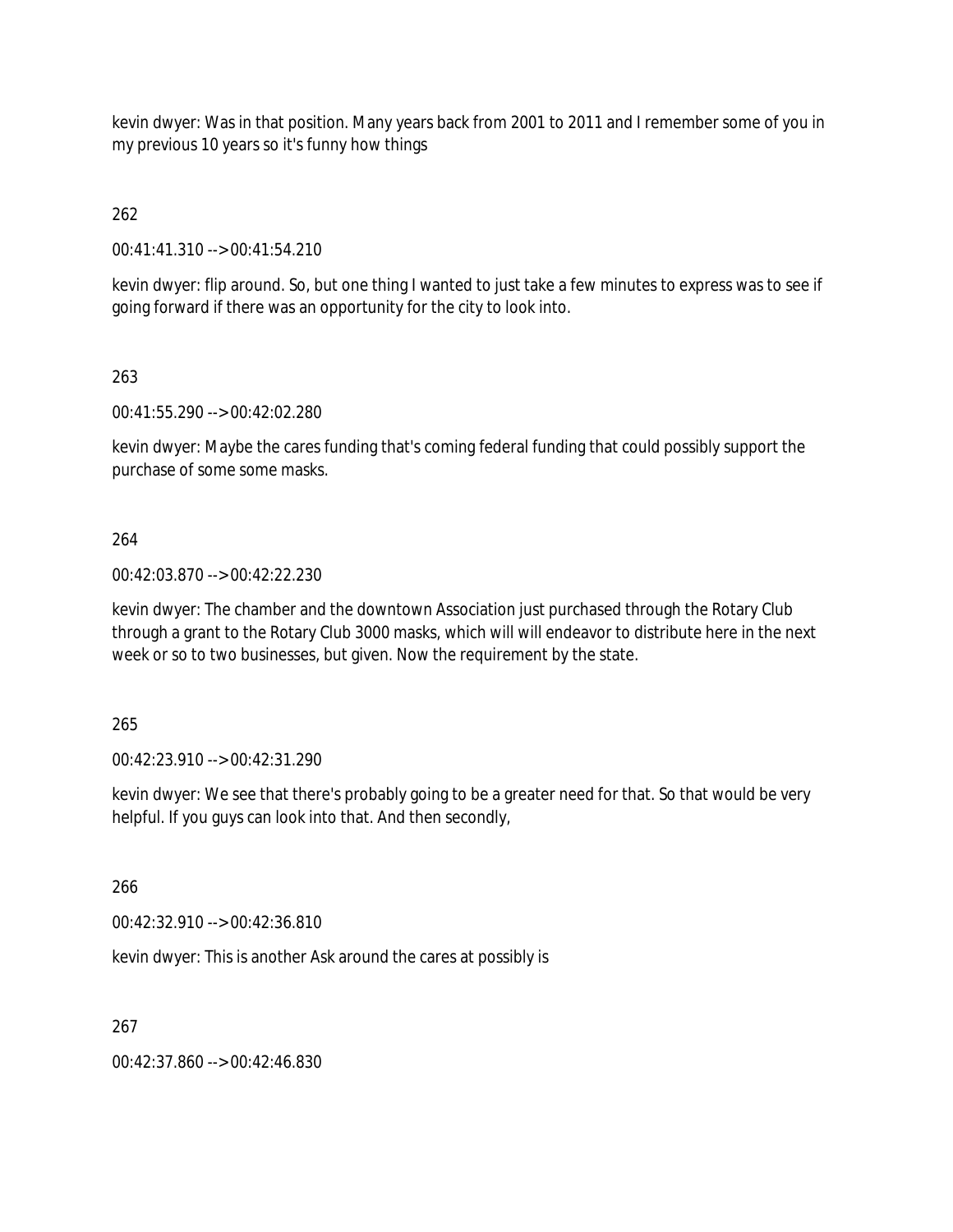kevin dwyer: You know, the both the chamber and the downtown Association. We're going through a tough time to are losing members and so forth. But at the same time we've had to

268

00:42:47.400 --> 00:42:56.970

kevin dwyer: Spend money that we didn't budget for a lot of the stuff around helping businesses prepare for coven 19 we've done a lot of promotional stuff.

269

00:42:58.590 --> 00:43:07.920

kevin dwyer: Everything from advertising to banners to signs down at the ferry. We're working with the ferry system to hopefully get some

270

00:43:10.140 --> 00:43:18.060

kevin dwyer: P essays on the ferry. It would be great to maybe you guys could help on this level. Although, I guess, doesn't matter. Now, I was thinking if

271

00:43:18.840 --> 00:43:31.620

kevin dwyer: You know, if, if the city had decided to go forward with a mandatory mass requirement and that we would ask that we would ask the ferry system to maybe as, you know,

272

00:43:32.730 --> 00:43:33.150

kevin dwyer: Have

273

00:43:34.410 --> 00:43:40.230

kevin dwyer: patrons of the ferry system where mass before they get on the ferry. But that's no longer important so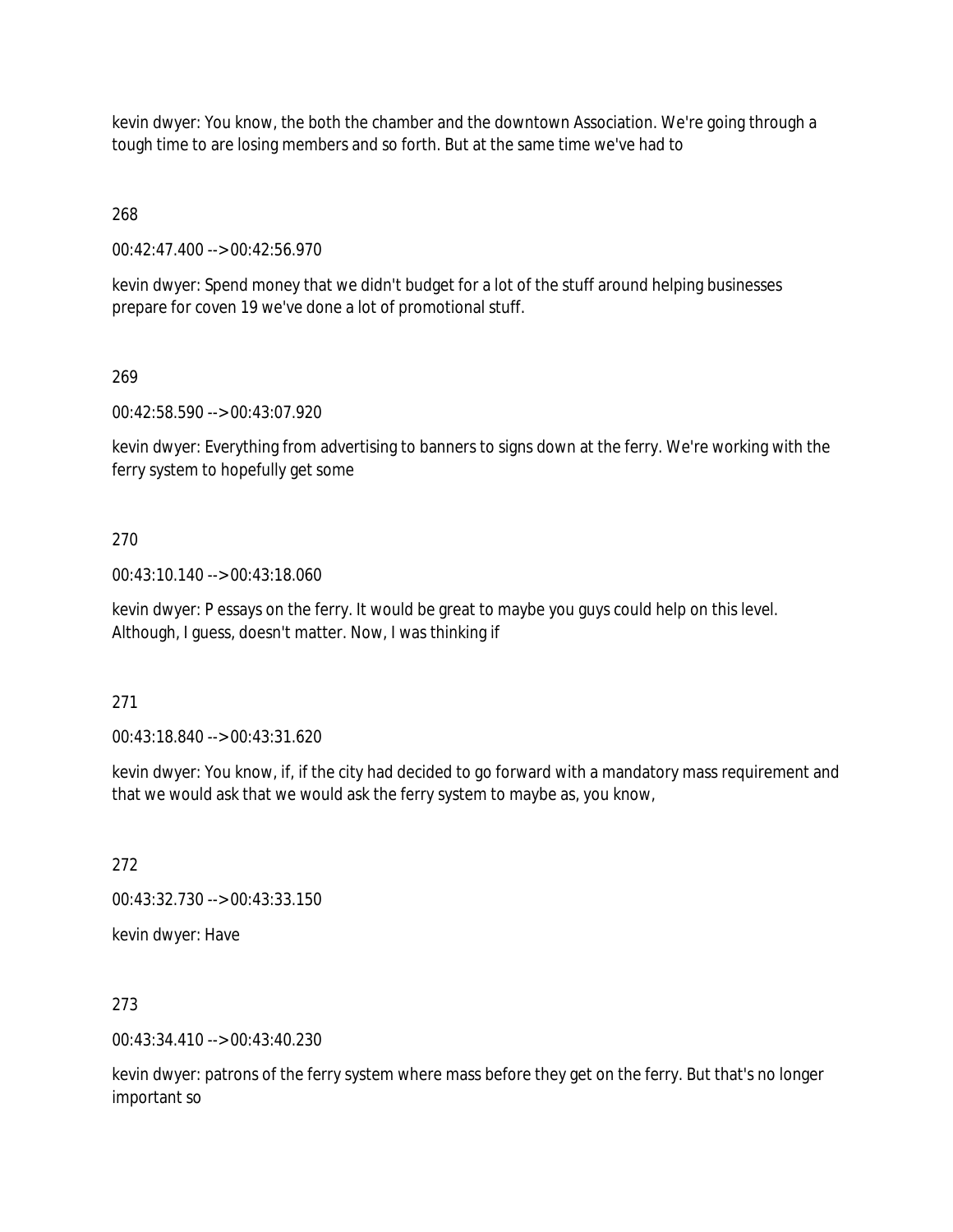00:43:41.880 --> 00:43:49.170

kevin dwyer: Yeah, so that's, you know, anything you can do to help support businesses. I think in this time would be the most helpful.

275

00:43:50.220 --> 00:43:57.810

kevin dwyer: I know we've had conversations with several of you and anyways. Anything you can do be great, thanks.

### 276

00:43:59.310 --> 00:44:08.490

Leslie Schneider: Great. Thank you, Kevin. I'm okay. I don't see any other hands up right now. So I'm going to flip back over to the palace view here.

277

00:44:09.570 --> 00:44:14.970

Leslie Schneider: And I'm going to move to our next agenda item, which is the mayor's report.

278

00:44:16.170 --> 00:44:16.890

Leslie Schneider: And

279

00:44:21.690 --> 00:44:23.640

Leslie Schneider: Okay, let's see, so I'm

280

00:44:26.010 --> 00:44:36.270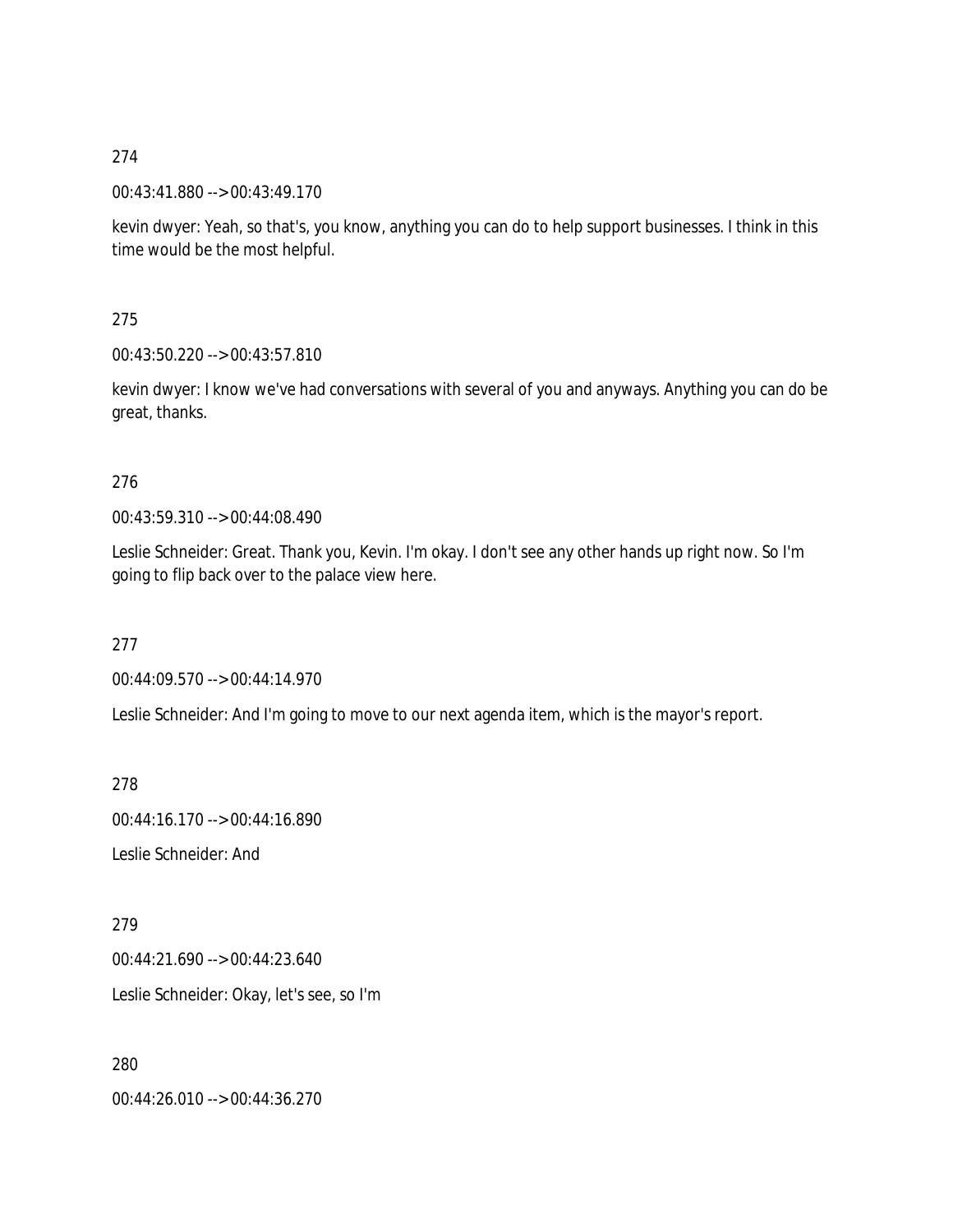Leslie Schneider: Some of this is I prepared my report, I've done a little bit of tweaking of it, but it's changing. So as we speak, but tonight's agenda still does have a couple of discussions about masks.

281

00:44:36.660 --> 00:44:49.860

Leslie Schneider: And I wanted to share a quick story that gave me new or illnesses. A few weeks ago, I was preparing to visit my sister in the hospital. It was not covered related and I I took this mask with me and

## 282

00:44:51.780 --> 00:45:03.330

Leslie Schneider: It's a reusable mask. It's an in 95 that we bought a few years ago in preparation for a trip to China and I was shocked to be told at the hospital that because of the valve in the mask.

### 283

00:45:04.740 --> 00:45:15.840

Leslie Schneider: It protected me, but it did not protect anyone else. And I was given a disposable mask instead. So with Governor employees news from just this afternoon about making masks mandatory.

### 284

00:45:17.790 --> 00:45:30.120

Leslie Schneider: tonight's agenda item on mask ordinance may get addressed differently, but the detail about the masks with the balance was included and is more relevant than ever. So I wanted you to share my own recent experience.

### 285

00:45:31.110 --> 00:45:41.610

Leslie Schneider: And I also want to share the very troubling news I had recently that a number of public health officials all over the nation and including somewhere unnamed in western Washington are

286

 $00:45:42.360 \rightarrow 00:45:46.410$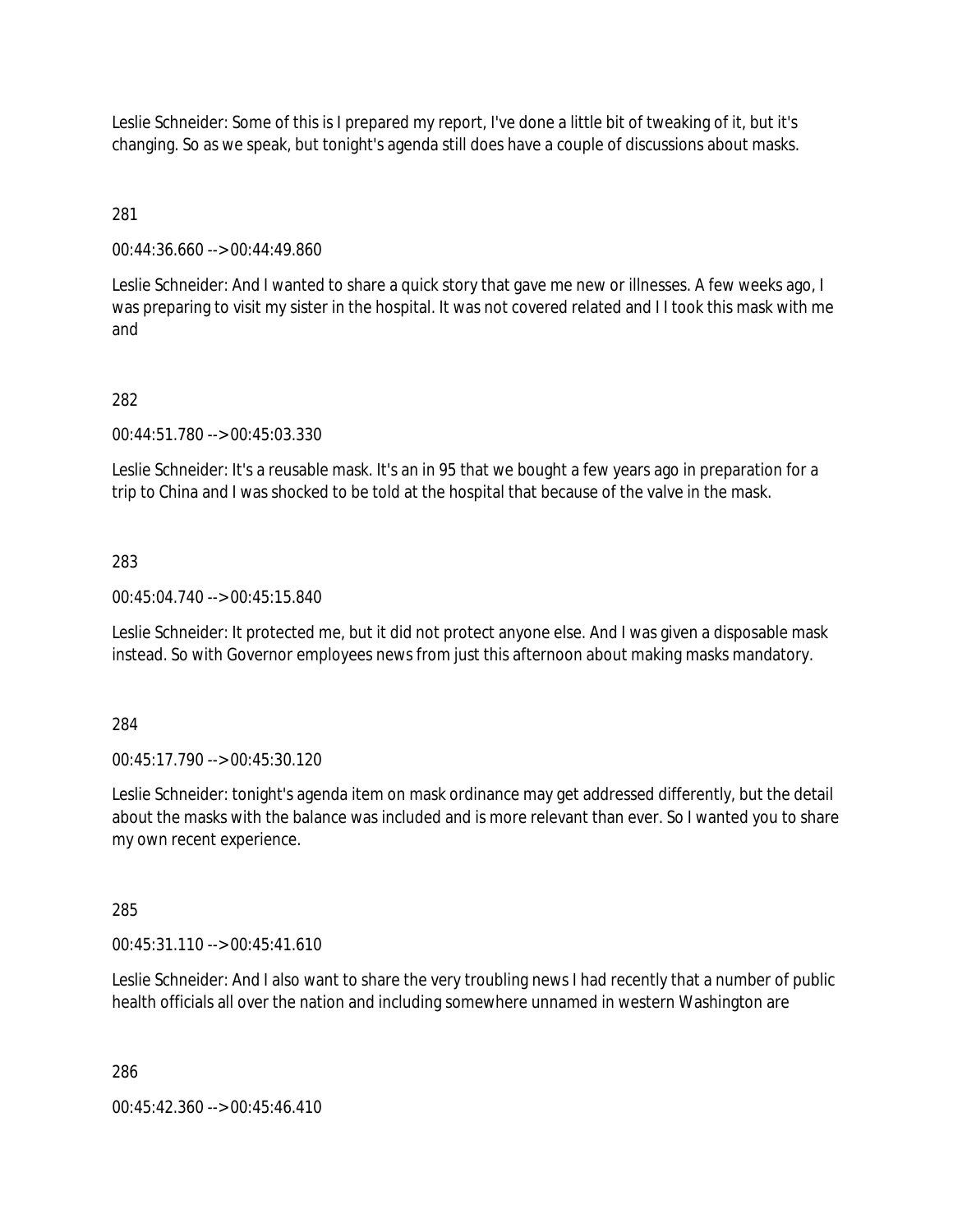Leslie Schneider: These public health officials are resigning over personal threats to their safety.

## 287

00:45:46.920 --> 00:45:59.940

Leslie Schneider: Here on the island. I have not heard of any personal threats. I do just want to caution us all as a community about our response to fear which is whether it's fear to our health or fear for our civil civil liberties.

# 288

00:46:00.630 --> 00:46:12.150

Leslie Schneider: Our tone matters are an understanding of the other side of the argument matters, the volume of public comment email on this topic has probably exceeded all other issues in recent memory.

# 289

00:46:12.720 --> 00:46:21.810

Leslie Schneider: Many of those emails are thoughtful and open minded while still making it very clear their preference for public policy outcomes and we need more of those.

290

00:46:24.810 --> 00:46:31.470

Leslie Schneider: So I also want to just to say regarding last night's Joint Council planning commission meeting. I was so pleased

## 291

00:46:32.400 --> 00:46:49.290

Leslie Schneider: With how that special meeting went it's uncommon and a big investment of time to have both groups talking together about priorities around land use and after hearing each other out a working group will move forward on some specific recommendations. I look forward to that.

292

00:46:50.340 --> 00:46:55.860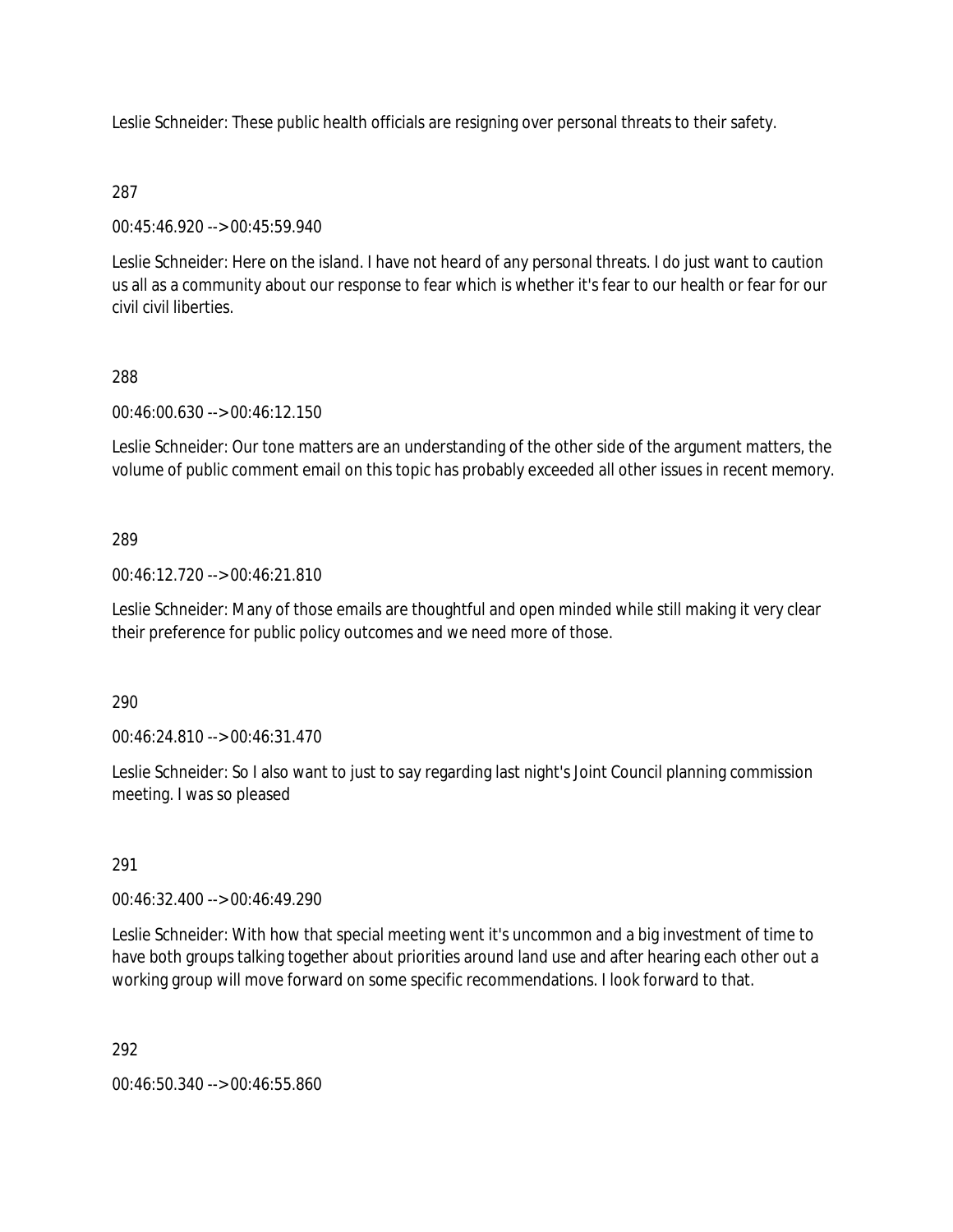Leslie Schneider: I also want to congratulate you all for time management, which allowed last night's meeting to end on time.

## 293

00:46:56.310 --> 00:47:06.960

Leslie Schneider: With the exception of an impassioned speech by a commissioner at the end, which I think put some needed perspective on our deliberation, we all kept our comments pointed and fairly brief.

## 294

00:47:08.070 --> 00:47:23.340

Leslie Schneider: I will note however they didn't last week study session. There was a seven minute monologue among a number of longer comments tonight's meeting is going to be very long under the best of circumstances. My plea is that we limit monologues in favor of discussion.

### 295

00:47:24.510 --> 00:47:30.240

Leslie Schneider: And as prepared. I timed this mayor's report at about two and a half minutes. Thank you.

## 296

00:47:33.390 --> 00:47:36.750

Leslie Schneider: With that, I would like to move on to the city managers report.

## 297

00:47:39.930 --> 00:47:42.480

Morgan Smith: Well, try to match the goals for revenue.

### 298

00:47:45.390 --> 00:47:53.100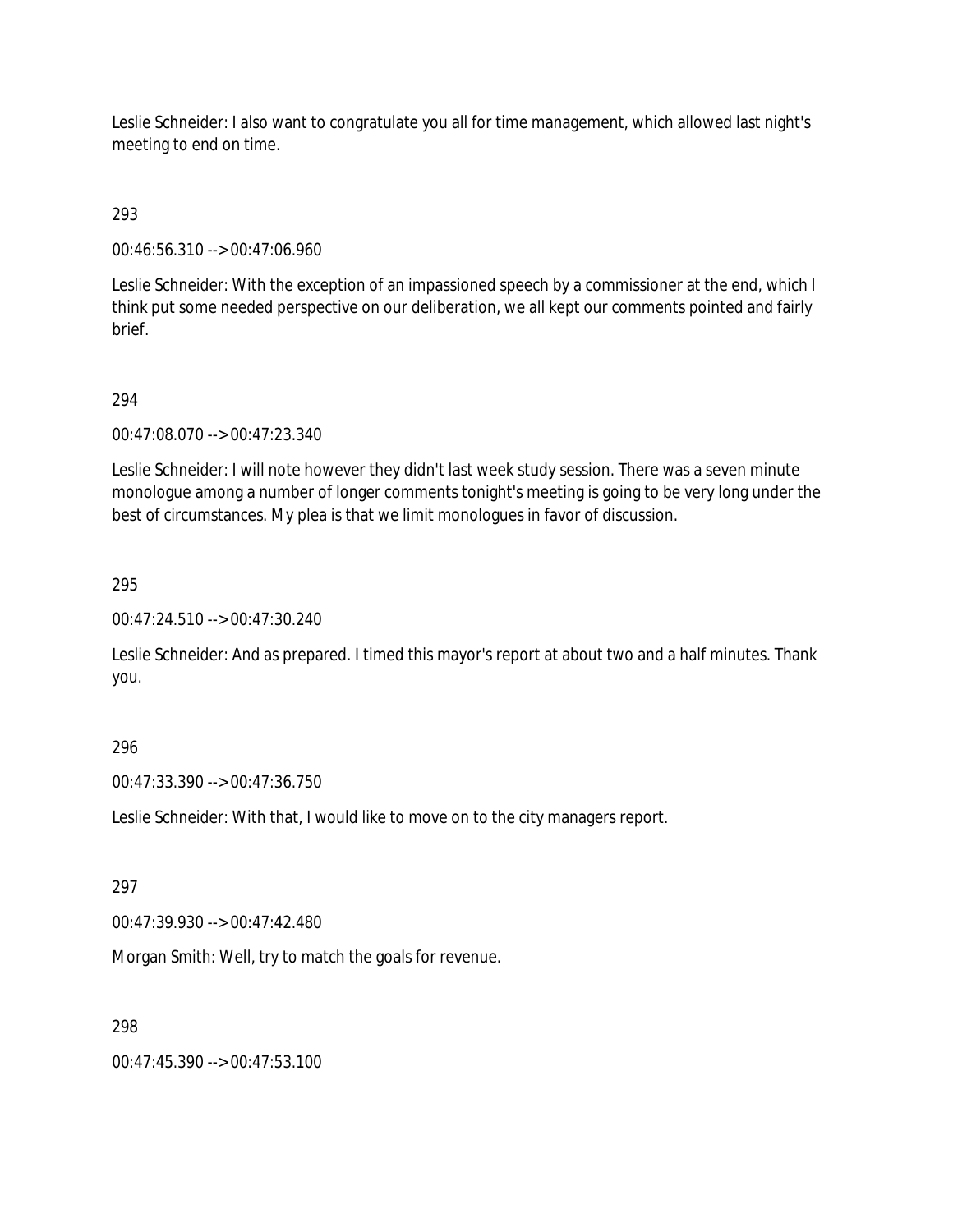Morgan Smith: There isn't much I want to highlight for the group. I do want to touch on some comments for the community related to the potential to move to Phase three

299

00:47:53.430 --> 00:48:03.630

Morgan Smith: We don't have a response from the state. Yes, and I think most people are aware, the kids have county has made the request to move us from phase two to Phase three of the safe start plan.

### 300

00:48:04.110 --> 00:48:07.770

Morgan Smith: And we don't yet know how soon we will receive a response from the state.

301

00:48:08.400 --> 00:48:15.300

Morgan Smith: As of earlier today, there were at least three other Washington counties that submitted applications ahead of us that are still under review.

302

00:48:15.690 --> 00:48:24.360

Morgan Smith: As soon as we get feedback. We will let everyone know what we do, but just anticipating what what will that will look like if we move forward. When we move forward.

303

00:48:24.840 --> 00:48:32.100

Morgan Smith: Some of the key changes are that outdoor group recreation and sports will be permissible in a range of five to 50 people

304

00:48:32.760 --> 00:48:40.170

Morgan Smith: recreational facilities can operate at less than 50% capacity in general gatherings should be smaller than 50 people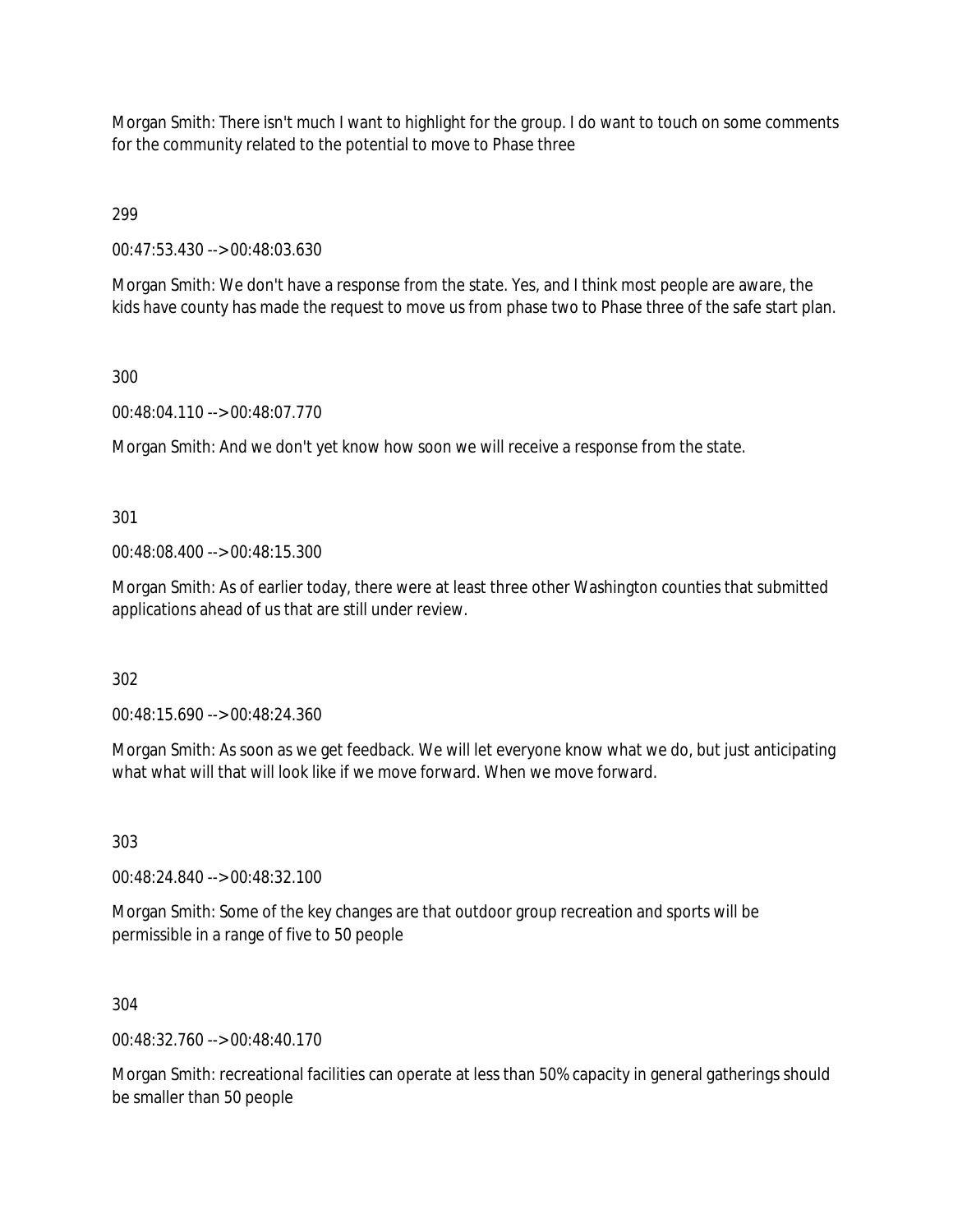00:48:40.770 --> 00:48:52.800

Morgan Smith: non essential travel will be allowed. Again, restaurants, will be able to move their capacity up to a 75% benchmark and bars will be able to open at 25% or less capacity.

306

00:48:53.430 --> 00:49:02.370

Morgan Smith: Also significantly in our community. We have a couple of indoor gyms that are anxious to be have their doors open and show people the changes that they put in place.

307

00:49:02.940 --> 00:49:12.810

Morgan Smith: They'll be allowed to operate at less than up to 50% capacity and also movie Thor movie theaters as well. We'll be able to open up to 50% capacity.

308

00:49:13.170 --> 00:49:21.540

Morgan Smith: libraries and museums are expected to have the option to open and this is the phase at which government facilities are expected to begin to be open to public

309

00:49:22.230 --> 00:49:30.540

Morgan Smith: Presence as well. And so when we get there, there'll be a little a few more details on the city's perspective. And I'll just share with you that our plan.

310

00:49:31.110 --> 00:49:34.770

Morgan Smith: Here in phase two has been to work to get our facilities ready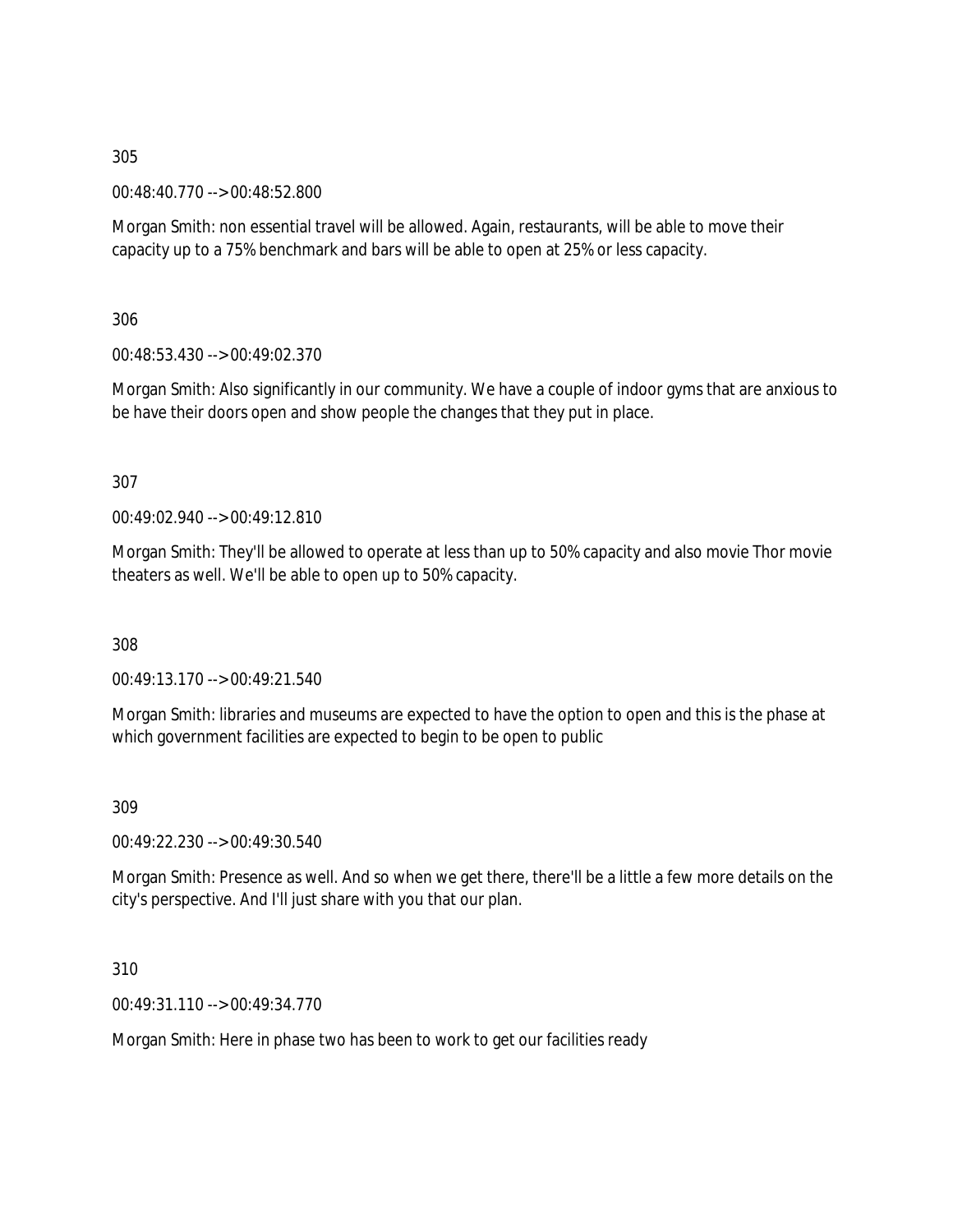00:49:35.490 --> 00:49:42.900

Morgan Smith: Is to put in place. Some of the changes that we need and to do our planning for what phase three will look like when we get there I can, I think,

312

00:49:43.290 --> 00:49:48.840

Morgan Smith: You can expect a phased approach. So the first day, we're in phase three, which you know maybe tomorrow.

313

00:49:49.110 --> 00:50:00.420

Morgan Smith: Will not be it will not be the case that the doors to the police station or city hall will be open and people can come and go. And the way they used to will probably take a couple of weeks where we asked folks to

314

00:50:00.960 --> 00:50:08.460

Morgan Smith: make appointments for their services and then move from there to a graduated return closer and closer to normal. So in that way.

315

00:50:08.670 --> 00:50:24.630

Morgan Smith: Your municipal organization will be tracking in alignment with what's going on in the rest of the community. So we've been using phase two to get ready for Phase three and we will be there. And in the meantime, we're continuing to provide as much services. We can through remote staffing

316

00:50:26.190 --> 00:50:33.630

Morgan Smith: It and then I just want to highlight that July 3 is a federal holiday federal and state holiday. So usually I would highlight for folks that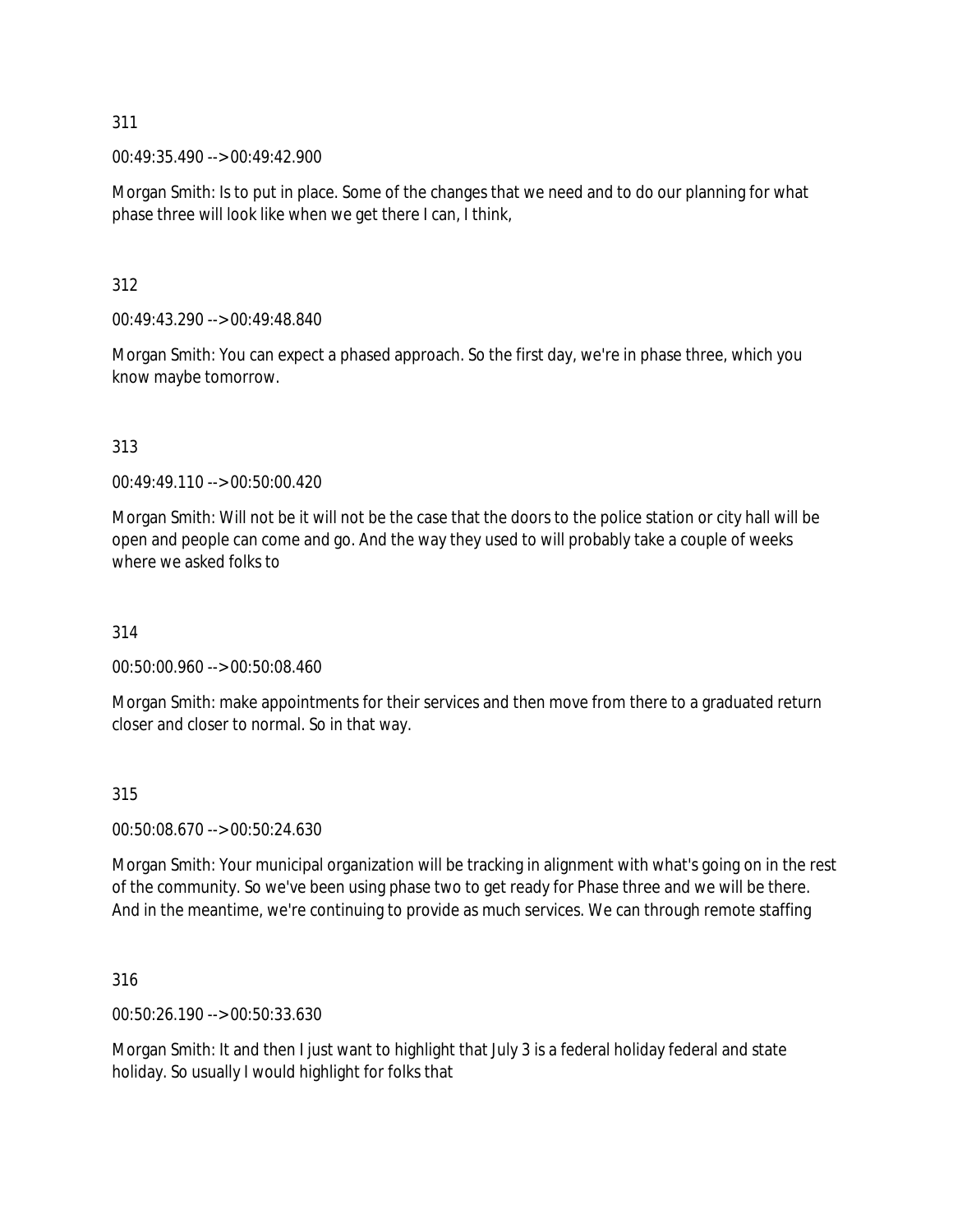00:50:33.900 --> 00:50:42.840

Morgan Smith: We would be close to the public. But of course, we're currently close to the public, but there will be folks doing work that day as normal. So, okay, thank you.

318

00:50:44.520 --> 00:51:01.710

Leslie Schneider: Thank you, city manager. All right. Um, we are now on item number seven future Council agendas and as been cut has been kind of our tradition for the past few months city manager. Do you want to take a lead on some guiding us through these

319

00:51:02.190 --> 00:51:13.680

Morgan Smith: Are I'll just highlight a couple things. Thank you, counsel for making time of making yourself available next week for a fifth meeting this month. It's very helpful allowed us to accommodate some important topics related to finance.

320

00:51:14.040 --> 00:51:23.610

Morgan Smith: And budget development. And so I appreciate that. So you'll notice that the agenda for that is organized around those topics so we can have kind of a focus time to

321

00:51:23.970 --> 00:51:37.350

Morgan Smith: Clear through four or five requirements that we have to keep our budget or by any a budget development calendar on track, given that we've already lost 60 to 90 days off of that earlier in the year. So the first few items are

322

00:51:37.800 --> 00:51:46.860

Morgan Smith: Procedural ones that staff would like to guide you through related to getting some agreement on things that we need to check off with that are components of budget development.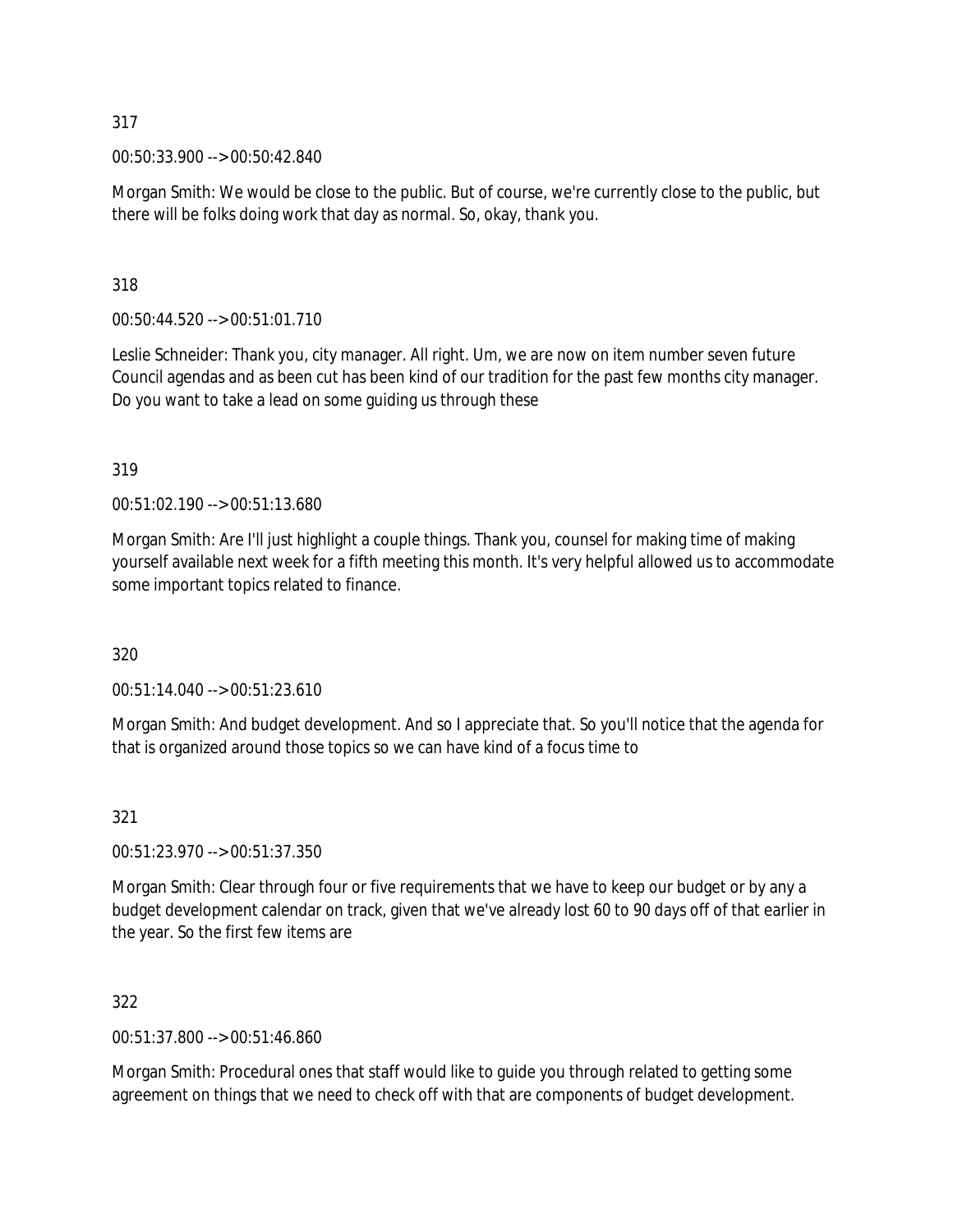00:51:47.280 --> 00:52:01.560

Morgan Smith: And then we will also that evening begin with the first of our monthly updates to our financial forecast for this month for this year. So we talked at some length in May, about what our forecast for 2020 was

324

00:52:01.890 --> 00:52:10.050

Morgan Smith: And then our plan is to check in monthly and let you know how that's going. We only have a few new weeks of data to add to it. So we don't expect

325

00:52:10.590 --> 00:52:17.040

Morgan Smith: To be making big decisions or have a lot of new information for you, but we do want to be good to have that monthly conversation.

326

00:52:17.730 --> 00:52:24.120

Morgan Smith: And then also significantly. We have time placed currently five g 20 minutes, but we can spend as much time as you'd like.

327

00:52:24.420 --> 00:52:30.450

Morgan Smith: presenting to you some information on the cares funding that the city will receive as an allocation of the state's

328

00:52:31.140 --> 00:52:43.260

Morgan Smith: grant funds and talking to you about eligibility and hearing from you on what your preferences are for how to use that money as you've heard before we expect our allocation to be about \$35,000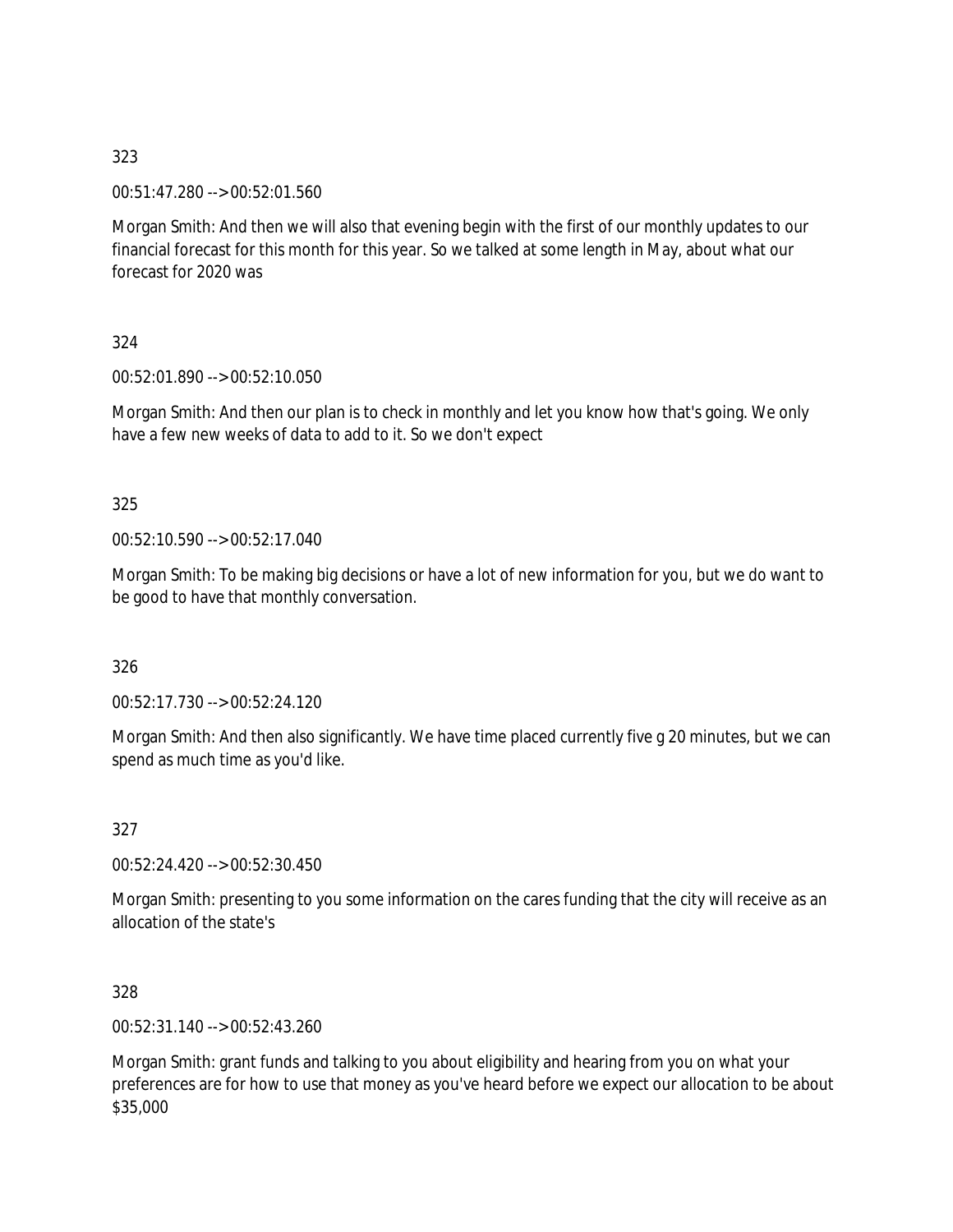00:52:44.100 --> 00:52:59.820

Morgan Smith: And we could certainly demonstrate expenses up to and above that amount that are eligible for reimbursement, but we also want to talk with you and hear from you, your preferences for how those funds should be used. So all of that will happen next week and then looking ahead to the

330

00:52:59.850 --> 00:53:01.170

Leslie Schneider: July senior manager.

331

00:53:02.250 --> 00:53:07.740

Leslie Schneider: Sorry, just to break in. Councilmember deets has a has his hand up and maybe it's related to this.

332

00:53:08.460 --> 00:53:19.200

Joe Deets: Actually is thinking, Mary. Well, you know, Mark. I knew you actually answered my question. I was gonna ask about the discussion on cares, because the the discussion. It was described as us just sort of

333

00:53:19.620 --> 00:53:28.560

Joe Deets: I shouldn't say jazz but approving the grant, which is great, but I, but it sounds like we will have time, or at least some space to discuss

334

00:53:28.980 --> 00:53:29.160

Yeah.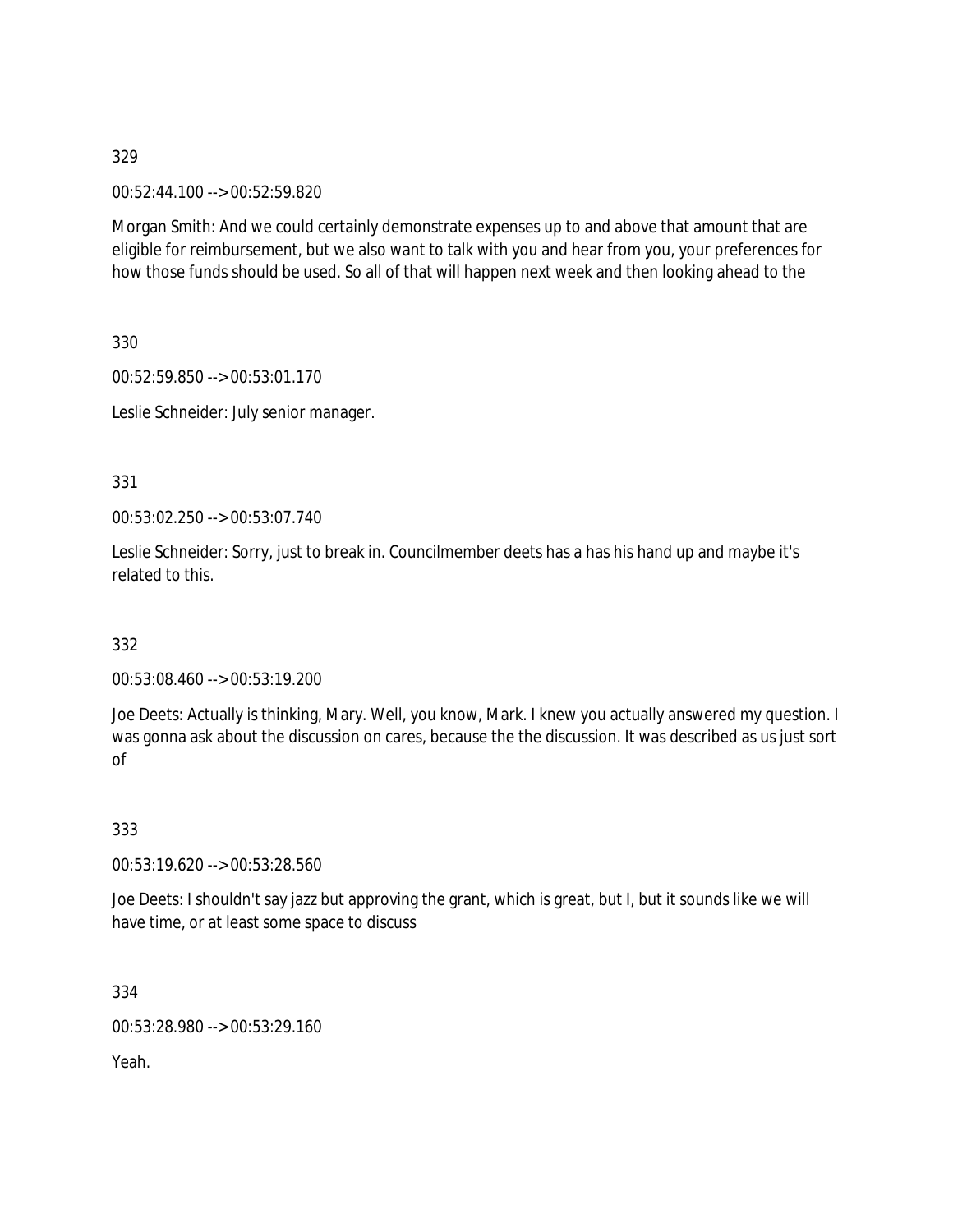00:53:30.210 --> 00:53:36.180

Morgan Smith: I think I hope you didn't misunderstand something that was said at an earlier meeting, maybe not by p

336

00:53:37.350 --> 00:53:42.570

Morgan Smith: We're going to do two things. One is we do want you to complete the housekeeping to accept the grant so that that is done.

337

00:53:42.930 --> 00:53:51.030

Morgan Smith: But we're also preparing a briefing to talk to you about the eligibility rules. Describe the expenses that we anticipate between now and October that will

338

00:53:51.750 --> 00:53:56.730

Morgan Smith: Be eligible and that could fully meet that 730 \$5,000. But I also know that there's been

339

00:53:57.030 --> 00:54:09.330

Morgan Smith: You know, a handful of ideas from council in the community about different ways to allocate some of that funding and and we need to talk about that and have a shared set of expectations so that we can adjust our financial plans. Okay.

340

00:54:09.660 --> 00:54:11.100

Joe Deets: Sounds good. Thank you. Good.

341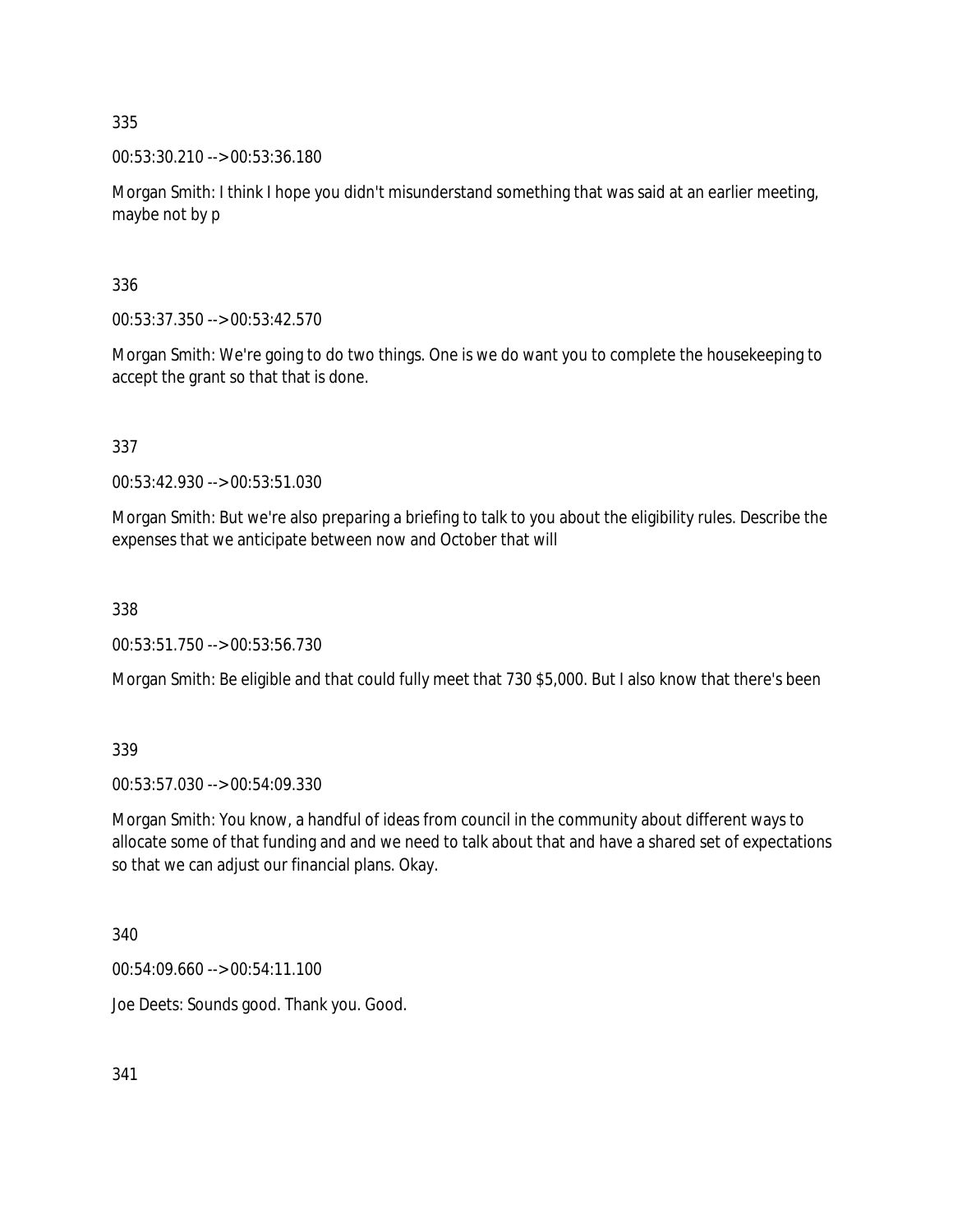00:54:12.360 --> 00:54:26.160

Morgan Smith: Okay, and then really, as I was just about to say, I don't think we need to necessarily go through the July schedule. There may be some things that come up tonight that we want to place and the mayor and the Deputy Mayor and I can, we can work through those at our Thursday meeting.

342

00:54:27.660 --> 00:54:38.130

Morgan Smith: We most significantly on the seventh have planned. I think as follow up from the meeting last week plan. Time for a briefing from the race equity task force.

343

00:54:38.910 --> 00:54:49.380

Morgan Smith: So that is something I do want to call out and I know that we also place time that night on to do an update and talk about next steps from the joint meeting last night.

344

00:54:49.740 --> 00:54:57.090

Morgan Smith: And we can give some thought on Thursday, as to whether that's still a need, and if so, for that amount of time or whether there's some capacity there.

345

00:55:01.410 --> 00:55:03.090

Joe Deets: If I can just speak.

346

00:55:03.120 --> 00:55:04.530

Leslie Schneider: Okay, sure. All right.

347

00:55:05.250 --> 00:55:10.890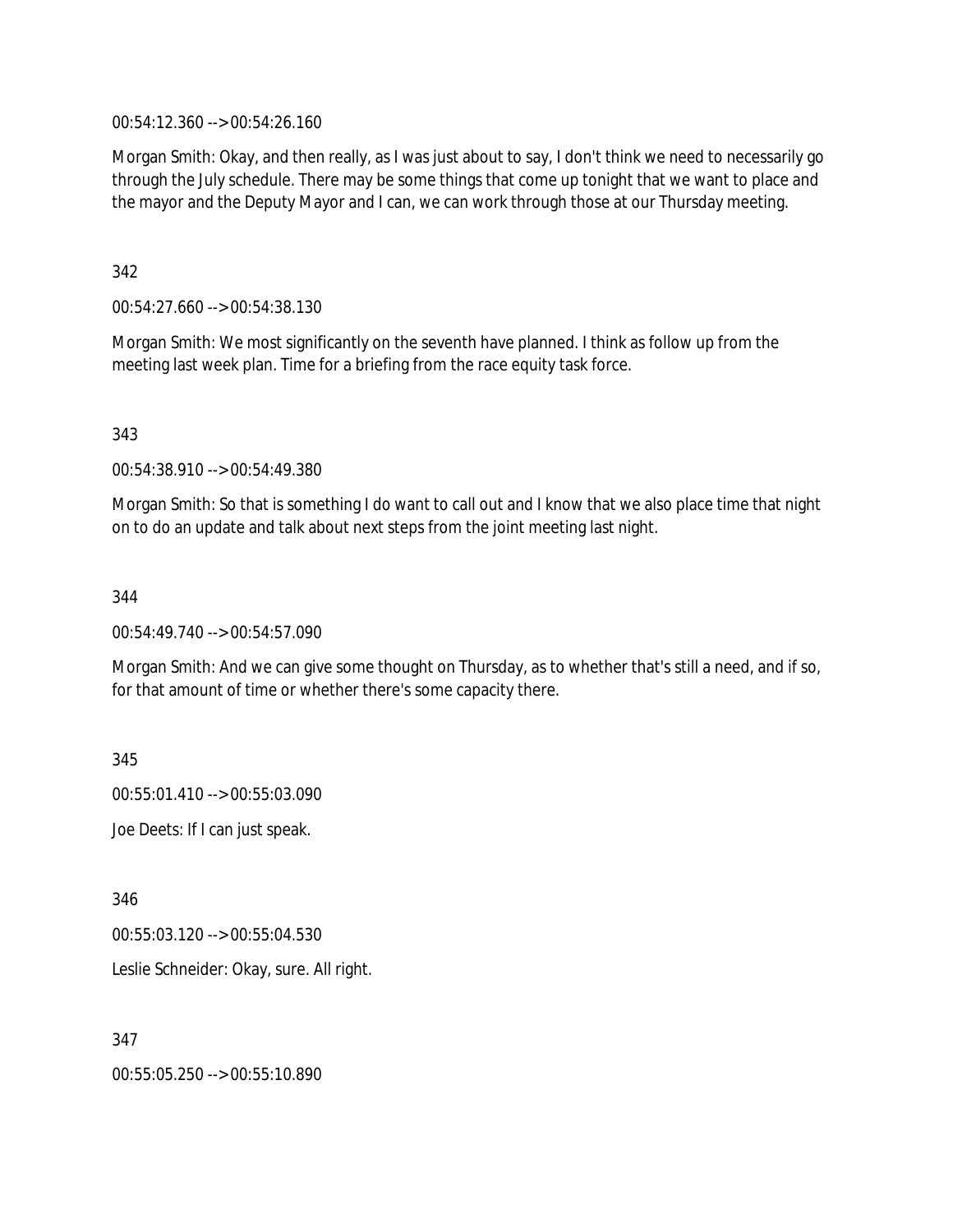Joe Deets: Sorry, folks, but I I had said that I was going to be absent on the seventh

### 348

00:55:12.150 --> 00:55:20.370

Joe Deets: But no, I won't. I'll be here. So just, just let you know I won't be Lisa. This time I'm not planning on being absent on this July 7 meeting.

### 349

00:55:20.850 --> 00:55:31.920

Joe Deets: And and since we're just, I have the floor for just a moment. I just wanted to bring up a something perhaps consider adding to the agenda, which I don't think would be a big time.

350

00:55:32.820 --> 00:55:48.660

Joe Deets: Suck. And that's this is not tonight, but just some future agenda coming up. Kevin Dwyer who just spoke to us during couple of comments sentence all an email, perhaps we my colleague saw this where the the chamber basically is asking for a business community liaison.

351

00:55:49.710 --> 00:56:05.730

Joe Deets: So a liaison from us from Council to be liaison to the business community, so it'd be nice if we could fit that I don't think this would be conveyed contentious issue, but then who knows but I'd like to suggest we put this on an upcoming agenda.

352

00:56:07.650 --> 00:56:08.970

Leslie Schneider: So how does that sound to

353

00:56:11.280 --> 00:56:14.340

Leslie Schneider: Any, any concerns about putting that on an agenda.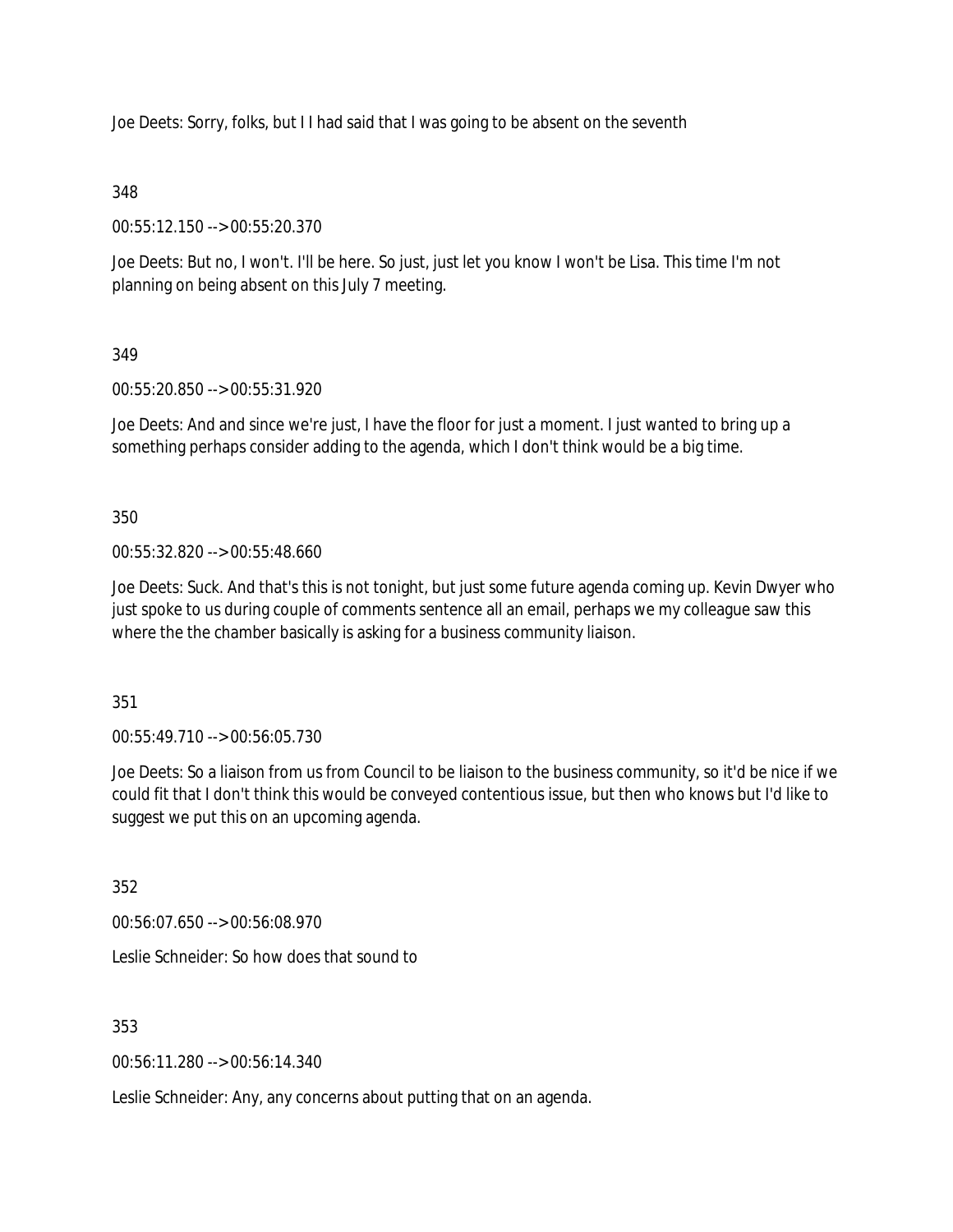00:56:15.330 --> 00:56:16.410 Leslie Schneider: Seems like that could be

355

00:56:16.770 --> 00:56:19.920

Leslie Schneider: Okay, so let's consider that will fit that in

356

00:56:21.030 --> 00:56:21.390

Morgan Smith: That it

357

00:56:23.490 --> 00:56:32.430

Morgan Smith: Okay, I don't have anything else I wanted to necessarily highlight or check in on but again we can refine on Tuesday or Thursday when we're working together.

358

00:56:33.570 --> 00:56:43.830

Leslie Schneider: Right, and then just as a reminder, maybe you said this already, but I didn't hear it. So then, on the 14th. We are also having cheap cart come to us right with a public safety update

359

00:56:44.460 --> 00:56:52.500

Morgan Smith: That's correct. And it's not the generic quarterly public safety updates that we had planned. He's doing a specific briefing on the 14th.

360

00:56:52.830 --> 00:57:04.140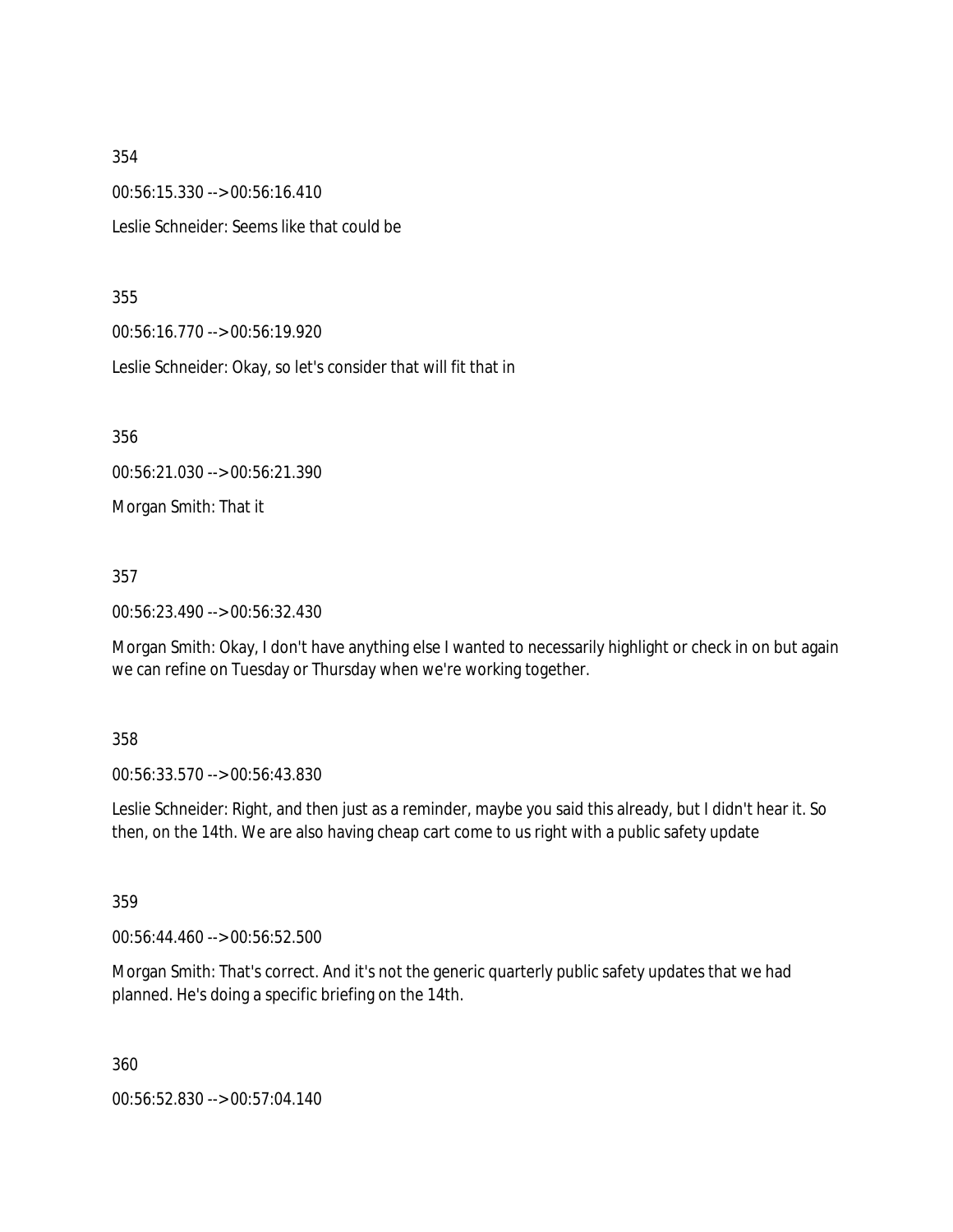Morgan Smith: To talk through the current use of force policies and his recommendations related to that. And then we'll have a subsequent additional briefing in Q3, hopefully.

361

00:57:04.800 --> 00:57:19.380

Morgan Smith: You know sooner rather than later to kind of have a more general conversation about public safety and our operational priorities and things like that. But the conversation on the 14th is specific to use of force policies. Great.

362

00:57:20.070 --> 00:57:20.970

Leslie Schneider: COUNCILMEMBER car.

363

00:57:23.790 --> 00:57:31.410

Christy Carr: Thank you. If you guys could just be a little bit patient in terms of learning, our process here and

364

00:57:32.010 --> 00:57:42.330

Christy Carr: How things get put on an agenda and the difference between someone suggesting something being put on an agenda and head nodding that yes, it will be put on an agenda.

365

00:57:42.690 --> 00:57:52.980

Christy Carr: Versus head nodding to say yes, we're going to consider putting it on an agenda so I'm a little bit confused about the difference because I've seen it happen both ways.

366

00:57:53.970 --> 00:58:01.380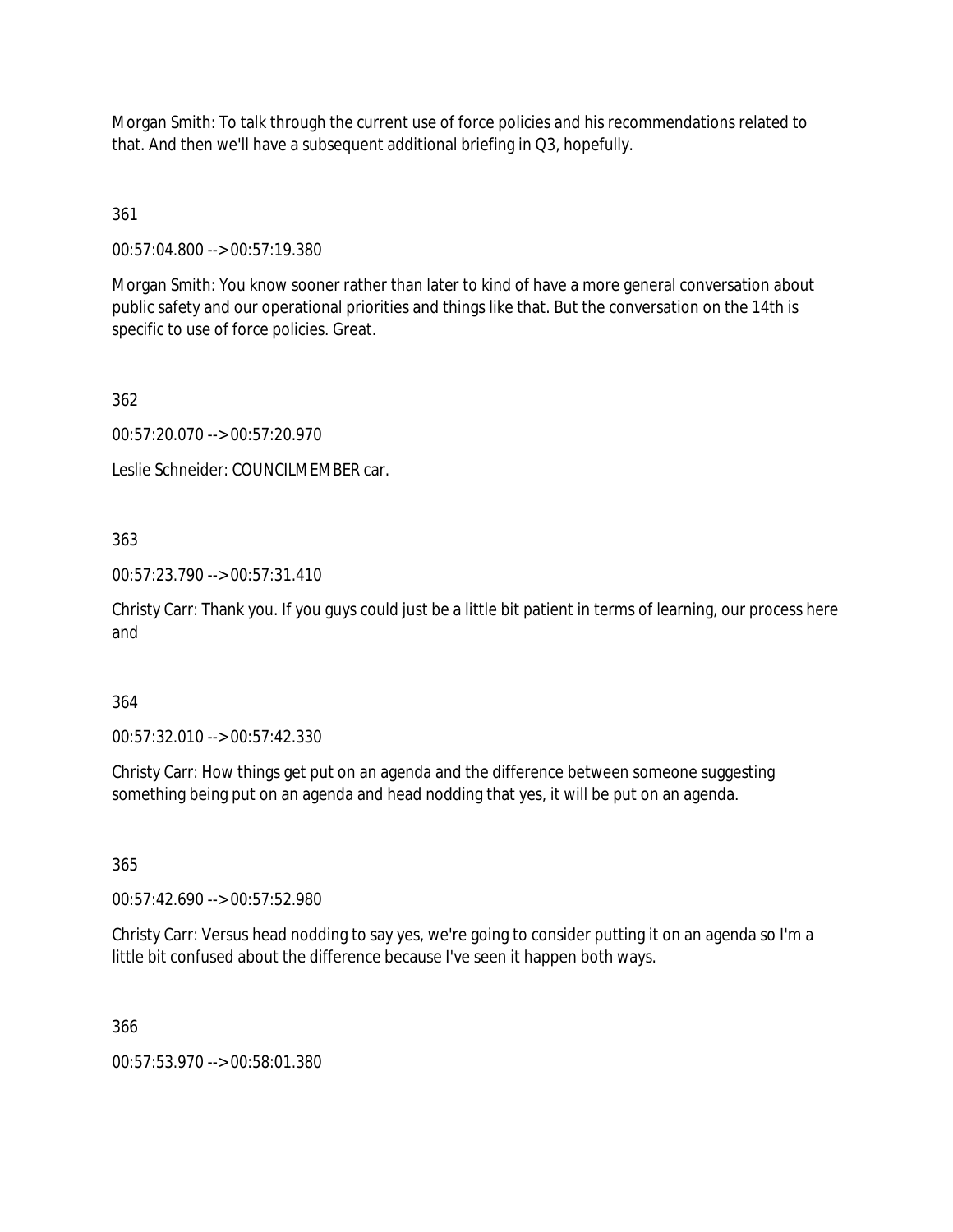Christy Carr: So I just like some clarification. Did we just say that we're going to talk about putting that item on the agenda, or did we say we're going to put it on an agenda.

## 367

00:58:02.460 --> 00:58:18.330

Leslie Schneider: Well, that's a really good point. I think that we said we're going to put it on an agenda. The, the, the saying that we're going to talk about putting it on an agenda is sort of in support of a minority opinion and so if there, if there was

### 368

00:58:19.590 --> 00:58:28.200

Leslie Schneider: If there weren't a lot of heads nodding, then I would ask for a second to Joe's idea and then we would put it on a future agenda.

### 369

00:58:28.770 --> 00:58:42.210

Leslie Schneider: On a very soon. Future agenda to see if we wanted to give it Council attention. Does anybody else on Council have any sort of different view on that. But I think it's a really important question that COUNCILMEMBER carvings up because we are kind of getting used to this on our own.

370

00:58:45.000 --> 00:58:46.230 Leslie Schneider: Did that did that help

371

00:58:47.760 --> 00:58:48.570

Leslie Schneider: COUNCILMEMBER card.

372

00:58:52.260 --> 00:58:52.830

Leslie Schneider: You're on mute.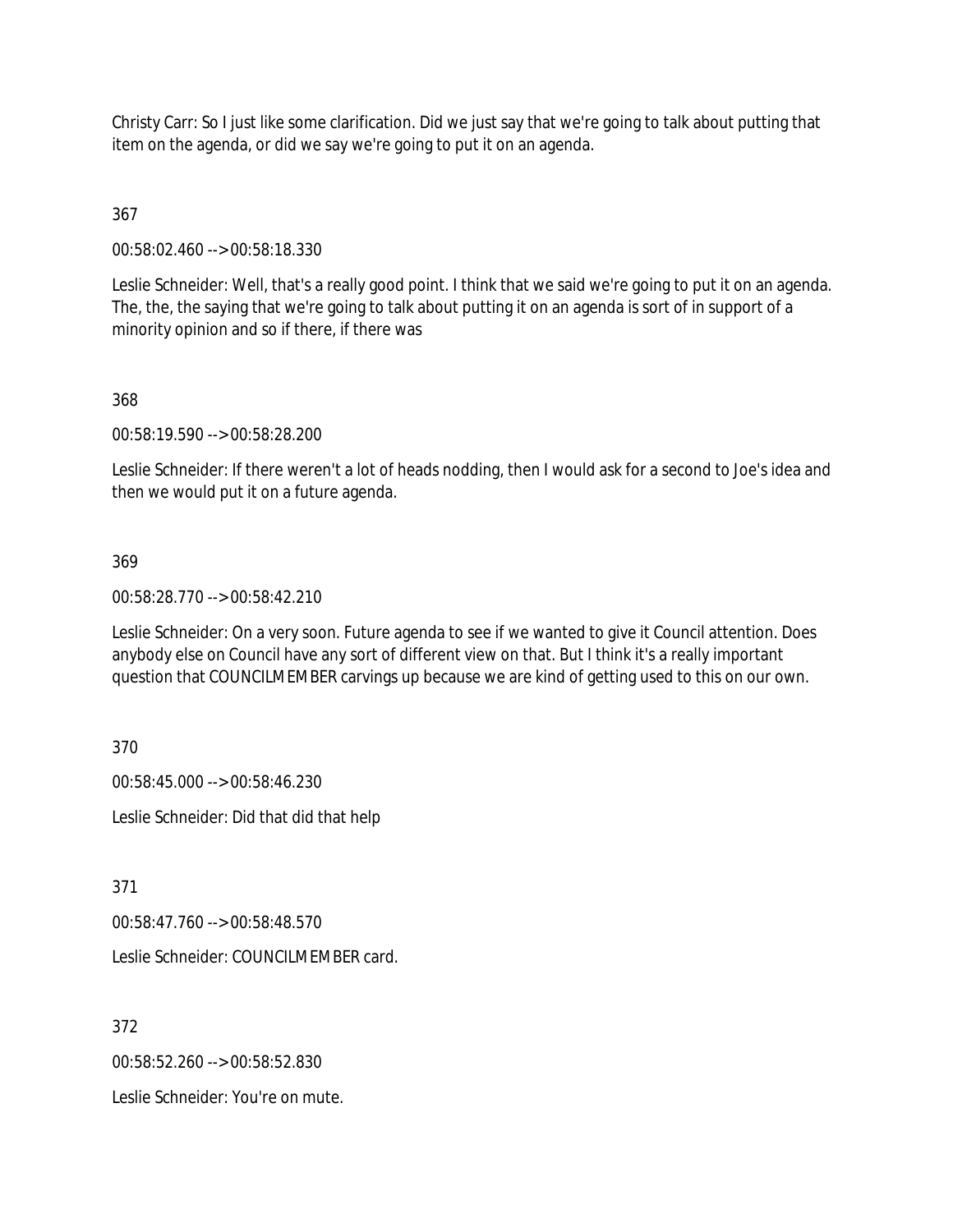00:58:58.560 --> 00:59:13.290

Christy Carr: It did help. I just, I mean, I brought up something I it might have been last week to put on an agenda and it was a little bit more complex, but I don't see it on an agenda. So I'm not sure where that landed and just in terms of process. I don't know how to track that.

374

00:59:14.340 --> 00:59:16.950

Leslie Schneider: Okay. Could you remind us of what that one was and

375

00:59:18.210 --> 00:59:23.220

Christy Carr: It was related to agriculture specifically related efficient at Penn facility.

376

00:59:23.760 --> 00:59:28.470

Leslie Schneider: And we did talk about that in our, in our Thursday, you know, Thursday meetings so

377

00:59:30.000 --> 00:59:33.090

Leslie Schneider: City Manager remind us of where we landed on that.

378

00:59:33.390 --> 00:59:44.700

Morgan Smith: I will remind you, but please recall, I was not at that Thursday meeting or it or at your council meeting where it came up. But to answer your question about how it gets tracked. My understanding was that there was a request made for it to be on a future agenda.

379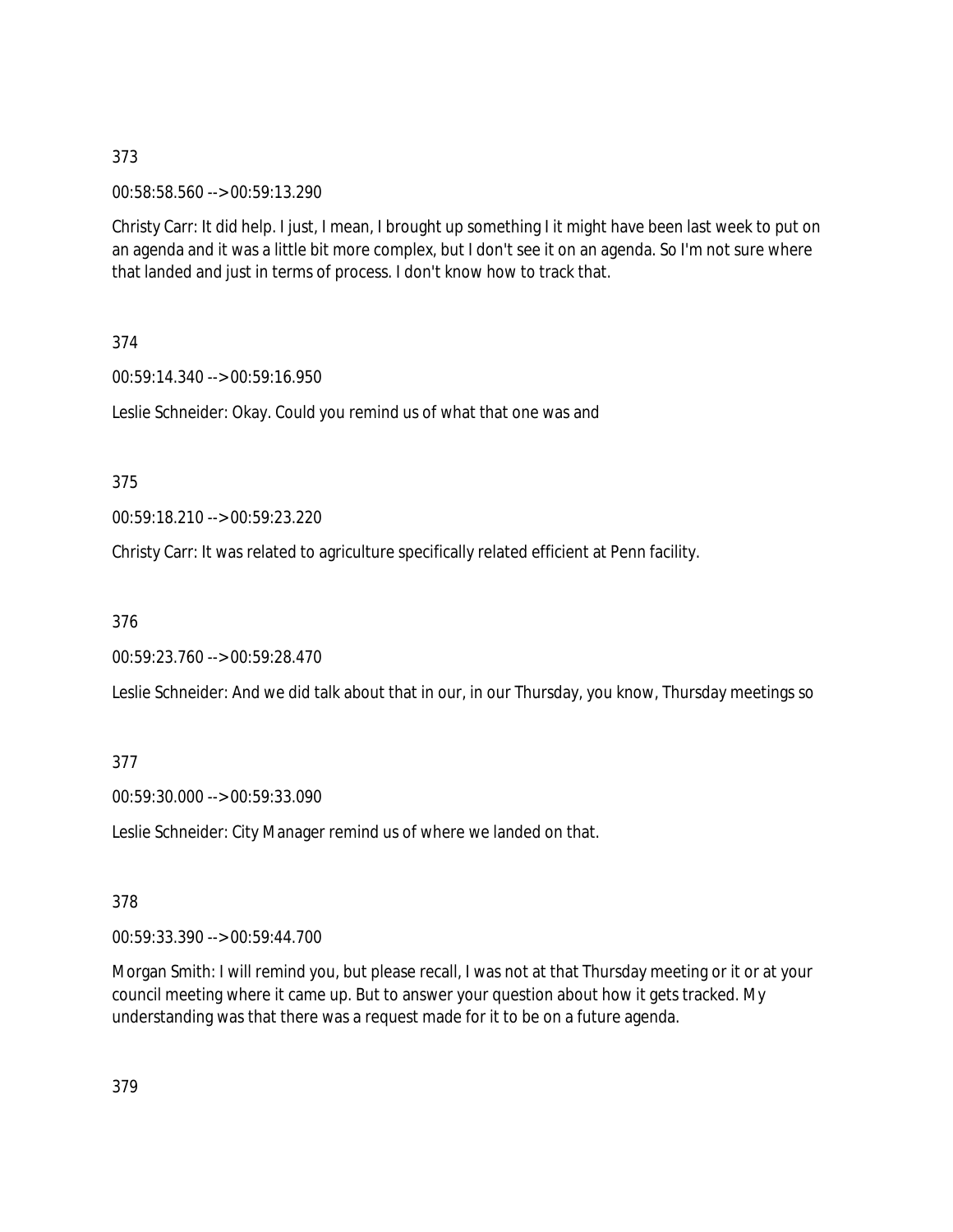00:59:45.060 --> 00:59:52.380

Morgan Smith: But that that the Thursday meeting it was not placed on an agenda, meaning that the group that discussed it which did not include me

380

00:59:52.770 --> 01:00:03.360

Morgan Smith: I did not put time for it in the next few meetings, but I have it on the list as something that we do still need to place and plan to bring it up on Thursday to see what the conclusion is

381

01:00:04.440 --> 01:00:06.180

Leslie Schneider: I'm dictionary. Do you want to

382

01:00:06.450 --> 01:00:07.320

Leslie Schneider: Remind us

383

01:00:07.470 --> 01:00:10.440

Rasham Nassar: Yeah, so I was tracking that COUNCILMEMBER car and

384

01:00:11.820 --> 01:00:17.280

Rasham Nassar: Deputy city manager schroer was with us this past Thursday agenda setting meeting and I think

385

01:00:17.640 --> 01:00:35.250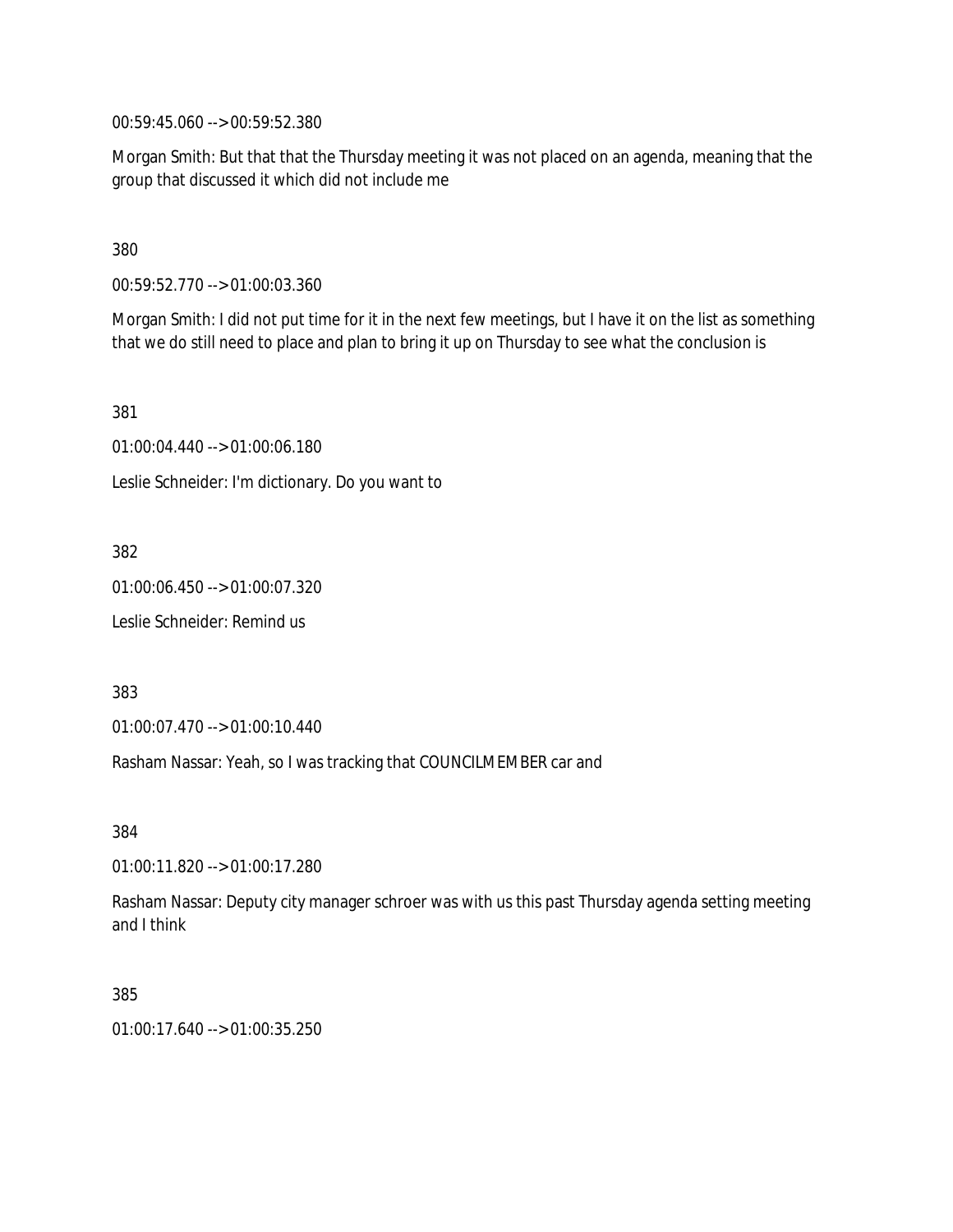Rasham Nassar: What city staff needed was more clarity around the scope of that discussion and what agenda materials might accompany that agenda discussion item and prep before it was actually scheduled for a slot on a Council agenda. So what I recall, was that deputy city manager schroer

386

01:00:36.480 --> 01:00:43.500

Rasham Nassar: Stated and don't quote me on this because I could be misrepresenting her slightly, but that there would be some

### 387

01:00:44.760 --> 01:00:56.460

Rasham Nassar: There is a necessity for her for staff to be in communication with you to work to develop that agenda item before they were going for. They scheduled it because they weren't they weren't certain about the amount of staff.

### 388

01:00:56.880 --> 01:01:01.350

Rasham Nassar: Time or materials that would be needed to accompany that item so great.

389

01:01:01.380 --> 01:01:01.680

Leslie Schneider: Thank you.

390

01:01:02.610 --> 01:01:17.190

Morgan Smith: Yeah, I'll just maybe start fresh. If what is intended is for COUNCILMEMBER car to give a briefing or percent information. I don't know that there's any vetting or staff participation required for that we can just pick a time and a date that works for Council.

391

01:01:19.530 --> 01:01:20.130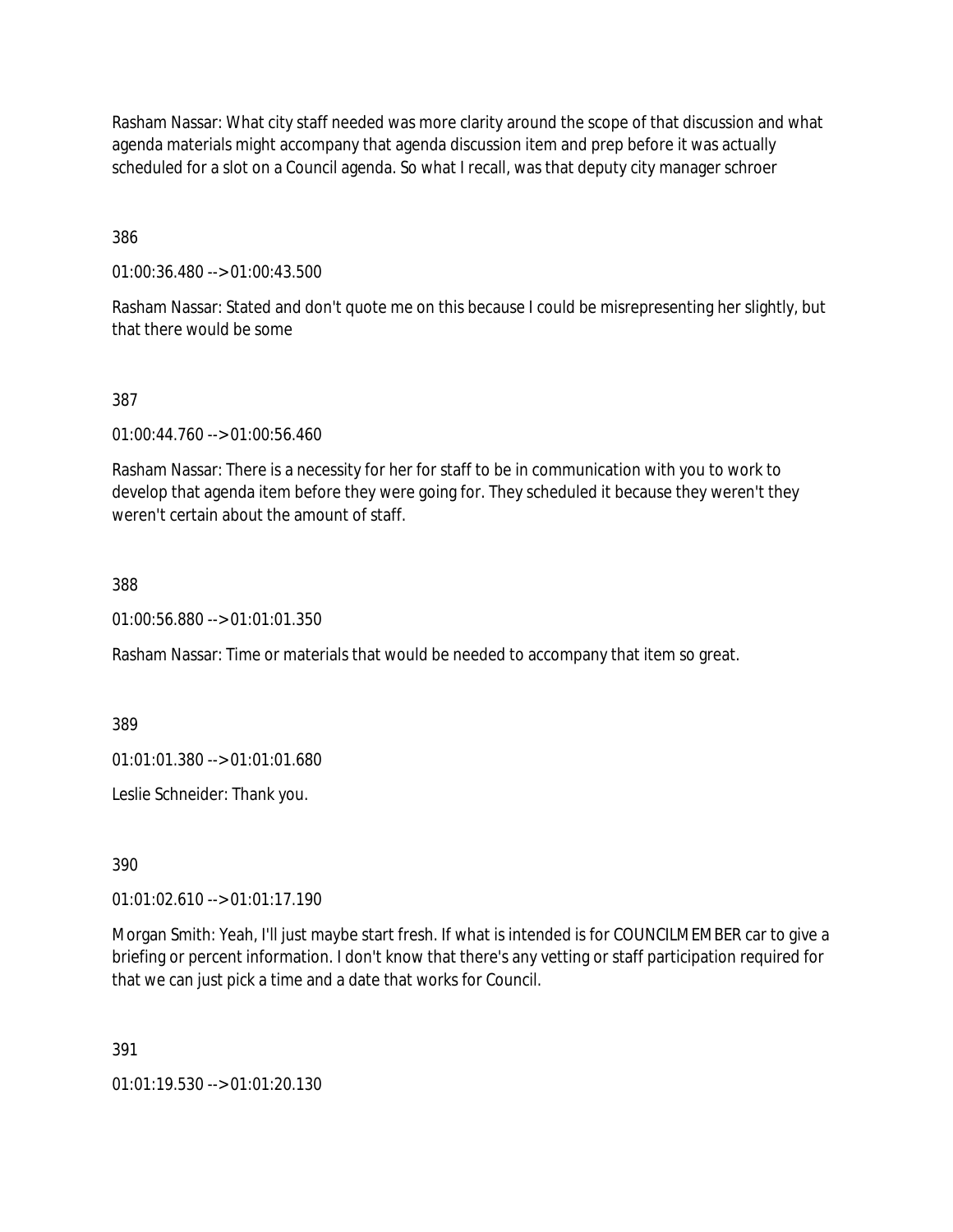Morgan Smith: So,

392

01:01:20.850 --> 01:01:21.810

Morgan Smith: So it sort of

393

01:01:22.290 --> 01:01:29.490

Morgan Smith: Nature. What's anticipated, but what's what's been requested is for staff to provide a briefing, then yes, we need some clarification on briefing on what

394

01:01:30.330 --> 01:01:45.630

Rasham Nassar: Well, I think we were all of the impression that COUNCILMEMBER car and staff, either through you, or through Ellen. We're going to work out those kinks and then come back and put it on an agenda or present the proposed agenda item to the Council at a future date. So I'll get that

395

01:01:45.990 --> 01:01:46.530

Rasham Nassar: Kind of work.

396

01:01:46.740 --> 01:01:48.150

Morgan Smith: For simplicity sake, maybe it

### 397

01:01:49.500 --> 01:01:58.200

Morgan Smith: could send me an email and clarify whether she intends to present material or whether she is requesting that staff present material and if so on what we'll probably have what we need.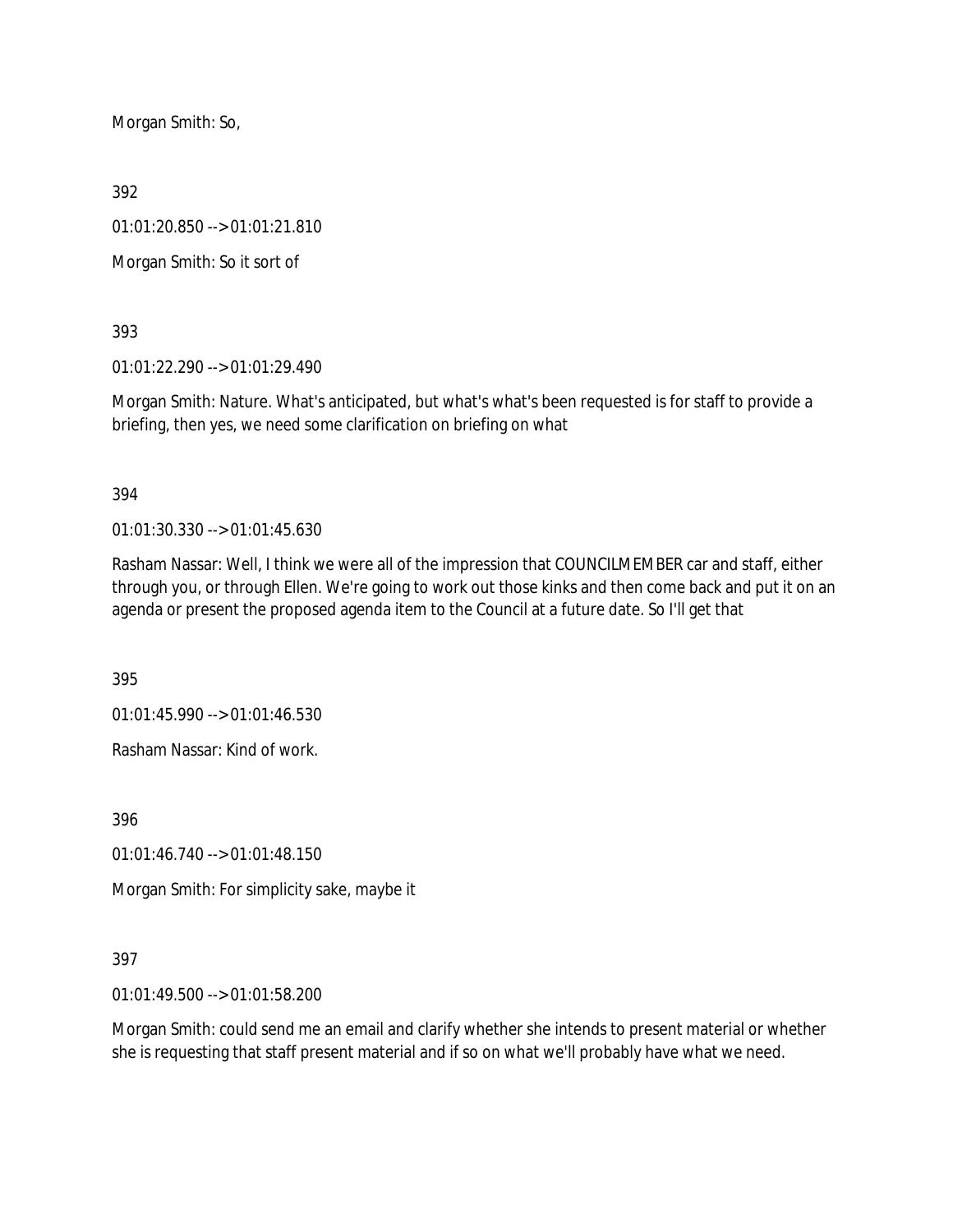398 01:02:00.120 --> 01:02:00.270

Morgan Smith: Yeah.

399

01:02:00.330 --> 01:02:13.860

Christy Carr: Just real quickly. Thank you. I'm happy to do that offline. And thanks for your patience. I really was using my request as an example of how this process works because I'm still learning. So thank you. Sorry to take so much time on that.

400

01:02:14.850 --> 01:02:21.600

Leslie Schneider: I think that was perfectly appropriate. And I think it was just, um, anyway. We don't have to go deeper into it.

401

01:02:22.710 --> 01:02:27.090

Leslie Schneider: So I also have COUNCILMEMBER hi topless with her hand raised.

402

01:02:27.600 --> 01:02:37.200

Kirsten Hytopoulos: Yeah, I think, Christy is making a really good point, actually you you explained it lovely, but it sounds like. Still, the way that manifested was sort of an objective assessment of the head nods and

403

01:02:37.710 --> 01:02:42.360

Kirsten Hytopoulos: And what we really need is probably clarity. Can we do this that we're asking

404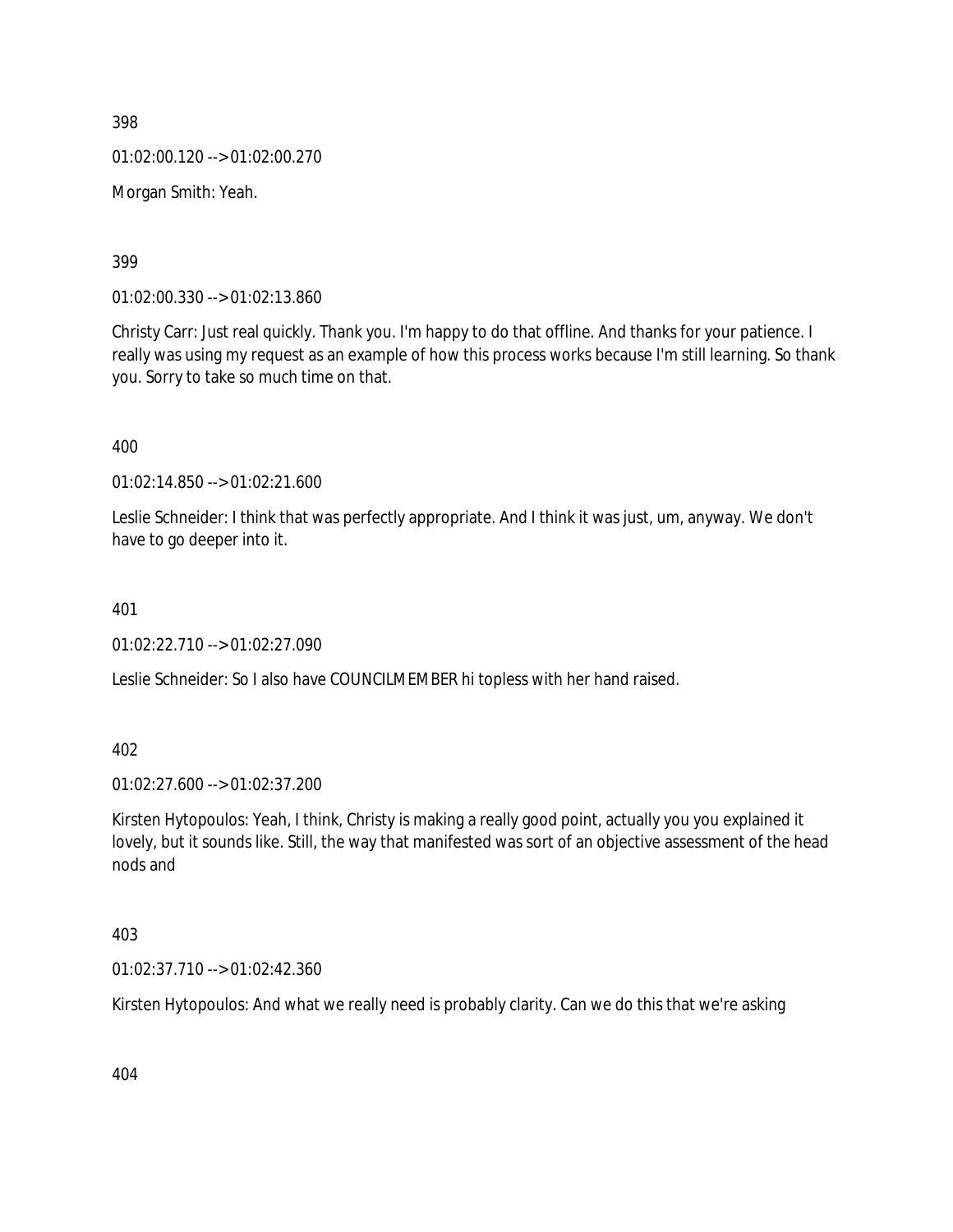01:02:42.960 --> 01:02:50.760

Kirsten Hytopoulos: You know, generally speaking, we're probably asking to put it on to talk about it and somebody's going to need it needs to inquire as to whether the head nods are

### 405

01:02:51.090 --> 01:03:00.750

Kirsten Hytopoulos: I'm so for this that I'm ready to talk about it. I don't think we have that. And so I would hope that maybe we could just have that extra check in to get that clarity to

406

01:03:02.640 --> 01:03:09.030

Kirsten Hytopoulos: As to whether when someone brings something forward what we're about to nod our heads on is to talk about talking about it.

407

01:03:09.450 --> 01:03:13.770

Kirsten Hytopoulos: Or to talk about it. And I think in this case with Joe proposed. My guess is most of us thought

### 408

01:03:14.220 --> 01:03:26.490

Kirsten Hytopoulos: That's so easy. It's a straightforward, of course, we're just going to talk about it, but we didn't articulate that so I guess I just wanted to kind of working off of what Christie's the clarification. She saw I think we might need more clarity in the process.

409

01:03:27.210 --> 01:03:40.260

Leslie Schneider: Okay. Um, so what I'm hoping is that the normal our normal course of doing business is that council members should feel free to suggest an item.

410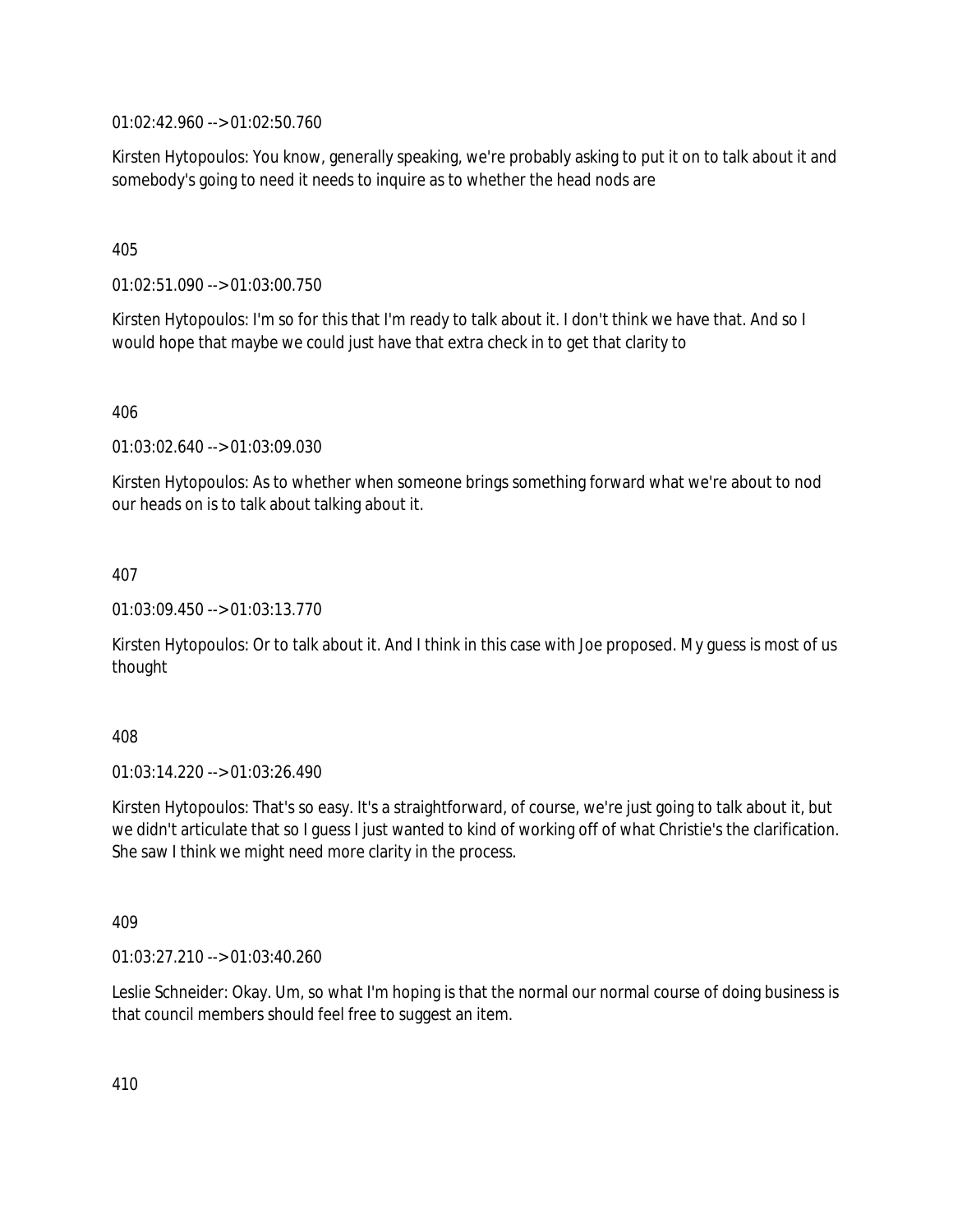01:03:41.070 --> 01:03:50.880

Leslie Schneider: That goes on the agenda. And then if there are concerns about that. We don't want to spend a lot of time in the current discussion of future agendas. We don't want to sort of

## 411

01:03:51.240 --> 01:04:08.100

Leslie Schneider: Put the proposer in the position of having to advocate strongly and at length about their about their item. And so what we do is we say okay you know if there's a second for it. Let's just put it on the next agenda to see if we how we want to and that we were just allocating

### 412

 $01:04:09.540 \rightarrow 01:04:21.690$ 

Leslie Schneider: A planned conversation about whether or not it has value for the Council as a whole. So I'm happy to respond to anyone who wants to make clarification about that. I think our default though is that

## 413

01:04:23.820 --> 01:04:28.380

Leslie Schneider: If there aren't concerns about a particular agenda item.

### 414

 $01:04:29.250 \rightarrow 01:04:45.360$ 

Leslie Schneider: Then we find a room we find room for it, as opposed to forcing it into a two step process. I don't know how to other council members feel, but that's my understanding of. And this is sort of new to us this year we have not had this as a traditional practice.

### 415

01:04:46.470 --> 01:04:54.420

Leslie Schneider: It does get us off the hook of having a long conversation in the where we are right now in future agendas.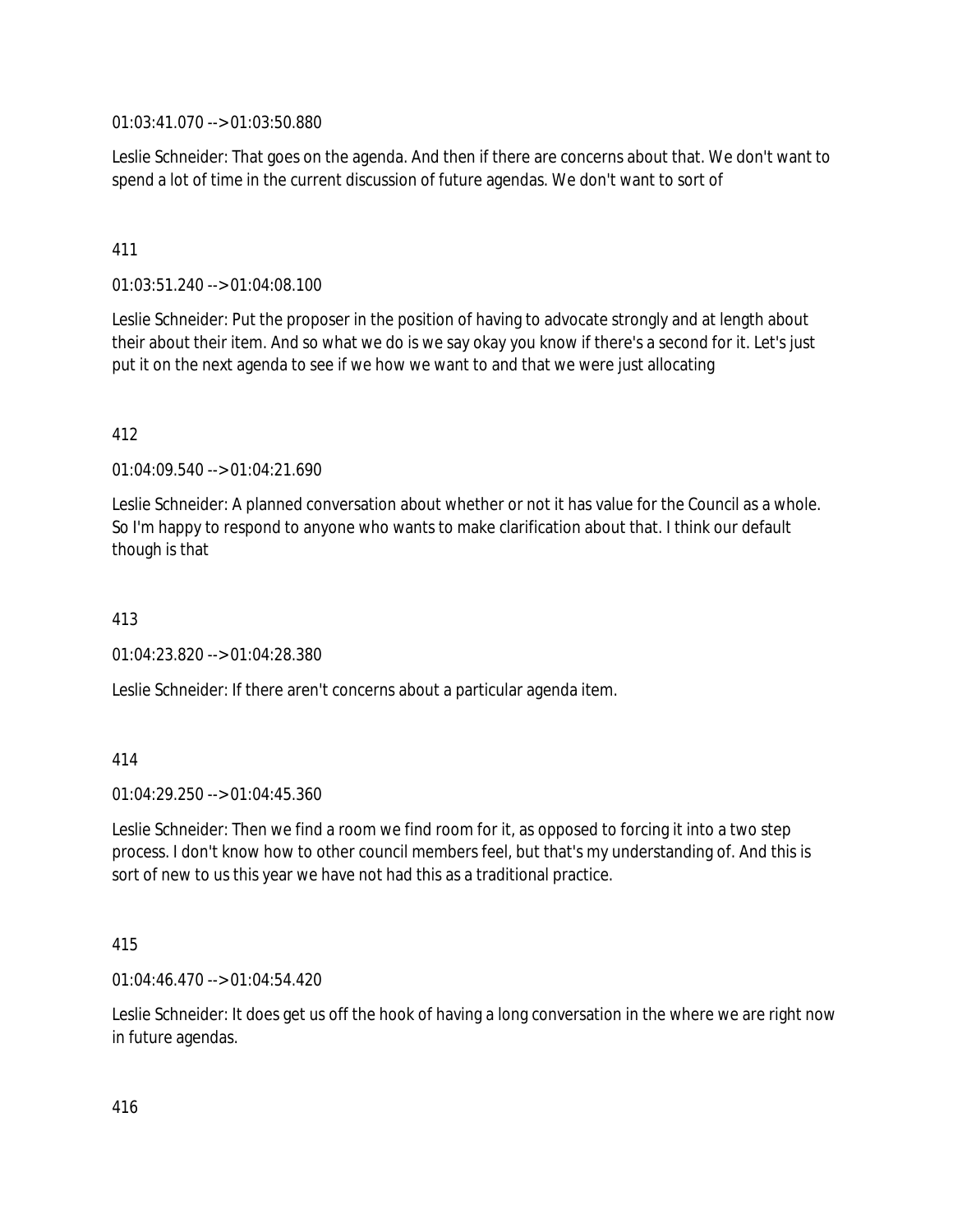01:04:55.230 --> 01:05:08.580

Leslie Schneider: We can make a quick determination of whether there is general counsel support for an agenda item and then put it on a future agenda or if it's a little bit if there are concerns that we agreed to talk about it later.

417

01:05:13.020 --> 01:05:13.710

Leslie Schneider: Please follow up.

418

01:05:13.980 --> 01:05:22.320

Kirsten Hytopoulos: Yeah. So just, I mean actually more last I'm sorry to say. So I think what you're saying is, is that our assumption when we have a casual nod.

419

01:05:22.740 --> 01:05:29.760

Kirsten Hytopoulos: When someone proposes something is it's going to go on without for the discussion. So we don't have to litigate situation, their issue.

420

01:05:30.180 --> 01:05:45.630

Kirsten Hytopoulos: But it's going on for a discussion as to whether we're going to do any real process on it and if somebody wants to add something on for like for actual process decision full discussion, we would want to act immediately we probably would have asked them for

421

01:05:46.650 --> 01:05:53.760

Kirsten Hytopoulos: For that otherwise I because the inverse and you're saying that when we not like this. We're saying reading it on the full agenda item.

422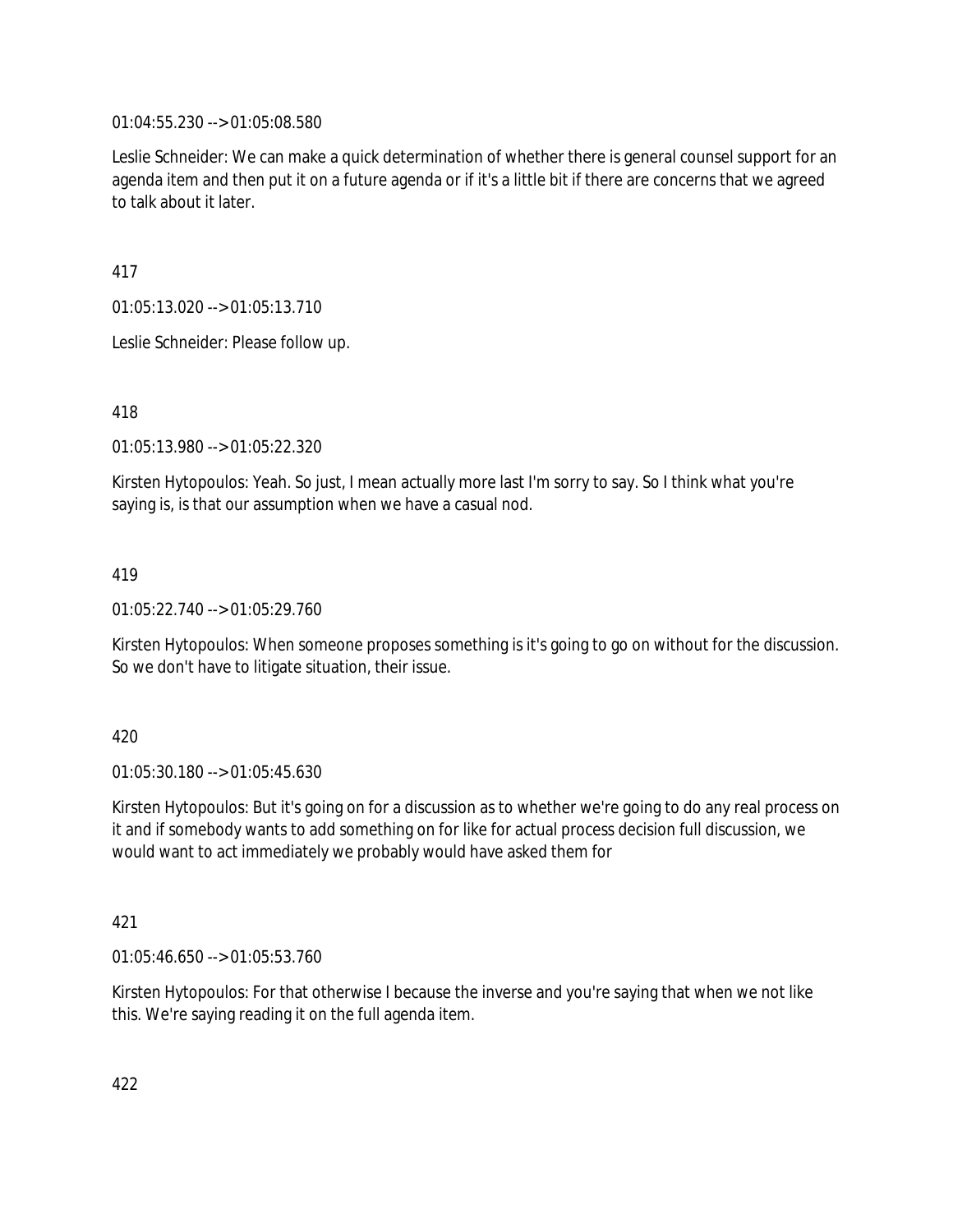01:05:54.510 --> 01:06:05.160

Leslie Schneider: That's the second is what I'm saying that that's kind of our informal process from from the past that just says, you know, we want to support council members in adding things to the agenda.

## 423

01:06:06.060 --> 01:06:13.590

Leslie Schneider: But then when there are concerns about adding that, you know, we say, Well, somebody says, no, I'm, I'm a little concerned about

### 424

01:06:14.610 --> 01:06:18.600

Leslie Schneider: Council putting time into that item for whatever reason.

### 425

01:06:19.560 --> 01:06:31.800

Leslie Schneider: Rather than go down the path of having that council member defend or attack, you know, the proposal and we just say, all right, let's put it on a future Council agenda to talk about whether we want to dedicate to

### 426

01:06:32.160 --> 01:06:40.020

Leslie Schneider: allocate resources that's, that's my understanding and how I wrote it up in the proposal that we passed.

### 427

01:06:42.360 --> 01:06:49.890

Leslie Schneider: Last week, or if it's going to go into the governance manual, but I'm totally happy to have a conversation with you offline. And if we need to modify it. That's, that's all right to

428

01:06:51.870 --> 01:06:54.030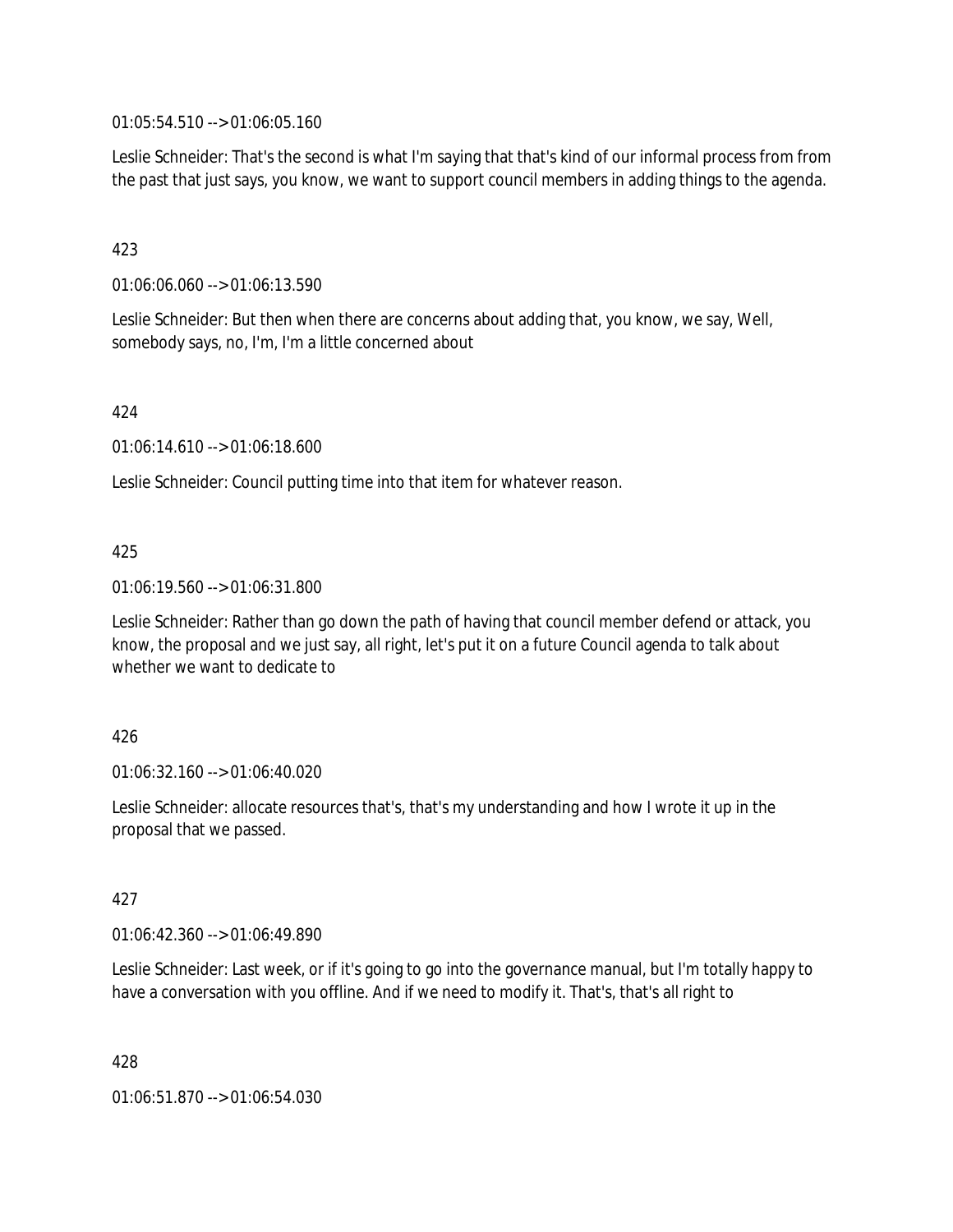Leslie Schneider: I see. Councilmember deets.

### 429

01:06:55.230 --> 01:07:05.730

Joe Deets: I know I'll be quick, just since I brought it up, but I, you know, I'm going to be the way I think just thinking about this a good point, maybe consistent processes.

## 430

01:07:06.300 --> 01:07:10.950

Joe Deets: I someone like me brings us up and we just without

### 431

01:07:11.310 --> 01:07:20.820

Joe Deets: Thinking. Now we're thinking about it a lot, right now, but maybe in the future. So we don't have to think about it a lot. Someone says I'd like Exxon and agenda. Then we neatly just slot it for a discussion.

## 432

01:07:21.210 --> 01:07:30.750

Joe Deets: Discuss to discuss having does that make it have a have a discussion to have a discussion and that it just makes it easier because

433

01:07:32.670 --> 01:07:33.360

Joe Deets: That makes it

434

01:07:33.930 --> 01:07:45.840

Leslie Schneider: No, it, it didn't make sense. And I sort of feel like this conversation needs to have its own slot, because we just had a discussion about it. I'm going to go to. Councilmember Medina here.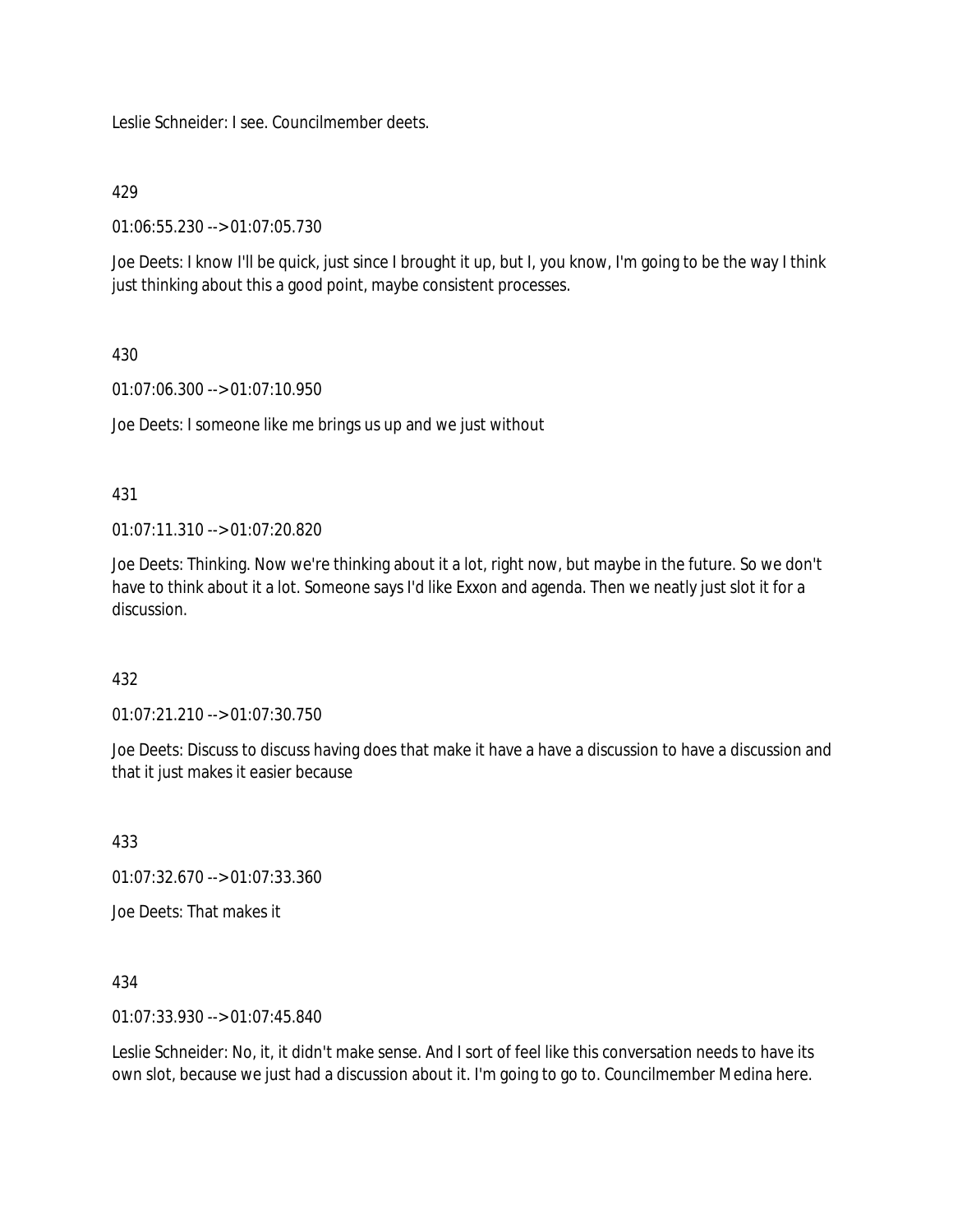01:07:47.280 --> 01:07:51.180

Kol Medina: Thank you. I really think there's a very easy solution to this.

436

01:07:52.470 --> 01:07:56.940

Kol Medina: So we just approved and I'm sorry to hear some weird moaning. SOUND That's my dog.

### 437

01:07:57.780 --> 01:08:07.050

Kol Medina: We used to prove this last week. I think when a council member brings forward something to put on the agenda, it should be incoming on that council member to say

### 438

01:08:07.770 --> 01:08:18.570

Kol Medina: How they're bringing it forward. They say I'm bringing this forward to something for the Council to consider putting on the agenda later. So it's the only needs two votes to put it on in that way method.

### 439

01:08:19.050 --> 01:08:26.910

Kol Medina: Or they say I'm bringing this forward because I think it's an easy thing, the whole counsel is going to agree to. And I'm bringing it forward to put on the agenda as a topic.

440

01:08:27.510 --> 01:08:39.750

Kol Medina: Like the person who brings it forward tells us which one they're asking for. And then we agree or we don't agree no head nodding knows, maybe it's this. Maybe it's that they tell us exactly what they're asking for. And then we agree or we don't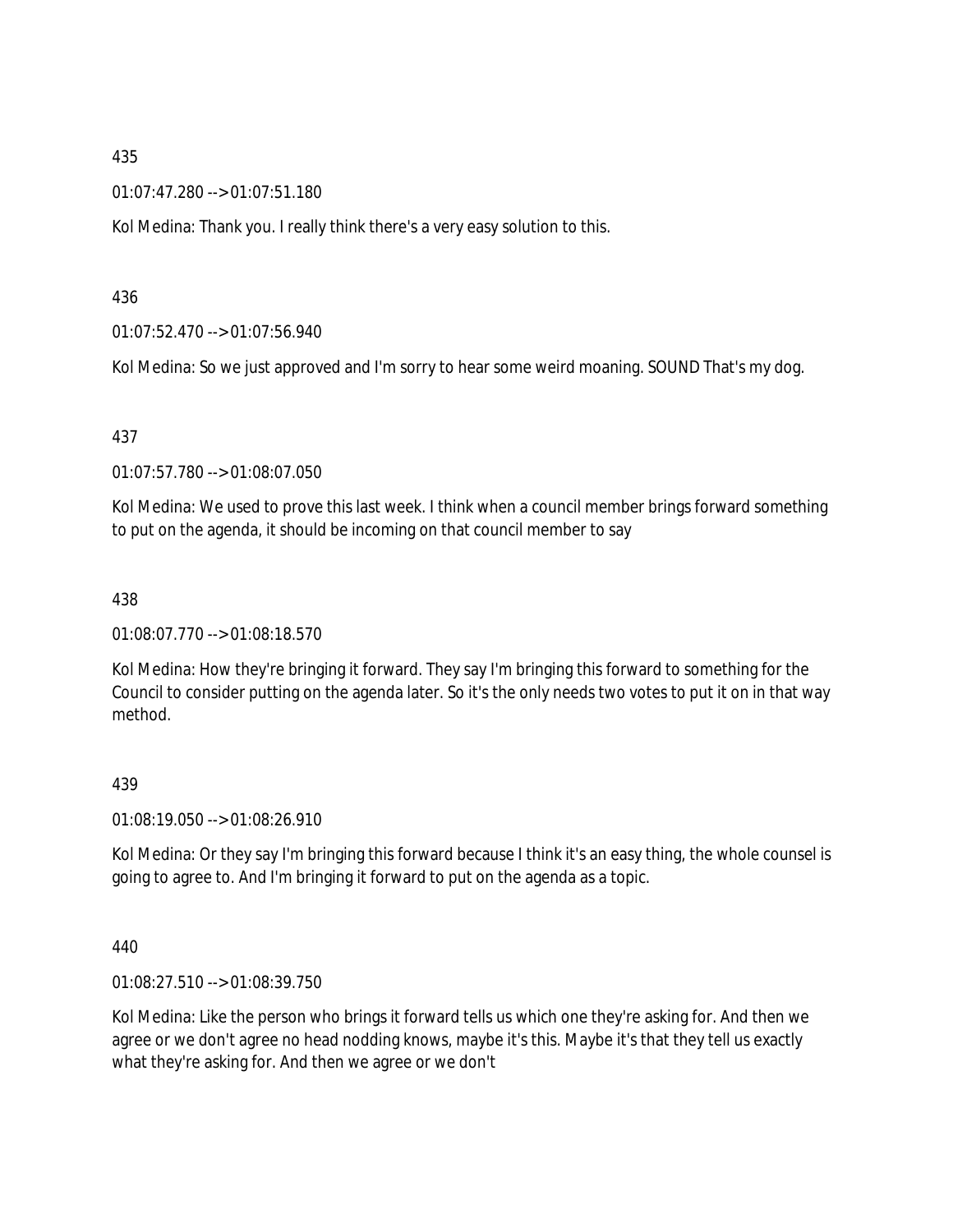01:08:43.500 --> 01:08:44.550

Leslie Schneider: counsel them. Councilmember Pollock.

### 442

01:08:45.570 --> 01:08:55.980

Michael Pollock: So yeah, I think that's pretty straightforward. I just want to add that if I'm agreeing to something. I'm saying, yeah, that's a good concept, let's move it forward, but

### 443

01:08:57.090 --> 01:09:07.590

Michael Pollock: If it's not fleshed out. I don't really know if i if i wouldn't want it to be on the agenda, per se. So I don't know. I do think we need to have a further conversation on this because

### 444

01:09:07.980 --> 01:09:14.340

Michael Pollock: I might be supportive of a one sentence concept that yeah let's let's pursue that. But I would really want to see something

### 445

01:09:15.450 --> 01:09:27.150

Michael Pollock: More detail or some specific direction before I would just think it's a good idea to put it on the agenda for some open ended discussion or something. So I guess you know and respect to what you're saying there.

### 446

01:09:28.620 --> 01:09:38.970

Michael Pollock: I think we should have a further discussion on this and kind of kind of tighten up what we're doing with regards to adding things because it just seems like agenda creep. Otherwise, and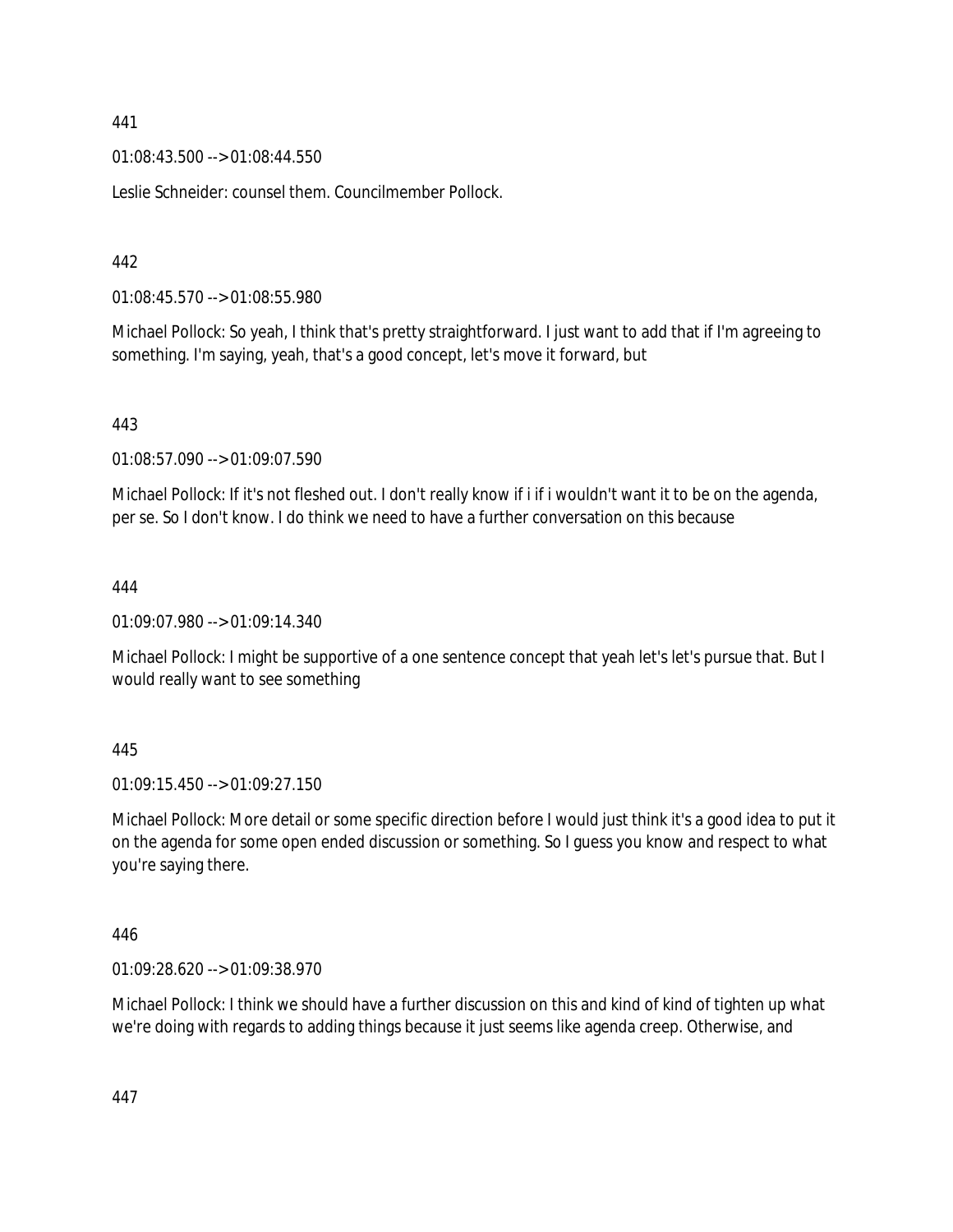01:09:40.170 --> 01:09:41.220

Michael Pollock: I don't support that.

448

01:09:42.000 --> 01:09:47.070

Leslie Schneider: So it sounds like you're suggesting for a future Council agenda that we discuss

449

01:09:48.750 --> 01:09:50.400

Leslie Schneider: How we put things on the agenda.

#### 450

01:09:52.200 --> 01:10:06.420

Michael Pollock: How about the fun give you a proposal for that. So I add some flesh to that idea and sort of set the example. Let's be specific about it. So we so we actually have something to discuss rather than simply agree to discuss that we're going to discuss

451

01:10:08.070 --> 01:10:18.810

Michael Pollock: Something in the future. So I'm not that confuses you but I just what I what troubles me or what I've seen as as people just throw out an idea. So yeah, that sounds like a good idea.

452

01:10:20.010 --> 01:10:32.820

Michael Pollock: To pursue further, but I want to know the details before we actually devote I'd like to see somebody put some effort into something before we just throw it on the agenda and and then have an open ended discussion so

453

01:10:33.360 --> 01:10:42.900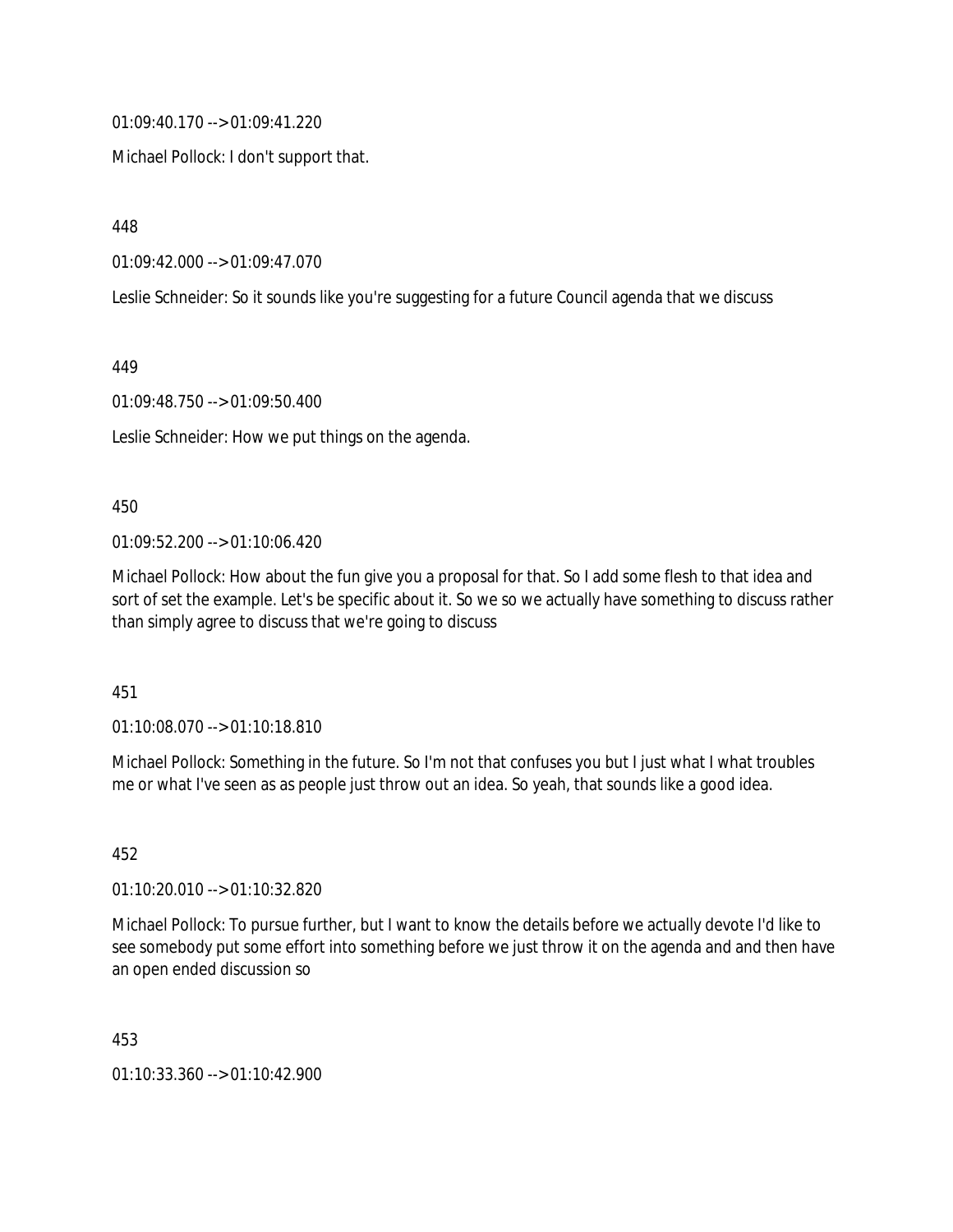Leslie Schneider: And and maybe a quick response to that is I think that that is kind of like the the city manager's job in, in a sense, to and to work with the, the mayor and the deputy

454

01:10:43.290 --> 01:10:50.070

Leslie Schneider: To sort of have that quick evaluation and it could be that you know we do need to get back to that council member to figure out more of what they were saying.

## 455

01:10:51.360 --> 01:11:05.940

Leslie Schneider: I don't know. So what I'm hearing at this time is we are not asking for a future agenda item yet to talk about how we put things on the agenda, but that might come up. Do I hear that right or do I want to somebody want to say yes, we want to put this on a future agenda.

## 456

01:11:07.680 --> 01:11:08.970

Leslie Schneider: Council COUNCILMEMBER I topless.

## 457

01:11:09.810 --> 01:11:16.560

Kirsten Hytopoulos: I want a second Cole suggestion I went back and looked real quick. While you everyone's been talking about what we pass last week that you've brought forward mayor.

## 458

01:11:16.860 --> 01:11:21.780

Kirsten Hytopoulos: And I think it's just sort of there's just sort of a missing piece for me, which would be taken care of by just simply

## 459

01:11:22.050 --> 01:11:33.000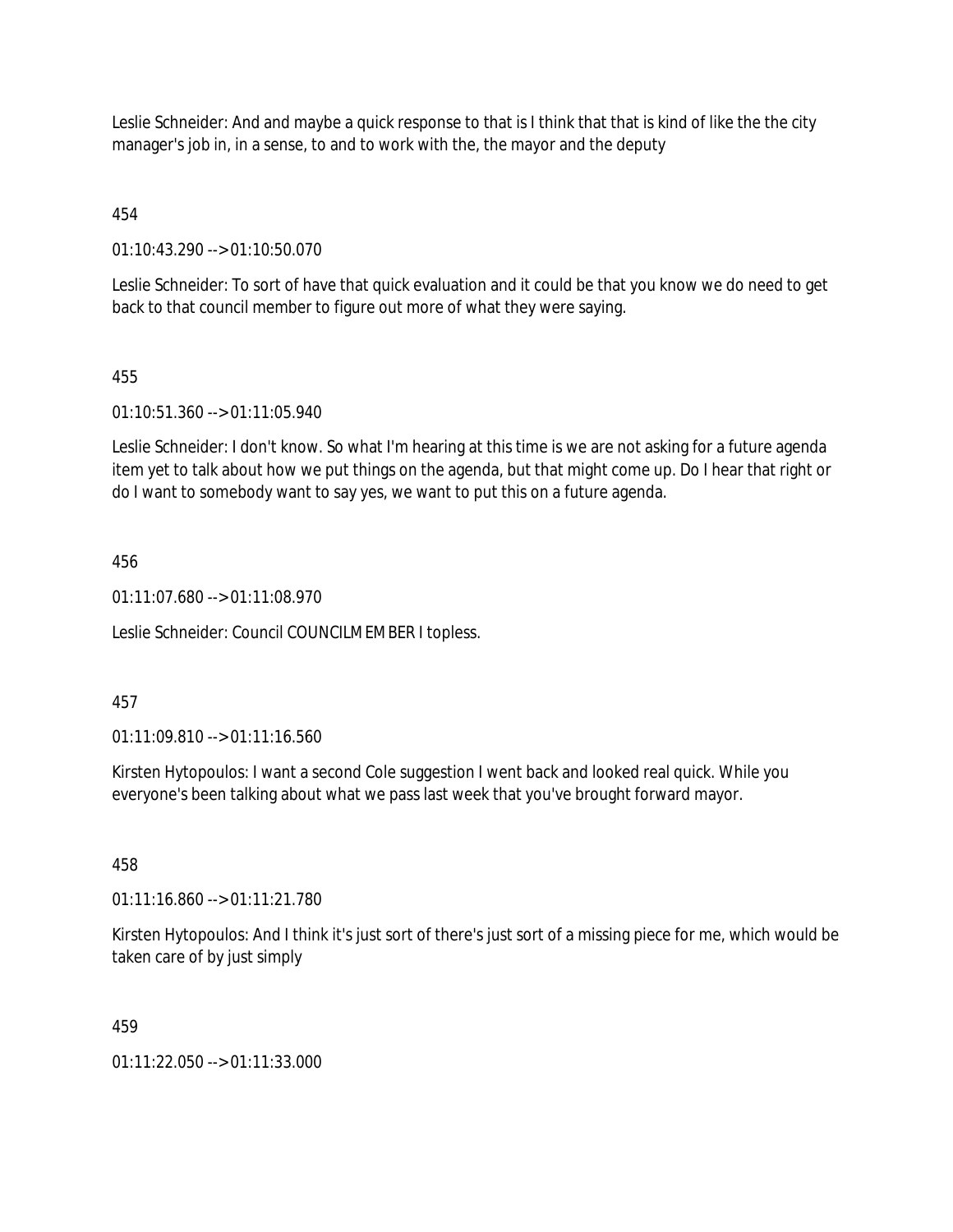Kirsten Hytopoulos: Let's be clear in the conversation we already have a we already have an agreement as to what kind of voting is needs to happen to get an item for some discussion versus full consideration Bernie nailed that down.

460

01:11:33.330 --> 01:11:40.440

Kirsten Hytopoulos: But I think if we have a little bit more of a full some conversation just another moment when we add things if you know during a meeting like this.

461

01:11:41.010 --> 01:11:47.580

Kirsten Hytopoulos: That would be helpful. And I feel like when I was on Council before we would actually ask people, like, so what do you think we're going to need, like, five minutes for that 10 minutes for that.

#### 462

01:11:47.970 --> 01:11:53.400

Kirsten Hytopoulos: We just have a little bit more clarity about what exactly we're all agreeing to do to our future agenda, it would come out.

## 463

01:11:53.880 --> 01:12:02.610

Kirsten Hytopoulos: Clearly, and we'd know whether we need to have a hardcore vote on it. So, bottom line. I think I think holes on the right track. And I don't want to add this as a future item at this point.

464

01:12:04.380 --> 01:12:19.620

Leslie Schneider: So thank you for that. And counselor Republic, I think you and I were going to take a look at what we were going to be adding to the governance manual. Anyway, so maybe we could add some of that language that just came from. Councilmember Medina and I topless. Does that seem fair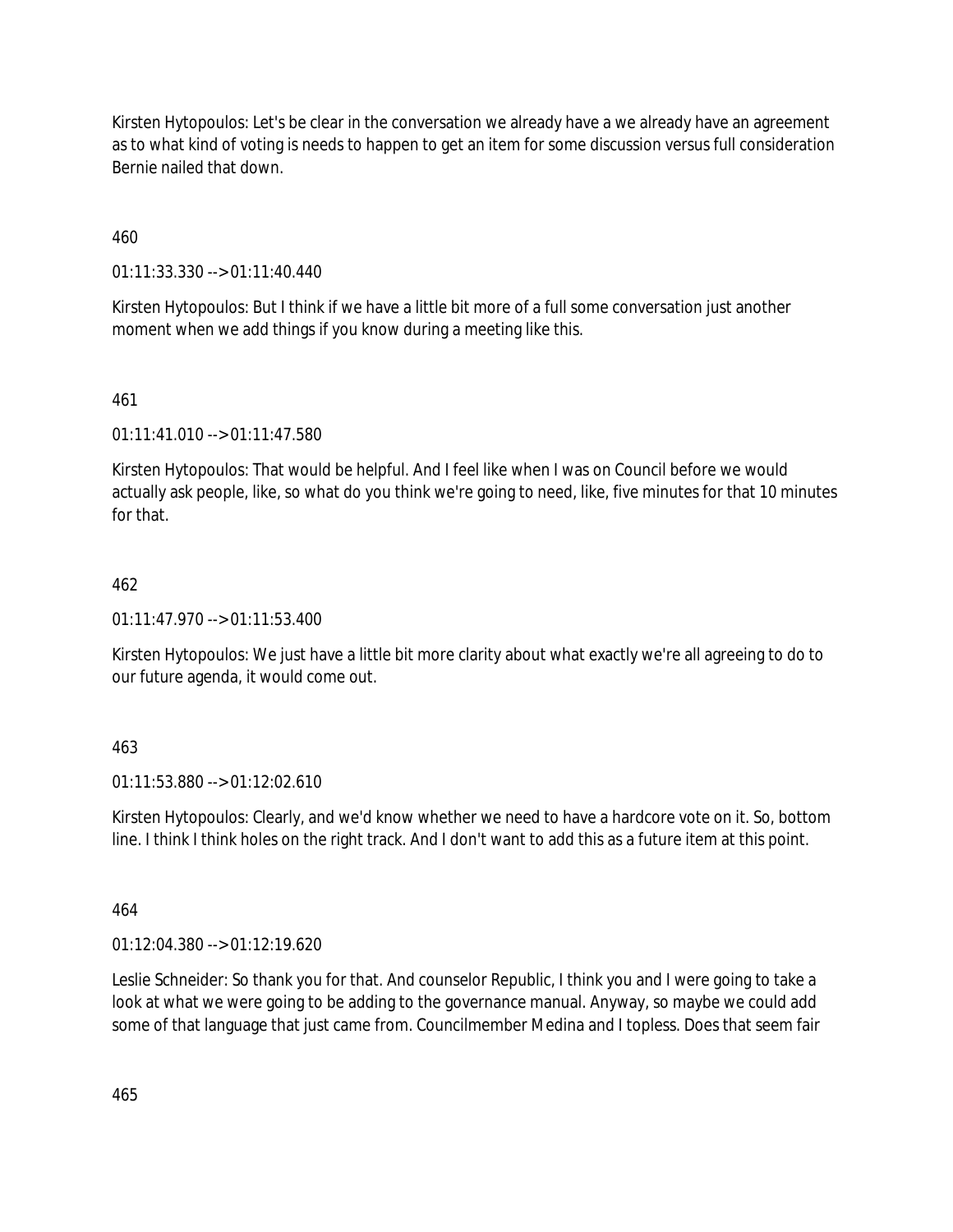01:12:20.730 --> 01:12:27.360

Leslie Schneider: All right. Thank you. Okay. Are we able to move on from the future Council agendas.

466

01:12:28.440 --> 01:12:38.010

Leslie Schneider: Okay so we are moving on to item eight, a now, which is a briefing on process for city manager search and I want to welcome Ron hollifield

467

01:12:38.550 --> 01:13:00.150

Leslie Schneider: his company's strategic government resources and for all of you in the public ron is well known to most of us here on council. He has been facilitating our retreats for a number of years, and before my time he facilitated previous searches. So

468

01:13:02.250 --> 01:13:08.190

Leslie Schneider: I think with that, I'd like to just bring run into the conversation. And thank you, Ron. It's wonderful to see you.

#### 469

01:13:09.030 --> 01:13:15.030

Ron Holifield: Thanks so much. My love seeing everybody again tonight, even though it's in this format.

470

01:13:15.900 --> 01:13:33.750

Ron Holifield: Thought. What I would do is give you a quick overview of how the process would work. And then basically field questions and spend the bulk whatever time you want to a lot to me, focusing in on the things that y'all have on your mind. Does that sound okay

471

01:13:36.330 --> 01:13:37.020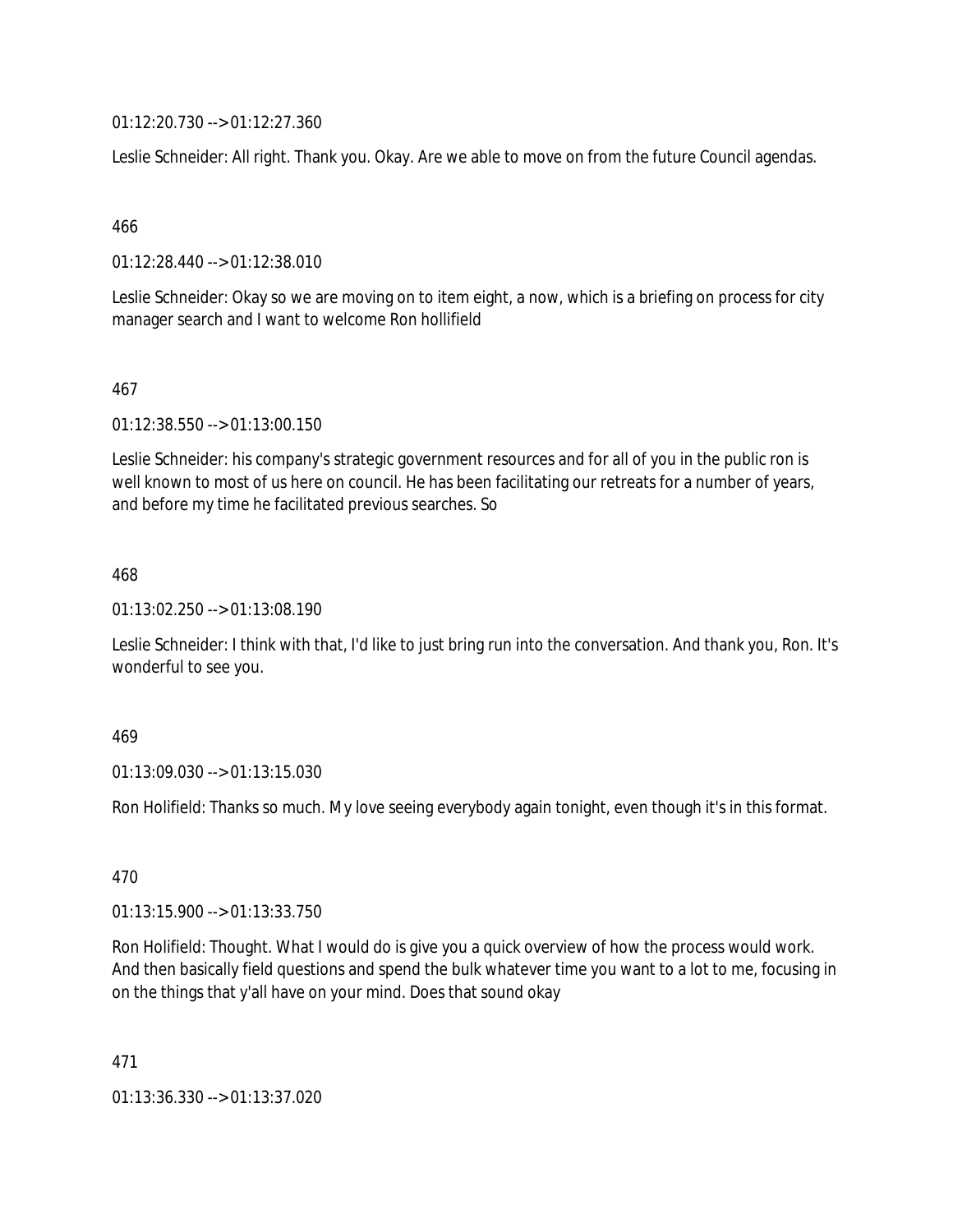Leslie Schneider: Sounds good.

472

01:13:37.560 --> 01:13:39.840

Ron Holifield: Okay super. Well, in essence,

#### 473

01:13:42.240 --> 01:13:49.200

Ron Holifield: In essence, what will happen is I will, will we would send staff.

#### 474

01:13:49.920 --> 01:13:58.440

Ron Holifield: List of information together. We did that previously with the chief of police. So we've actually got a lot of it in hand and of course I've spent a lot of time.

475

01:13:58.740 --> 01:14:10.290

Ron Holifield: In the community as well. But we would start out with a list of information to help us develop the profile, I would do one on one phone interviews with each of the council members.

#### 476

01:14:11.280 --> 01:14:23.640

Ron Holifield: Trying to go a little deeper and understanding what you're looking for. We would then turn that into a profile and I everything I'm saying I'll send to you in writing so that you've got it.

#### 477

01:14:24.510 --> 01:14:34.140

Ron Holifield: We would turn into a profile. Once you've approved the profile and we're typically at about the 95% Mark There's usually a little bit of tweaking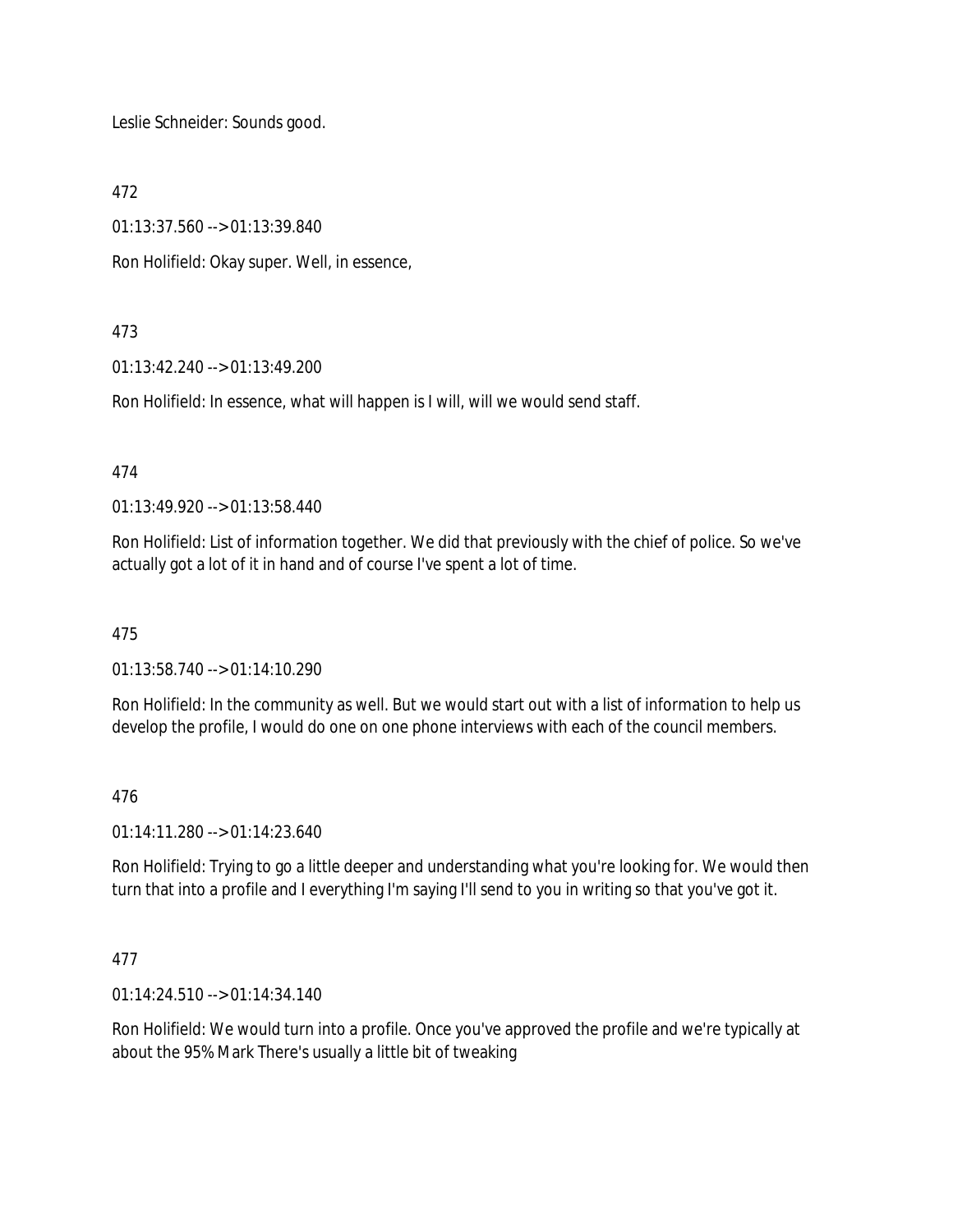01:14:34.470 --> 01:14:46.350

Ron Holifield: But after the interviews we usually get it pretty close. Once you've approved the profile will hit the street and will be very aggressive in social media.

## 479

01:14:47.250 --> 01:15:00.180

Ron Holifield: Depending on what I hear out of the Council will obviously affect how we target and things of that sort. I'll personally work the phones. I'll do direct reach out both emails and phones.

## 480

01:15:00.660 --> 01:15:15.840

Ron Holifield: And there will be about a 45 day period during which we will be interacting with candidates, then once that has completed. I will meet with the Council in executive session with the

## 481

01:15:16.800 --> 01:15:24.150

Ron Holifield: Folks who have submitted and we'll go through that we will have triage them into three tiers.

## 482

01:15:24.570 --> 01:15:36.000

Ron Holifield: Tier three or folks that are just not qualified Tier two are folks that are well qualified, but may not be a good match based on what I've heard, out of Council.

## 483

01:15:36.270 --> 01:15:46.710

Ron Holifield: And then Tier one are the folks that both are very well qualified and appear to be a high probability of a good match with what you're you're looking for.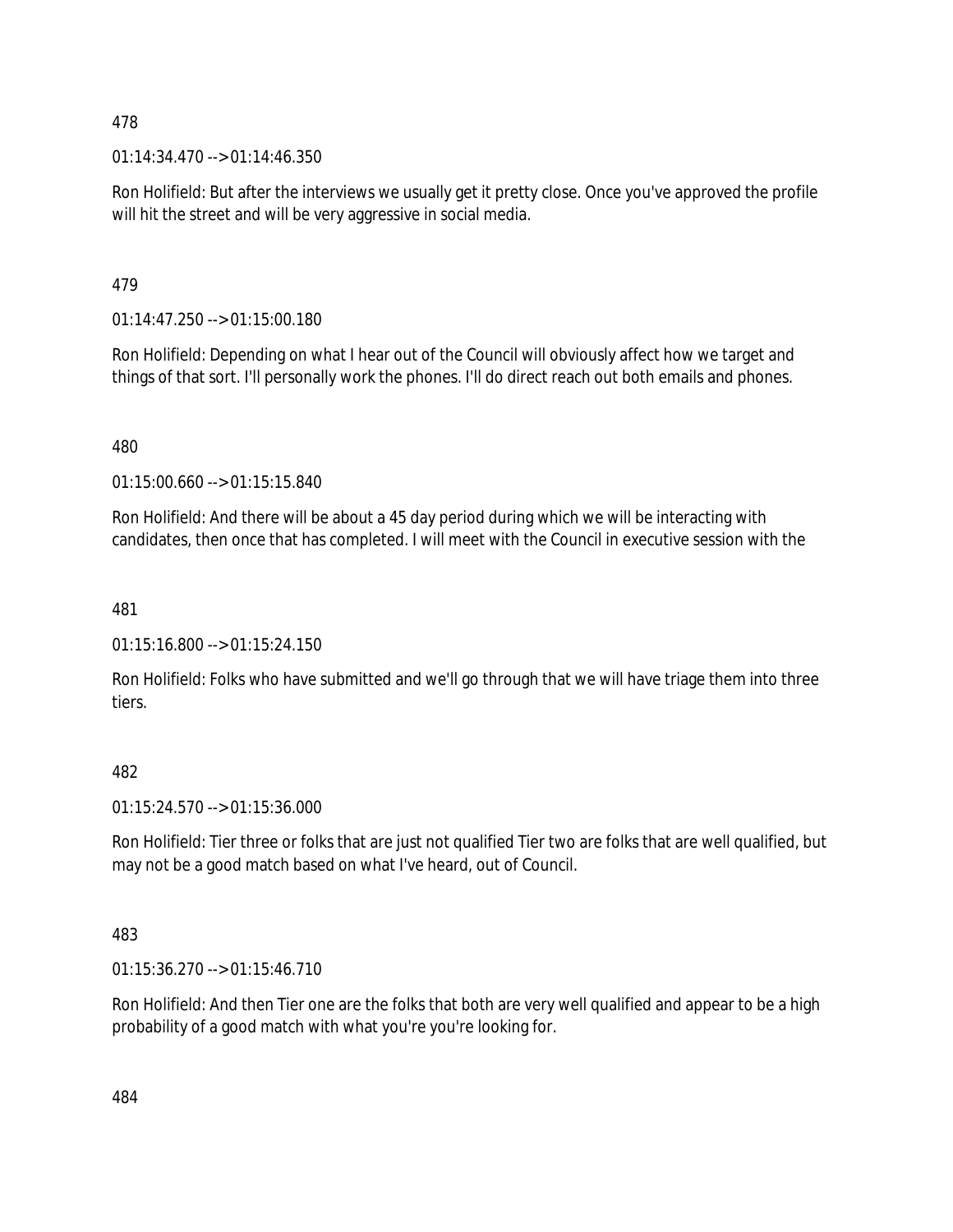01:15:47.280 --> 01:16:03.780

Ron Holifield: That meeting, we will come out of with typically somewhere between 10 and 15 semi finalists top candidates those folks, we will have do a detailed questionnaire. A online recorded interview.

485

01:16:04.260 --> 01:16:18.030

Ron Holifield: And then you'll be provided all of that information again at this faith stage it's confidential and then you will rank them and I'll facilitate a session with you.

486

01:16:18.480 --> 01:16:23.610

Ron Holifield: So that will go through the process of how to move folks forward.

487

01:16:23.910 --> 01:16:40.740

Ron Holifield: And the ranking we use is a very simple 1234 each one of you simply assigns a one, a two or three three being I'm not interested, one being, I'd like to interview them to being well I could go either way depending on the team.

488

01:16:41.220 --> 01:17:00.480

Ron Holifield: And will come out of that meeting with about four to six finalists that are still standing now at the semi finalists stage, we will also do what we call a Stage one media search that is automated. It's Lexus nexus

489

01:17:01.740 --> 01:17:16.620

Ron Holifield: And it's a very high level scan Lexis Nexis has some limitations and that's why we consider it a Stage one only, it does not check social media. It only looks at large newspapers and that sort of thing.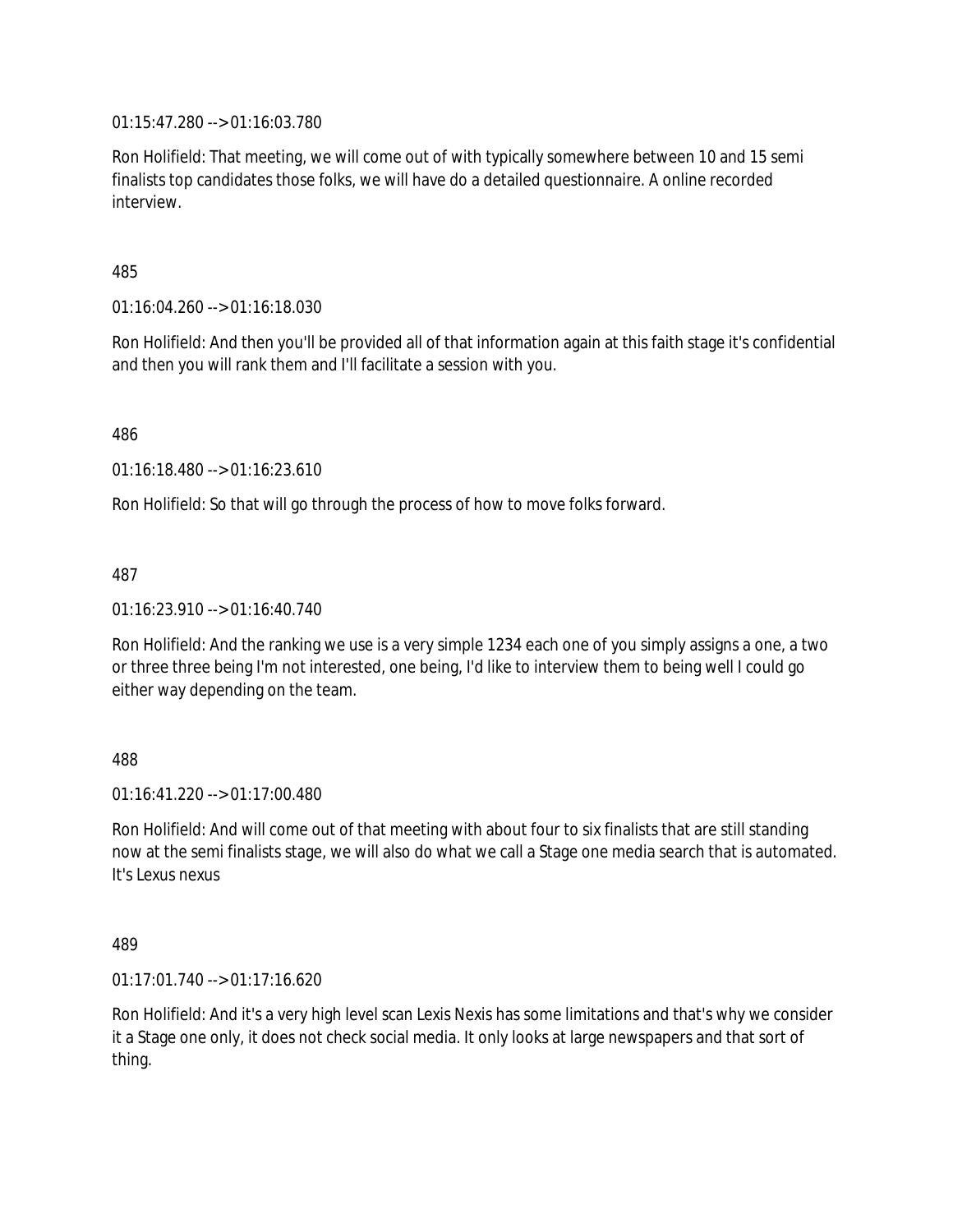01:17:17.220 --> 01:17:38.280

Ron Holifield: Then the folks who are still standing will do a stage to media search on those four to six finalists. That is a manual search in which we have a specialist in the Office, who will spin eight to 10 hours per finalist going in and doing a very, very detailed search. So they will take

491

01:17:39.330 --> 01:17:45.360

Ron Holifield: They'll run them through five different search engines, they'll check the newspapers and every community, they've been in

492

01:17:46.260 --> 01:17:52.350

Ron Holifield: They will check social media all of the platforms are standard on social media.

493

01:17:52.590 --> 01:18:10.350

Ron Holifield: Is that anything that is in essence accessible to the public. We will gather, we do not ask for passwords or anything of that sort, that that they have that's not available to the general public. We feel like that's where the comfortable legal standard is

494

01:18:10.830 --> 01:18:22.110

Ron Holifield: In addition to that, we use a automated reference check system we request from them, their list of references we could care less, who they want us to talk to

495

01:18:22.530 --> 01:18:41.640

Ron Holifield: We actually will give them think conceptually of a 360 we're going to want to talk to every elected official that they're working for we're going to want to talk to all of the staff that report to them, etc. We will also with the finalists group will do a psychometric assessment.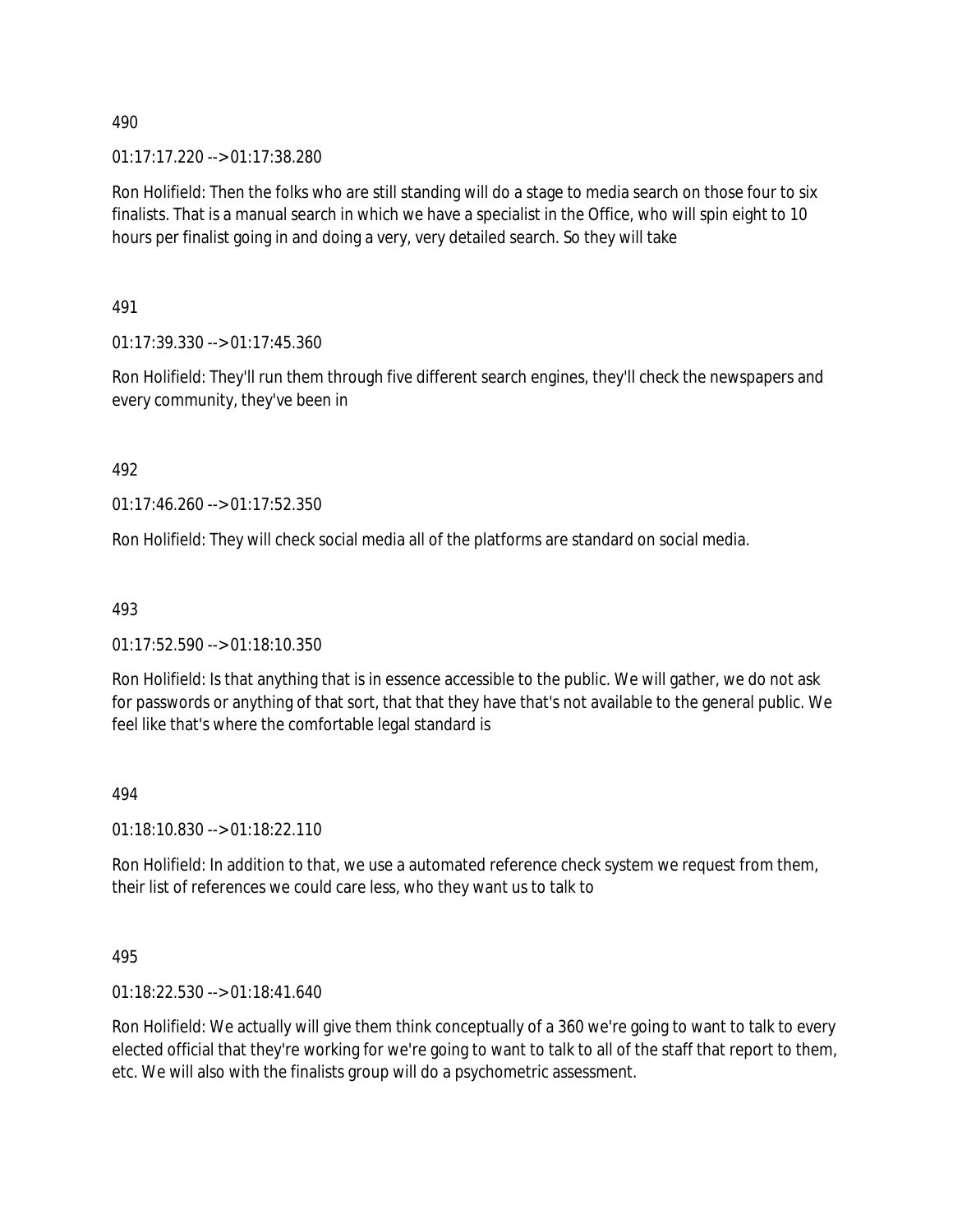01:18:42.780 --> 01:18:49.140

Ron Holifield: And then we will also do background checks background for us is legal civil, criminal

497

01:18:50.400 --> 01:19:04.560

Ron Holifield: The things that we find most common are two things. One is somebody who has had some difficulties as a result of Family Health catastrophe.

498

01:19:05.670 --> 01:19:14.070

Ron Holifield: Or the second and the one that always gets a little bit of a chuckle with everybody is public drunkenness in college.

#### 499

01:19:15.540 --> 01:19:25.590

Ron Holifield: There's a substantial number of folks that have that in their background and had wonderful career, since then, but in college gotten a little bit of trouble.

500

01:19:26.670 --> 01:19:29.520

Ron Holifield: Those are the things that typically show up.

501

01:19:31.440 --> 01:19:40.230

Ron Holifield: Then what will happen is you'll get all of those packets. That'll be a comprehensive packet that everything I've just described, you get

502

01:19:40.500 --> 01:19:53.250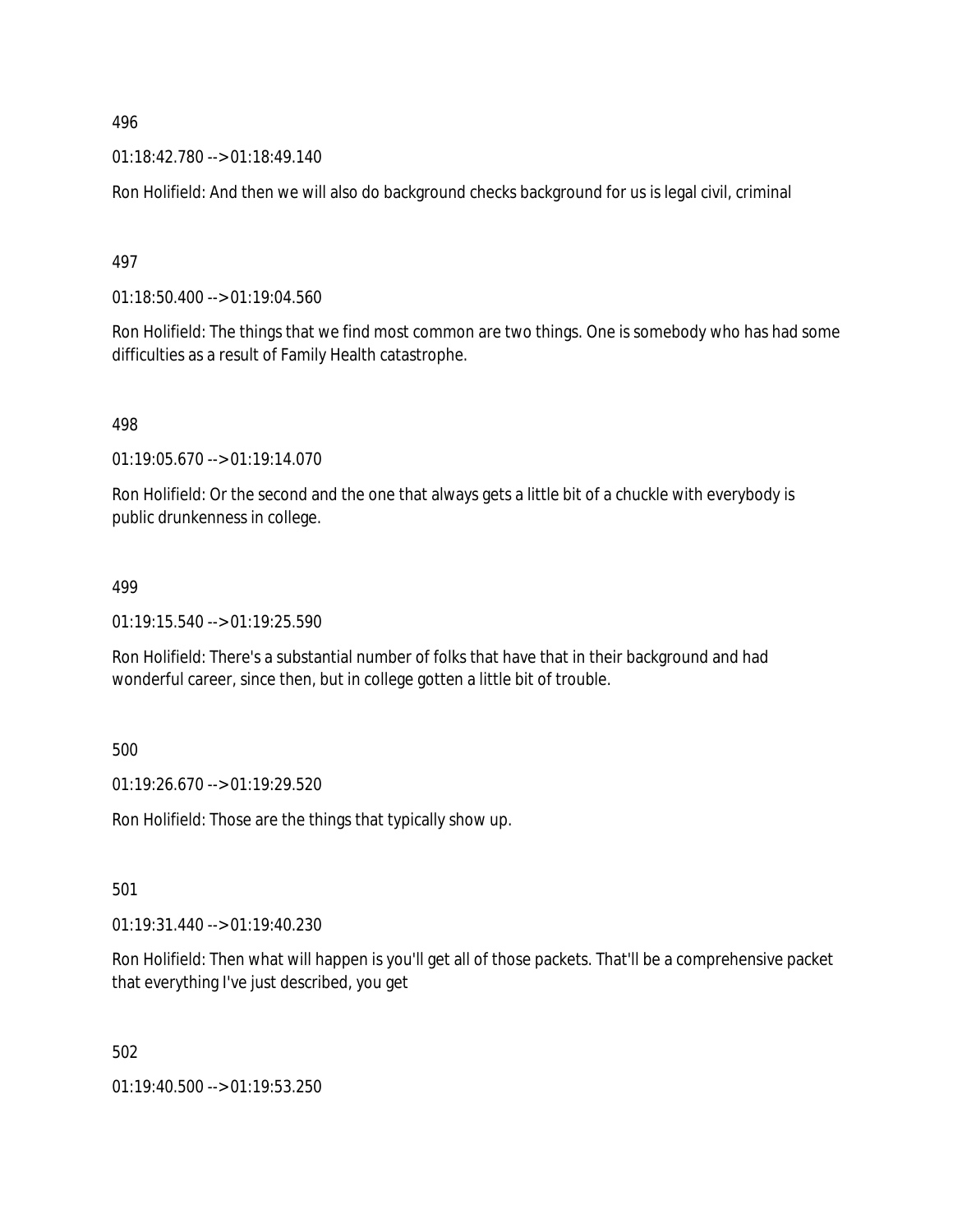Ron Holifield: You'll get the media searches. We will also on the comprehensive both stage one and stage two, we will have reviewed them and will have a summary of findings. That's typically a page or two.

503

01:19:53.640 --> 01:20:00.510

Ron Holifield: That basically draws your attention. It'll say, be sure and look at the article on page 84 about ABC.

504

01:20:01.590 --> 01:20:17.310

Ron Holifield: That way, those of you who really want to just get to the meat are able to get to the meat. Those of you who really want all of the detail have the freedom to really get all of the detail on city manager candidates typically

505

01:20:17.760 --> 01:20:26.100

Ron Holifield: It's not unusual to have a couple of hundred pages per candidate in media stuff. So that gets pretty voluminous

506

01:20:27.930 --> 01:20:35.760

Ron Holifield: The when it gets down to the group that are going to be interviewed one of the things we really recommend we like to do

507

01:20:36.060 --> 01:20:46.950

Ron Holifield: Is an advanced exercise in the advanced exercise. Basically, we give them contact information for the entire Council all of the key staff.

508

01:20:47.490 --> 01:20:58.620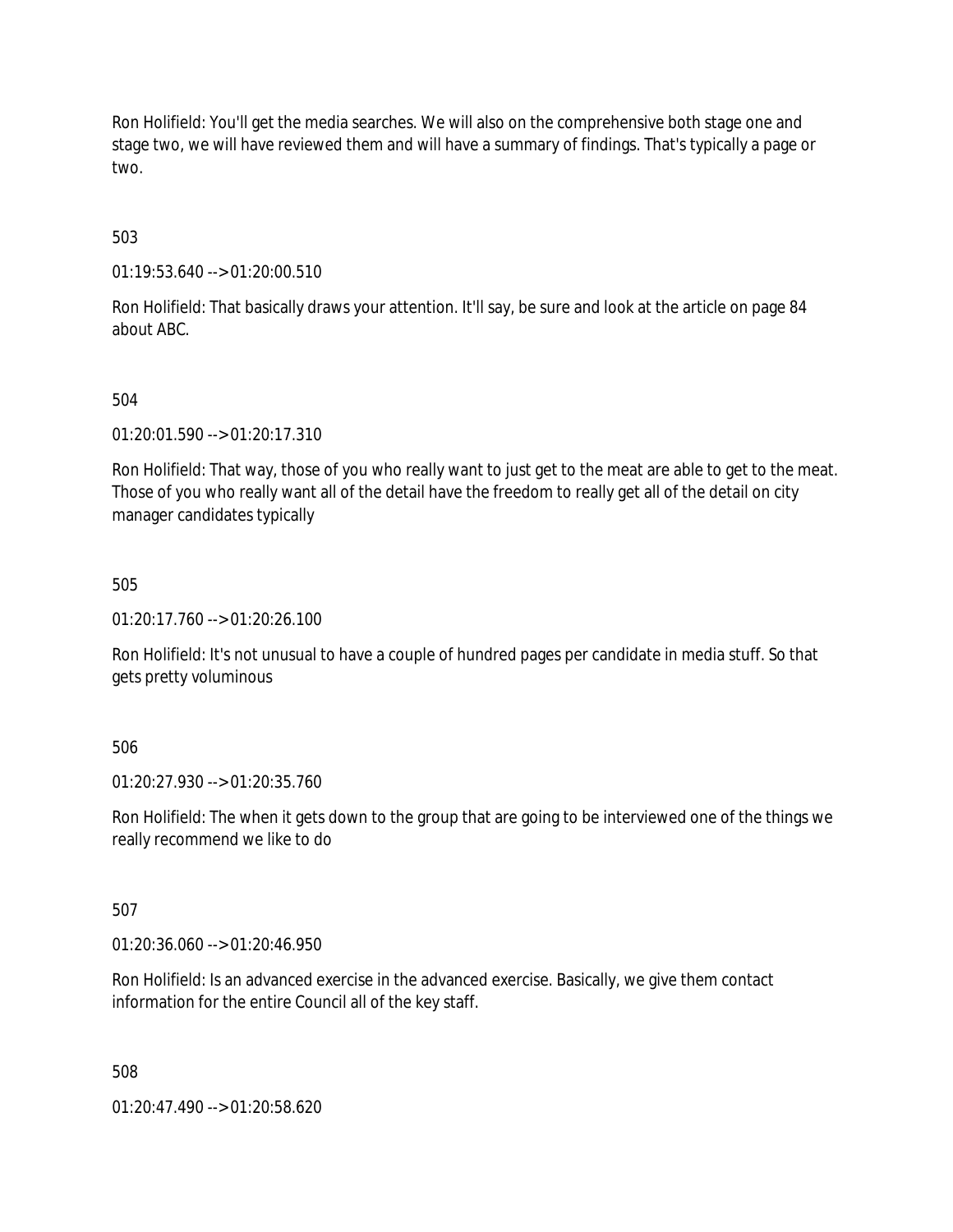Ron Holifield: community leaders, if there are those that you think are appropriate that they contact and they have free access to those folks about two weeks in advance of the interview.

509

01:20:59.160 --> 01:21:10.050

Ron Holifield: And their assignment is very simple produce a maximum five page first year game plan. The beauty of that is two or three key things. Number one,

510

01:21:10.500 --> 01:21:22.830

Ron Holifield: Is it gives you insight into how they think about stuff. Some folks will very skewed towards relational stuff. Some will skew much more towards task orientation.

511

01:21:23.370 --> 01:21:29.910

Ron Holifield: It also gives you a much more normative because they're going to have visited with each of you one on one.

512

01:21:30.510 --> 01:21:42.720

Ron Holifield: And on a day to day basis, as you know, the Council is the one making the final decisions on stuff, but the manager is the one that's really driving a lot of the interactions to help move the ball forward.

513

01:21:42.930 --> 01:21:50.640

Ron Holifield: So it's a much more normative interview inner environment with him, interviewing you for that to develop their plan.

514

01:21:51.150 --> 01:22:01.710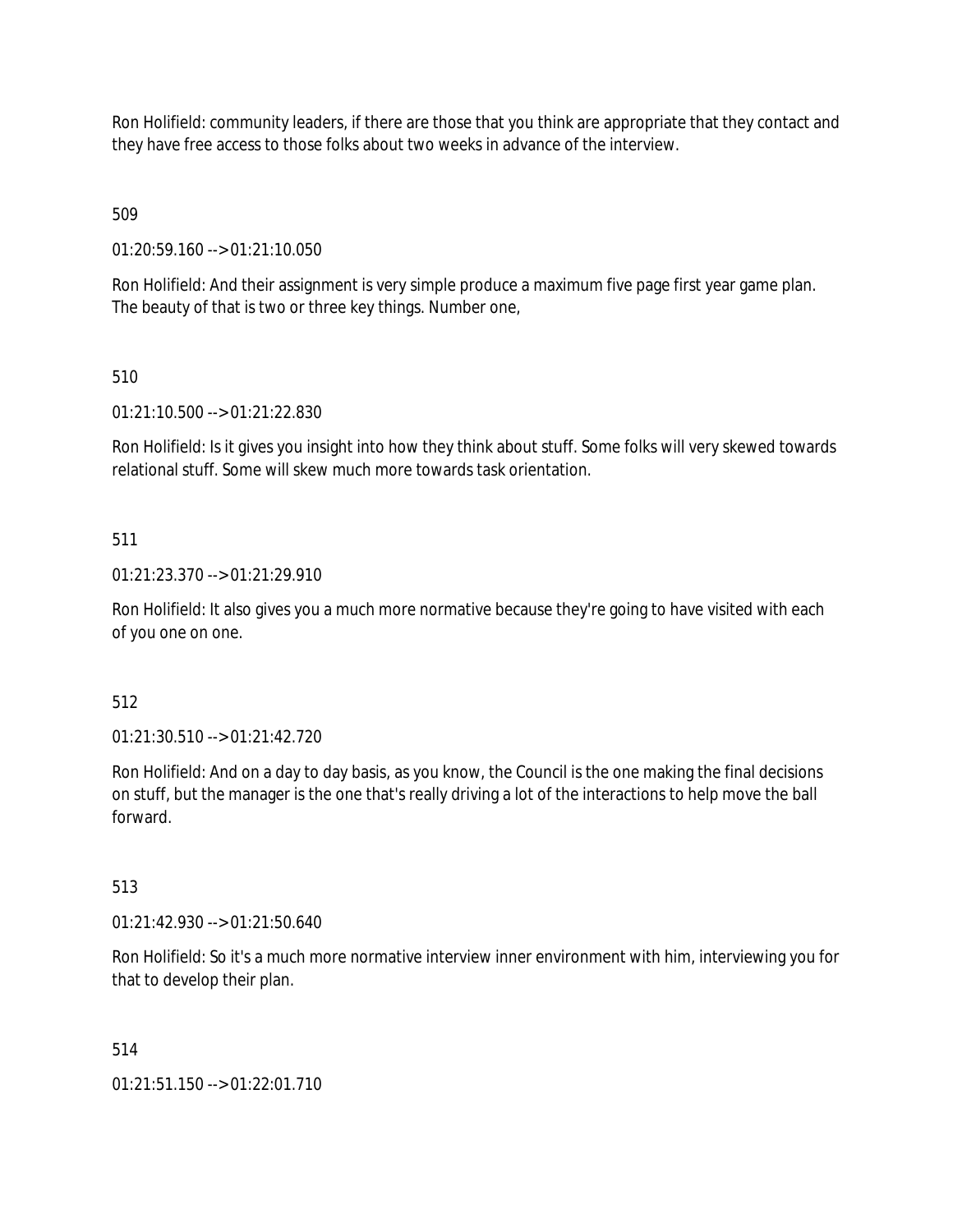Ron Holifield: In addition to that, you will see how they communicate some people in a normative basis. Some people will communicate very much just bullet point very brief.

515

01:22:01.950 --> 01:22:11.310

Ron Holifield: very succinct, to the point, some will be more narrative oriented and you're just going to get a lot more of a flavor of what they're really like to interact with

516

01:22:12.360 --> 01:22:13.050 Ron Holifield: Then

517

01:22:14.460 --> 01:22:17.430

Ron Holifield: At the interviews, I'll be on site.

518

01:22:18.600 --> 01:22:32.850

Ron Holifield: My role is an air traffic controller, for lack of a better description. My job is every step of the way, is not to make any decisions for you, but is to equip you to make a well informed decision.

519

01:22:33.270 --> 01:22:45.210

Ron Holifield: And so the day of the interviews I will manage things as microscopic as making sure that I set out a fresh bottle of water.

520

01:22:45.720 --> 01:22:57.150

Ron Holifield: In front of the candidates, so that they see me, set it out. One of the things we discovered is that when a bottle of water is already setting out the candidate comes in sits down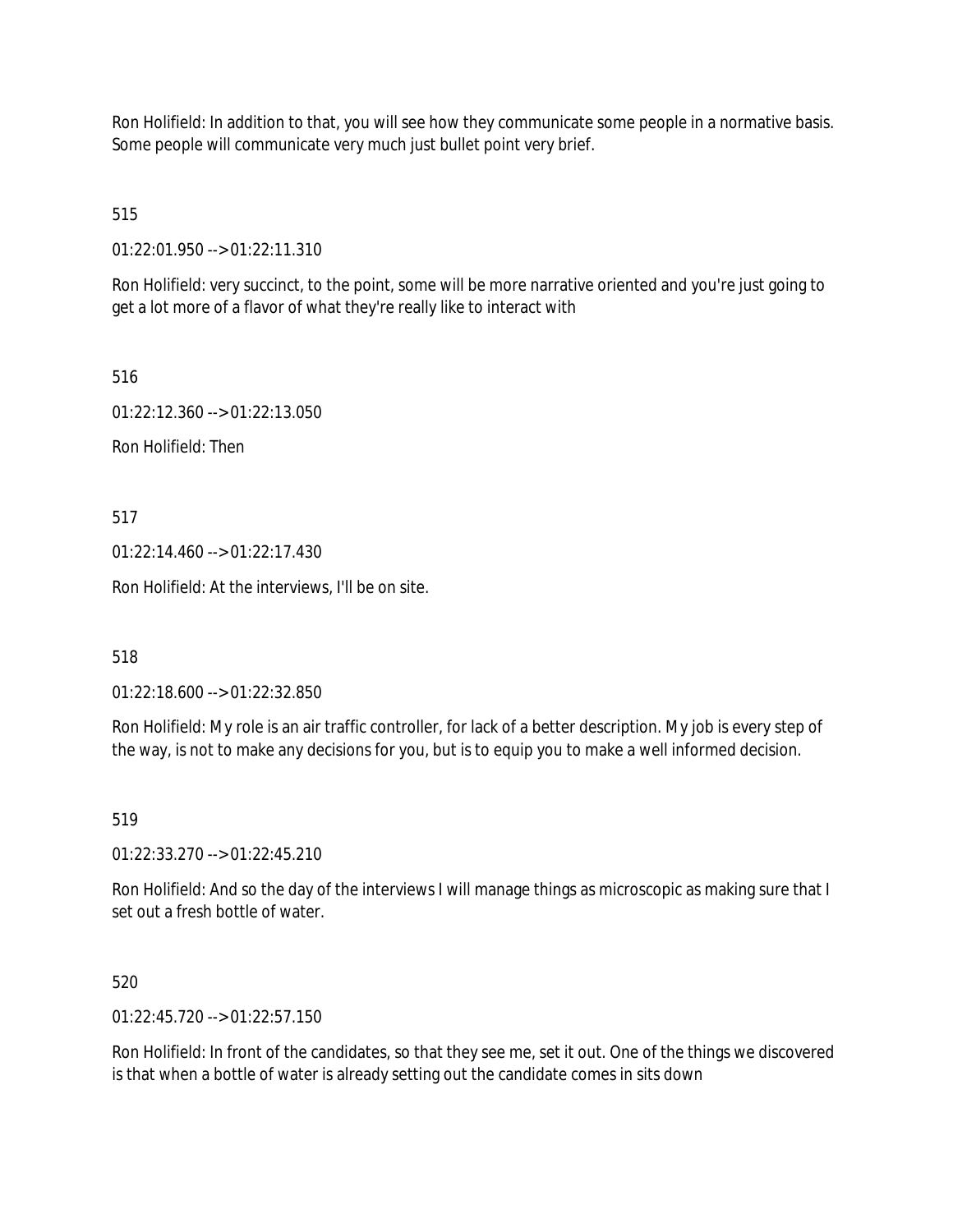01:22:57.510 --> 01:23:10.230

Ron Holifield: And where their mind goes to immediately is, is this my water has the seal been broken has somebody already drink out of it. Instead of getting into the game. So I see my role.

522

01:23:10.500 --> 01:23:27.480

Ron Holifield: Is to manage every little detail so that you can really focus on the meat of the day so that you're really dealing with the major decision. And what I'm trying to do is manage all the logistics so that you don't have to think about all the extraneous stuff.

523

01:23:28.590 --> 01:23:33.780

Ron Holifield: I will interact with the candidates that day will have a schedule worked out.

524

01:23:34.740 --> 01:23:46.800

Ron Holifield: And if you're running ahead or behind. I'll be basically sort of playing the accordion with all of the candidates texting them letting them know we're running about 20 minutes behind or we're running

525

01:23:47.070 --> 01:23:53.640

Ron Holifield: About 20 minutes ahead so that they're not just sitting out front cooling their heels or anything of that sort.

526

01:23:54.300 --> 01:24:05.190

Ron Holifield: At the meeting that we select finalist with I will also help you think through community engagement processes and things of that sort.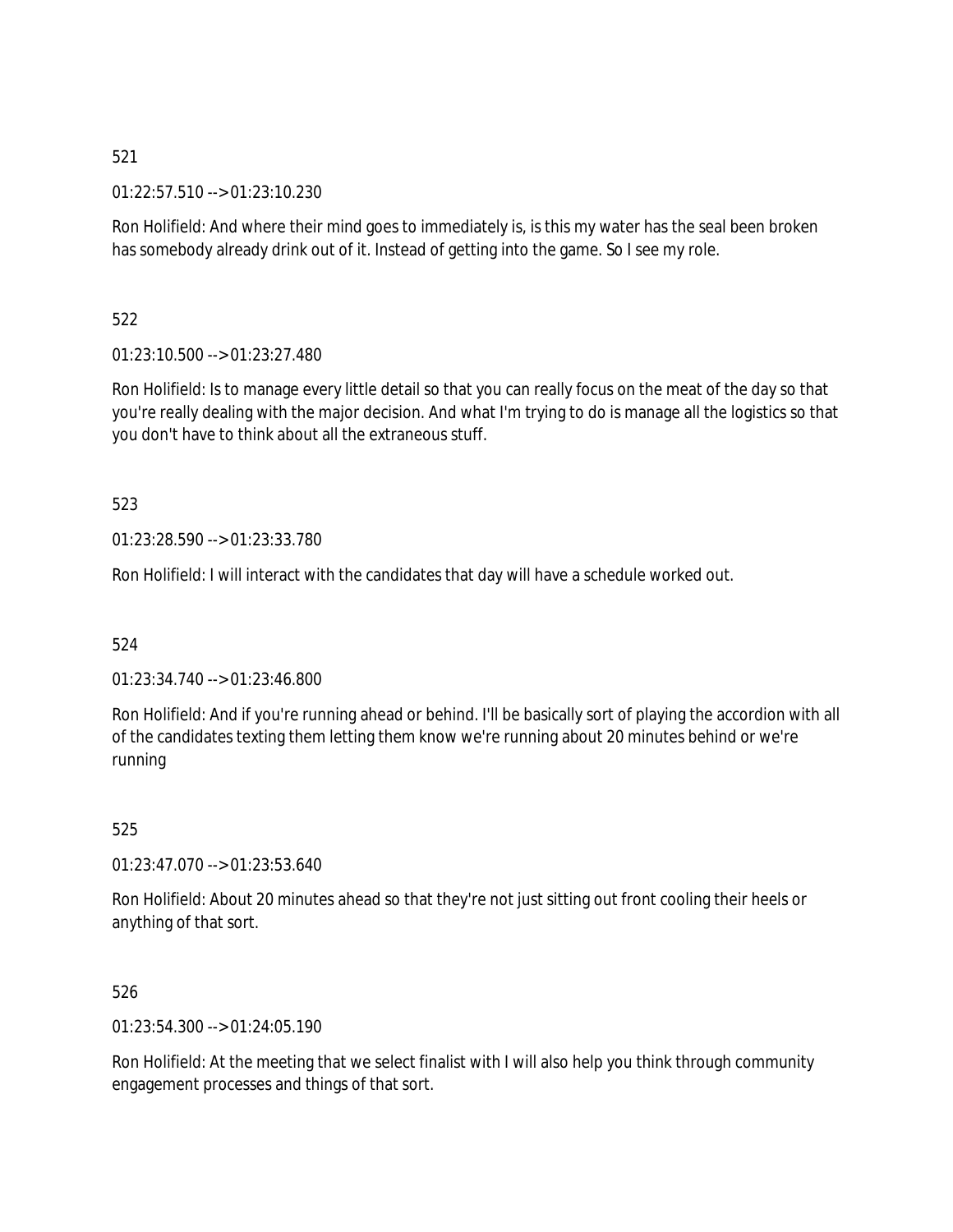01:24:05.610 --> 01:24:16.920

Ron Holifield: Community reception employee engagement, all of those sorts of things. I'll help you think through, there's probably eight or 10 different variations

528

01:24:17.250 --> 01:24:28.380

Ron Holifield: There's not a right one or a wrong one. It really depends on what feels right for Bainbridge, and so I'll help you think through those so that you can make those decisions.

#### 529

01:24:29.160 --> 01:24:44.490

Ron Holifield: At that time, and we can certainly talk about them in advance of that, but will want to make the decisions on that particular evening. And then once you once you made a selection. I will help facilitate the negotiations.

530

01:24:45.690 --> 01:24:46.800 Ron Holifield: We will

531

01:24:48.150 --> 01:24:54.090

Ron Holifield: You know, will will know where they stand, what the issues are particular dynamics.

## 532

01:24:54.690 --> 01:25:01.800

Ron Holifield: So that you don't get to the end of the road and get surprised and you know we have a difficult time putting things together.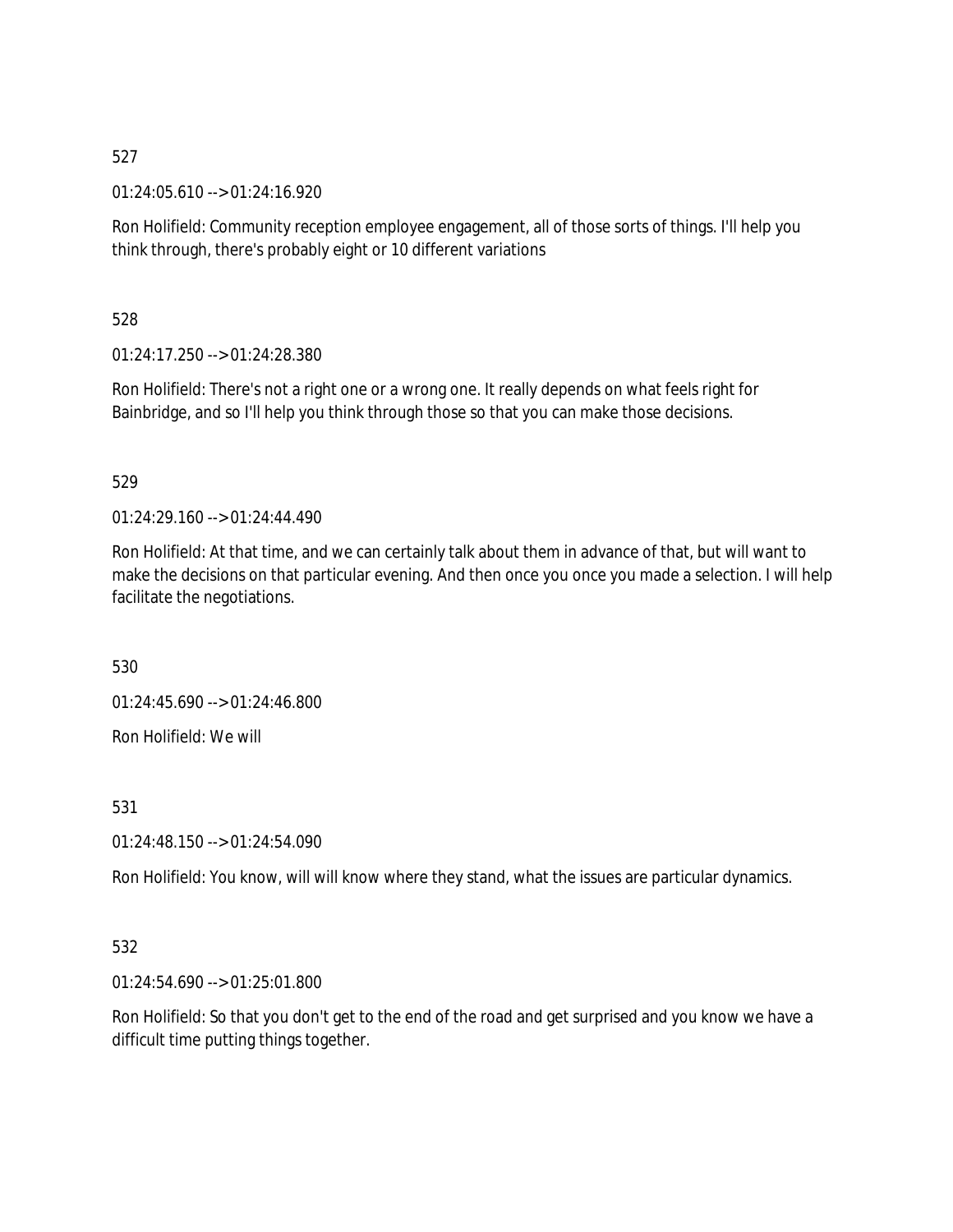01:25:02.250 --> 01:25:13.320

Ron Holifield: And all of that. So that's, that's kind of the very rapid fire high level process. And then what I'd love to do is answer any questions. You've got at all and

534

01:25:14.100 --> 01:25:24.390

Ron Holifield: I don't want to. I don't want to drag out a meeting on your part. When you've got other things to do. But I want to spend just as much time and go just as deep on anything that you want to go.

535

01:25:26.460 --> 01:25:42.060

Leslie Schneider: Wonderful, Ryan. Thank you so much. I'm so I'm seeing some hands going up and just maybe as you're asking Ron questions. Keep in mind that, you know, we could make decisions as soon as we want to about

536

01:25:42.090 --> 01:25:48.000

Leslie Schneider: A if we want this type of a search and be, do we want to have this type of search with Sgr so

#### 537

01:25:48.660 --> 01:25:54.150

Leslie Schneider: I think, I think that's kind of where we are and we don't have to make that decision tonight.

#### 538

01:25:55.350 --> 01:26:01.080

Leslie Schneider: But, you know, we could. So with that, I'm going to go to council member Hi topless.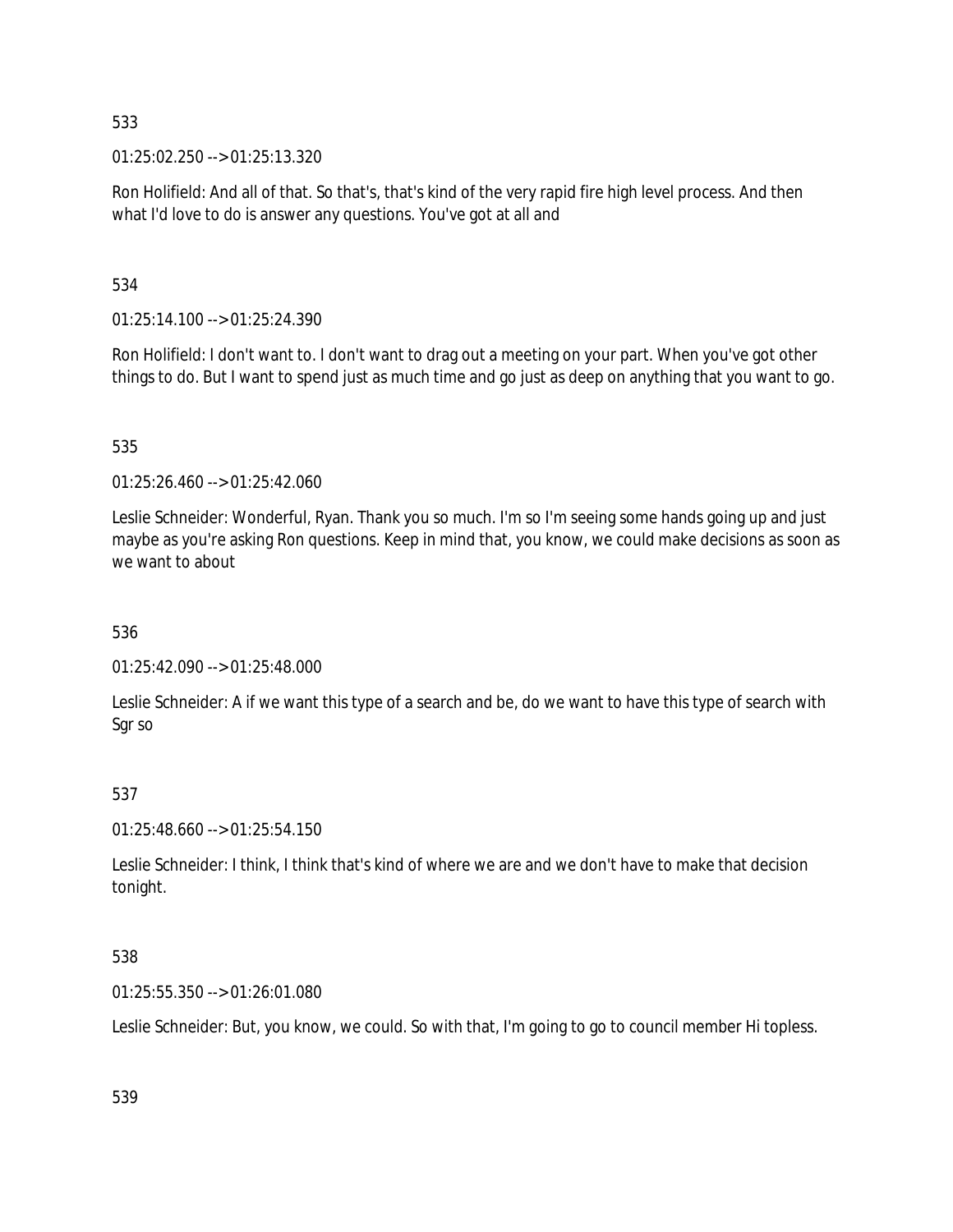01:26:01.980 --> 01:26:03.150

Kirsten Hytopoulos: Thanks. Hi, Ron.

540

01:26:04.530 --> 01:26:17.430

Kirsten Hytopoulos: Night. I have a few questions. I hope I can kind of get them all in, we'll just have to see here, one easy question is, I didn't. I remember when we did this with you before, however many years ago that there were videos. Did you mentioned videos.

541

01:26:17.430 --> 01:26:32.910

Ron Holifield: Oh, I'm glad you know I just blew right past that and skipped it yes there's an online recorded video that you'll get as well with each that at the semi final stage to help you and selecting finalists. I apologize that I missed that. I just went brain dead.

542

01:26:32.940 --> 01:26:41.430

Kirsten Hytopoulos: Okay, that's great. I like that one. I have a couple crush the set of questions, comments, maybe even though they can like comments and you can let me know if you have feedback.

#### 543

01:26:41.730 --> 01:26:52.200

Kirsten Hytopoulos: One would be that. And then on Bainbridge, I think we might be interested in to see if this works and having some sort of early community input or feedback in your information gathering for the profile.

544

01:26:52.530 --> 01:26:58.260

Kirsten Hytopoulos: I don't know if you already do that. But I think that our, our community would probably be like that. So be curious to know if you can incorporate that.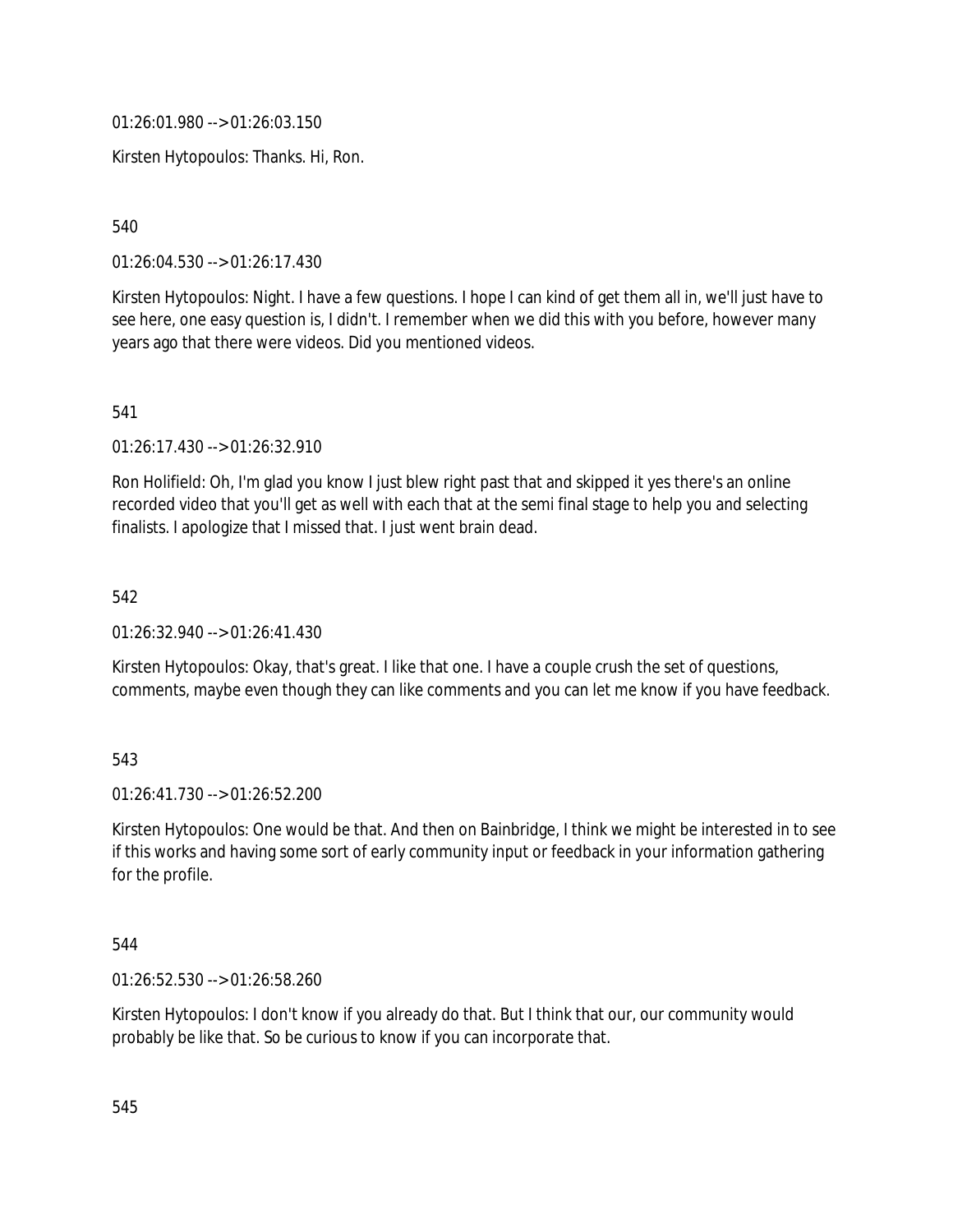01:26:58.980 --> 01:27:05.550

Kirsten Hytopoulos: Another would be a question as to the scope of when you're doing that active 45 days of outreach and interaction all this stuff.

546

01:27:05.940 --> 01:27:19.740

Kirsten Hytopoulos: You know, the scope of that is that going, is that just going to the usual suspects in the city manager world does, it does ever reach out past that to non traditional candidates. I think that might be something we'd be interested in. If you do that, I should pause and just like

547

01:27:19.770 --> 01:27:21.540

Ron Holifield: An ask you that. Okay super. Yeah.

548

01:27:21.570 --> 01:27:25.350

Ron Holifield: Let me look at break that into two parts and answering that question.

549

01:27:26.400 --> 01:27:29.820

Ron Holifield: Absolutely yes we do broaden that out.

550

01:27:30.900 --> 01:27:31.290

Ron Holifield: The

551

01:27:32.340 --> 01:27:38.100

Ron Holifield: It's very much driven by those interviews I do with you to get my arms around what you're looking for.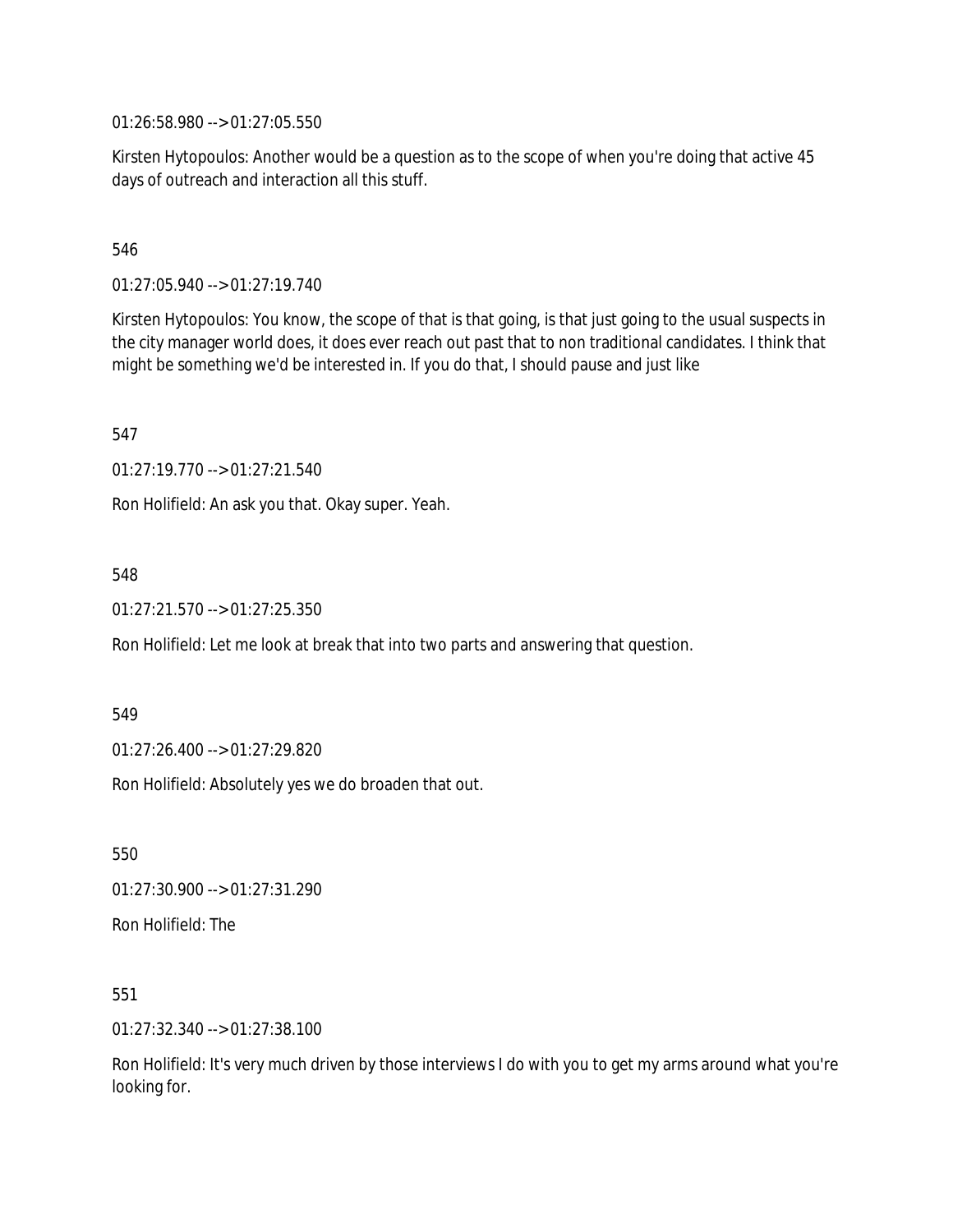01:27:39.720 --> 01:27:48.180

Ron Holifield: Absolutely, we can target in like that. And we've done that before and very comfortable and all of that sort of stuff.

553

01:27:48.540 --> 01:27:58.680

Ron Holifield: Now, that said, philosophically. We actually don't believe it's ethical for us to go back to the same old suspects every time.

554

01:27:59.010 --> 01:28:09.420

Ron Holifield: So our process is actually designed to reach a very broad audience. So we have a professional on staff that does social media marketing.

555

01:28:09.840 --> 01:28:21.750

Ron Holifield: So the things that would get hit, as it goes out my, I have a weekly newsletter called the 1010 and 10 on servant leadership. It's a series of 10 articles on leadership.

556

01:28:21.960 --> 01:28:34.290

Ron Holifield: That's also where we advertise all of those. We have a broad audience of folks who subscribed to that I have about 51,000 subscribers to it so that reaches a broad audience.

557

01:28:34.740 --> 01:28:50.580

Ron Holifield: Then in addition to that, we have an opt in List of folks who want to be notified of city management jobs now. I would say those are 90% either city managers or a CMS but anybody's able to opt in.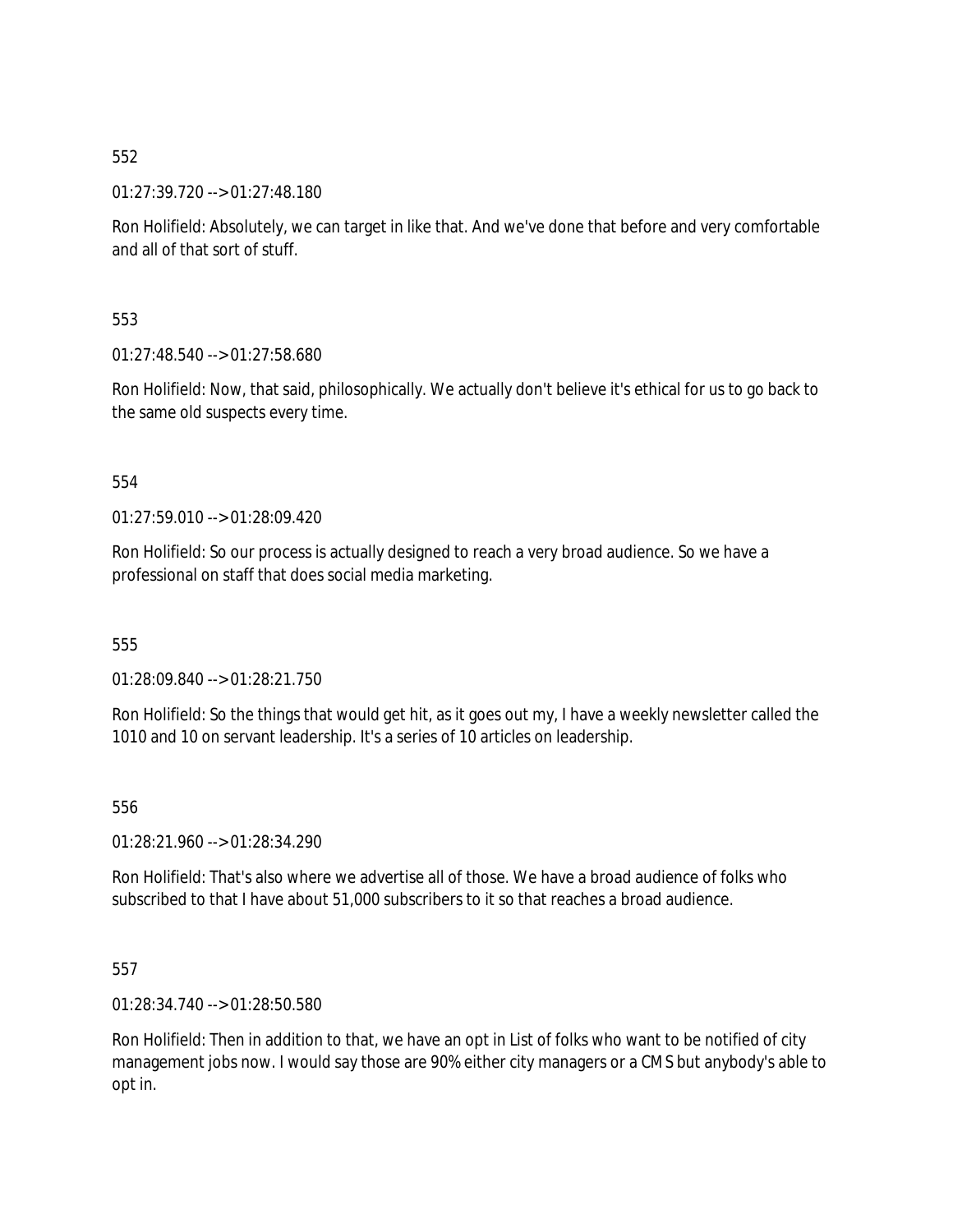01:28:51.870 --> 01:29:07.980

Ron Holifield: The. In addition to that, we shoot it out on Twitter on Twitter. We've got about 4000 direct followers between myself and the company, a typical job that we push out gets about 43,000

559

01:29:09.270 --> 01:29:25.980

Ron Holifield: Impressions because most of the associates, as well as some of the job boards, things of that sort. Follow us and we'll retweet because it gives them good content, then in addition to that, depending on the particular feedback I get from you.

560

01:29:27.150 --> 01:29:42.090

Ron Holifield: If for example. Y'all said we really want to hone in on folks with military background and invite them. We've got that network. So there's actually a network out there. There's also networks of folks that there's the

561

 $01:29:45.630 \rightarrow 01:29:56.070$ 

Ron Holifield: National Association of black public administrators, I think, is the national forum and if BPA. There's also the local government Hispanic network.

562

01:29:56.550 --> 01:30:03.060

Ron Holifield: We work closely with both of those groups. There's the League of Women in government. We work very closely with them.

563

01:30:03.330 --> 01:30:22.230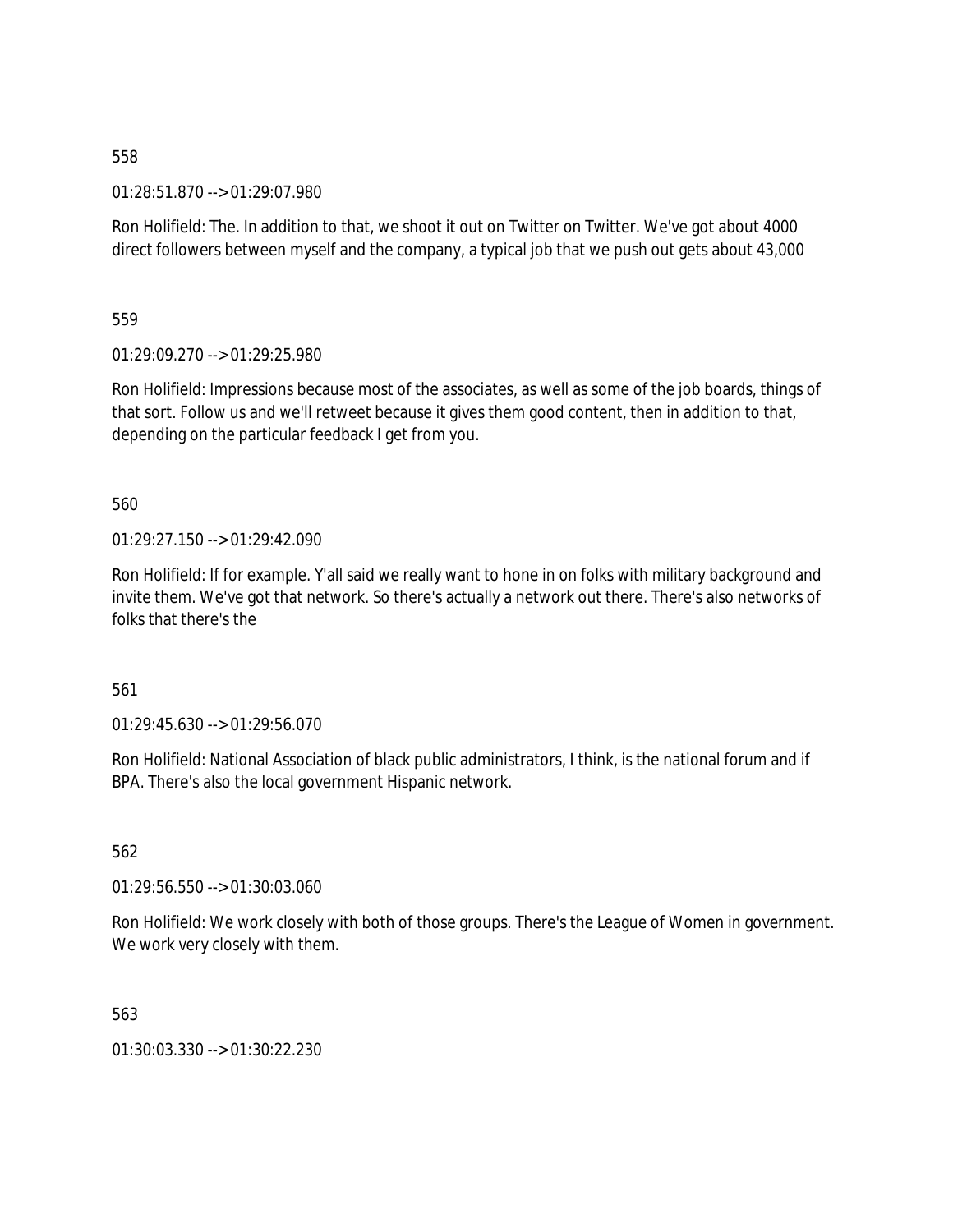Ron Holifield: So, so we really philosophically believe that we need to be throwing a very broad net so that it's not falling into the trap that, quite honestly, a lot of firms do have just kind of going back to the same pool, we, we really feel it's an ethical duty to reach out very broad.

564

01:30:23.580 --> 01:30:36.660

Kirsten Hytopoulos: And my last question, if you'll bear with me. Michael and I'm cold is just when we get your cut we are tiered your tier ones, twos and threes, how much information will we get about one and two, so we can second guess you're tearing

565

01:30:38.430 --> 01:30:38.760

Kirsten Hytopoulos: Because

566

01:30:39.150 --> 01:30:50.700

Kirsten Hytopoulos: I think we're kind of, you know, we're think we're looking for some unique person for our unique community. And so maybe we might all like someone in tier one or two. So what sort of information do we get in for Tier one into

#### 567

01:30:51.570 --> 01:30:59.070

Ron Holifield: Okay, so in the form again I'm you know me well enough, the signal to surprise you but you're not going to get a perfectly straight answer.

568

01:31:00.720 --> 01:31:13.950

Ron Holifield: What's going to happen is that in that meeting. So let me back up just a second think conceptually, you start off with this many candidates and this much information.

569

 $01:31:14.640 \rightarrow 01:31:29.610$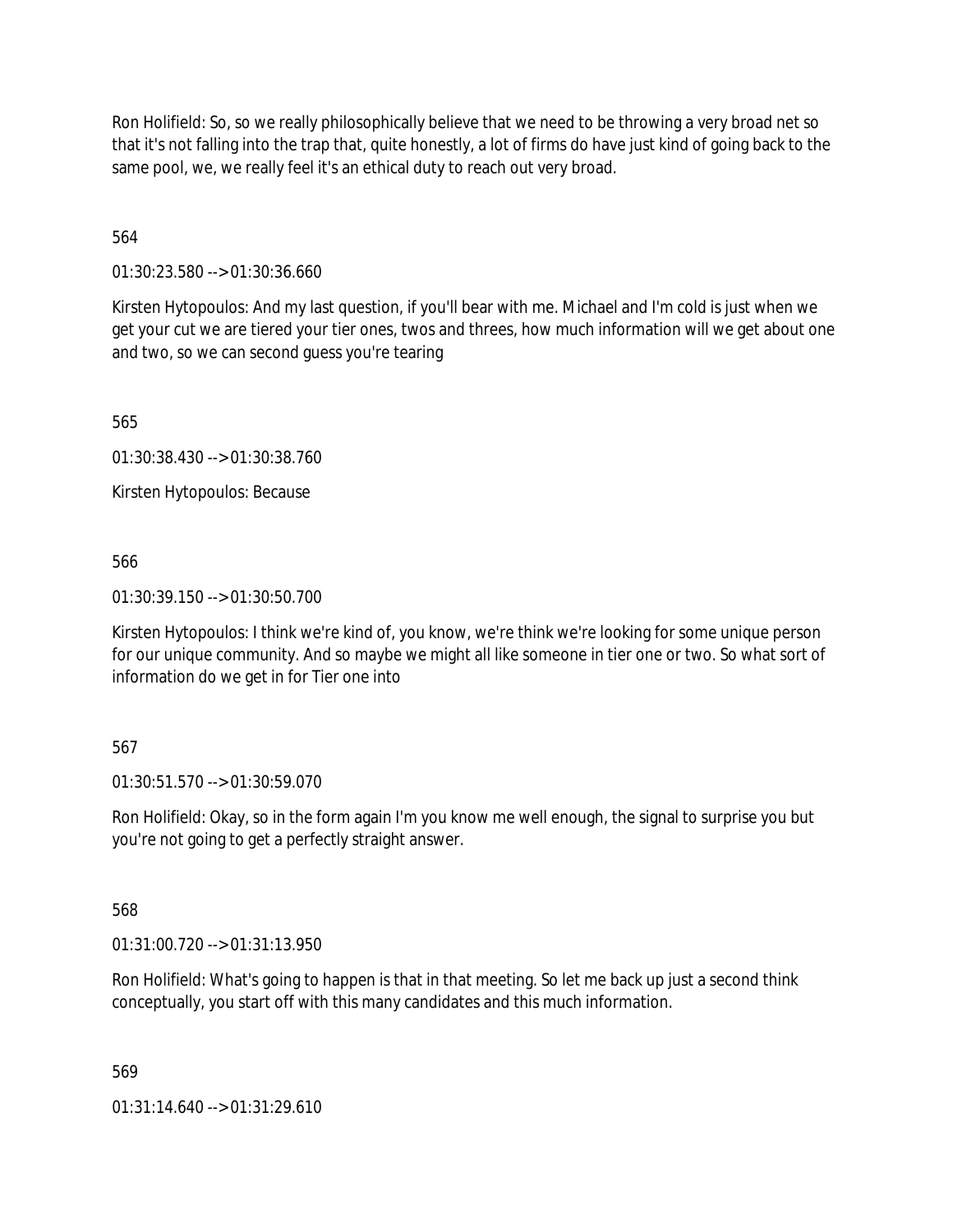Ron Holifield: As the number of candidates goes down the depth of information goes up, and that's just a financial. You don't want to pay what it takes to get so so it's a it's a gradual process that said at the very first meeting.

570

01:31:30.150 --> 01:31:41.040

Ron Holifield: I will have a briefing book with me with all of the resumes of everybody. So if you've got questions on anybody. We're able to go deeper.

571

01:31:41.430 --> 01:31:48.900

Ron Holifield: But the way the presentation typically works is all of the tier threes combined you'll see them all.

#### 572

01:31:49.620 --> 01:32:01.530

Ron Holifield: We usually don't spend five minutes on the whole set of tier threes. But what we'll do is we'll say, here they are. Is there anybody you want to know more about. And if you go, oh, I want to know about this one.

#### 573

01:32:02.370 --> 01:32:13.530

Ron Holifield: I've got it. You know, so we can dig as deep as you want. Right then tear be B's we slow the pace down a little bit. We spend three or four minutes.

#### 574

01:32:14.040 --> 01:32:25.200

Ron Holifield: per candidate. It's a slower and probably 30 minutes on the group. It's a slot, a single slide per Canada going back the last 10 years

#### 575

01:32:25.590 --> 01:32:37.710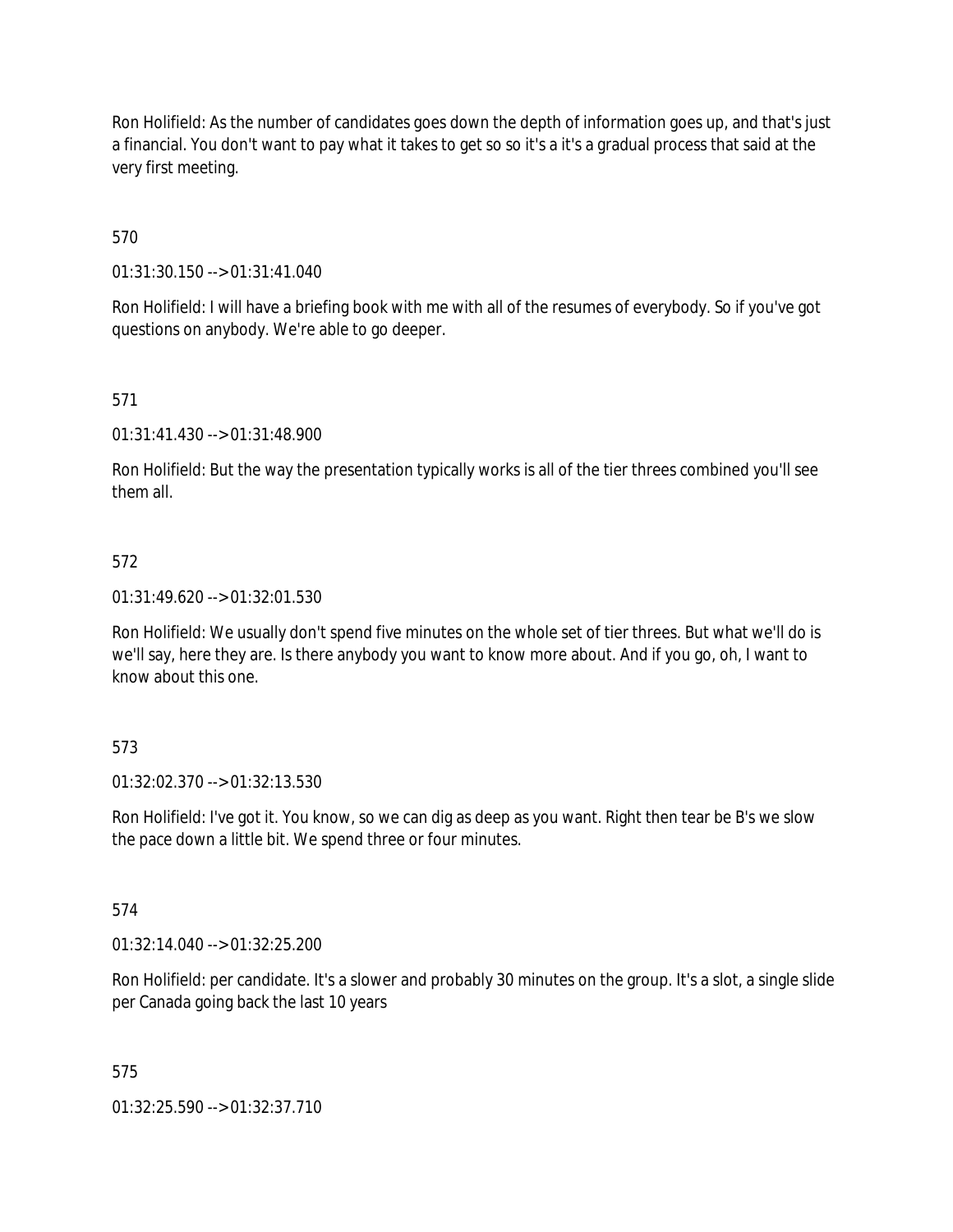Ron Holifield: But again, I've got the full book there so we can dig down as deep as you want, but we're just trying to manage attention span and efficiency and all of that. Then tier a

576

01:32:38.130 --> 01:32:48.420

Ron Holifield: We go a lot slower on and talk about every, every one of them in much more detail. Now, on average, the typical

## 577

01:32:49.080 --> 01:32:59.160

Ron Holifield: Search, the Council will move a couple of folks from tier be up to tear a and a couple of folks from tier a down the tier baby.

#### 578

01:32:59.490 --> 01:33:18.300

Ron Holifield: So the decisions are my my organization of it is not any decision making. It's helping you manage efficiency and, you know, we can go just as they will have all information we've got there with us to go as deep as you want on anybody at that meeting.

579

01:33:19.380 --> 01:33:19.950

Kirsten Hytopoulos: Thank you.

580

01:33:22.140 --> 01:33:25.110

Leslie Schneider: Great, thank you. And COUNCILMEMBER Pollock.

581

01:33:28.710 --> 01:33:31.170

Michael Pollock: councilman remedying I wasn't help me, but I'm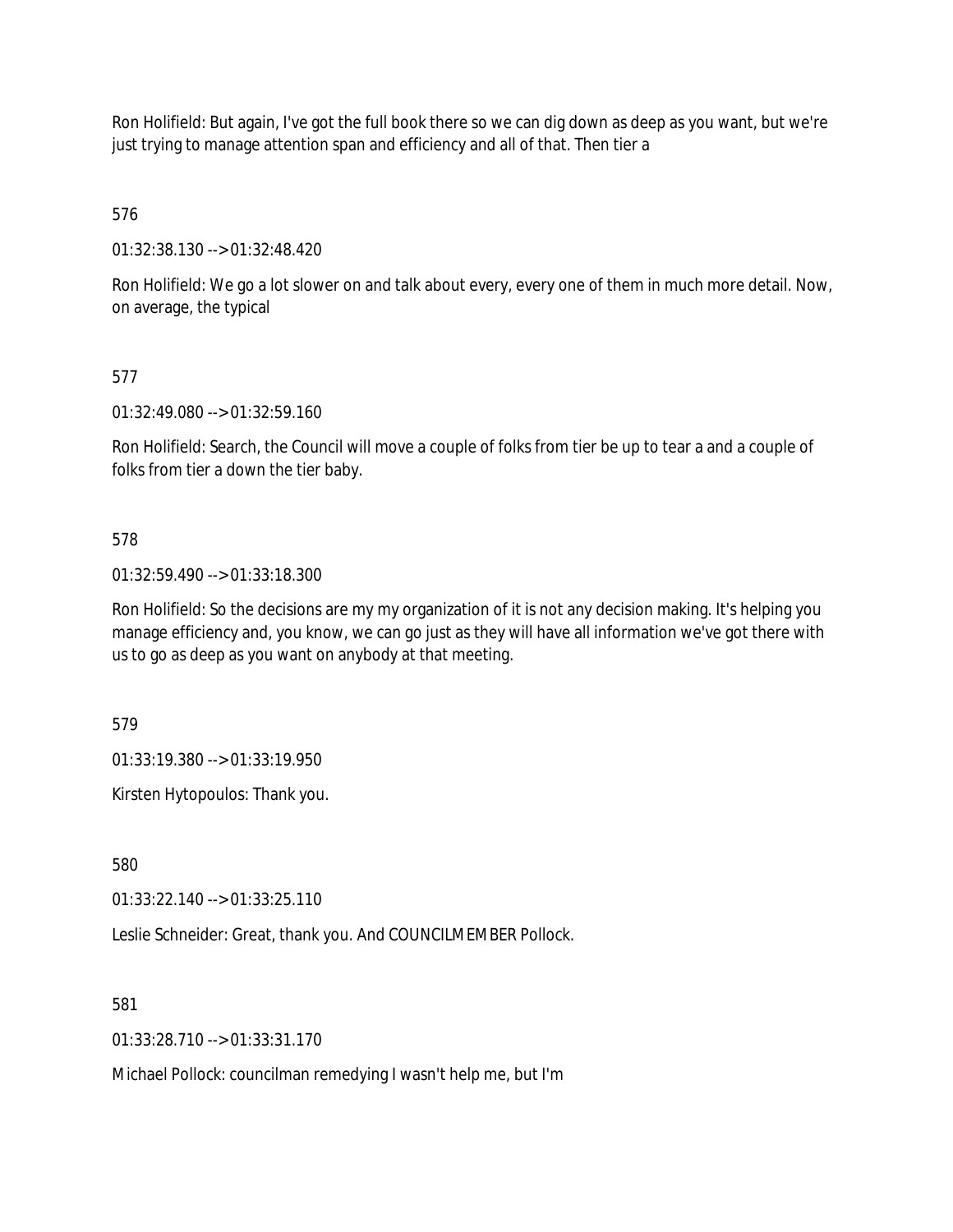01:33:32.220 --> 01:33:33.870

Leslie Schneider: Not according to what zoom told me

#### 583

01:33:35.970 --> 01:33:37.380

Michael Pollock: I would argue with them so

584

01:33:37.380 --> 01:33:37.710

Hey,

#### 585

01:33:39.300 --> 01:33:48.540

Michael Pollock: Hey, Ron. Thanks for being here. Um, I really, really come my question centers around what you referred to as the psychometric analysis and

#### 586

01:33:49.470 --> 01:34:00.420

Michael Pollock: You know, obviously, I think all of us have been around long enough to know what people say and what they do or two different things often. And so I really want to be able to delve into people's backgrounds.

#### 587

01:34:01.530 --> 01:34:07.830

Michael Pollock: Just to see what they actually have done if they say held a position. And so it sounds like you're gonna provide all of that. So we can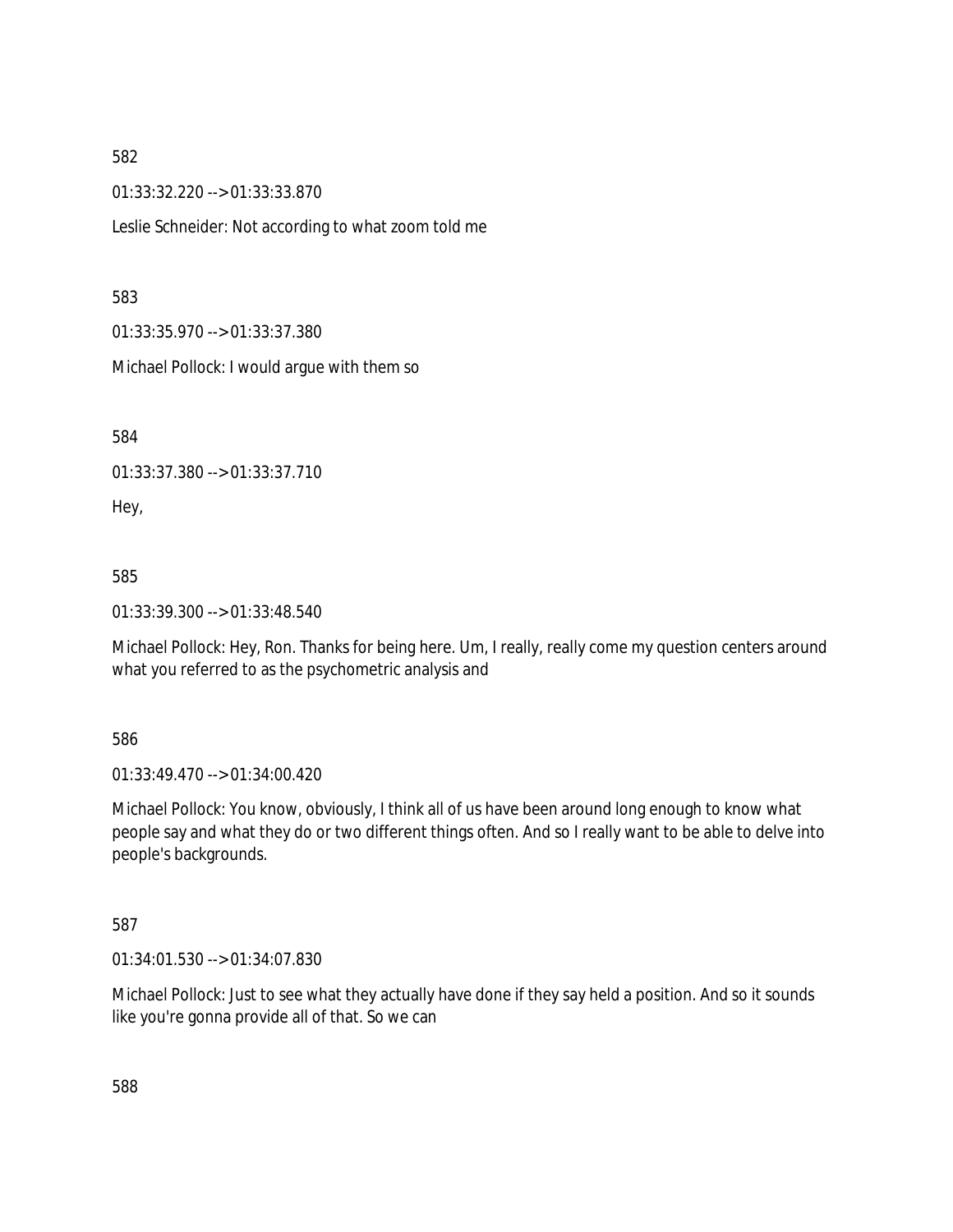01:34:08.280 --> 01:34:16.920

Michael Pollock: And I'm willing I you talked about hundreds of pages. I'm willing to read through hundreds of pages and and to really get this, I think,

## 589

01:34:17.910 --> 01:34:28.260

Michael Pollock: This is the most important decision, we're probably going to make us council members and frankly, if we make a good decision, it will make our lives easier. So I encourage other council members to

590

01:34:28.950 --> 01:34:45.540

Michael Pollock: Consider that it's a good investment of time and we're spending some time today. And I think that that's important that we acknowledge that essential a key. Um, so I guess I'd like to hear more about the psychometric and how we do that and

591

 $01:34:45.540 \rightarrow 01:34:53.640$ 

Michael Pollock: Sort of how we can, how we can get a sense of who that person really is not not who they want to be. But very cool. They are

#### 592

01:34:54.090 --> 01:35:00.780

Ron Holifield: Absolutely. The two that we use most often, and they're two very different creatures.

#### 593

01:35:01.800 --> 01:35:08.490

Ron Holifield: The first is a DISC assessment desk has been around since the 30s. It's one of the most validated.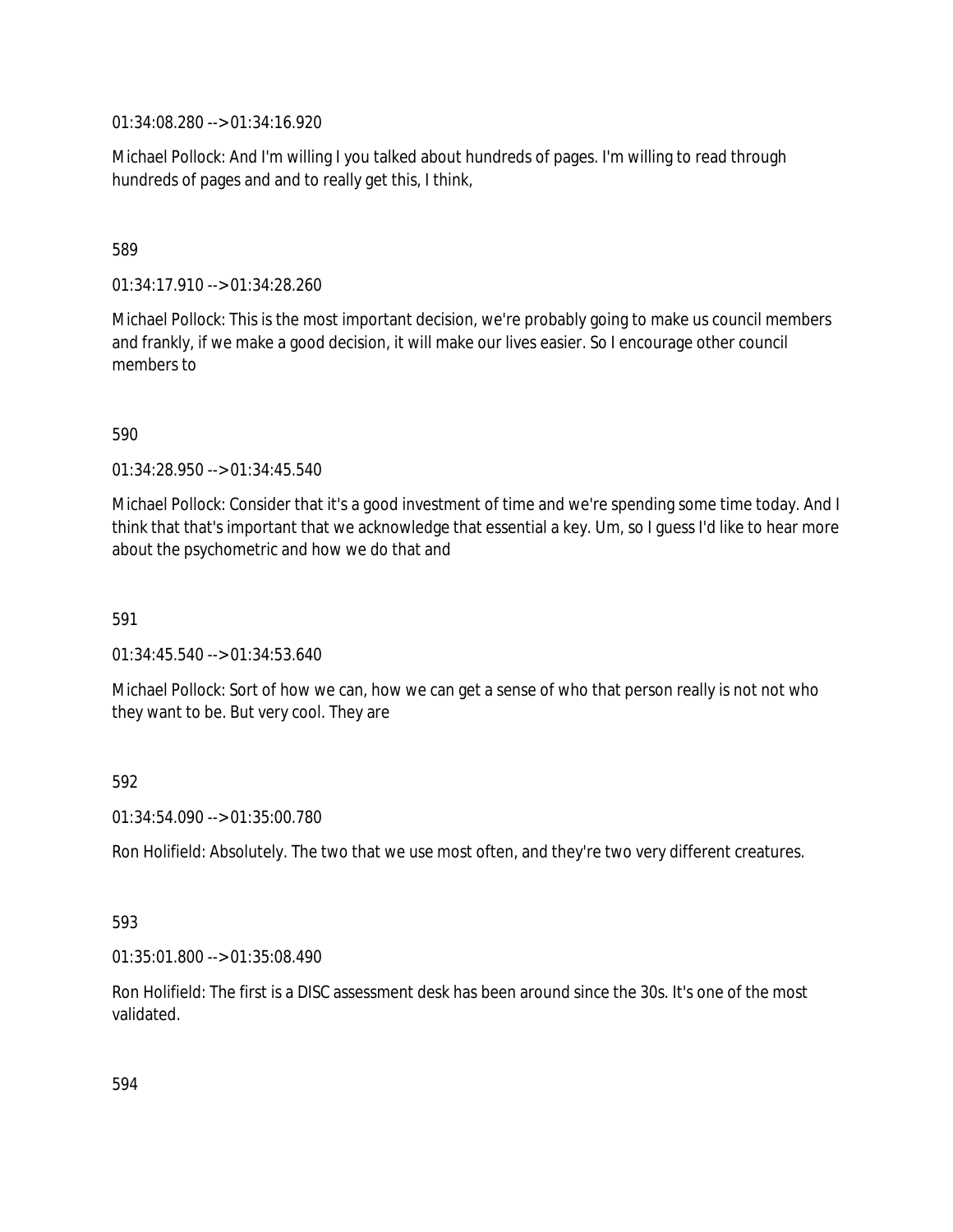01:35:09.510 --> 01:35:21.870

Ron Holifield: Now T assessments that's out there. It's been there's a bazillion variations of it. We use one called everything management desk. The advantage of disk is, it is very

#### 595

01:35:23.760 --> 01:35:36.450

Ron Holifield: For lack of a better description retail use oriented. In other words, it's very intuitive that anybody can look at it and go, oh, this makes sense. Here's the curveball on disk.

596

01:35:37.110 --> 01:35:49.620

Ron Holifield: Is that somebody who's actual behavior does not align with what disc indicates is typically a reflection of emotional intelligence.

#### 597

01:35:50.730 --> 01:36:03.240

Ron Holifield: In other words, what happens, I did one search with a city where the city council was really doubtful about using a psychometric assessment and I really encourage them and all of that.

#### 598

01:36:03.570 --> 01:36:13.260

Ron Holifield: First, the morning we interview the first city manager candidate should the disk showed that he was intense introvert.

#### 599

01:36:14.100 --> 01:36:29.400

Ron Holifield: And he walks in the room and he is like a used car salesman. I mean, he is slapping him on the back, and I'm just going, Oh my gosh, because I mean I've urged them to do it, they've been doubtful. And I'm just going Oprah.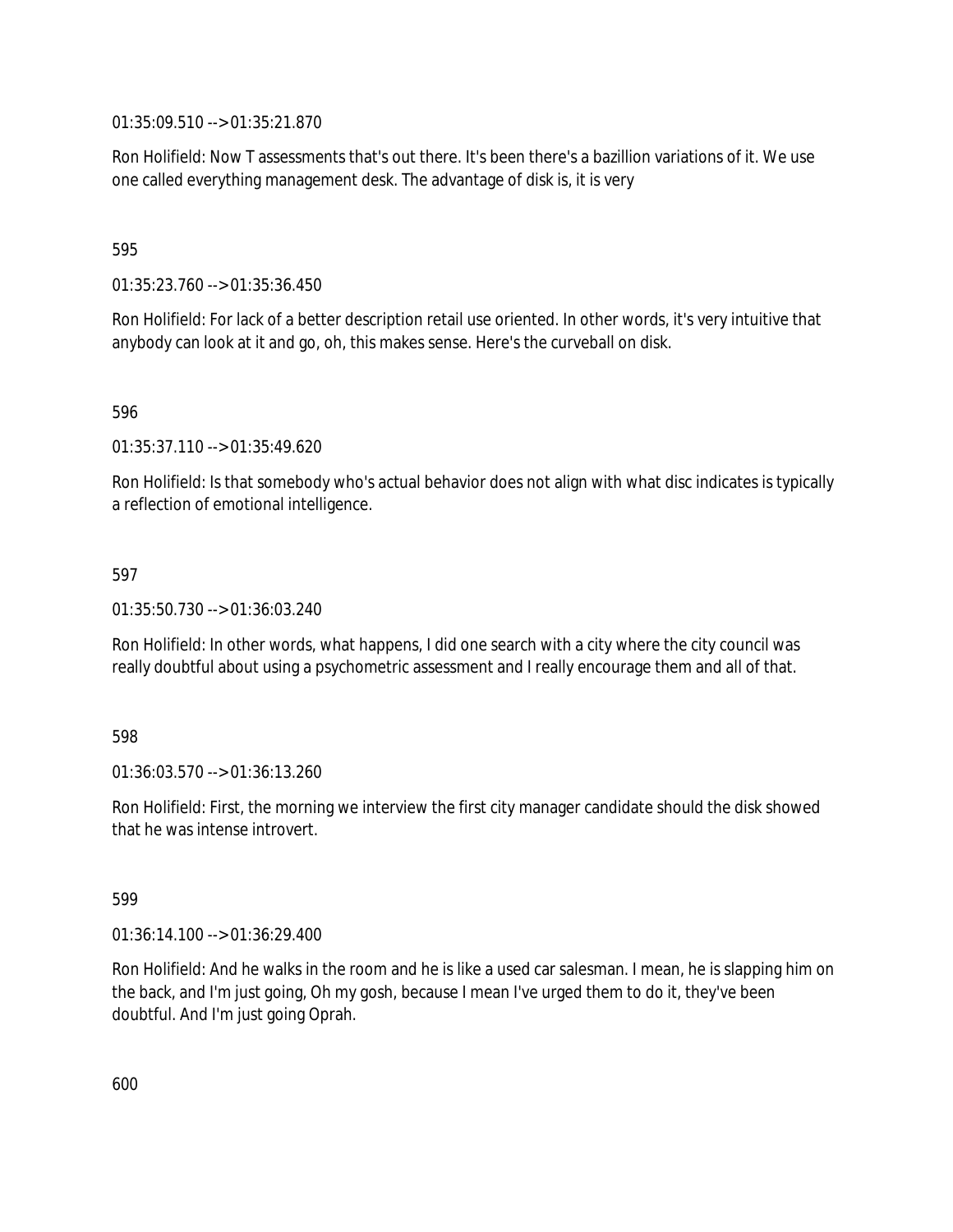01:36:30.540 --> 01:36:38.700

Ron Holifield: It was so extreme. When he sets down the mayor, the very out of the mayor's mouth. Where did you read your DISC assessment.

601

01:36:39.210 --> 01:36:45.600

Ron Holifield: And he said, Yeah, I did. He says, What do you think about it, and he says, Oh, it was right on target.

602

01:36:46.170 --> 01:36:54.810

Ron Holifield: mare. So what do you mean it was on target date that didn't. That didn't sound like he is. Oh, I had to set out in the car for 30 minutes and psych myself up.

603

01:36:55.140 --> 01:37:04.770

Ron Holifield: To walk in here and do this interview. So what happens with with disc is a inconsistent behavior with

604

01:37:05.400 --> 01:37:14.790

Ron Holifield: What dis measures is their comfort zone their default comfort zone. It doesn't necessarily measure behavior is still very helpful to know

605

01:37:15.480 --> 01:37:27.450

Ron Holifield: And the patterns can be somebody who is off the charts D or dominant with very little i or influence is going to be a my way or the highway person.

606

01:37:27.960 --> 01:37:34.620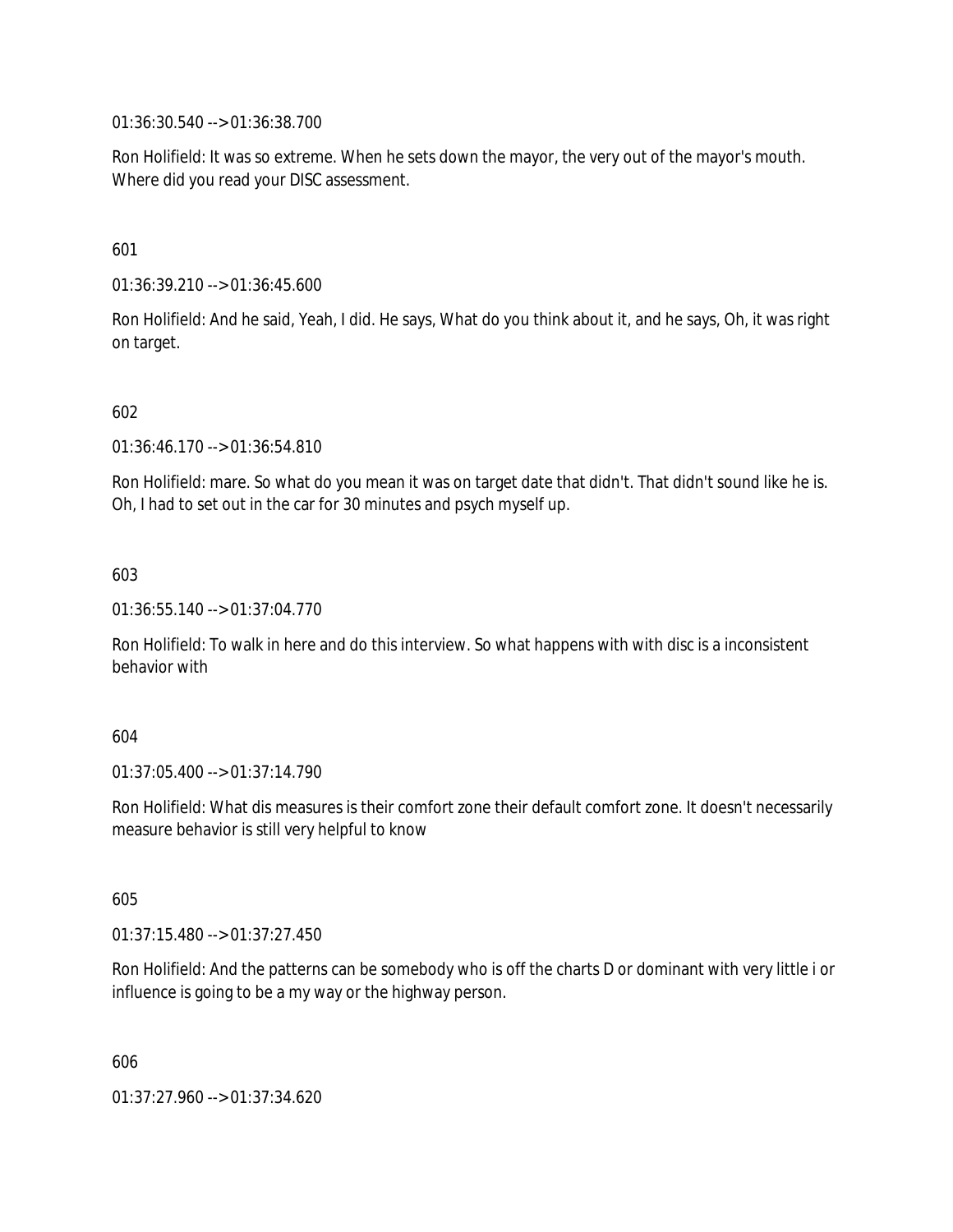Ron Holifield: Somebody who is off the charts influence and no d is going to be a people pleaser.

## 607

01:37:35.160 --> 01:37:55.710

Ron Holifield: So that can be very insightful. Now, the other one we use that. Actually, I think is the most powerful one. I've seen anywhere. We don't hire anybody at Sgr without having them take it and it's the one we use for a lot of management team retreat city council retreats, etc. It's called IOD

## 608

01:37:57.960 --> 01:38:07.260

Ron Holifield: Is about it assesses how you process information. So it's not personality, but it's how you process the information

## 609

01:38:07.740 --> 01:38:22.020

Ron Holifield: So in our little team Sgr I am 847% more change oriented than my team as a whole, I am way out.

## 610

01:38:22.950 --> 01:38:32.280

Ron Holifield: If the team doesn't understand that I'm going to feel fickle and all of this sort of stuff. I'm going to frustrate the dickens out of them.

#### 611

01:38:32.910 --> 01:38:39.180

Ron Holifield: If I and the President of the executive search division is the opposite of me.

## 612

01:38:39.780 --> 01:38:46.470

Ron Holifield: If I don't understand that. About Jennifer. She's going to frustrate me because I'm going to think she's an obstructionist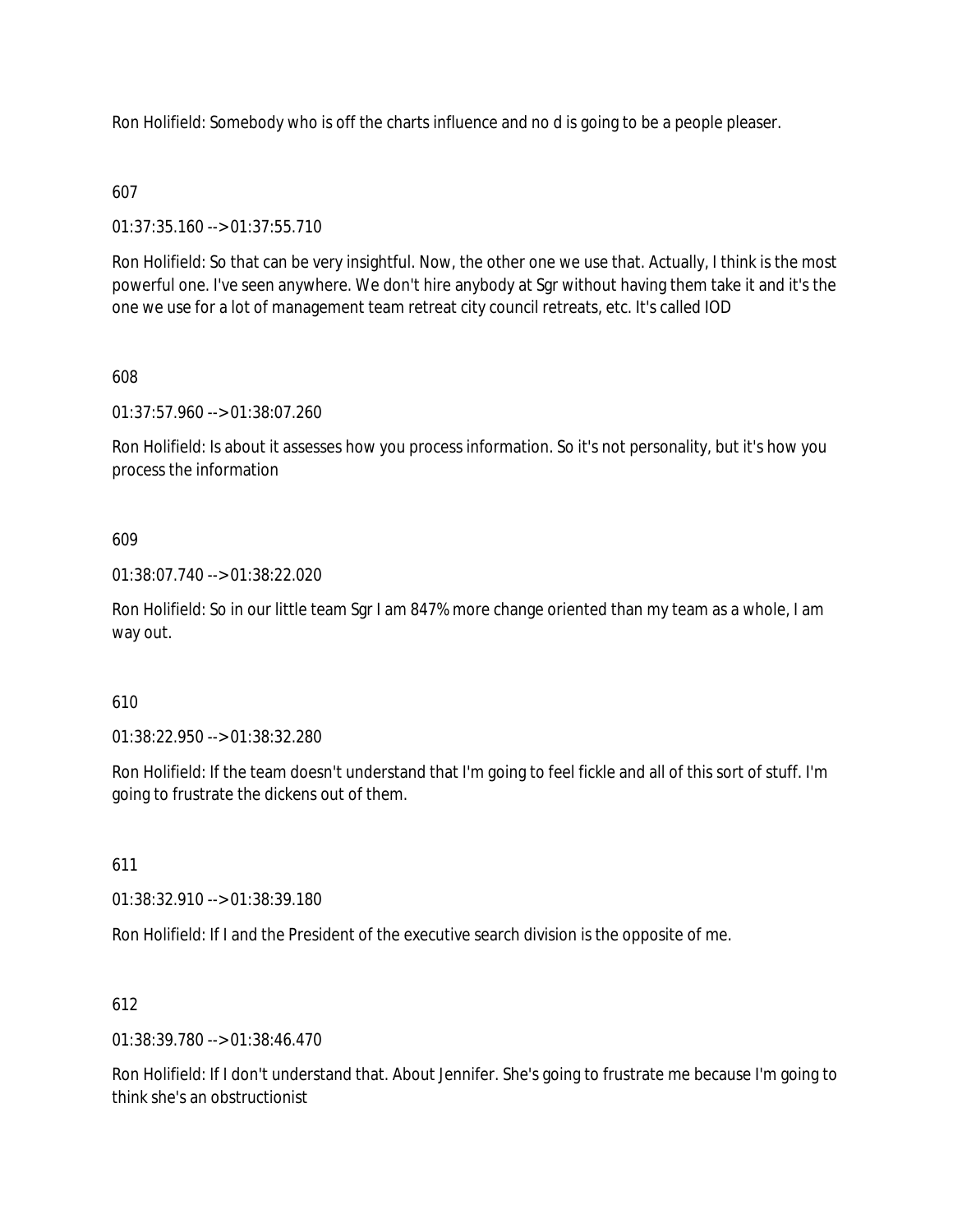01:38:46.830 --> 01:38:55.170

Ron Holifield: But when we understand that about each other. It lets us really be far more productive and lean into each other's mutual strengths

#### 614

01:38:55.920 --> 01:39:02.490

Ron Holifield: Beauty of I opt as well is it what it does is it's designed as a team instrument.

#### 615

01:39:03.270 --> 01:39:17.520

Ron Holifield: So while disk has been modified and a lot of cases to be able to function as a team instrument I opt is all about the team. So we actually like to use I off with both the executive team and the Council.

#### 616

01:39:18.150 --> 01:39:28.230

Ron Holifield: And the outgoing manager, as well as the finalists. So what we've been able to do is go in when we've got the outgoing manager, we take Morgan.

#### 617

01:39:28.740 --> 01:39:47.490

Ron Holifield: We can plot her up their plot the five finalists and going to be able to say, if you like this about Morgan. You're going to love this about Canada Day. If you don't like it about Morgan, you're going to hate it about Canada today, if that makes sense. So it's a very, very powerful tool.

618

01:39:48.030 --> 01:39:48.930

Michael Pollock: Okay, um,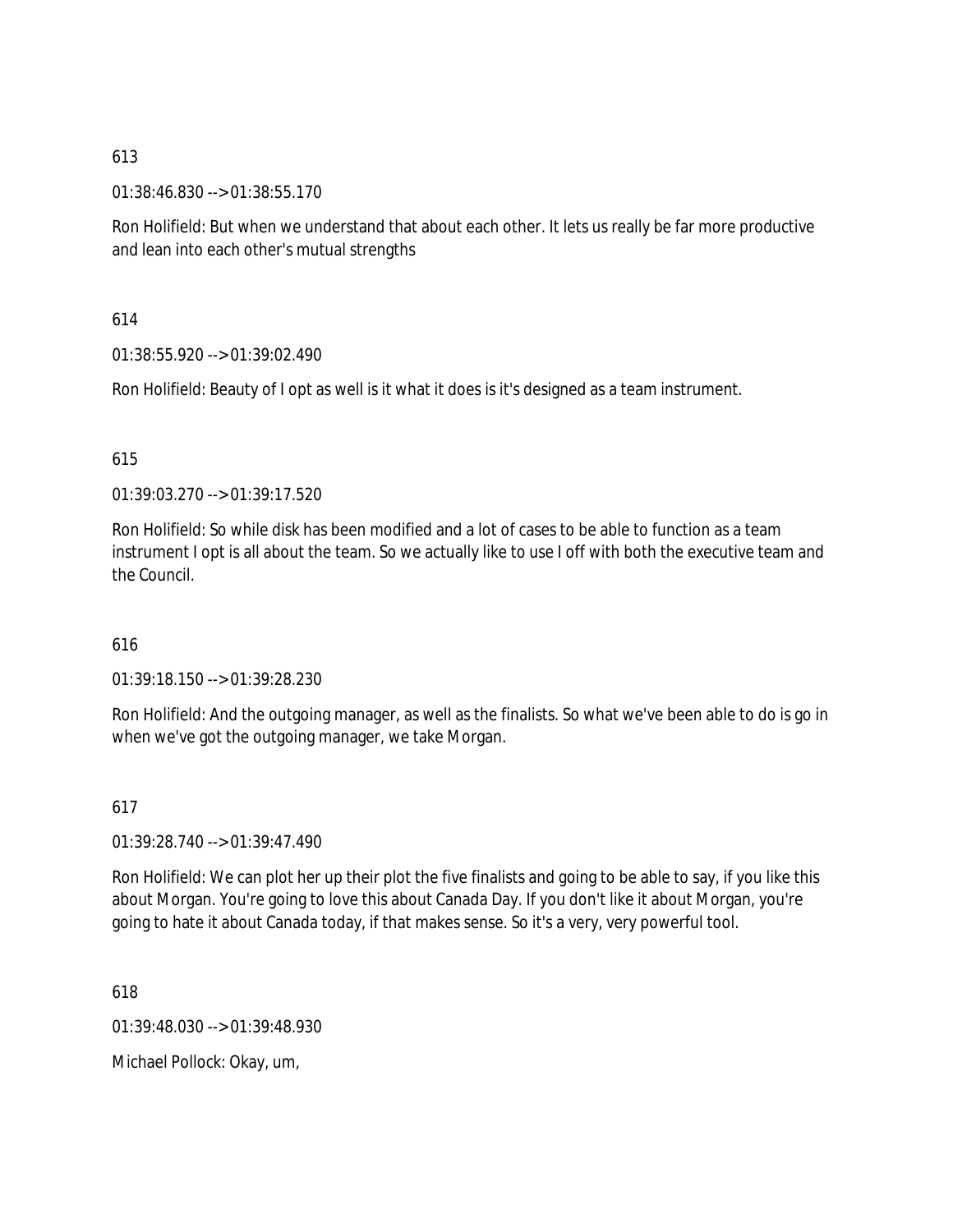01:39:50.070 --> 01:39:52.020

Michael Pollock: How about follow up.

620

01:39:53.250 --> 01:39:54.120

Michael Pollock: Okay, I just want to

#### 621

01:39:56.340 --> 01:40:02.460

Leslie Schneider: Just. I'm just going to do a time check we're close to our 30 minutes on this and we're also 30 minutes behind schedule.

## 622

01:40:02.970 --> 01:40:06.450

Michael Pollock: Okay, you know, I'll try to keep it brief. But again, this is important.

623

01:40:06.990 --> 01:40:07.560

Michael Pollock: Stuff so

624

01:40:08.460 --> 01:40:14.370

Michael Pollock: What I'm trying to get out is this. I'm really looking for someone that understands the concept of adaptive leadership.

#### 625

01:40:14.850 --> 01:40:22.230

Michael Pollock: And then in terms of their tolerance for public process so we can get into that we don't have to talk a lot about about that now. But really,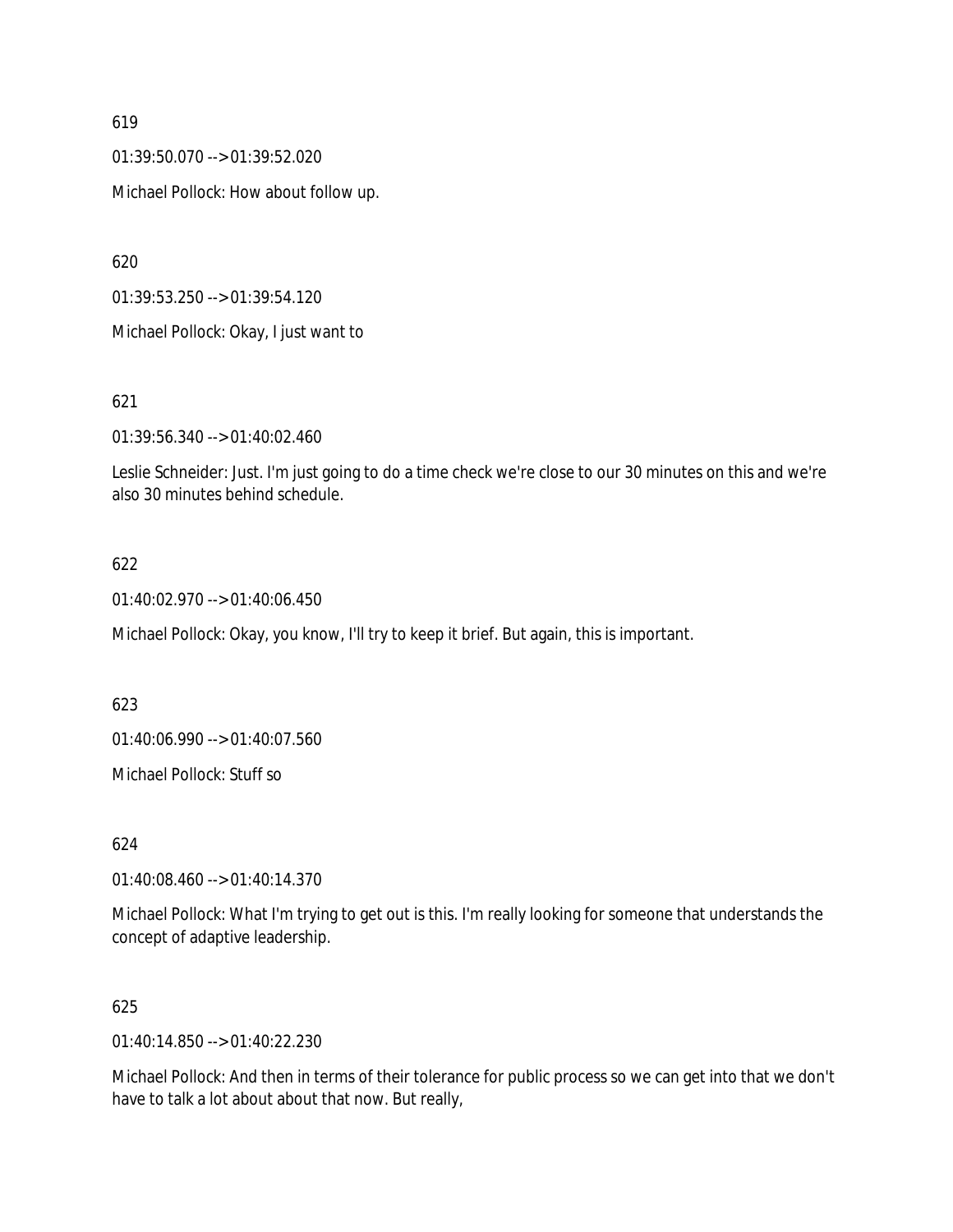01:40:22.890 --> 01:40:43.260

Michael Pollock: What we're facing moving forward is really somebody that that is adaptive and I'm so I, I, kind of, and I'm hearing that you have ways, you know, as you're interviewing to suss that out. So I guess just leave, leave it at that. And then the other thing is, is

627

01:40:44.460 --> 01:40:48.330

Michael Pollock: Bainbridge Island is unique. Councilmember hi capitalist pointed that out. I think we all know that.

#### 628

01:40:48.660 --> 01:41:00.660

Michael Pollock: And I see with consultants. A lot of times we hire them and they think they're going to come in and help us out and and it's just really clear that they haven't read the comp plan. They don't really understand being good for kind of a

629

 $01:41:01.710 \rightarrow 01:41:18.030$ 

Michael Pollock: Small County with the town in the center of it. It's sort of like a executive position or something. Forget for a county, so I you know I think all of us really want to get a good fit for somebody that's going to really fit in well here and I'm

630

01:41:19.320 --> 01:41:24.000

Michael Pollock: I'm just, you know, since you've gone through this a few cycles with us now. I think for for

631

01:41:24.750 --> 01:41:39.270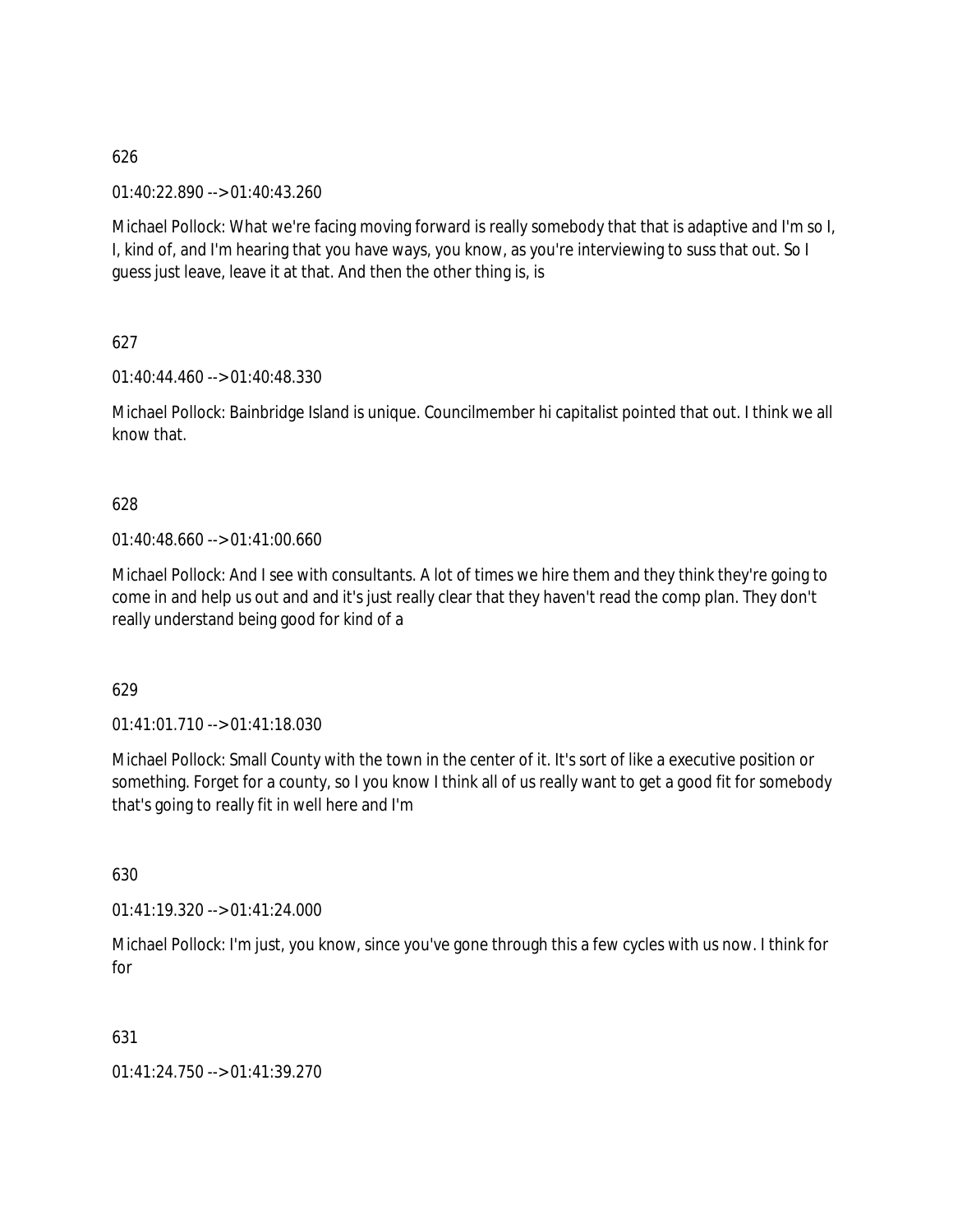Michael Pollock: Wonder if you could just speak to that a how how we're going to get somebody that you are trying to get somebody that is is understands the unique environment, how we kind of get that that very special person that understands who we are.

632

01:41:40.560 --> 01:41:45.300

Leslie Schneider: And run in your answer and just be aware that COUNCILMEMBER Medina also is

633

01:41:45.360 --> 01:41:47.610

Leslie Schneider: In queue to ask some questions. So

634

01:41:47.670 --> 01:41:48.960

Ron Holifield: Okay, I'll talk fast.

635

01:41:50.340 --> 01:42:07.650

Ron Holifield: Um, yeah, I would say, Michael is that's exactly what we do I, you are a very unmute everybody is unique in different ways, but definitely Bainbridge is extraordinarily unique. I said,

636

01:42:08.310 --> 01:42:21.240

Ron Holifield: counterintuitive or bad grammar or something but but there's no question. There are not very many places that anybody's going to have come from with a frame of reference or a context for Bainbridge

637

01:42:21.510 --> 01:42:37.410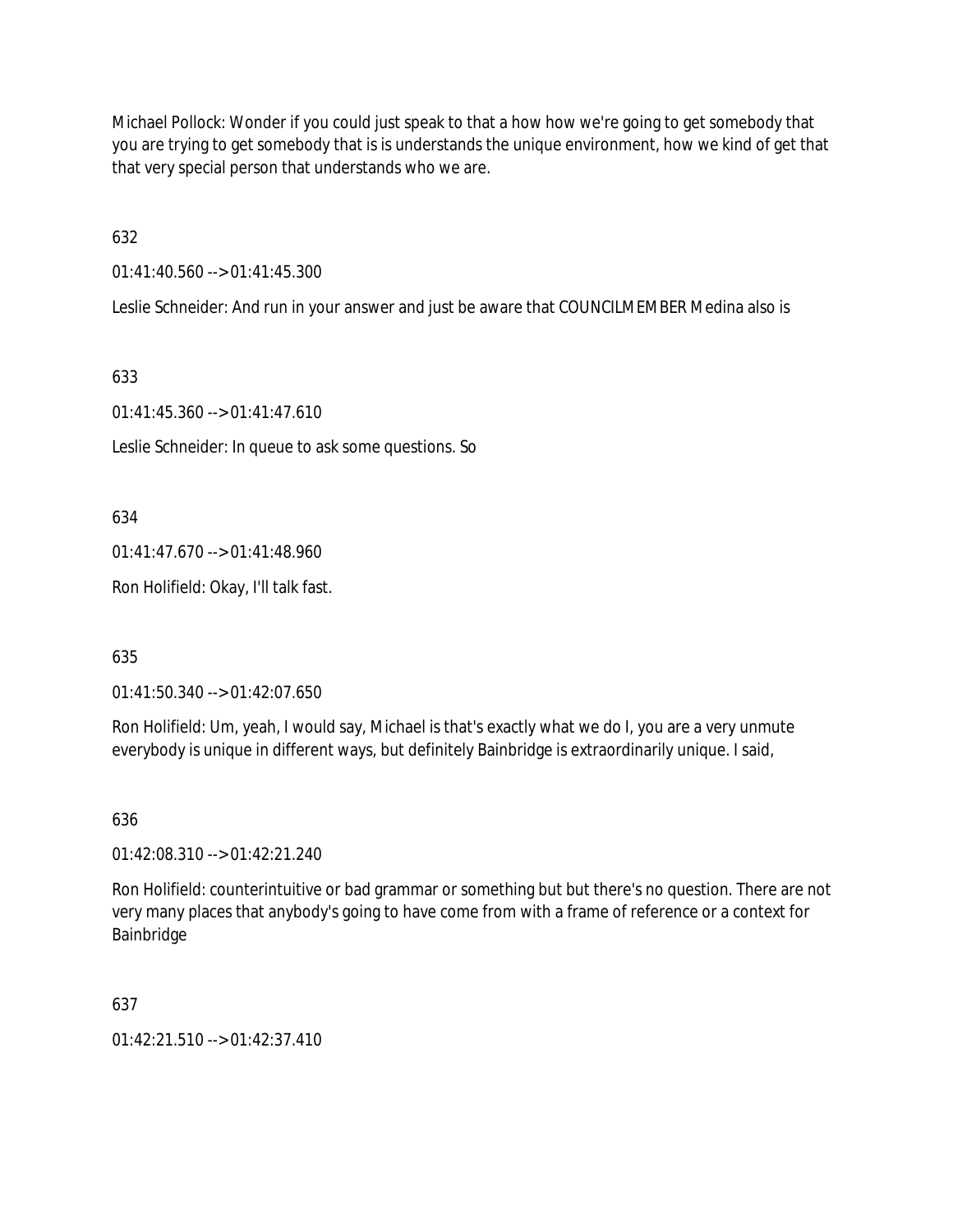Ron Holifield: That's my job is to be able to communicate that to them and to assess their ability to become a part of the community and I you know I your concerns are on target. But that is exactly what we do.

638

01:42:39.150 --> 01:42:40.560

Michael Pollock: All right. All right. Great. Thank you.

639

01:42:41.940 --> 01:42:45.030

Leslie Schneider: Thank you very much fun. Alright. Councilmember Medina.

640

01:42:47.700 --> 01:43:00.900

Kol Medina: Hey, Ron, thanks for all this. I'm thinking, I hope, I hope we've, I've known you long enough that I can say this and you'll take it with the like love that. I mean it. I think I'm one of your personality things. It says you love to tell stories.

641

01:43:01.320 --> 01:43:01.860

Yes.

642

01:43:04.860 --> 01:43:08.730

Kol Medina: I appreciate your stories we are we're short on time so I don't, I don't need any stories and

643

01:43:09.000 --> 01:43:09.390

Guys.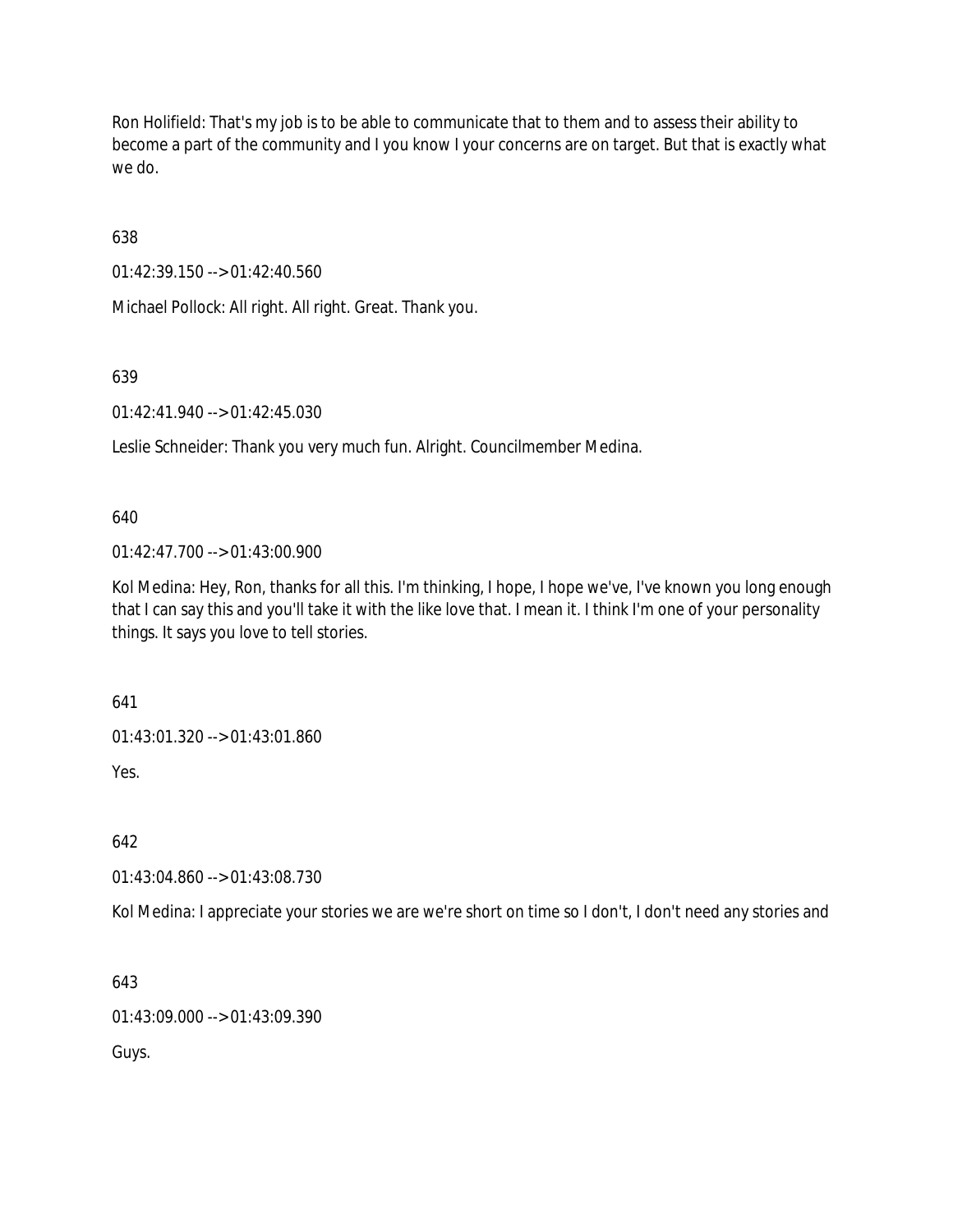$01:43:11.610 \rightarrow 01:43:13.650$ 

Kol Medina: I will say though. Before I ask my question.

645

01:43:14.130 --> 01:43:19.800

Kol Medina: Back to you with the mayor said at the start of this discussion, I'd be perfectly happy to have a conversation tonight about

646

01:43:19.860 --> 01:43:28.890

Kol Medina: How we want to move forward with it. I just rather not do it while Ron still with us. So maybe when we're done if Ron can leave, then we can talk about it. That's how I'd prefer to approach it. But I'll leave it to the team.

#### 647

01:43:29.880 --> 01:43:35.640

Kol Medina: I have two questions. But they're very interrelated. So I'll just say them both and you can answer the one or two or however you want to do it.

648

01:43:37.320 --> 01:43:46.500

Kol Medina: I am concerned about the timeline. I just don't think that it's reasonable to think that we're going to have this process done in a new city manager sitting in that chair by

649

01:43:46.890 --> 01:43:55.710

Kol Medina: January 1 especially if we decide we want to apply your usual process a bit in front load some more community engagement because that'll that'll take more time.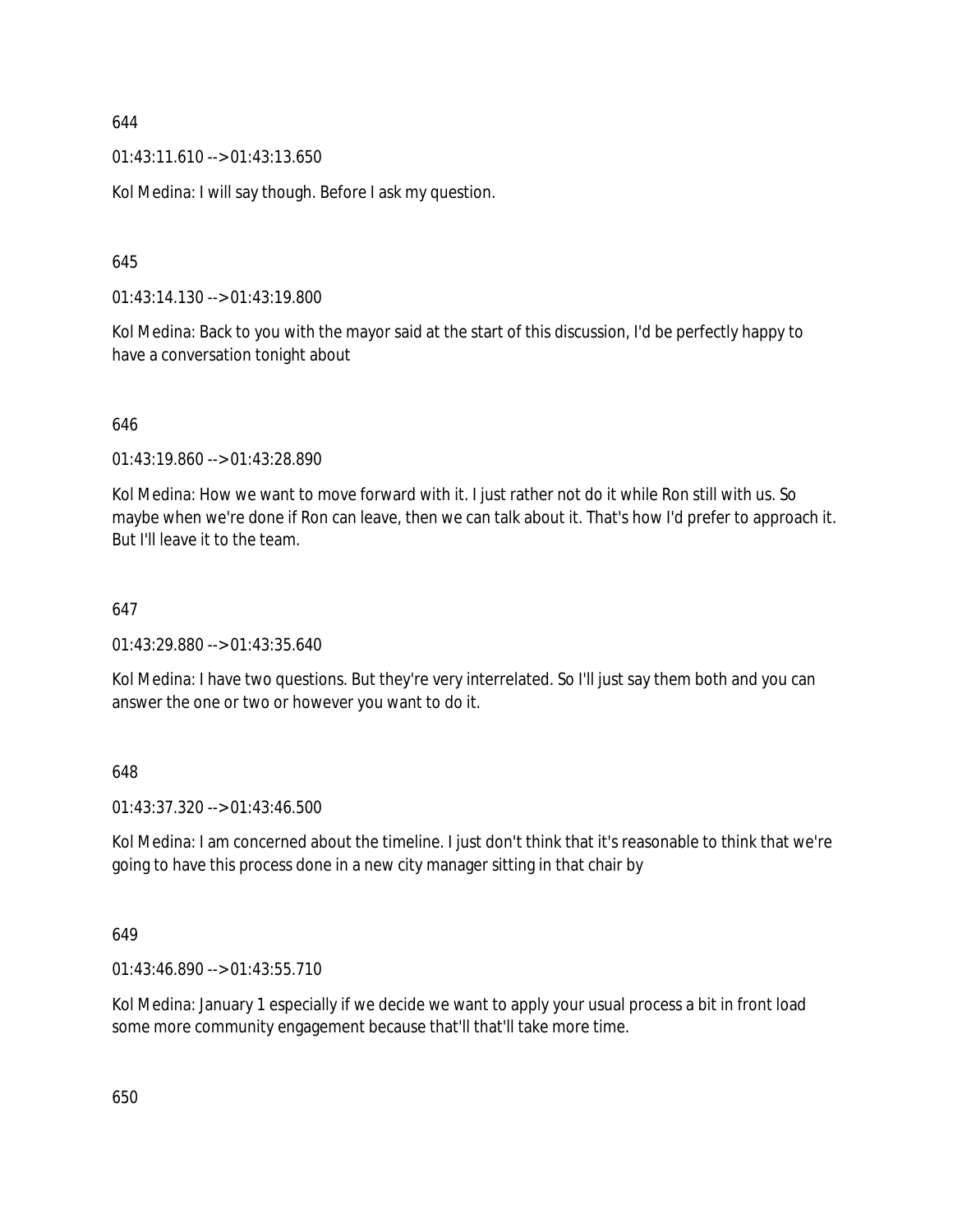01:43:57.270 --> 01:44:08.610

Kol Medina: So I think probably end up going into the New Year with out the new city manager hired and I might be wrong. So that's my first question is, what do you think about that. What do you think, chances are,

651

01:44:09.180 --> 01:44:14.130

Kol Medina: We are going to go into the new year, we end up needing an interim to be in place for a short period of time.

652

01:44:15.300 --> 01:44:18.000

Kol Medina: Is that a decision we make at the outset and just

653

01:44:18.180 --> 01:44:28.860

Kol Medina: Own it and say, look, we know we're going to need an intern for a while. Let's prepare that way, or should we go for a while and see if we're going to make it and then decided, kind of in November, or whenever okay we're gonna need an intro doesn't right

654

 $01:44:29.700 \rightarrow 01:44:46.890$ 

Ron Holifield: Okay i two or three things real quick. Number one is I think it's a reasonable time frame to get there. Typically, from the point you will prove the profile to the point you're interviewing is going to be about four months.

655

01:44:47.790 --> 01:44:59.640

Ron Holifield: You can anticipate about 30 days after you make a decision before somebody is going to be on site. So that's, that's number one. However, number two is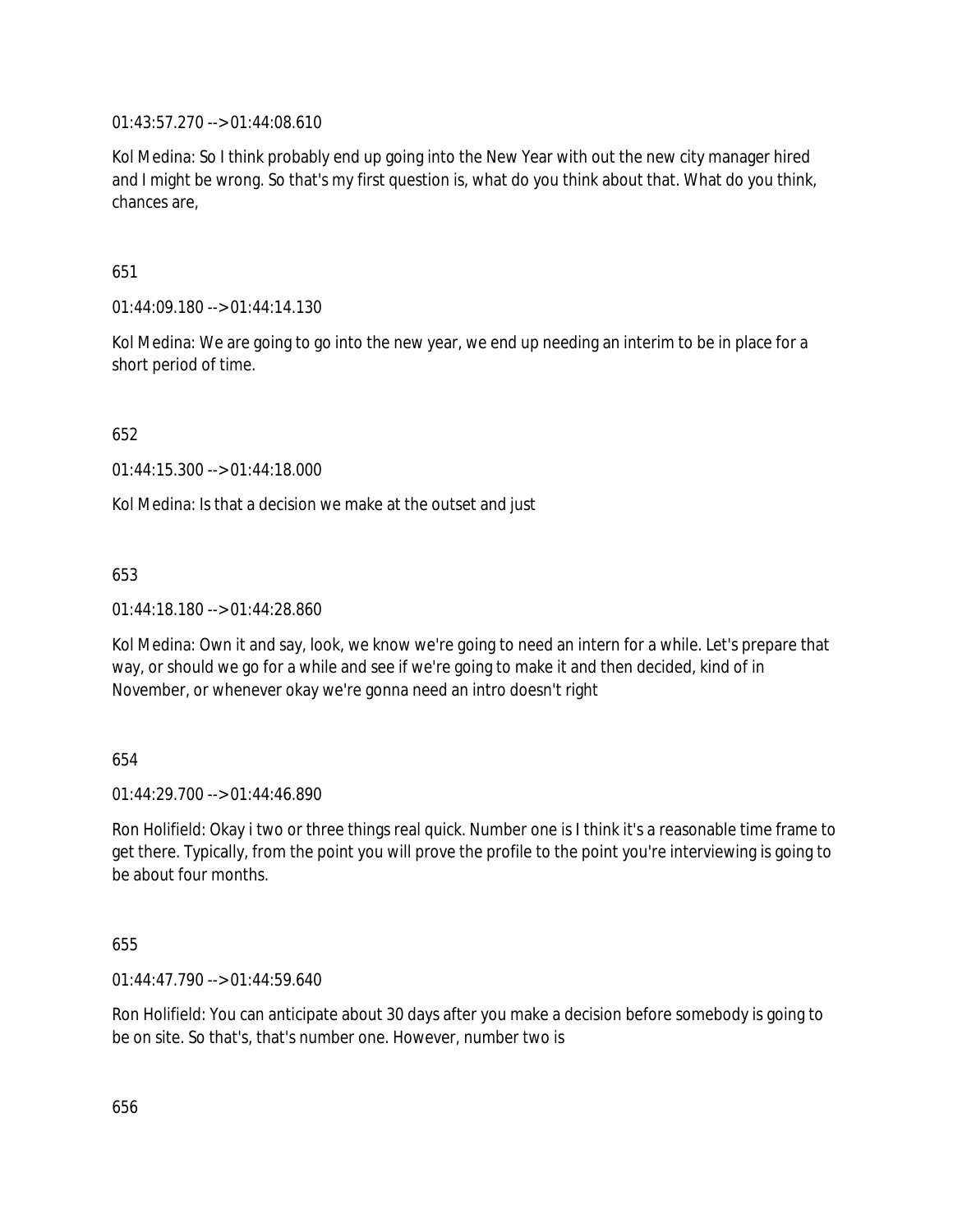01:45:00.810 --> 01:45:06.750

Ron Holifield: If you should need to move into an income. I don't think you make that decision this quickly.

## 657

01:45:07.170 --> 01:45:16.560

Ron Holifield: Because if your desire is to get it wrapped up have somebody on board by January one, that's what we're going to bust our chops to try to achieve.

658

01:45:17.010 --> 01:45:20.580

Ron Holifield: If, for whatever reason, we're not getting there.

#### 659

01:45:21.030 --> 01:45:27.300

Ron Holifield: Then, you know, we're actually going to have a timeline workout. We're going to know where we're going to be, we're going to be able to tell you

#### 660

01:45:27.480 --> 01:45:36.870

Ron Holifield: 60 days in so you know by September, we're going to be able to say here's what's going on and we're on schedule or, you know, I'm getting anxiety about it.

661

01:45:39.720 --> 01:45:59.700

Ron Holifield: And the only other qualification that actually means we need to be doing interviews in November, because once we hit Thanksgiving, it gets real tough making stuff happen. So, in my mind, that doesn't mean somebody starts in November, but we need to be doing interviews pre Thanksgiving.

662

01:46:04.170 --> 01:46:16.500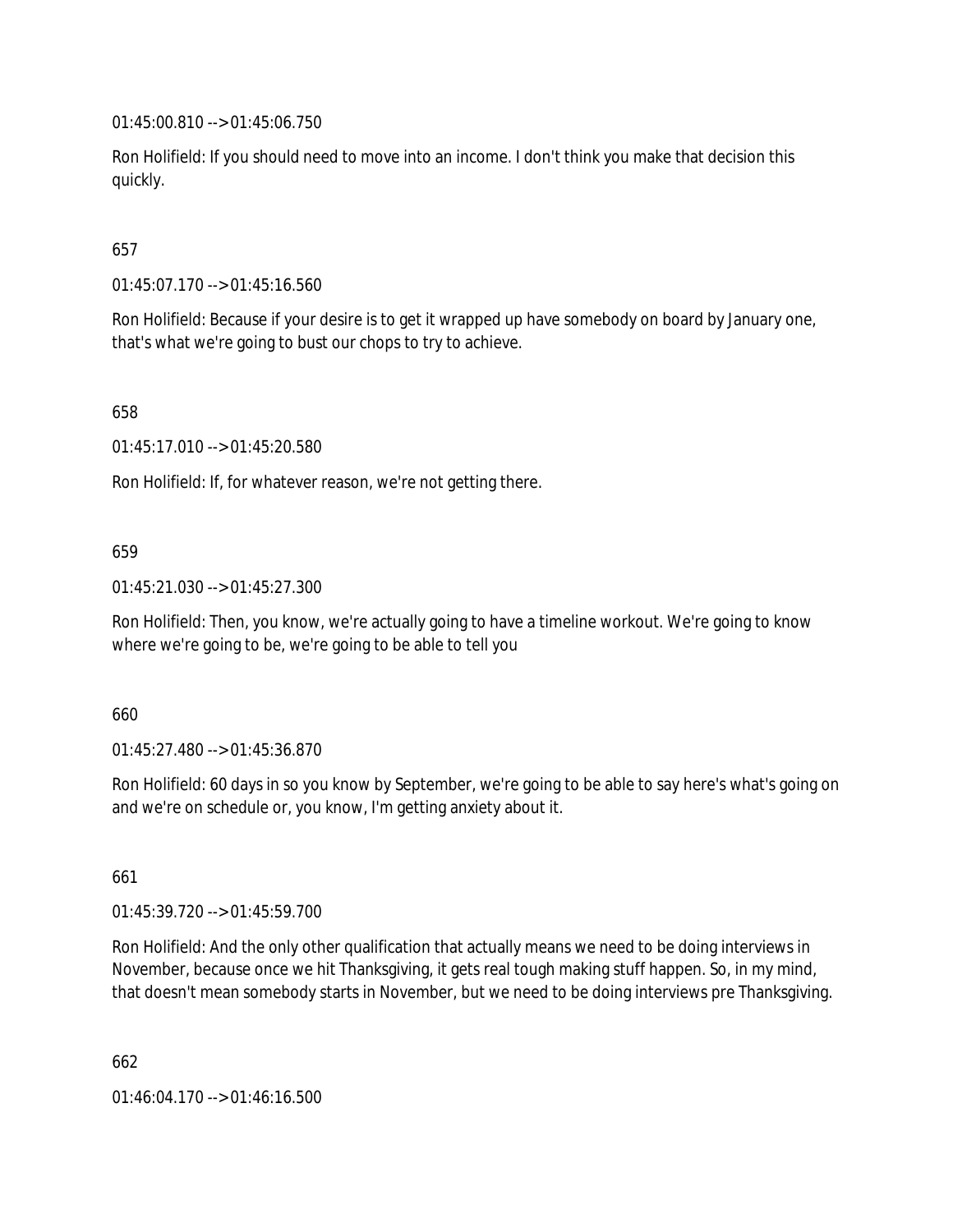Leslie Schneider: Alright, so, um, I don't see any other hands raised. I just had a really quick question. Um, so getting back to the psychometrics and the two programs that you mentioned the I ops and the disc.

663

01:46:17.820 --> 01:46:23.310

Leslie Schneider: We've had a little bit of experience here on Bainbridge Island with a consultant who uses

664

01:46:24.480 --> 01:46:25.980

Leslie Schneider: The predictive index.

665

01:46:26.130 --> 01:46:28.590

Leslie Schneider: And that's something you're familiar with you so

666

01:46:31.140 --> 01:46:41.520

Leslie Schneider: Maybe just sort of a 15 second what what your thoughts are on that. Or maybe we don't even need to deal with it if you just know that that's something that we have, you know, a little bit of experience with

667

01:46:42.750 --> 01:46:50.730

Leslie Schneider: The consultant came and use that as an helps Moderate. Moderate one of our retreats and

668

01:46:51.750 --> 01:46:57.030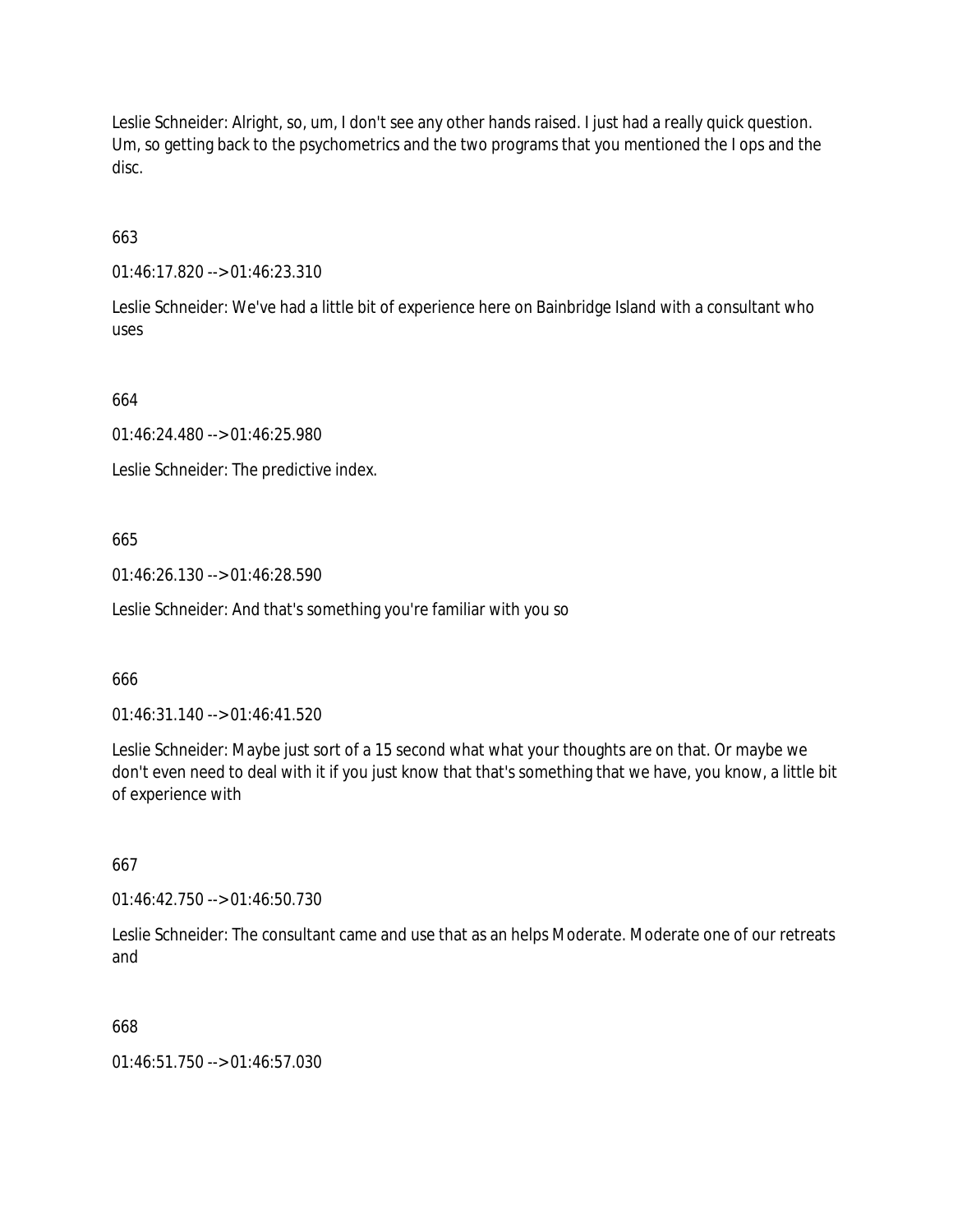Leslie Schneider: So I don't know that I even need you to respond to that right now, but I'm just letting you know that that's kind of on my mind.

669

01:46:58.230 --> 01:47:04.860

Leslie Schneider: I'm all right. I'm Ron, thank you so very much. It's just fun having you back and

#### 670

01:47:06.240 --> 01:47:11.160

Leslie Schneider: I'll always enjoy the retreats that we've had with you and so

#### 671

01:47:12.150 --> 01:47:13.800

Leslie Schneider: I think we are

## 672

01:47:14.910 --> 01:47:17.160

Leslie Schneider: Happy to have had your input and

673

01:47:18.900 --> 01:47:19.560 Leslie Schneider: Good to see you.

## 674 01:47:19.650 --> 01:47:21.690 Leslie Schneider: On the Dodge. Yeah.

# 675

01:47:23.160 --> 01:47:23.310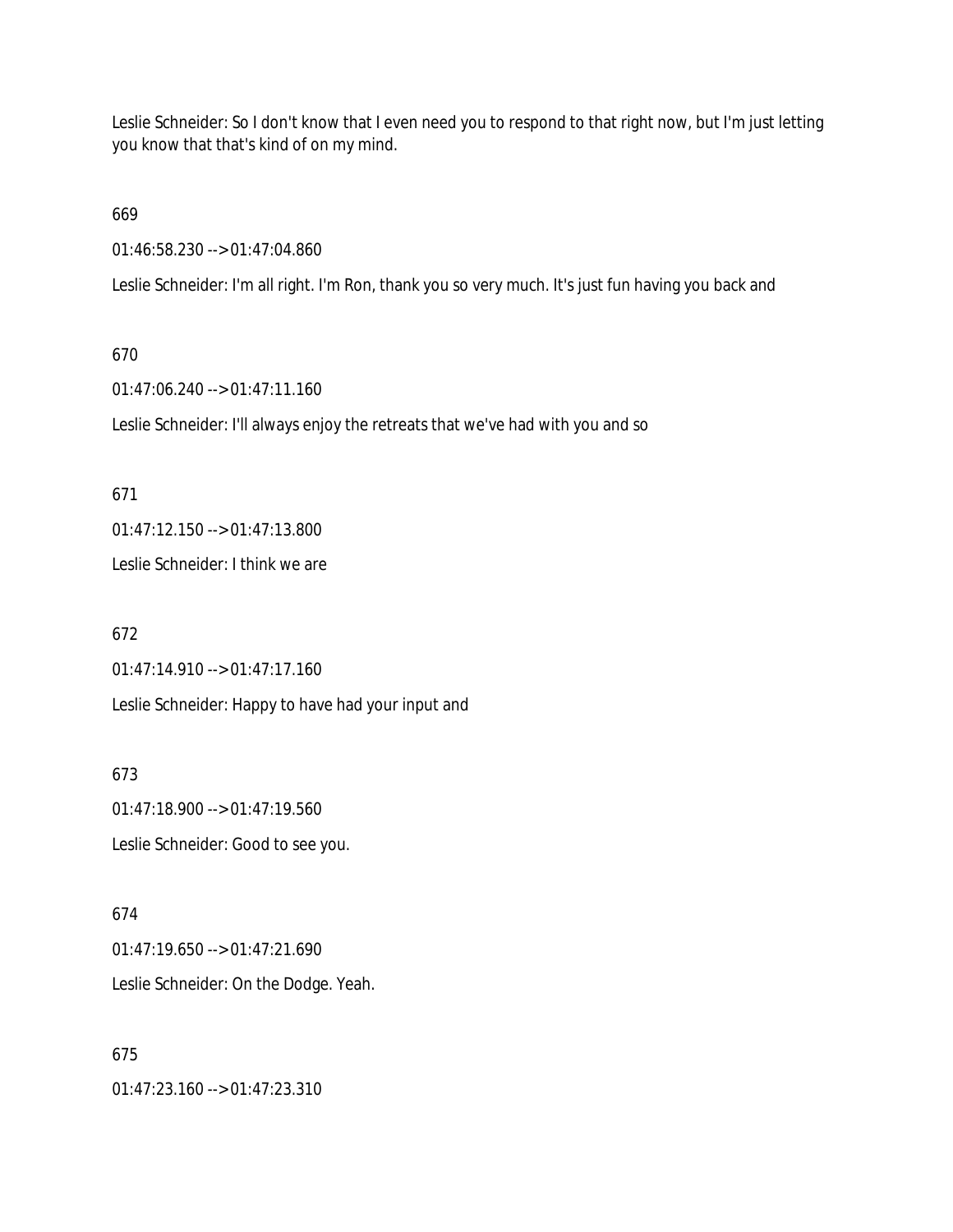Leslie Schneider: And

676

01:47:24.330 --> 01:47:24.810 Ron Holifield: See you.

677

01:47:25.290 --> 01:47:25.590 Later.

678

01:47:26.760 --> 01:47:27.270

Leslie Schneider: All right.

679

01:47:27.540 --> 01:47:28.170

Bye bye.

680

01:47:33.180 --> 01:47:46.110

Leslie Schneider: So, um, Council, we can take a few minutes to decide if we want to decide anything. I just really don't want us to rush anything. I mean, I think that we can you know we can certainly

681

01:47:47.550 --> 01:47:58.440

Leslie Schneider: Take this conversation and move it to another, another agenda, but I want to give us a little bit of time to process it wallets fresh so COUNCILMEMBER had topless.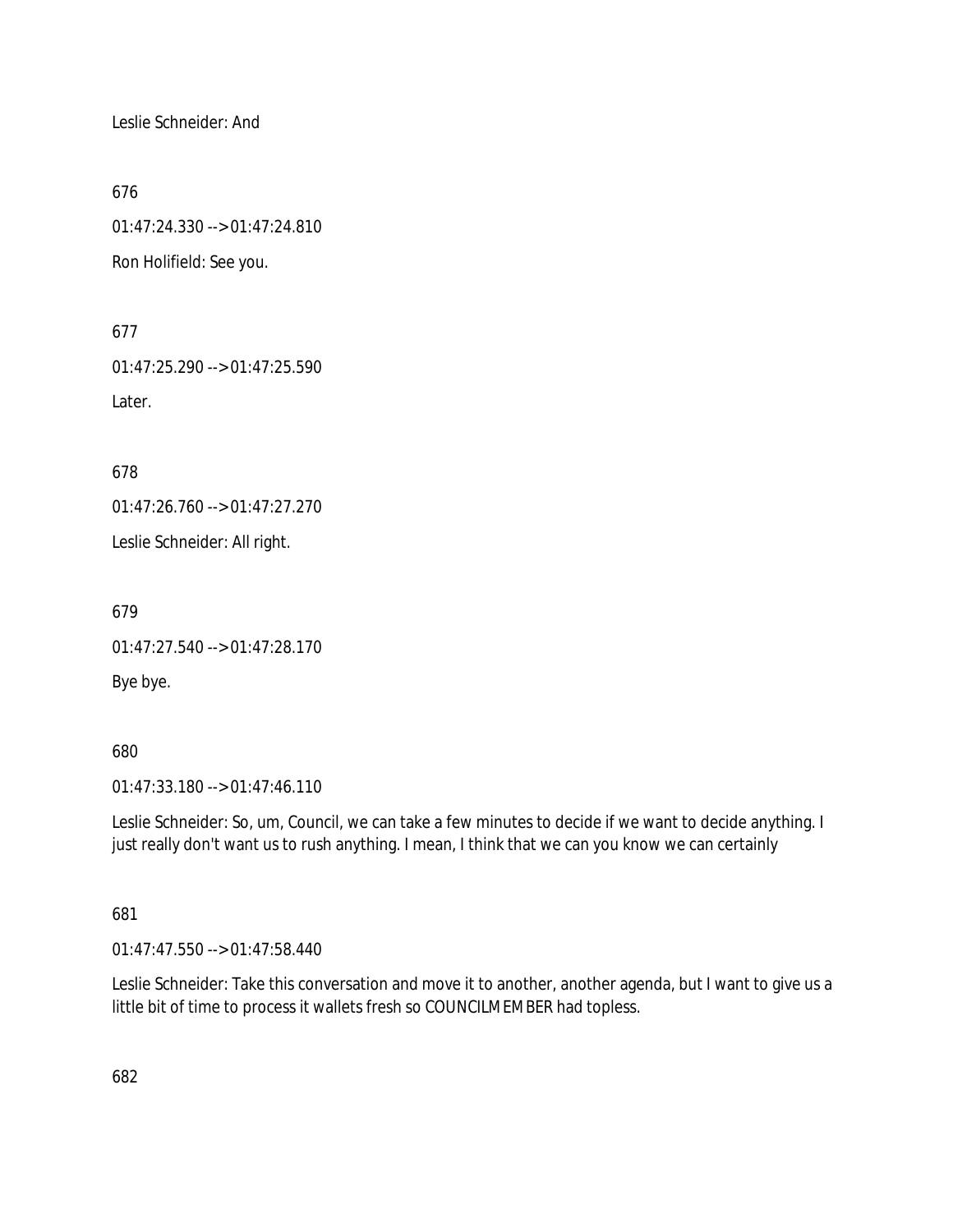01:48:00.030 --> 01:48:00.330

Leslie Schneider: Yeah.

683

01:48:00.360 --> 01:48:08.670

Kirsten Hytopoulos: I was expecting to want to go with Sgr just from previous experience and almost all of us have had experiences with Ron over the years and I think probably

684

01:48:09.060 --> 01:48:14.430

Kirsten Hytopoulos: Trust again that he does understand the uniqueness of our community and for for better and for worse.

## 685

01:48:14.910 --> 01:48:19.260

Kirsten Hytopoulos: And I just always been very impressed and and the question these answers to my questions.

### 686

01:48:19.650 --> 01:48:27.810

Kirsten Hytopoulos: Made me feel comfortable that within the standard process, there are spaces to do what I feel like we're that we need to, you know, be able to work within

687

01:48:28.200 --> 01:48:41.670

Kirsten Hytopoulos: To potentially enlarge the search to in order to our search will go beyond that the usual suspects that etc. You heard my questions I would be prepared to say, let's start negotiating with a with Sgr now.

688

01:48:42.990 --> 01:48:45.060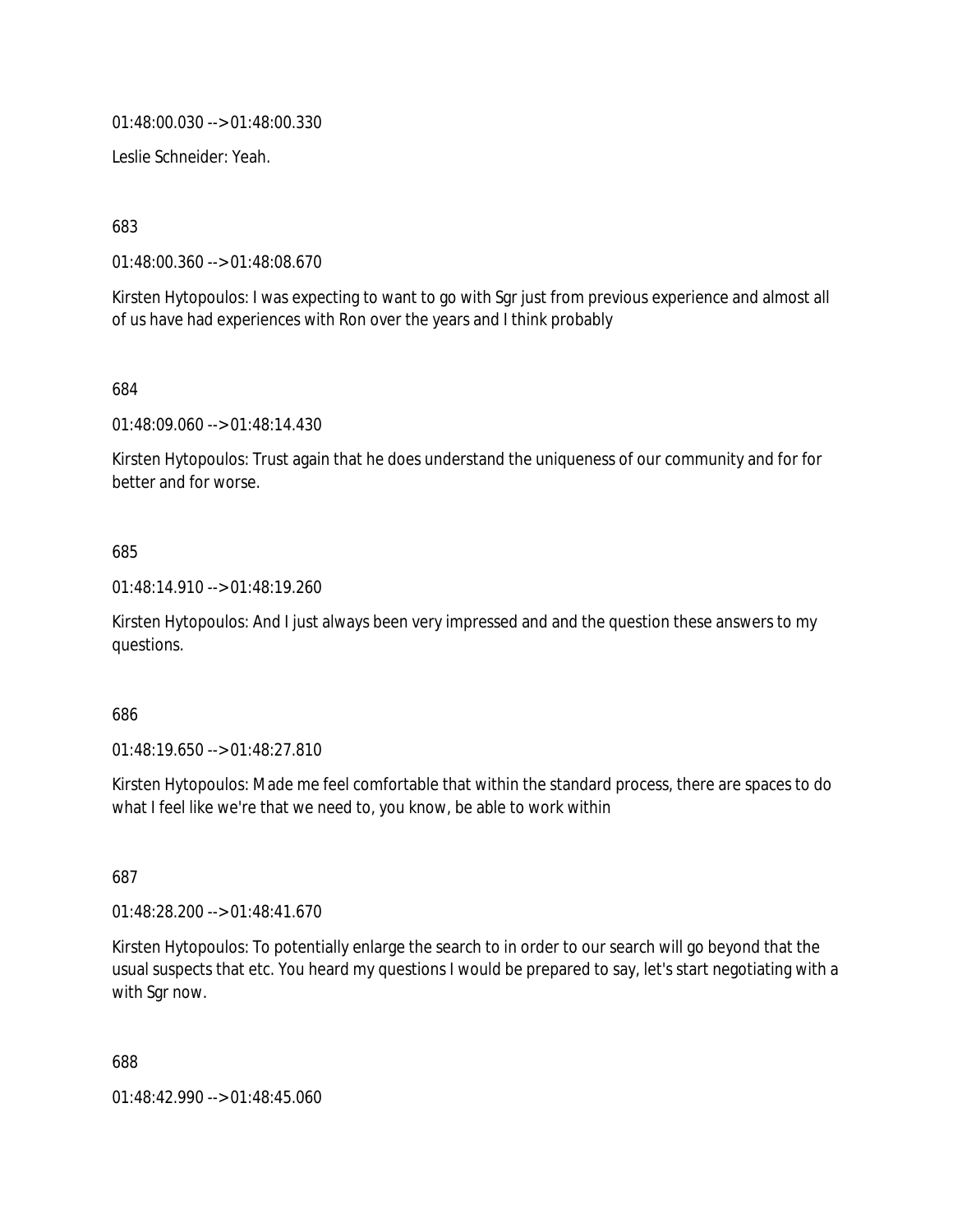Leslie Schneider: Great, thank you. Councilmember Medina.

### 689

01:48:48.600 --> 01:49:01.230

Kol Medina: Yeah, I've signal before the I think STR would do a good job for us. And I'd be happy to move forward with them. I'd be happy to make that decision tonight and just get on with it or Council wants to take some more time, of course, that's fine.

## 690

01:49:03.930 --> 01:49:05.490

Leslie Schneider: Great, thank you. Councilmember deets.

## 691

01:49:05.760 --> 01:49:15.150

Joe Deets: Yeah, I'll just third that I i've known Ron now since I've been on Council really respect him and I think he gives a very succinct.

### 692

01:49:16.170 --> 01:49:18.660

Joe Deets: Plan to us. So I'm prepared to move forward.

693

01:49:22.110 --> 01:49:22.530

Leslie Schneider: I don't

### 694

01:49:23.130 --> 01:49:23.910

Leslie Schneider: Yeah, there we go.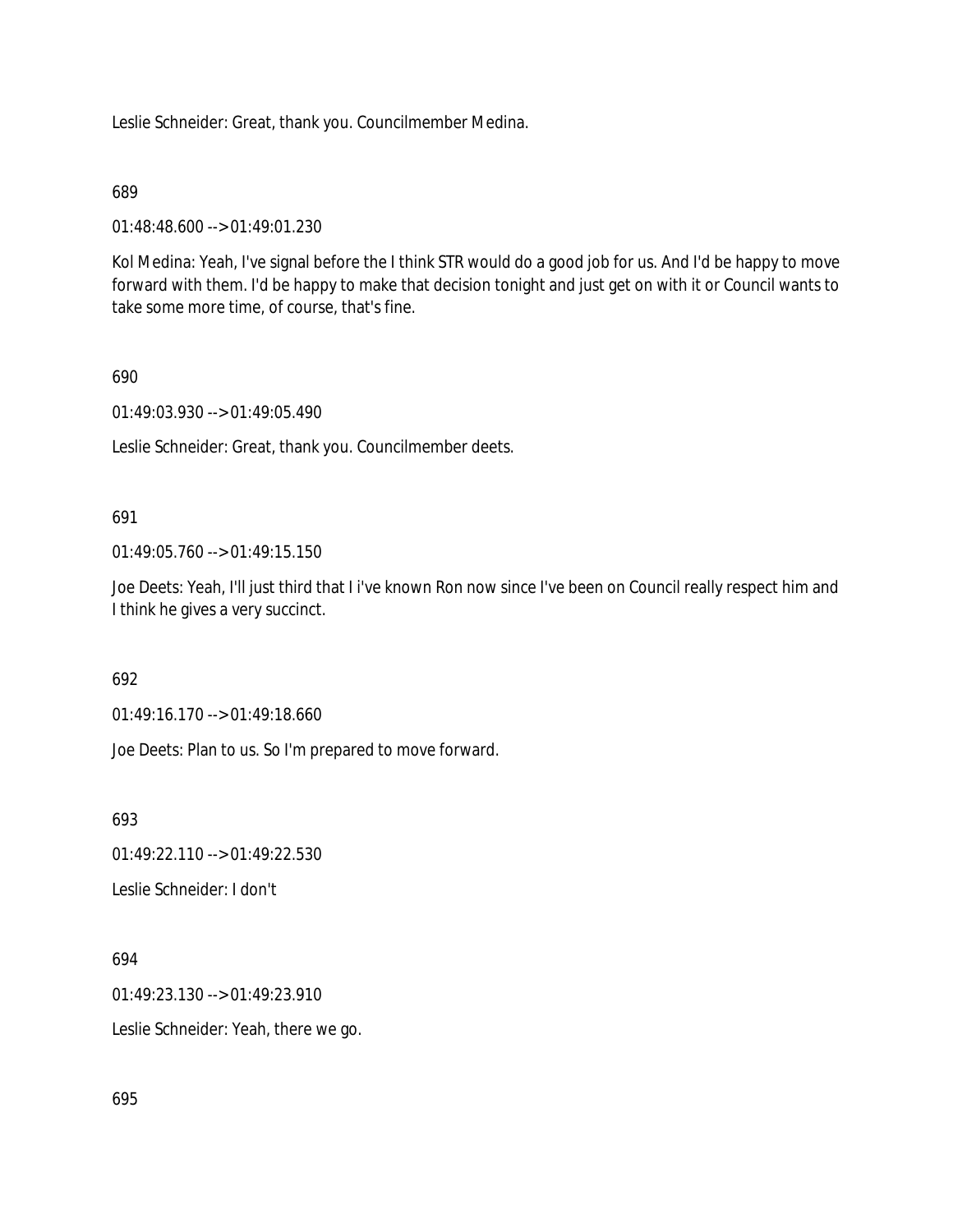01:49:24.240 --> 01:49:25.080

Leslie Schneider: Kevin Pollak

696

01:49:26.790 --> 01:49:33.840

Michael Pollock: No, that's great. Um, it's good to hear people's opinions. I think that if we do this.

697

01:49:35.070 --> 01:49:54.450

Michael Pollock: Sounds like we're moving in a direction that I would just encourage that we really look at this very carefully and put some emphasis on the race equity lens that I think COUNCILMEMBER Dietz, and the star have talked about and and really make an effort to reach out to two

698

01:49:55.500 --> 01:50:11.010

Michael Pollock: People of color to minorities and to do go to places that that may be just that extra effort. I think everybody knows it's a fairly racially some sort of time right now and there's really some some issues that our nation is grappling with us. So I would, I would say that

699

01:50:12.540 --> 01:50:18.270

Michael Pollock: I don't even know exactly what that looks like. And I'm kind of looking at COUNCILMEMBER jeeps and the song.

700

01:50:19.140 --> 01:50:36.030

Michael Pollock: Right now in terms of how we would do that and how we how we would maybe engage the recycling task force in this process and and really bring them in and have them, give them a real opportunity to express how we can best reach out to those communities so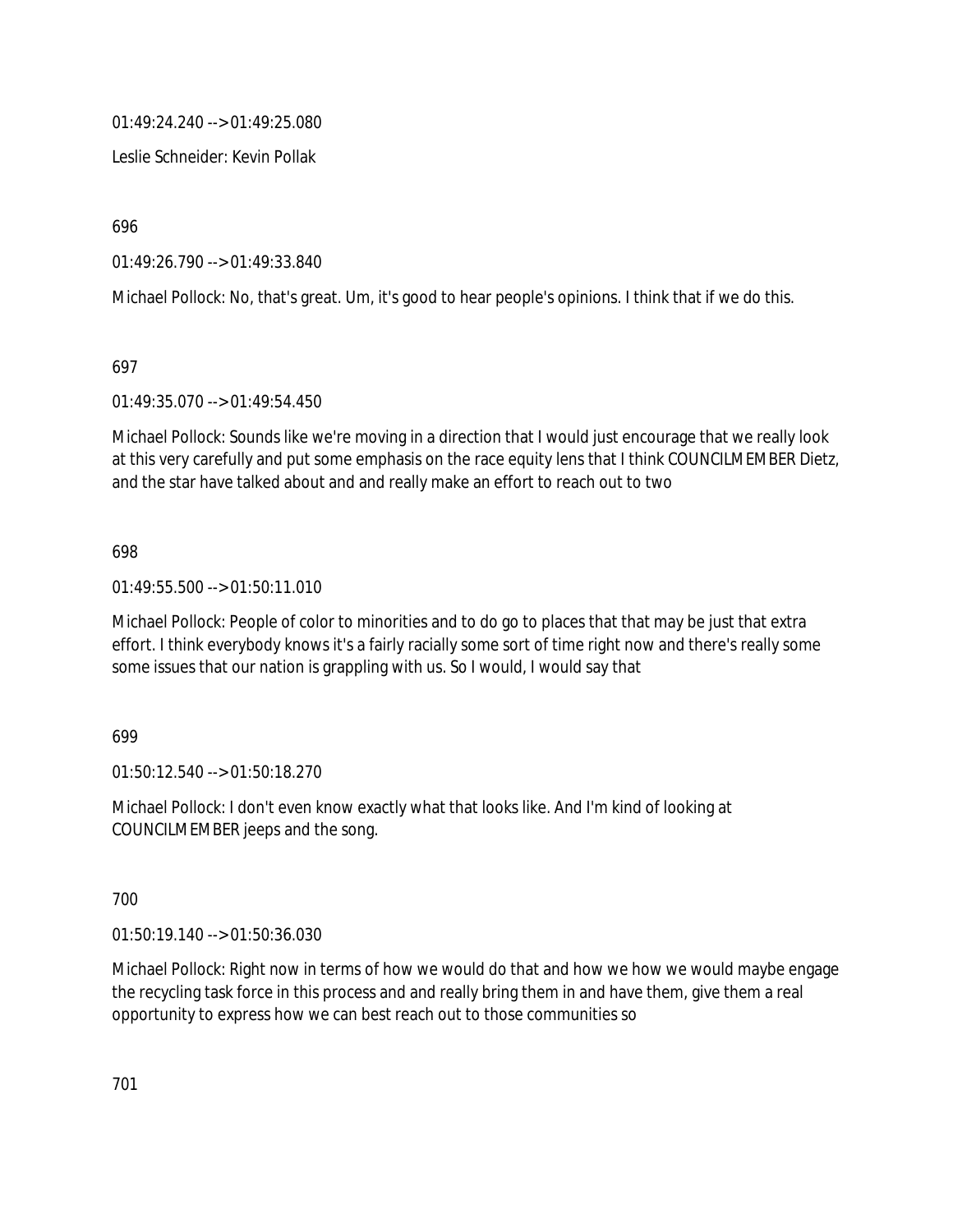01:50:37.200 --> 01:50:39.990

Michael Pollock: That's, that's all. And I'd be happy to move forward.

702

01:50:40.740 --> 01:50:42.930

Leslie Schneider: Great, thank you. Councilmember car.

703

01:50:44.400 --> 01:50:48.840

Christy Carr: I just wanted to say that I'm would be happy to move forward with Sgr as well.

704

01:50:51.300 --> 01:50:52.590

Leslie Schneider: And counselor and

705

01:50:52.980 --> 01:50:54.060

Leslie Schneider: Deputy Mayor desire.

706

01:50:55.260 --> 01:51:14.280

Rasham Nassar: Yeah, just a process clarification, if the Council were to move ahead with hiring Sgr for this, for the purposes that we that we heard Ron kind of expressed in terms of the scope of and the importance of the process that we're about to embark on

707

01:51:16.050 --> 01:51:23.790

Rasham Nassar: What would be the next step for the Council is that is the first step, developing that profile and and and taking into consideration. Councilmember Pollock's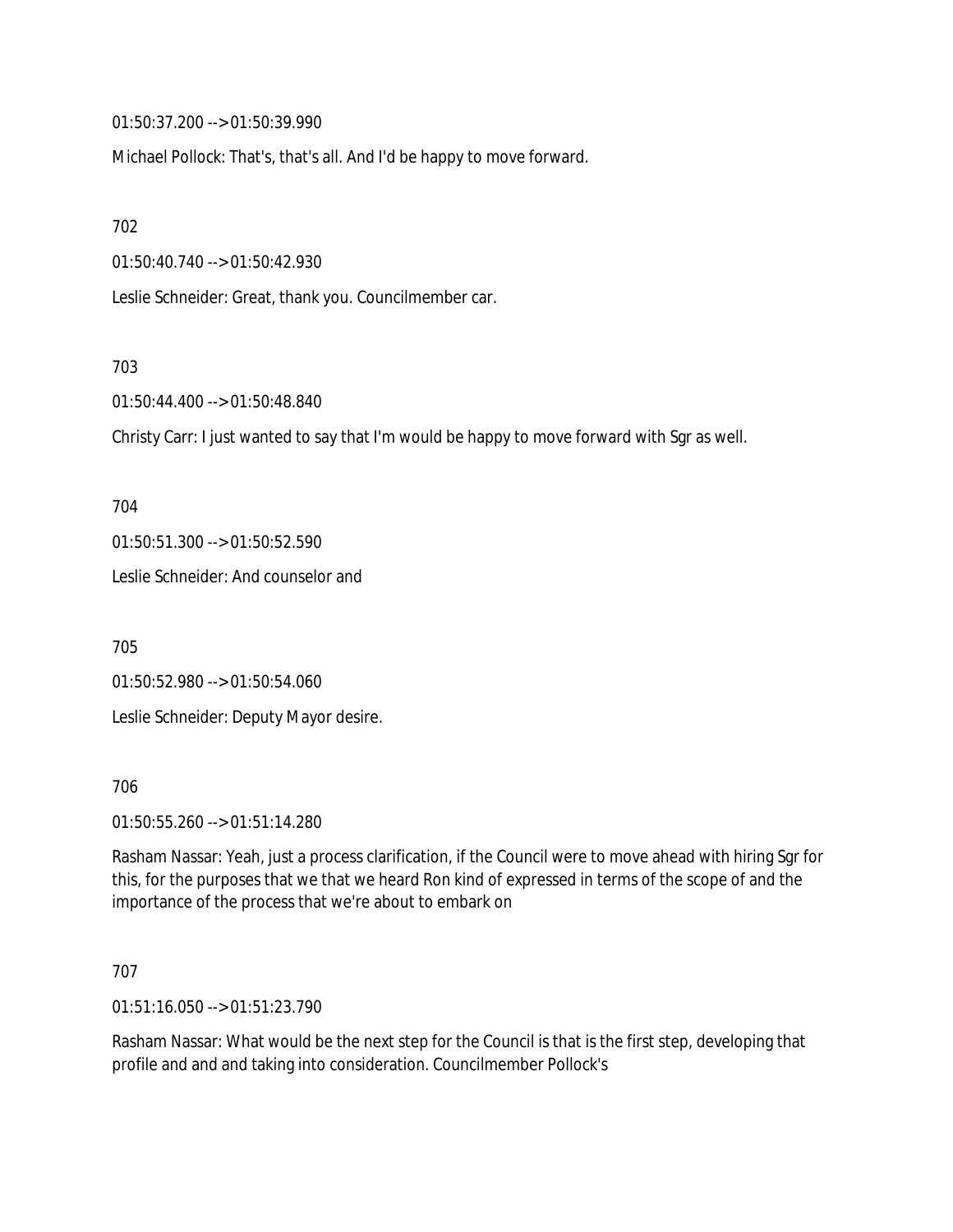01:51:24.840 --> 01:51:36.990

Rasham Nassar: Points raise related to raise equity and developing kind of more public interest and engagement in this along this journey.

709

01:51:38.340 --> 01:51:51.390

Rasham Nassar: If we were to move ahead. But my question is, maybe to city manager Smith and that we don't have the benefit of run in the room anymore. But if it sounds like there may be a majority Council support can move ahead with hiring Sgr tonight. So then what can we expect the next step to be

710

01:51:53.070 --> 01:51:57.330

Morgan Smith: Well, there's any number. Sorry if you want me to respond to that.

711

01:51:57.420 --> 01:51:58.770

Leslie Schneider: Yes, please. Okay.

# 712

01:51:59.700 --> 01:52:06.540

Morgan Smith: There's probably a couple different ways we could do. I think what given you know my experience working with Ron and

# 713

01:52:07.110 --> 01:52:15.270

Morgan Smith: The fact that most of council members have some relationship with him as well. I think if you guys decided that's the step that you want to take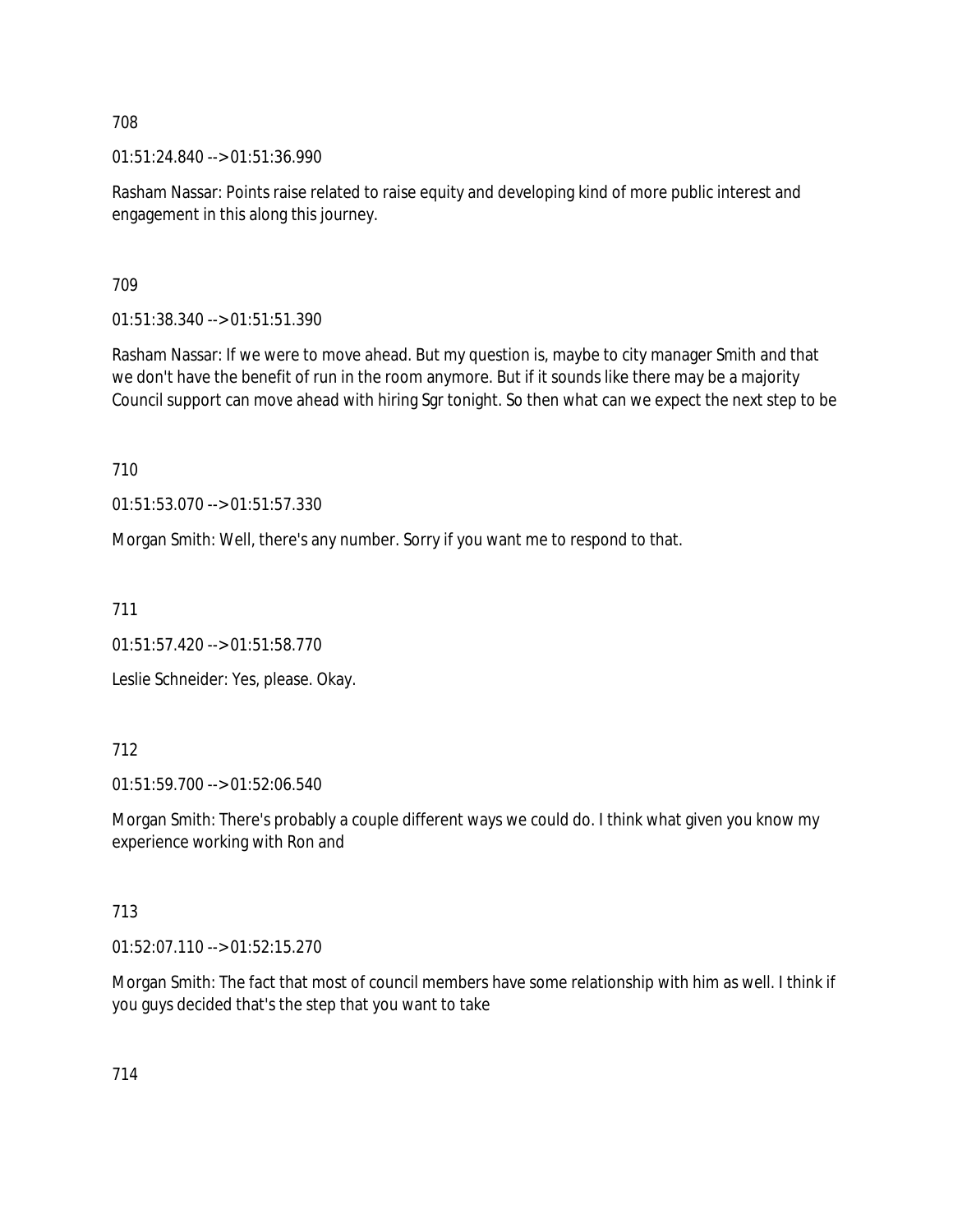01:52:15.600 --> 01:52:25.170

Morgan Smith: I would work with Ron to execute professional services agreement and he's clearly heard that community engagement at the beginning is something that you might be seeking

715

01:52:25.680 --> 01:52:32.880

Morgan Smith: And so we can craft ways to do that to get input from different venues in the community, different, different parts of our community.

716

01:52:33.210 --> 01:52:39.870

Morgan Smith: And and work through that and that will be then input to the brochure, which would be the first kind of deliverable.

717

01:52:40.380 --> 01:52:48.060

Morgan Smith: And then I just want to remind council members who may not be as familiar with the back end of the process. But when it's very typical for one candidates.

718

01:52:48.630 --> 01:52:56.610

Morgan Smith: Sort of like police chief plus that kind of community engagement different forums different panels with different bents

719

01:52:57.240 --> 01:53:08.040

Morgan Smith: It's very typical for and these would be choices that the city council would make when we get in closer. It's very typical to build a finalist process where you have community forums, but you also have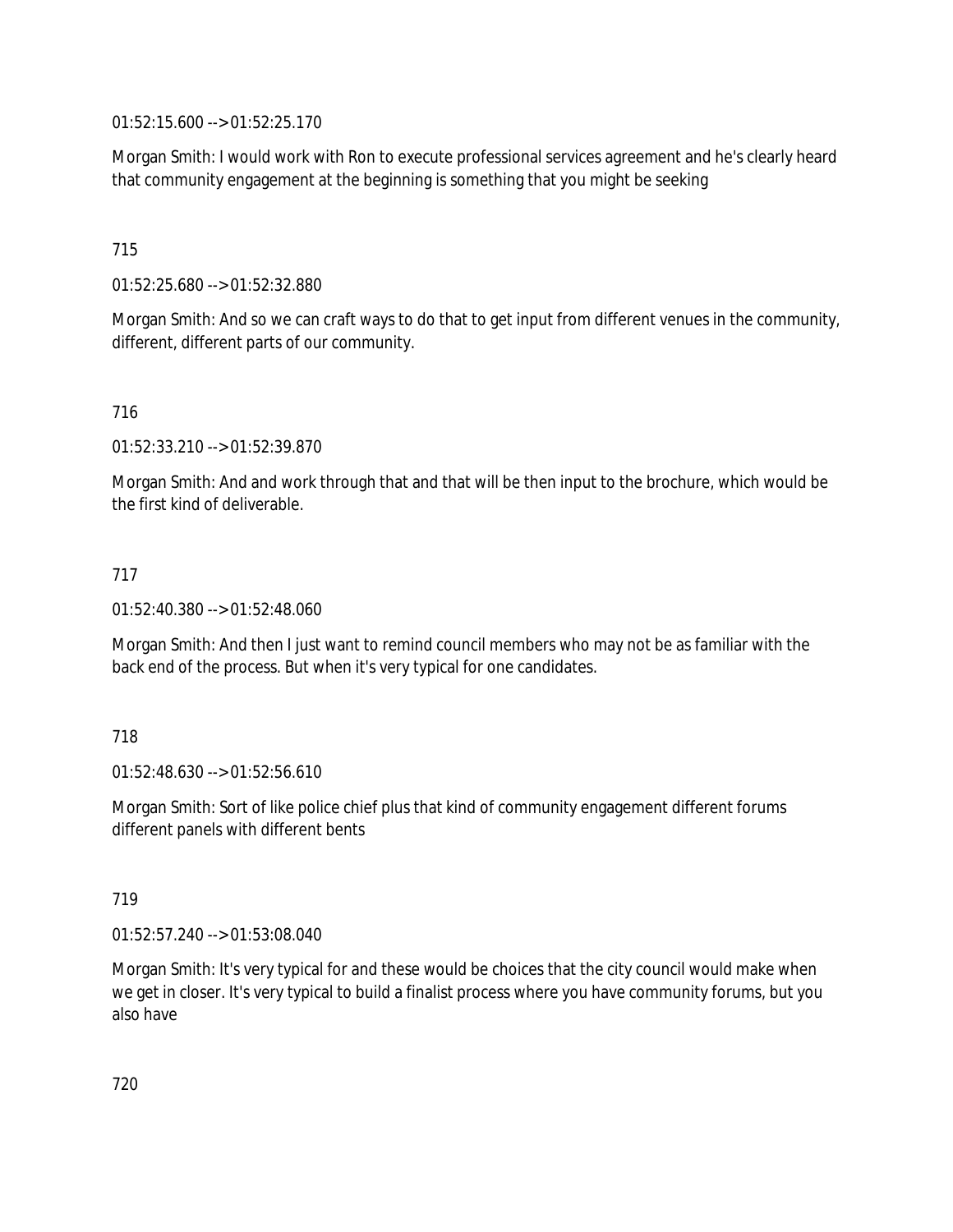01:53:08.910 --> 01:53:15.990

Morgan Smith: panels that are built interview panels that have different kinds of areas of Lucas. So we had a good

721

01:53:15.990 --> 01:53:16.440

Email

722

01:53:17.460 --> 01:53:17.670

Morgan Smith: Right.

## 723

01:53:18.360 --> 01:53:23.640

Leslie Schneider: Now, not yet. Okay, you're back. I think we lost you for

724

01:53:23.880 --> 01:53:25.410

Leslie Schneider: For about 15 seconds.

725

01:53:25.710 --> 01:53:27.900

Morgan Smith: Oh, sorry. I was just sort of highlighting that

# 726

01:53:28.770 --> 01:53:40.800

Morgan Smith: I hear clearly that you're seeking some input at the front end to inform the brochure to help sift and encourage certain candidates or diversity or candidates that are aware of the perspectives that are important.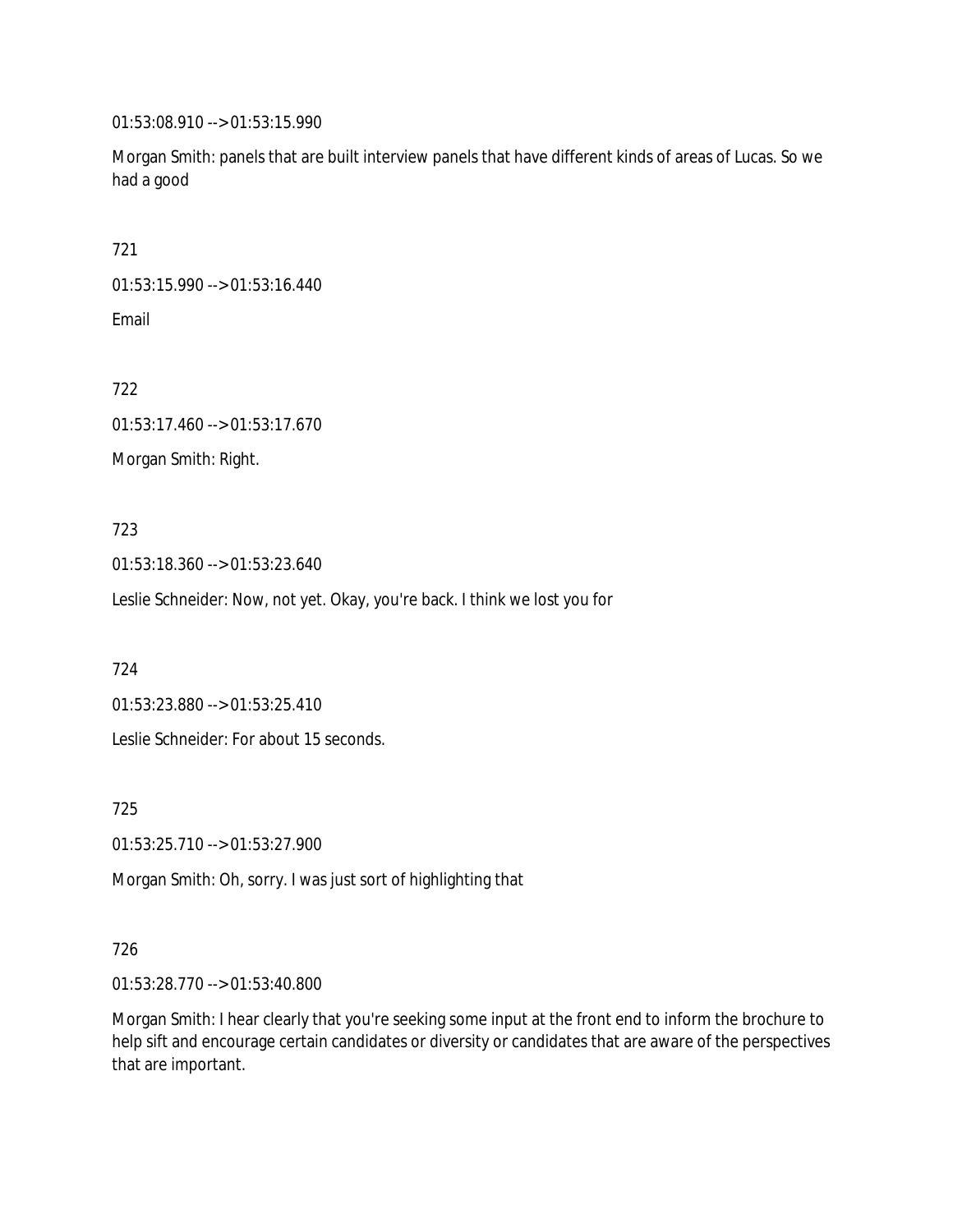01:53:41.250 --> 01:53:53.070

Morgan Smith: But that also it's it's typical and would be expected in this case that on the back end that when fabulous come here that they're participating in in a range of venues. So there are panels that could have

728

01:53:54.720 --> 01:53:57.120

Morgan Smith: A diversity lens. Their panels that could have

729

01:53:58.440 --> 01:54:05.430

Morgan Smith: You know, any, any numbers very typical So Ron will be working with you to build the finalist platforms that makes sense and are meaningful to you.

730

01:54:06.840 --> 01:54:15.030

Rasham Nassar: And that's great. That sounds, that sounds really great. I'm glad to hear you say that say manager Smith, but I'm I'm talking about the development of that profile.

731

01:54:16.020 --> 01:54:16.230

Morgan Smith: And I'm

732

01:54:16.440 --> 01:54:18.930

Rasham Nassar: Trying to work out these I'm trying to work out the steps in this

733

01:54:19.770 --> 01:54:24.840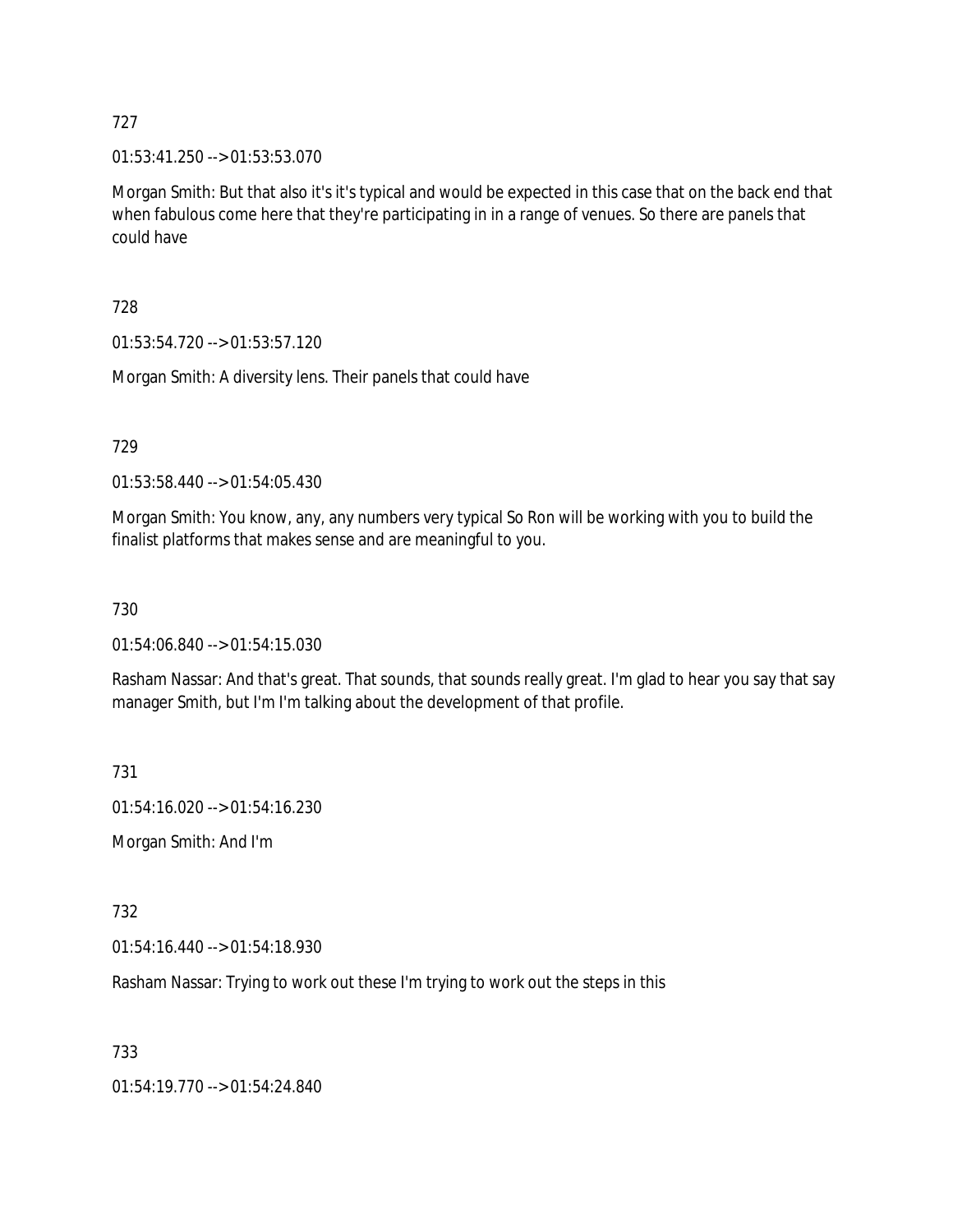Rasham Nassar: Morning with with an enormous process in my mind and incorporate COUNCILMEMBER high top list is perspectives and just

734

01:54:25.860 --> 01:54:33.660

Rasham Nassar: I guess what I'm trying to establish is that something we can expect to see at a study session agenda or would be schedule a special workshop in terms of developing that profile.

735

01:54:34.050 --> 01:54:40.200

Morgan Smith: We could do it. I will tell you i don't i don't think council, it's a it's an enormous in terms of significance.

### 736

01:54:40.500 --> 01:54:45.960

Morgan Smith: But I don't think it needs to be thought of as enormous in terms of the burden on your time, particularly in the first few months.

### 737

01:54:46.380 --> 01:54:54.960

Morgan Smith: I think it would be something that a lot of the kind of facilitation would be things that Ron and I could take care of

738

01:54:55.410 --> 01:55:02.760

Morgan Smith: But then everything would come to counsel. So for example, the correct starting point for the brochure is very much

739

01:55:03.360 --> 01:55:10.710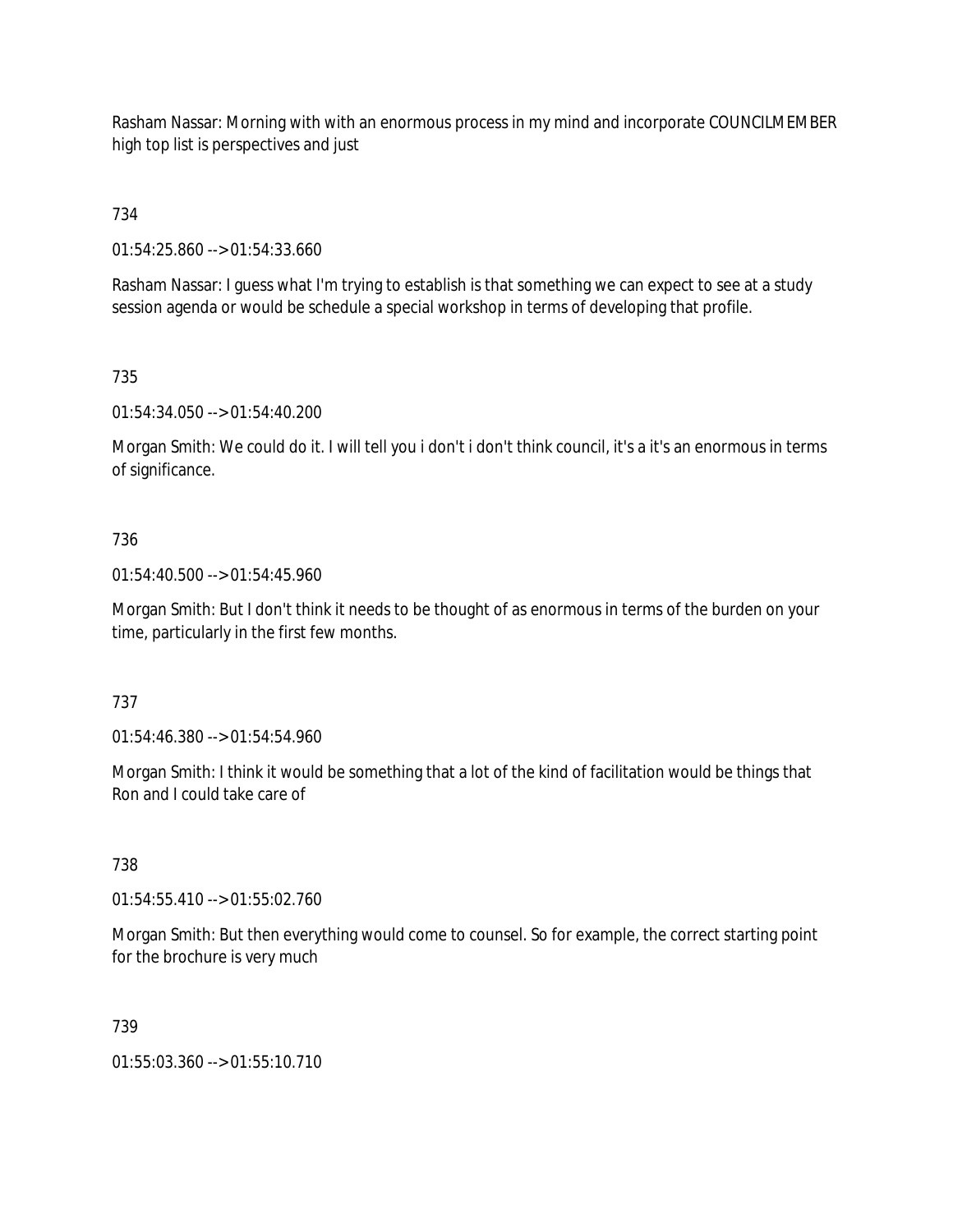Morgan Smith: You know, a blend of the police chief brochure, which we just did, because 80% of it is community and municipal organization description.

740

01:55:11.160 --> 01:55:21.930

Morgan Smith: And then looking back at what our previous brochure was and then bringing that to council. That's what he and then you know he's going to bring his lens to it. And that's what he said that you know 90% of that then

## 741

01:55:22.710 --> 01:55:30.690

Morgan Smith: Goes to a council and then becomes customize the Council has things they want to add to it. So I think we can get you to that point very quickly.

### 742

01:55:31.290 --> 01:55:33.360

Leslie Schneider: And also, oh, go ahead.

743

01:55:34.830 --> 01:55:36.030

Morgan Smith: No, go ahead.

744

01:55:36.540 --> 01:55:48.810

Leslie Schneider: So I also just wanted to say that what I heard him say is that Ron would, it would be holding interviews with each of us one on one interviews with each of us. And this would be in advance of creating that profile. And I think that what were

### 745

01:55:48.990 --> 01:55:52.140

Leslie Schneider: The profile in the brochure or kind of the same thing. Is that right,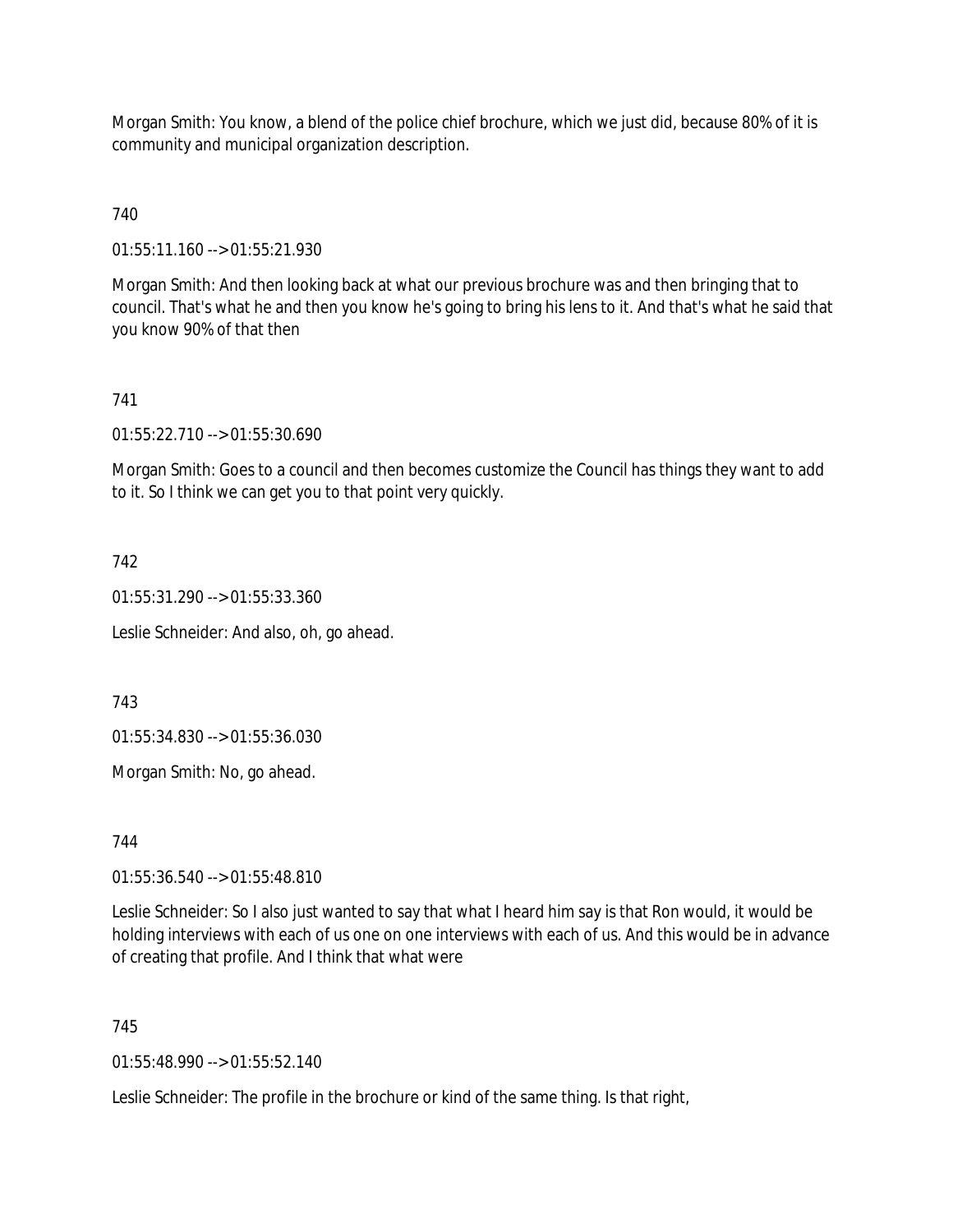01:55:52.530 --> 01:55:59.970

Morgan Smith: Yes, I'm using we should use those words interchangeably. There isn't. Unlike other city positions there isn't a job description for city manager.

747

01:56:00.540 --> 01:56:10.050

Morgan Smith: The brochure is a marketing tool that describes who we are, who were looking for, and then a lot of what happens. And a lot of the value added from a search firm is their network.

748

01:56:10.590 --> 01:56:26.130

Morgan Smith: And the that one of the big benefits of having ground be so familiar with our community and who is successful in our past kind of experience is that he's going to be thinking about people as potential candidates who may not currently be actively seeking so

749

01:56:28.680 --> 01:56:31.080

Morgan Smith: I don't know if that answers your question. Deputy Mayor

750

01:56:31.890 --> 01:56:32.730

Rasham Nassar: Okay, thank you.

751

01:56:33.960 --> 01:56:34.620

Leslie Schneider: Marina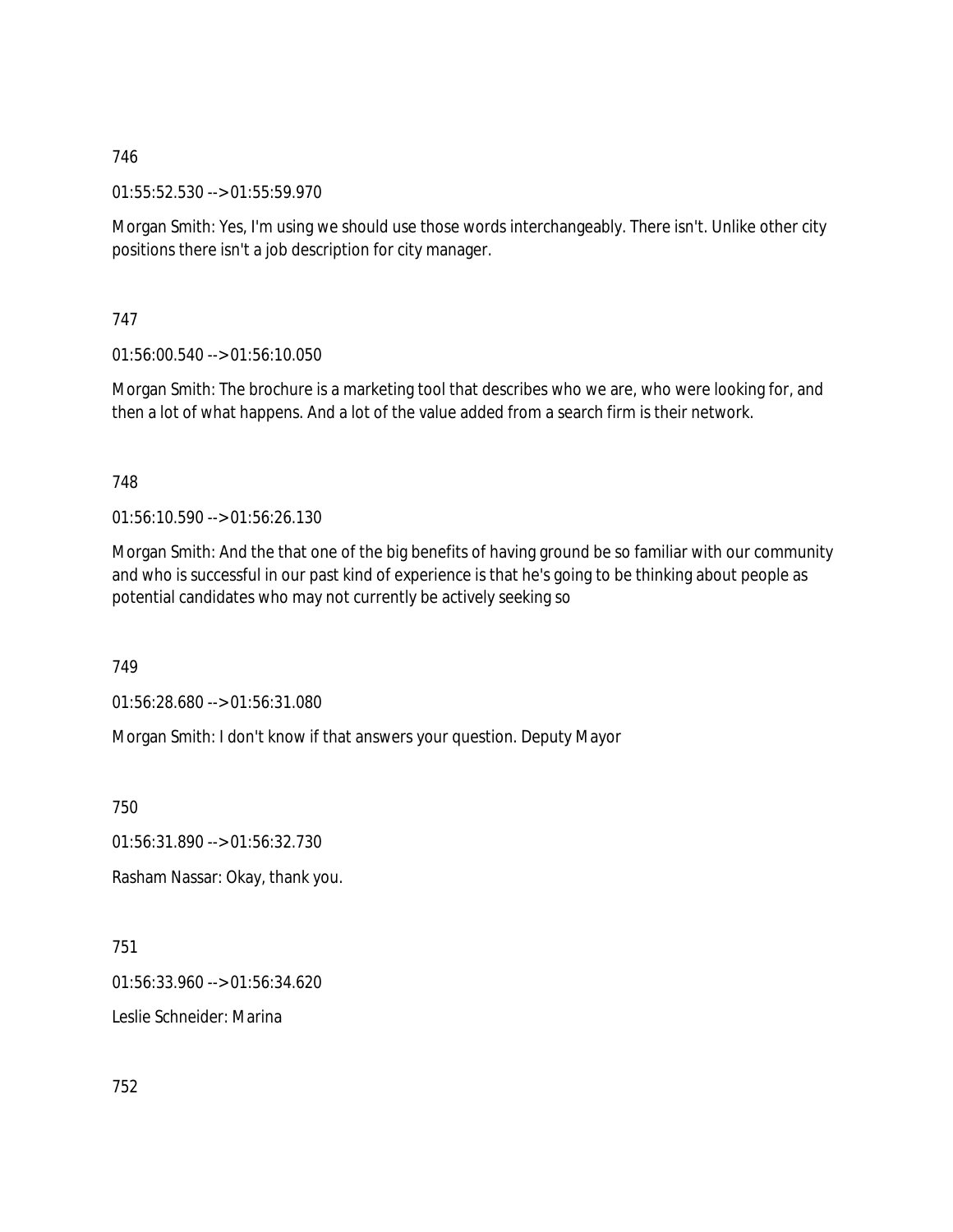01:56:36.540 --> 01:56:53.100

Kol Medina: I'm gonna make a motion moved that we direct the city manager to hire Sgr to conduct the search for our new city manager and to report back to the Council, as soon as possible the timeline that Sgr intends to follow.

753

01:56:55.620 --> 01:56:57.510

Leslie Schneider: And a second from counselor Pollock.

754

01:56:58.710 --> 01:56:59.430

Leslie Schneider: Discussion.

755

01:56:59.490 --> 01:57:00.960

Kol Medina: They speak to that very briefly.

756

01:57:03.180 --> 01:57:11.700

Kol Medina: And if their fee. I don't know how much it costs is within your signing authority city manager. I think you I think this

757

01:57:12.750 --> 01:57:17.730

Kol Medina: Motion would authorize you to go ahead and sign it and if it's not within your signing authority, then obviously have come back to counsel.

758

01:57:21.630 --> 01:57:24.510

Leslie Schneider: Okay. Any we've got COUNCILMEMBER car.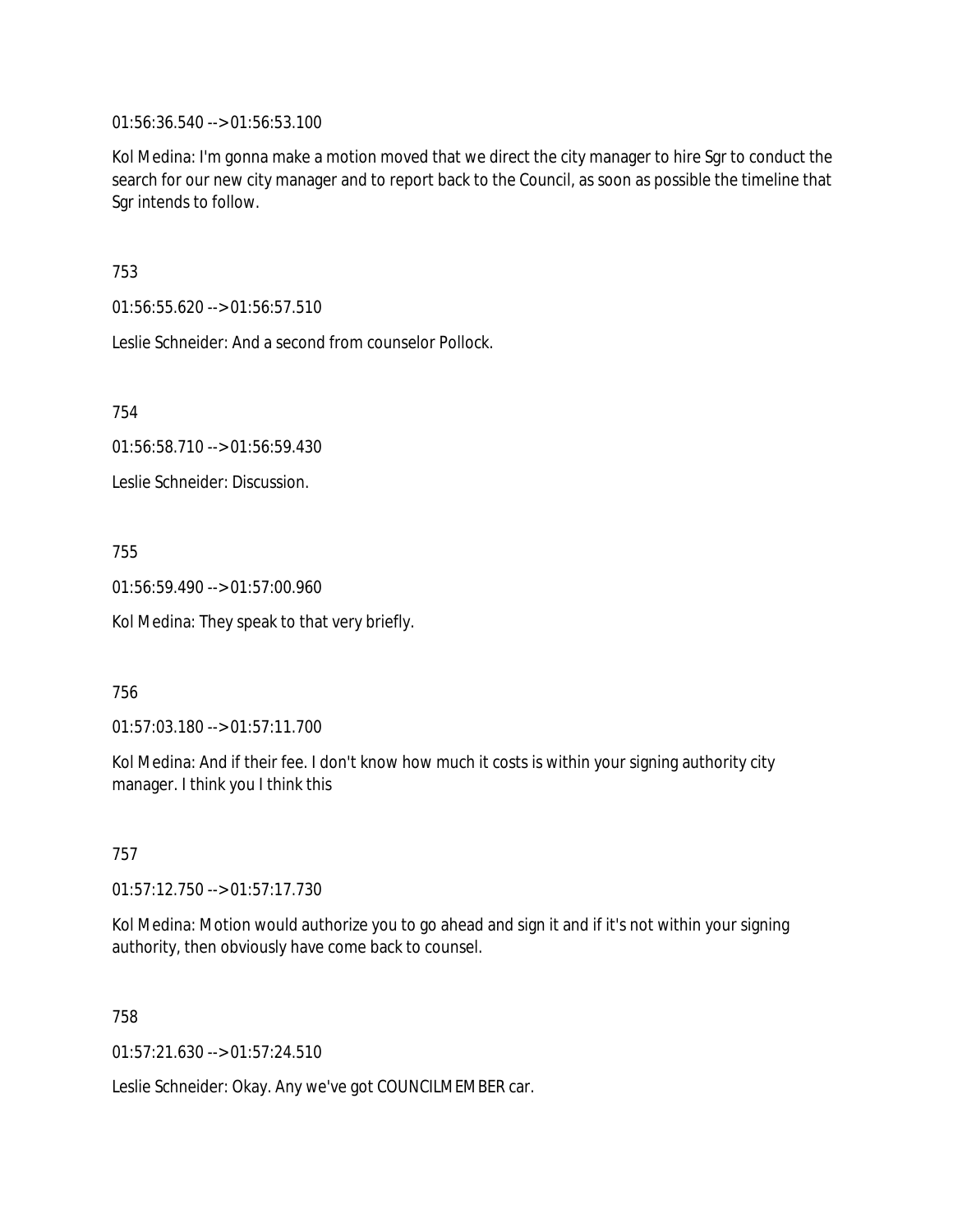01:57:26.640 --> 01:57:36.570

Christy Carr: I think that was actually just my point in terms of considering this and the context. I think probably in our 2020 budget city manager and that

760

01:57:37.020 --> 01:57:52.290

Christy Carr: I would anticipate this isn't within your signing authority, the Professional Services Agreement cost, but could you kind of talk about how much this is going to cost in terms of our 2020 budget and

761

01:57:52.920 --> 01:57:54.630

Christy Carr: What more we talk about

762

01:57:55.560 --> 01:57:58.980

Morgan Smith: I haven't spoken with Ron about his fee but based on past

763

01:58:00.480 --> 01:58:08.280

Morgan Smith: Searches I just off the cuff. Again, I don't want to. I don't want to say definitively but my expectation is that would be within my signing authority.

764

01:58:09.780 --> 01:58:12.630

Morgan Smith: Which for the community is \$50,000 so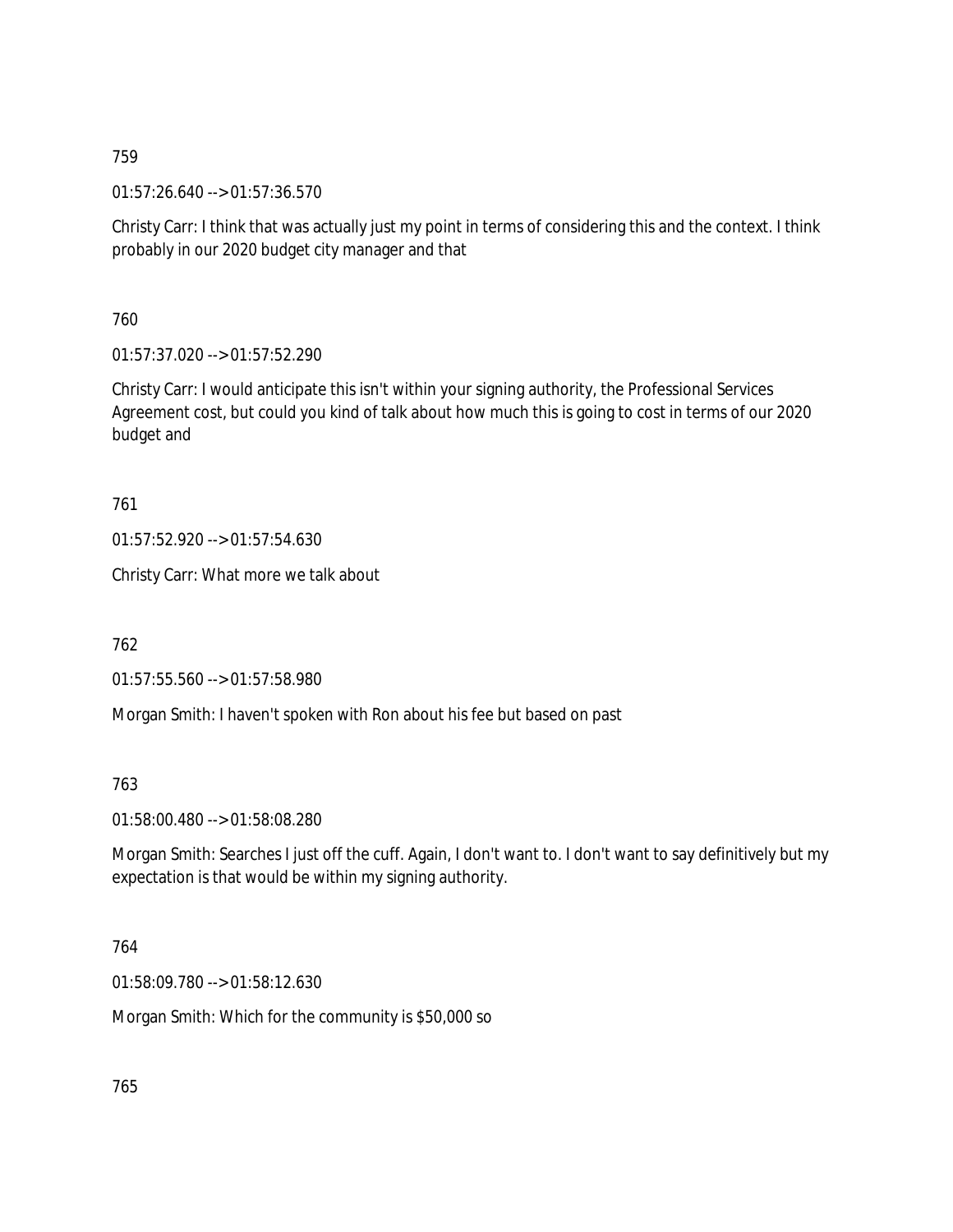01:58:15.060 --> 01:58:24.180

Leslie Schneider: COUNCILMEMBER Medina. Did you still have a you had your hand up. No. Okay. All right. So we have a motion on the floor that seconded. Any final

766

01:58:25.860 --> 01:58:29.760

Leslie Schneider: Comments. All right. All those in favor please say aye.

767

01:58:31.680 --> 01:58:34.740 Leslie Schneider: Aye. Any opposed.

768

01:58:36.930 --> 01:58:38.760

Leslie Schneider: Alright that passes unanimously.

769

01:58:40.290 --> 01:58:41.010

Leslie Schneider: City Manager.

770

01:58:42.030 --> 01:58:48.000

Morgan Smith: So I would think that it would probably benefit Council if on our next few meetings.

### 771

01:58:48.420 --> 01:58:55.080

Morgan Smith: On this topic and let you know where things stand, and how we're moving forward for the business meetings. Those are standing city manager, the report item.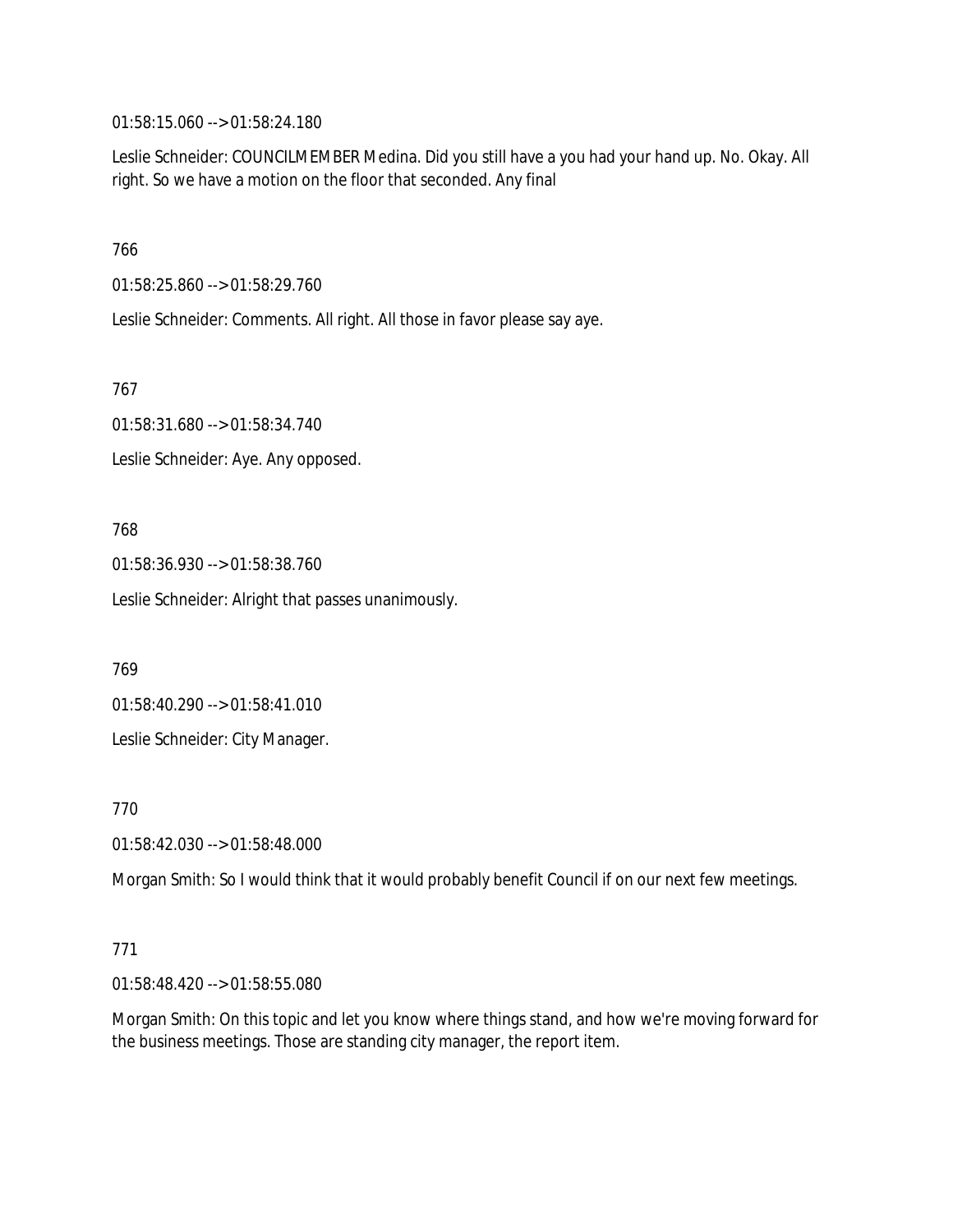01:58:55.350 --> 01:59:02.340

Morgan Smith: But if you don't mind if you're interested. I'll work with the mayor Deputy Mayor. It may be that for the study sessions here as we get started, you might want to

# 773

01:59:02.760 --> 01:59:09.450

Morgan Smith: Allocate five or 10 minutes just to hear about this process and let the community know what's happening here as we get kicked off.

774

01:59:11.100 --> 01:59:13.860

Leslie Schneider: That sounds great. I really appreciate that. Yes, thank you.

775

01:59:15.900 --> 01:59:18.360

Leslie Schneider: I just want to reflect back that that was a wonderful experience.

# 776

01:59:19.380 --> 01:59:32.220

Leslie Schneider: We are a little bit though, you know, I mean, we start off over time. And we probably went another 1520 minutes but that being such an important piece of business. I just, I feel really feel really good about it. That being said, it is

# 777

01:59:33.450 --> 01:59:42.330

Leslie Schneider: 820 so we are pushing an hour over time. And that means we might be here at 11 as things go now. And if we stay on track. So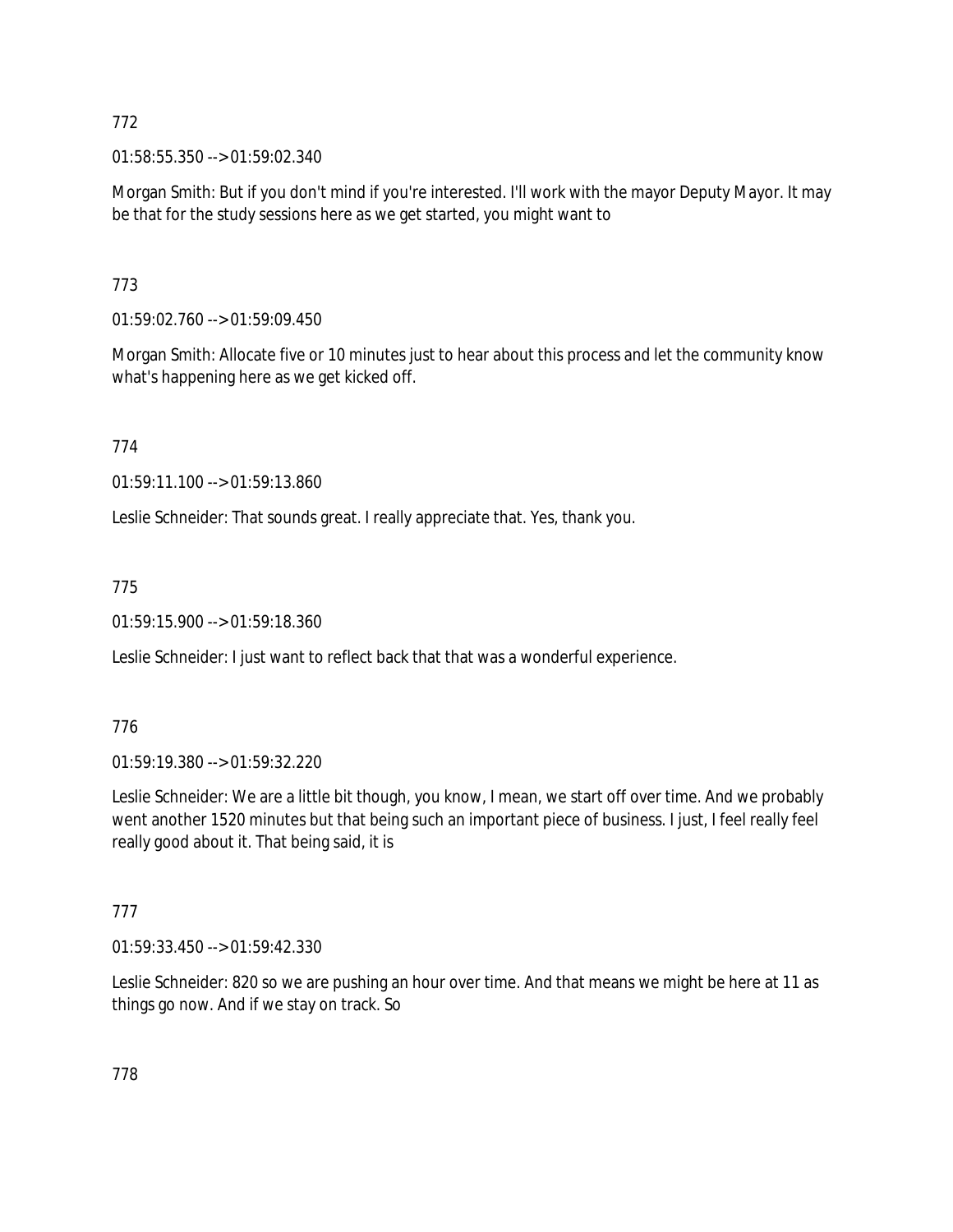01:59:43.650 --> 01:59:51.150

Leslie Schneider: We are now moving up in our agenda. The two items, the mass at the

779

01:59:52.680 --> 02:00:02.100

Leslie Schneider: Ordinance requiring face covering so item 11 B is now being moved up and then that will be followed by 11 see the face masks initiative so

780

02:00:03.360 --> 02:00:07.860

Leslie Schneider: COUNCILMEMBER hi topless. Do you want to take over and

781

02:00:09.630 --> 02:00:18.000

Kirsten Hytopoulos: Sure. I guess I mean I haven't confirmed today with my subcommittee, but I'm guessing that we're in agreement that at this point, our ordinances moot.

782

02:00:18.390 --> 02:00:25.890

Kirsten Hytopoulos: If we can hear from from other okay so Michael may have a different opinion, my, my suggestion is that is that we pull the ordinance at this point.

783

02:00:26.550 --> 02:00:37.290

Kirsten Hytopoulos: I would, I think that it's possible. There'll be things that we have to discuss, since we're not completely familiar yet with the governor's order. And just to be clear again for the public that Governor ordered that mass be mandated across the state.

784

02:00:37.950 --> 02:00:44.880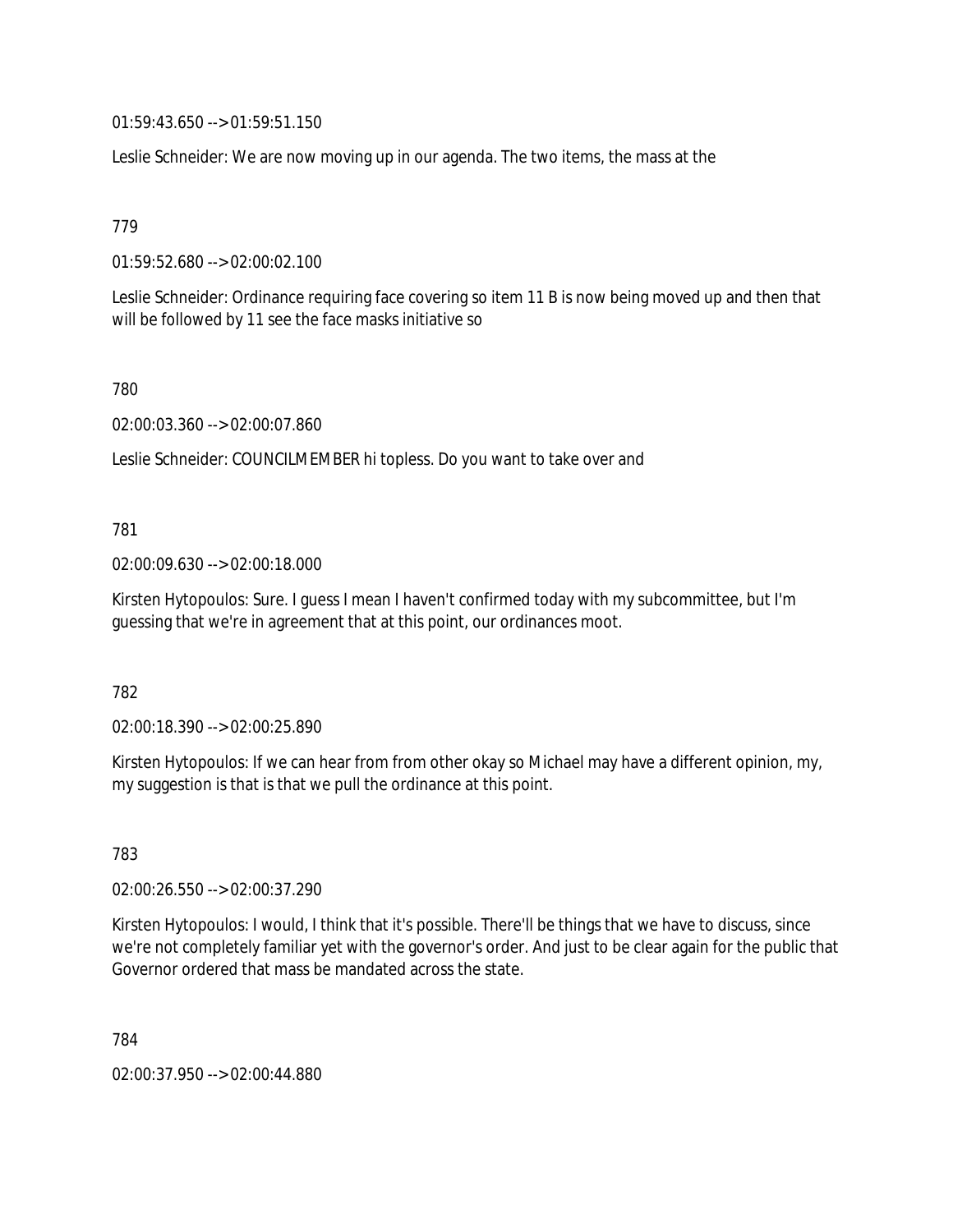Kirsten Hytopoulos: The bits that I've seen so far, and it'd be interesting. I don't know if Michael, you have anything to add or anyone has heard more than this. But so far, it sounds like

785

02:00:45.180 --> 02:00:55.350

Kirsten Hytopoulos: It's actually farther reaching than what we anticipated that it's everywhere in public. And so I'm not sure we're clear on the enforcement yet one of my concerns will just be whether

786

02:00:55.980 --> 02:01:02.430

Kirsten Hytopoulos: It's specifically prohibits the mass with valves that you were referencing Leslie, that could be a local issue for us, but hopefully

# 787

## 02:01:02.880 --> 02:01:10.830

Kirsten Hytopoulos: The government will be on good have good information. And there are a lot of their increasing number of jurisdictions that are specifically prohibiting those masks. So we're probably okay on that.

### 788

02:01:11.820 --> 02:01:18.000

Kirsten Hytopoulos: Before I before I turn it over to my help my fellow subcommittee Members, I would just say, I think it's really important.

789

02:01:18.990 --> 02:01:32.670

Kirsten Hytopoulos: To say that we had an overwhelming response by email. We had I actually went through and read and respond to 185 emails I took hours to do that in preparation for tonight's conversation.

790

02:01:33.120 --> 02:01:41.880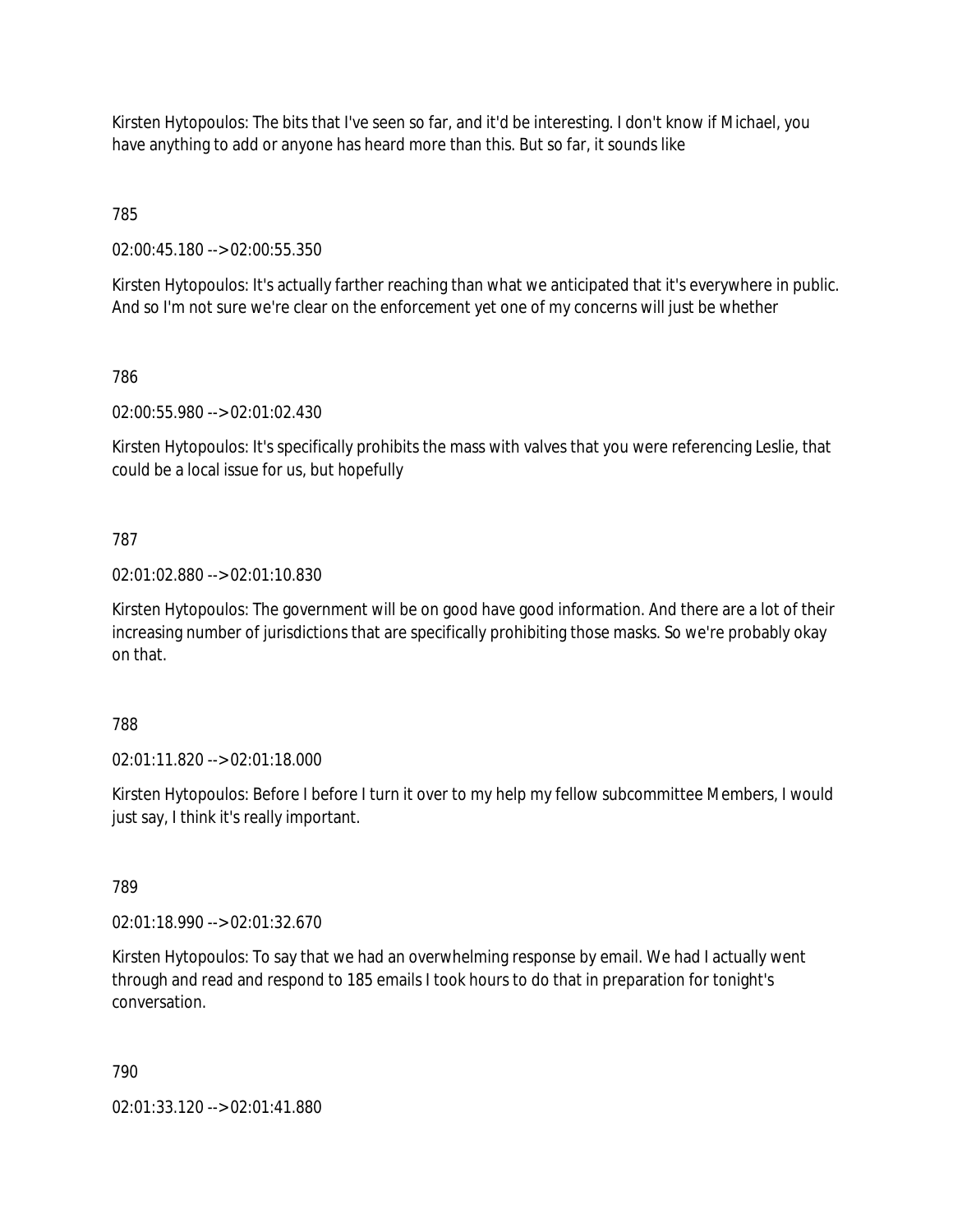Kirsten Hytopoulos: And 77% were in favor of a mass mandate and I just think that's important to to be clarified that I think our community supports the action of the governor's taken

791

02:01:42.480 --> 02:01:51.270

Kirsten Hytopoulos: And I would like us to consider coming back with a resolution that confirms and endorses that resolution. Once we see it, I assume we're going to feel that way.

792

02:01:51.720 --> 02:02:04.800

Kirsten Hytopoulos: I think the governor will probably wind up having counties and cities that were voltage can stem, and I think that I think we've got the support in this community to be on the record confirming and endorsing that resolution.

### 793

02:02:07.020 --> 02:02:24.690

Leslie Schneider: So just to be clear, before I go on you, your recommendation right now is to pull this pulled the discussion of this ordinance pending more understanding of the governor's order and then making a recommendation to come back with a resolution to support the order

### 794

02:02:25.410 --> 02:02:28.200

Leslie Schneider: Yes. Okay. Councilmember Pollock.

### 795

02:02:28.920 --> 02:02:38.460

Michael Pollock: Yeah, thanks. I think generally I agree, but I, I feel that, you know, there's a little bit of politics at play at the at the

### 796

02:02:39.420 --> 02:02:47.700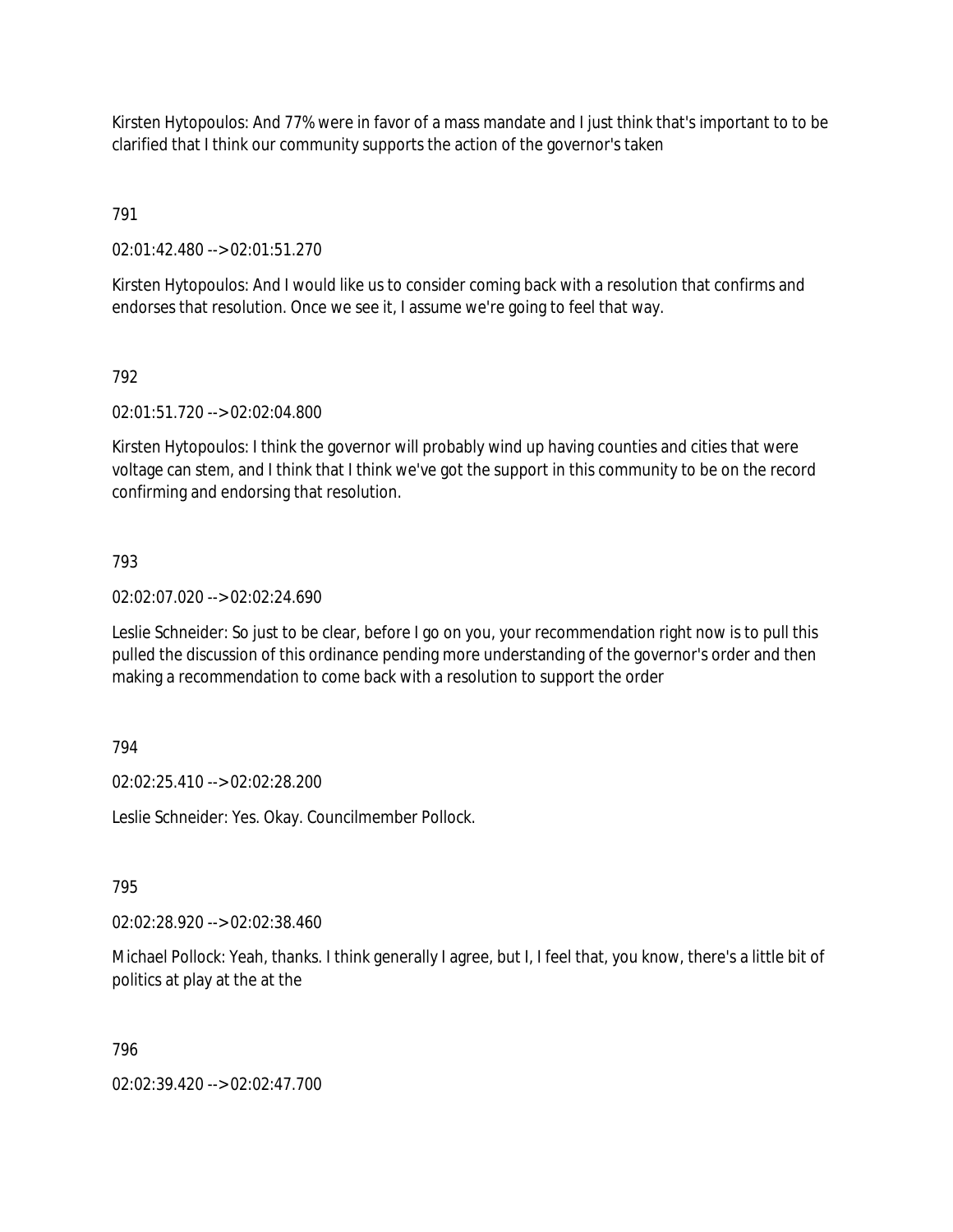Michael Pollock: State level, and I guess we should say, Thank you, Governor for stepping up and doing the right thing. I would have been nice that we didn't have to lead the charge, but we did

797

02:02:48.660 --> 02:02:58.740

Michael Pollock: So saying that since he's one of our constituents. So it's frankly been a little bit of a disappointment that has taken the state this long to move forward. So I'm glad to see that.

798

02:02:59.220 --> 02:03:06.390

Michael Pollock: Having said that, we did a pretty good job, not to pat ourselves on the back, but really took the time to look at the science and

799

02:03:06.810 --> 02:03:10.020

Michael Pollock: COUNCILMEMBER high topless. In particular, deserves a lot of credit

800

02:03:10.530 --> 02:03:22.140

Michael Pollock: We did a lot of research we based what we did on the best available science and and given kind of the state's approach to this. I feel like we've done a better job. I feel like we've done our homework and

801

02:03:22.890 --> 02:03:35.910

Michael Pollock: You know, I'm happy to defer this and kick it down for another week. But I want to see what they propose and and what the basis for it is and to see if they've done their homework. So

802

02:03:36.690 --> 02:03:52.980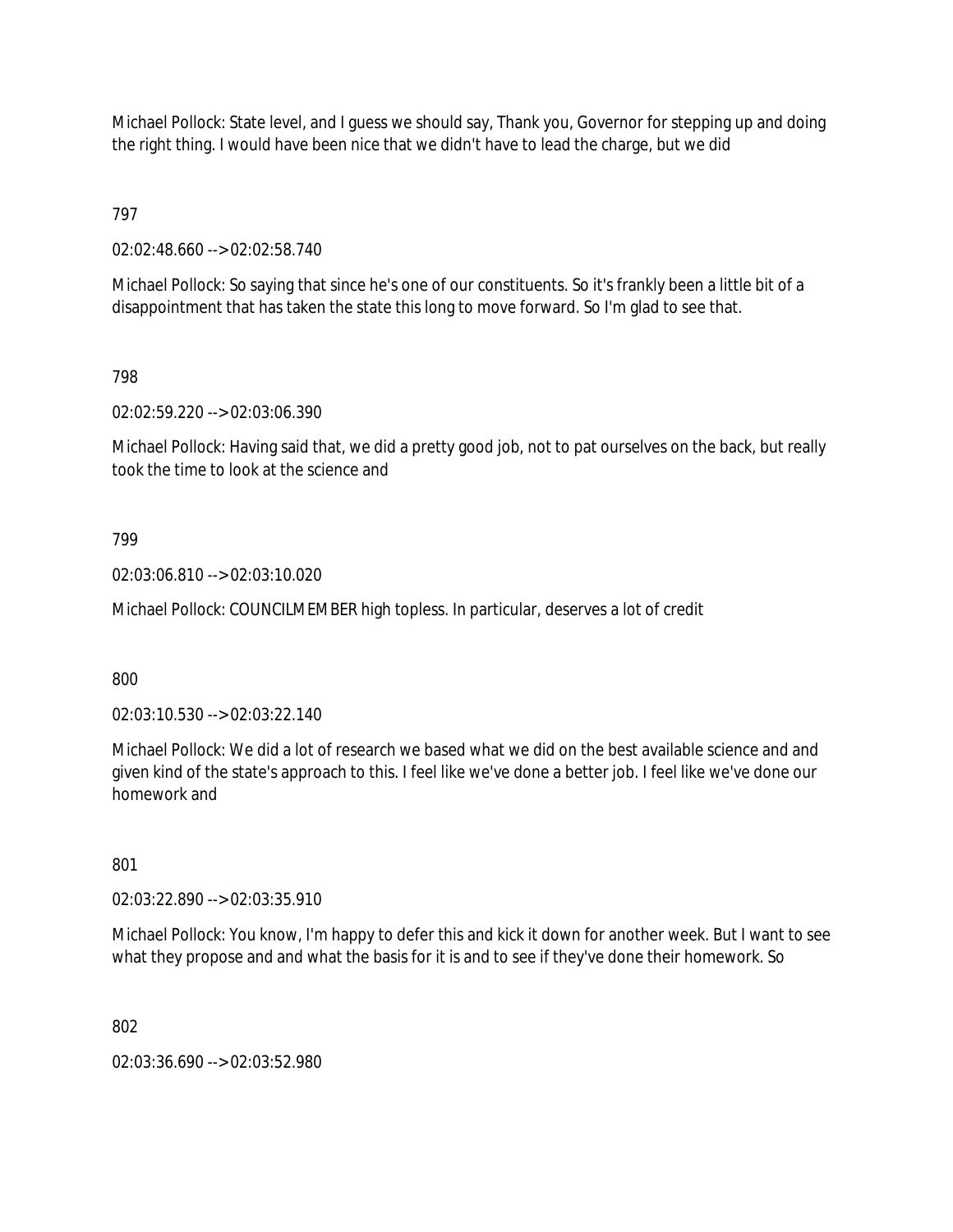Michael Pollock: You know, if, if the Council wants to differ on it. I think that's good. But I want to be ready to bring it right back over to modify it. If we don't feel that put the put the state has done a sufficient to address the concerns of big numbers just want to be real clear and

803

02:03:54.300 --> 02:04:00.750

Michael Pollock: I don't know. I think we need to discuss, I guess. So I guess in terms of motion forward would be

## 804

02:04:03.540 --> 02:04:15.120

Michael Pollock: I'm just going to say to defer to simply table this for now I'm thinking about the right emotion here. I don't want to take a lead and definitely about to table pending information about

805

02:04:16.380 --> 02:04:19.470

Michael Pollock: What the State is that more detailed analysis of what the stakes.

806

02:04:20.550 --> 02:04:35.160

Michael Pollock: Ordinances up to, or whether it's a law or edict or I don't even know what it is exactly right now, but presumably it's a proclamation, and if if it is I guess I'd want to get a sense of, I don't know that the

807

02:04:36.210 --> 02:04:55.620

Michael Pollock: That the governor can just issue, something that then becomes a misdemeanor, so I'm a little bit surprised to hear that. So I guess I want some clarification on on some of those aspects of it but but for now, I'm happy to move to cable this ordinance pending further

808

02:04:57.030 --> 02:05:02.490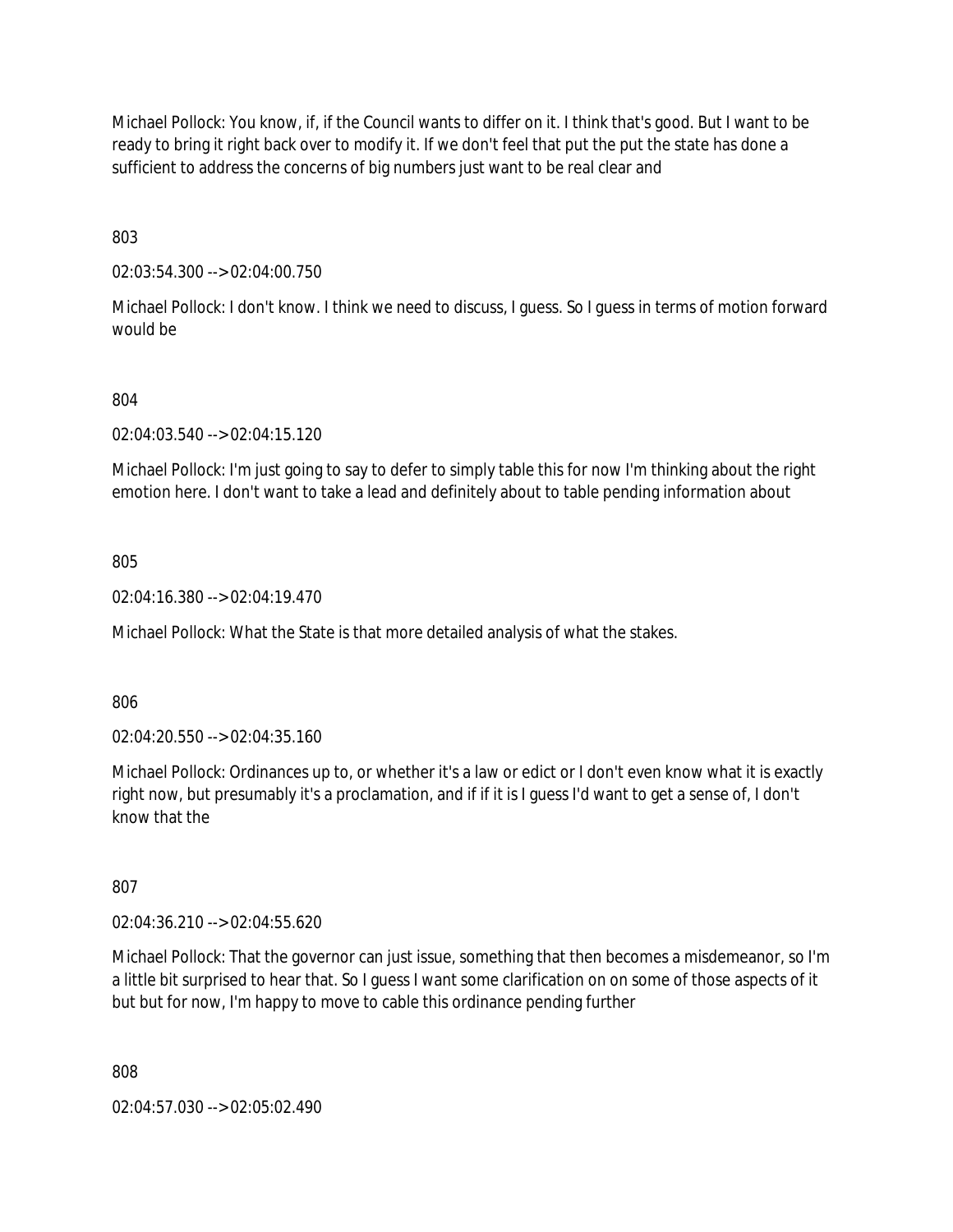Michael Pollock: Further information on what the government governor's proclamation decisions. I'm if that's

809

02:05:03.780 --> 02:05:05.610

Michael Pollock: Acceptable to me colleagues.

810

02:05:06.960 --> 02:05:17.280

Leslie Schneider: I'm quickly question. Do we need to table it. So I have two questions. You sort of process do we do we need to table it or can we just sort of leave it in suspended animation.

811

02:05:18.330 --> 02:05:27.180

Leslie Schneider: And then the other question is, does the manager. Do you need any sort of additional feedback from us, relative to communications.

812

02:05:30.360 --> 02:05:30.810

Morgan Smith: And

813

02:05:31.980 --> 02:05:44.310

Morgan Smith: Probably we have plans in place with the being mindful of the July 4 holiday weekend coming up to develop some things to make sure they're very visible.

814

02:05:44.640 --> 02:05:55.890

Morgan Smith: I hope council members have a chance to see the reader war that went up last week to try and particularly capture the attention of people coming off the fairies. We have a graphic designer that we're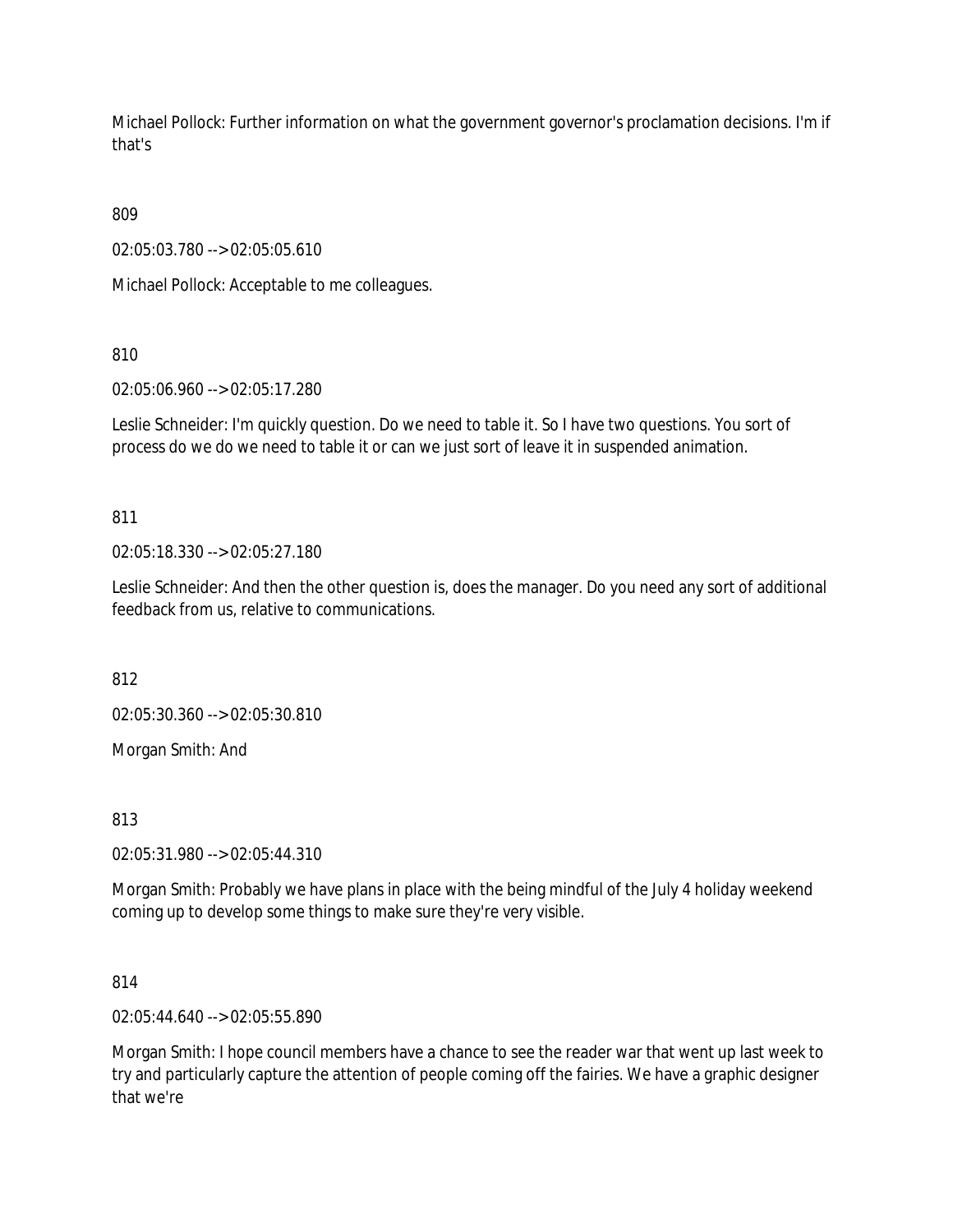02:05:56.940 --> 02:06:01.950

Morgan Smith: Planning to use to do some encouraging maybe more fun.

816

02:06:03.300 --> 02:06:16.680

Morgan Smith: Options to place on Winslow way to just sort of highlight the you're visiting us. We need you to wear a mask, we can tweak all of that, given the governor's orders to be, you know, more specific to the law.

817

02:06:18.420 --> 02:06:25.140

Morgan Smith: But I know that we had some discussion, two weeks ago about what you weren't weren't ready to communicate.

818

02:06:26.370 --> 02:06:41.670

Morgan Smith: I think we can develop things that will be useful and and helpful to have available, a week from now, but we can't, we can't wait a week or so to do that. So councils supportive of us doing that will keep moving forward with that but it is worth touching on

819

02:06:43.770 --> 02:06:50.610

Leslie Schneider: Kelsey republic. Your hand is still up. Do you, did you want to or COUNCILMEMBER hi topless also would like to jump.

820

02:06:50.940 --> 02:06:58.260

Michael Pollock: I just clarify your question, which is, we've actually don't have emotion on the table. So actually we don't need the table is my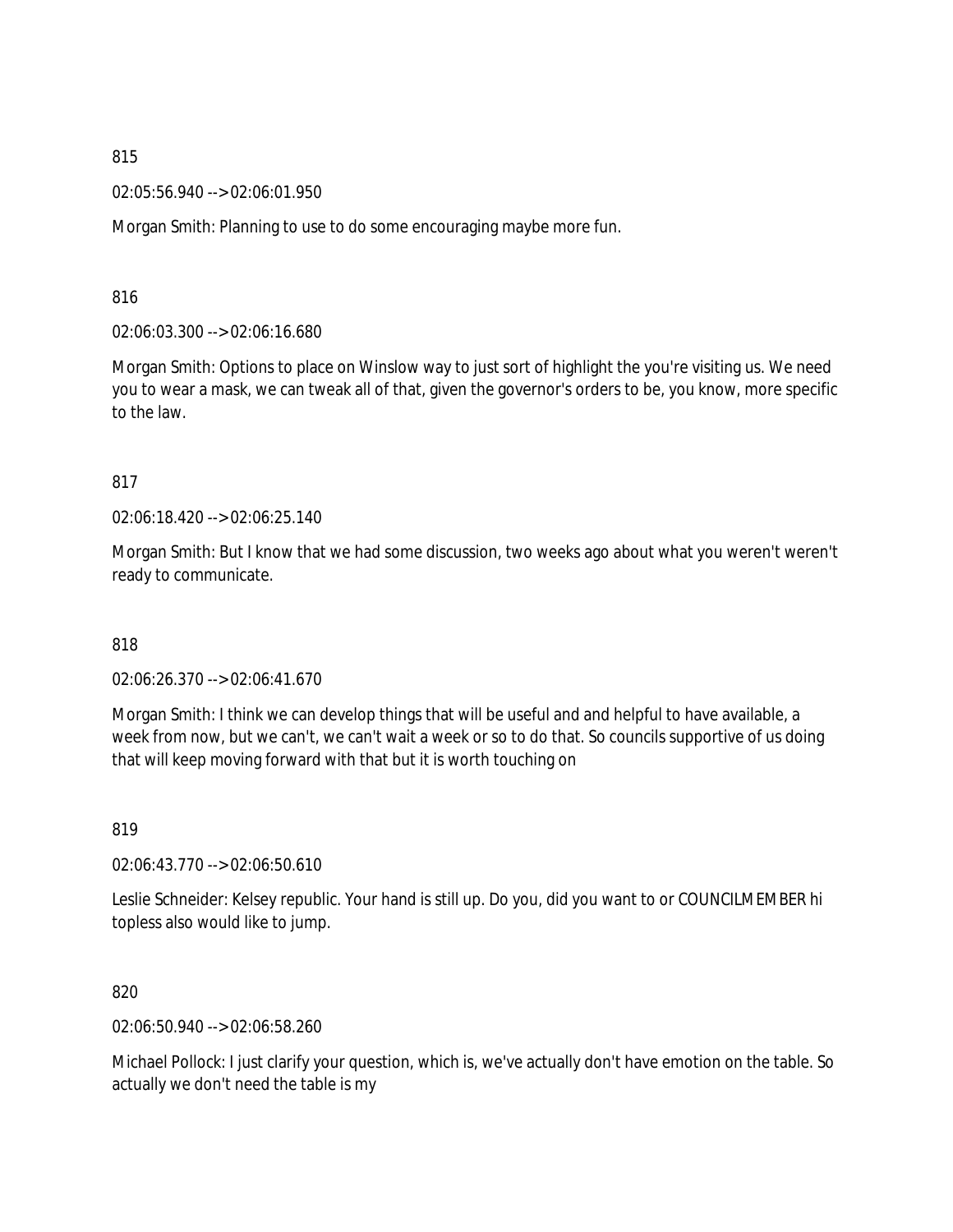02:06:58.950 --> 02:07:00.540 Michael Pollock: Okay, good. Informal so

822

02:07:00.810 --> 02:07:03.750

Leslie Schneider: Great, thank you. Councilmember I topless.

823

02:07:04.500 --> 02:07:14.340

Kirsten Hytopoulos: So I'm all right. With regards to messaging what the Committee was going to be suggesting what the ordinance was to read was that there would be official signage in stores.

824

02:07:14.730 --> 02:07:22.830

Kirsten Hytopoulos: That would would reference the law, the fact that there's an ordinance requiring this I would hate for us to do anything less with messaging.

825

02:07:23.700 --> 02:07:27.480

Kirsten Hytopoulos: Based on the Governor's order. They did anything to downplay the fact that it's the law.

826

02:07:27.870 --> 02:07:41.340

Kirsten Hytopoulos: I mean, we can do that in a friendly way we can do with graphics, but I hopefully very clear in our messaging and I'd be great to hear. For the rest of counsel, but that we are going to be taking advantage of the fact that this is in fact now a State law and that it's not optional.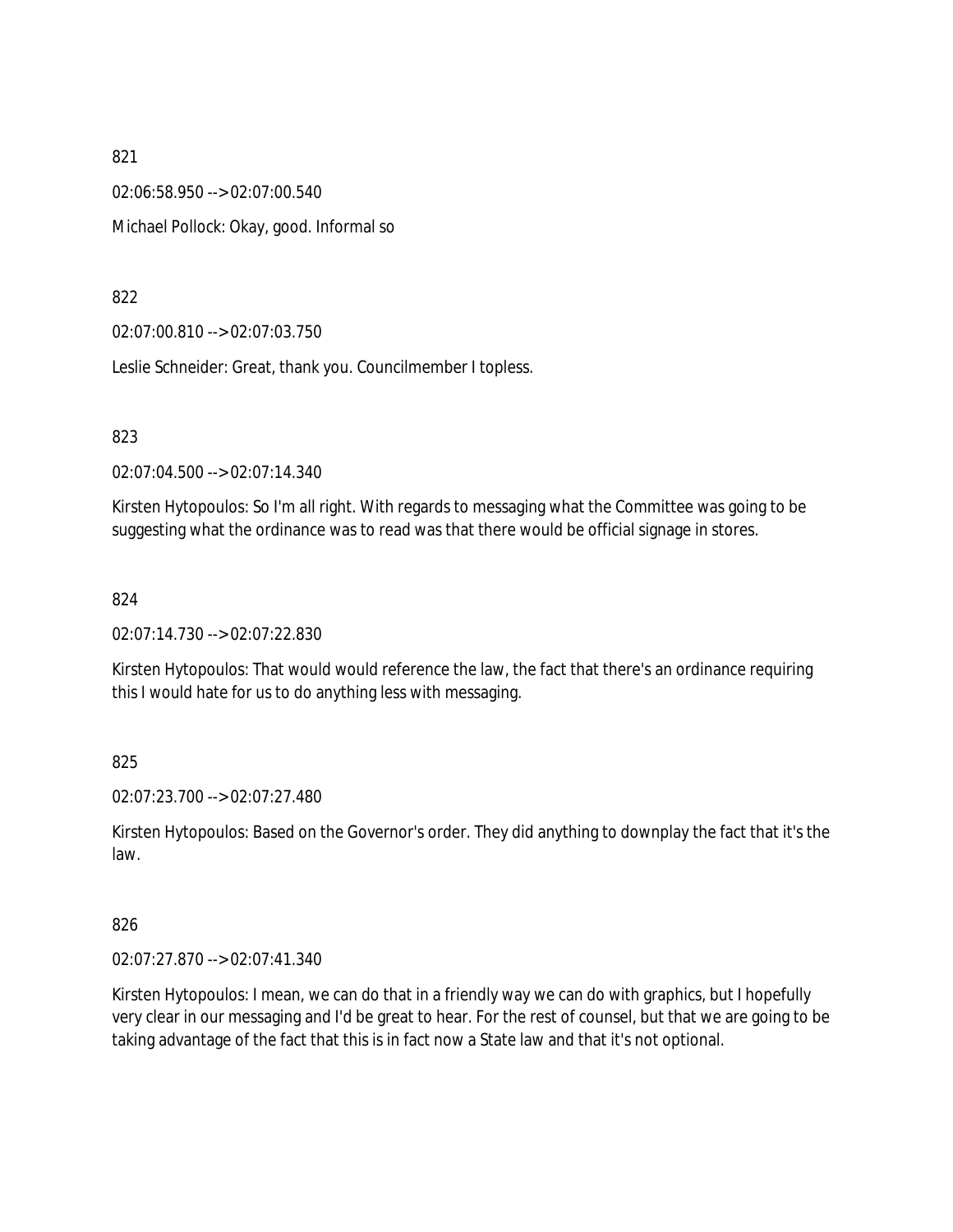02:07:46.050 --> 02:07:46.620

Leslie Schneider: Um,

828

02:07:49.470 --> 02:07:57.150

Leslie Schneider: So city manager. If you make. Do you have any suggestions for anything that you need, or your we're good.

829

02:07:57.420 --> 02:08:06.450

Morgan Smith: disagree with that. I mean, our intent was to adjust the messaging based on what happened tonight. And what happened tonight just didn't happen in this venue and happen statewide so

830

02:08:06.480 --> 02:08:08.190

Morgan Smith: Great. That's clear.

831

02:08:08.670 --> 02:08:12.690

Leslie Schneider: Okay, great. All right, well, if there are no other

832

02:08:14.820 --> 02:08:19.320

Leslie Schneider: I think we'll just take an opportunity to jump ahead to our next agenda item which is

833

02:08:22.350 --> 02:08:31.890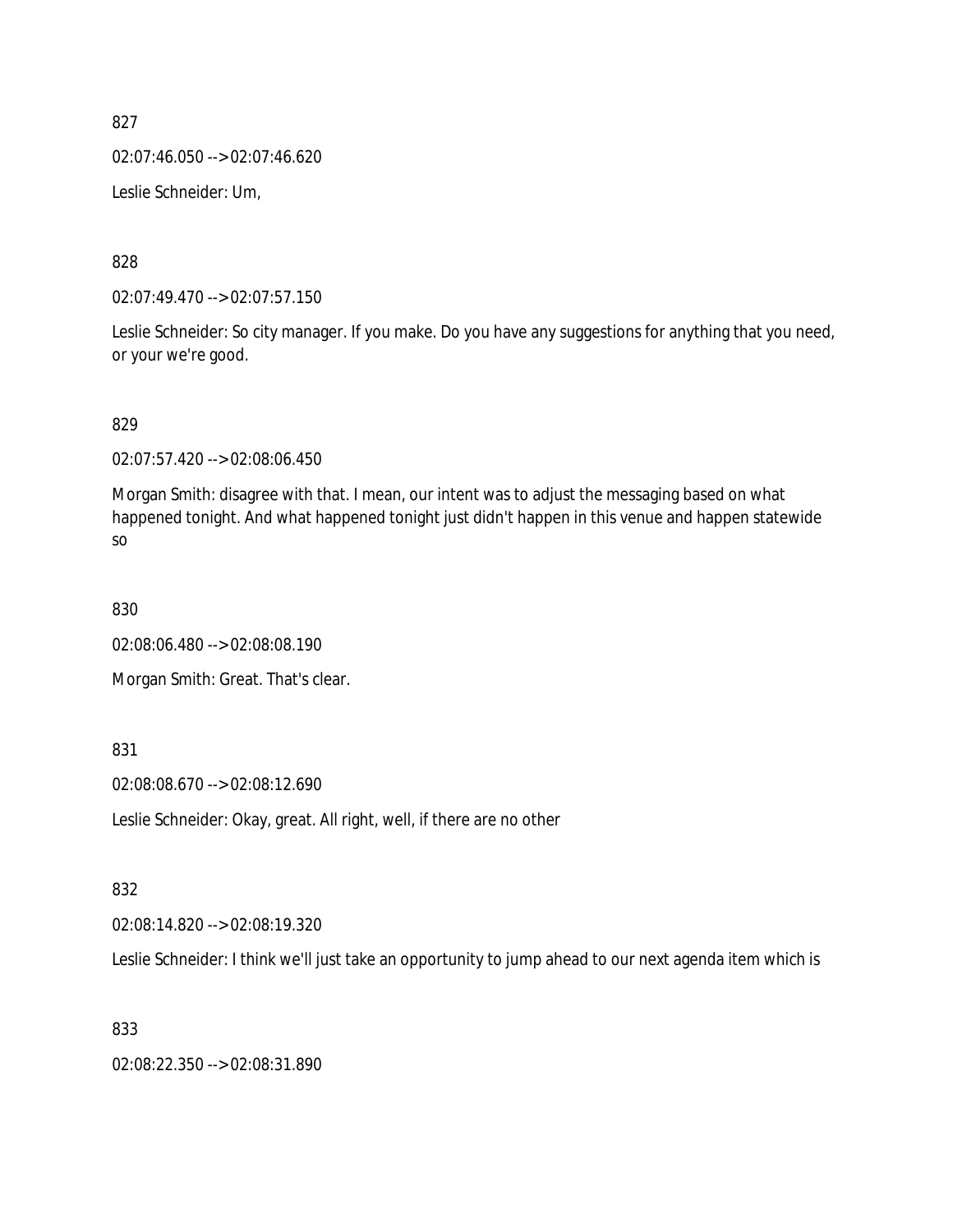Leslie Schneider: Let's see what's the name of it here. The what the previous 11 see facemask initiatives and COUNCILMEMBER deeps. Do you want to lead us off on that what. Sorry. Wait a minute.

834

02:08:32.220 --> 02:08:32.700

Leslie Schneider: I just have

835

02:08:32.850 --> 02:08:46.290

Kirsten Hytopoulos: Yes, thank you Joe. Could I just, just to close that. Could we just have some plan. So it just doesn't disappear that possibly, for example, the subcommittee could review your the order when it comes out and we could develop a response for Council and bring it back.

## 836

02:08:47.430 --> 02:08:56.790

Kirsten Hytopoulos: But that makes sense. And I'm expecting us to say, Yahoo, this is great. It's stronger than we did, but that way. That doesn't just go off and then you know whatever either just without work for Council.

837

02:09:01.080 --> 02:09:02.070

Leslie Schneider: I think that's a yes.

838

02:09:03.990 --> 02:09:17.310

Morgan Smith: City Manager, just to help with clarification, would you like to plan for that item to come back on the meeting. That's a study session or next week, which is sort of focused on finance issues or how would you like to proceed.

839

02:09:18.660 --> 02:09:28.890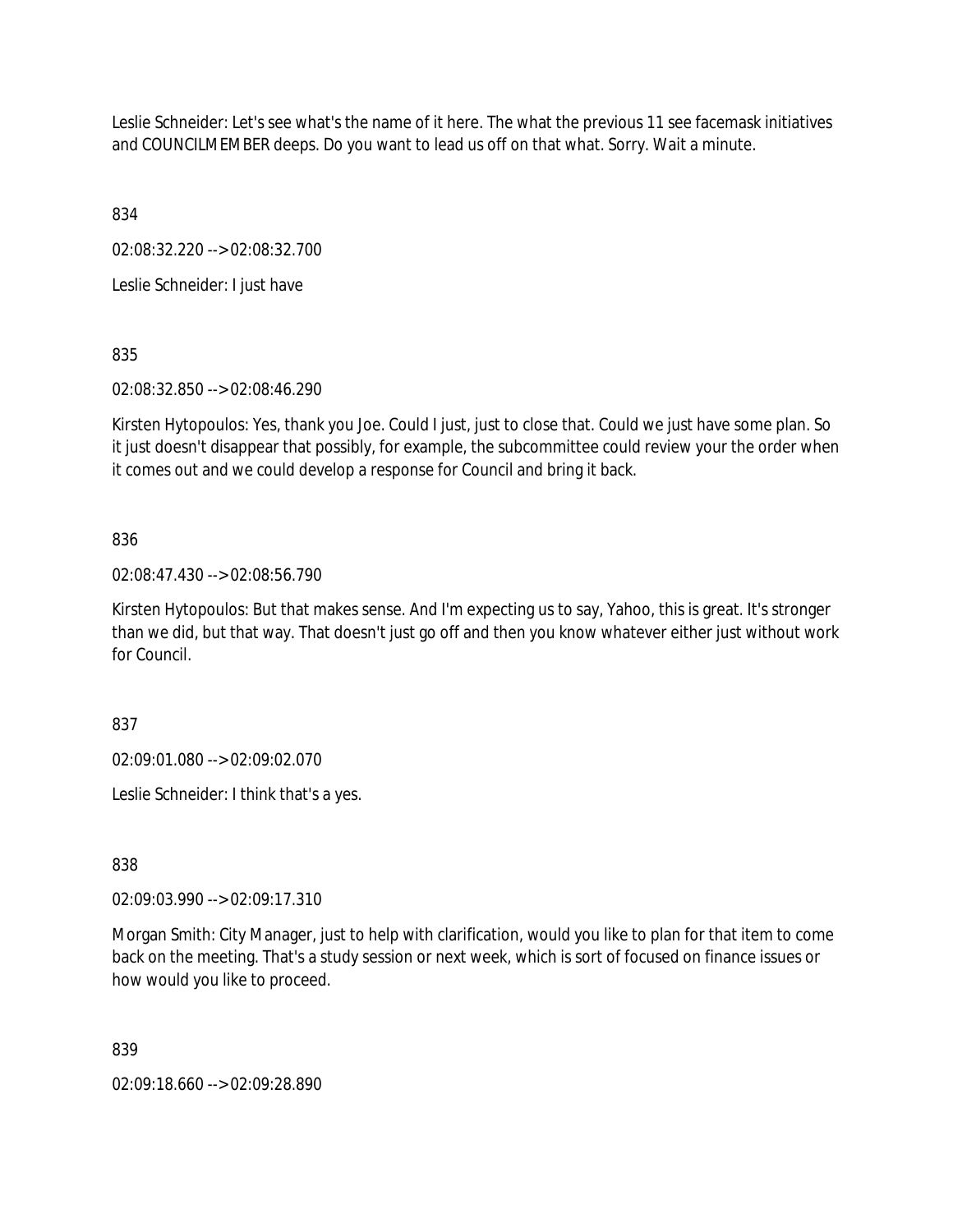Kirsten Hytopoulos: Um, I personally, I really think this is going to be like a four minute topic. And so if we could squeeze it on next week. I think that'd be timely, I sure would hope the governor's order comes out by Friday. Like it anticipated.

840

02:09:29.640 --> 02:09:35.970

Morgan Smith: So we can put a placeholder on next week's agenda for some follow up from the ad hoc committee on the Governor's order.

841

02:09:36.330 --> 02:09:36.900

Does that sounds

#### 842

02:09:38.970 --> 02:09:43.110

Morgan Smith: And the rest of Council supportive. Okay. All right. Thank you. Okay.

843

02:09:44.400 --> 02:09:45.060

Leslie Schneider: All right.

844

02:09:45.090 --> 02:09:48.120

Leslie Schneider: COUNCILMEMBER deets. Your face masks initiative.

### 845

02:09:48.840 --> 02:09:51.660

Joe Deets: Thank you everyone get their mass on now. No.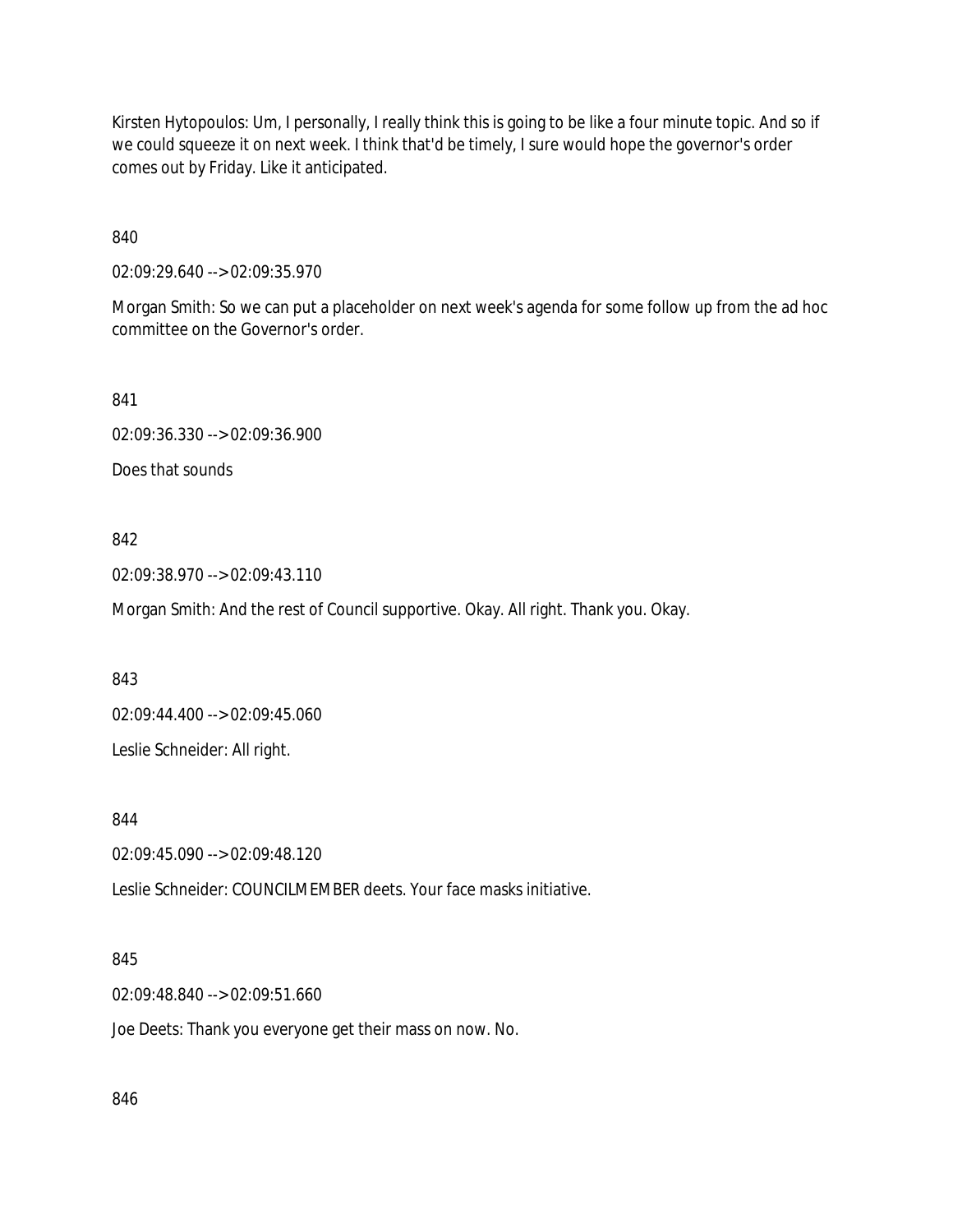02:09:54.270 --> 02:10:04.800

Joe Deets: Zoom meetings are not exempted so well first off, thank you for allowing this this topic that I'm going to be talking about to piggyback this because they really do fit hand in glove.

### 847

02:10:05.940 --> 02:10:12.960

Joe Deets: There was the question do we stay with a resolution only or do we man have a mandate. Well now the governor's made that decision for us.

848

02:10:13.380 --> 02:10:33.660

Joe Deets: This discussion is going to be about how do we campaign, how do we promote aggressively to get people aware mass and it really answers two points. One is the the medical side, which really there's no debate that Nasser are very important. And the second is the economic side, whereas our

#### 849

02:10:35.070 --> 02:10:52.800

Joe Deets: Addresses the economic calamity disaster. There's the fall on our local businesses. So I like to think what I'm going to be talking about addresses both medical and economic issues. So not going to talk about medical evidence. I'm referring to my memo that got circulated to everybody.

#### 850

02:10:53.850 --> 02:10:57.150

Joe Deets: The evidence is there. There's no debate, kind of like climate change.

#### 851

02:10:58.590 --> 02:11:01.410

Joe Deets: On the supply side, let's just say as as

852

02:11:02.670 --> 02:11:07.350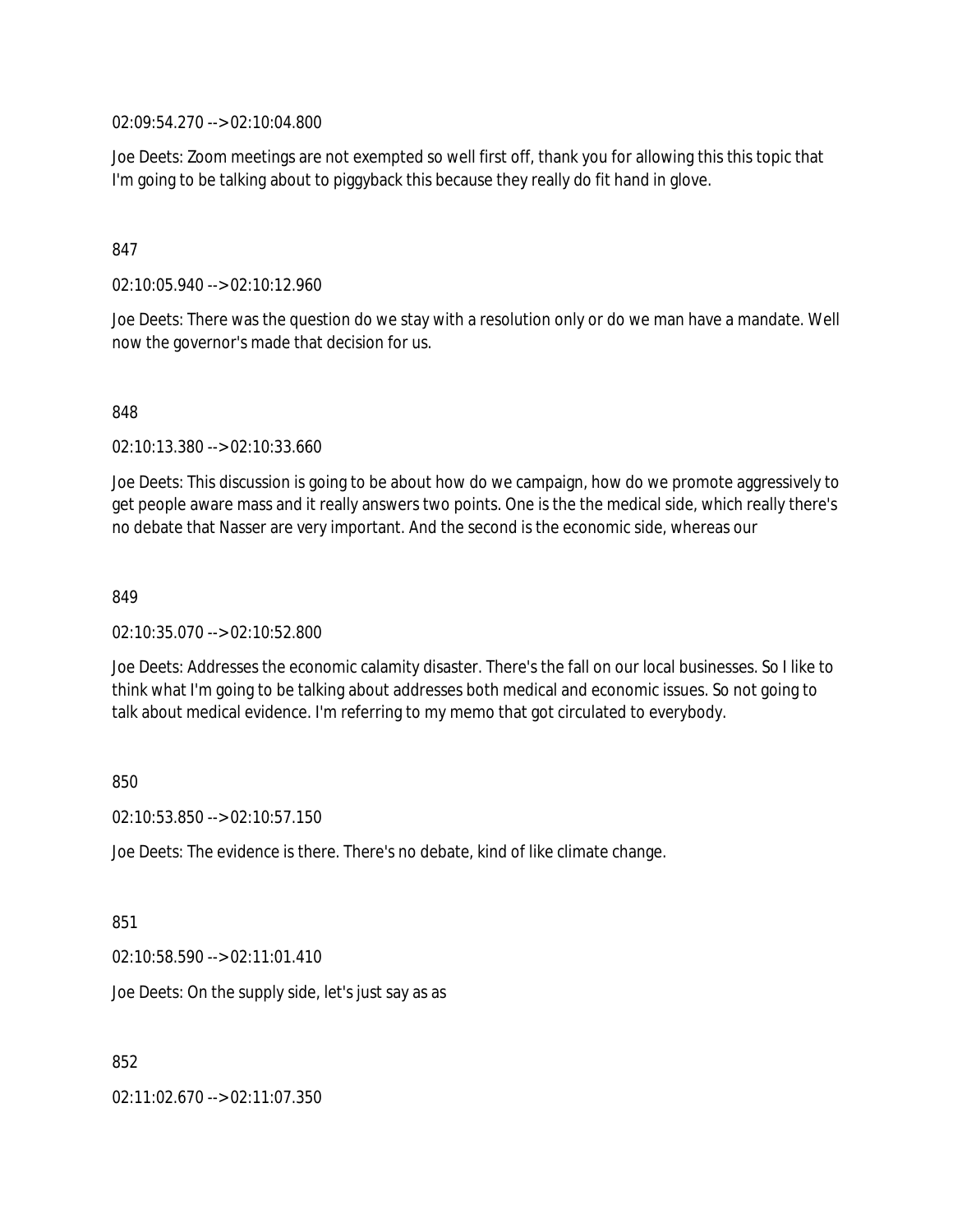Joe Deets: Kevin Dwyer the interim CEO of the chamber said with this mandate.

853

02:11:09.000 --> 02:11:13.200

Joe Deets: Week. I think we can safely say there's gonna be a strong need for mass in the community.

854

02:11:14.220 --> 02:11:15.750

Joe Deets: Currently we have

855

02:11:17.640 --> 02:11:27.420

Joe Deets: About 2020 500 mask in our emergency operation center Bainbridge the bar network has thousand to 1400 mass

856

02:11:28.560 --> 02:11:40.110

Joe Deets: And I just heard rotary is going to get a bunch of mass for businesses. I can't remember the number. But Kevin told me that earlier today, but we're going to meet a lot more. And I would say this is a

857

02:11:41.190 --> 02:11:48.840

Joe Deets: Point where the city is a leader can step forward and purchase a good supply of mass. I have a number in mind but

858

02:11:49.200 --> 02:12:02.880

Joe Deets: That's, I think, the purpose of tonight is listen. Can we agree to this concept of the city purchasing mass for distribution for to businesses to visitors to anyone who needs it.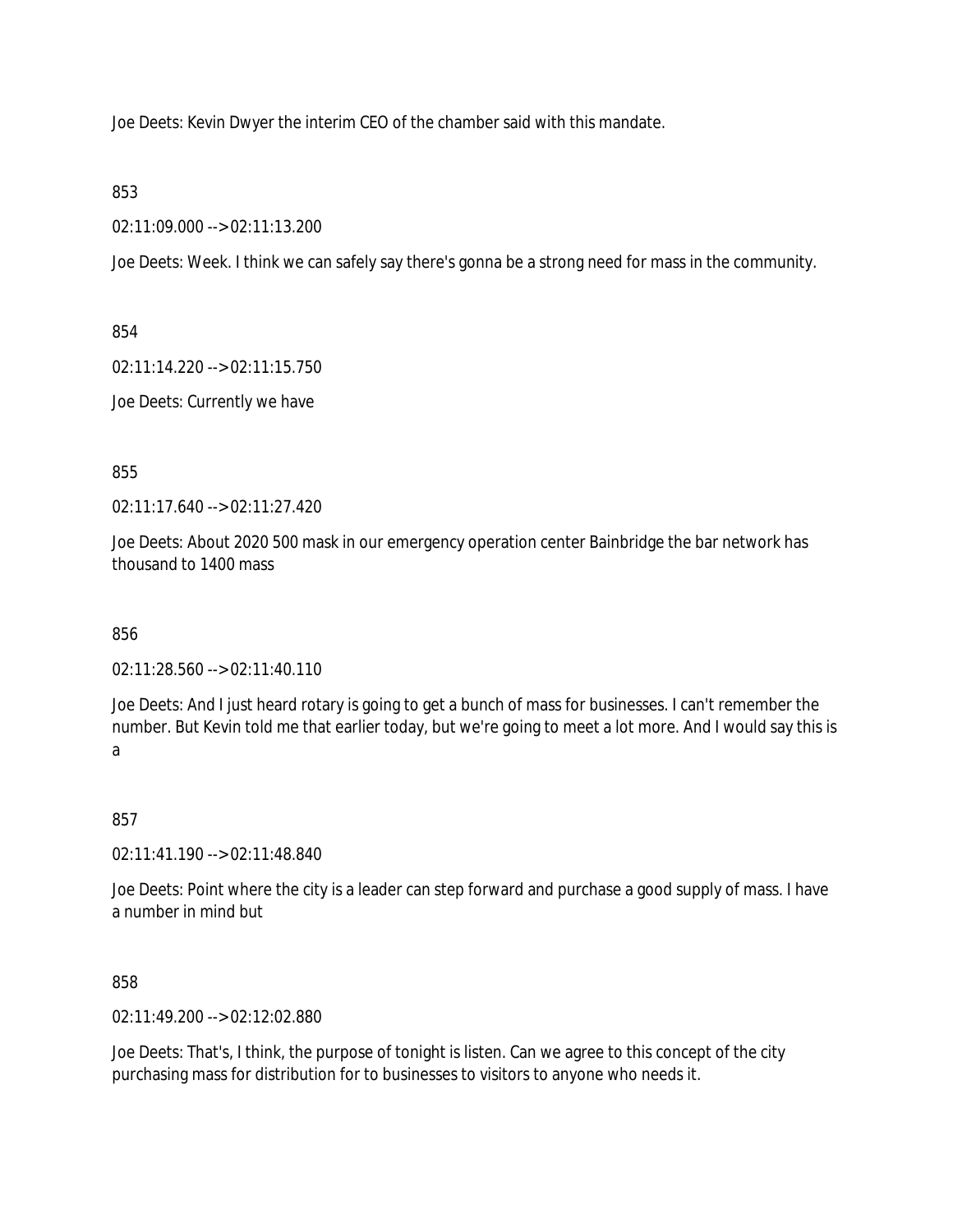02:12:03.570 --> 02:12:16.680

Joe Deets: Okay. And, and we can get into details on that more further to the promotion side, I had a very good discussion with the Bainbridge prepares co directors.

860

02:12:18.060 --> 02:12:35.220

Joe Deets: More blast and Scott James and they, it was we were going back and forth and they came back with sort of like with the Bainbridge emergency medical responders, of which I'm a member they it's a core group of

861

02:12:36.300 --> 02:12:48.030

Joe Deets: credentialed volunteers who have some very small amount of medical training. We can draw on that group. And of course, bring in others who are similarly interested credential.

862

02:12:49.440 --> 02:12:57.060

Joe Deets: volunteers who could literally, you know, kind of hit the streets and promote the wearing of mass, but in a very

863

02:12:58.590 --> 02:13:02.670

Joe Deets: concise way there's a specific messaging to go out

864

02:13:03.870 --> 02:13:17.730

Joe Deets: No one's going to ad lib. No one's going to get on a soapbox it's just going to be very direct, you're not wearing a mask. Here's the in this case we. It is a law of the state, and it is a good idea. And here's a master you were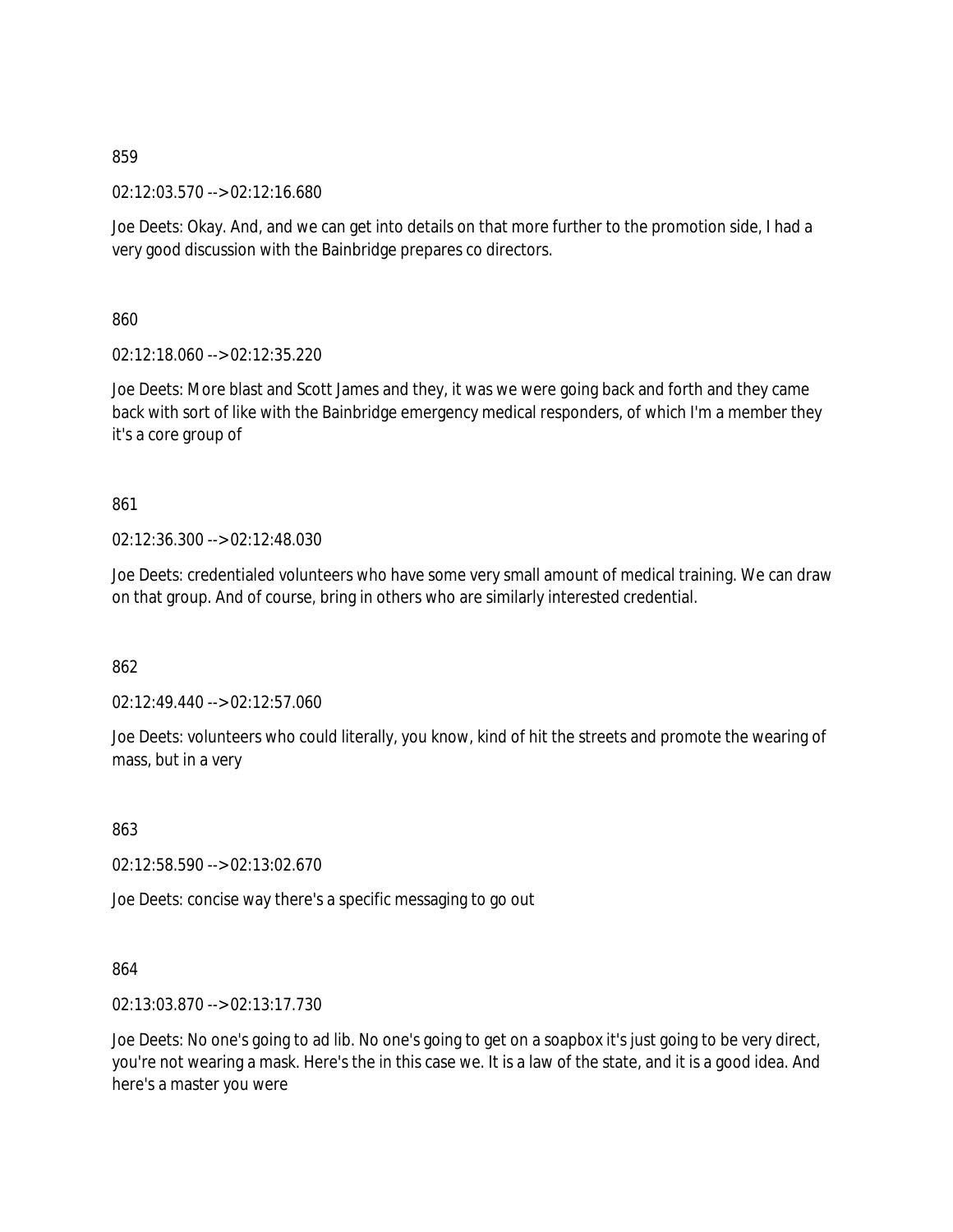02:13:19.050 --> 02:13:36.600

Joe Deets: No enforcement issues that we're asking these folks to do. Similarly, we're having a big issue. People not wearing masks correctly. So if you see someone not wearing a mask. You know, those are showing, for example, to, to show proper wearing a mass. So all that is to say,

866

02:13:38.160 --> 02:13:41.400 Joe Deets: I endorse, I hope you find a reason to

867

02:13:42.870 --> 02:14:00.060

Joe Deets: push this forward and how way we want to do this, but time is of the essence and Fourth of July coming up summer is coming up, I would like to initiate this as quickly as possible, but obviously I need your support and I'm happy to answer any questions right now.

868

02:14:02.190 --> 02:14:05.340

Leslie Schneider: Great, thank you for that. Councilmember Pollock.

869

02:14:06.450 --> 02:14:16.920

Michael Pollock: Yeah, thank you. Councilmember deets. I just want to let you know I fully support your efforts on this. And I think it's since we have an audience here.

### 870

02:14:17.820 --> 02:14:26.460

Michael Pollock: I think it's really important for us to make the announcement to make it clear that cases are rising everywhere. And we're seeing them.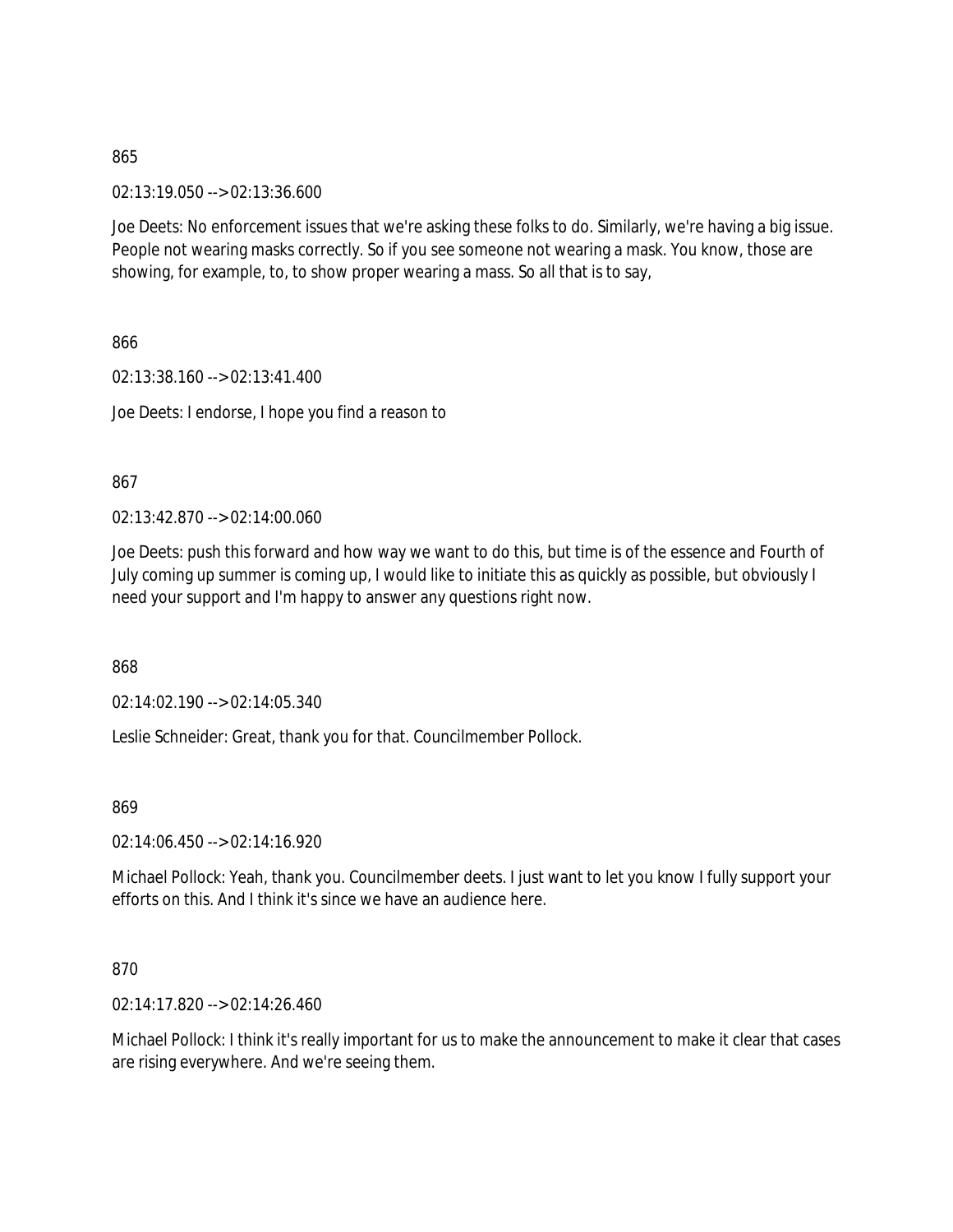02:14:26.940 --> 02:14:39.720

Michael Pollock: springing back. So this is literally a matter of life and death and failure to act on masks is it's a serious public health issue and I and I totally understand that there are people that that feel that

872

02:14:40.320 --> 02:14:44.520

Michael Pollock: You know that it's an infringement on their freedoms and such, or have other

### 873

02:14:44.910 --> 02:14:57.360

Michael Pollock: Opinions, but, you know, from my perspective, it's pretty simple that you don't wear a mask save a life. It's that simple. And there's just no reason we shouldn't be doing this, it's just time we have to be able to adapt in this so

### 874

02:14:57.810 --> 02:15:04.950

Michael Pollock: Just a little, a little pitch on on some of the thinking. And yeah, absolutely. Let's move forward on this.

### 875

02:15:06.780 --> 02:15:10.170

Leslie Schneider: Great, thank you. Um, Counselor I topless.

### 876

02:15:12.030 --> 02:15:18.450

Kirsten Hytopoulos: So do you have a specific ask at this point planned Joe, are you, are you gonna be exploring quantity and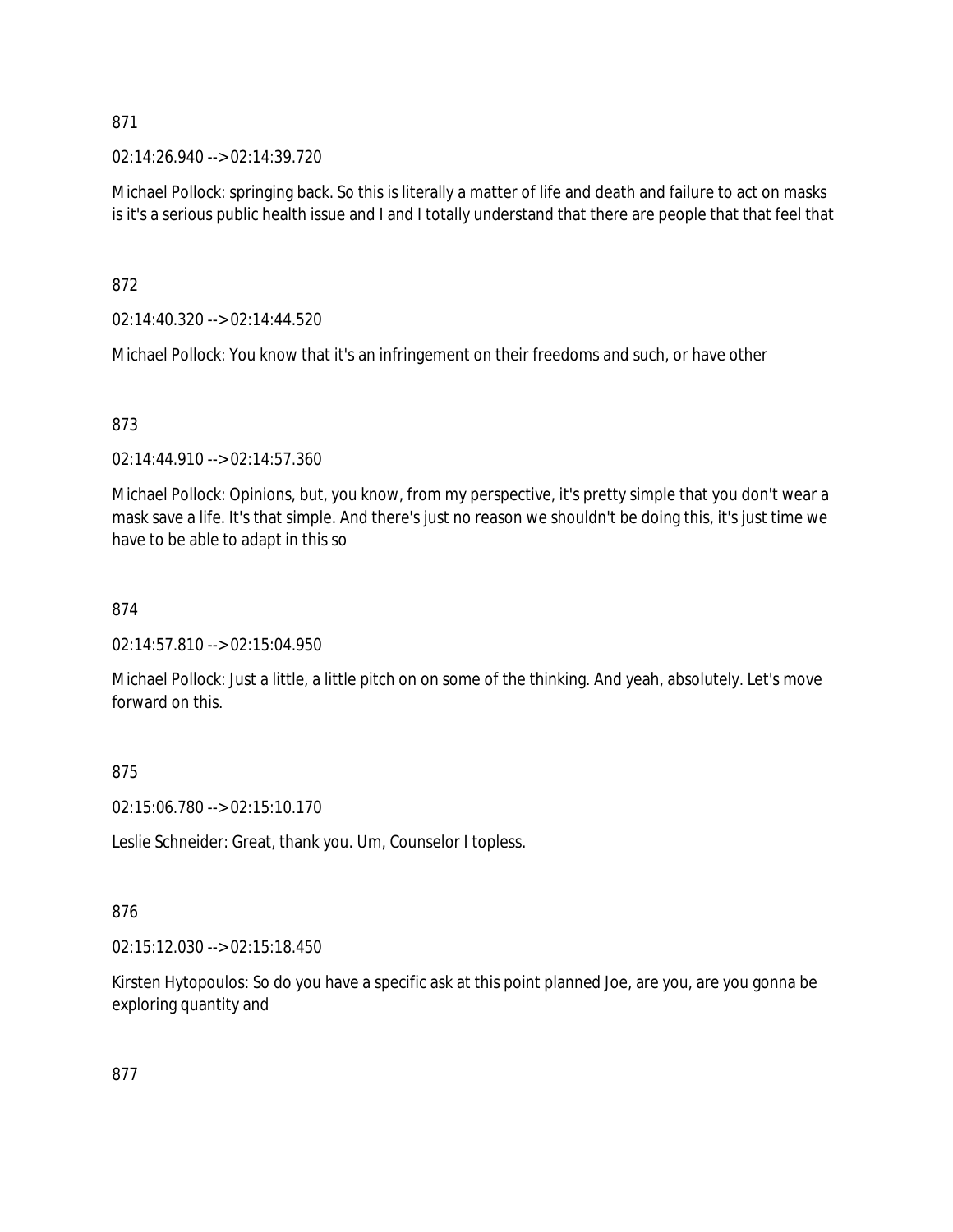02:15:20.820 --> 02:15:43.140

Joe Deets: Great, great question. Well, we when we discuss this, we thought, well, we could start off with it because there's an indeterminate time period, as we all know, so I can't say we get a certain number. But I'm talking with Lauren at Bainbridge prepares he thought getting 20,000 mask is not

878

02:15:44.160 --> 02:15:49.830

Joe Deets: terribly difficult. There are warehouses in our area that have them in the Puget Sound region, I guess so.

879

02:15:50.730 --> 02:16:00.600

Joe Deets: Not that we have to buy all 20,000 at the same time, because we, there is some storage issues, but say 5000 mass actually don't take up a lot of storage space.

880

02:16:01.560 --> 02:16:10.020

Joe Deets: But I think Lauren was saying, we could probably get them at a quarter apiece 20,000 if I did my math right it was about \$6,000

881

02:16:10.500 --> 02:16:16.980

Joe Deets: To get 20,000 mass. Now, those are the disposable side. I don't have numbers on the reusable side but

882

02:16:17.700 --> 02:16:27.630

Joe Deets: I remember COUNCILMEMBER Medina asked about getting having a mixture of disposable and reusable. And I think that's a really good idea because if we if they're all disposable, then we're just going to have a role.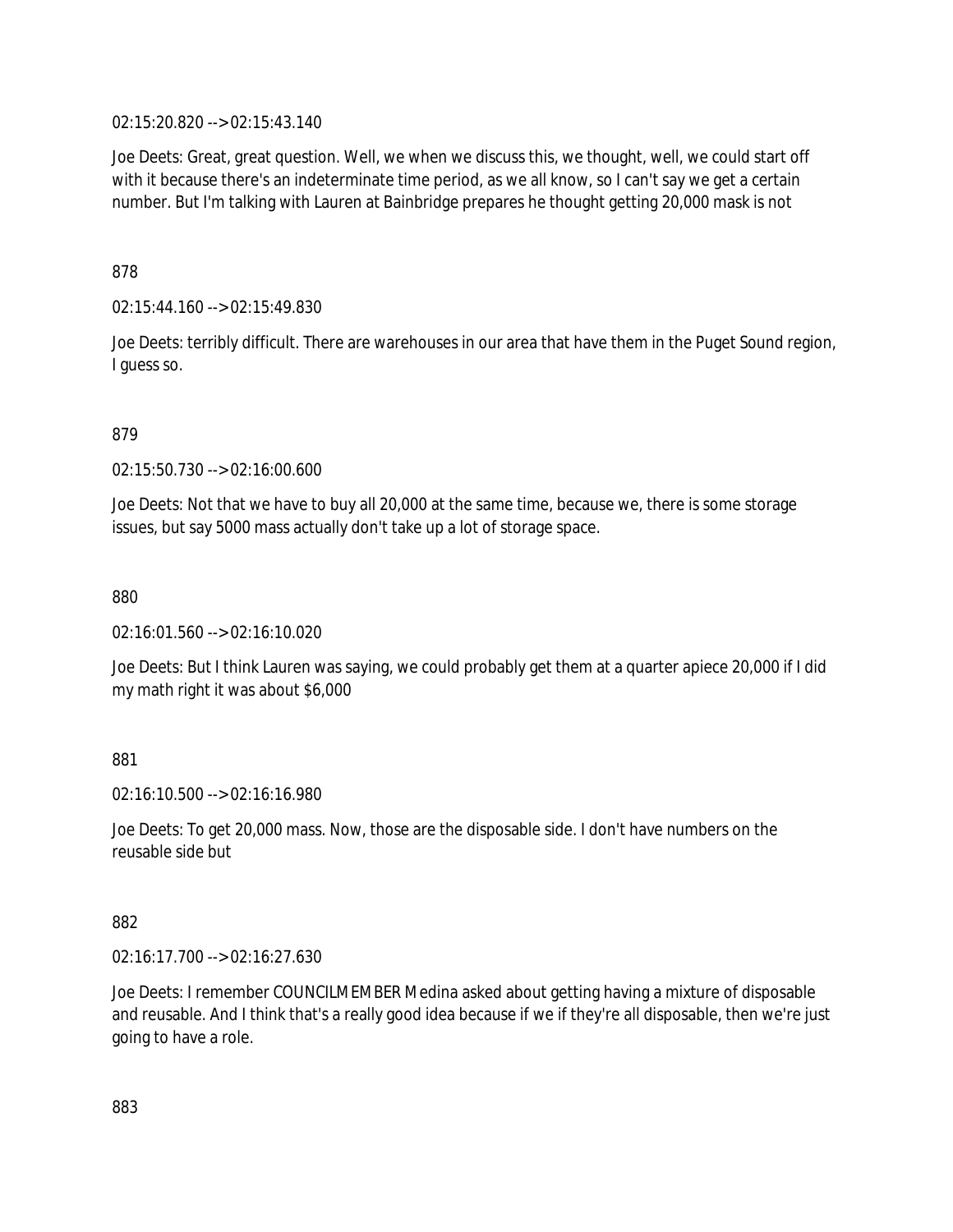02:16:28.500 --> 02:16:47.490

Joe Deets: Trash issue, too. I mean, that's going to happen anyway to some respect, but there's gonna be a lot of folks who they can reuse the mouse. So I think those what I was going to propose is I just started drafted a emotion and I'll and it's basically I'll just sort of

884

02:16:48.600 --> 02:16:57.690

Joe Deets: Paraphrase at the moment here, but just it's really DUE TO MOVE TO HAVE THE CITY MANAGER work with Bainbridge prepares to do two things.

885

02:16:58.080 --> 02:17:14.340

Joe Deets: One is to purchase store and distribute in appropriate number of disposable and reusable non medical grade face mass to be provided to businesses nonprofit organizations located on Bainbridge Island. That's part a Part B is

886

02:17:14.850 --> 02:17:31.050

Joe Deets: Again, the city manager to work with Bainbridge prepares to create organize and lead credential volunteers cool provide educational outreach to strongly encourage residents and visitors to wear face mass, including the private providing a free face mass

887

02:17:32.880 --> 02:17:41.760

Joe Deets: And then I just say funding for this combined. I don't think should exceed \$10,000 and we could use this from tears funding.

888

02:17:44.880 --> 02:17:48.510

Leslie Schneider: Counselor hi topless. Did you have a follow up and then the city manager.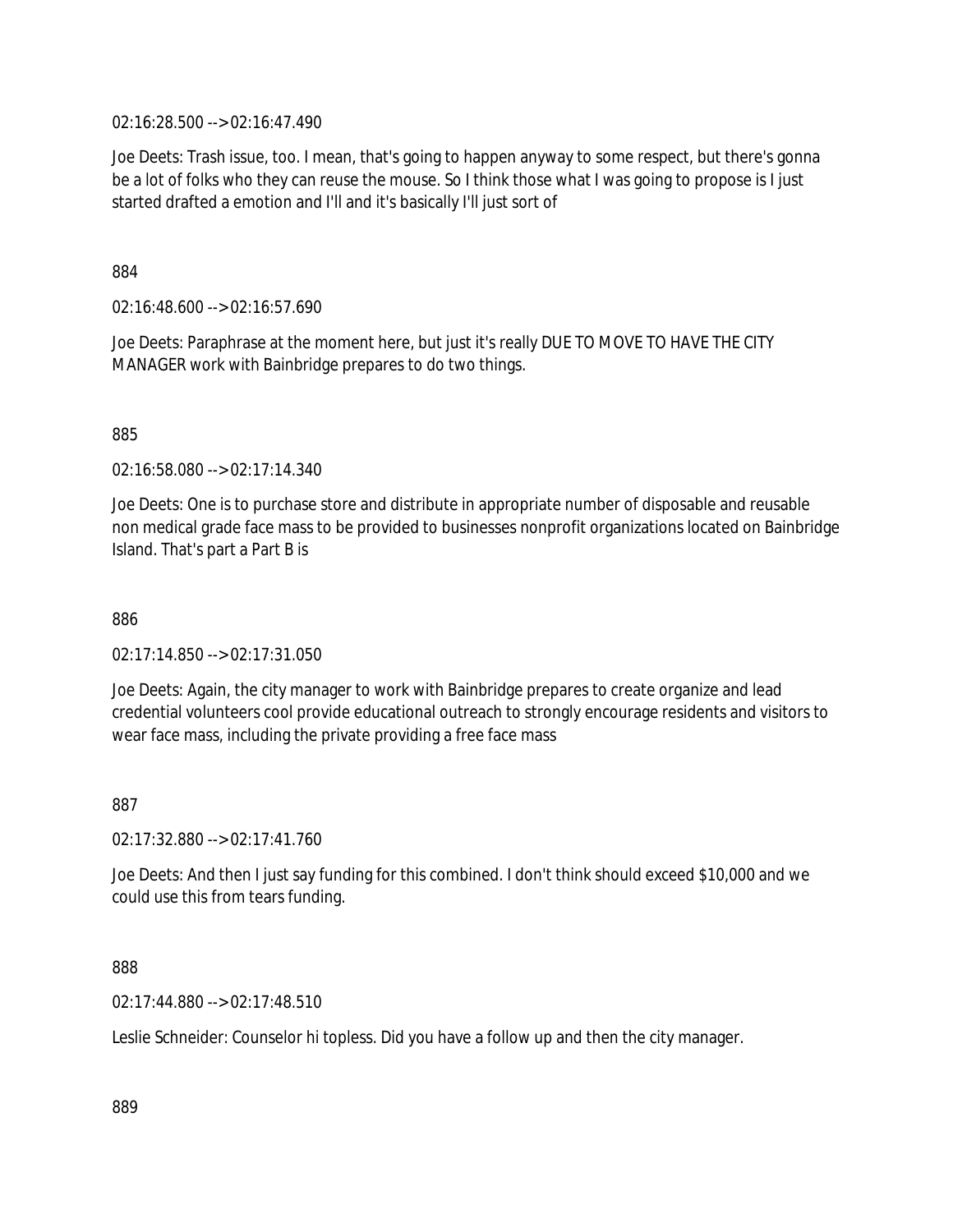02:17:49.260 --> 02:17:59.700

Kirsten Hytopoulos: Yeah, a couple things I feel more comfortable with the mouse Park than I do about us being coordinators of an outreach effort and I'd be curious to hear from the city manager about that. Some of it liability, some of it.

890

02:18:00.510 --> 02:18:04.320

Kirsten Hytopoulos: But with regard the mask part I noticed in what you provided us. It sounds like

891

02:18:05.040 --> 02:18:14.070

Kirsten Hytopoulos: Then Paul's Bo, the mayor, I suppose, was had had started a program of offering. What was 100 disposable and some smaller number, maybe of

892

02:18:14.820 --> 02:18:24.060

Kirsten Hytopoulos: Of non disposed of reusable mouse to businesses who asked that sounds like an interesting approach to me. It's when we return them with a number we're aiming for maybe creating a policy.

#### 893

02:18:24.360 --> 02:18:30.540

Kirsten Hytopoulos: About how we're specifically supporting each business and and that might help us come up with a number so

894

02:18:31.830 --> 02:18:32.520

Leslie Schneider: City Manager.

895

02:18:36.240 --> 02:18:48.570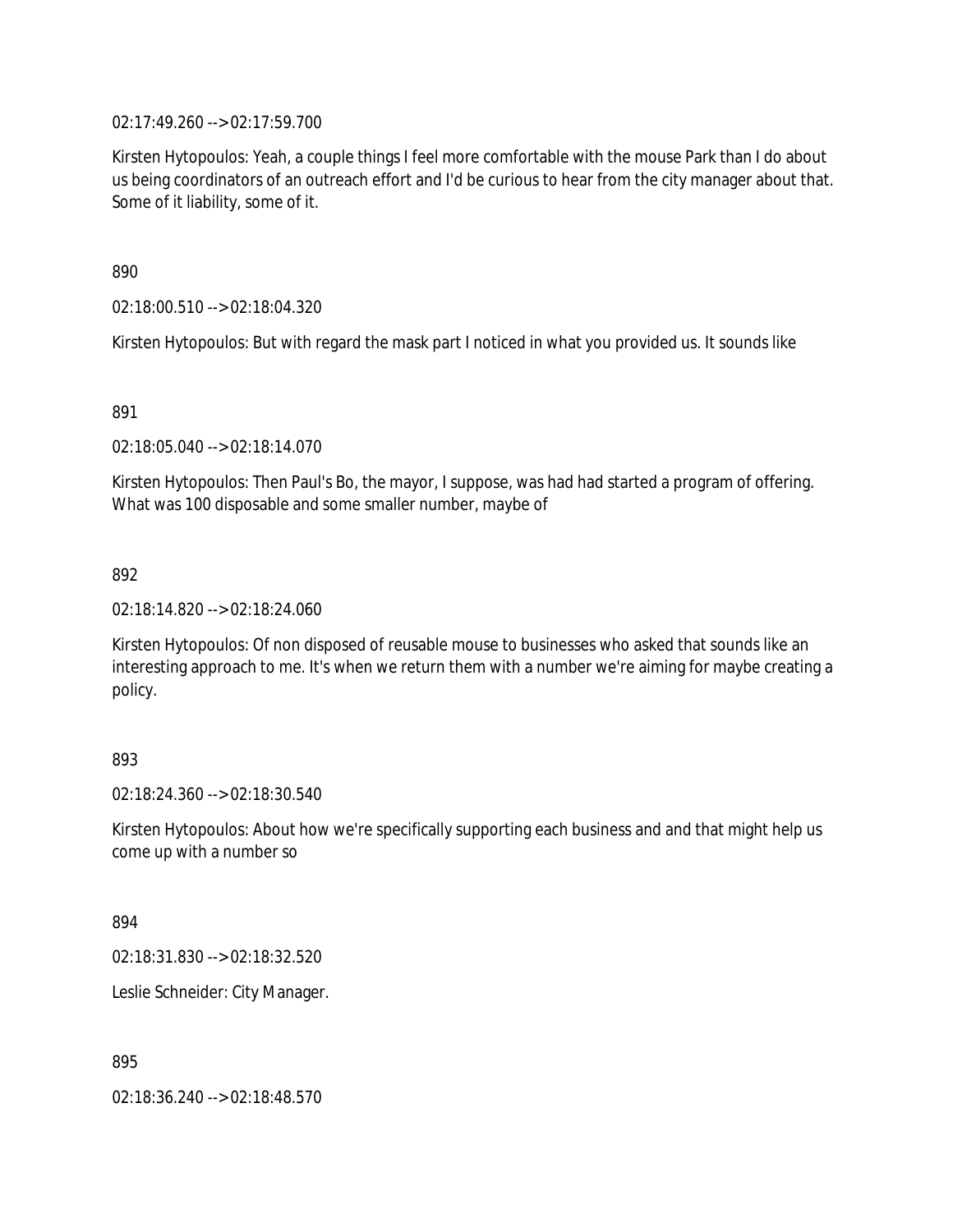Morgan Smith: Yeah, I'd like to address both of those suggestions on the mask proposal, I think we could. We definitely have the groundwork to take that up and I'd encourage council to provide us

896

02:18:48.900 --> 02:18:57.450

Morgan Smith: An up to amount of funding because that's easier for us to track and and that's the authorization. We need more so than a number of masks.

897

02:18:58.230 --> 02:19:04.290

Morgan Smith: We have a mass policy that we've had in place since the first week the EEOC was activated and we only had

### 898

02:19:05.040 --> 02:19:07.980

Morgan Smith: Several dozen masks at our disposal, and I just want to

### 899

02:19:08.490 --> 02:19:20.130

Morgan Smith: I think everybody would want to remember that this is a moment to acknowledge the tremendous resourcefulness and and generosity of our community members who brought their home supplies into our shared community.

900

02:19:20.400 --> 02:19:28.650

Morgan Smith: Inventory for several weeks at the beginning. And one of the reasons that it's important for us to how a policy says that we husband those resources appropriately.

901

02:19:29.130 --> 02:19:39.840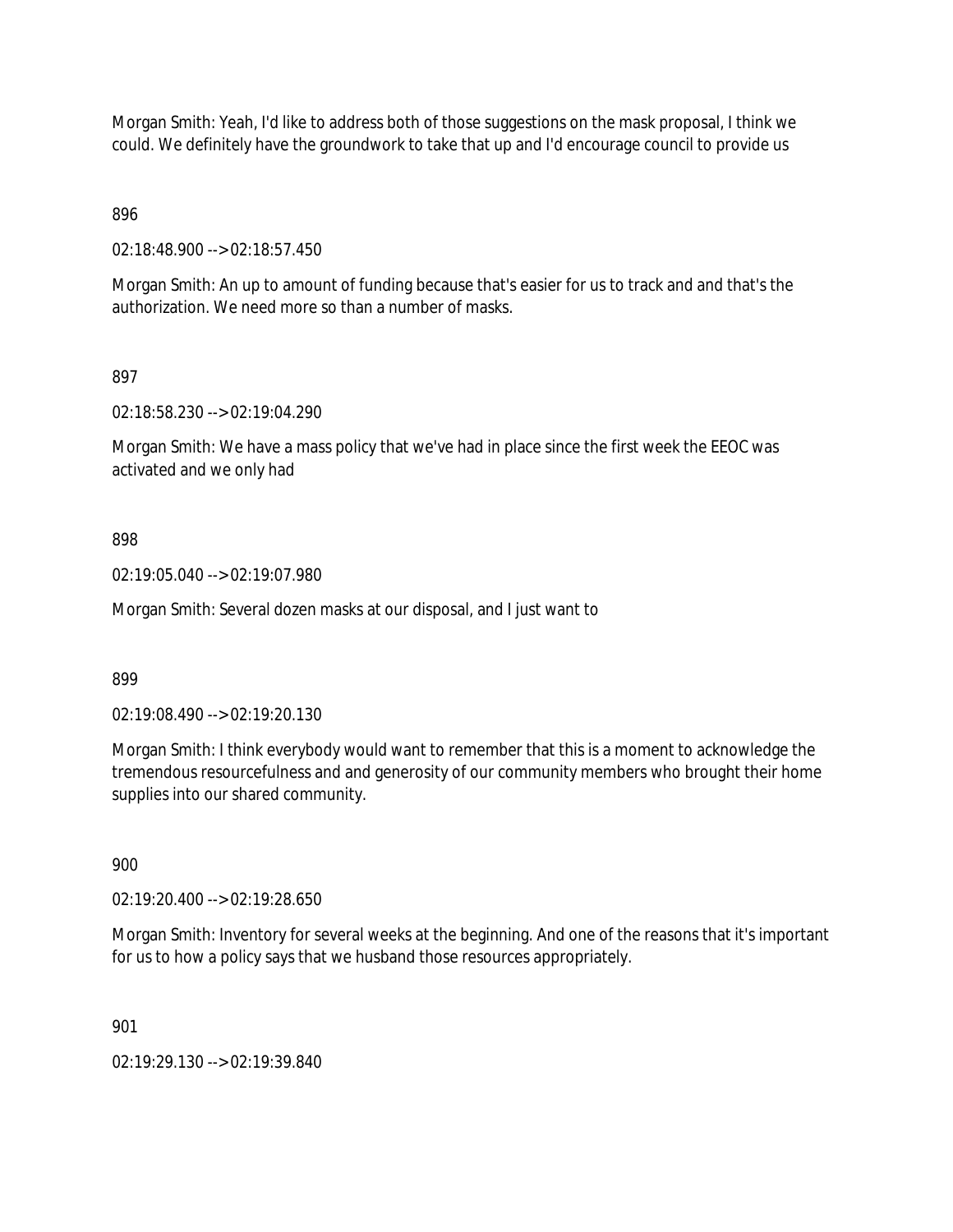Morgan Smith: With cases going up with some unknowns in front of us. Our policy remains that the city's inventory needs to remain available for medical providers and people working in our community.

902

02:19:40.290 --> 02:19:48.360

Morgan Smith: So for that reason. And I don't hear Council asking for this, we're going to continue to steward that set of resources for those purposes.

903

02:19:48.810 --> 02:19:55.530

Morgan Smith: Alongside that we have an approach we've been using that we could adjust and tweak that I think might work well here, which was that

904

02:19:55.890 --> 02:20:04.800

Morgan Smith: When masks became commercially available which wasn't always the case. But is the case now and I hope will remain so so easy for individual businesses to purchase.

905

02:20:05.130 --> 02:20:11.460

Morgan Smith: We would supply some to the business, whether it was you know dentist office or something like that to get them started.

906

02:20:11.700 --> 02:20:19.830

Morgan Smith: If they would demonstrate, you know, number one, if they made the request. Number two, if they would demonstrate that they understood how to make that sustainable going forward for themselves.

907

02:20:20.370 --> 02:20:28.650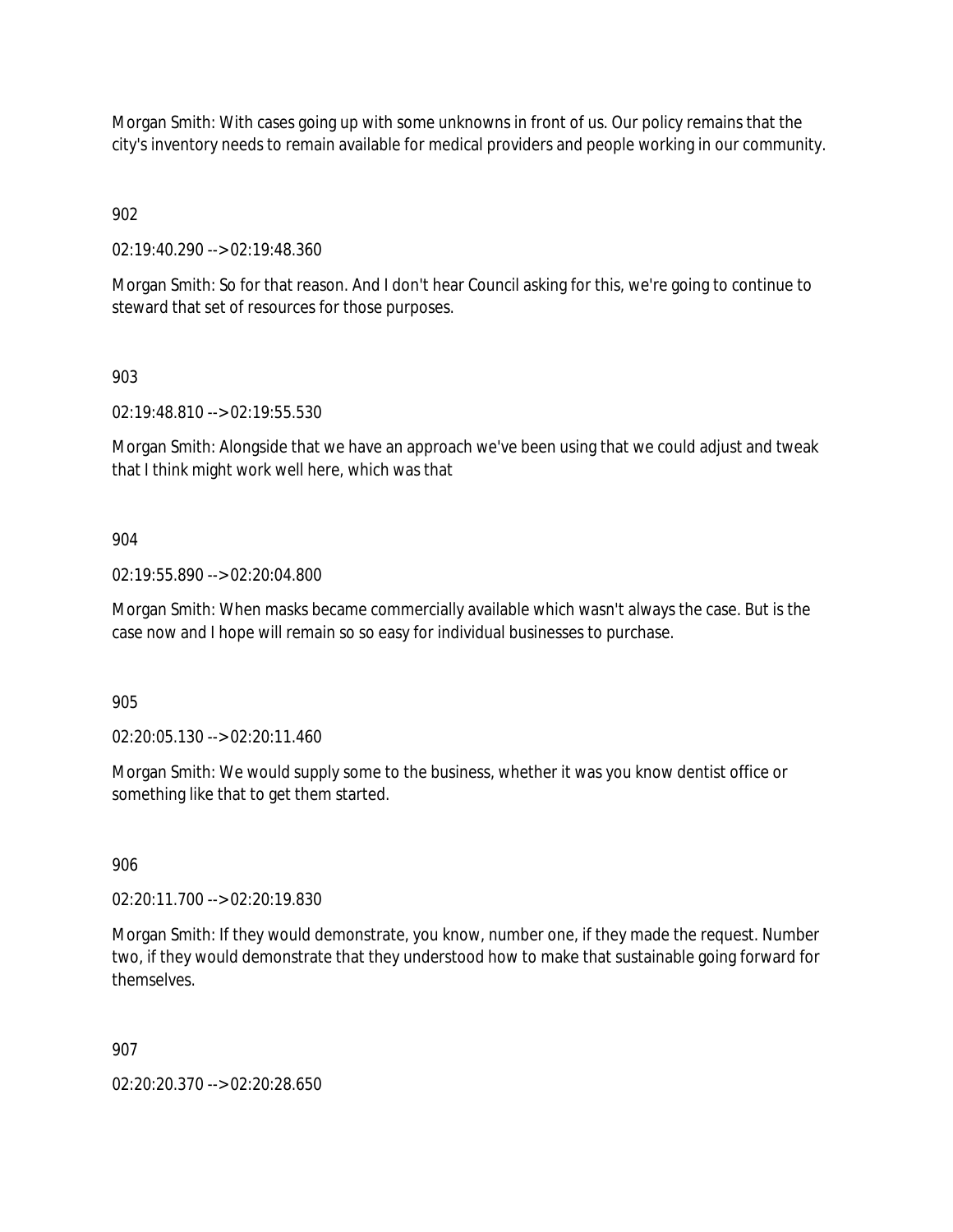Morgan Smith: So I think that could be kind of the shape of this approach as well that any business that asked could receive say 100 I'll just use that as an example.

908

02:20:28.890 --> 02:20:34.470

Morgan Smith: 100 disposable mass and then some smaller number of non disposal reusable ones if they wanted

909

02:20:34.890 --> 02:20:43.590

Morgan Smith: And then part of what we do and connecting with them is, is make sure they understand how to then keep those supplies up and running on their own going forward.

910

02:20:43.890 --> 02:20:51.900

Morgan Smith: I think that could be very workable and I think authorizing up to \$10,000 for that purpose would be sufficient. And one of the things we'll do

911

02:20:52.350 --> 02:20:56.910

Morgan Smith: I think the number we're looking for, for what the chamber has on hand through rotary is like 3000 masks.

912

02:20:57.210 --> 02:21:06.810

Morgan Smith: And then I think we'll look and see how the summer goes, how are those supplies holding up, what do people need. They'll probably be some demand up front, but maybe that demand will change go up, go down as we go through the coming weeks.

913

02:21:07.320 --> 02:21:11.430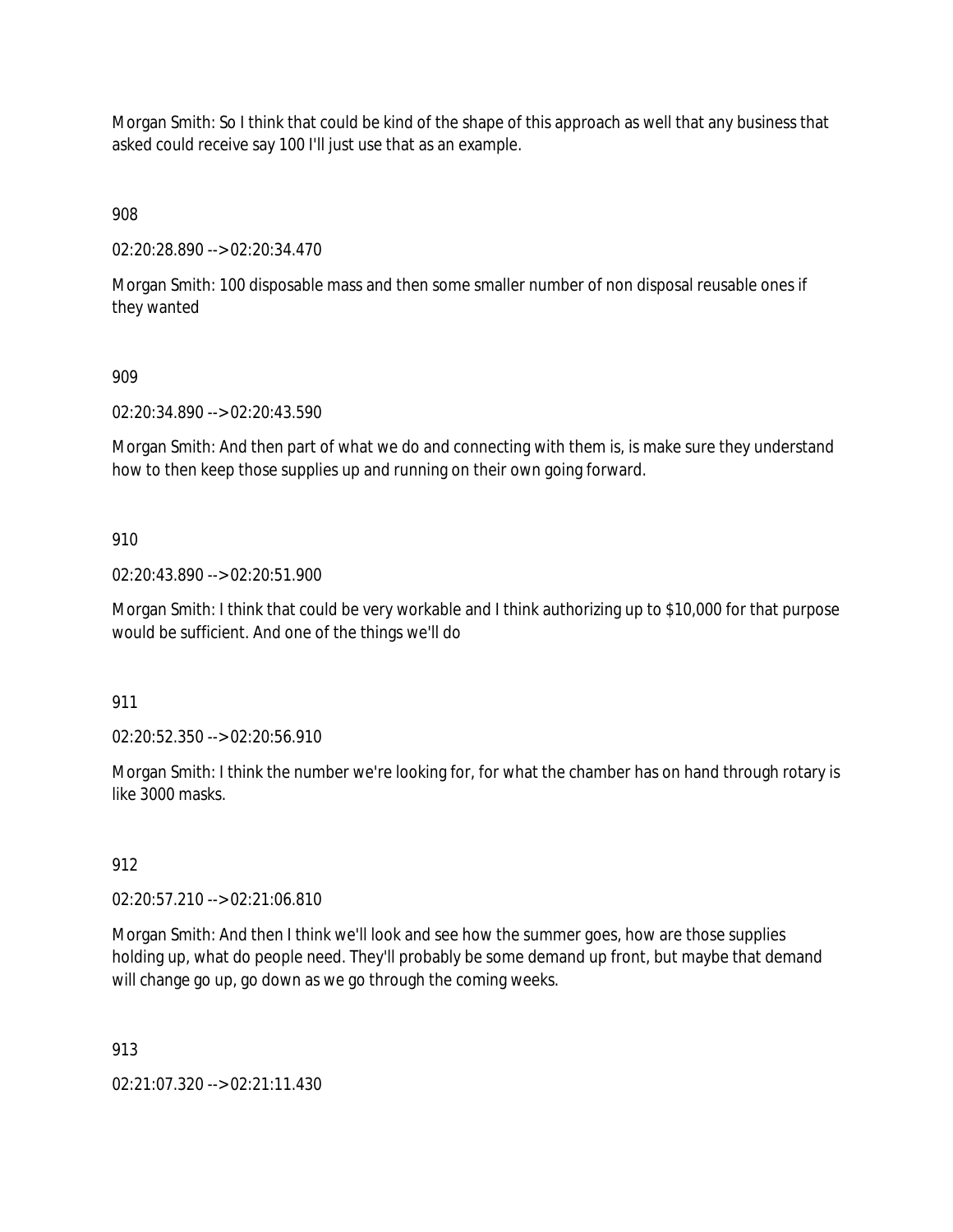Morgan Smith: If we find, you know, much like with the rental assistance if we find that this is something we launch

914

02:21:11.880 --> 02:21:22.020

Morgan Smith: And it isn't enough or there's things we need to change. We can come back to counsel for that. So, so I think from the mass perspective of counsel on to authorize as an example \$10,000

915

02:21:22.290 --> 02:21:30.300

Morgan Smith: For that, and that we would then kind of distribute those mass according to the policies we have in place. I think that could be very successful and could also make sure

916

02:21:30.570 --> 02:21:39.810

Morgan Smith: We're supporting the business communities in their reopening and we're supporting our public health goals and making sure people who come and visit us, have them ask if they don't come arrive that way.

917

02:21:41.190 --> 02:21:46.530

Morgan Smith: On a second idea. The suggestion about having volunteers who are engaging with people.

918

02:21:47.370 --> 02:21:52.830

Morgan Smith: I think it's wonderful that we have community partners that are interested in being involved in Weber's prepares and rotary

919

02:21:53.190 --> 02:22:03.240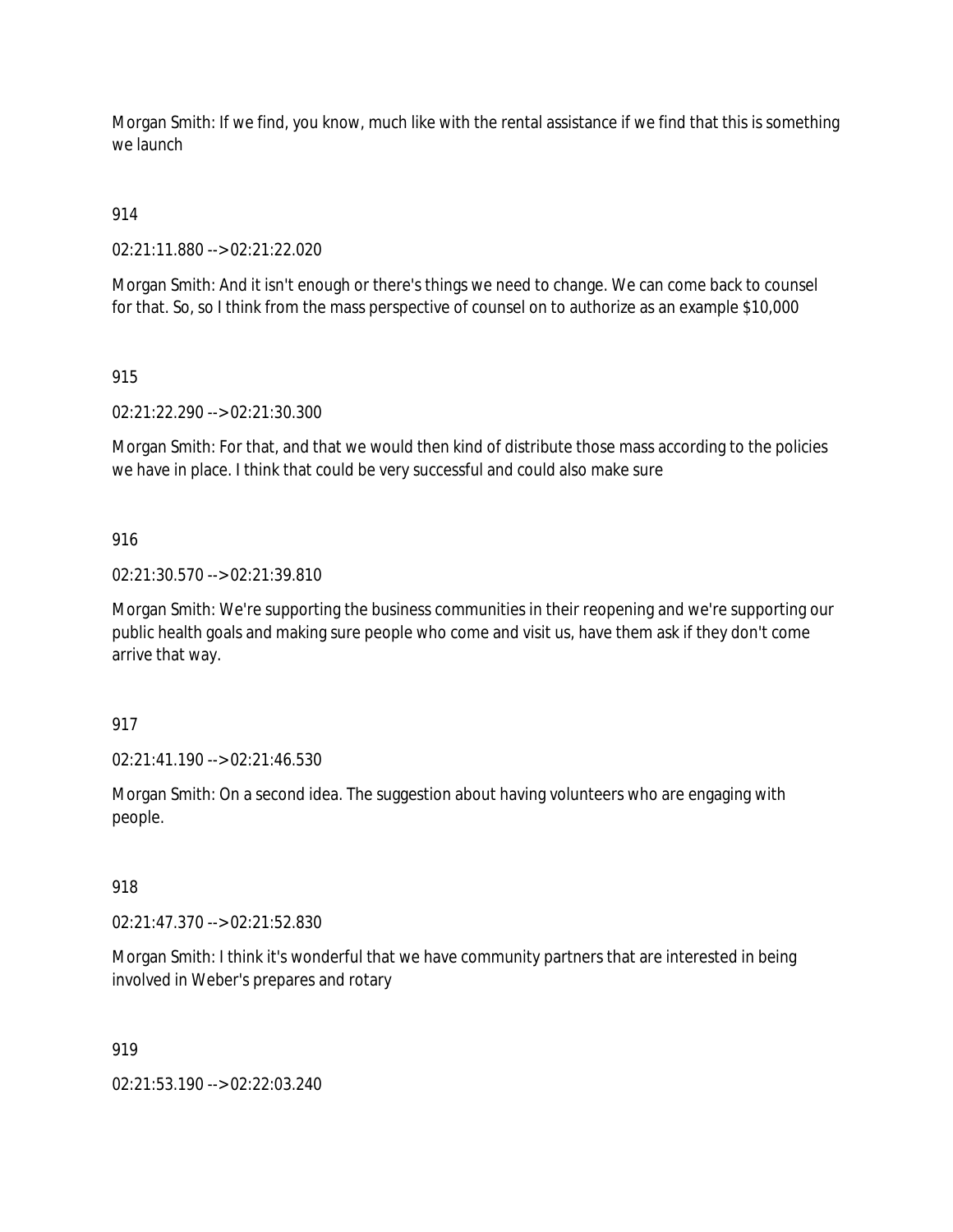Morgan Smith: And speaking from the city's perspective, I would encourage those entities as being the organizing umbrella for this. And specifically I think rotary might be a great fit.

920

02:22:03.810 --> 02:22:10.650

Morgan Smith: The Bainbridge repairs volunteers are credentialed and registered and have their background checks through the city.

921

02:22:11.100 --> 02:22:18.570

Morgan Smith: And so we're we to have favors for pairs, be the, the kind of the institutional home for this program I

### 922

02:22:19.200 --> 02:22:27.810

Morgan Smith: won't speak for the city attorney, but I would expect that some of their liability would attached to the city. And since we are in a position and we haven't proposed developing specific training.

923

02:22:28.680 --> 02:22:32.970

Morgan Smith: Or put together a program or organized it. I think we would have to

924

02:22:33.480 --> 02:22:42.510

Morgan Smith: Recognize that that's a set of obligations that come with our request to have volunteers do that work on our behalf. If rotary is able to access volunteers.

925

02:22:42.810 --> 02:22:57.510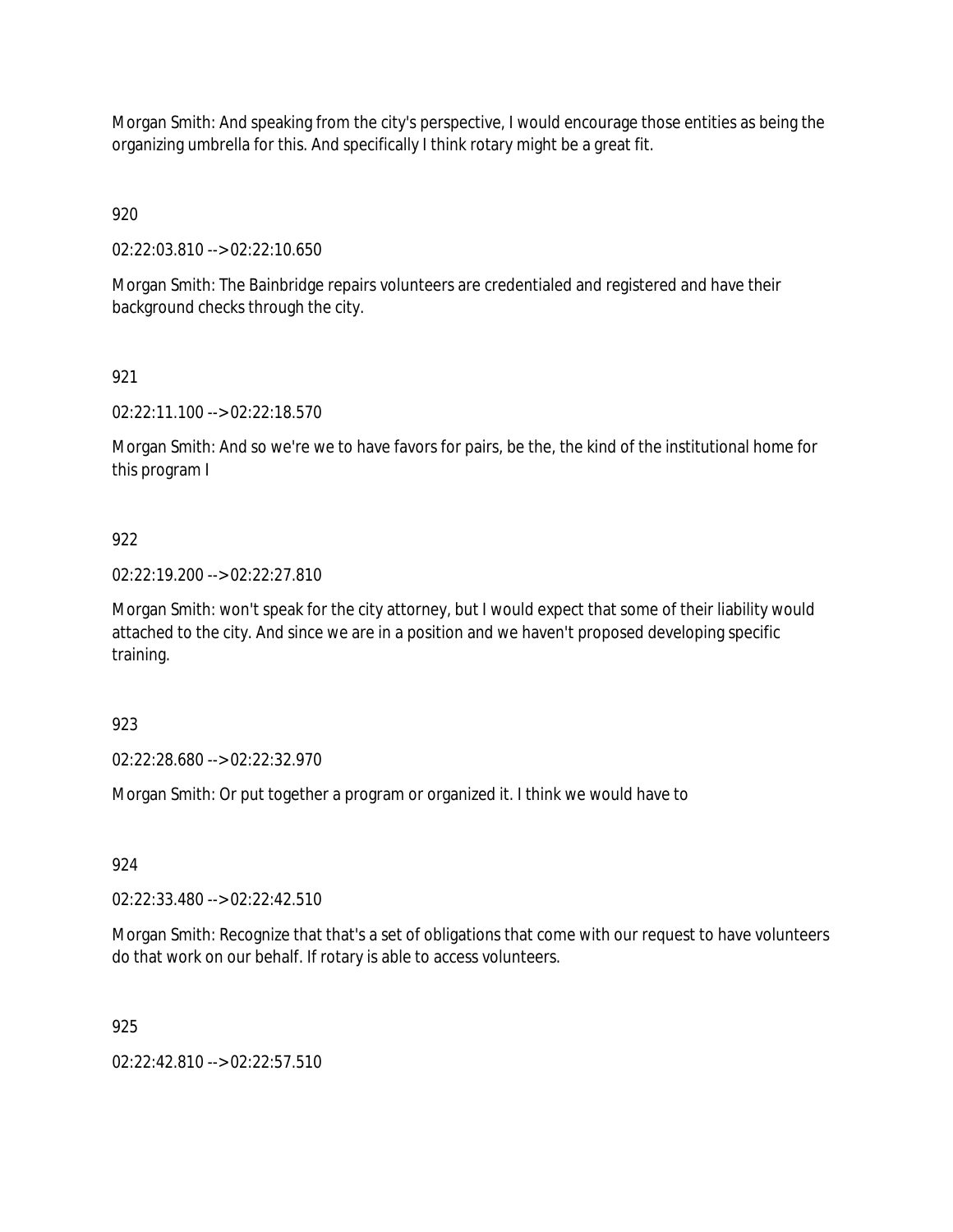Morgan Smith: And put those people out in the community and feel comfortable with how they're organizing it. I think that that can take the city out of that responsible chair and maybe make those liability concerns very different than if we do it in another way.

926

02:22:59.760 --> 02:23:02.070

Leslie Schneider: Great, thank you. Councilmember Medina.

927

02:23:08.610 --> 02:23:21.150

Kol Medina: Thank you. Sorry, my mute button was not participating. Hey, I'm real supportive of spinning up I say pick a number of \$10,000 I think it's important that any emotion we pass includes a clear budget number

### 928

02:23:21.930 --> 02:23:24.390

Kol Medina: I'm very supportive of doing that, as I've said,

929

02:23:25.080 --> 02:23:35.130

Kol Medina: I think it'd be great if they weren't all just disposable masks, but I don't know if that makes any sense since I think what businesses really need is disposable Massa hand to people as they come in. But I'd leave that

930

02:23:35.490 --> 02:23:40.260

Kol Medina: Those kind of decisions be made by whoever's handling this so I'm supportive of that part.

931

02:23:41.460 --> 02:23:51.960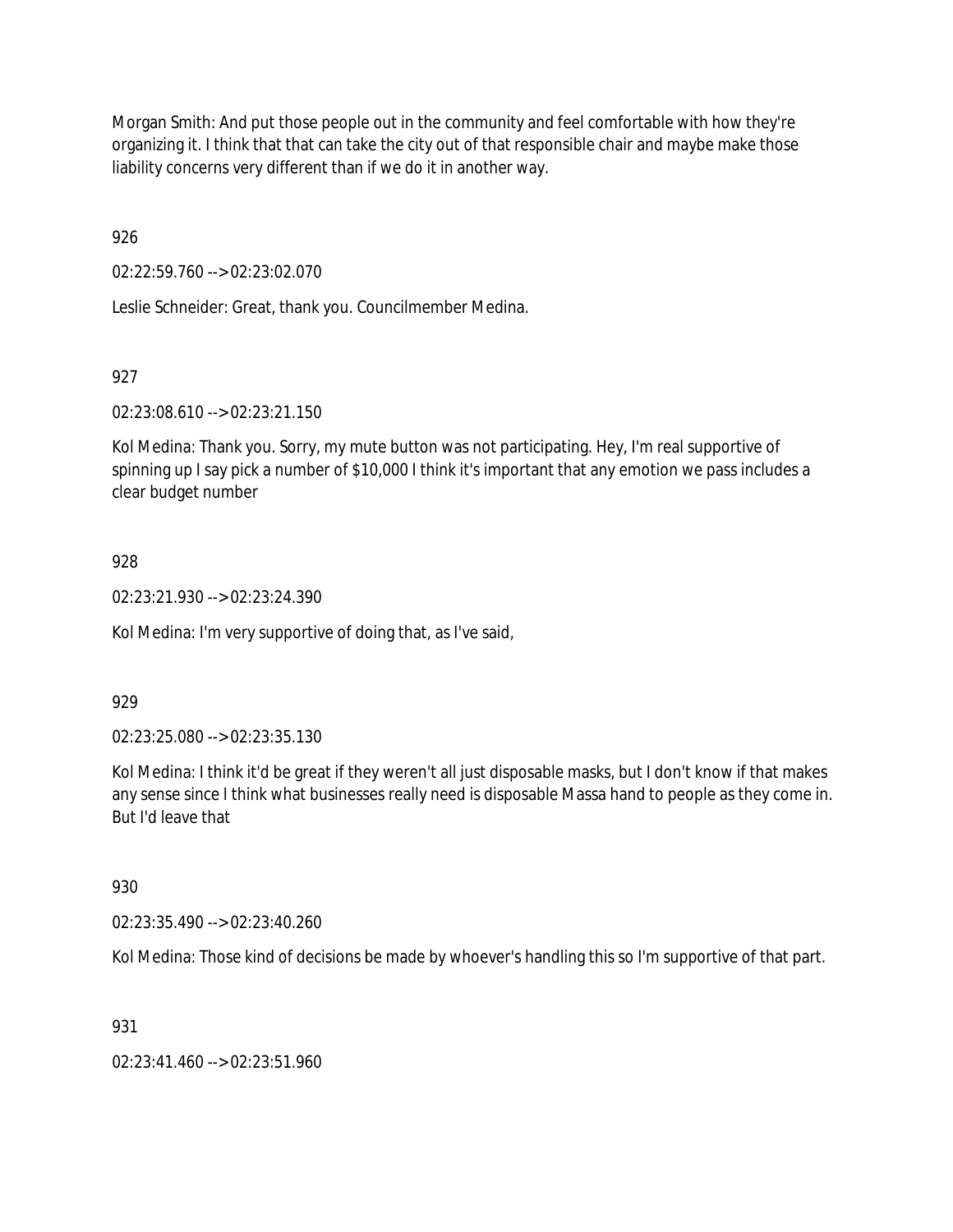Kol Medina: I'm really not supportive of the idea of the city organizing or backing some sort of group of people to go around and kind of be the

932

02:23:53.070 --> 02:23:59.760

Kol Medina: The Mask educators slash enforcers. And I know enforcer has really been using the conversation.

933

02:24:00.900 --> 02:24:07.980

Kol Medina: And but it's something that was brought up before it's an idea we've heard before. And I don't know if it's part of what's being considered here or not, but

934

02:24:08.550 --> 02:24:18.750

Kol Medina: I really don't want to be empowered the city anyway to be empowering people to feel like they can go around and talk to people who aren't wearing a mask and tell them they should be wearing a mask.

935

02:24:19.200 --> 02:24:30.630

Kol Medina: And make that can cause all sorts of problems with people, good people just having implicit racial bias and it can go wrong really quickly. So I really don't.

936

02:24:31.110 --> 02:24:38.070

Kol Medina: I really hope the city's not involved in anything like that but the bind masks distributing them. I'm happy to approve emotion do that tonight.

937

02:24:39.900 --> 02:24:43.860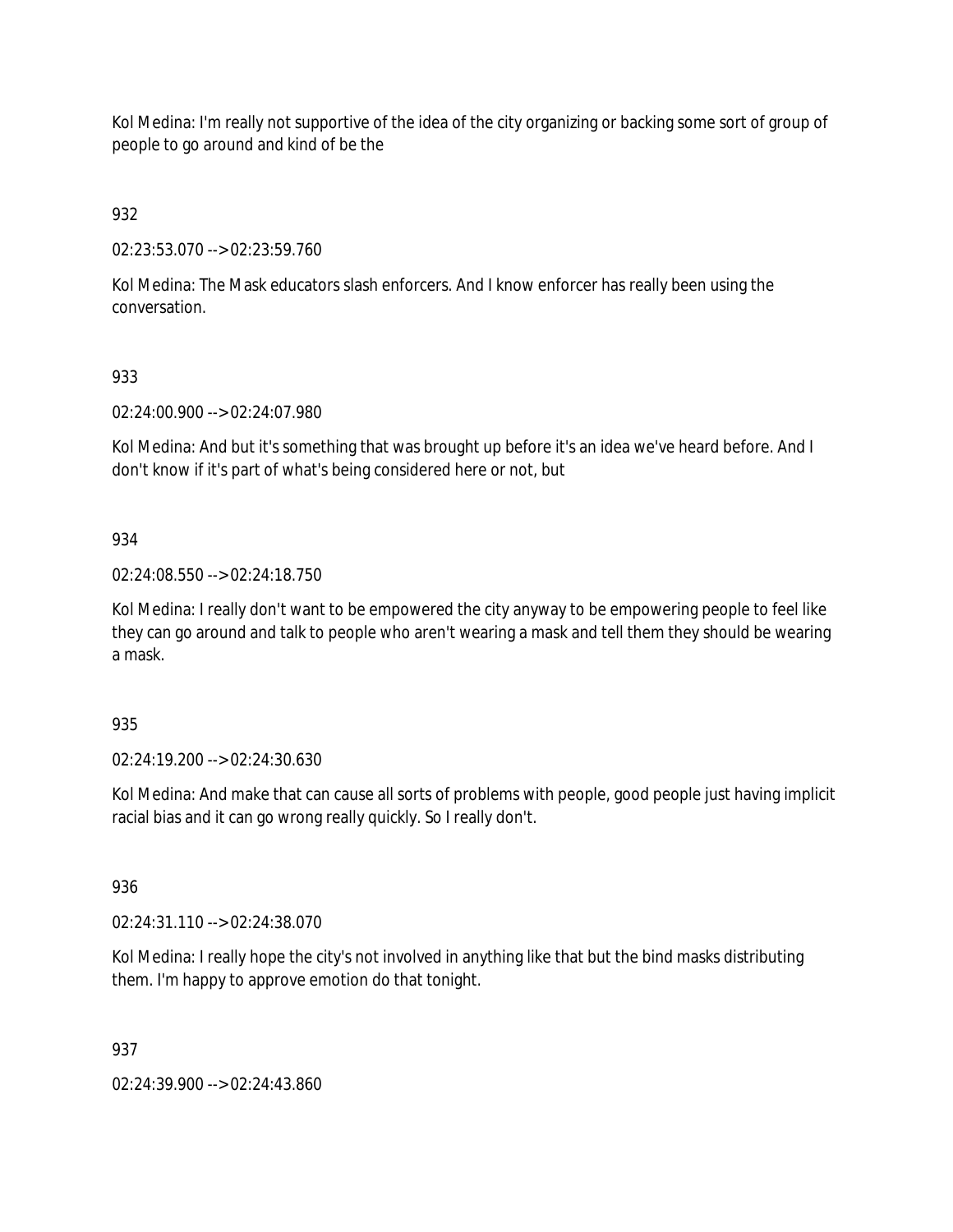Leslie Schneider: And COUNCILMEMBER Medina, just to clarify, you would be willing to go

# 938

02:24:44.910 --> 02:24:52.560

Leslie Schneider: I mean, not that we have, we're not not making a decision. But if rotary were to do such a thing, then that obviously would

# 939

02:24:54.000 --> 02:24:57.000 Leslie Schneider: Meet with your concerns right I

# 940

02:24:57.090 --> 02:24:58.140

Kol Medina: Mean education.

941

02:24:59.790 --> 02:25:01.290

Kol Medina: That if they did that part of it.

# 942

02:25:01.740 --> 02:25:06.630

Leslie Schneider: Yeah, if rotary was in charge of the volunteers that that were out in the community.

### 943

02:25:07.080 --> 02:25:14.490

Kol Medina: Yeah, I think, I mean any party can do what they want. I just don't. I wouldn't want the city to be the ones organizing that are putting their name on it.

944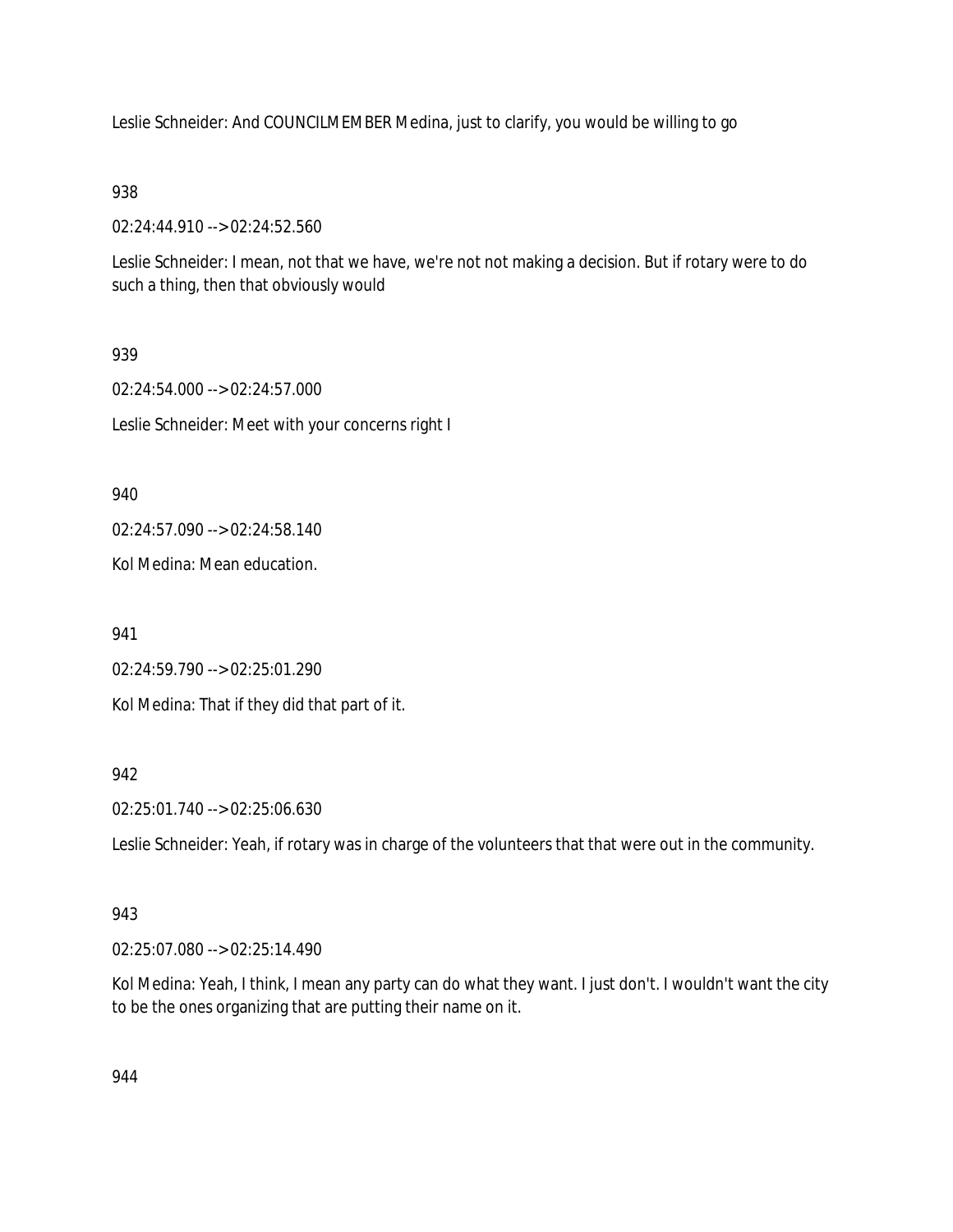02:25:15.150 --> 02:25:15.540

Kol Medina: Okay.

945

02:25:15.750 --> 02:25:17.760

Leslie Schneider: Thank you. Councilmember pilot

946

02:25:18.960 --> 02:25:30.630

Michael Pollock: I think I well said counseling Medina. I honestly think what we're doing here is just giving us the social licence structure. I mean, I feel like there's gonna be plenty of people that are gonna be willing to

#### 947

02:25:31.020 --> 02:25:39.900

Michael Pollock: let other people know that they need to be wearing a mask. So I think we're just creating sort of social environment or wearing masks is acceptable and expected

948

02:25:40.860 --> 02:25:47.430

Michael Pollock: I did just want to touch on the recycling issue because I actually didn't look into that and the reuse of masks.

949

02:25:47.850 --> 02:25:53.550

Michael Pollock: And again, the science on this the best available science is really evolving rapidly, but in poorer countries.

950

02:25:53.880 --> 02:26:01.500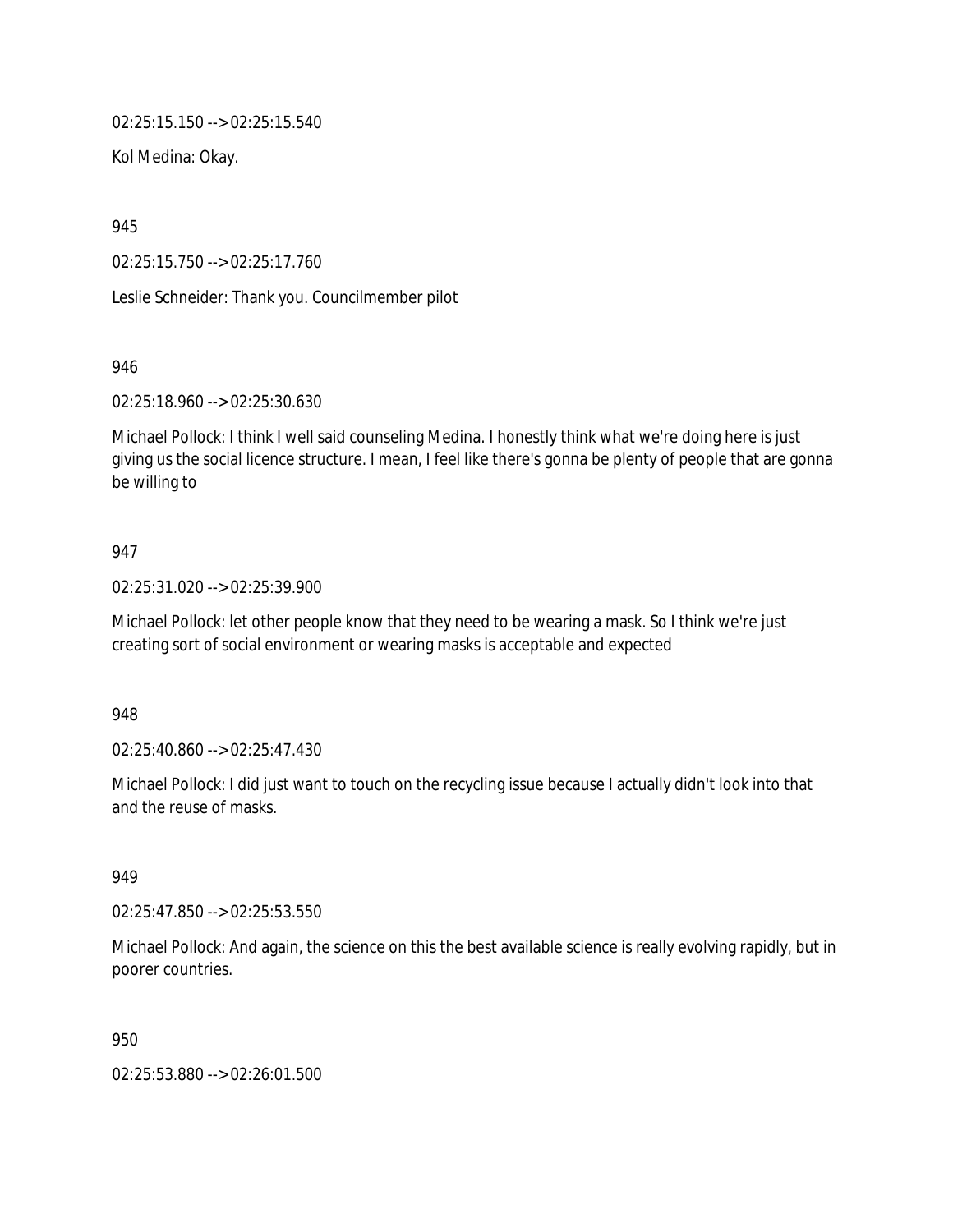Michael Pollock: And, you know, they don't have the luxury of getting disposable masks and so there's been work in China and India in particular people looking at

# 951

02:26:01.740 --> 02:26:13.200

Michael Pollock: How to wash masks. How to sterilize them but temperature, you know, can you bake them in your oven. If so, for how long and and what temperature. Can you put them in water. How hot, should it be and for how long, etc.

# 952

02:26:13.530 --> 02:26:22.680

Michael Pollock: And then how do you actually recharge them because if they have a hydrostatic charge, they're more effective at attracting particles in the air and binding to the matrix of the filter.

# 953

02:26:22.950 --> 02:26:28.890

Michael Pollock: Rather than going into your lungs or into someone else's lungs. So I just put that out there that

# 954

02:26:29.790 --> 02:26:34.770

Michael Pollock: There's a lot more learning about how to deal with this and it's going to continue to evolve and again

### 955

02:26:35.190 --> 02:26:43.680

Michael Pollock: In terms of educational material that we might provide to be thinking about these things and to be really adapting along the way and bringing in new information as it

956

02:26:44.250 --> 02:26:54.750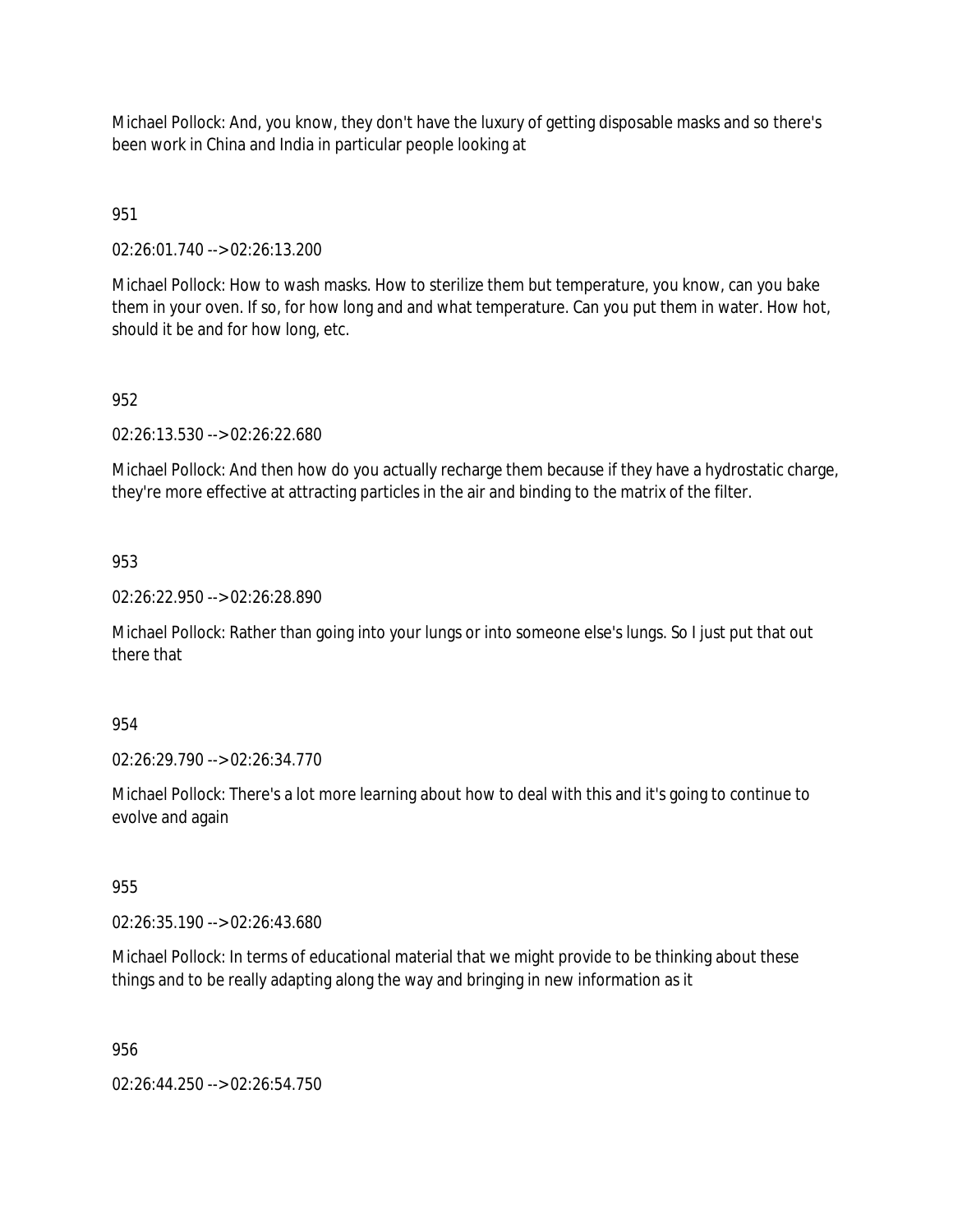Michael Pollock: As it becomes available. So just want to make that pitch for for staying engaged and the latest information that's out there.

957

02:26:55.380 --> 02:27:04.200

Michael Pollock: For helping to control this thing, which is, as far as I can tell, all the experts are sending into it's it's going to be with us for a while and it's probably going to affect

958

02:27:04.620 --> 02:27:14.610

Michael Pollock: In fact, likely two thirds of the population. So I'd like everybody on being rich to be on the one third of the population. I don't know that we're quite get there, but that

### 959

02:27:15.540 --> 02:27:28.830

Michael Pollock: We do have an opportunity here to really address a major health issue or education and proper wearing masks and proper use of masks is going to be key to the success of that of that effort.

960

02:27:32.820 --> 02:27:35.370

Leslie Schneider: Okay, um, Counselor I topless.

961

02:27:36.030 --> 02:27:46.470

Kirsten Hytopoulos: Out the real quick. I just hope that will also consider is our policy that we don't want to, I want this is a terrible word but hoard masks, so that we are being adaptive as it unfolds, like what the city managers talked about

962

02:27:46.860 --> 02:27:54.750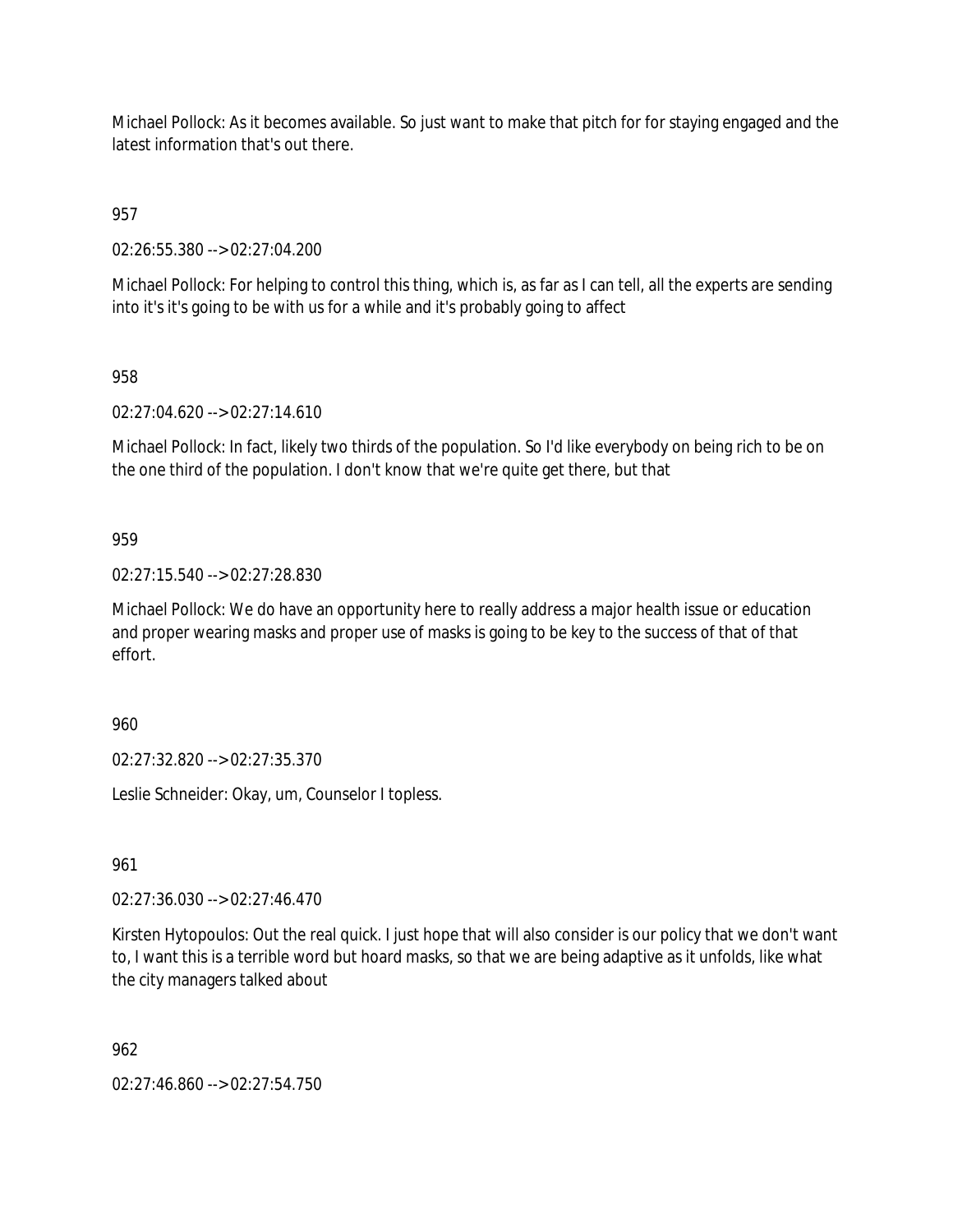Kirsten Hytopoulos: I don't think we know for sure how long mass will be as easily available as they are now. And I'd hate for us by say 10,000 mass, if we really only want it new three

963

02:27:55.500 --> 02:28:08.100

Kirsten Hytopoulos: So I just wanted to put that out there and and again what we've already heard a push for as many reusable mass as possible. We have a lot of volunteers in the community who would like to it, happily, continue to sew and donate mouse.

964

02:28:10.500 --> 02:28:11.400

Leslie Schneider: All right. Thank you.

#### 965

02:28:12.450 --> 02:28:23.610

Leslie Schneider: I see that. Councilmember deets has his hand up, but I just wanted to check back in with the city manager. Do we do you would you like COUNCILMEMBER deeds to put a motion on the floor or do you

#### 966

02:28:25.440 --> 02:28:29.670

Leslie Schneider: Yeah okay so counselor dates go for it.

967

02:28:30.360 --> 02:28:35.550

Joe Deets: I was just gonna say. So the way I described it, Morgan was you were going to be talking with

#### 968

 $02.28:36.570 \rightarrow 02.28:41.010$ 

Joe Deets: Bankers prepares but whether that's necessary but maybe just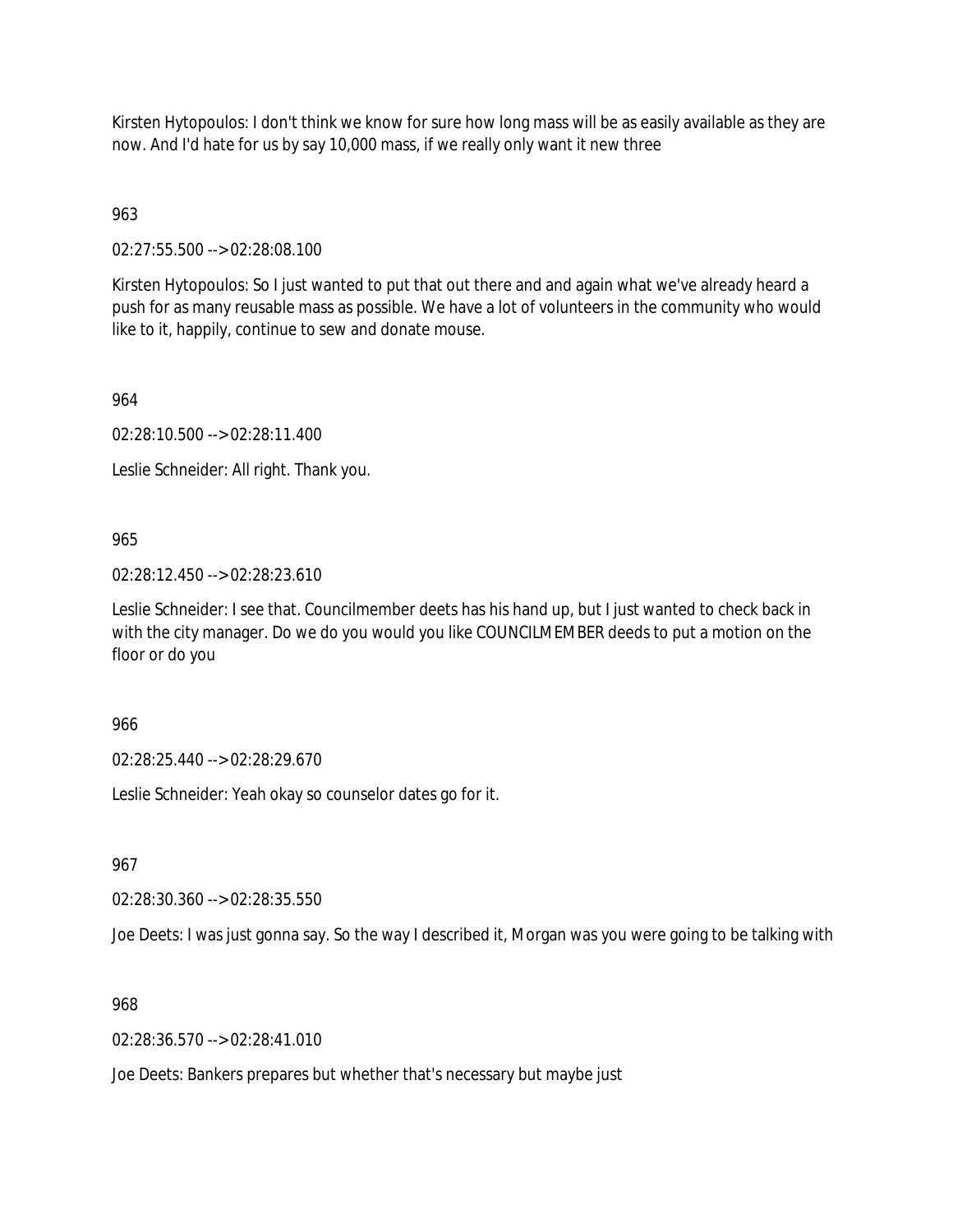02:28:42.600 --> 02:28:44.220 Joe Deets: Make a motion that you

970

02:28:46.470 --> 02:28:46.680

Morgan Smith: Hit

971

02:28:46.980 --> 02:28:49.110

Joe Deets: You go ahead. You tell you tell us what you wanted, or

972

02:28:49.770 --> 02:29:05.070

Morgan Smith: Structurally, I think it's perfectly sufficient for Council just authorized 10,000 up to \$10,000 for the expenditure of a mixture of disposable and reusable masks to be distributed for free to support the business community.

### 973

02:29:06.450 --> 02:29:17.640

Morgan Smith: If we can and then we can go forward from there and we'll, we'll make a purchase and we'll get kicked off and we'll see how that goes. And we'll know that we have that total budget to work against

974

02:29:19.230 --> 02:29:20.070

Joe Deets: You to say. So moved.

975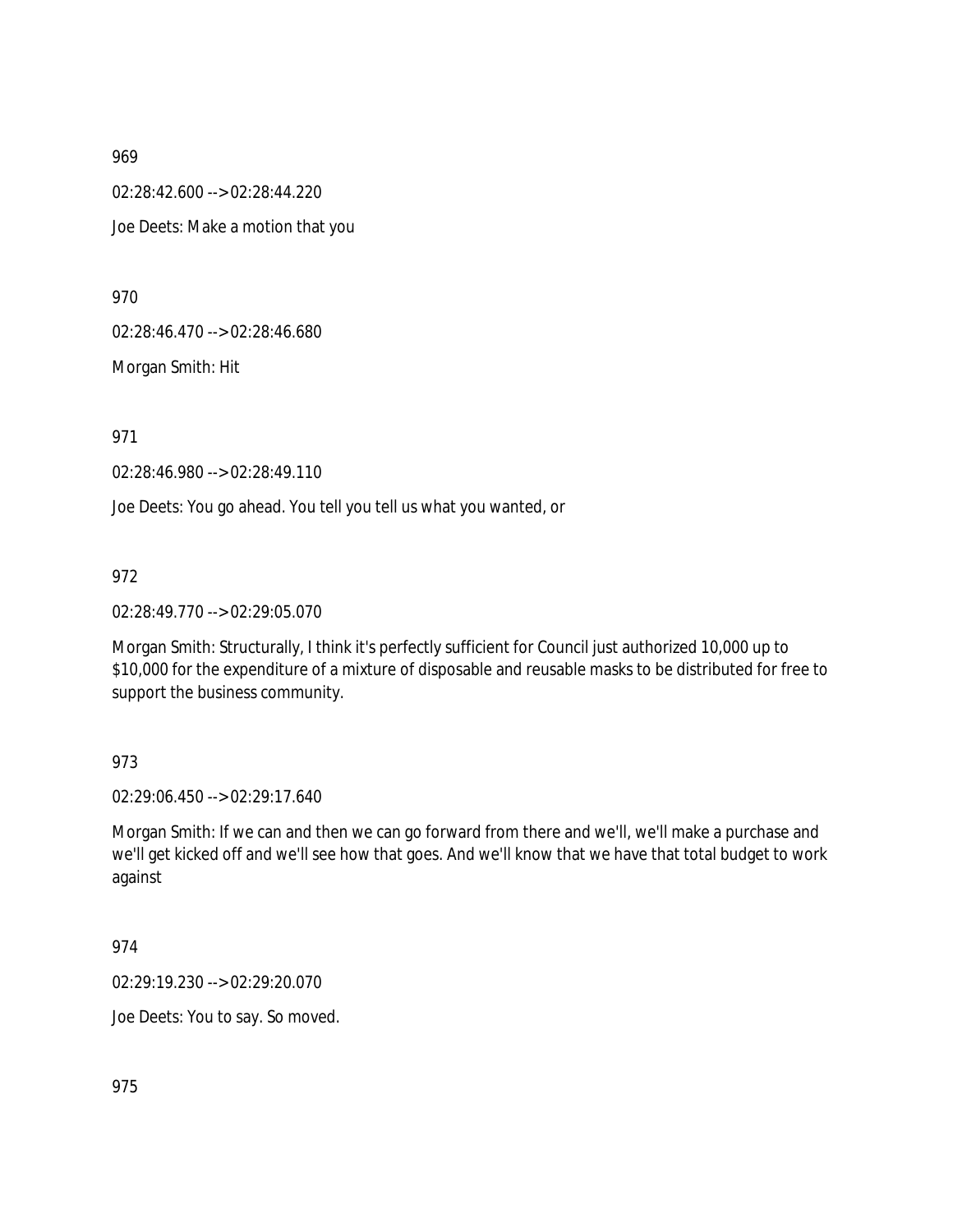02:29:20.940 --> 02:29:21.480 Second,

976 02:29:23.610 --> 02:29:24.150 Leslie Schneider: All right.

977 02:29:24.360 --> 02:29:25.170 Leslie Schneider: Any

978 02:29:25.320 --> 02:29:27.540 Leslie Schneider: Any other comments, any further discussion.

979 02:29:30.090 --> 02:29:31.770 Leslie Schneider: All those in favor please say aye.

02:29:32.490 --> 02:29:33.090 Aye.

981 02:29:34.620 --> 02:29:35.520 Leslie Schneider: Any opposed.

982

980

02:29:36.600 --> 02:29:38.100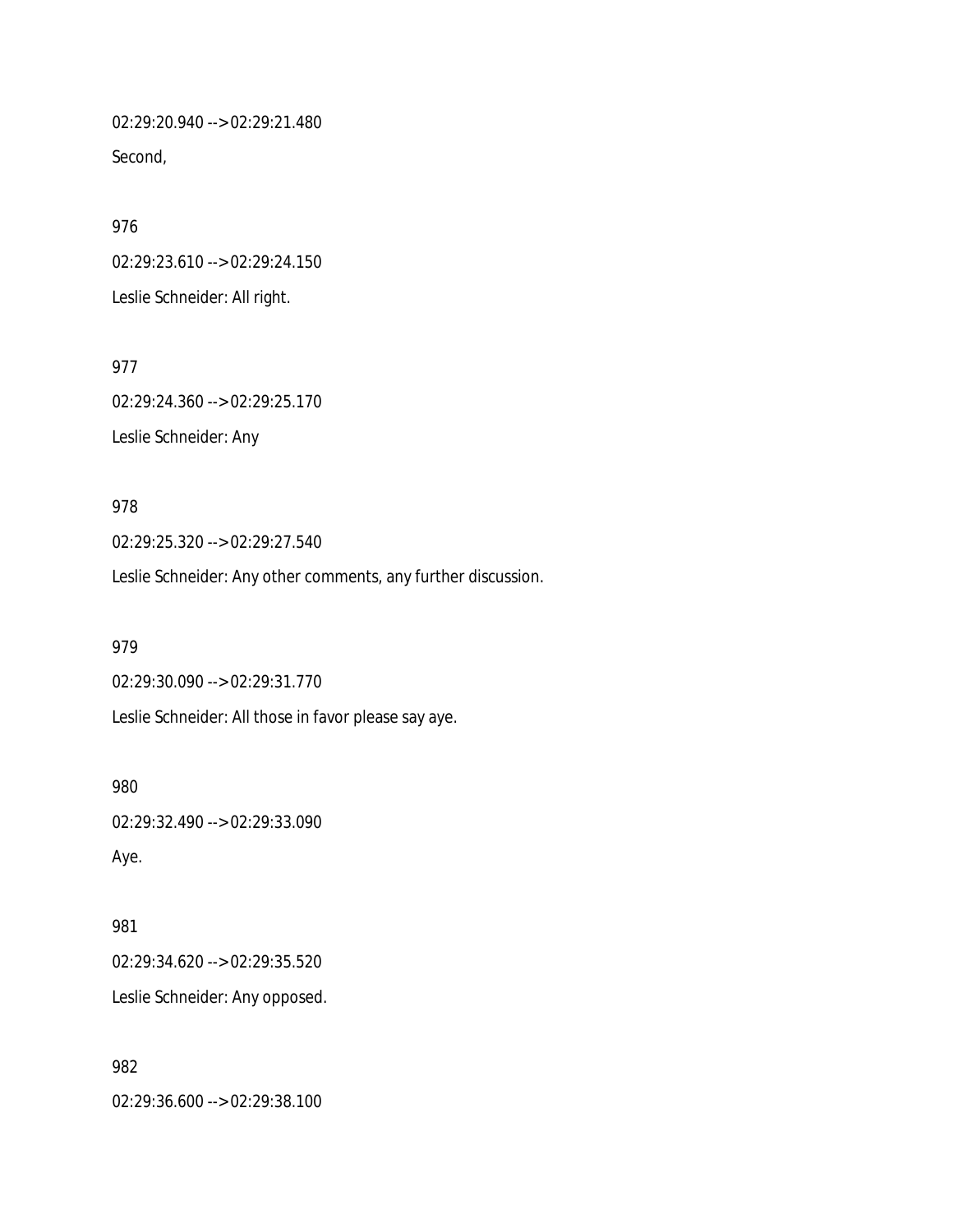Leslie Schneider: That passes unanimously.

983

02:29:39.630 --> 02:29:45.390

Leslie Schneider: Great. Alright, we are moving on now back in to the original order of things.

984

02:29:45.660 --> 02:29:47.460

Morgan Smith: And we, I'm sorry.

985

02:29:47.490 --> 02:29:57.660

Morgan Smith: Yes, my hand. I just want to clarify, by design. I didn't suggest that we designate a funding source for that \$10,000 we're going to have a conversation with you with you next week.

986

02:29:57.840 --> 02:30:02.730

Morgan Smith: We've already spent significant amount of money at the city on pee pee. This falls within that

### 987

02:30:02.910 --> 02:30:14.610

Morgan Smith: I don't think it's important at this moment to designate whether it comes from cares funding or just the cities and designated funds and I just wanted to explain that in case afterwards you were wondering why we didn't have that part of the conversation.

988

02:30:16.560 --> 02:30:18.150

Leslie Schneider: That's a good clarification. Thank you.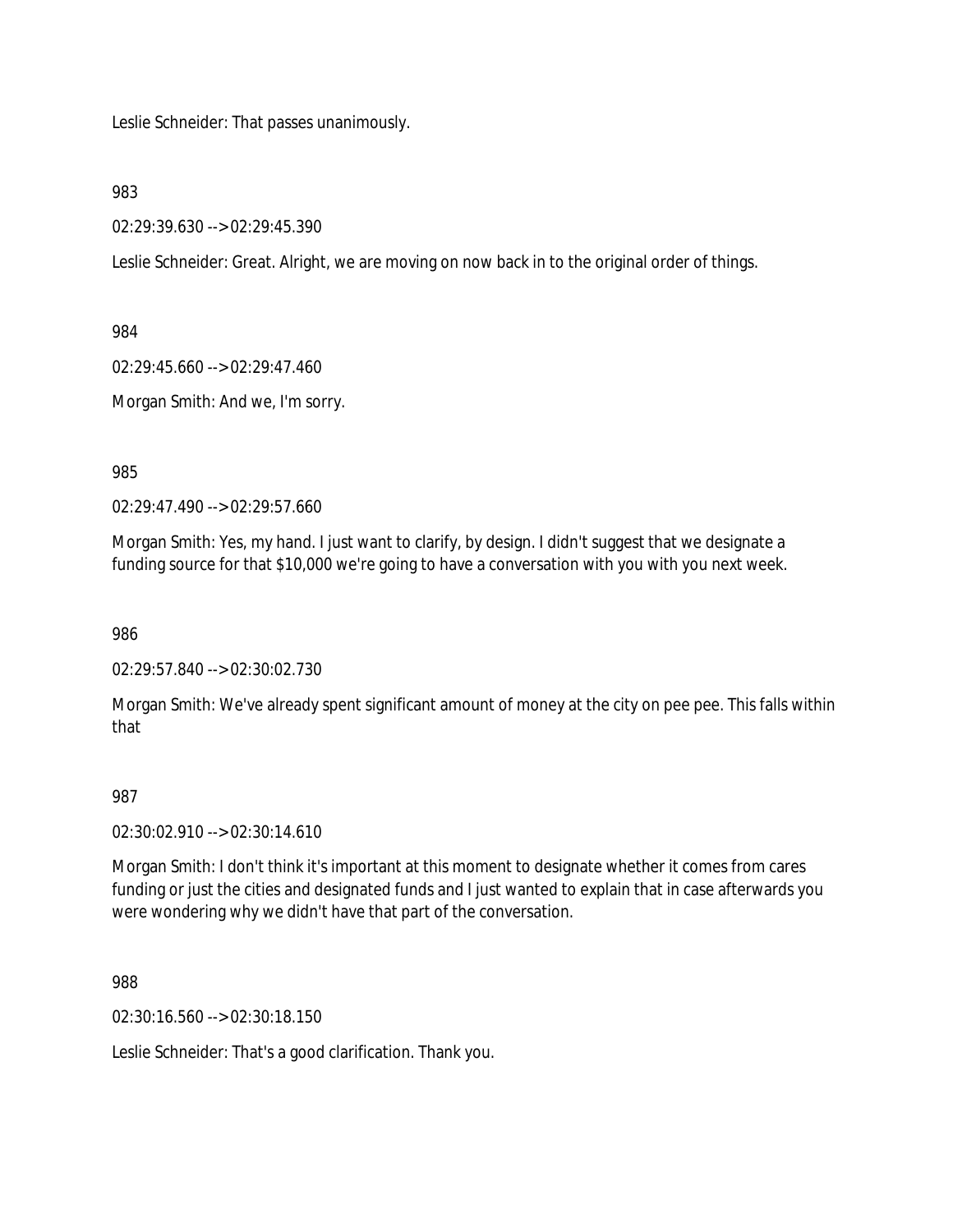02:30:19.740 --> 02:30:22.380

Leslie Schneider: Okay so we are moving on to

990

02:30:23.790 --> 02:30:37.470

Leslie Schneider: What was the first item under unfinished business. So this is the sportsman's club and new PR plan or section improvements supplemental agreement and we have our public works director with us. Hello, Chris.

991

02:30:37.740 --> 02:30:39.510

Chris Wierzbicki: Good evening, all you hear me okay

992

02:30:39.900 --> 02:30:40.290

Leslie Schneider: Yes.

993

02:30:40.620 --> 02:30:41.010

Oh, good.

994

02:30:42.120 --> 02:30:46.290

Chris Wierzbicki: Working from home today. So I worked. I just to make up from being from home.

995

02:30:48.420 --> 02:30:59.460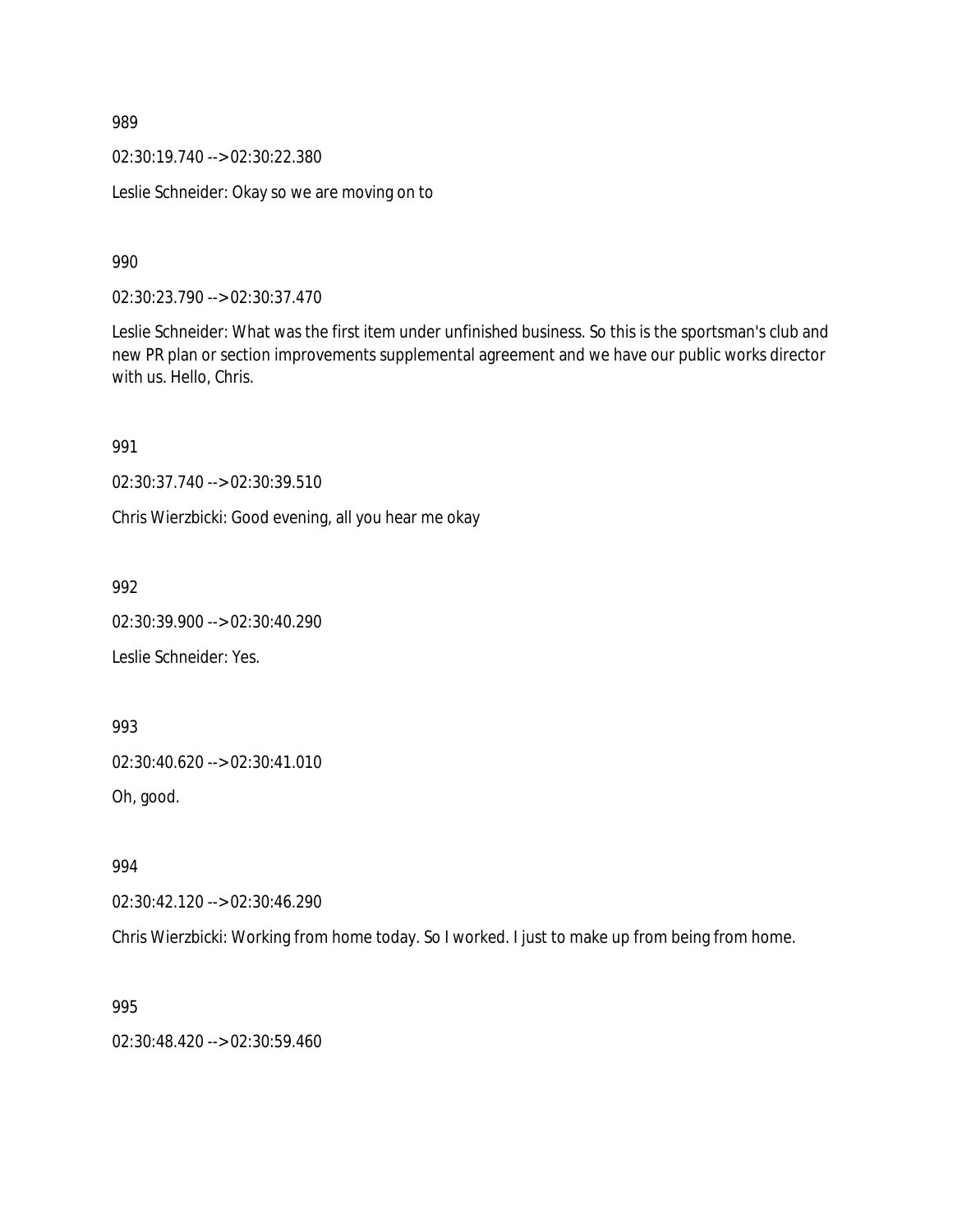Chris Wierzbicki: So your first item this evening is approval of the contract amendment was skillings Conley for the design work for the sportsman typical an intersection improvements that we discussed a number of weeks ago.

996

02:31:00.390 --> 02:31:08.100

Chris Wierzbicki: Contract amendment we have an existing contract with them for previous work that we are amending and the amount of hundred \$1,857

# 997

02:31:09.060 --> 02:31:17.700

Chris Wierzbicki: This work includes all the design support that we need to get the project obligated and advertise before the end of the year, which is part of our grand requirement.

### 998

02:31:18.120 --> 02:31:29.340

Chris Wierzbicki: That also includes support from the engineer for construction services as well. So we don't anticipate needing any additional funds from the design engineer through the remainder of this project.

### 999

02:31:30.600 --> 02:31:40.050

Chris Wierzbicki: And I think we always anticipated that this expenditure would be part of the project budget. So, as you remember, we have about 450,000

1000

02:31:41.880 --> 02:31:56.670

Chris Wierzbicki: For excuse me for \$400,000 worth of grant funds and \$250,000 worth of city funds in this project. So we are using all city funds to pay for this contract amendment and we'll have another about \$150,000 remaining to invest in the construction portion of the work.

1001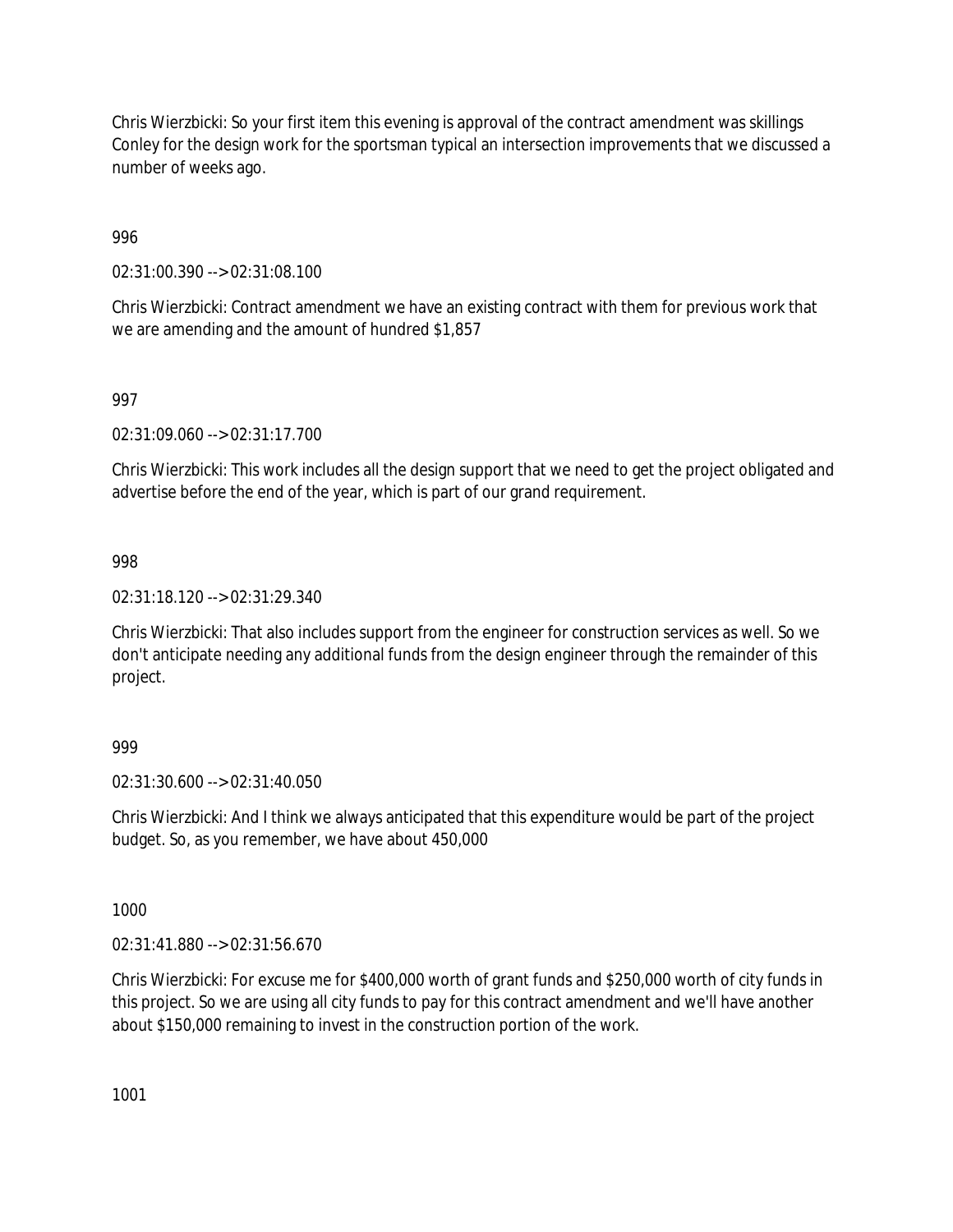02:31:58.140 --> 02:32:00.450

Chris Wierzbicki: That's all I have on the site. I'm happy to answer any questions for you.

1002

02:32:04.020 --> 02:32:11.550

Leslie Schneider: Oh, definitely cover stuff covered up here. Okay, I'm COUNCILMEMBER nisar our Deputy Mayor dessert.

#### 1003

02:32:12.930 --> 02:32:24.900

Rasham Nassar: I moved forward for approval with July 7 2020 CONSENT AGENDA sportsman club new Brooklyn Bridge and improvements project supplemental agreement number two with Gillings Connolly ink and the amount of 101,000 \$857

1004

02:32:25.770 --> 02:32:26.220

Back a

1005

02:32:27.270 --> 02:32:30.810

Leslie Schneider: Council member car. Second to that. Is there any discussion.

1006

02:32:32.940 --> 02:32:36.330

Leslie Schneider: Seeing none. All those in favor please say aye.

1007 02:32:38.310 --> 02:32:40.500 Leslie Schneider: And any opposed.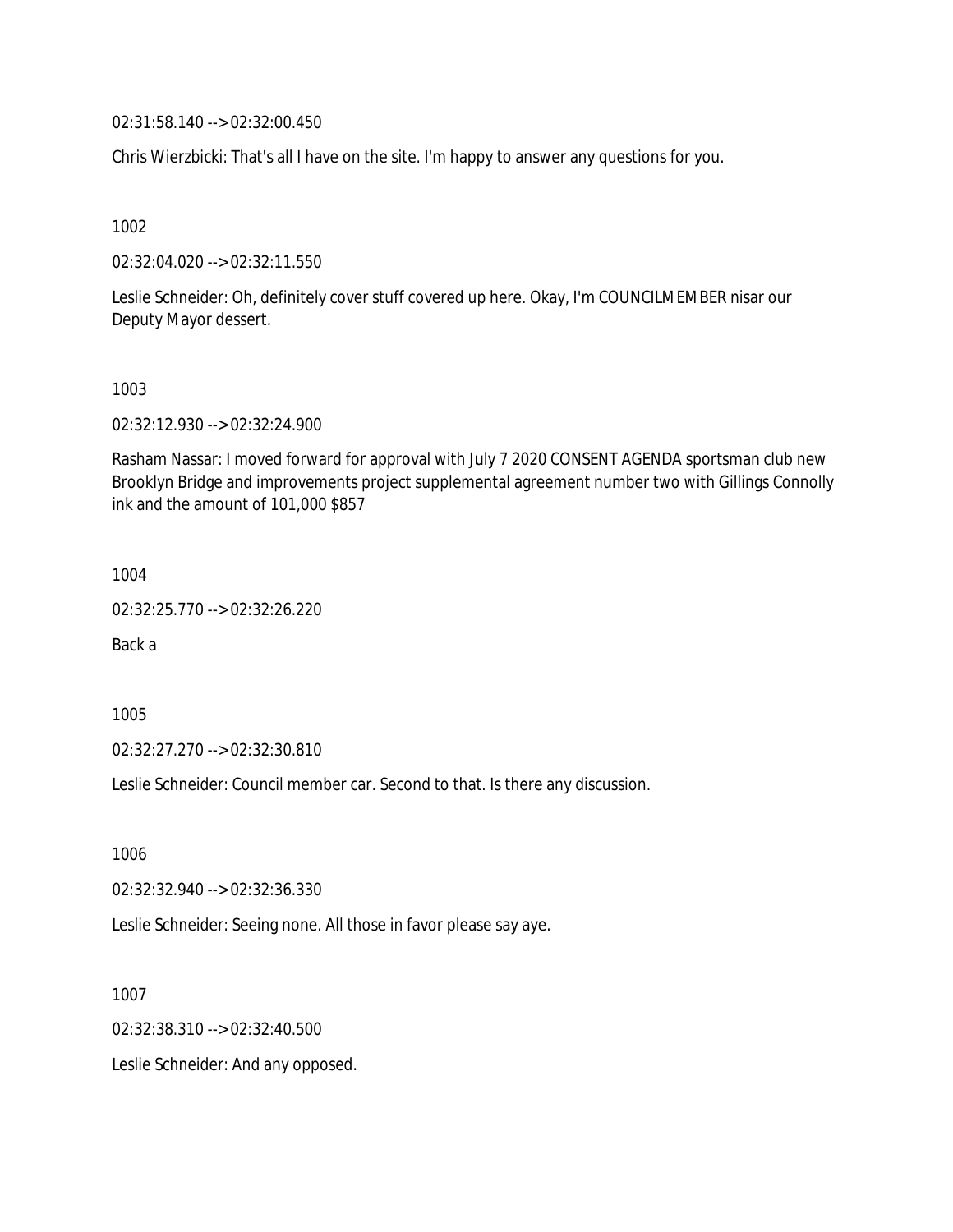02:32:42.540 --> 02:32:45.030

Leslie Schneider: That passes unanimously. Thank you very much.

1009

02:32:47.640 --> 02:33:04.350

Leslie Schneider: And Chris, I think you're going to be sticking with us for the next one. So this is the old Item nine B is for resolution number 2020 dash oh seven and core 40 Eagle harbor phase two non motorized improvements project grant award and budget amendment.

1010

02:33:05.430 --> 02:33:05.910

Chris Wierzbicki: Yes.

1011

02:33:06.150 --> 02:33:07.500

Chris Wierzbicki: And share my screen with you.

1012

02:33:08.100 --> 02:33:20.640

Leslie Schneider: And as you're doing that. I just know that, you know, since that since this item came up previously you have done a lot of heavy lifting on this item. So I just want to express appreciation for that.

1013

02:33:21.150 --> 02:33:21.450

Thank you.

1014

02:33:23.610 --> 02:33:37.590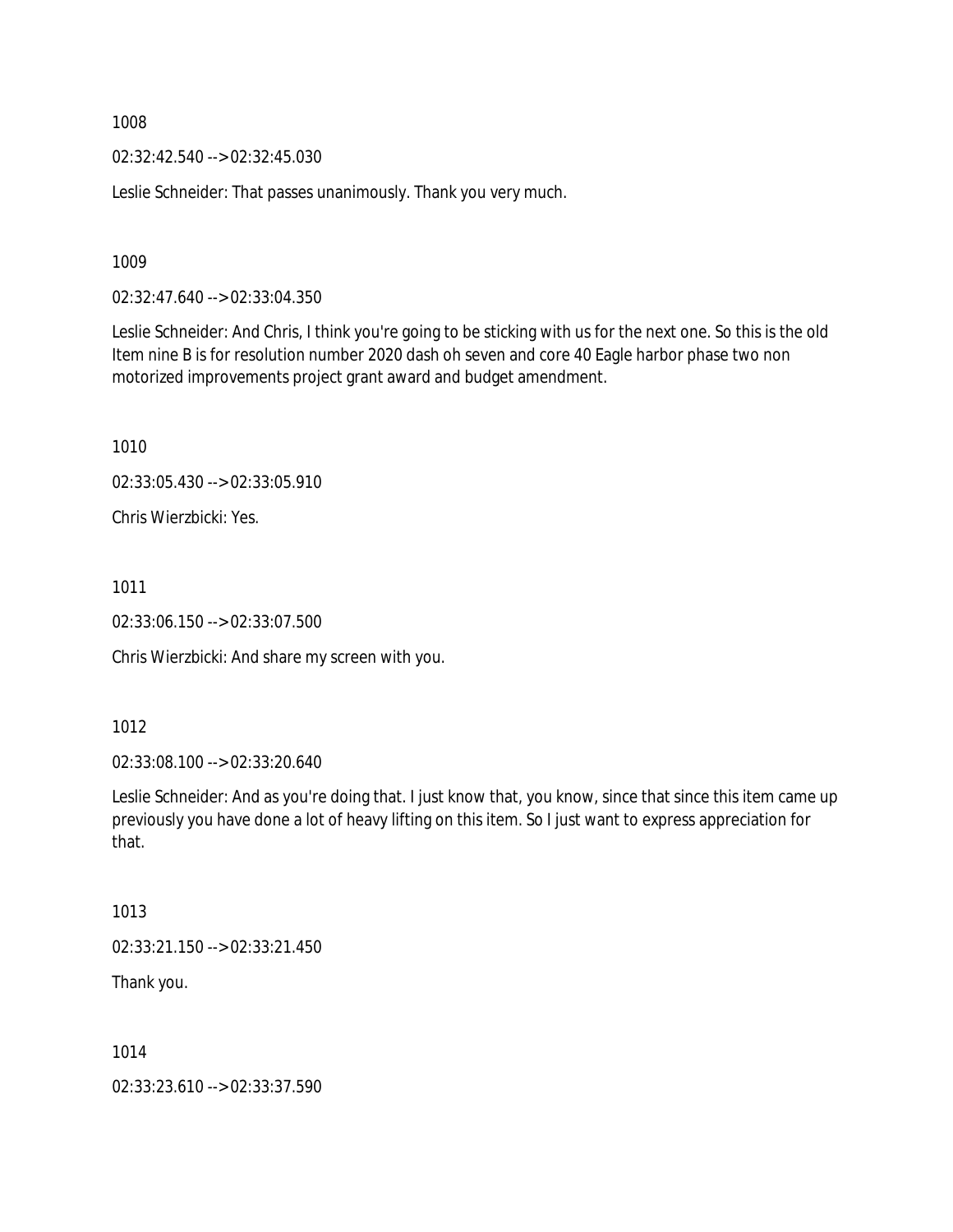Chris Wierzbicki: So I'll just run through this quickly. We've had quite a bit of discussion about this. So these are phase two non motorized improvements for Eagle harbor drive. We have a grant pending, and I'll just quickly give you the background again for folks that need to get up to speed with it.

1015

02:33:38.850 --> 02:33:47.100

Chris Wierzbicki: The number is improvements along Eagle harbor driver broken up into two phases. Phase one is from the head of the bay were white turns into Eagle harbor drive

1016

02:33:47.520 --> 02:33:51.600

Chris Wierzbicki: Along Eagle harbor Dr till it leaves the approximately till it leaves the shoreline area.

### 1017

02:33:52.020 --> 02:34:00.360

Chris Wierzbicki: And then picks up at that location and continues all the way to the intersection with McDonald's, which you see in the lower right hand part of the screen. So we're talking about the yellow section of the

1018

02:34:01.890 --> 02:34:04.320

Chris Wierzbicki: Project, which is almost a mile long.

1019

02:34:05.700 --> 02:34:18.150

Chris Wierzbicki: So the city applied for contingency funds federal funds in 2018 we recognize that this was a relatively easy project to deliver in terms of the city staff, being able to do the design in house.

1020

02:34:19.500 --> 02:34:25.320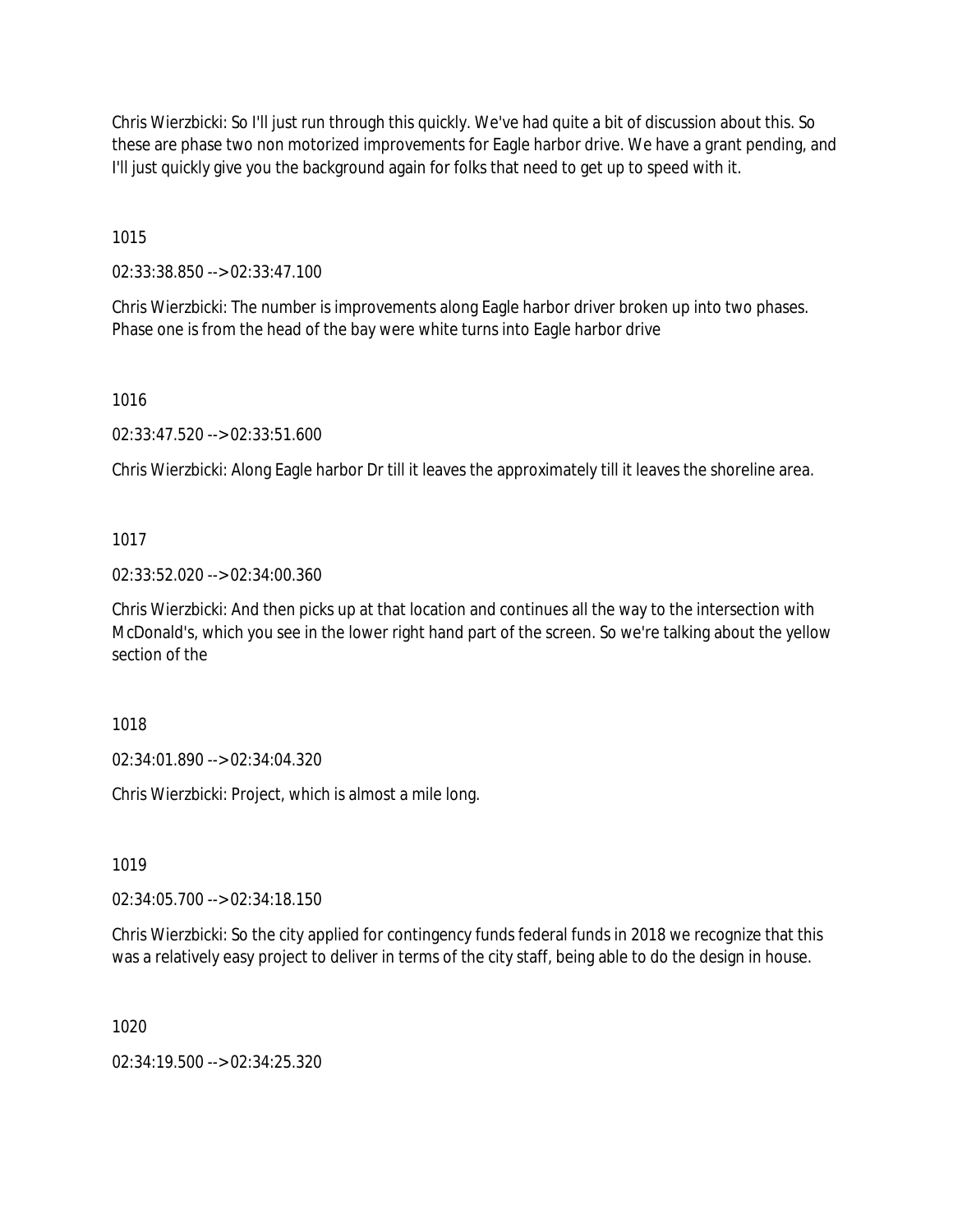Chris Wierzbicki: And we so we put the ass to have the project included on that contingency list and it was awarded the funding in May.

1021

02:34:26.460 --> 02:34:33.870

Chris Wierzbicki: It's \$700,000 in grant funds with a required city match of 13 and a half percent or about hundred thousand dollars which is required.

1022

02:34:35.100 --> 02:34:38.850

Chris Wierzbicki: In order to meet the requirements of these projects that are on the contingency list.

1023

02:34:39.300 --> 02:34:51.840

Chris Wierzbicki: They need to be obligated or advertised and approved by washed out by July 15 which is just around the corner. About three weeks, and they need to be constructed this summer. So we're really under a tight timeline to get this delivered for you.

1024

02:34:53.580 --> 02:35:03.000

Chris Wierzbicki: So last time we had the conversation about what the design should look like there was a lot of discussion about the different types of facilities on each side of the road. And what would be appropriate.

1025

02:35:03.810 --> 02:35:09.090

Chris Wierzbicki: And what would fit, particularly within the geometry of the road and within the time frame what we're dealing with.

1026

02:35:09.900 --> 02:35:18.210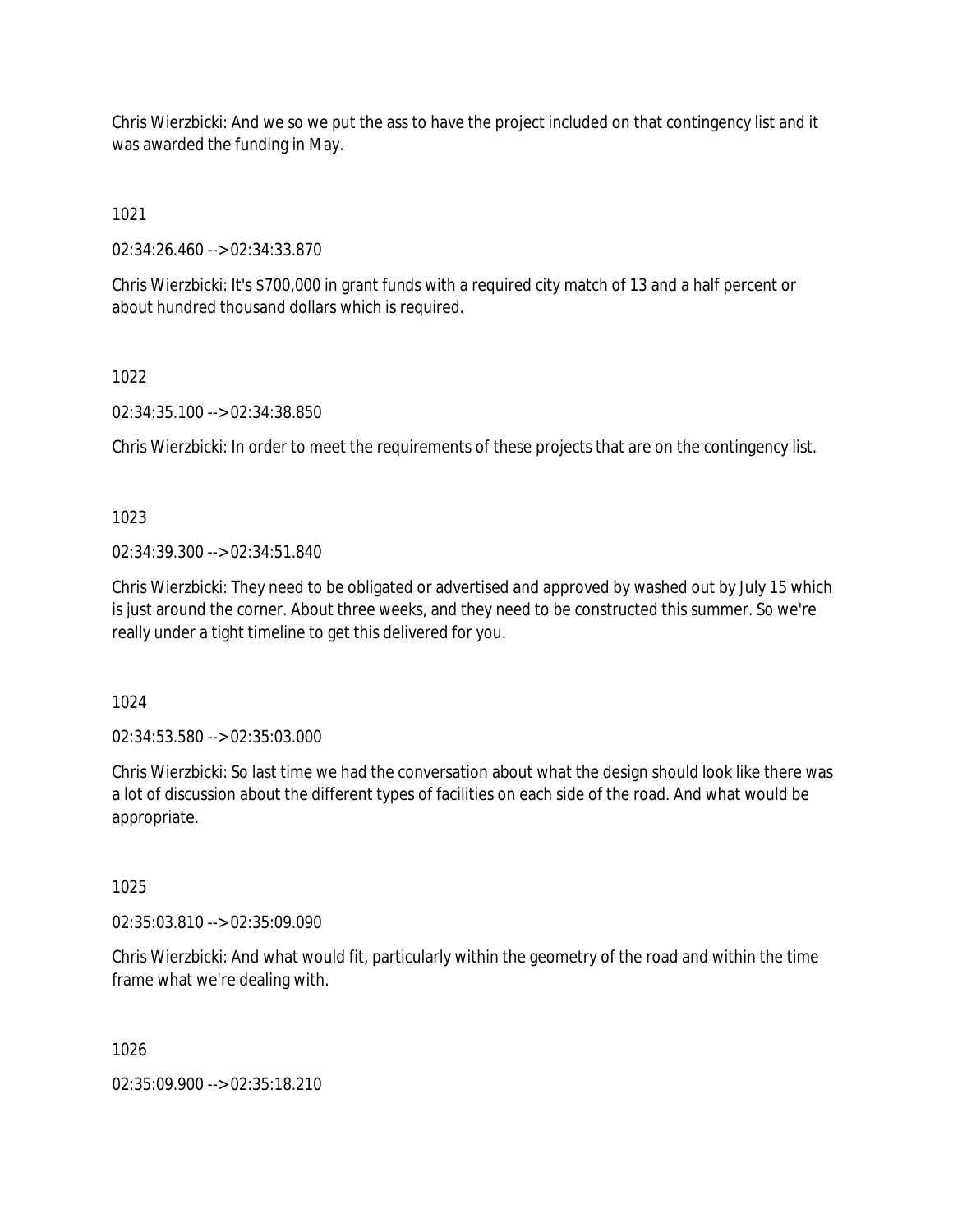Chris Wierzbicki: We went back with the tape measure and literally and walked out there again scratched our heads and tried to come up with some alternatives for you to think about

1027

02:35:18.840 --> 02:35:23.910

Chris Wierzbicki: And we came up with four different alternatives for you to think about tonight. One of them recommended, which is the alternative three

1028

02:35:24.660 --> 02:35:28.920

Chris Wierzbicki: I'll quickly run through them alternative. One is what we talked about originally. So that was

# 1029

02:35:29.670 --> 02:35:44.190

Chris Wierzbicki: seven foot visually separated lanes with this kind of a striped hatch in between the bike lane and and the vehicle lean on both sides of the road along the ostrich. That's about a 720 \$5,000 project of the city match 100,000

1030

02:35:46.410 --> 02:36:01.470

Chris Wierzbicki: Alternative to is slightly more. This would be a five foot shoulder on the northbound side which is mostly the downhill side of the of the run and then a five foot separated lane on the southbound section of the road.

1031

02:36:02.820 --> 02:36:11.550

Chris Wierzbicki: With this at this cost. We can probably constructed to between two and four foot buffer between the path and road.

1032

02:36:12.840 --> 02:36:14.700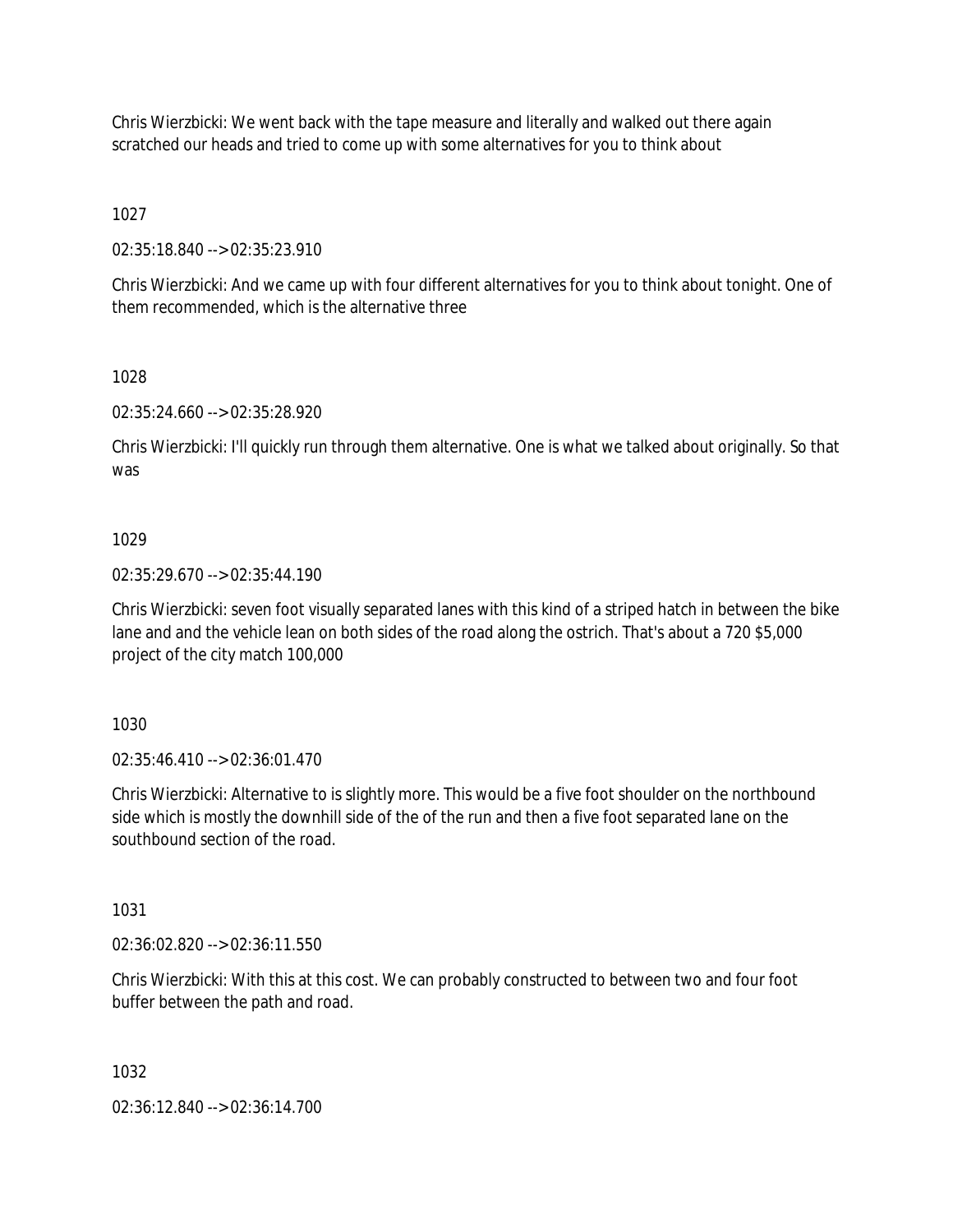Chris Wierzbicki: The trouble with this, with this.

# 1033

02:36:15.900 --> 02:36:26.550

Chris Wierzbicki: Alternative is that at two feet, you really can't have much in that in that zone. It's really pretty tight spot will probably just put gravel there and which really will not feel that much different than just being alongside the road.

# 1034

02:36:27.480 --> 02:36:36.330

Chris Wierzbicki: There will be at four feet. You can get grass or vegetation in but uh to it's pretty limited. So we looked at a couple other alternatives to try to expand that space a little bit more

# 1035

02:36:37.590 --> 02:36:44.310

Chris Wierzbicki: Recommended alternative is alternative three, which would be nine or 25,000 that would require a 220 \$5,000 match.

### 1036

02:36:44.790 --> 02:36:54.150

Chris Wierzbicki: That would have the five foot shoulder northbound on the most the downhill side with the visual buffer so that striped hatch of probably 18 inches and three and a half feet of lane.

### 1037

02:36:54.900 --> 02:37:01.770

Chris Wierzbicki: And a five foot separated bike lane on the southbound side and mostly help hillside and with this alternative we're

### 1038

02:37:03.120 --> 02:37:13.650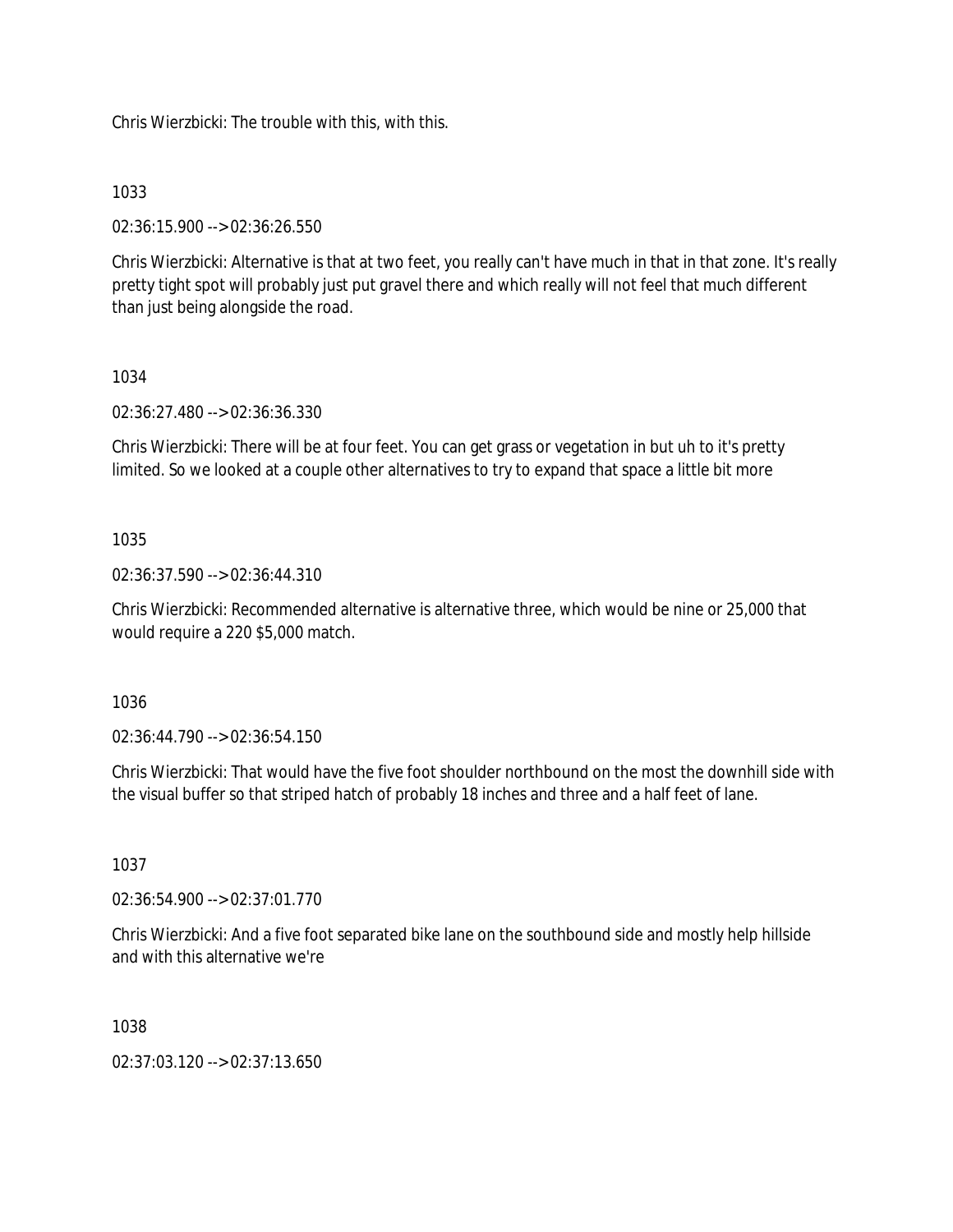Chris Wierzbicki: Shifting the road two feet to the east in certain sections of the road where we don't have enough as much space to be able to gain a four to five foot buffer through almost the entire segment. So we'll be able to

1039

02:37:14.430 --> 02:37:19.470

Chris Wierzbicki: Put grass and potentially some landscaping in the areas that are of greater with

1040

02:37:20.490 --> 02:37:26.040

Chris Wierzbicki: And then the fourth alternative is basically to create the five foot shoulder on the southbound side and the same configuration.

1041

02:37:26.700 --> 02:37:37.890

Chris Wierzbicki: But to expand that buffer with to six feet with grass and landscaping and the reason there's kind of a bigger jump there is because we'd have to shift the entire row of the all of the alignment of the road over two feet.

1042

02:37:38.520 --> 02:37:46.050

Chris Wierzbicki: And problem with that is we can't just add two feet to the other side of the road and shift it over because when we build that

1043

02:37:47.790 --> 02:37:53.160

Chris Wierzbicki: Expand the road on that side, there's a there's a scene created there were the old road, a new road meet

1044

02:37:53.520 --> 02:38:02.340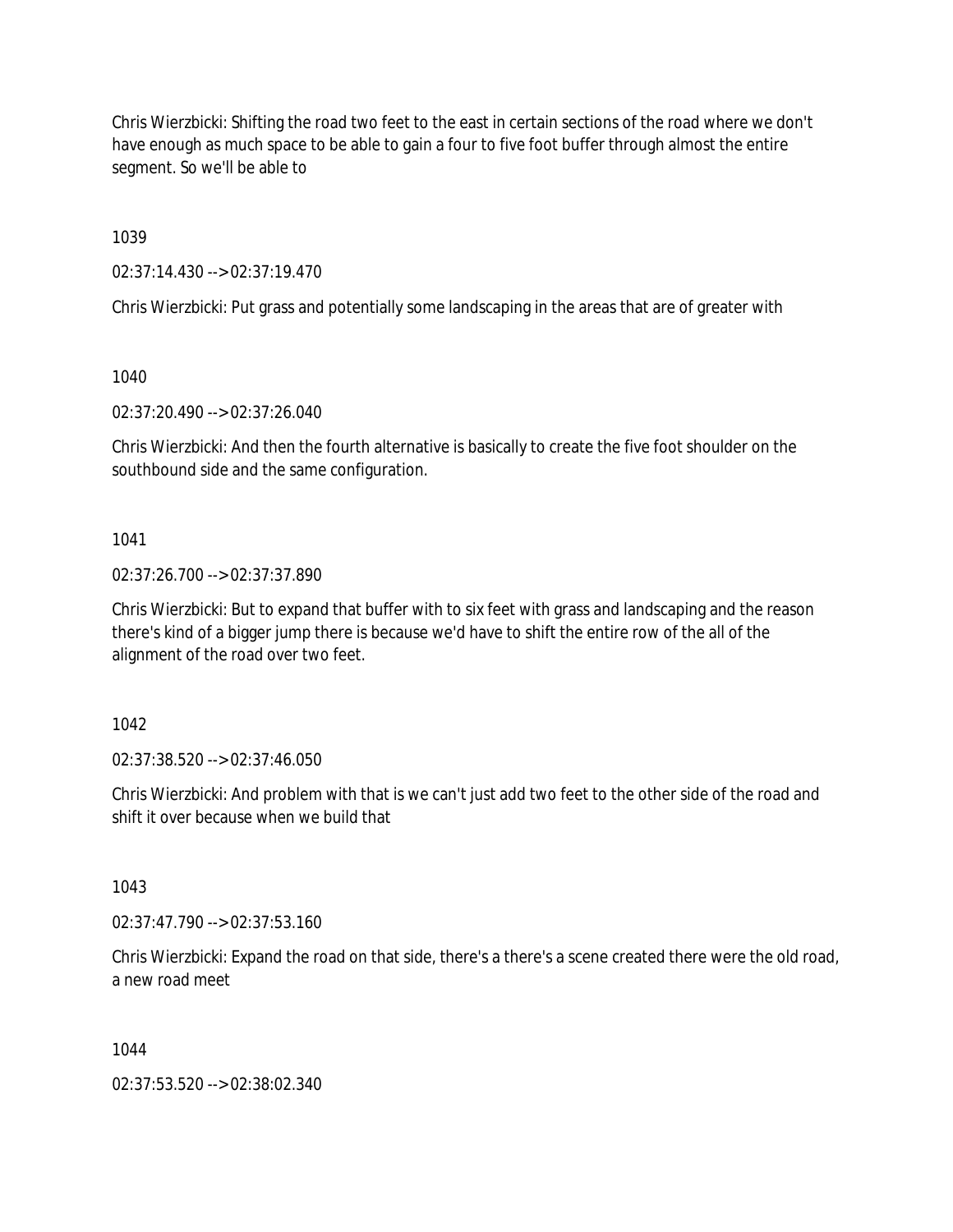Chris Wierzbicki: And we don't want that seem to be in the wheel path of the cars that are driving down that lane, because it'll wear out quicker and it'll create problems for maintenance with the roadway. So we actually have to

1045

02:38:02.790 --> 02:38:10.080

Chris Wierzbicki: Cut the roadway back a couple extra fee to get that seem out of the wheel path, which means more asphalt more cutting up of the road.

1046

02:38:11.100 --> 02:38:16.830

Chris Wierzbicki: And we didn't think it made sense to do that for the entire lineman for just a couple of feet of extra buffer. So that's why we recommended three

1047

02:38:17.850 --> 02:38:20.820

Chris Wierzbicki: Which we think can fit within that 920 \$5,000

1048

02:38:22.320 --> 02:38:28.620

Chris Wierzbicki: And I think that's all I have on this item for you so happy to answer questions about those alternatives.

1049

02:38:29.760 --> 02:38:38.370

Chris Wierzbicki: If you choose that alternative three. The next item that you'll see on for this project will be a contract, hopefully in early August

1050

02:38:41.220 --> 02:38:42.750

Leslie Schneider: Great, thank you very much.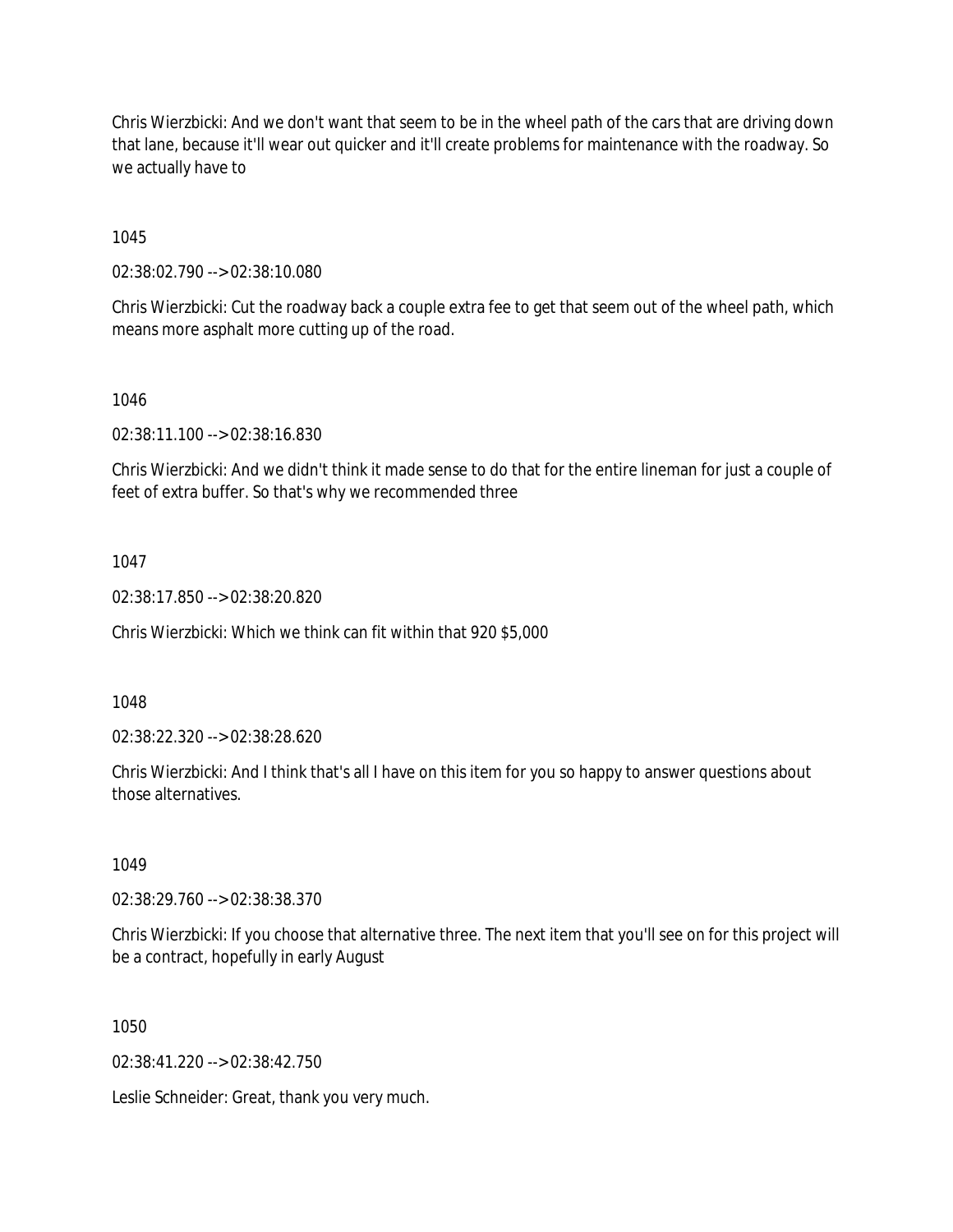1051 02:38:43.200 --> 02:38:44.700 Chris Wierzbicki: Leave these up, or would you like me to

1052

02:38:45.300 --> 02:38:45.720

Pull them down.

1053

02:38:46.950 --> 02:38:49.920

Leslie Schneider: Maybe leave it up for a few minutes and let's

1054

02:38:50.070 --> 02:38:57.660

Leslie Schneider: Let's see me kind of land on that. I'm all right. I'm seeing Deputy Mayor and I'm sorry you cut your hand up.

1055

02:38:58.200 --> 02:38:59.340

Rasham Nassar: Yeah, I'm

1056

02:39:01.710 --> 02:39:03.510

Rasham Nassar: I'm on I'm unmuted. Okay.

1057

02:39:03.630 --> 02:39:04.710

Leslie Schneider: You're fine. We can hear you.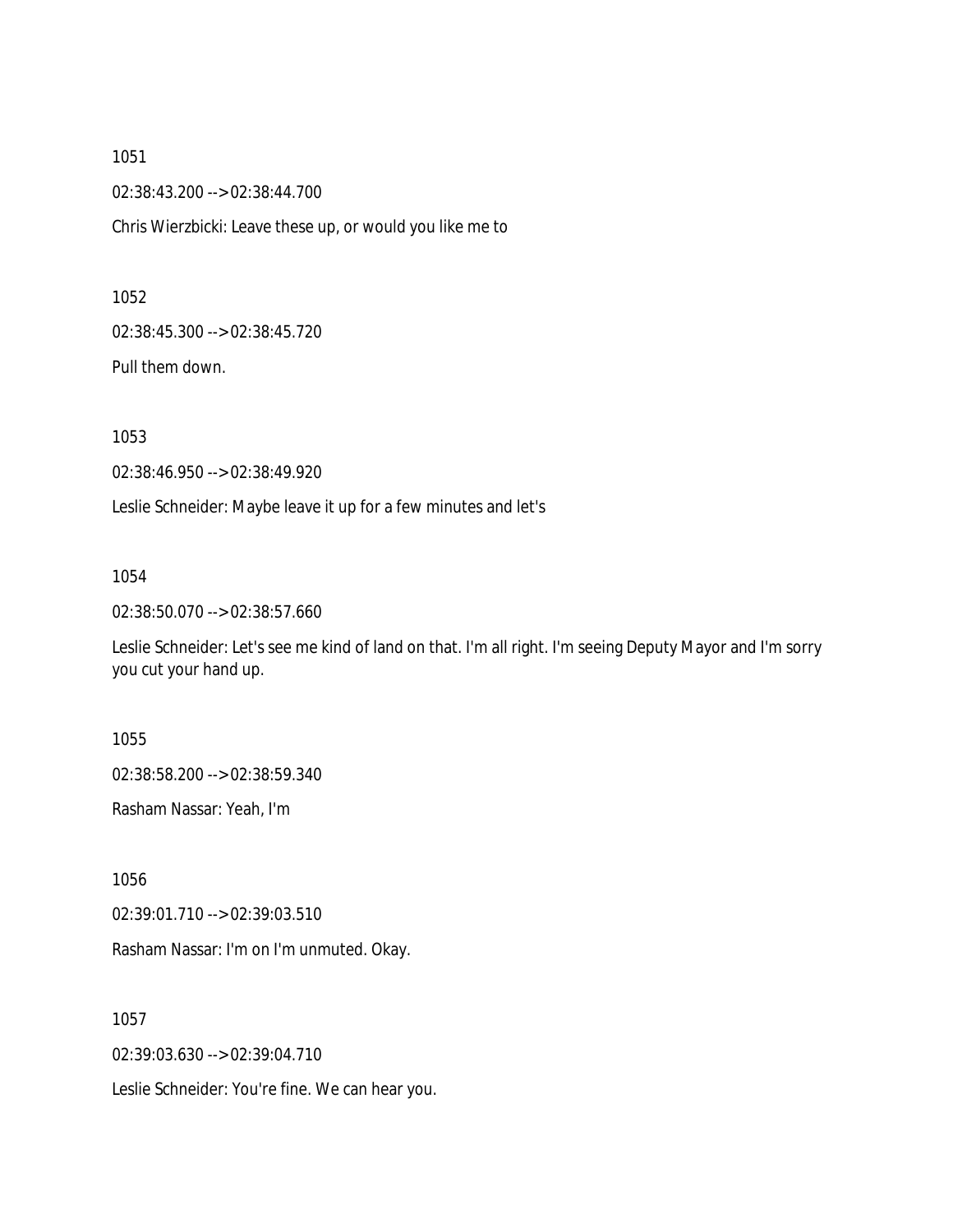02:39:05.550 --> 02:39:20.160

Rasham Nassar: Thank you, public works director. Where's picky um I something that you said in there about two foot gravel separations on we're talking about the North. I'm talking about the north end strip hear you say to that that wasn't possible

1059

02:39:21.690 --> 02:39:23.010 Rasham Nassar: Right to to achieve that.

1060

02:39:23.190 --> 02:39:27.270

Chris Wierzbicki: It's not possible. I'm just saying that it's not possible to do much planting in there.

1061

02:39:27.330 --> 02:39:32.220

Chris Wierzbicki: Because it's it's a pretty limited space to have anything. But basically, but gravel in there.

1062

02:39:33.690 --> 02:39:48.270

Rasham Nassar: Okay, and then just to just to confirm. I think we heard this from you last time. But this is the last opportunity right the deadline for Council approval in order to be out for the city to be eligible for the grant funding for this project is today.

1063

02:39:48.990 --> 02:39:49.470

Chris Wierzbicki: That's great.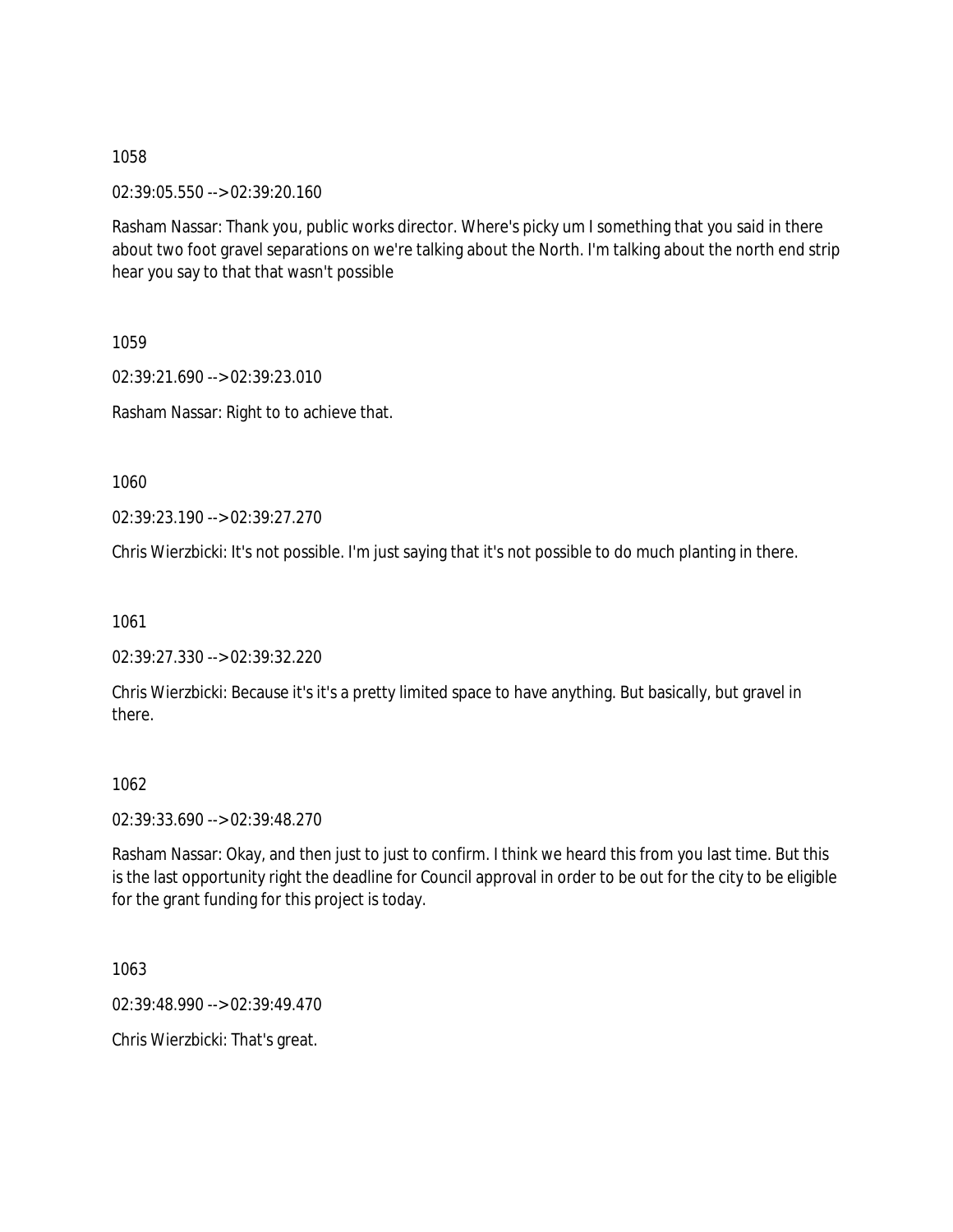1064 02:39:53.760 --> 02:39:53.940 Leslie Schneider: So,

1065

02:39:57.720 --> 02:40:00.180

Leslie Schneider: I'm sorry, give you marry you just said. That's it.

1066

02:40:01.920 --> 02:40:03.210

Rasham Nassar: That's all I had for the moment.

1067

02:40:03.570 --> 02:40:03.990 Okay.

1068

02:40:05.730 --> 02:40:07.650

Leslie Schneider: All right. Councilmember Pollock.

1069

02:40:08.580 --> 02:40:16.680

Michael Pollock: Yeah. Thank you. Thank you for this. I just want to acknowledge that it feels like you're really hard to come up with a solution here.

1070

02:40:17.520 --> 02:40:29.130

Michael Pollock: So I appreciate that. I did wonder about the funding, I think of this as the east, west, and you're referring to is north, south, so I'm just going to say the north side of the road.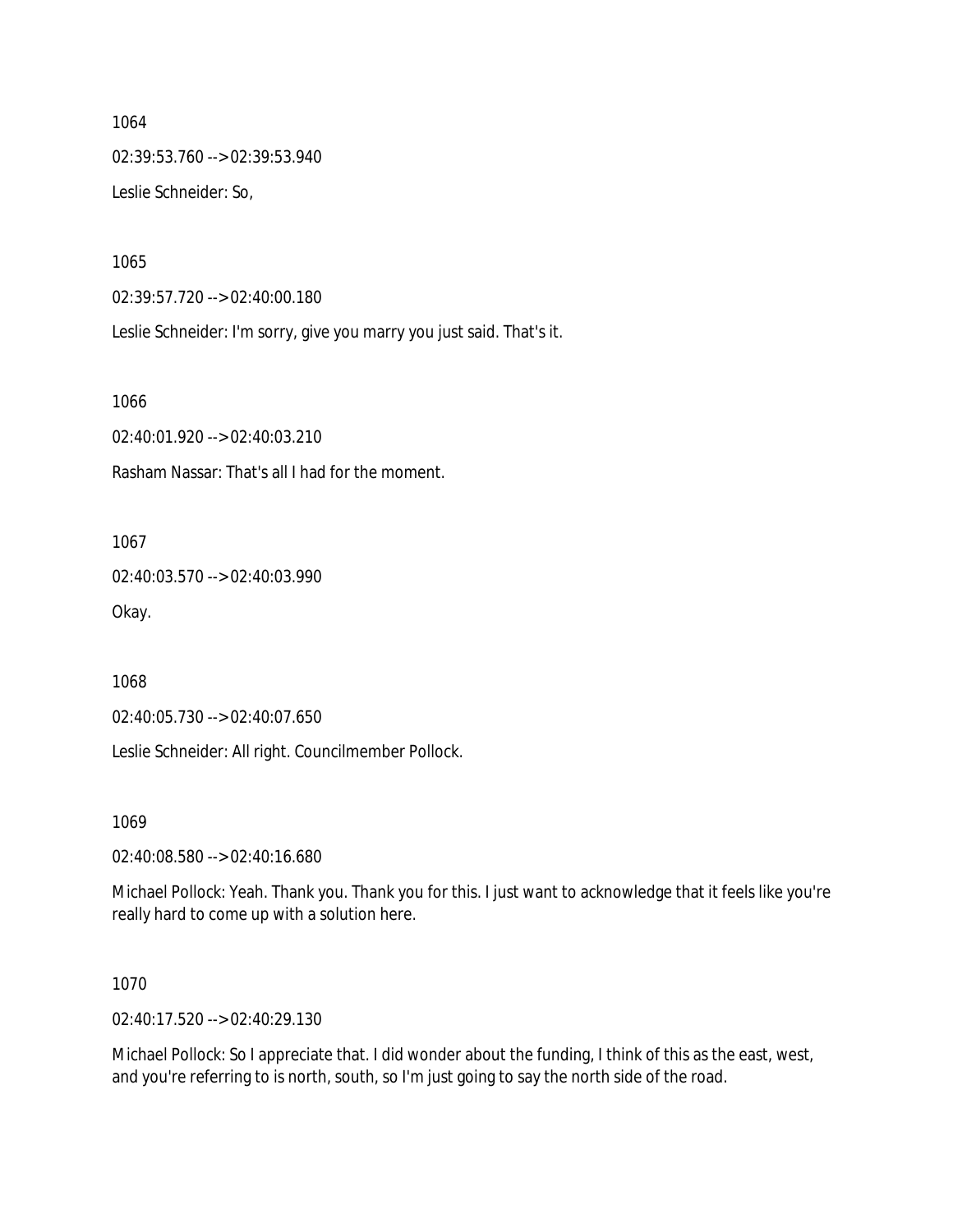02:40:30.300 --> 02:40:32.910

Michael Pollock: I'm the five foot shoulder with a visual buffer.

1072

02:40:34.230 --> 02:40:45.480

Michael Pollock: Is there any wisdom or can it be determined at a later date. Put that needs to be over there that could be gravel or something that kind of separated in some sort of physical sense the

1073

02:40:47.670 --> 02:41:04.050

Michael Pollock: The bikers and walkers from the, from the traffic. So it's not just simply a wider. It's not just paint on the road, but something that's a little more. And I don't know, did a disincentive for cars to swing over that way.

1074

02:41:07.380 --> 02:41:18.780

Chris Wierzbicki: Yeah, I mean I think on that side of the road we kind of run into that same issue where anytime you're dealing with some sort of with that's less than two feet between two sections of pavement. Your options are really limited

1075

02:41:20.910 --> 02:41:29.220

Chris Wierzbicki: So my recommendation would be we you know we don't have any visually stripe lanes on Bainbridge right now, most of our bike lanes just have a single stripe.

1076

02:41:29.790 --> 02:41:36.300

Chris Wierzbicki: And the five feet. Plus, depending on where we're at. So my recommendation would be that we we try the pain and see if we like it.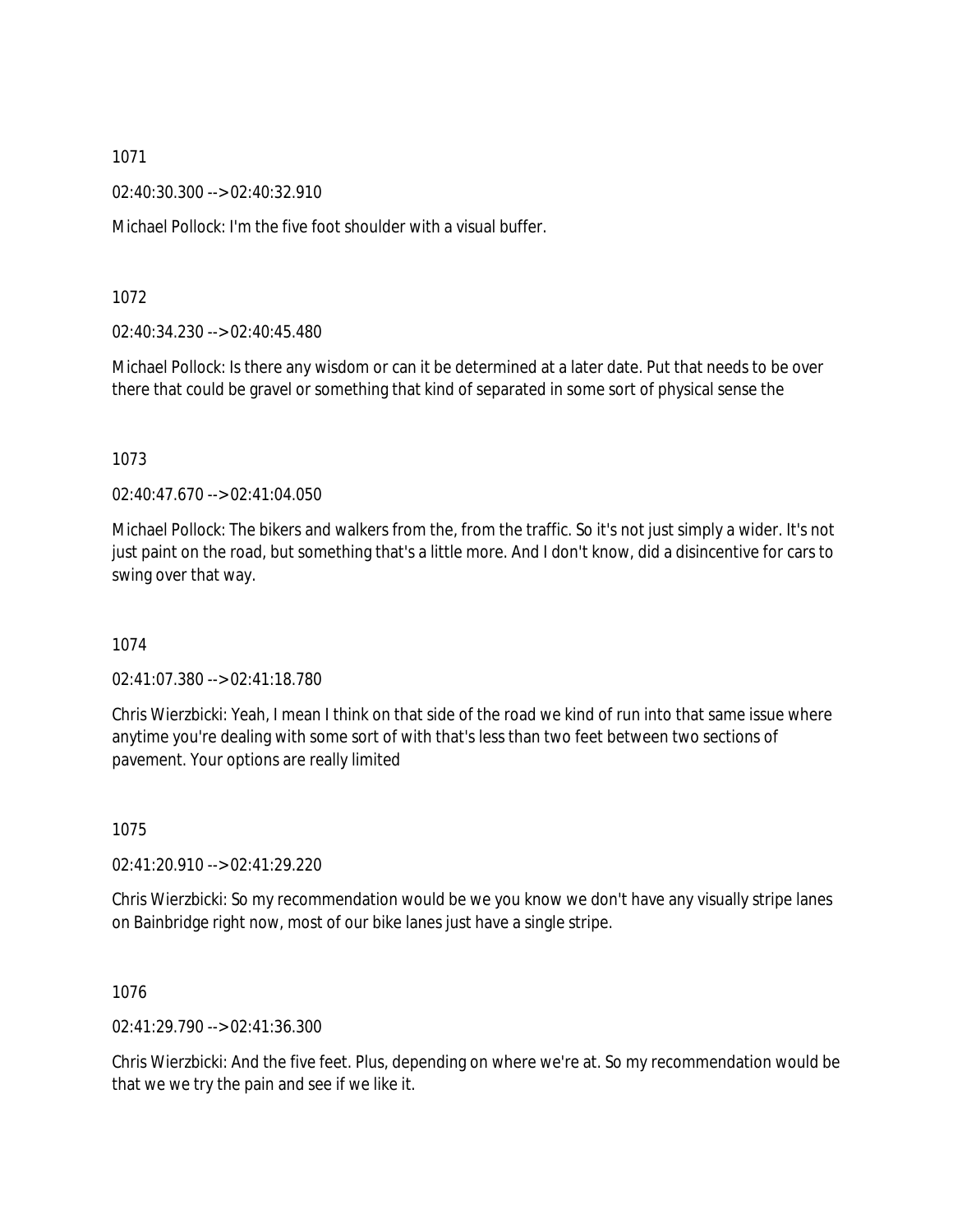02:41:37.110 --> 02:41:50.640

Chris Wierzbicki: We don't have it anywhere else and see how people respond to it and see how drivers respond to it as well, since it will be different. And I think we'll probably slow drivers down since it will should make the road feel a little bit narrower in those sections so

1078

02:41:51.240 --> 02:42:03.570

Michael Pollock: Okay, yeah, I can live with that I think is sort of, again, sort of an adaptive management approach where you're keeping track of it and we're getting getting some feedback on how well it works, which I guess with this community. We can we can count on so

1079

02:42:04.650 --> 02:42:06.600

Michael Pollock: All right, yeah. Great. Thanks. Thank you.

1080

02:42:08.190 --> 02:42:09.840

Leslie Schneider: Thank you. Councilmember car.

1081

02:42:11.190 --> 02:42:15.150

Christy Carr: Thank you. I was just curious, actually, about the visual buffer and is the

1082

02:42:16.500 --> 02:42:21.420

Christy Carr: In alternative three is the five foot shoulder with visual buffer.

1083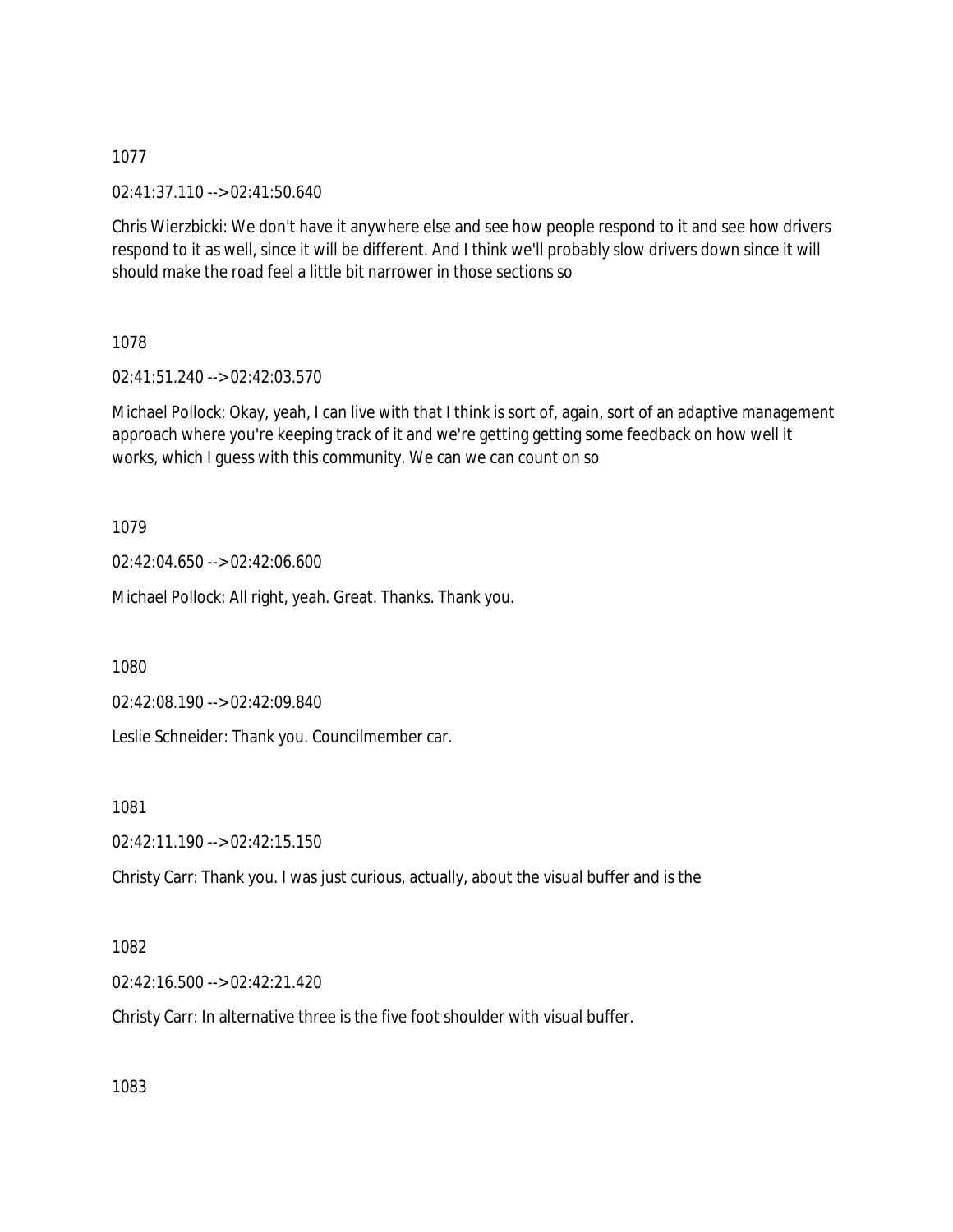02:42:21.540 --> 02:42:26.070

Christy Carr: Is that actually seven feet because the visual buffers paint that's two feet.

1084

02:42:26.550 --> 02:42:37.290

Chris Wierzbicki: No, it's actually three and a half and one and a half. So then there is a standard by which, if you have a five foot bike lane you can basically leave three foot of the bike lane striped

1085

02:42:37.920 --> 02:42:42.840

Chris Wierzbicki: Or three and a half feet and leave a one and a half foot stripe buffer between them. So that's when we look at doing

1086

02:42:45.210 --> 02:42:45.630

Thank you.

1087

02:42:52.110 --> 02:42:53.070

Leslie Schneider: COUNCILMEMBER Medina.

1088

02:42:58.770 --> 02:43:01.260

Kol Medina: public works director, thank you for all this.

1089 02:43:01.620 --> 02:43:02.370 Kol Medina: I just saw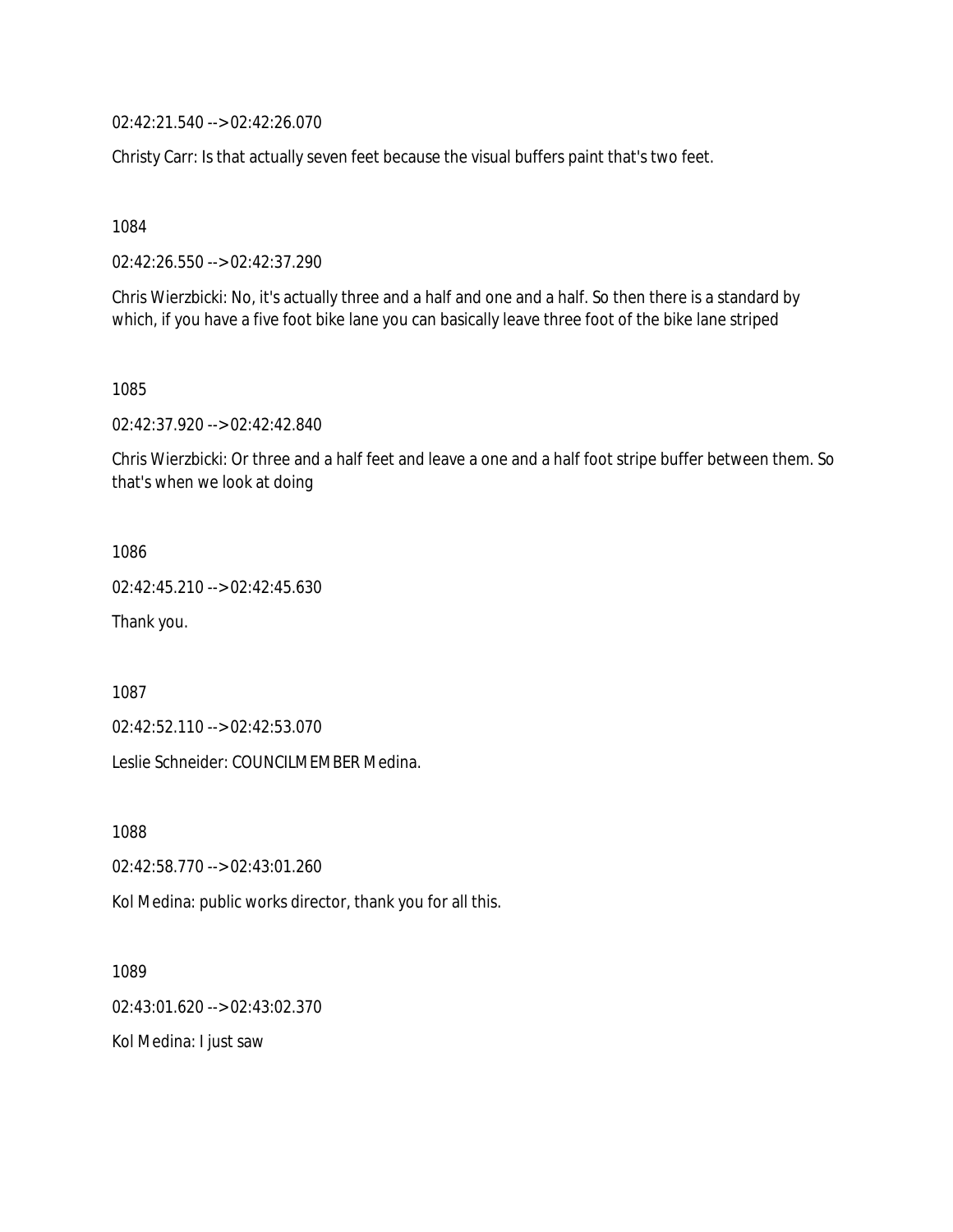02:43:03.900 --> 02:43:07.530

Kol Medina: I have. It's a conundrum, where we found ourself here on this for me.

1091

02:43:09.480 --> 02:43:13.170

Kol Medina: I really want to take this grant, I really want to do some improvements.

1092

02:43:14.670 --> 02:43:21.210

Kol Medina: I'm really happy with how hard you and the rest of staff will work at this really happy with the southbound solution.

### 1093

02:43:22.680 --> 02:43:27.690

Kol Medina: It's just the northbound solutions. I'm not quite what we want. And I understand all the reasons why.

1094

02:43:29.490 --> 02:43:39.930

Kol Medina: So I wonder well and and part of why it's so frustrating is because I think of myself if I live down there and I was thinking of taking my bike to go somewhere, using this

1095

02:43:41.190 --> 02:43:46.740

Kol Medina: I think to myself, yeah, I was great and I and let's say I'm not someone who likes to ride on a real shoulder

1096

02:43:47.670 --> 02:43:55.170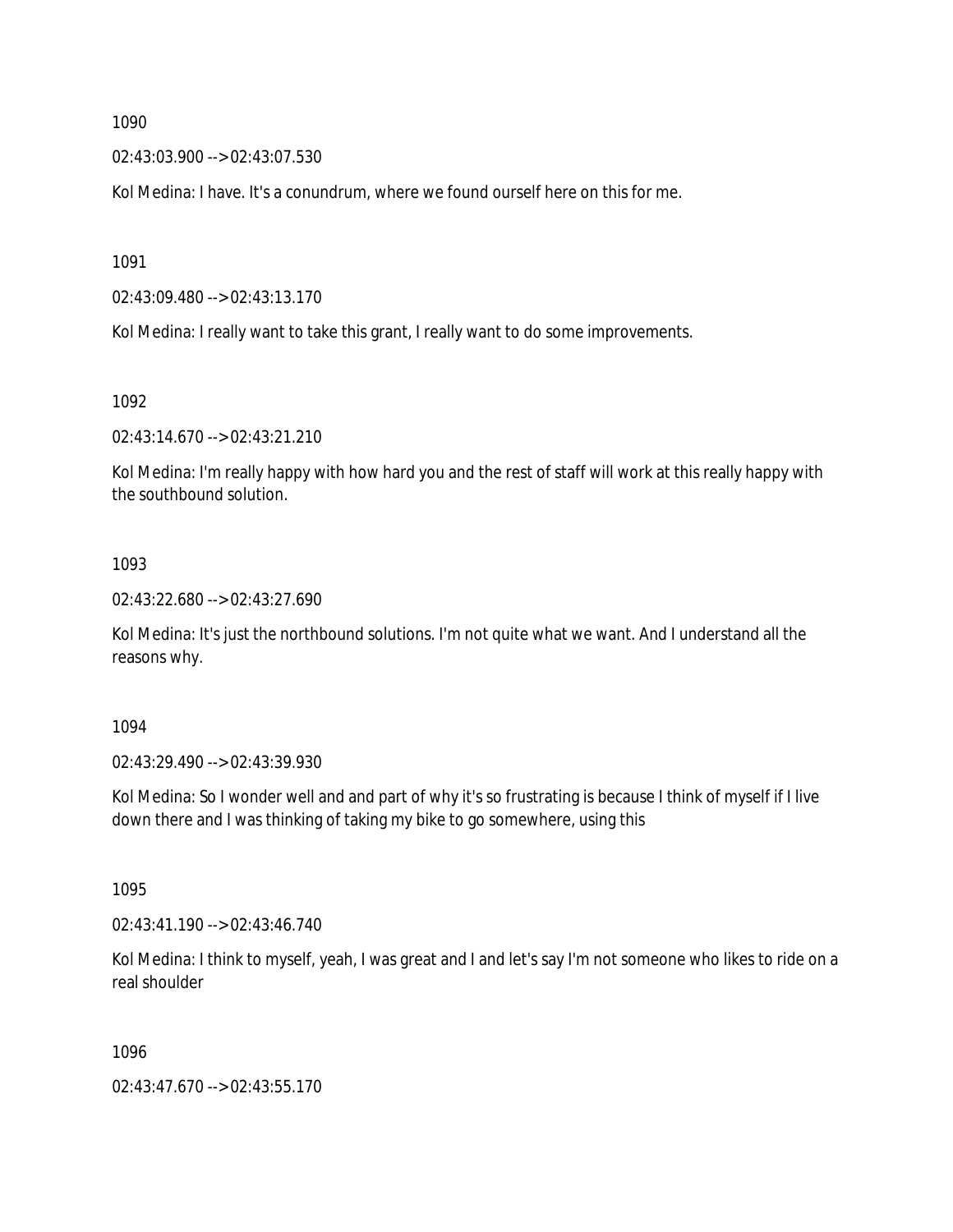Kol Medina: Yeah, it's great on southbound I'll just take that separated path I feel super safe over there would be great. Oh but wait to get home.

1097

02:43:55.860 --> 02:44:03.480

Kol Medina: I'm gonna have to ride on that three and a half weeks shoulder on the northbound side. So yeah, I don't want to do that. So I'm just not going to use the whole thing at all.

# 1098

02:44:04.230 --> 02:44:14.850

Kol Medina: And so I worry that having half of it be a three and a half foot shoulder. We're really less than the, the actual benefits of the separator path and I'm assume you were about the same thing.

1099

02:44:16.260 --> 02:44:17.640

Kol Medina: So I worry about that.

1100

02:44:18.750 --> 02:44:29.190

Kol Medina: That's why I call this all a conundrum. I wonder if we do this, you know, how much is set in stone, like how easy would it be to come back and widen the North

1101

02:44:29.910 --> 02:44:38.700

Kol Medina: Found side later, you know, are we by doing it this way, or we kind of knocked the ability to do that later. So maybe if you could speak to that.

1102

 $02.44.39.540 -> 02.44.55.140$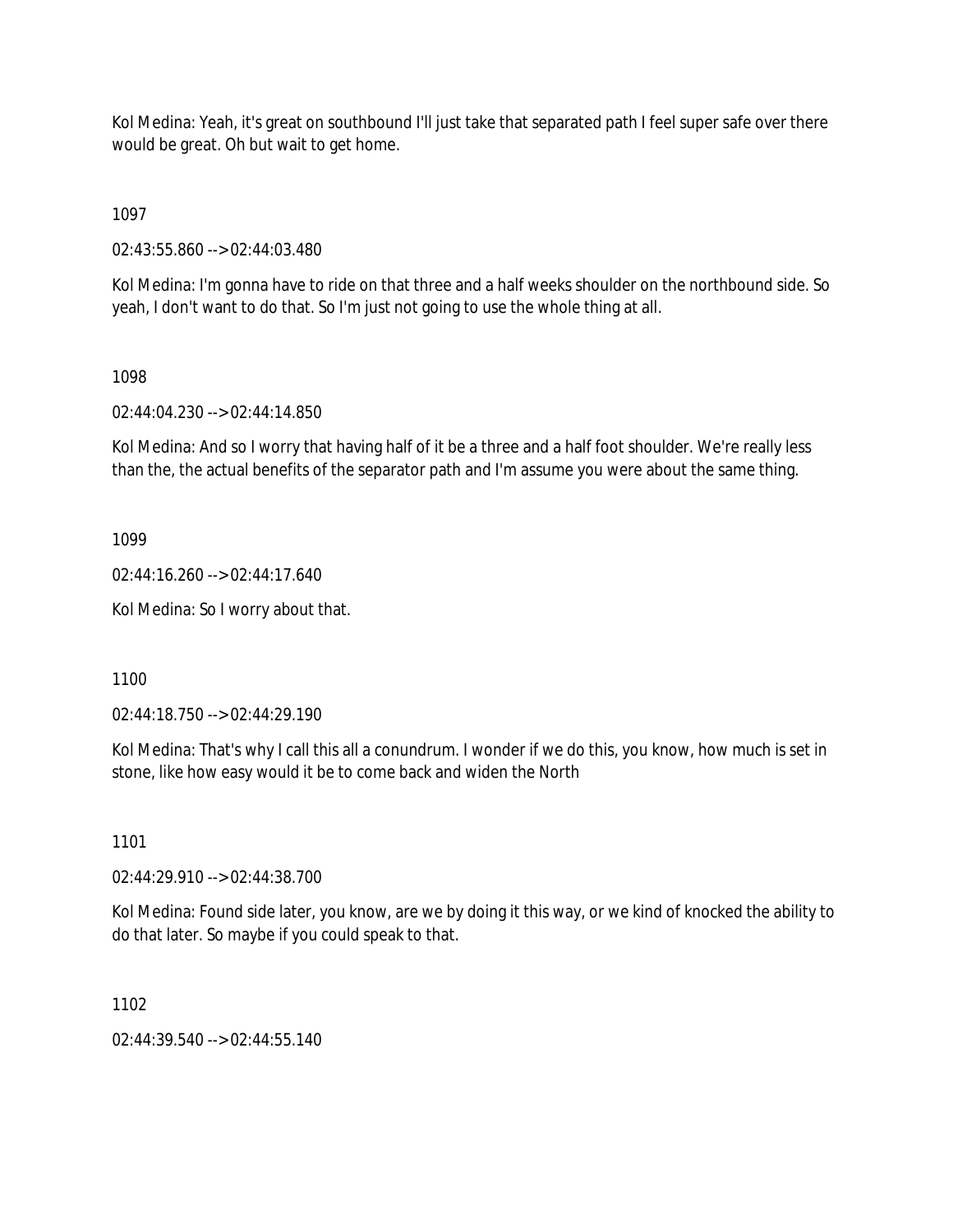Kol Medina: And then also, I was wondering, well, let's say someone's not comfortable writing on the northbound side so they just ride both directions on the separated one on the south side is you're going to be anything to stop anyone from doing that. So I guess those are my two questions. Thanks.

1103

02:44:56.430 --> 02:44:57.930

Kol Medina: To the second one first. Since it's

1104

02:44:58.920 --> 02:45:07.440

Chris Wierzbicki: My mind. No, there isn't any thing to stop people from driving the opposite way on that, on that lane that separated lane.

1105

02:45:08.550 --> 02:45:10.800

Chris Wierzbicki: So that is what it is.

1106

02:45:12.300 --> 02:45:19.560

Chris Wierzbicki: The in terms of the cutting off of opportunities in the future. I mean, no matter how you slice it, there's not

1107

02:45:20.220 --> 02:45:28.500

Chris Wierzbicki: Without more money and more time there is really isn't an alternative where we can get a separation on both sides. So if you're willing to spend more money in the future.

1108

02:45:29.280 --> 02:45:40.590

Chris Wierzbicki: By putting by investigating that northbound side and building some retaining walls and and moving some things that are the way and then I don't think we're really cutting off an opportunity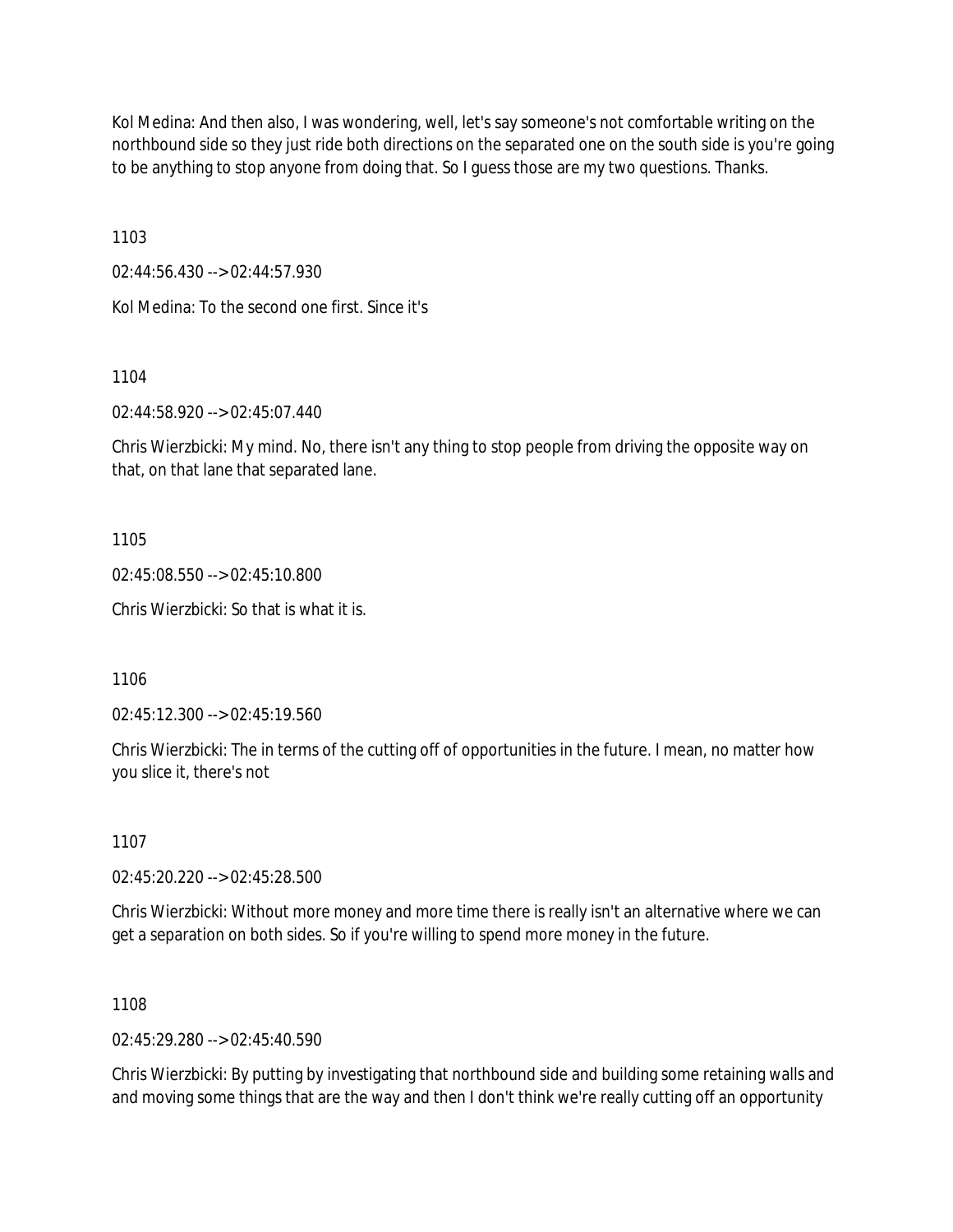02:45:42.300 --> 02:45:57.240

Chris Wierzbicki: So we could we could potentially do that later. We would just need additional resources to manage it the right way. In this particular case seems to be there. It's more a matter of, you know, physical obstructions and other things that would prevent us from doing this at this point.

1110

02:46:01.080 --> 02:46:02.100 Leslie Schneider: COUNCILMEMBER deeds.

1111

02:46:02.520 --> 02:46:04.950

Joe Deets: Yeah. Thank you. Thank you, Chris.

1112

02:46:06.510 --> 02:46:21.060

Joe Deets: I was invited to do a walk around on that site. My last weekend. I'm trying to remember now. And I couldn't make it. But I think some of my colleagues did. And I'm wondering if they could speak to this because

### 1113

02:46:21.750 --> 02:46:31.320

Joe Deets: They would nothing beats by being there on site and and I see ultra alternative three is recommended. And frankly, I would like to move forward with this.

1114

02:46:32.040 --> 02:46:42.240

Joe Deets: But I'd like to hear from my colleagues who are actually there on site, and do they feel comfortable with it. I'm not trying to put on the spot. Well, maybe I am I don't know. But you guys are there. What do you think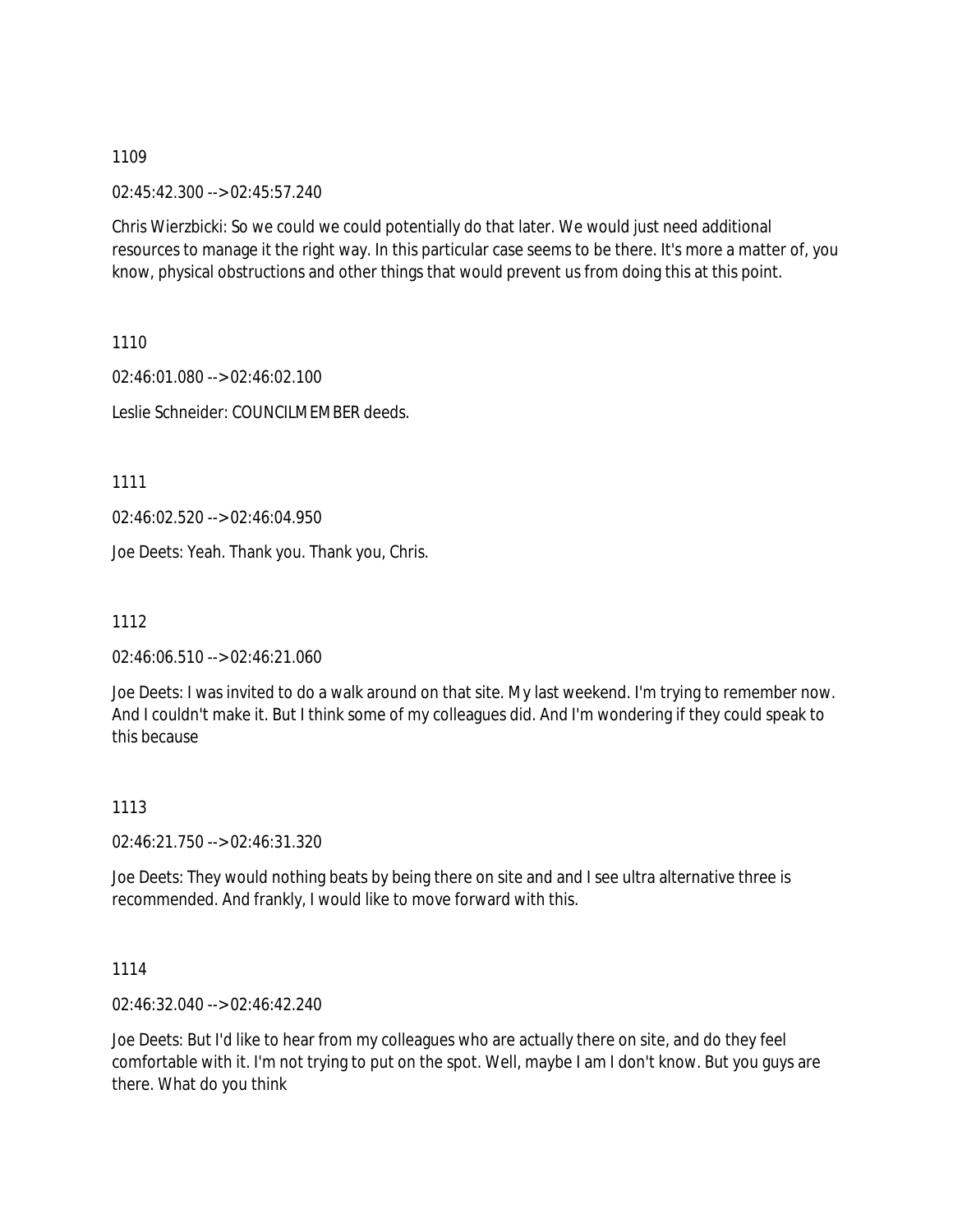02:46:43.800 --> 02:46:52.770

Leslie Schneider: I'm having to jump in because I was planning on making a quick statement and so COUNCILMEMBER car and I actually ended up on

1116

02:46:55.320 --> 02:46:59.130

Leslie Schneider: Customer because on her bike and I was walking and

1117

02:47:00.990 --> 02:47:05.580

Leslie Schneider: So my only observation about all this is that on the northbound side.

1118

02:47:07.440 --> 02:47:11.730

Leslie Schneider: It looks like there would be stretches where

### 1119

02:47:13.110 --> 02:47:21.240

Leslie Schneider: Where the where the trail to get away from the road and you could have that separation and it was also very clear as per what you know.

1120

02:47:21.960 --> 02:47:33.180

Leslie Schneider: Directors Vicki has said, Where, oh my gosh, there's some major drop off and you'd have to build retaining walls and do all kinds of shenanigans to get the, you know, to get a separated path in there. So my

1121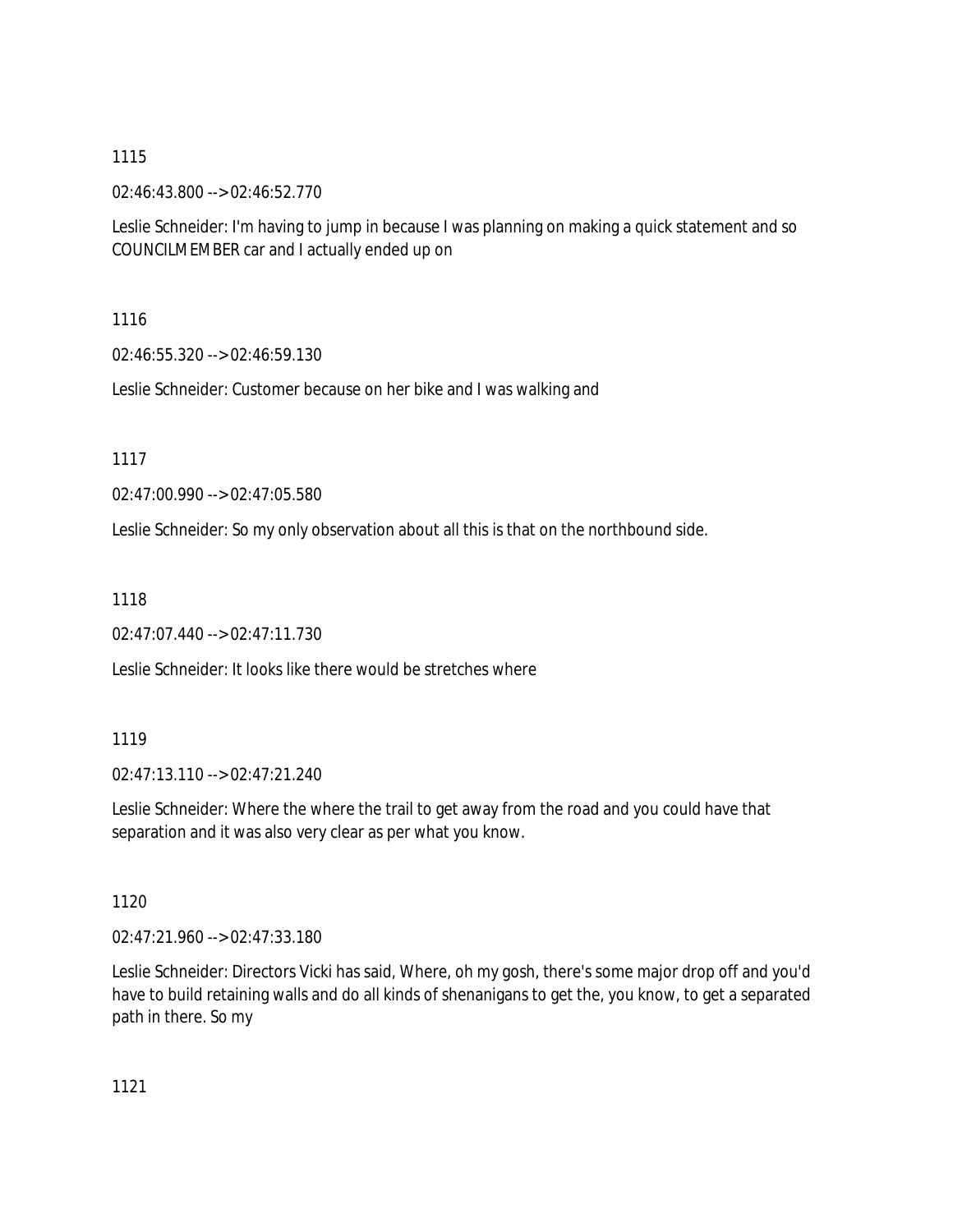02:47:34.620 --> 02:47:43.320

Leslie Schneider: My question would be either now as flexibility went as this is being built or in the future.

1122

02:47:43.950 --> 02:47:57.240

Leslie Schneider: But, preferably now, would there be a way to sort of take the the shoulder away from the road and get some separation, where it's possible, knowing that, you know, I mean, could we get 30% of it separated from the road.

1123

02:47:58.260 --> 02:48:12.510

Leslie Schneider: So that would be my comment. But in general, being there, it's really clear the, a lot of the restrictions that that are at play. Councilmember car, did you want to jump in and and add anything to that.

1124

02:48:14.280 --> 02:48:15.300

Christy Carr: Sure. Thanks.

1125

02:48:16.500 --> 02:48:24.060

Christy Carr: Yeah, I want to also thank the director and and staff for all the effort that they put into this. It's really great to have alternatives and

1126

02:48:25.920 --> 02:48:26.940

Christy Carr: So just thanks

1127

02:48:28.230 --> 02:48:36.990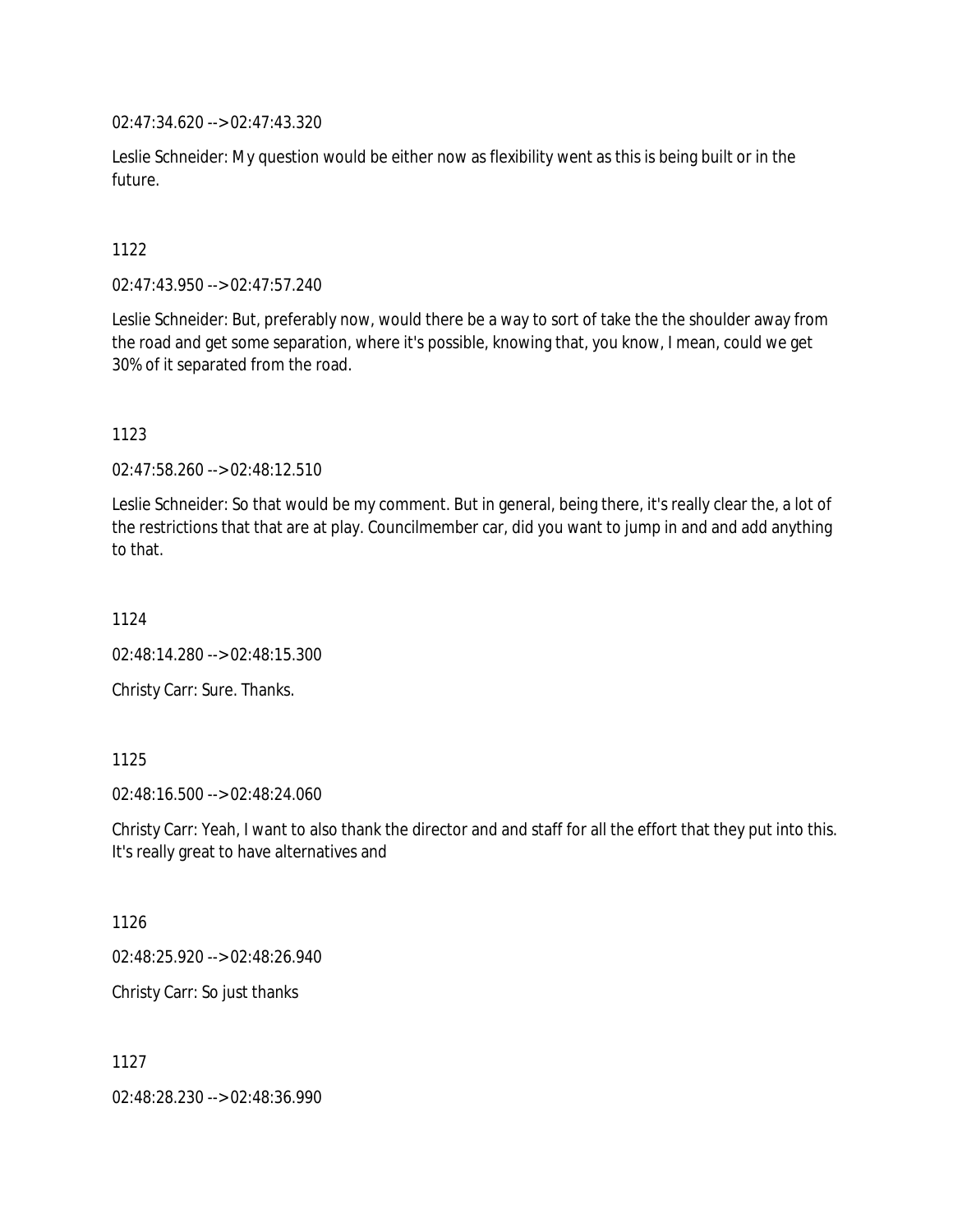Christy Carr: Being out there. It does appear to on the north side to seem like there's a lot of room and few obstructions. I think that we pointed out.

1128

02:48:37.740 --> 02:48:49.290

Christy Carr: Or observed a number of areas where it dropped off quite a bit and I thought a little bit about the as to where that thing kind of became really big and and a big constructive thing because of grade.

# 1129

02:48:50.430 --> 02:48:58.710

Christy Carr: So I think we thought about. I thought about that a little bit, which adds cost and design time. I don't think that's an in house design item.

1130

02:49:00.270 --> 02:49:00.960

Christy Carr: So,

1131

02:49:02.250 --> 02:49:09.240

Christy Carr: I think that I'm, I'm not happy, how say with what we have now, but I want to kind of, I go back to

1132

02:49:10.260 --> 02:49:20.850

Christy Carr: Where we were when we first talked about this, and that we are in a transition period. And this just may not be the time where we can get exactly what we want.

1133

02:49:22.080 --> 02:49:31.890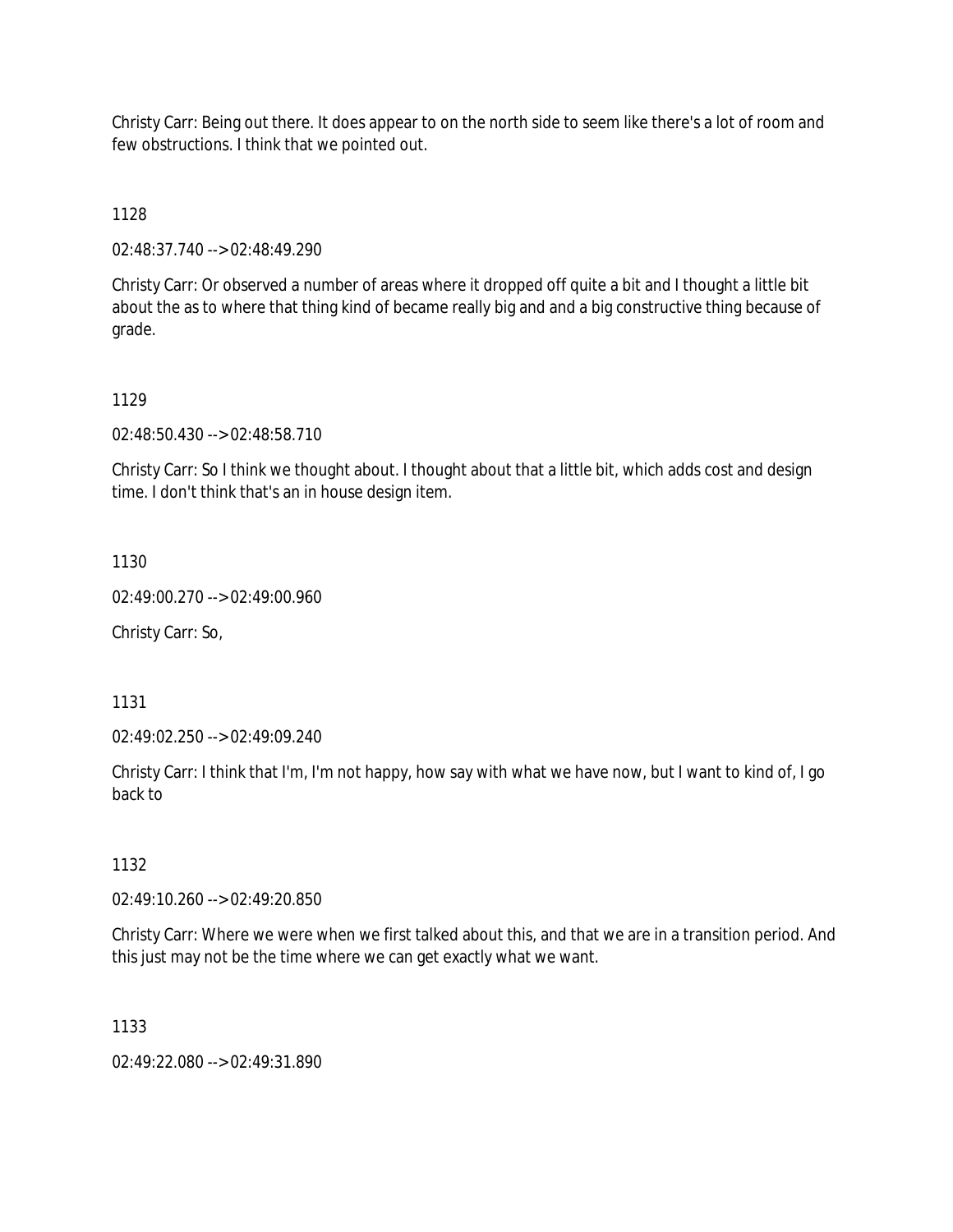Christy Carr: But what I think I heard the director say was that we're not precluding what we want. By doing this now. And I think that to my comments last time is that

1134

02:49:33.570 --> 02:49:49.740

Christy Carr: You know, like the director said if we want to put additional resources towards this week likely get the facility that we ultimately want to get to those writers that need a bigger need a facility to make them ride.

1135

02:49:50.580 --> 02:50:04.530

Christy Carr: At all, or more. So it's not a perfect solution. I think it's where we are right now and we're in this transition period while we're working on the sustainable transportation plan. And for me, as long as we're not precluding something in the future.

1136

02:50:06.330 --> 02:50:14.310

Christy Carr: I'm okay with moving forward with with this now. I think it there are benefits. I think the benefits are greater than we're giving it credit for

1137

02:50:15.750 --> 02:50:18.630

Christy Carr: Because I've written that quarter. A lot

1138

02:50:19.650 --> 02:50:34.260

Christy Carr: And I think that it will bring comfort and reduce stress to a lot of people who are already writing it, and it may encourage some people, not all people, but some more people to get out on their bicycles.

1139

02:50:35.550 --> 02:50:36.480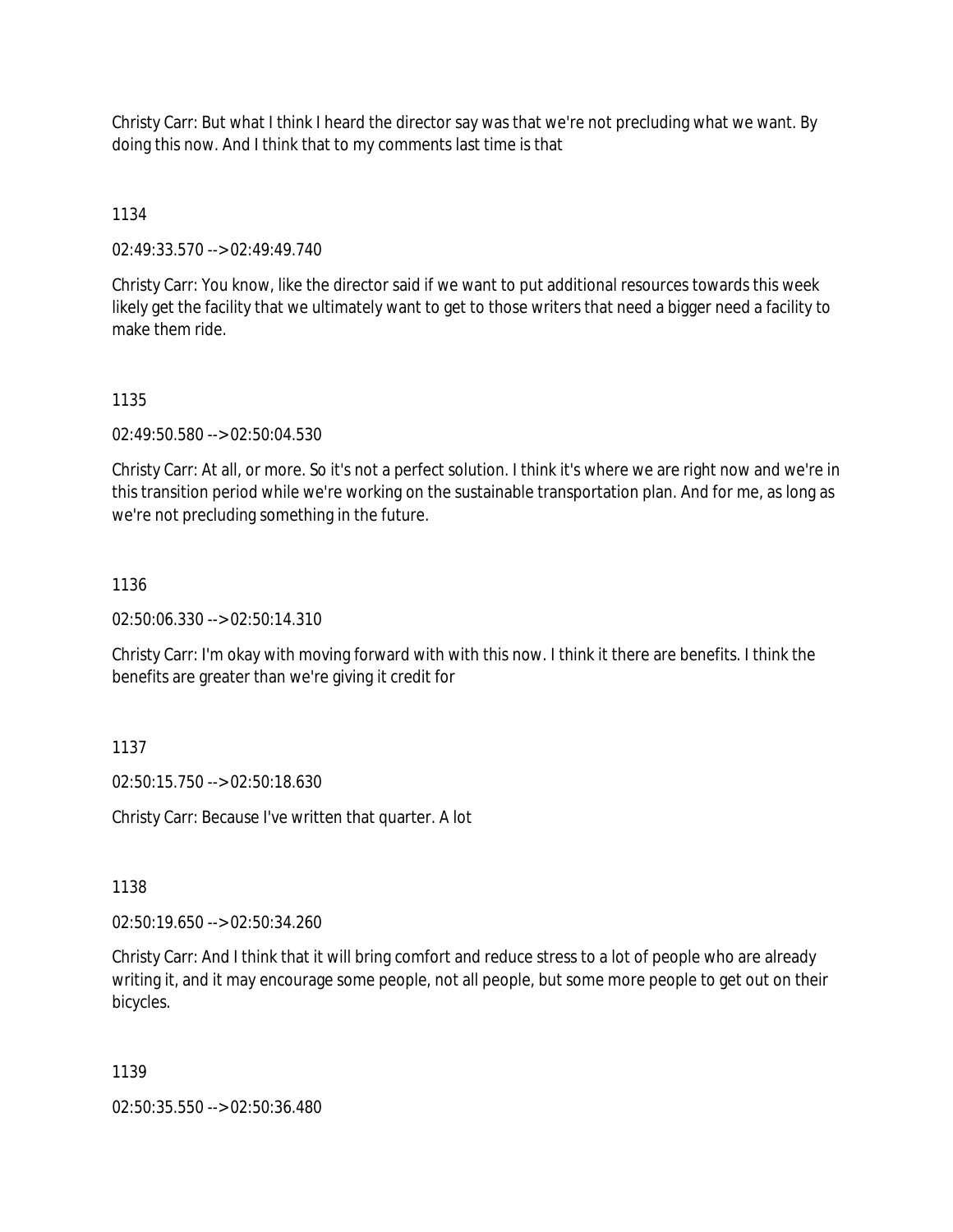Christy Carr: My comments.

1140

02:50:36.900 --> 02:50:50.100

Leslie Schneider: Um, but before I move on to the raised hands Christy thank you could comment on whether there is any possibility for getting some stretches of that shoulder away from the road.

1141

02:50:51.690 --> 02:50:58.830

Chris Wierzbicki: I will say it's, it's something I did think about it doesn't look that way. I've walked in several times now, and it does kind of seem like that's possible.

1142

 $02:51:00.270 \rightarrow 02:51:11.070$ 

Chris Wierzbicki: Two things prevent me from recommending that, which is why I didn't include it. One is because one of the things that we try to avoid on these facilities is transition zones.

1143

02:51:11.640 --> 02:51:19.410

Chris Wierzbicki: You tried to avoid places where biker or a pedestrian or transitioning from the road to another facility and then back onto the road again.

1144

02:51:19.890 --> 02:51:31.410

Chris Wierzbicki: And if we were to do that along the stretch and try to take advantages of those some, you know, periodic places where there's enough room we're creating a lot of transitions for people coming on and off of the roadway and creating

1145

02:51:33.210 --> 02:51:43.230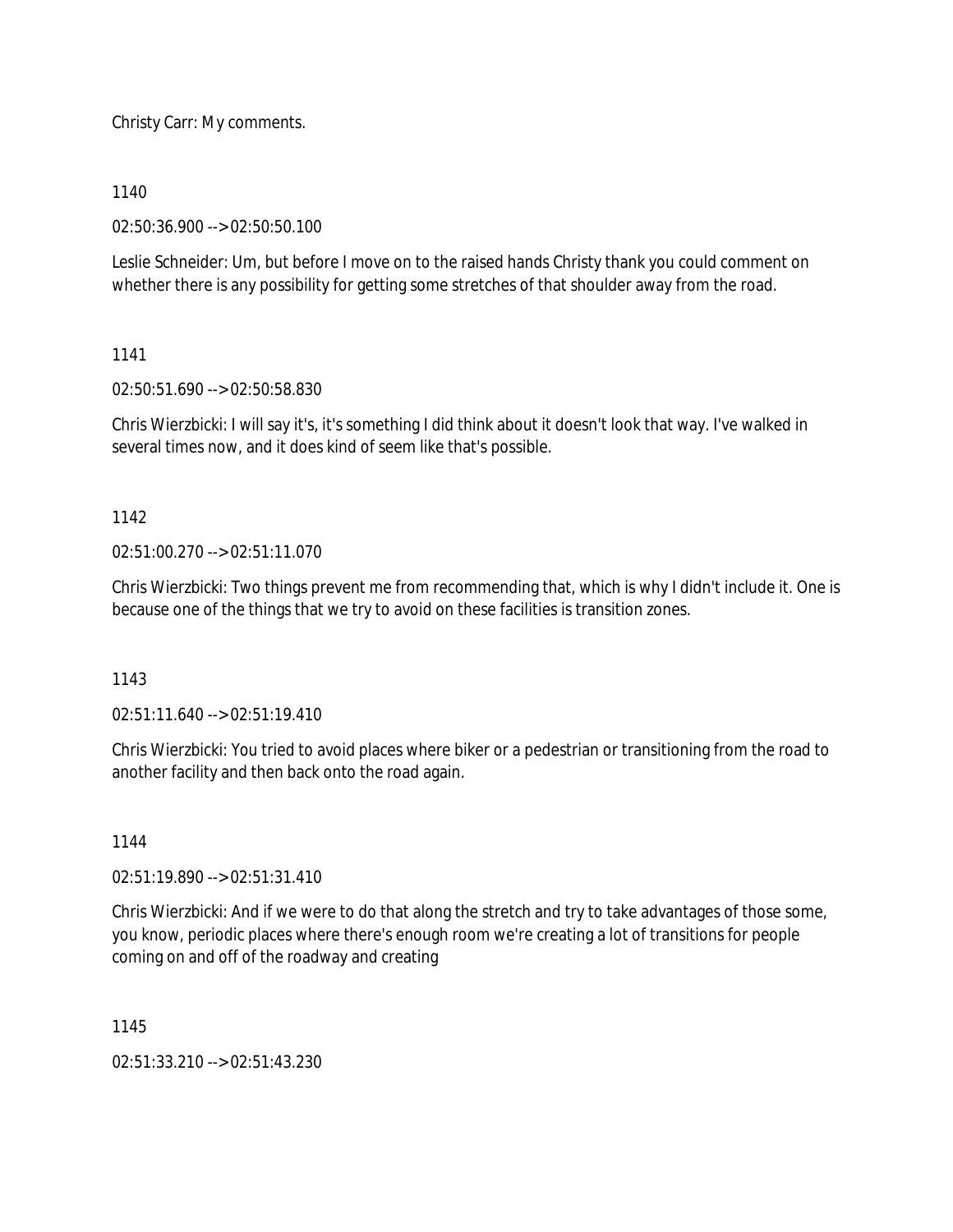Chris Wierzbicki: Just more opportunities for crashes and for ambiguity about what everybody is doing in the roadway. So my recommendation would be not to do that. Secondly, part of what makes this project.

1146

02:51:43.800 --> 02:51:53.640

Chris Wierzbicki: Feasible in this short time frame is consistency we pitched it as a contingency project. Originally, because we thought we were just going to boom just build five which employers and it's either row.

1147

02:51:54.810 --> 02:51:59.040

Chris Wierzbicki: And we're still kind of doing that we're doing the one side pretty consistent with the five feet.

### 1148

02:51:59.370 --> 02:52:05.010

Chris Wierzbicki: And we're doing the other side fairly consistently, although that buffer with will will vary. And there's some things we have to do to

### 1149

02:52:05.400 --> 02:52:14.970

Chris Wierzbicki: To fit that facility in on that side and align the road. So we're already kind of pushing up against the kind of more major design elements of a project that's going to push the timeframe out

1150

 $02:52:15.660 \rightarrow 02:52:22.410$ 

Chris Wierzbicki: So for those reasons, I'd say that I think the project. We have an alternative threes is the productive that makes the most sense.

1151

02:52:23.790 --> 02:52:27.360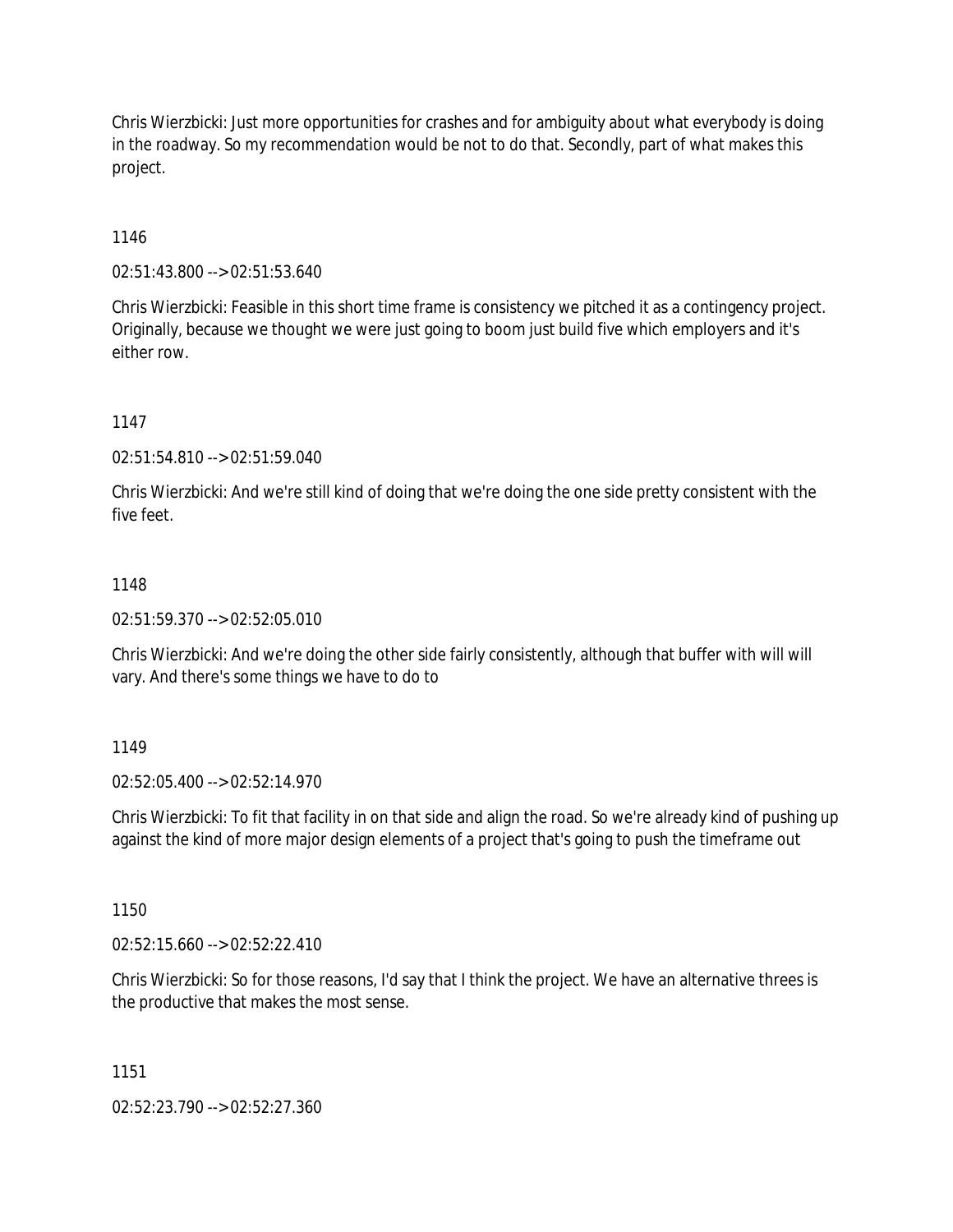Leslie Schneider: Great, thank you very much. I'm kill some overhead topless.

1152

02:52:28.530 --> 02:52:32.310

Kirsten Hytopoulos: Yeah, I want to join in the thanks for this hard work, Chris.

1153

02:52:33.030 --> 02:52:41.970

Kirsten Hytopoulos: And I'm a little. I feel like I might really be in the minority again like my last one we talked about this, but I'm concerned about perfection is the enemy of progress or good or whatever, that's, that's that statement is

1154

02:52:42.480 --> 02:52:48.720

Kirsten Hytopoulos: I just really hope we're not going to turn this grant funding back. This is an improvement. It's not perfect.

1155

02:52:49.050 --> 02:52:57.450

Kirsten Hytopoulos: Well, we've got miles and miles to go of this and lots of opportunities, hopefully do some fabulous projects and and do all this sort of stuff and better over time.

1156

02:52:58.320 --> 02:53:07.860

Kirsten Hytopoulos: But I just I can't imagine, especially with these improvements that have been proposed by Chris that we would that we would turn this grant back and I really hope we're moving this forward today.

1157

02:53:10.230 --> 02:53:10.800

Leslie Schneider: Thank you.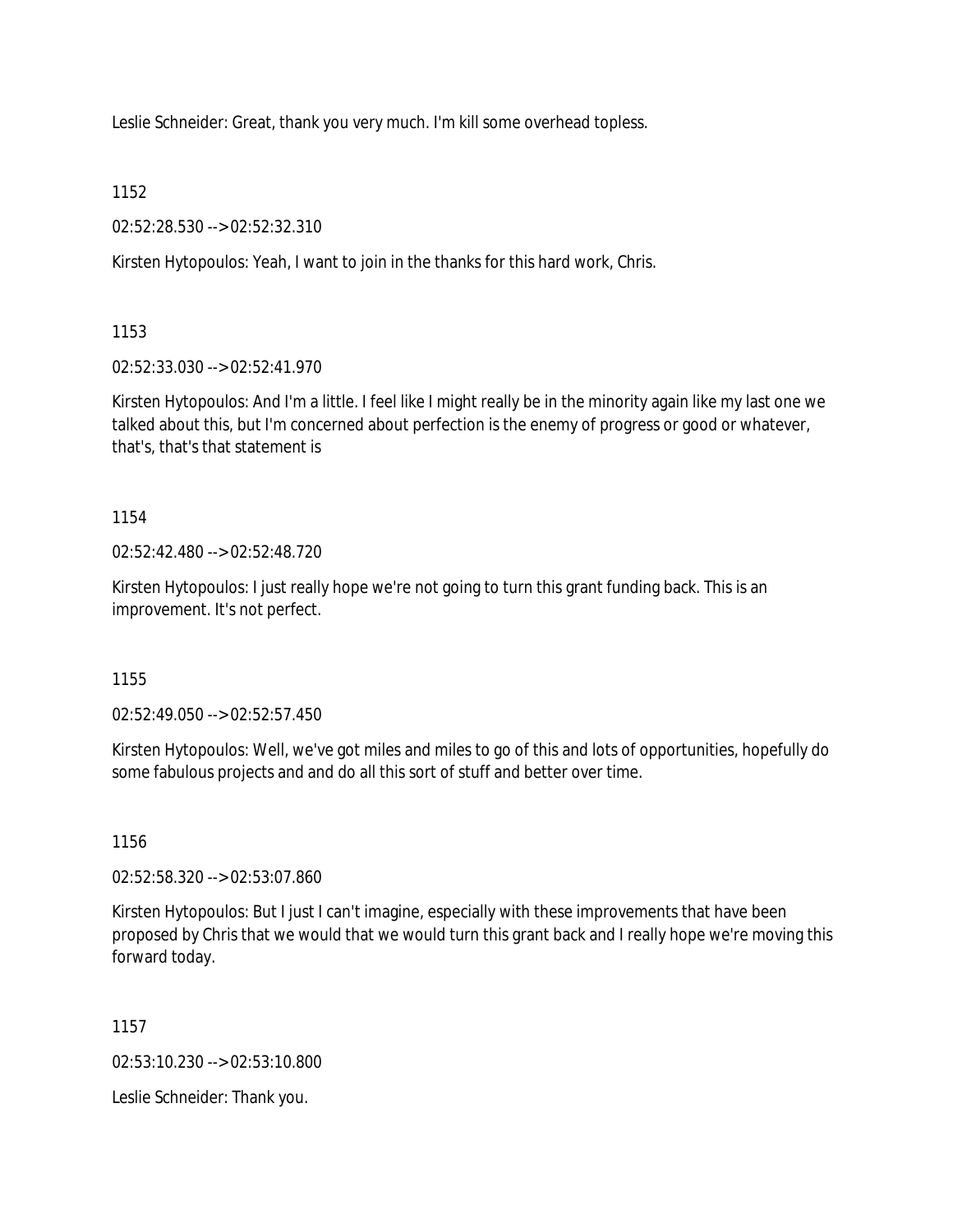1158 02:53:11.850 --> 02:53:12.480 Leslie Schneider: Deputy Mayor

1159

02:53:14.100 --> 02:53:20.460

Rasham Nassar: Yeah. And thanks, I'm really grateful to my colleagues for the comments that have been made here tonight, and especially to those

1160

02:53:20.850 --> 02:53:36.840

Rasham Nassar: To that took the time to go out there and visit the roadway. I know some other members of the Council took the time to walk that stretch. I ran that stretch and I'm grateful to hear that I Council ever car you biked that stretch. That's a really important perspective. So thank you.

1161

02:53:38.100 --> 02:53:44.130

Rasham Nassar: I agree with everything that's been said here tonight, but I do want to emphasize something that COUNCILMEMBER car raised

1162

02:53:45.600 --> 02:53:52.020

Rasham Nassar: The last time we discussed this, and something I heard council member Medina discuss briefly as well, which is that

1163

02:53:53.070 --> 02:53:59.580

Rasham Nassar: This has been a really tricky position for council members to be in. I know for you as well public works director. Where's Becky.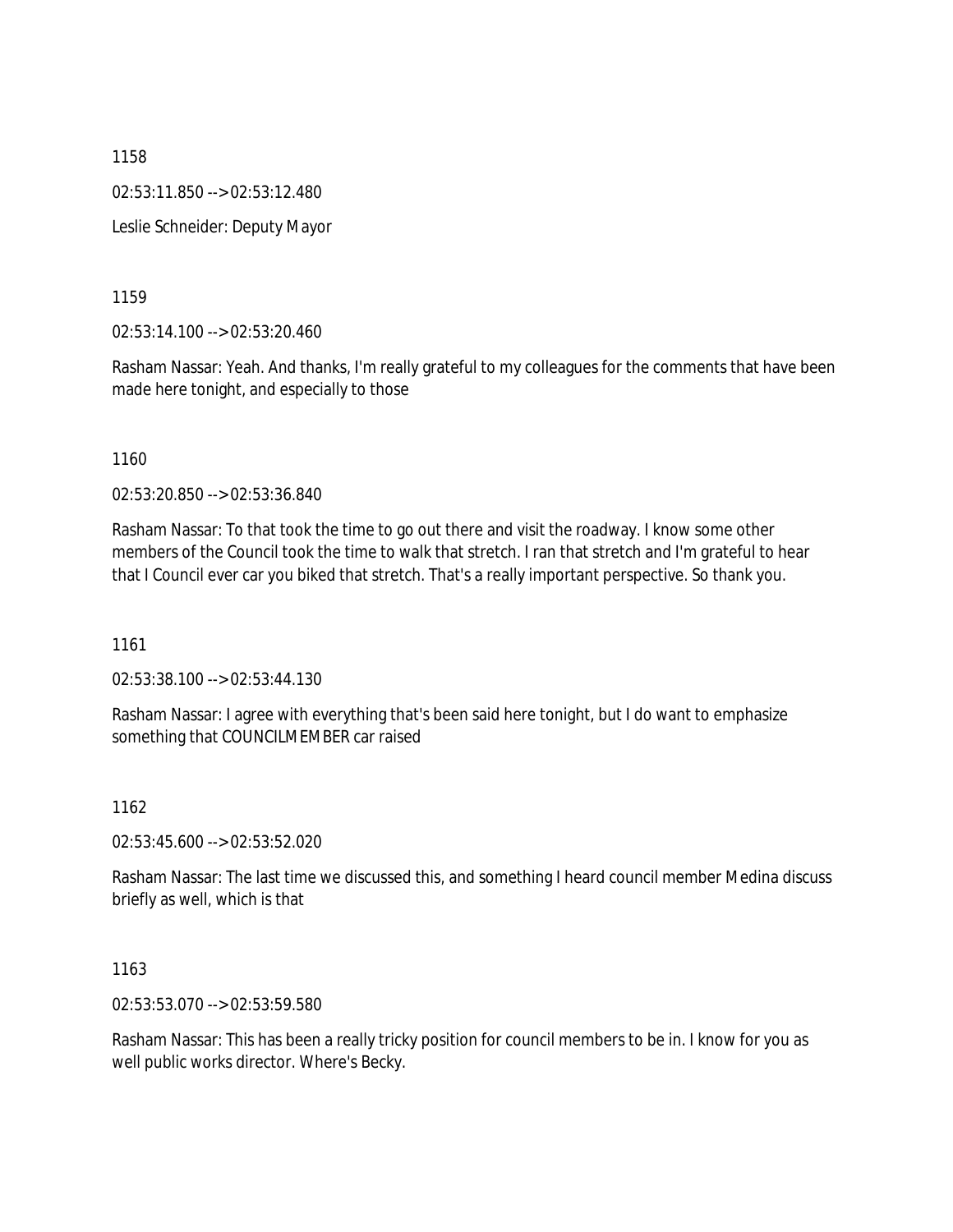02:54:00.330 --> 02:54:10.320

Rasham Nassar: I think that we're still kind of working through some of the transitional changes or maybe even institutional changes that we're attempting to make to in terms of how we approach a design and

1165

02:54:11.430 --> 02:54:13.860

Rasham Nassar: Facilities for non motorized on stretches of road.

1166

02:54:15.720 --> 02:54:26.370

Rasham Nassar: There's still some confusion or maybe lack of clarity in the community around what is possible and what is not. And I know that when I asked you that question about the two foot separation. Is that possible.

1167

02:54:26.820 --> 02:54:34.800

Rasham Nassar: It's not clear that it's not possible. And you said that there are some reasons that and I trust that they're very obvious to you because this is the field that you work in

1168

02:54:35.190 --> 02:54:49.950

Rasham Nassar: But I do hope that the next time we have one of these discussions, maybe when we talk about phase one that all of those reasons can be just really clearly laid out so that no one is of the opinion that we're working, we're not working, we're not

1169

02:54:50.970 --> 02:54:57.090

Rasham Nassar: Dismissing what could potentially be an achievable or or POS or possible opportunity here.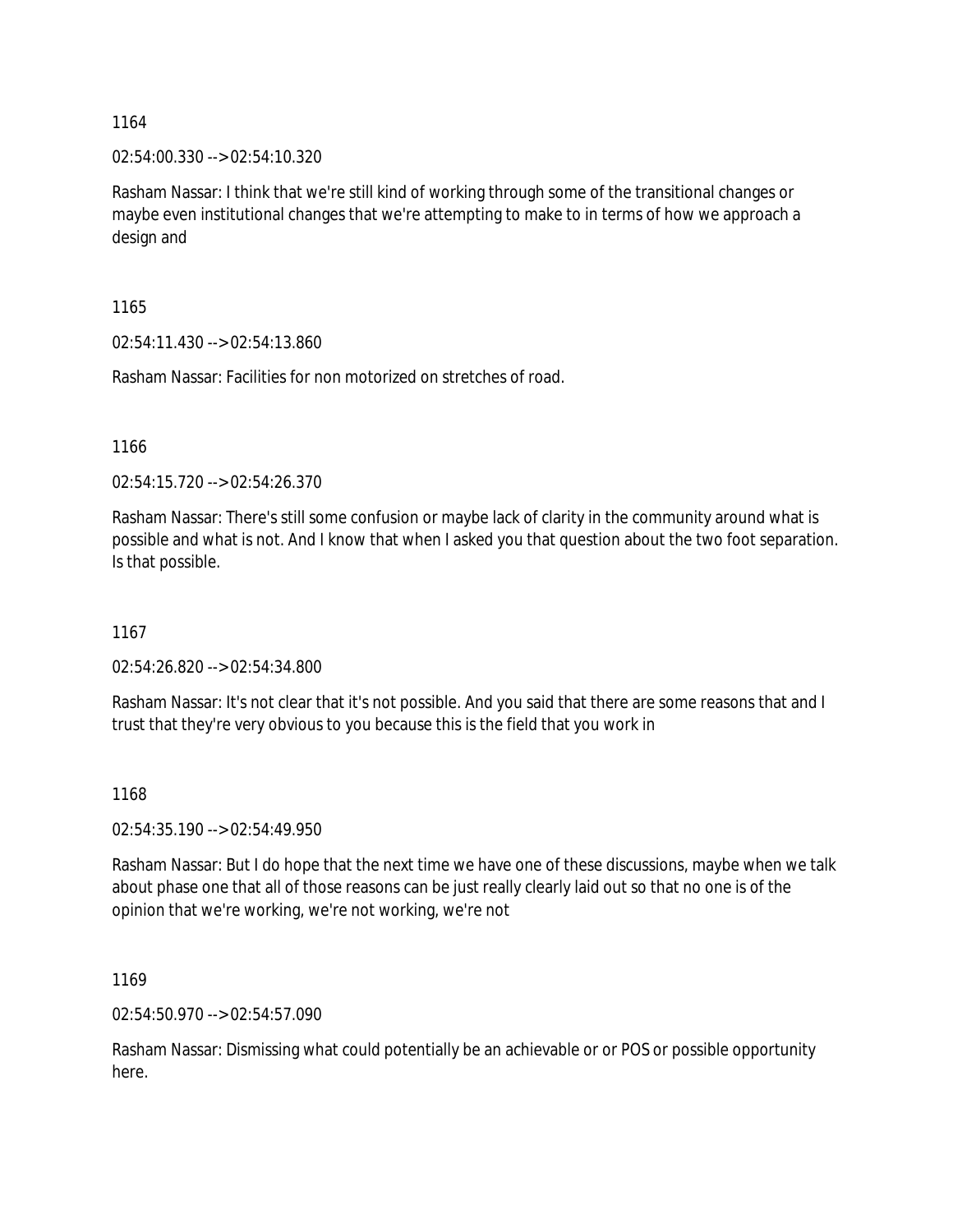02:54:58.320 --> 02:55:08.280

Rasham Nassar: And I don't really know what you know what, just having been out there. I can't speak to what is possible or not, but you have that level of expertise and I just really want to invite you to share

1171

02:55:08.640 --> 02:55:17.310

Rasham Nassar: down to that level of detail because that's the level of detail that our community is engaging in when it comes to non motorized improvements. So I just want to empower you to do that.

1172

02:55:18.450 --> 02:55:26.520

Rasham Nassar: And then the next my next follow up point which more speaks more broadly to non motorized improvements and moving forward and especially heading into Civ discussions.

1173

02:55:26.910 --> 02:55:35.310

Rasham Nassar: is number one, I hope we never find ourselves in this position again where we're making changes on the fly working within a two week deadline. I don't think that's fair to you.

### 1174

02:55:36.030 --> 02:55:41.820

Rasham Nassar: Certainly been difficult for me personally, as a council member and I know for some members of the community to scrambling to kind of put together.

1175

02:55:42.240 --> 02:55:50.490

Rasham Nassar: The kind of the, the changes the impromptu changes that we really would like to see, and then forcing you to make those changes in a really short period of time.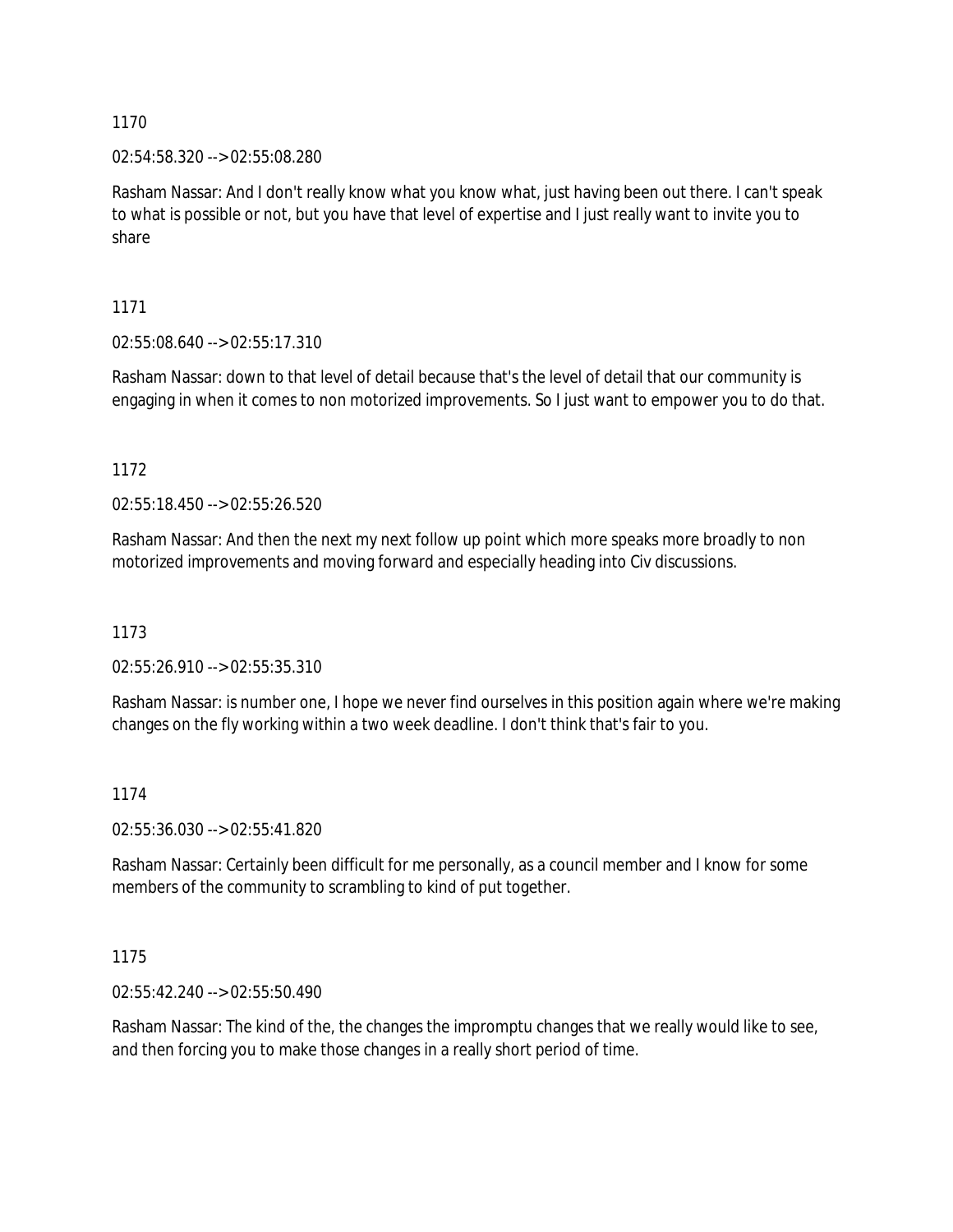02:55:51.540 --> 02:56:07.020

Rasham Nassar: To that end, I wonder if there's something that we could do, there's some sort of dialogue that we should have some sort of resolution that we could pass something that works outside of the sustainable transportation plan, which is kind of its own thing working in its own universe.

1177

02:56:08.460 --> 02:56:18.000

Rasham Nassar: But that could be relevant to some of the other non motorized infrastructure improvements that are currently being worked on and through. I know there's some proposed in this tip.

1178

02:56:18.360 --> 02:56:27.390

Rasham Nassar: Just to avoid us being in this position in the future if there's some way that we can state or formally state if this has beneficial to you if it's even necessary.

1179

02:56:27.720 --> 02:56:34.380

Rasham Nassar: But state our preferences in terms of our priorities for non motorized improvements. The all ages all abilities.

1180

02:56:35.190 --> 02:56:44.430

Rasham Nassar: You know, things of that nature separated pathways when possible we could mention tree retention kind of all those value statements that you've heard within the scope of this

1181

02:56:44.820 --> 02:56:51.750

Rasham Nassar: Targeted discussion, but more broadly applied so that you what you and staff when you're working on this stuff, you have all of that.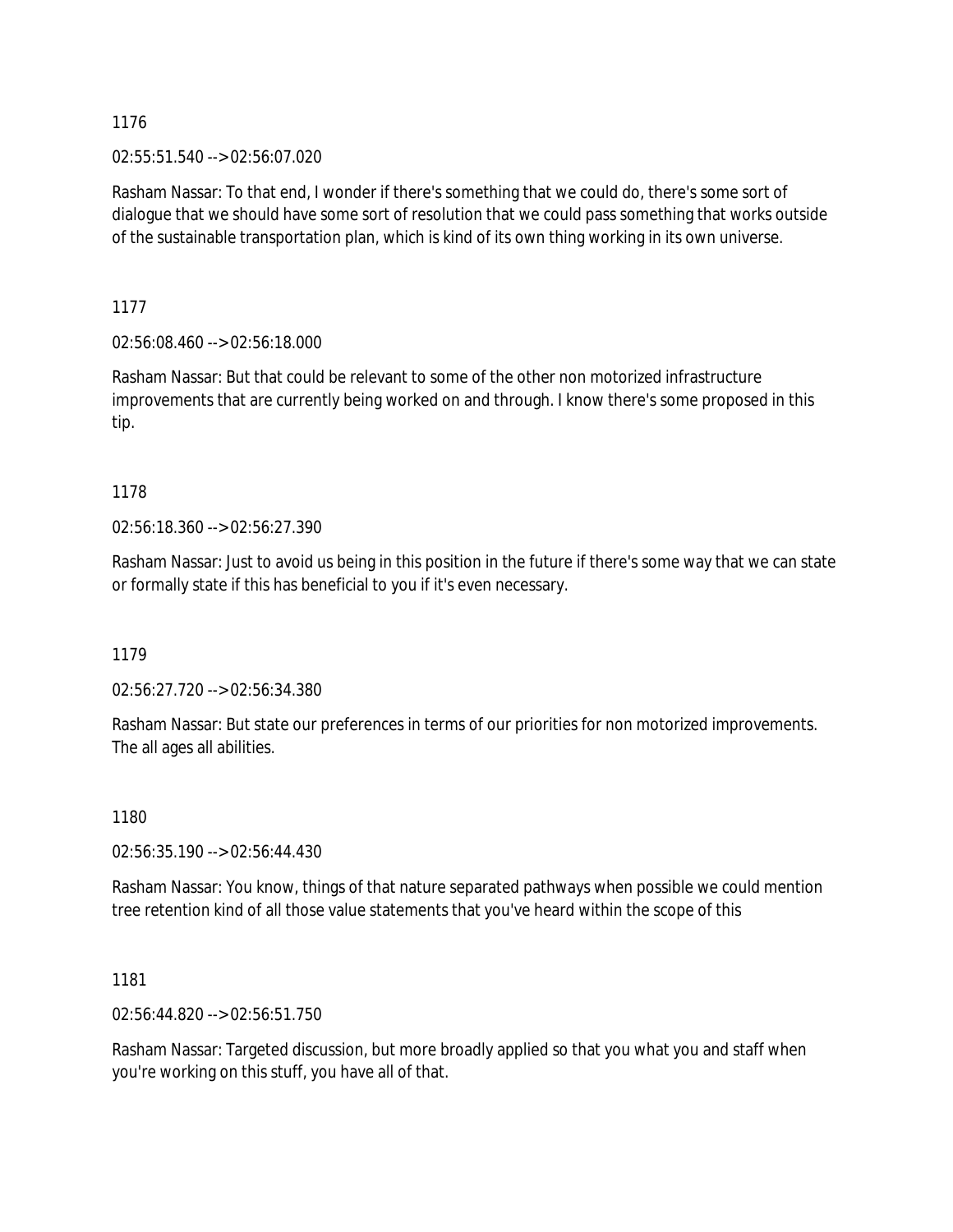02:56:52.140 --> 02:56:57.930

Rasham Nassar: Feedback and it's incorporated into the initial design proposal, just to avoid us being in this position again so

1183

02:56:58.830 --> 02:57:06.420

Rasham Nassar: I don't really know where to take that my comments and and and go from there. But I just want to put it out there. Maybe you have some feedback that you can provide

1184

02:57:07.290 --> 02:57:15.810

Rasham Nassar: Maybe we do discuss this more. More generally, or, more broadly, as part of the CP discussions that we have pending, and then you near future.

1185

02:57:16.230 --> 02:57:26.610

Rasham Nassar: But I just really, again, just want to thank you for your work on this think my colleagues for the comments that have been made and I would be ready to move forward with this tonight. Otherwise, thank you.

1186

02:57:29.160 --> 02:57:29.880

Leslie Schneider: Thank you.

1187

02:57:31.620 --> 02:57:32.490

Leslie Schneider: COUNCILMEMBER Pollock.

1188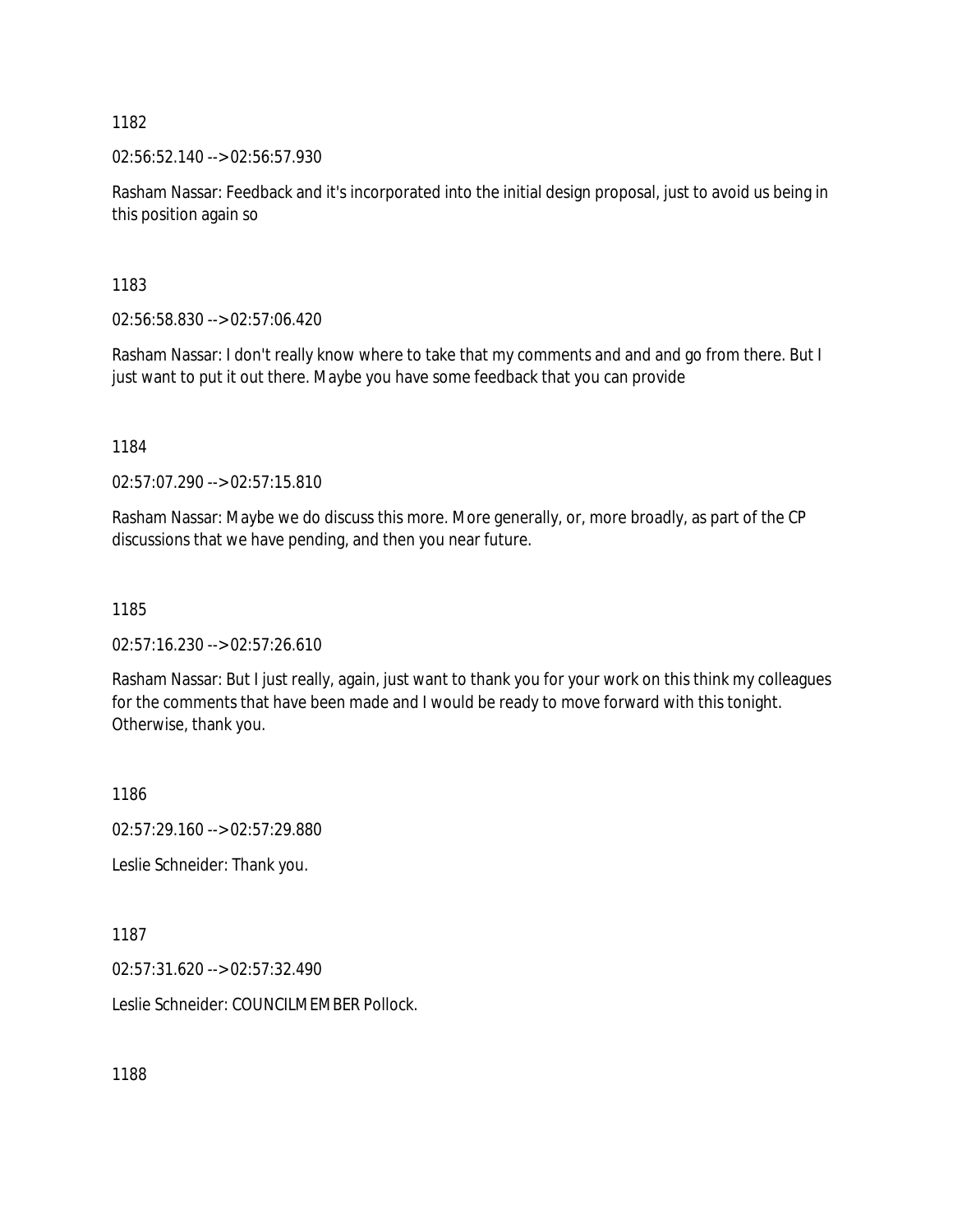02:57:34.950 --> 02:57:48.030

Michael Pollock: Yeah. Well, there was a question, I think, was there a question in every one of the response, did you want to response right now. Councilmember on Deputy Mayor from from our public works director. Is that a rhetorical question, or just

1189

02:57:48.900 --> 02:57:55.740

Rasham Nassar: I mean, I would invite public works director. Where's bakey to engage with us and what I what I feel is it is an opportunity for collaboration.

1190

02:57:56.100 --> 02:58:04.170

Rasham Nassar: Between the Public Works Department and the City Council and by proxy that the Community, of course, which really wants to be pulled in to the process start right when these

1191

02:58:04.800 --> 02:58:13.110

Rasham Nassar: When these designs are being what at their moment of Inception when the pencils are on the paper and things are being drawn and grants are out there being sought and

1192

02:58:13.920 --> 02:58:22.710

Rasham Nassar: You know deadlines are are made can, is there a way that we can insert the values that the momentum, the movement, the direction and the input that

1193

02:58:23.220 --> 02:58:37.350

Rasham Nassar: You know, we've heard in the context of this discussion, more broadly to influence outcomes for all see IP non motorized transportation items so that we save ourselves the discomfort of having to work these things work integrate this feedback on the fly.

1194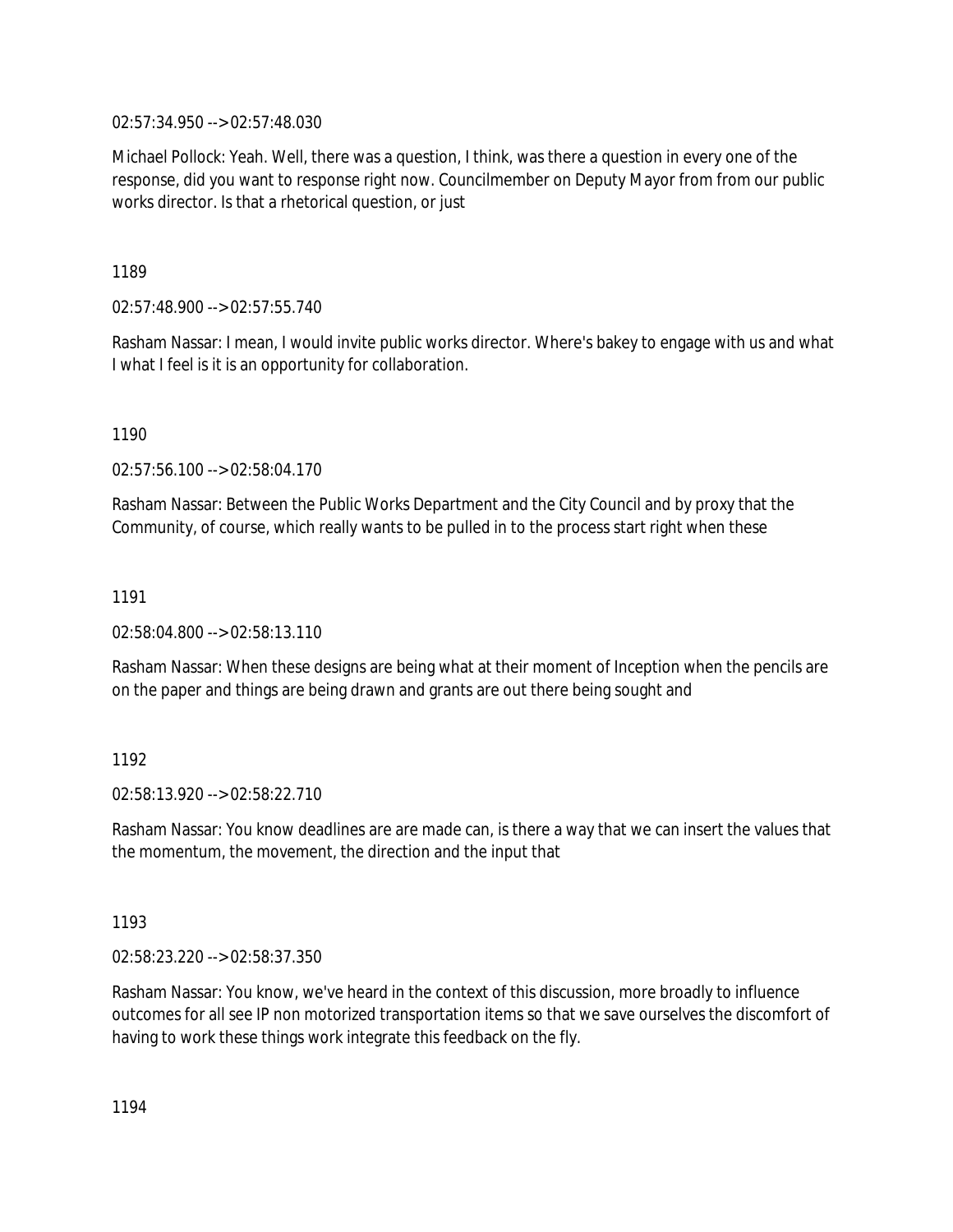02:58:38.700 --> 02:58:40.860

Chris Wierzbicki: I'll just respond to that briefly in that

1195

02:58:42.270 --> 02:58:54.450

Chris Wierzbicki: I think I'm very aware of your values because I share them you know I am a bicyclist out there commuted you're on Bainbridge for 13 years I I know what it's like out there on the road.

1196

02:58:55.050 --> 02:59:07.260

Chris Wierzbicki: I value separation of I trees. You know, I don't. I'd be happy to have you know formal direction via resolution from the Council, I don't think I need that.

#### 1197

02:59:08.790 --> 02:59:16.770

Chris Wierzbicki: But because like I said, I think I share those values. And I would also reflect on COUNCILMEMBER cars comments about

1198

02:59:17.250 --> 02:59:28.710

Chris Wierzbicki: As being a transition. I think we are still living with a legacy of projects and decisions that are made, years ago, and we will continue to live with some of those unfortunately because we can't shut all of them in one day.

1199

02:59:29.640 --> 02:59:36.090

Chris Wierzbicki: But, you know, we are moving in the right direction in terms of trying to build the things that the community really wants and thinking about them a little bit differently.

1200

02:59:37.050 --> 02:59:48.780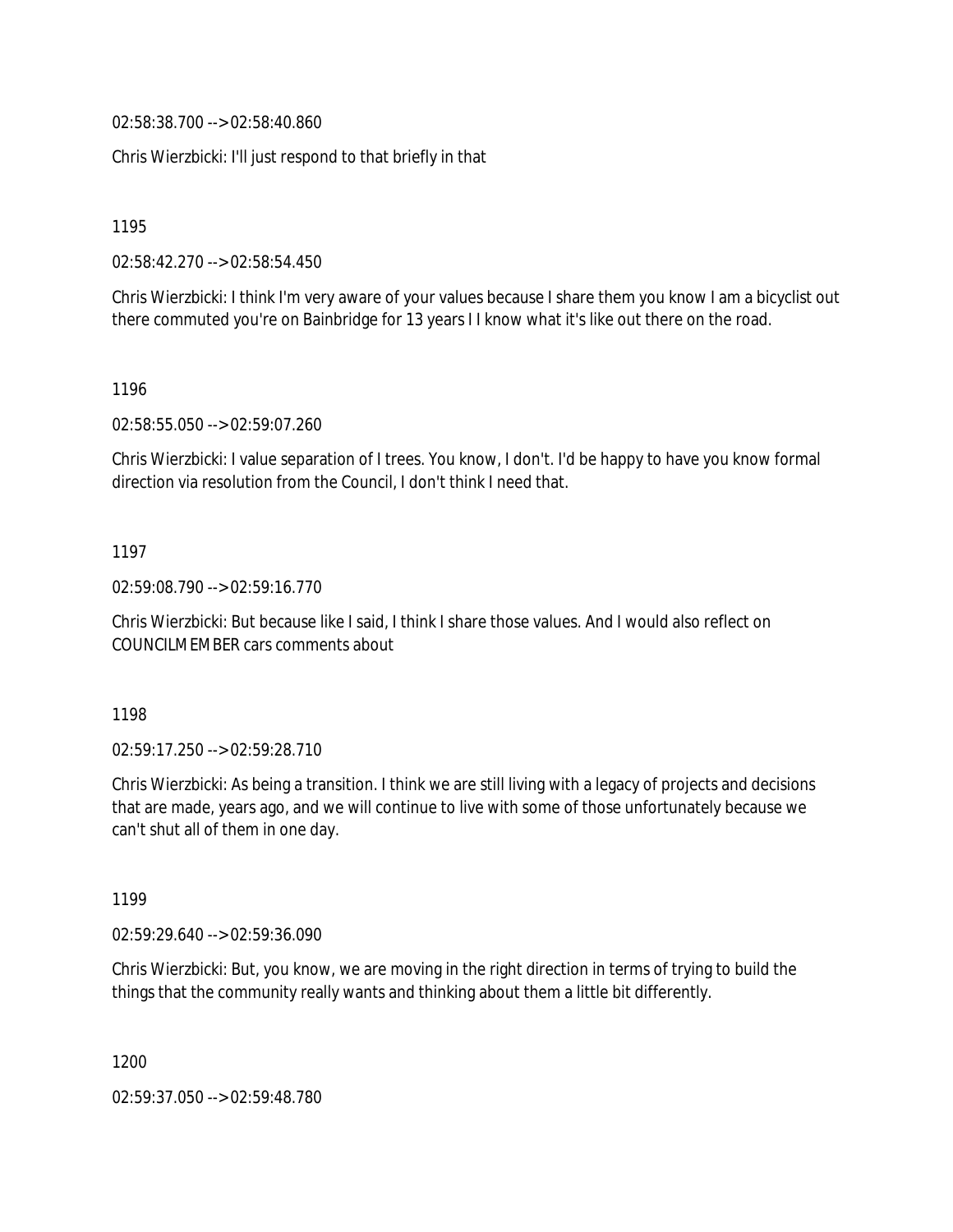Chris Wierzbicki: So, you know, that's part of the difficulty of being in the transition is that you're still sometimes left with things that aren't quite perfect and so anyway he's only been at that

1201

02:59:50.430 --> 02:59:53.760

Leslie Schneider: Okay, so I I would really like for us to maybe try to

1202

02:59:55.530 --> 02:59:58.680

Leslie Schneider: Pull this to a close. So COUNCILMEMBER politics. You want to finish.

1203

02:59:59.460 --> 03:00:13.380

Michael Pollock: This really I'll be brief. Councilmember deeds asked for their opinion of people that went out and looked at it and I went out there with Susan Loftus and Frank Martin and Demi Allen and we actually went in measure along and

1204

03:00:15.690 --> 03:00:33.450

Michael Pollock: Looked at both sides of the road to see what was possible. I came to the conclusion. Essentially, the public works director came to. So not everybody shared that opinion. I think there's a strong sense of we really would like to have a separated half on the north side.

1205

03:00:35.070 --> 03:00:41.070

Michael Pollock: Even if it's two feet of gravel or something like that. And it seems, practically speaking, that that's not really

1206

03:00:41.490 --> 03:00:50.400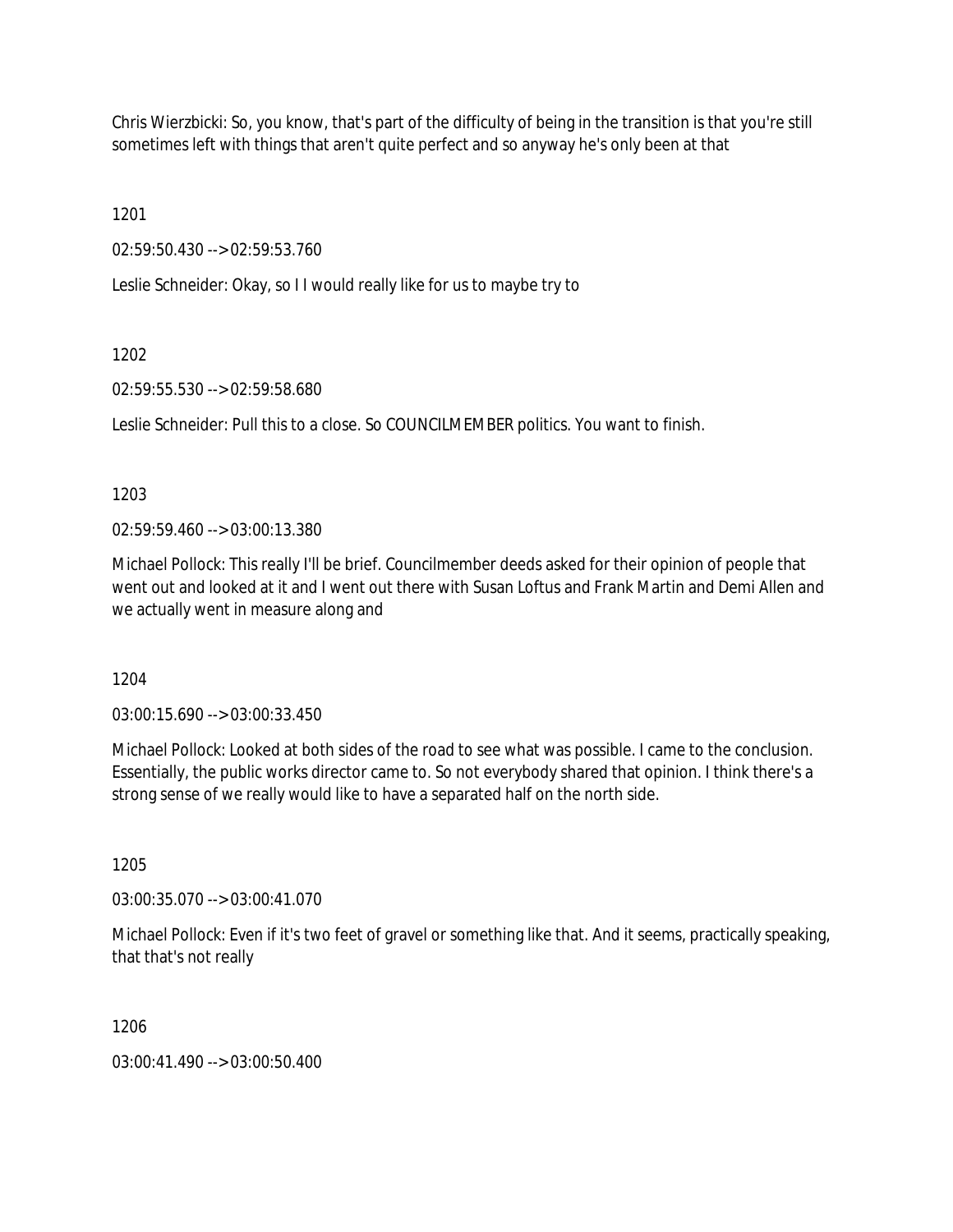Michael Pollock: In this situation, possible. We'll have a big expenditure of funds that led to a discussion and the you know the email exchanges of

1207

03:00:51.390 --> 03:01:02.910

Michael Pollock: Well, we could do that. But then we're deferring money that we could put somewhere else. So we could get something, you know, the shoulder down the road that would help improve safety somewhere else. And so there was that trade off.

### 1208

03:01:03.210 --> 03:01:18.480

Michael Pollock: And that was his kind of discussed. So I think what you did is a really good job, it's consistent with what I personally I think as possible there. And I think we should shouldn't move on. So anybody comes MapReduce. I hope that answers your question.

1209

03:01:20.640 --> 03:01:21.390

Leslie Schneider: Thank you for that.

1210

03:01:22.530 --> 03:01:33.240

Leslie Schneider: I just want to insert a little quick comment here is sort of in response to this idea that sort of one way is comfortable for a lot of bicycles and it might not be and it might not be

1211

03:01:33.690 --> 03:01:47.610

Leslie Schneider: The return trip might not be comfortable for that same set of bicyclists, maybe this is best put into the sustainable transportation project. But what about creating a loop so that you know that maybe there are some other routes that

1212

03:01:48.690 --> 03:02:04.230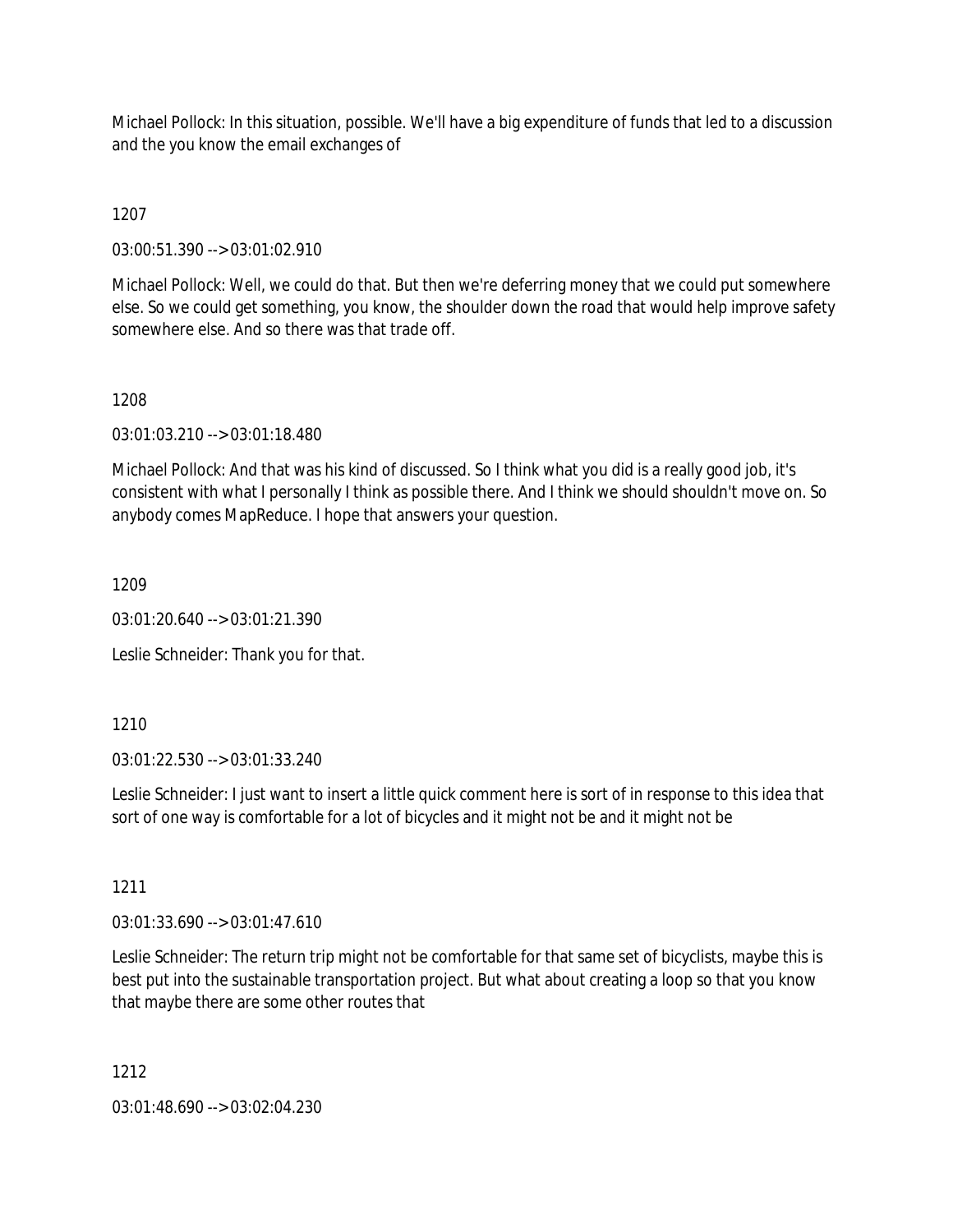Leslie Schneider: Up in that area that could get someone back in an interesting way. So I just, I wanted to, you know, throw that out there as maybe another way of getting a comfortable facility for for both directions.

1213

03:02:06.120 --> 03:02:07.170

Leslie Schneider: Council member car.

1214

03:02:08.580 --> 03:02:18.060

Christy Carr: Thank you. I just wanted to add that in terms of the directors point about continuity of facility that it becomes really obvious when you're out there.

## 1215

03:02:18.750 --> 03:02:26.400

Christy Carr: What can happen on either side of this, whether it be PHASE one, WHEN IT COMES UP AGAINST THE SHORELINE there isn't going to be the room or the space so

1216

03:02:27.330 --> 03:02:42.060

Christy Carr: That's a decision that this that the sites kind of making for us. And then the same make be said true past or east of McDonald, the road prism changes. I think pretty dramatically. So in terms of trying to keep the consistency along the north side.

1217

03:02:43.020 --> 03:02:49.200

Christy Carr: Just something to keep in mind that we probably won't have the opportunity in terms of space and the right of way.

1218

03:02:50.790 --> 03:02:54.030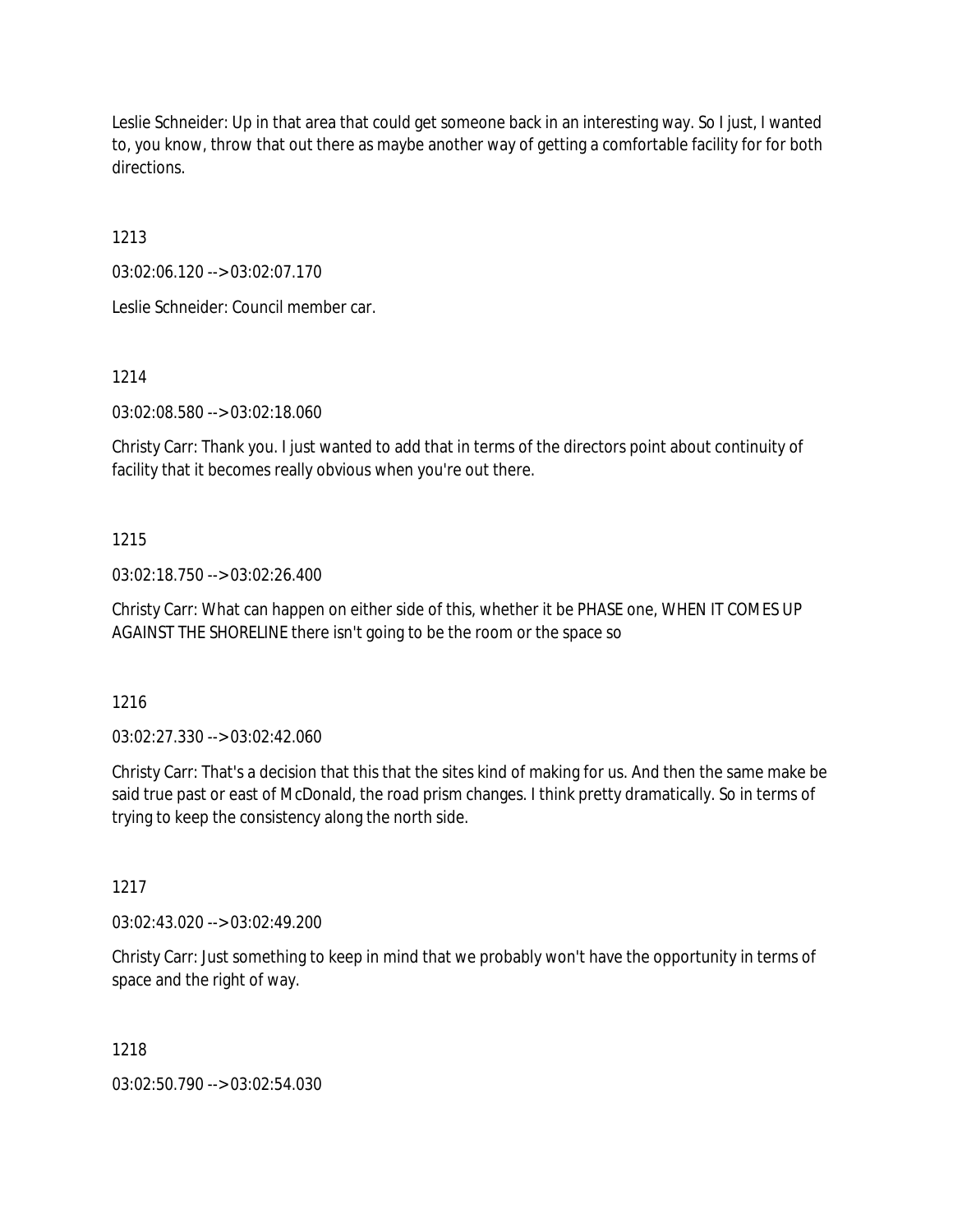Christy Carr: Either east or west of this section.

## 1219

03:02:57.690 --> 03:03:03.810

Leslie Schneider: Great, thank you for that. I was thinking similar thoughts but you express them much better.

# 1220

03:03:04.890 --> 03:03:07.620

Leslie Schneider: COUNCILMEMBER hi topless. I have a feeling you might be

1221

03:03:09.420 --> 03:03:11.250

Leslie Schneider: Giving us putting a motion on the floor.

1222

03:03:12.180 --> 03:03:20.820

Kirsten Hytopoulos: I hope so. Right after make a quick comment. I just wanted to point out to everybody that our public works director was the executive director future wise, for I believe a number of years. And I just want to

### 1223

03:03:21.240 --> 03:03:27.390

Kirsten Hytopoulos: Kind of put out there, his credentials as somebody who I think is shares our values on these issues. And I think we need to remember that.

1224

03:03:28.380 --> 03:03:38.460

Kirsten Hytopoulos: So yes, I would like to make a motion that the Council put forward. I don't have the link. I don't have the motion in front of me. Option three that we move forward with option three redirect the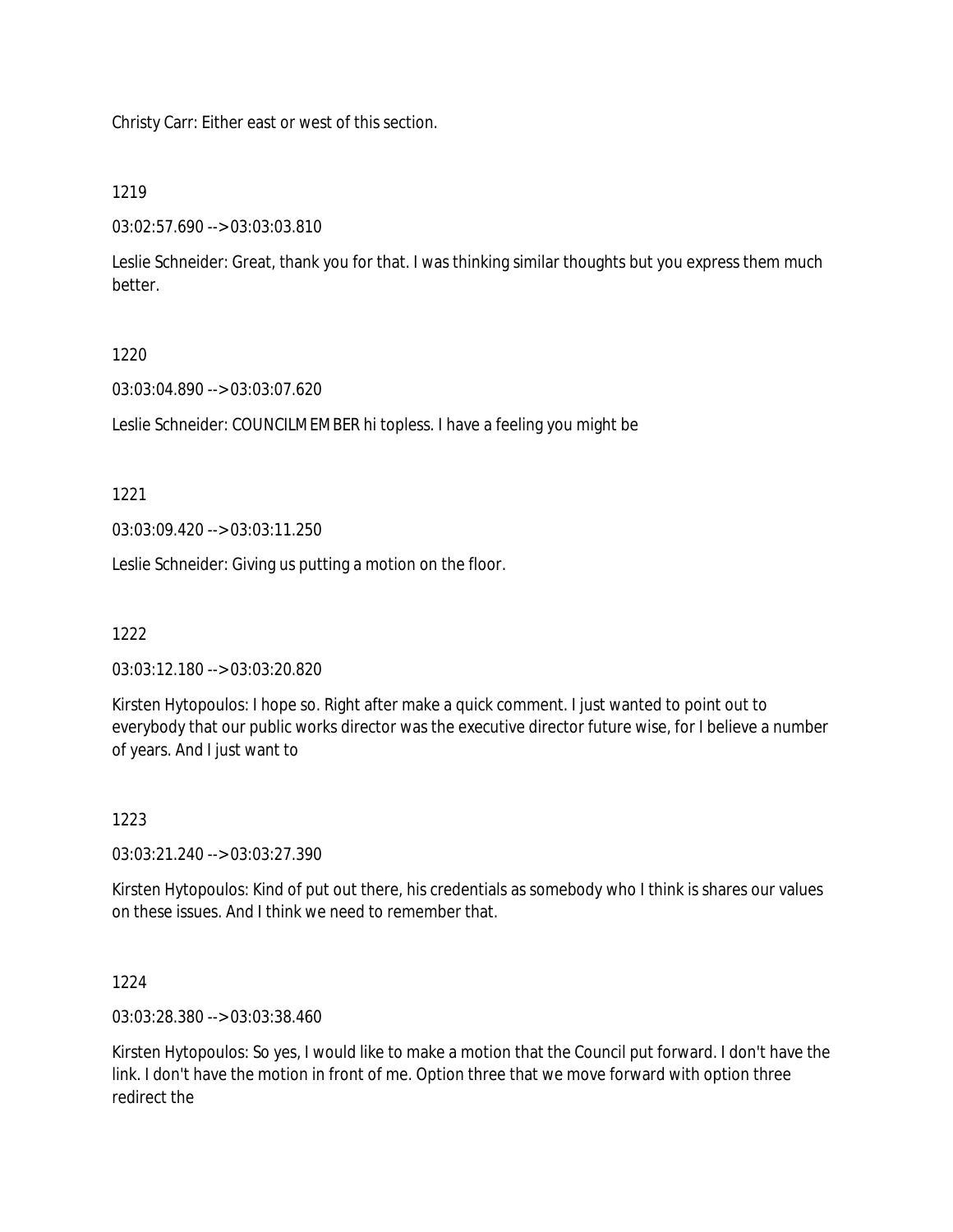03:03:39.480 --> 03:03:42.990

Kirsten Hytopoulos: public works director to move option three forward for the grant.

1226

03:03:51.270 --> 03:03:53.700

Leslie Schneider: So I do have the motion in front of me. Now, do we

1227

03:03:56.520 --> 03:04:06.660

Chris Wierzbicki: Think it would be helpful if you read the motion because there's an expenditure included in there which if you see a blank and the motion for alternative three would be 220 \$5,000

1228

03:04:09.210 --> 03:04:11.820

Leslie Schneider: Okay, so its motion to is what you're looking for, right.

1229

03:04:12.480 --> 03:04:17.100

Chris Wierzbicki: We'd like you to pass both motions. One is a resolution that accepts the grant funding and the second is based

1230

03:04:17.130 --> 03:04:19.590

Chris Wierzbicki: Oh right, tentative and the budget amendment.

1231

03:04:21.630 --> 03:04:24.630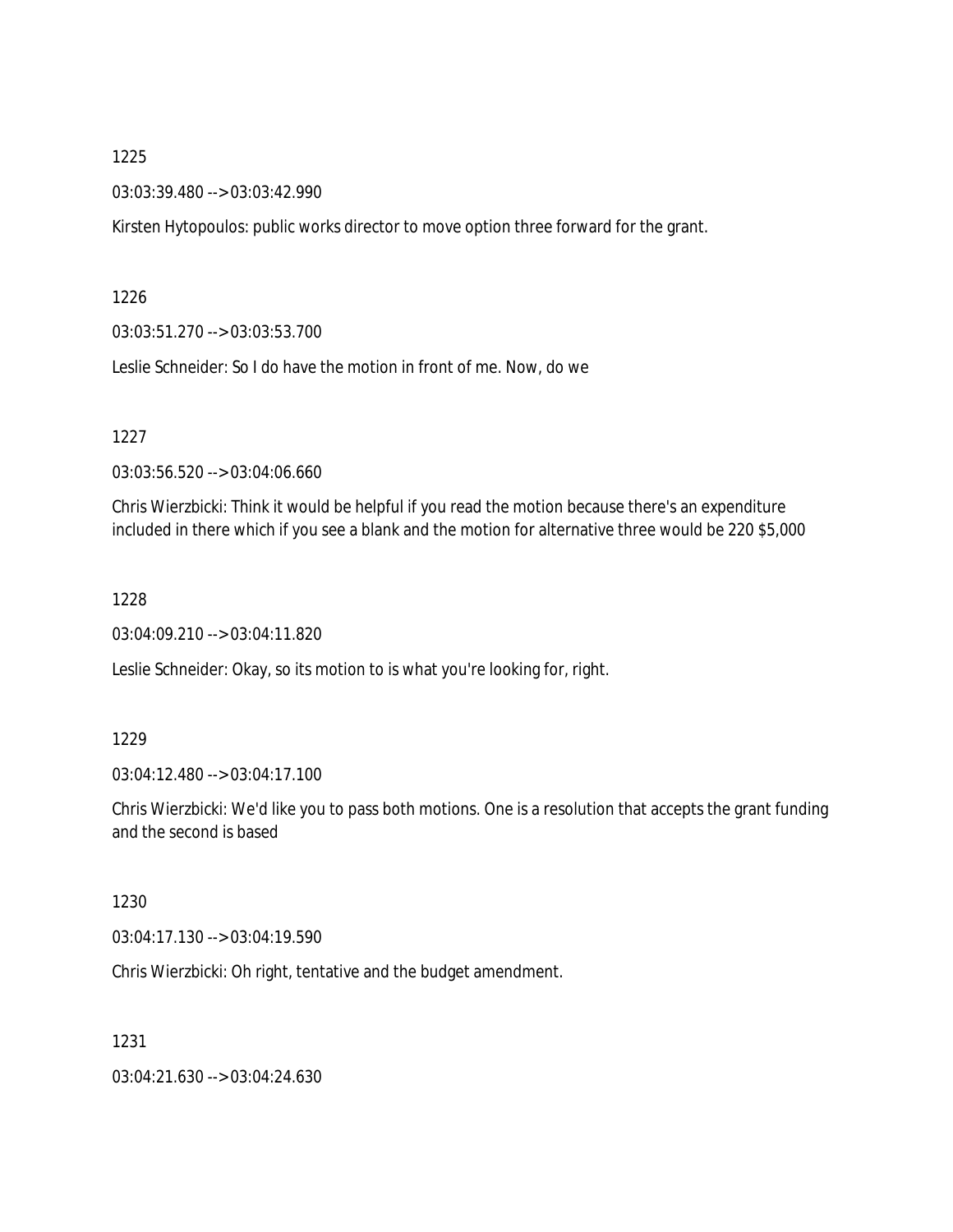Leslie Schneider: Does anyone have that in front of them, or I can go ahead and read it.

## 1232

03:04:25.680 --> 03:04:36.570

Leslie Schneider: All right, I'm gonna, I guess I'll do it. So emotion ways I moved to prove resolution number 2000 2007 to accept grant funding and the amount of \$700,000 from the Federal Highway Administration.

## 1233

03:04:37.200 --> 03:04:50.100

Leslie Schneider: Related to the core 40 Eagle harbor drive phase two non motorized improvements project customer needs. Second to that. Any further discussion. All those in favor please say aye.

1234

03:04:50.790 --> 03:04:51.150

Aye.

1235

03:04:52.290 --> 03:04:53.280

Leslie Schneider: Any opposed.

1236

03:04:54.780 --> 03:04:56.070

Leslie Schneider: Passes unanimously.

1237

03:04:58.380 --> 03:05:05.610

Leslie Schneider: Motion to I moved to authorize. You know what I don't have my I don't have the figure out in front of me. Does anybody else want to read it or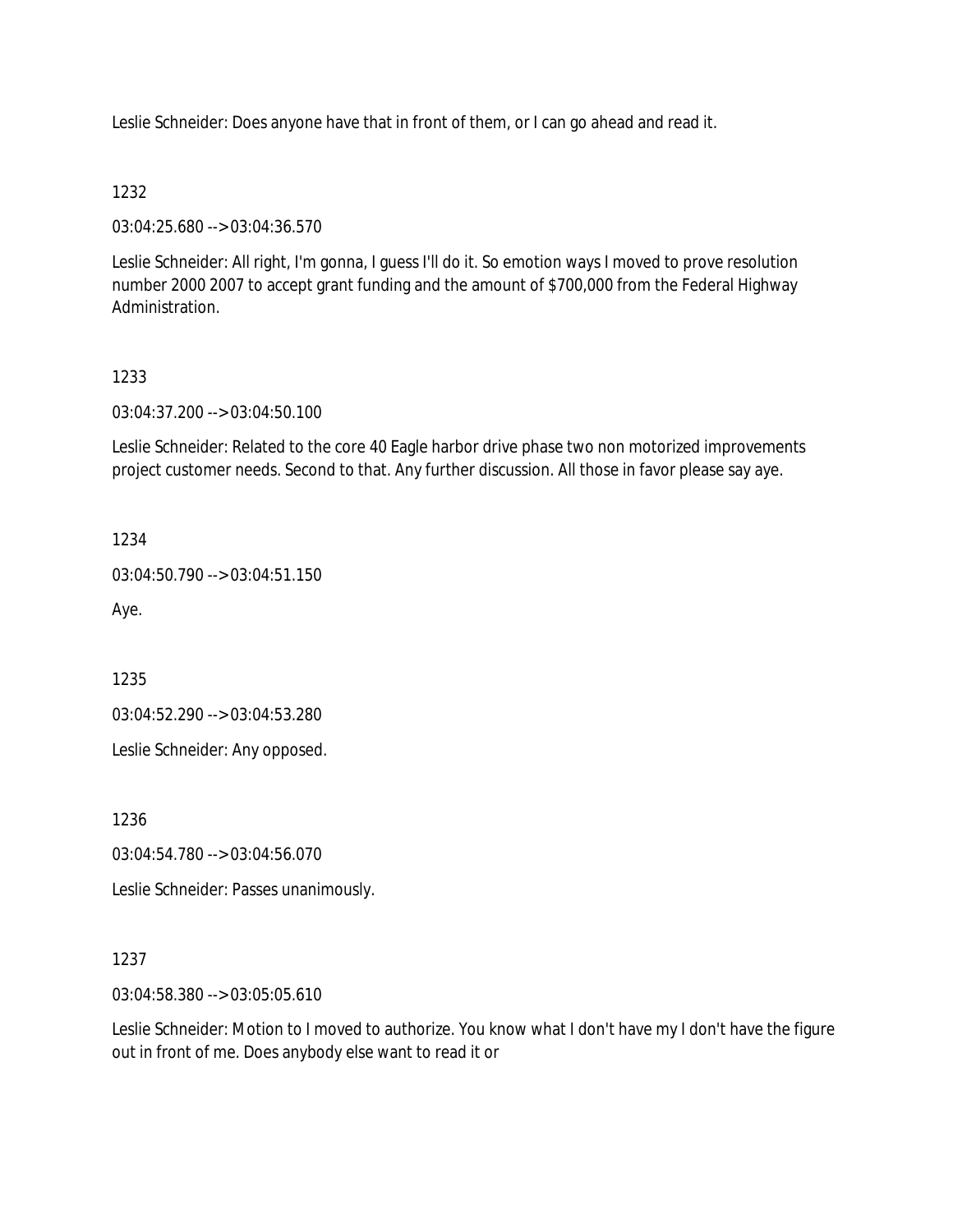03:05:06.330 --> 03:05:07.080

Joe Deets: I can read it now.

1239

03:05:07.140 --> 03:05:08.520

Leslie Schneider: Yes, please do. Thank you.

1240

03:05:08.640 --> 03:05:16.230

Joe Deets: I moved. I moved to authorize the city manager to proceed with the future budget amendment, Amendment in the mouth of 220 5000

## 1241

03:05:16.560 --> 03:05:35.730

Joe Deets: From the capital construction fun, thereby increasing the spending authority for this core 40 Eagle Harper drive phase two non motorized improvement project as well as to proceed with a related future Member to the capital improvement plan to move the project from 2022 to 2020

1242

03:05:38.820 --> 03:05:40.530

Leslie Schneider: COUNCILMEMBER high topless seconded that

1243

03:05:41.880 --> 03:05:46.140

Leslie Schneider: Any further discussion. All those in favor please say aye.

1244

03:05:46.740 --> 03:05:47.100

Aye.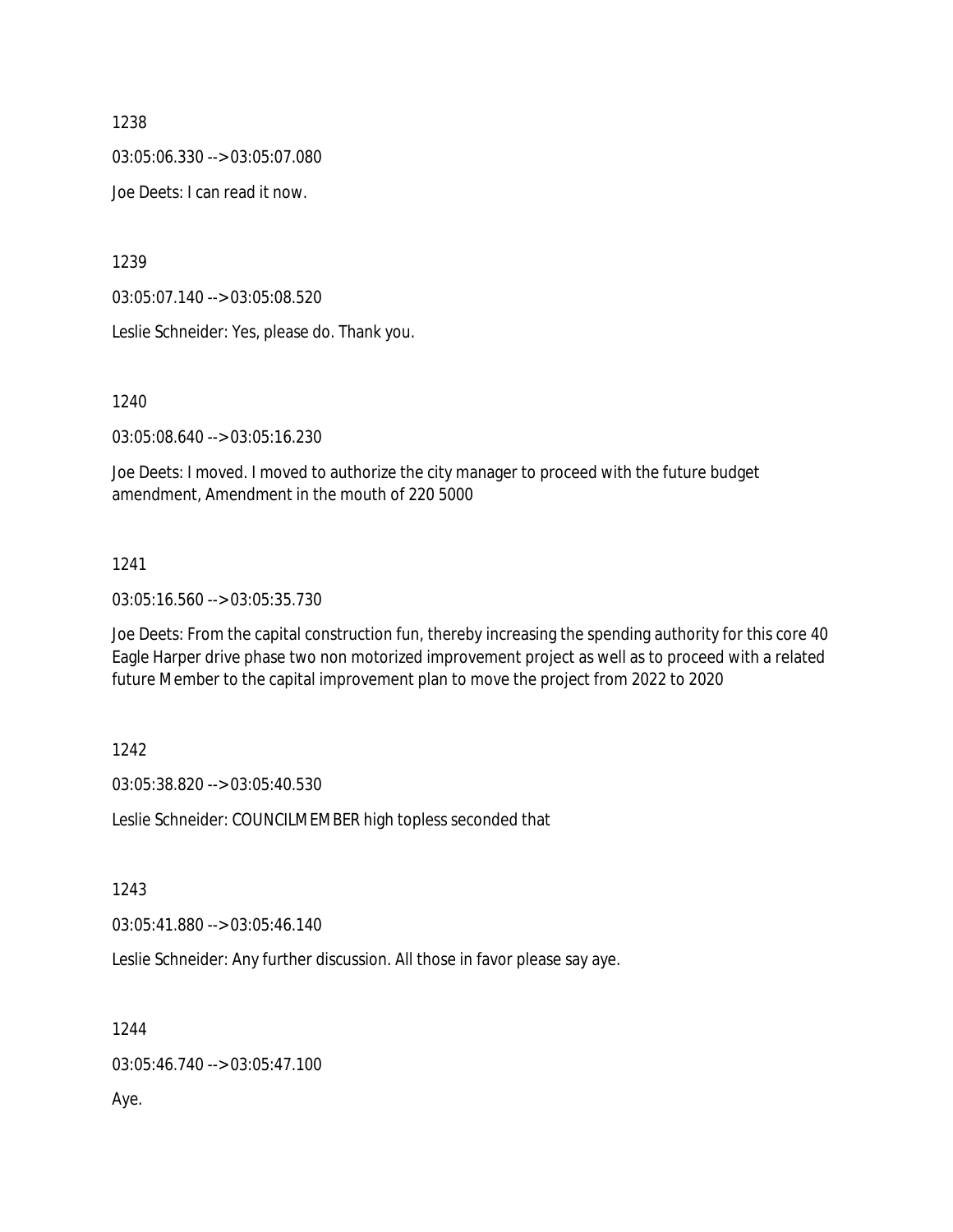1245 03:05:48.480 --> 03:05:49.620 Leslie Schneider: Any opposed.

1246

03:05:50.940 --> 03:05:55.320

Leslie Schneider: That motion passes unanimously. Thank you so much, Chris and

1247 03:05:55.410 --> 03:05:55.950 Leslie Schneider: I just

1248 03:05:56.070 --> 03:05:57.300 Leslie Schneider: I really, really appreciate it.

1249 03:05:59.700 --> 03:06:00.330

Leslie Schneider: Okay.

1250

03:06:03.120 --> 03:06:09.510

Leslie Schneider: They're moving on to the original nine seed City Hall repairs project contractor word and budget amendment.

1251

03:06:10.680 --> 03:06:26.730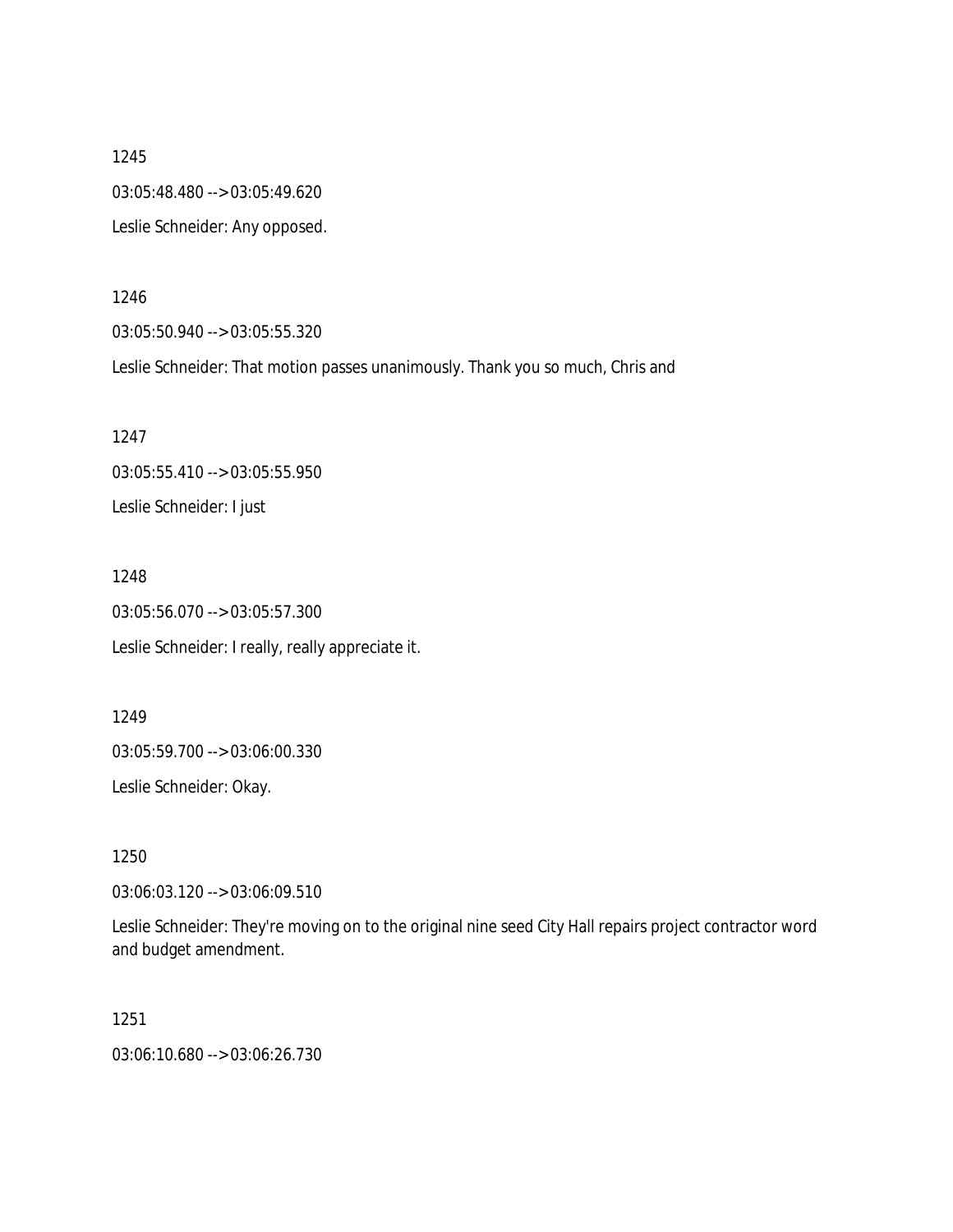Chris Wierzbicki: Okay, so we discussed this a couple of weeks ago. This project is we are brought the blanks and the original contract because that project was still out to bid. We did receive a little bit from co host construction in the amount of \$259,978

1252

03:06:28.080 --> 03:06:38.370

Chris Wierzbicki: That amount is enough does fit within the city's budget, however, we are anticipating the need for additional professional services during construction for this work.

1253

03:06:38.730 --> 03:06:46.380

Chris Wierzbicki: As well as contingency which is a story you've heard from me before is that we, we like to have additional funds in our projects so that we don't have to come back to you.

1254

03:06:46.950 --> 03:06:56.280

Chris Wierzbicki: When things are unexpected happened while we're while we're executing our projects. So we are asking for budget and limit the amount of 31,500 \$500

1255

03:06:57.900 --> 03:07:09.840

Chris Wierzbicki: This project did come in above our estimate. And just a quick reminder of what the project is there are a number of places around City Hall both primarily in the front along the Madison Avenue frontage where the city manager's office and

1256

03:07:11.010 --> 03:07:17.700

Chris Wierzbicki: Conference space are as well as the counselors around both sides of the council chamber that are exposed to the to the outside.

1257

03:07:18.300 --> 03:07:28.890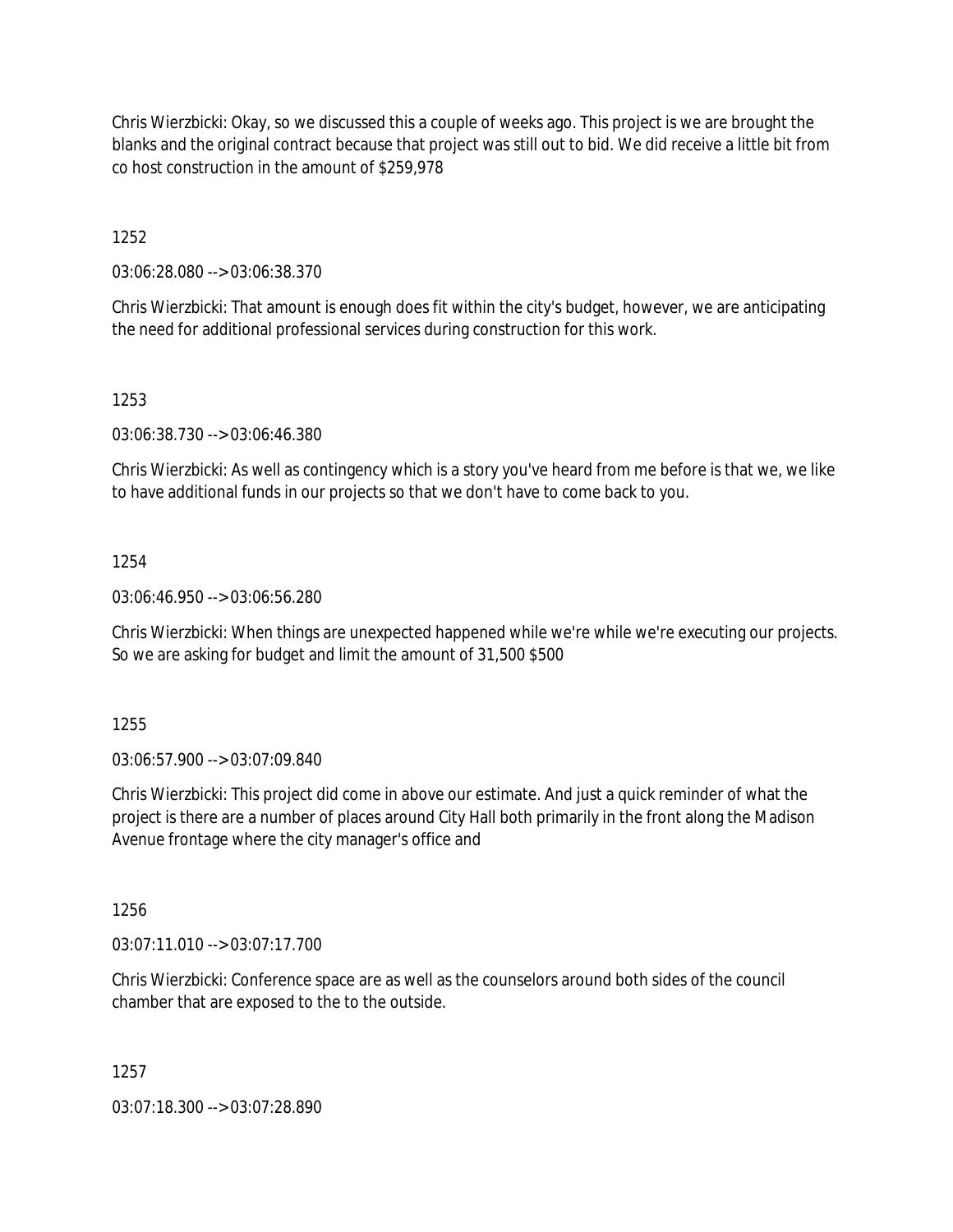Chris Wierzbicki: Were poor flashing has led to leaking within the building and working behind the siding and windows and so all of those areas are in need of repair before the wet season again this year.

1258

03:07:31.110 --> 03:07:36.210

Chris Wierzbicki: Like I was saying this work did come in higher than our engineers estimate or we're recommending that we move forward with it.

1259

03:07:36.990 --> 03:07:43.770

Chris Wierzbicki: This is really difficult work to build out the contractors that do this all custom work that has to happen in City Hall and their

1260

03:07:44.220 --> 03:07:52.020

Chris Wierzbicki: Contractors that do this work. Work on much larger projects than this kind of remodel and repair work in the quarter million dollar range.

1261

03:07:52.500 --> 03:07:59.520

Chris Wierzbicki: We originally had the project in smaller pieces and couldn't get anybody to bid on the project at all. So we packaged up a number of different

1262

03:07:59.910 --> 03:08:07.200

Chris Wierzbicki: Projects that needed to happen in City Hall into one in hopes of having a large enough project for to entice bitters, and we didn't receive three bids.

1263

03:08:07.800 --> 03:08:18.870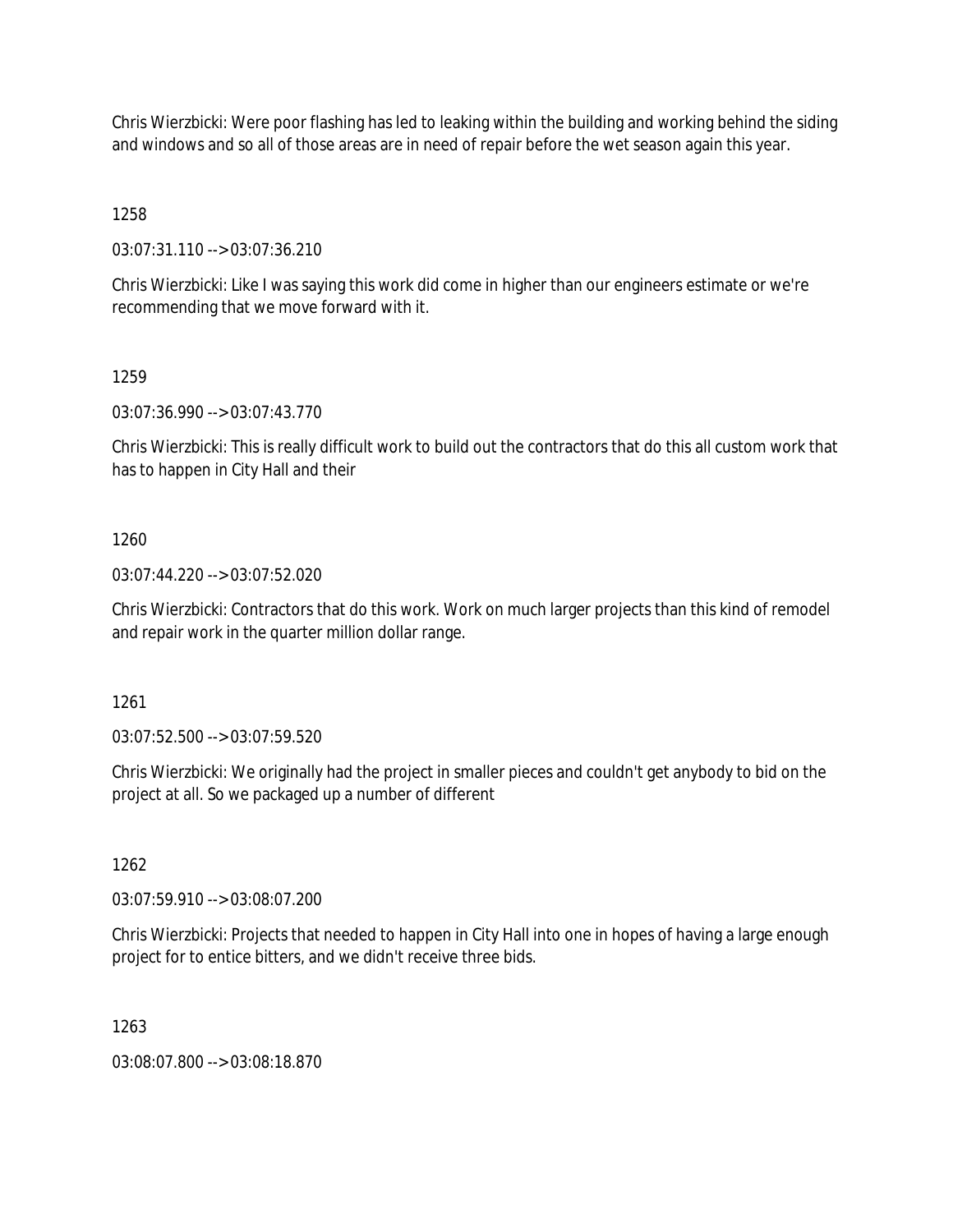Chris Wierzbicki: The lowest of which was a little higher, their estimate, but we still think is worthwhile pursuing rather than spending more time trying to figure out how to get a lower bid since we've already spent considerable time trying to do that.

1264

03:08:20.040 --> 03:08:26.190

Chris Wierzbicki: So happy to answer any questions about this and if we move forward. The work would probably start in August of this year.

1265

03:08:34.110 --> 03:08:37.980

Rasham Nassar: There, man. Make a motion. I can't hear you.

1266

03:08:40.290 --> 03:08:42.000

Leslie Schneider: I get. Yes, please.

1267

03:08:42.930 --> 03:08:58.050

Rasham Nassar: I moved to approve the City Hall repairs contract award with kowtows construction and the amount of 250 \$9,978 and 44 cents and approval budget amendment and the \$31,500 thereby increasing the spending authority for this project.

1268 03:08:59.460 --> 03:08:59.820 Kol Medina: Okay.

1269

 $03.09.01.590 -> 03.09.04.950$ 

Leslie Schneider: Elsewhere. Councilmember media and a second. Any further comments.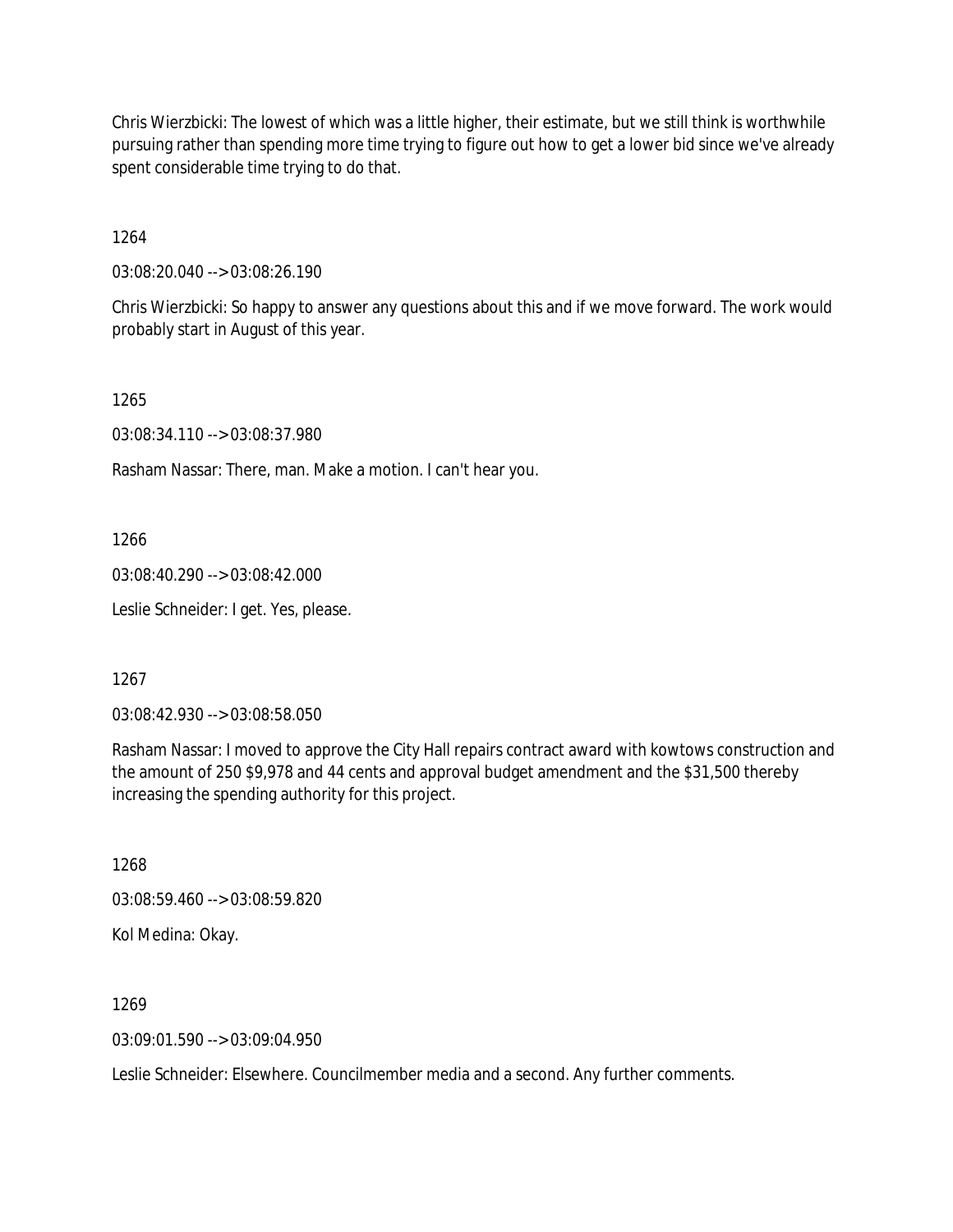03:09:05.310 --> 03:09:06.240

Rasham Nassar: I have a quick question.

1271

03:09:06.360 --> 03:09:06.660

Sure.

1272

03:09:08.550 --> 03:09:12.420

Rasham Nassar: public works director. Where's Vicki. I heard you say that the work for

1273

03:09:13.830 --> 03:09:22.560

Rasham Nassar: Con which constitute the repairs of City Hall is specialized work is that by name, by virtue of the nature of the building its original construction or what do you mean by that.

1274

03:09:22.710 --> 03:09:30.870

Chris Wierzbicki: Yeah, custom work is the word I used, and by that I mean that there isn't anything, anything that we are repairing that you can just go and buy off the shelf.

1275

03:09:31.230 --> 03:09:40.320

Chris Wierzbicki: These are items that need to be custom constructed and install and repair it on site. You can't just go to Home Depot and buy a new window and put it into city hall. They have to be

1276

03:09:40.950 --> 03:09:47.190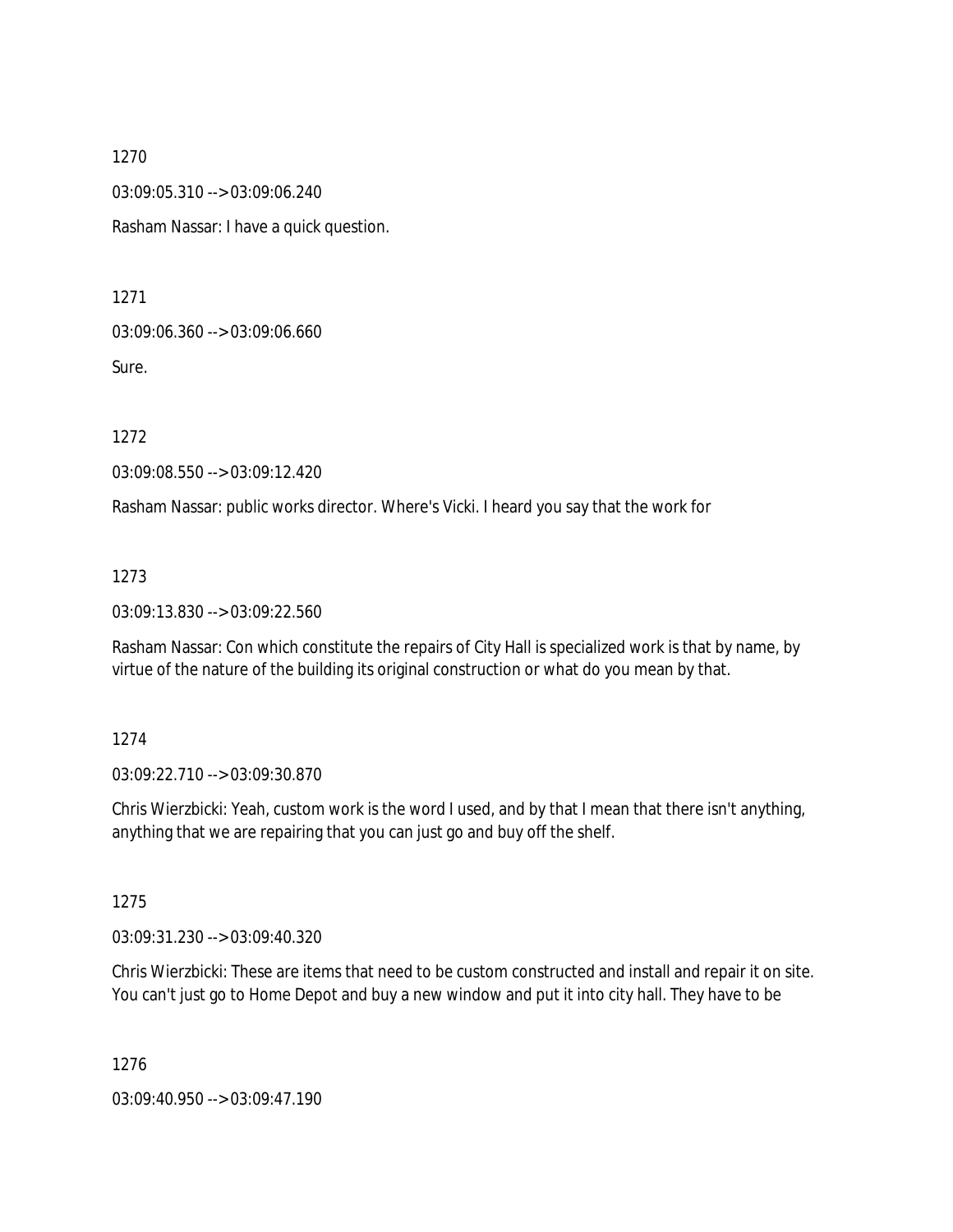Chris Wierzbicki: There Craftsman built. So when we invested in City Hall, that that is something that a legacy that we invested in is

1277

03:09:47.250 --> 03:09:48.540

Chris Wierzbicki: Repairs customer

1278

03:09:49.530 --> 03:09:54.120

Rasham Nassar: Thanks for that explanation that helps justify the expense to the public. So thank you for that.

# 1279

03:09:55.710 --> 03:10:00.060

Leslie Schneider: Oh, okay. We have emotion in a second. So are there any further questions or comments.

1280

03:10:01.560 --> 03:10:04.290

Leslie Schneider: All right. All those in favor please say aye.

1281 03:10:05.490 --> 03:10:05.820 Christy Carr: Aye.

1282 03:10:06.630 --> 03:10:08.550 Leslie Schneider: And any opposed.

1283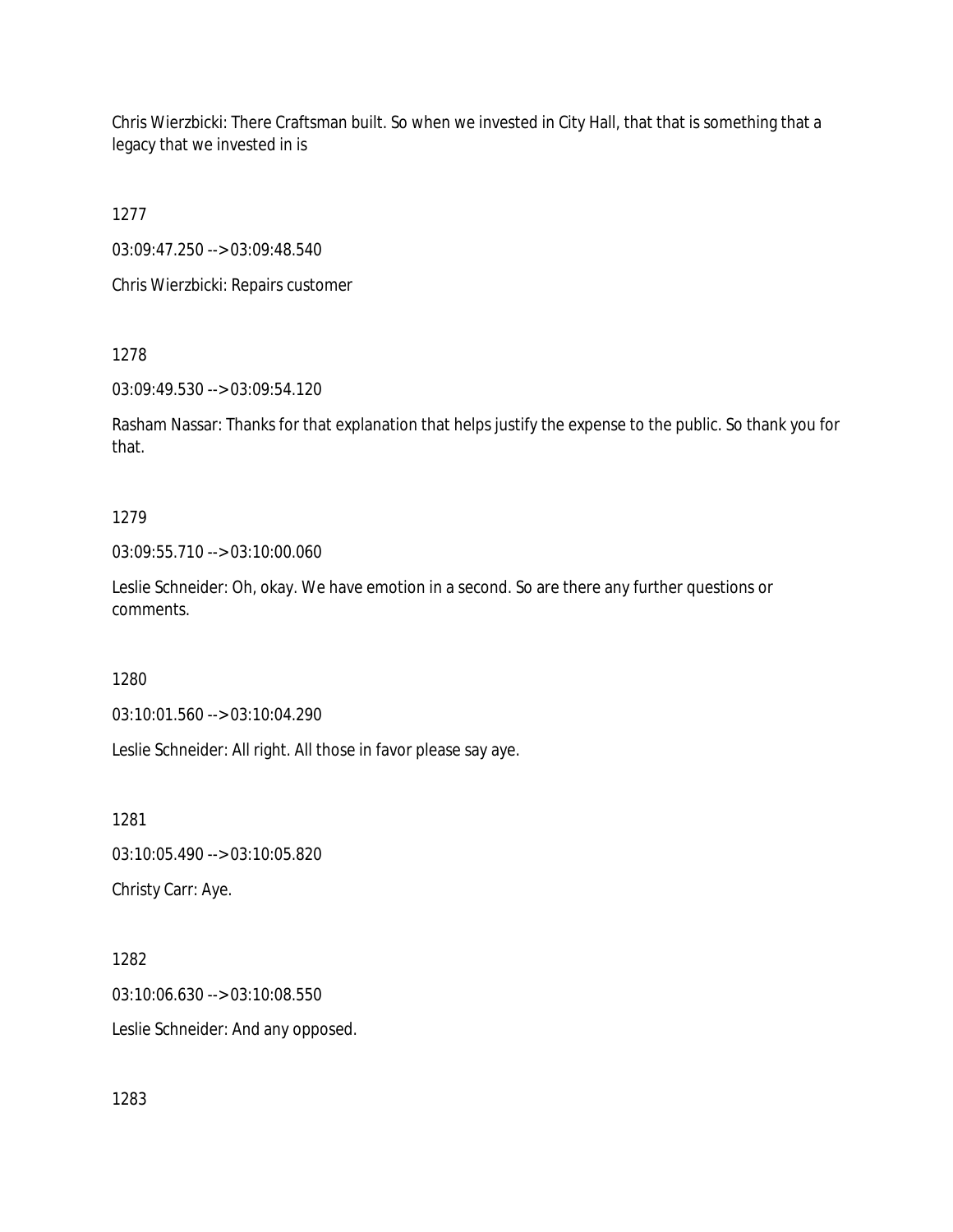03:10:09.990 --> 03:10:14.130

Leslie Schneider: Excellent that motion passes unanimously. Thank you very much.

1284

03:10:15.120 --> 03:10:17.700

Leslie Schneider: Much. All right. Um,

1285

03:10:19.230 --> 03:10:34.740

Leslie Schneider: We are now on to item night the old Item nine D, which is the shoulder, the shoreline master program SNP amendment for critical areas ordinance integration and amendments to non conforming uses structures and lots and

#### 1286

03:10:36.210 --> 03:10:40.290

Leslie Schneider: Who's leading us, do we is Heather, are you on for this or

1287

03:10:41.280 --> 03:10:42.330

Annie Hillier: I think I am.

1288

03:10:42.720 --> 03:10:44.220

Annie Hillier: Okay, yeah.

1289 03:10:44.640 --> 03:10:47.190

Leslie Schneider: Hi Anna me okay yes we can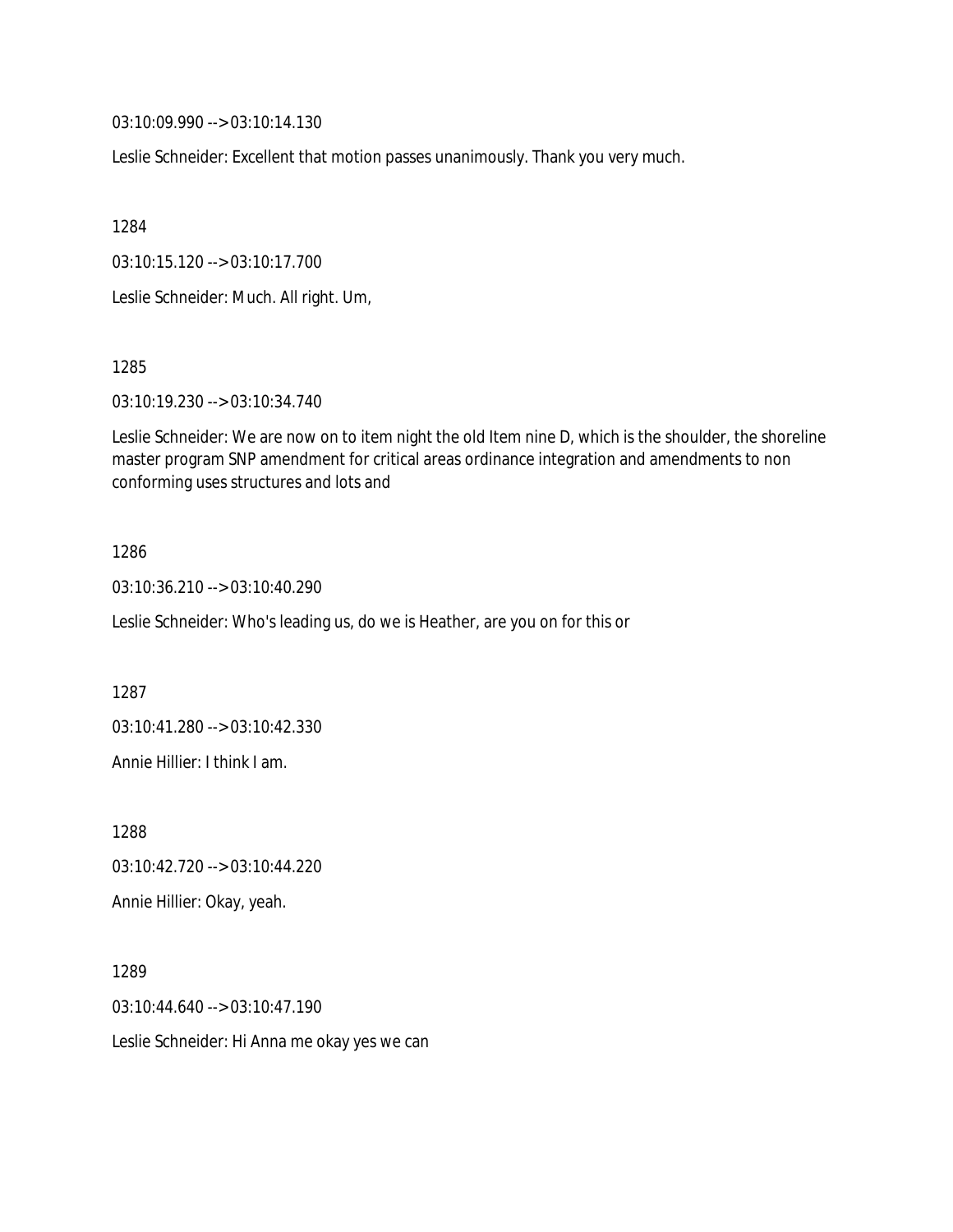03:10:47.220 --> 03:10:48.900

Annie Hillier: Okay. Alrighty.

1291

03:10:51.840 --> 03:10:58.440

Annie Hillier: Well, good evening city council. Thank you for having me tonight for a discussion of the city's amendment to at Shoreline master program.

1292

03:10:59.040 --> 03:11:06.330

Annie Hillier: As a reminder, the shoreline master program or SMP as I'll refer to it, which was last updated in 2014

#### 1293

03:11:06.720 --> 03:11:15.180

Annie Hillier: Provides policies and regulations for uses development and activities located within 200 feet of the shoreline, as well as the marine waters around Bainbridge Island.

#### 1294

03:11:15.990 --> 03:11:24.360

Annie Hillier: The city is scheduled to begin a comprehensive update to its 2014 SMP or a periodic review which will kick off this summer.

#### 1295

03:11:24.780 --> 03:11:32.250

Annie Hillier: Over the last several years. However, the city has been involved in a separate public process to update to specific sections of the SMP

1296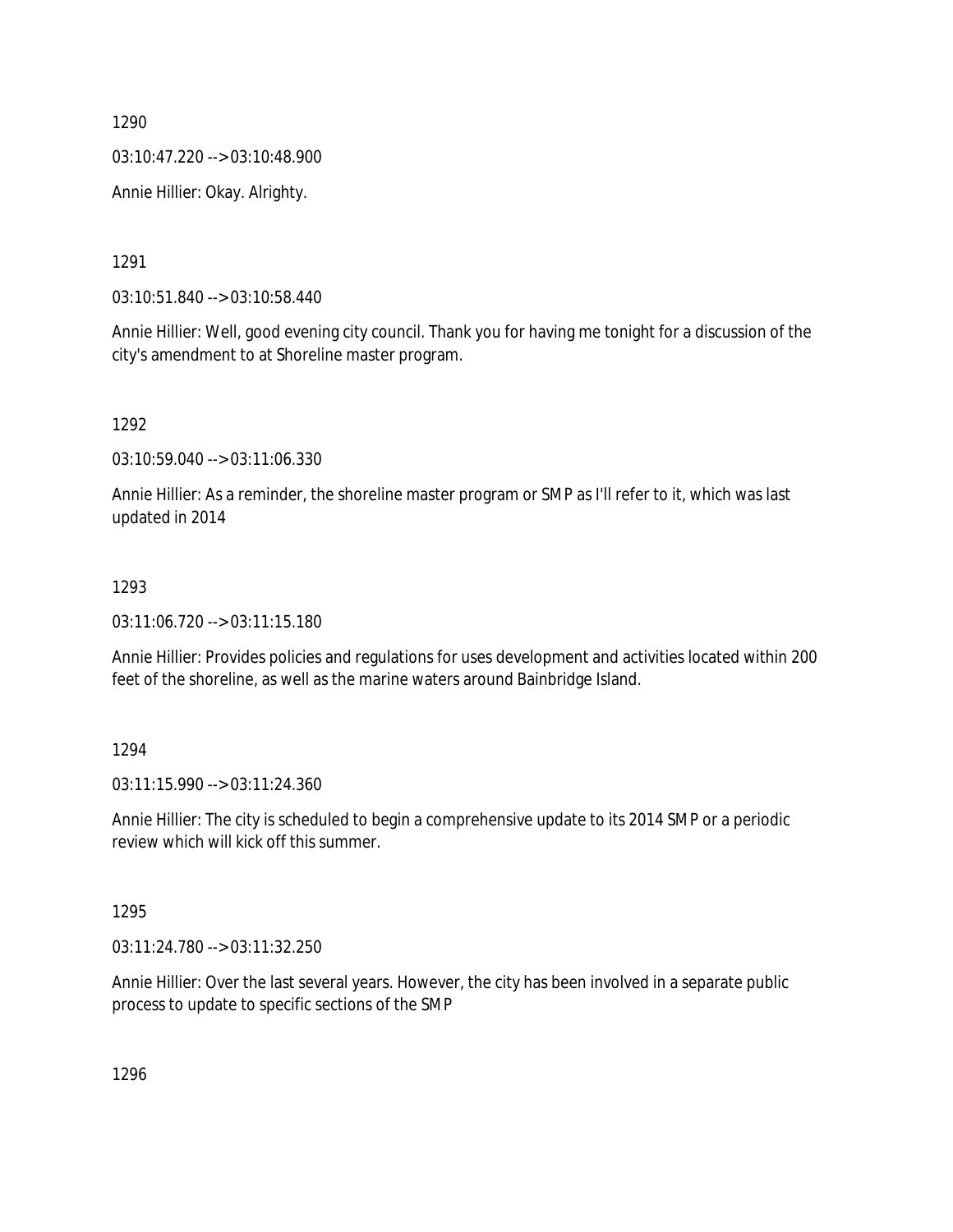03:11:32.730 --> 03:11:45.690

Annie Hillier: The provisions related to critical areas and those related to non conforming uses lots and structures which are the focus of tonight's agenda item. The amended critical areas section integrates the regulations updated in

1297

03:11:47.340 --> 03:11:59.370

Annie Hillier: That currently applied to the rest of the island and critical areas outside of shoreline jurisdiction. Once these changes are adopted, there will essentially be one set of critical areas regulations that apply island wide.

1298

03:12:00.360 --> 03:12:08.400

Annie Hillier: And be amended non conforming section improves clarity and eliminates Magnus repetition and internal conflict from the existing SMP

1299

03:12:09.000 --> 03:12:15.390

Annie Hillier: There are several more substantive changes included in the section that primarily applied to non conforming residential development.

1300

03:12:15.990 --> 03:12:24.450

Annie Hillier: These changes can generally be described as less restrictive than the current implementation of the SNP, but still require that the no net loss standard be met.

1301

03:12:25.200 --> 03:12:40.170

Annie Hillier: COUNCILMEMBER car was heavily involved in the process of updating these two sections. During her time as a senior planner with a city from my count their 18 Planning Commission meetings and 10 city council meetings related to amending these sections over the last several years.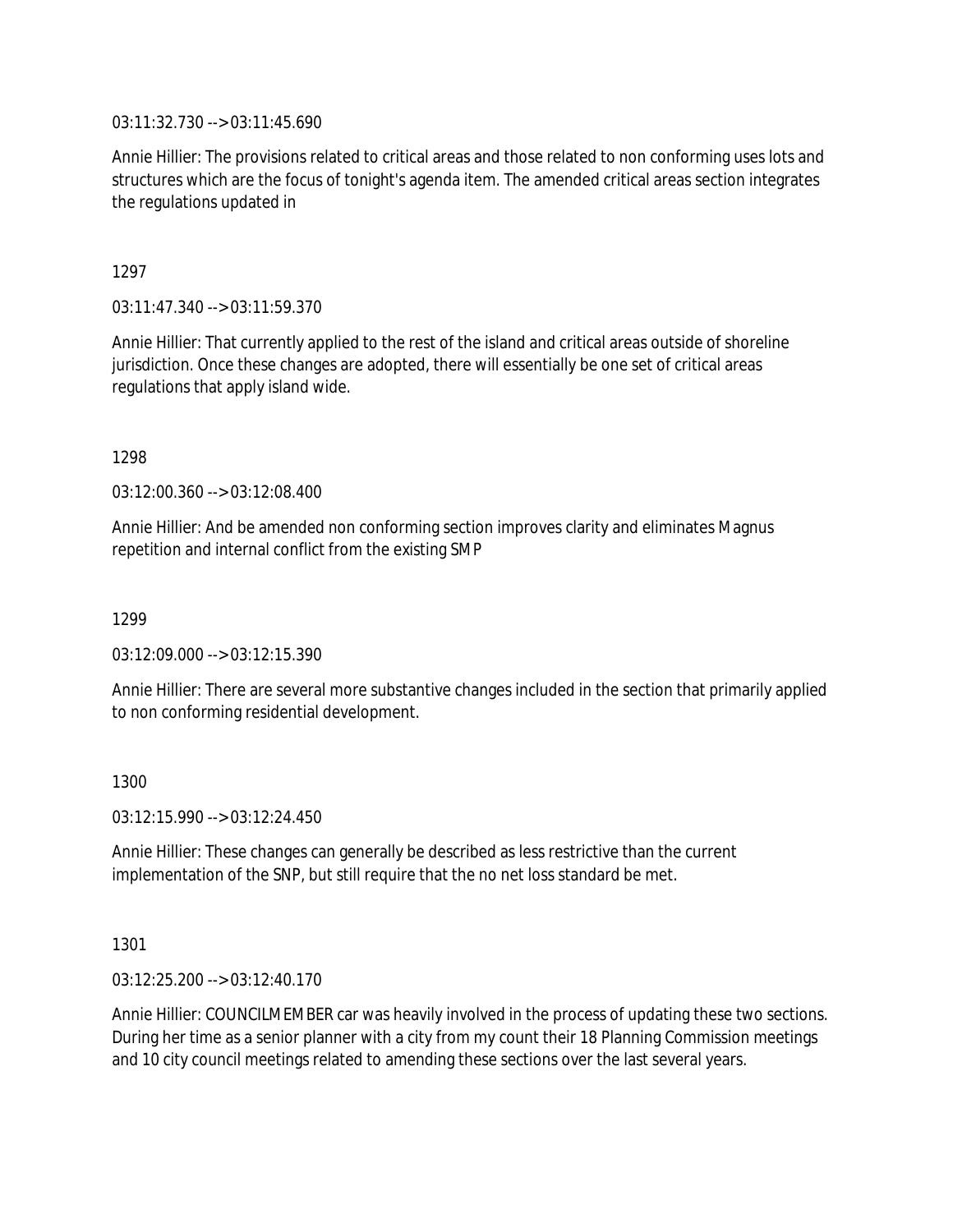03:12:41.280 --> 03:12:46.560

Annie Hillier: As described in tonight's memorandum. The city is in the very final stages of the amendment process.

1303

03:12:47.010 --> 03:12:53.520

Annie Hillier: The Department of Ecology has reviewed the city's drafting amendment which Council approved in January of 2019

1304

03:12:54.030 --> 03:13:02.430

Annie Hillier: And has identified to require changes that must be made before they grant final approval ecology has also identified five recommended changes.

1305

03:13:02.820 --> 03:13:09.480

Annie Hillier: Which are not required for their final approval, but are strongly recommended and improve the implementation of the new provisions.

1306

03:13:10.230 --> 03:13:20.550

Annie Hillier: Staff is also requesting that the Council consider two additional potential edits to the amendment that would also improve implementation. I'm prepared to walk Council through these changes if that would be helpful.

1307

03:13:21.720 --> 03:13:32.280

Annie Hillier: Following a discussion of the potential changes staff requests that Council provide direction for staff to draft an ordinance based on their input and to schedule a public hearing prior to local adoption.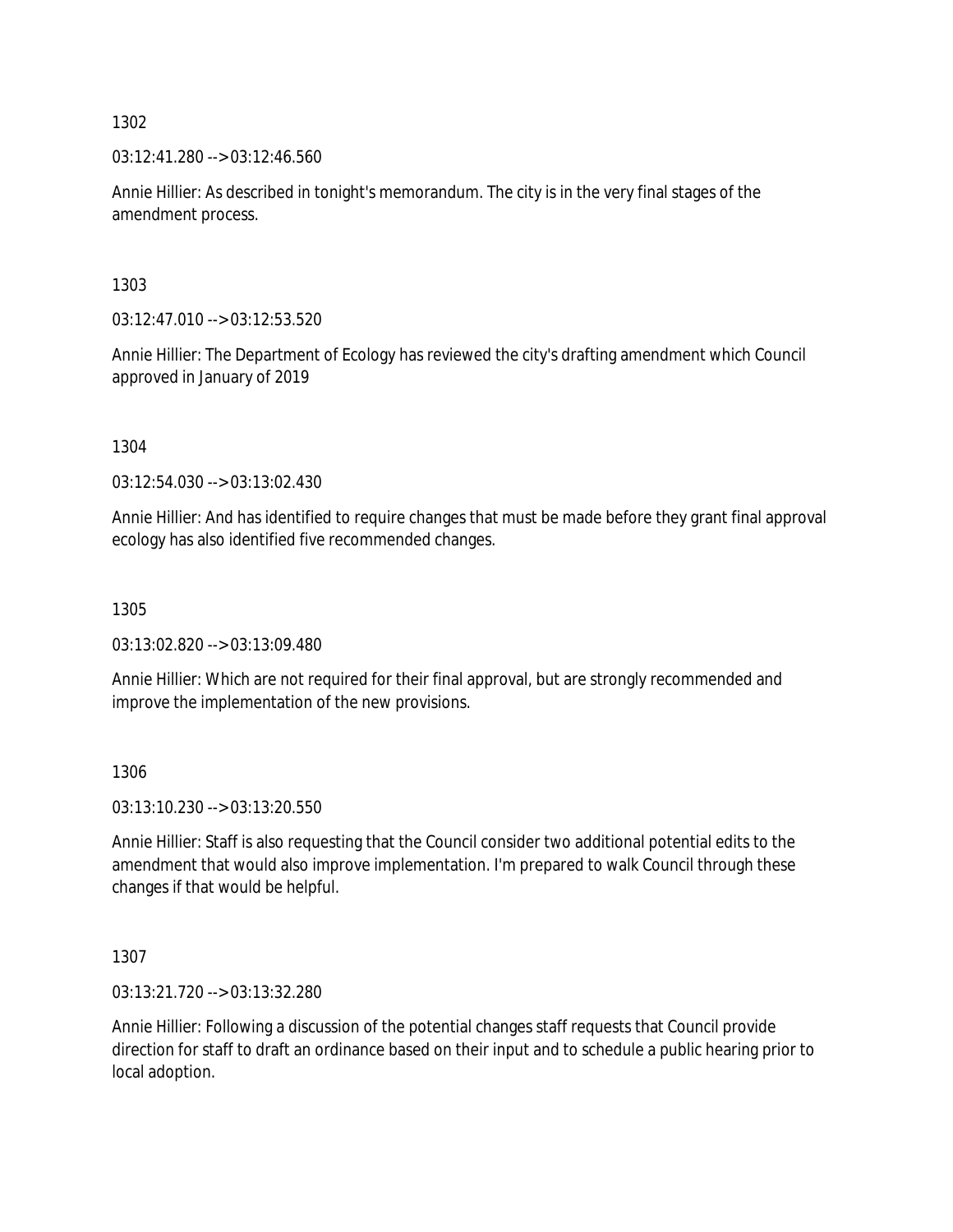03:13:32.910 --> 03:13:40.560

Annie Hillier: Once locally adopted the amendment will be sent to the Department of Ecology for final approval, which is required for the amendment to take effect.

1309

03:13:41.250 --> 03:13:49.920

Annie Hillier: Ecology has indicated that if the required and recommended changes are adopted, they will be able to approve the amendment promptly after formal submitted by the city.

1310

03:13:50.700 --> 03:13:55.740

Annie Hillier: And as a final note, once the amendment takes effect this moratorium work plan item will be complete.

# 1311

03:13:56.730 --> 03:14:04.590

Annie Hillier: So at this time I'm open to questions from the Council, I also invite council to indicate if they would like me to lead them through each change to the draft amendment.

# 1312

03:14:05.070 --> 03:14:14.340

Annie Hillier: Acknowledging that arguably if all of the changes could be considered relatively minor or non substantive to the outcomes of the provisions themselves. Thank you.

1313

03:14:15.930 --> 03:14:20.370

Leslie Schneider: Great. Thank you so much. All right, Deputy Mayor, you have your hand up.

1314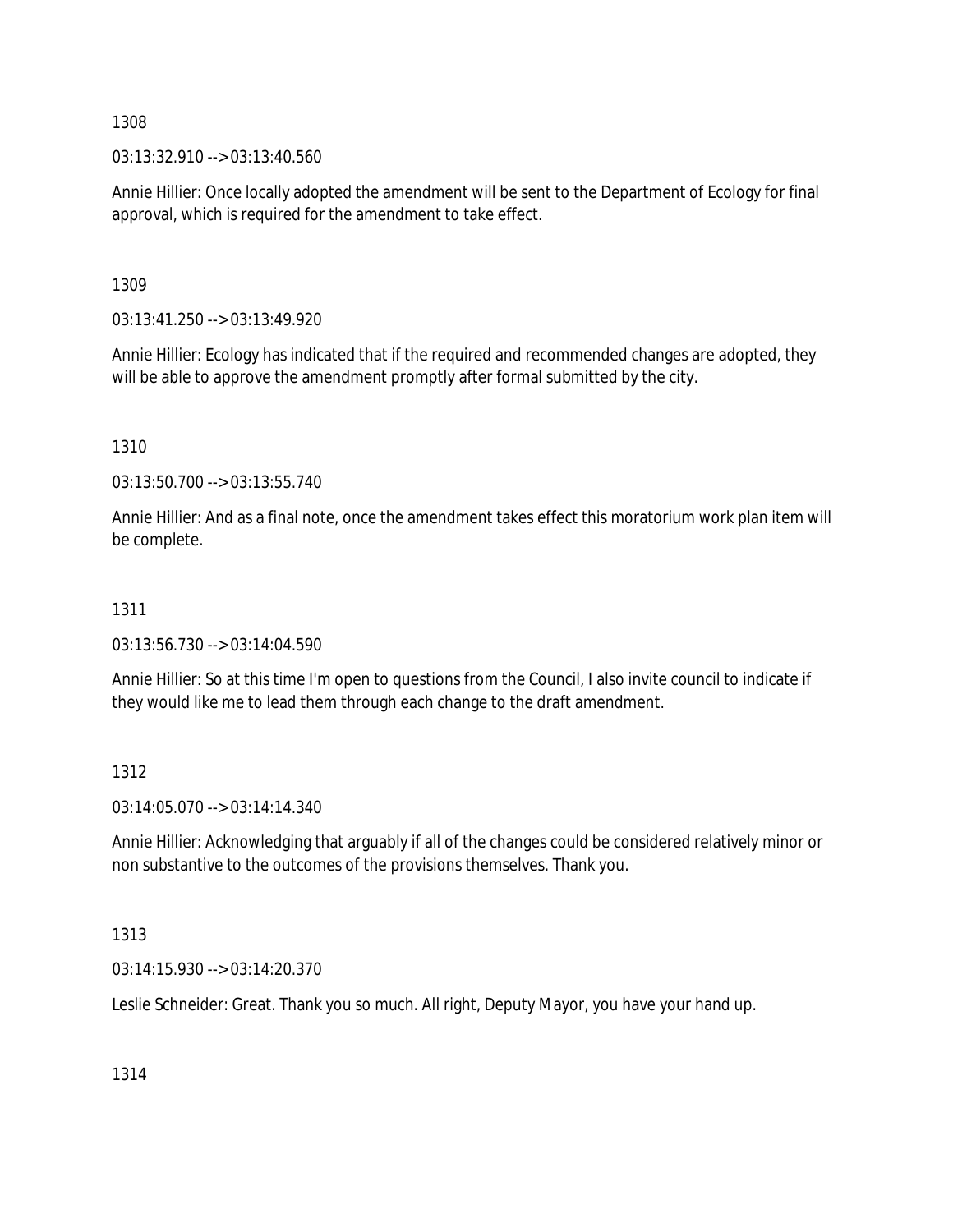03:14:21.600 --> 03:14:23.700

Leslie Schneider: Know how about

1315

03:14:24.720 --> 03:14:25.770

Leslie Schneider: Council member Pollock.

1316

03:14:28.590 --> 03:14:38.100

Michael Pollock: Banks, can I know it's late, and that we've had a lot of a lot of important issues. But if you could could walk through it.

#### 1317

#### 03:14:39.810 --> 03:14:46.590

Michael Pollock: You know, you know, quickly but thoroughly. I know I'm asking, you know, skim over it thoroughly at least something along those lines.

#### 1318

03:14:47.310 --> 03:14:57.330

Michael Pollock: So I could get a little bit of a flavor of what you were talking about. I leave it to your discretion, but yeah. A little bit more than what we've got here. What I've heard so far be helpful to me.

1319

03:14:59.280 --> 03:15:02.940

Annie Hillier: Yeah, I'm happy to walk through those. Are there any other questions or comments first

#### 1320

03:15:04.140 --> 03:15:12.000

Rasham Nassar: Real, real quick, I would appreciate that, as well. And if you could just let us know what document we should have open that you're going to walk us through first, that would be great.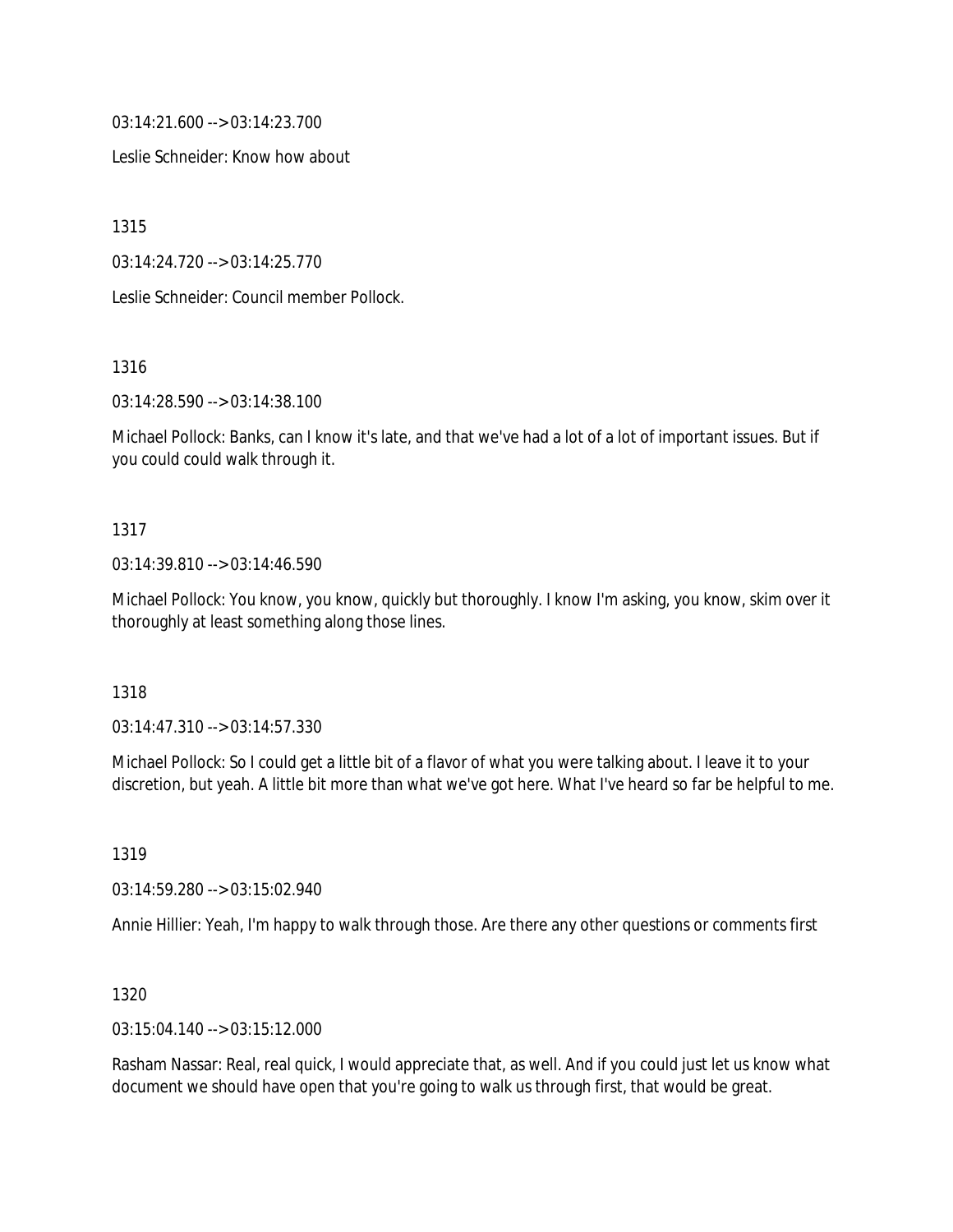03:15:12.900 --> 03:15:26.790

Annie Hillier: Yes. No problem. And also try to share my screen with you if you'd like, but the document that I'll start with I think it's the third link down on your under that agenda item. It's called. Let's see.

1322

03:15:28.050 --> 03:15:37.170

Annie Hillier: Ecology recommendations to resolve issues identified as required and recommended. Are there any other questions before I just give an overview of each change them.

1323

03:15:38.880 --> 03:15:42.300

Leslie Schneider: I don't see any other hands up. So I think you can feel free to proceed.

1324

03:15:42.510 --> 03:15:45.990

Annie Hillier: Okay, I'm going to attempt to share my screen. So just a moment.

1325

03:16:09.300 --> 03:16:11.010

Annie Hillier: Are you able to see that.

1326

03:16:17.790 --> 03:16:22.380

Annie Hillier: Can you can you can the Council see what I'm sharing. I just want to make sure. Okay, perfect.

1327

03:16:22.800 --> 03:16:23.160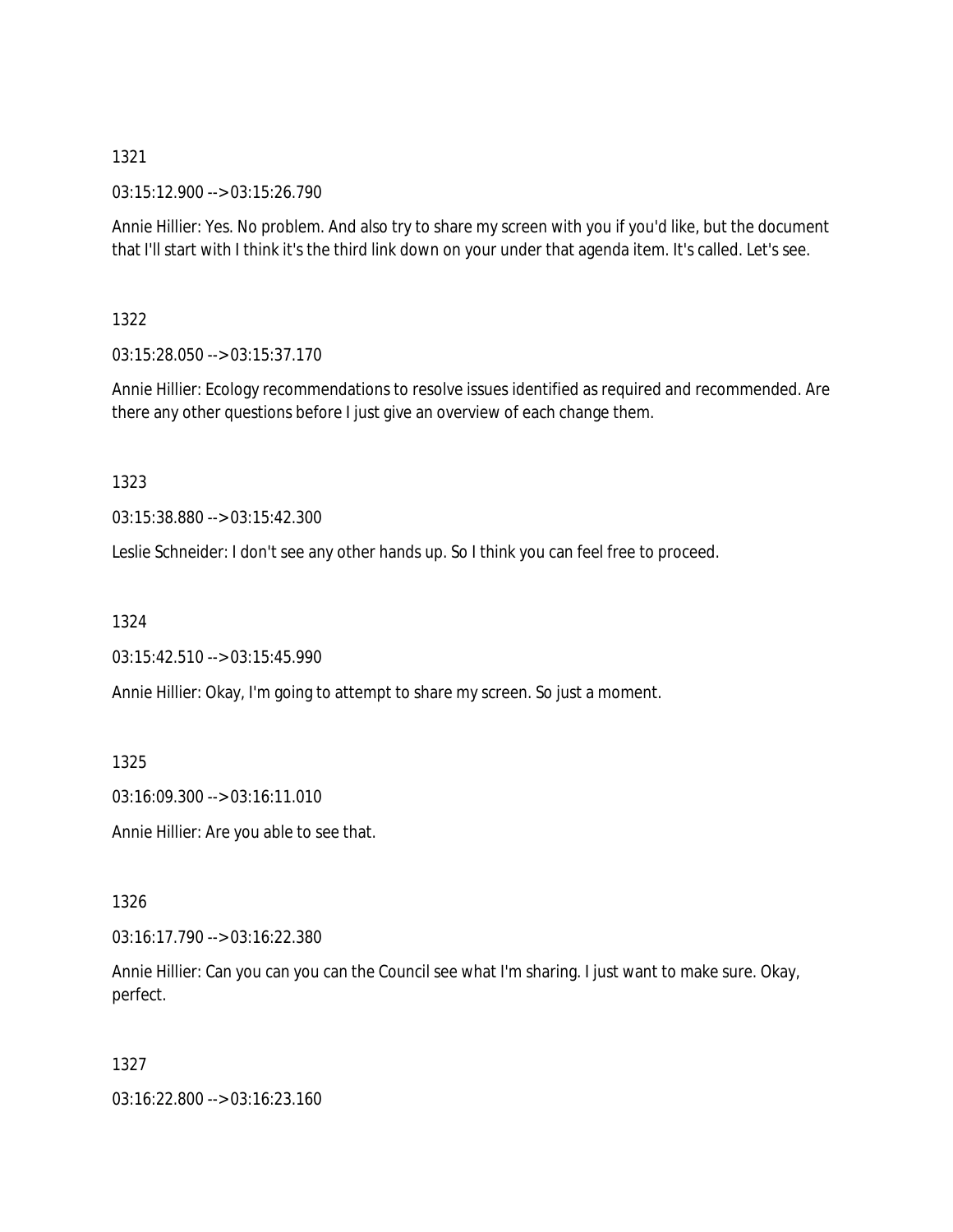Annie Hillier: All right.

## 1328

03:16:23.430 --> 03:16:38.670

Annie Hillier: Um, so I'll start with the required changes first and then I'll go into the recommended, and then I'll go into the to staff edits and I'll just give you an overview. And then if you'd like me to circle back to anything and go into greater detail. I'd be happy to.

## 1329

03:16:39.720 --> 03:16:49.440

Annie Hillier: So the required changes are in red required change. One is to the purpose and intent statement of the critical areas section.

## 1330

03:16:50.100 --> 03:16:56.640

Annie Hillier: And what ecology has asked us to do is to strike reference to reasonable use allowances.

### 1331

03:16:57.240 --> 03:17:04.020

Annie Hillier: Because it implies a process that doesn't apply. I think because it implies a process that we don't use in the shoreline.

### 1332

03:17:04.440 --> 03:17:12.180

Annie Hillier: Jurisdiction rather we review reasonable you through the shoreline variance permit process so that just asked us to eliminate that language.

### 1333

 $03:17:12.630 \rightarrow 03:17:22.050$ 

Annie Hillier: And then the other required change to this purpose and intent state or section is to replace reference to the growth Management Act, with the shoreline management act.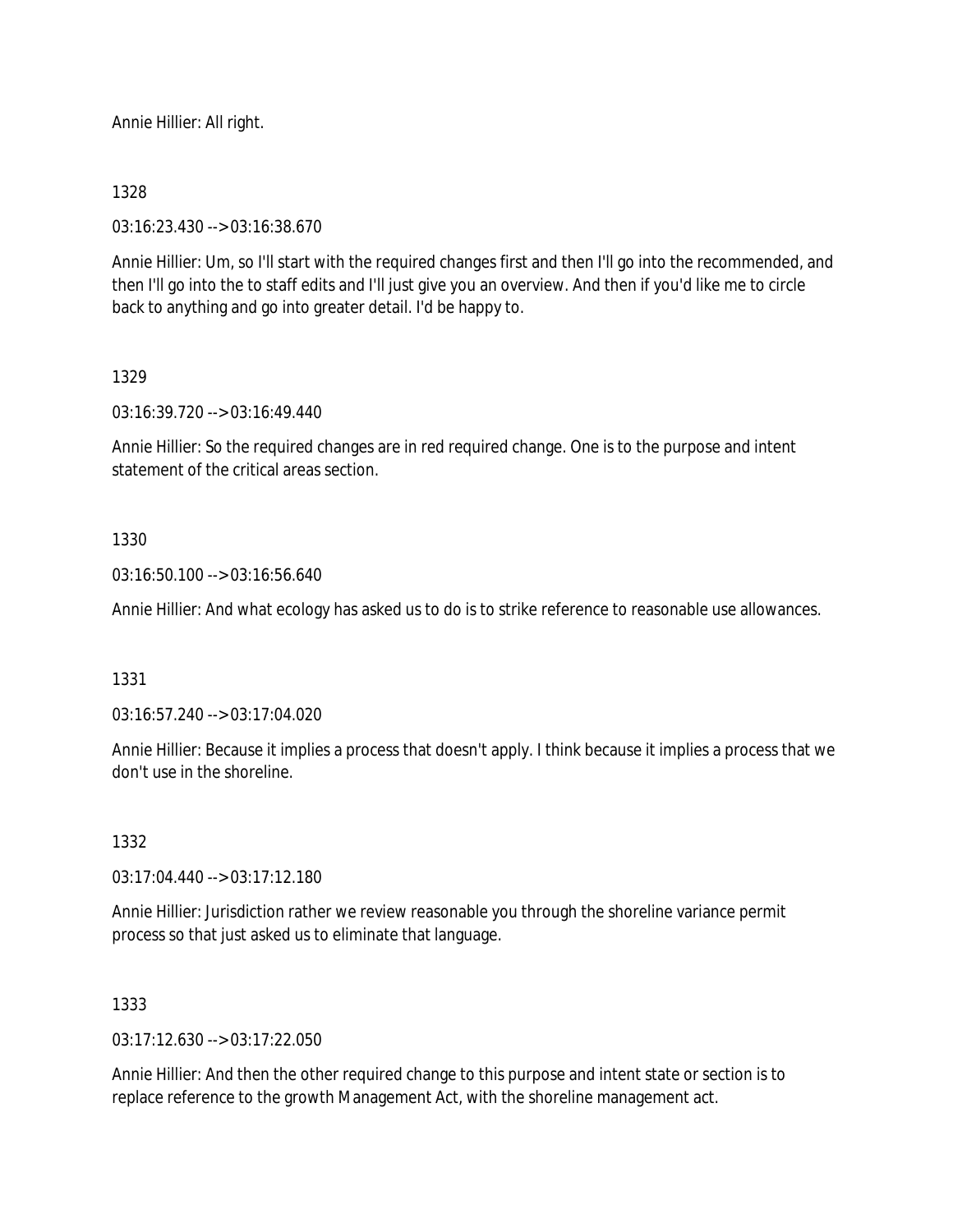03:17:25.380 --> 03:17:32.970

Annie Hillier: See and required change to is to the policy section of the critical areas section of the SMP

1335

03:17:33.600 --> 03:17:46.140

Annie Hillier: Ecology again has asked us to strike reference to reasonable use and then they've also asked us to add back in language that is currently in the SNP, which calls out the no net loss standard

1336

03:17:46.710 --> 03:18:00.000

Annie Hillier: And as a specific policy that's because it's not otherwise really clear in this section. So those are the two required changes. I'll go back into the recommended unless you need me to. Pause

1337

03:18:03.870 --> 03:18:04.590

Leslie Schneider: Server Pollock.

## 1338

03:18:05.220 --> 03:18:11.610

Michael Pollock: Yeah, I have a question about, do you want to go through it all, and I'm happy to circle back. So I have a question. How do you want to work.

#### 1339

03:18:11.940 --> 03:18:13.830

Annie Hillier: On it. Either way works for me.

1340

03:18:14.310 --> 03:18:15.780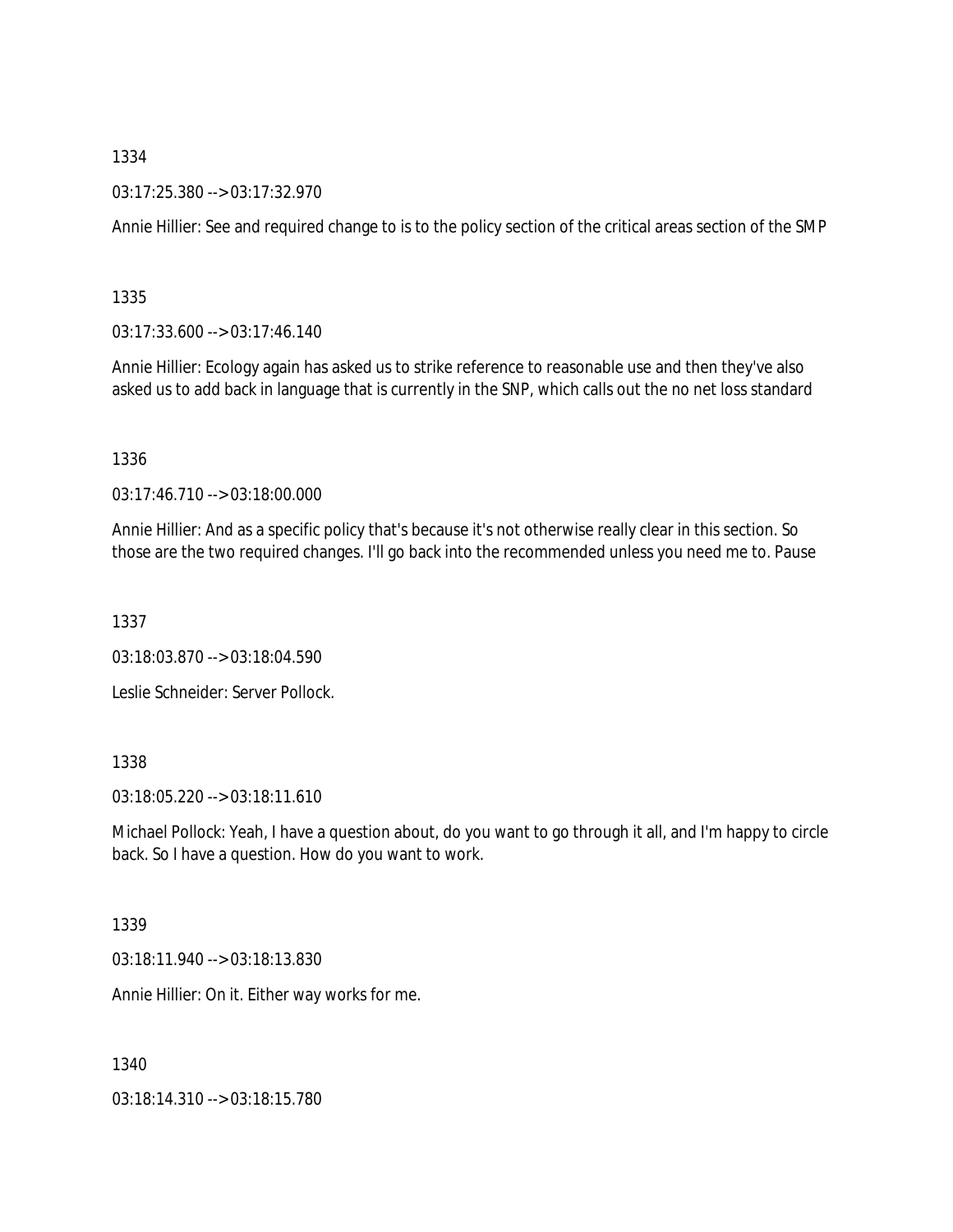Michael Pollock: Okay well we're here in August.

## 1341

03:18:17.100 --> 03:18:26.460

Michael Pollock: So the other reasonable use of public and private property. I wonder if you could talk about that. That's something I think, why was required to remove that

# 1342

03:18:28.470 --> 03:18:34.620

Michael Pollock: And what was going on there. And then the second one is, is it was a requirement to say

## 1343

03:18:37.170 --> 03:18:47.430

Michael Pollock: So I'm looking for this. No, no net loss of shoreline ecological functions and eco system wide processes and I work in that field. And, you know,

1344

03:18:47.730 --> 03:18:54.450

Michael Pollock: how you would define that. And what is ecology have in mind for that half. I don't see how we would possibly know

# 1345

03:18:55.080 --> 03:19:08.340

Michael Pollock: Whether we had a loss of an ecosystem wide process or a, you know, some shoreline function. So, can you help me out there. But what what that actually means. Do we define that anywhere and

# 1346

03:19:09.900 --> 03:19:11.700

Michael Pollock: Its impact on a little ball.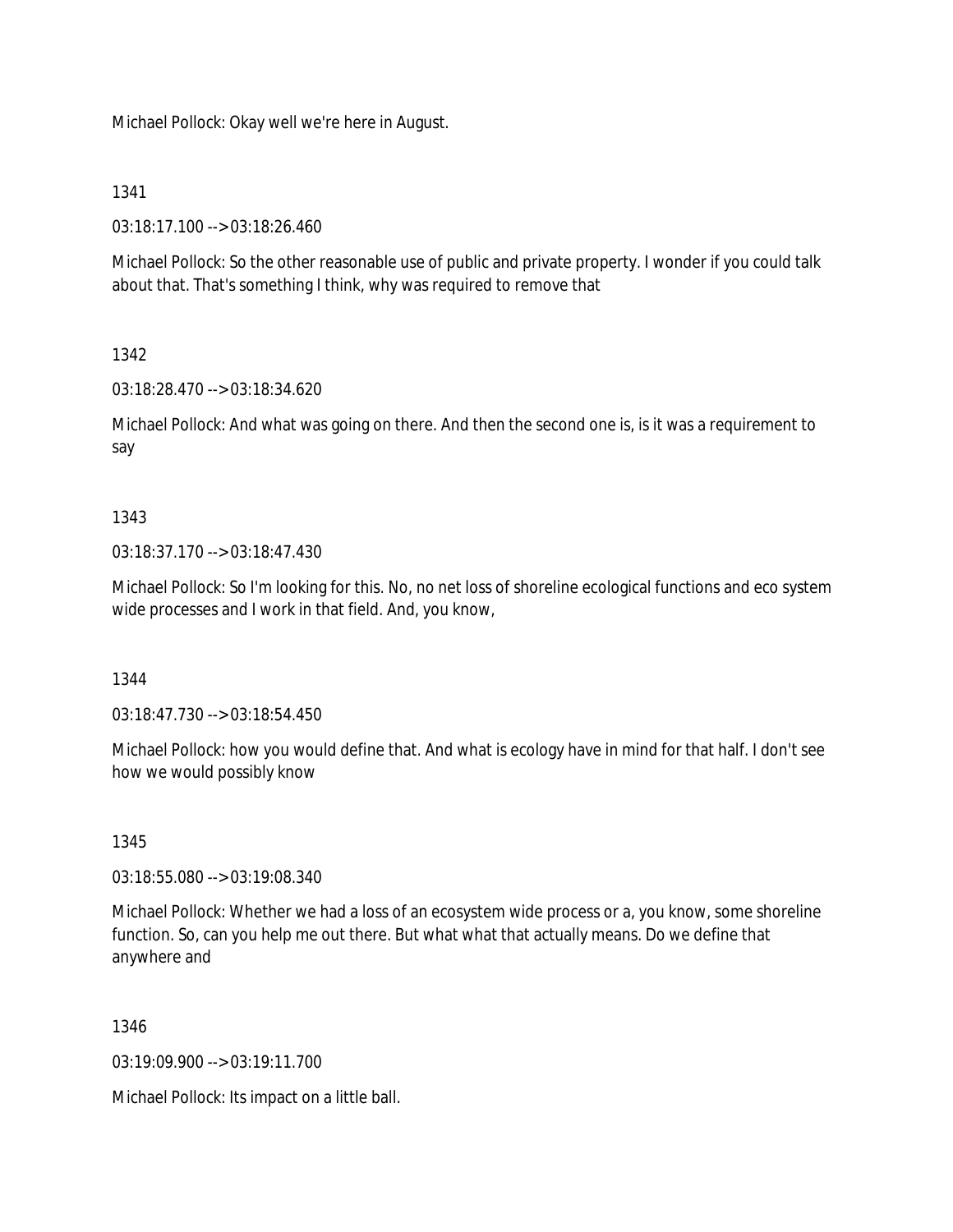03:19:12.000 --> 03:19:13.320

Michael Pollock: Yeah, you can.

1348

03:19:13.650 --> 03:19:26.700

Annie Hillier: Try to unpack that a little bit and the no net loss standard is I agree, it can be somewhat subjective. But the city in our regulations does have some specific

1349

03:19:27.150 --> 03:19:41.340

Annie Hillier: standards and requirements for demonstrating no net loss. We have two different ways for applicants to to do that. There's a prescriptive approach. And then there's a more site specific approach and

1350

03:19:42.000 --> 03:19:47.970

Annie Hillier: There's a whole host of impacts that are meant to be evaluated and then compensated for

1351

03:19:48.600 --> 03:20:01.620

Annie Hillier: Based on the degree of the impact in it. And if you take the prescriptive approach. It's prescriptive. If you take them our site specific approach and involves bringing in a biologist to help make that determination.

1352

03:20:02.940 --> 03:20:08.160

Annie Hillier: And I can go back to that or I can, I can stay on this issue. If you'd like to continue discussing it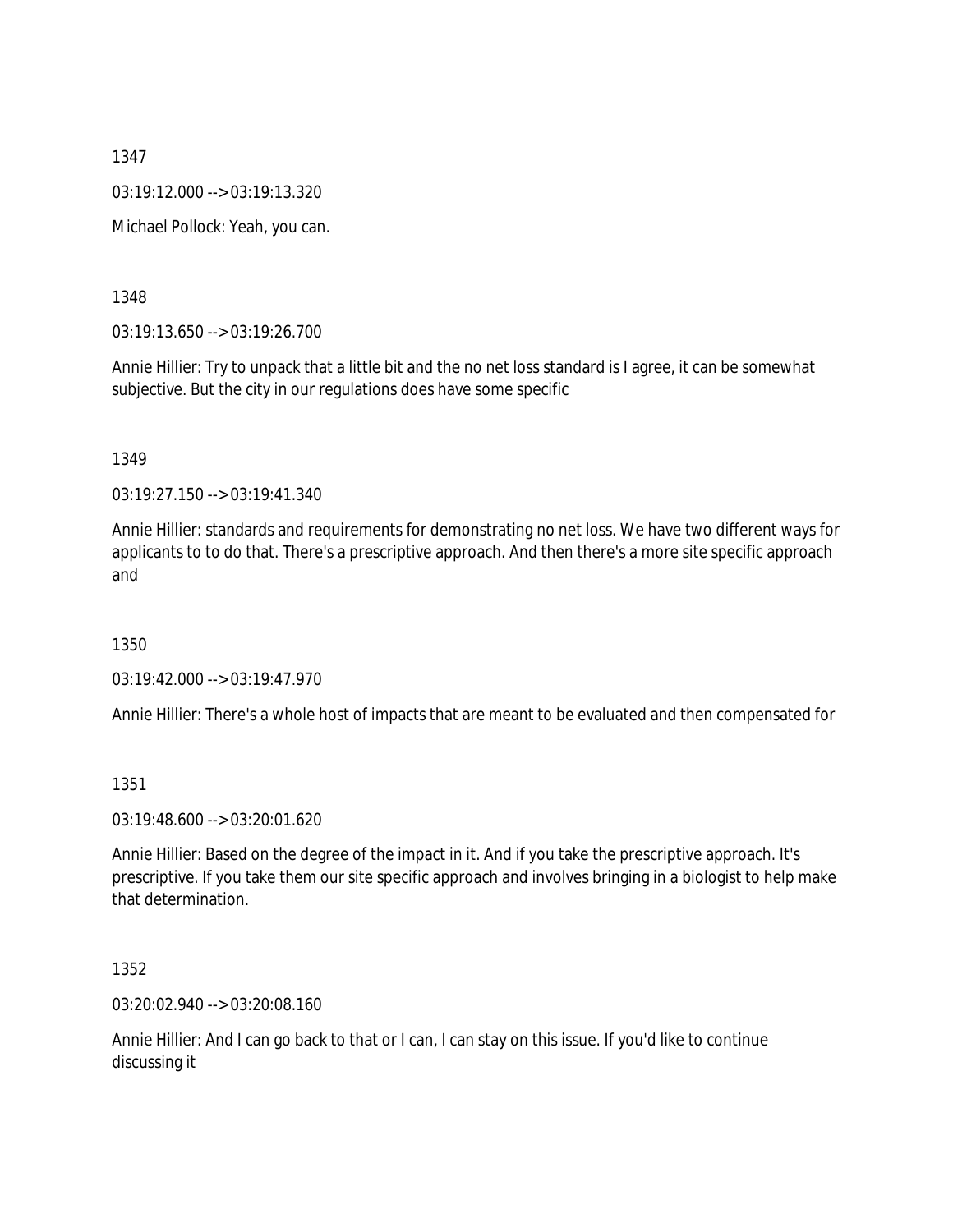03:20:09.480 --> 03:20:16.920

Annie Hillier: But with regards to reasonable use and why that was removed or why apologies asking us to remove that and

1354

03:20:17.340 --> 03:20:26.970

Annie Hillier: I'll read what they've provided and they say removed rest references to reasonably use allowances, because in the shoreline that review is conducted the shoreline variance permit.

1355

03:20:27.420 --> 03:20:36.330

Annie Hillier: The city's SMP must demonstrate no net loss of shoreline ecological function. So the car standards should be written to achieve critical area function protection.

1356

03:20:36.810 --> 03:20:44.700

Annie Hillier: And if an applicant cannot achieve reasonable use one meeting those standards they can apply for relief using the shoreline variance permit process.

1357

03:20:45.030 --> 03:20:54.540

Annie Hillier: So that the shoreline variance from that process is only available if the regulations preclude you from achieving achieving reasonable use of your property.

1358

03:20:55.710 --> 03:21:04.620

Rasham Nassar: Is real, real quick, any is that so that's a requirement of the state. This the shoreline variants permit. That's not the city didn't make that up.

1359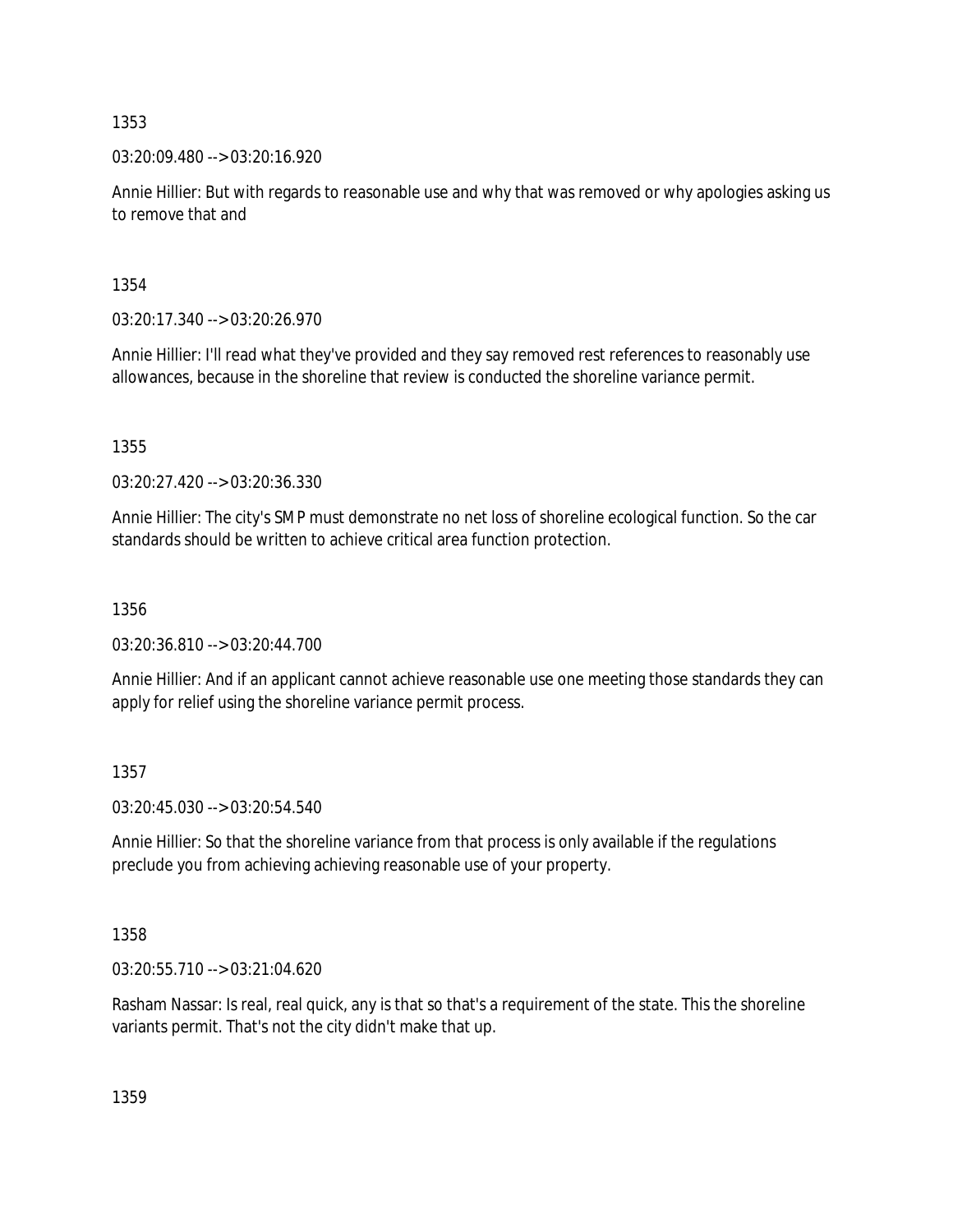03:21:04.740 --> 03:21:05.910

Annie Hillier: Right, yeah. That's correct.

1360

03:21:08.370 --> 03:21:09.930

Michael Pollock: All right, that's helpful.

1361

03:21:11.730 --> 03:21:22.980

Michael Pollock: So, thank you. And then the, the, the other sort of follow up to this is in terms of these rules. There's the shoreline management plan and then the critical area ordinance.

# 1362

03:21:24.000 --> 03:21:39.720

Michael Pollock: I just wonder if you could speak to the consistency that's required between the two, or is there. I mean, it's the language, I realized that the shoreline to part of the critical areas ordinance, but the there's other types of critical areas and and it seems like

1363

03:21:40.770 --> 03:21:48.540

Michael Pollock: There's sort of were developed separately. And I'm just wondering about the consistency of language. If you could and and sort of intent.

1364

03:21:50.460 --> 03:21:58.650

Annie Hillier: And so, are you wondering if are you speaking to the fact that the shoreline can sometimes be thought of as a kind of critical area.

1365

03:21:59.070 --> 03:22:01.140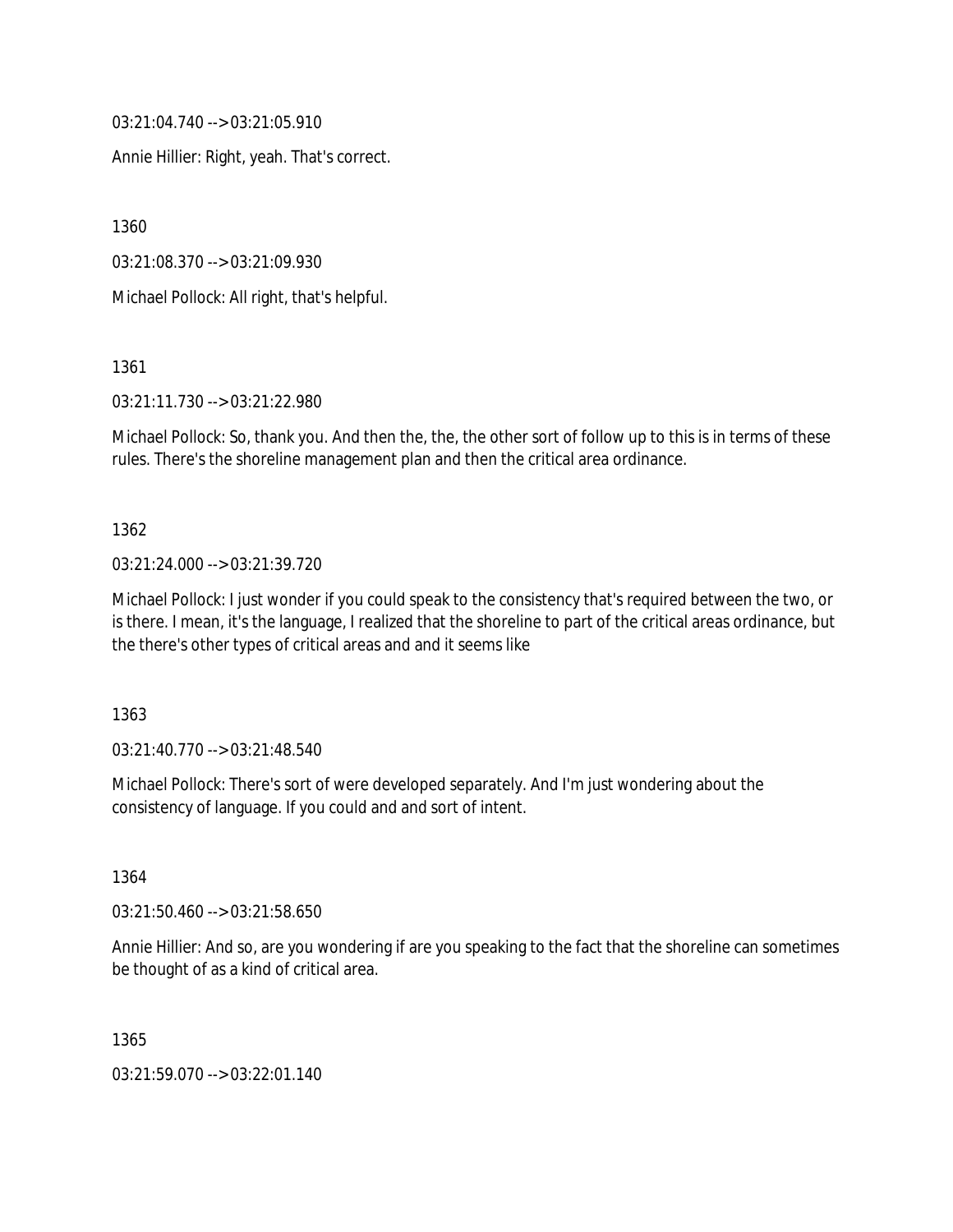Annie Hillier: But we have other critical areas as well.

## 1366

03:22:01.920 --> 03:22:18.540

Michael Pollock: Yeah, I guess I'm looking at, like, it's a buffer of a water body and then we have wetland and stream buffers and those are buffers of water bodies as well. And I realized that there's different functions and all of that. But in terms of sort of the exemptions in terms of

# 1367

03:22:19.890 --> 03:22:25.110

Michael Pollock: Some of the conforming uses, things like that. My understanding is that

# 1368

03:22:25.740 --> 03:22:42.480

Michael Pollock: That we don't necessarily have the consistency there. And I looked at the two of them, but I'm just wondering if there's an effort to make sure there's consistency and application of the rules that are consistency and language and things like that. It sounds, it probably isn't but but

1369

03:22:43.950 --> 03:22:49.290

Annie Hillier: What this amendment does is it adopts the critical areas regulations that were updated in

# 1370

03:22:50.730 --> 03:23:00.780

Annie Hillier: That are now applicable everywhere outside of shoreline jurisdiction. So what this amendment does is it applies those regulations in destroying jurisdiction.

# 1371

03:23:01.200 --> 03:23:08.820

Annie Hillier: But the shoreline master program has to go through its own amendment process. So that's why we weren't able to when we updated.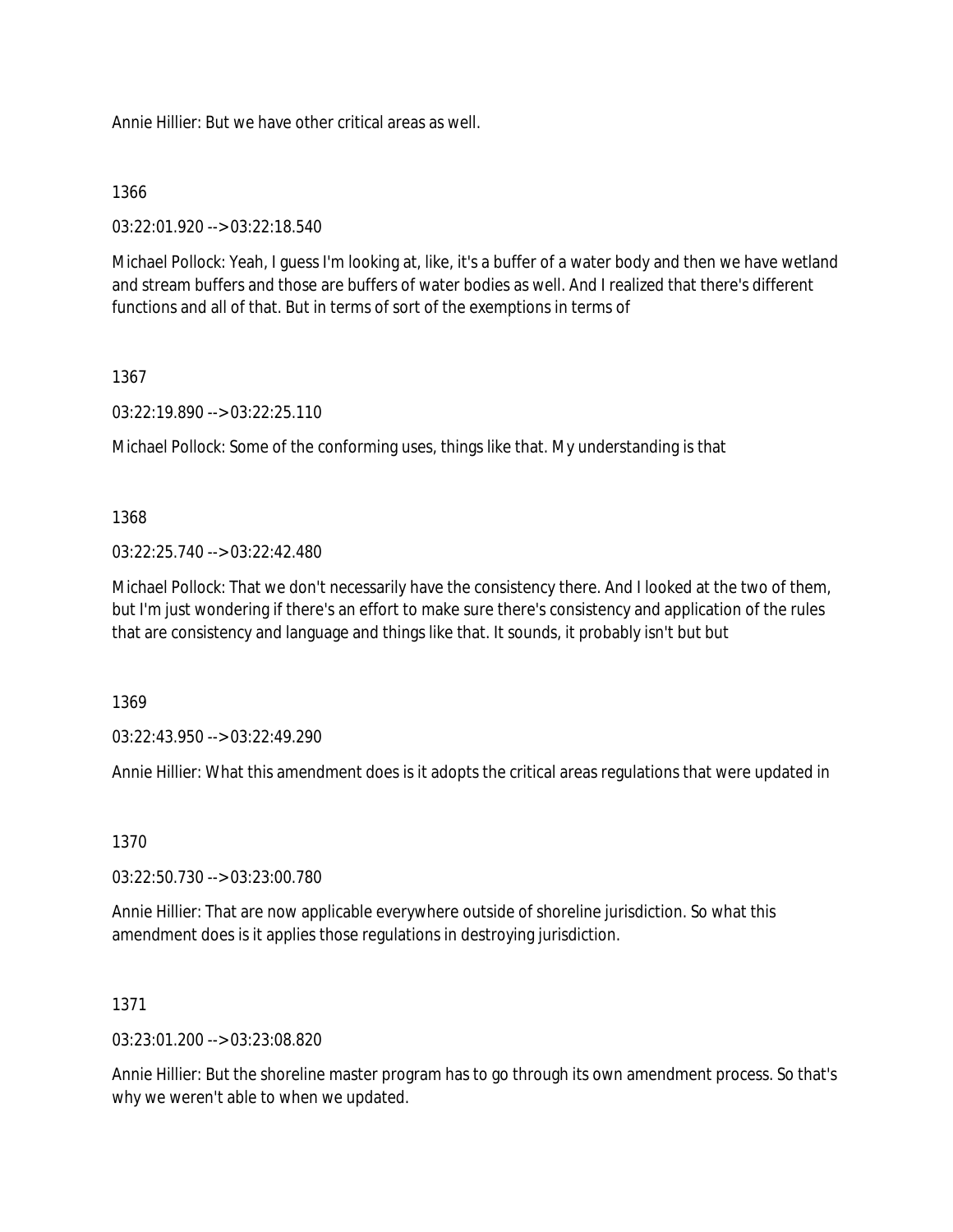03:23:09.120 --> 03:23:18.330

Annie Hillier: The IMC 1620 with the critical areas regulations we weren't able to just drop those straight into the shoreline area, they have to go through an amendment process.

1373

03:23:18.570 --> 03:23:33.330

Annie Hillier: That goes through the Department of Ecology but. Once this is complete, we will have much more consistent standards across the island for activities in wetlands streams geologically hazardous areas and in fact there's a list.

1374

03:23:35.460 --> 03:23:38.340

Annie Hillier: On let's see one of these pages here.

1375

03:23:39.150 --> 03:23:44.940

Annie Hillier: Or this one here that that lists all the different types of critical areas. Does that help answer your question.

### 1376

03:23:45.210 --> 03:23:57.720

Michael Pollock: Yeah. What I'm gonna do, in the interest of time, I may have some follow up questions, if I could do that. That would be great. But you don't you have you helped out a lot. And thank you, it's it's ours lead, and I think it's been very helpful for an informative. So

1377

03:24:00.000 --> 03:24:10.410

Annie Hillier: Um, okay. So then the first of the recommended changes and ecology is asking that in the applicability statement under the critical areas section.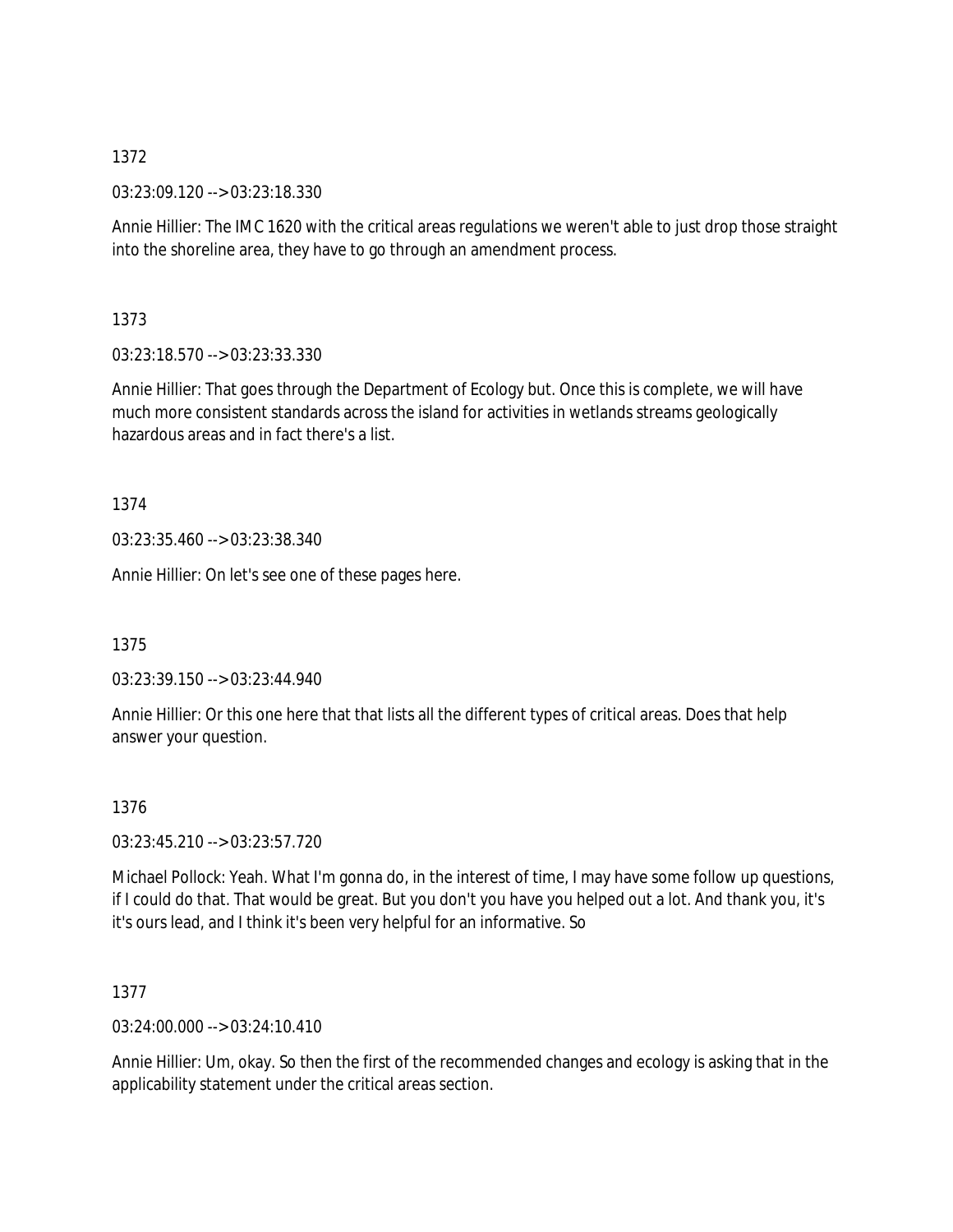03:24:10.710 --> 03:24:21.840

Annie Hillier: That we include a list of all of the different types of critical areas is in that applicability statement. So I think just to help really make it clear what this section applies to

1379

03:24:22.260 --> 03:24:33.900

Annie Hillier: So again, that would be within shoreline jurisdiction wetland streams geologically hazardous areas frequently flooded areas fish and wildlife habitat conservation areas and critical saltwater habitat.

1380

03:24:35.760 --> 03:24:43.110

Annie Hillier: Ecology is also recommending a change to the purpose and intent statement, the critical areas regulations.

1381

03:24:44.250 --> 03:24:54.780

Annie Hillier: They are recommending that we provide clear guidance about when the shoreline variance permit process is applicable. So the language. They've suggested is if the provision of this chapter.

1382

03:24:55.020 --> 03:25:01.320

Annie Hillier: Results in the denial of reasonable use of a property relief can be sought through the shoreline variants permit process.

1383

03:25:05.250 --> 03:25:13.320

Annie Hillier: The third required change is to the list of activities that are outright allowed within critical areas.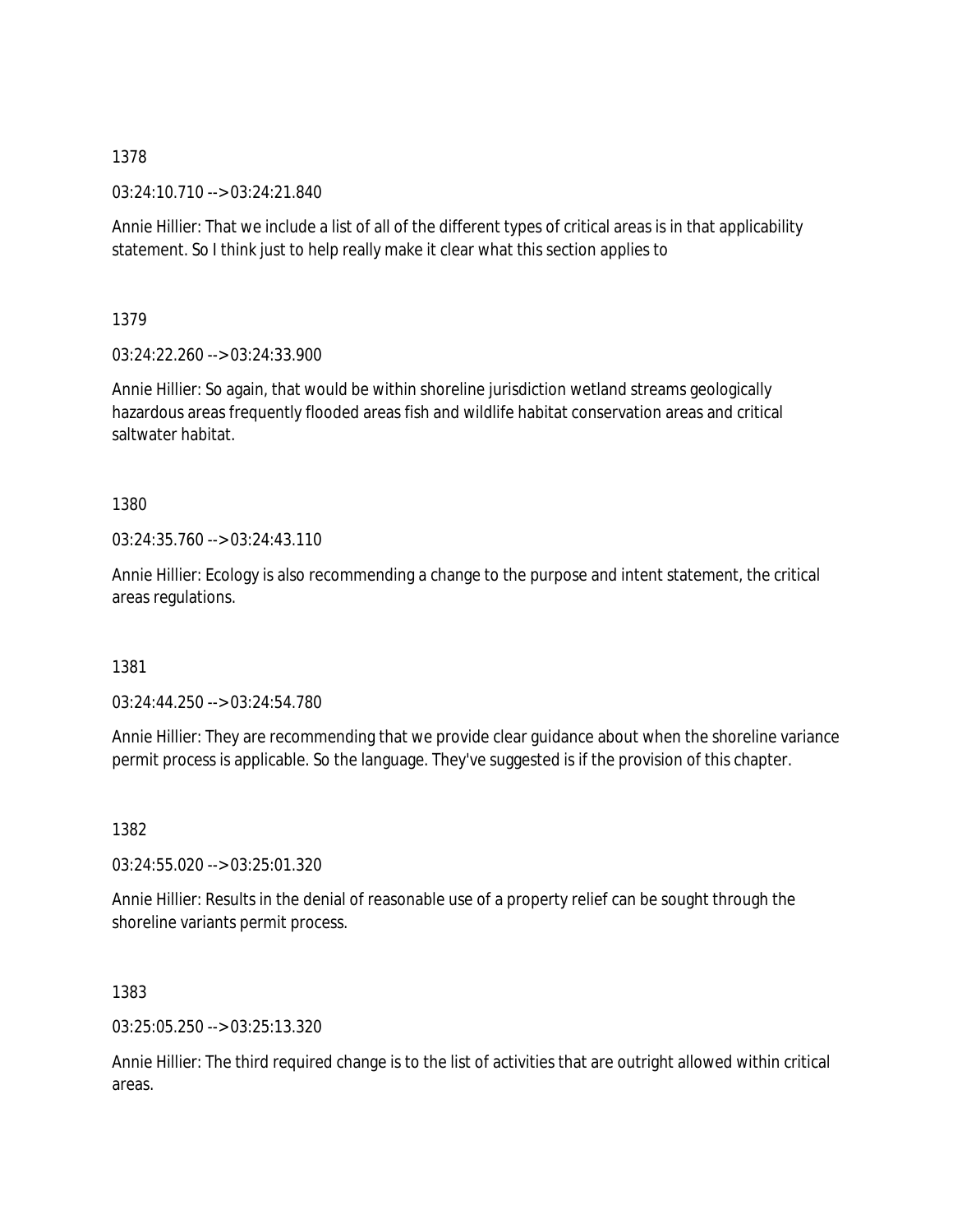03:25:14.070 --> 03:25:30.210

Annie Hillier: Ecology is asking that we just add some context to how we will allow these activities. So they're just providing some additional clarifying language that these activities are allowed, but they do still require review.

1385

03:25:31.440 --> 03:25:37.830

Annie Hillier: Review against the shoreline regulations through a permit or another written approval, which would be a shoreline exemption letter.

1386

03:25:39.480 --> 03:25:55.920

Annie Hillier: And the fourth required recommended change is to the geologically hazardous areas provisions, the more specific provisions for that particular critical area and they're just asking that we correct and incorrect internal reference to just a typo. I think

1387

03:25:57.030 --> 03:26:08.550

Annie Hillier: And then required excuse me recommended change five. It's just to clarify that for non conforming single family residential primary structures and

1388

03:26:09.540 --> 03:26:19.770

Annie Hillier: A non conforming primary residence can be rebuilt altered or expanded provided the proposal is consistent with all of the standards that are listed below.

1389

03:26:20.400 --> 03:26:36.360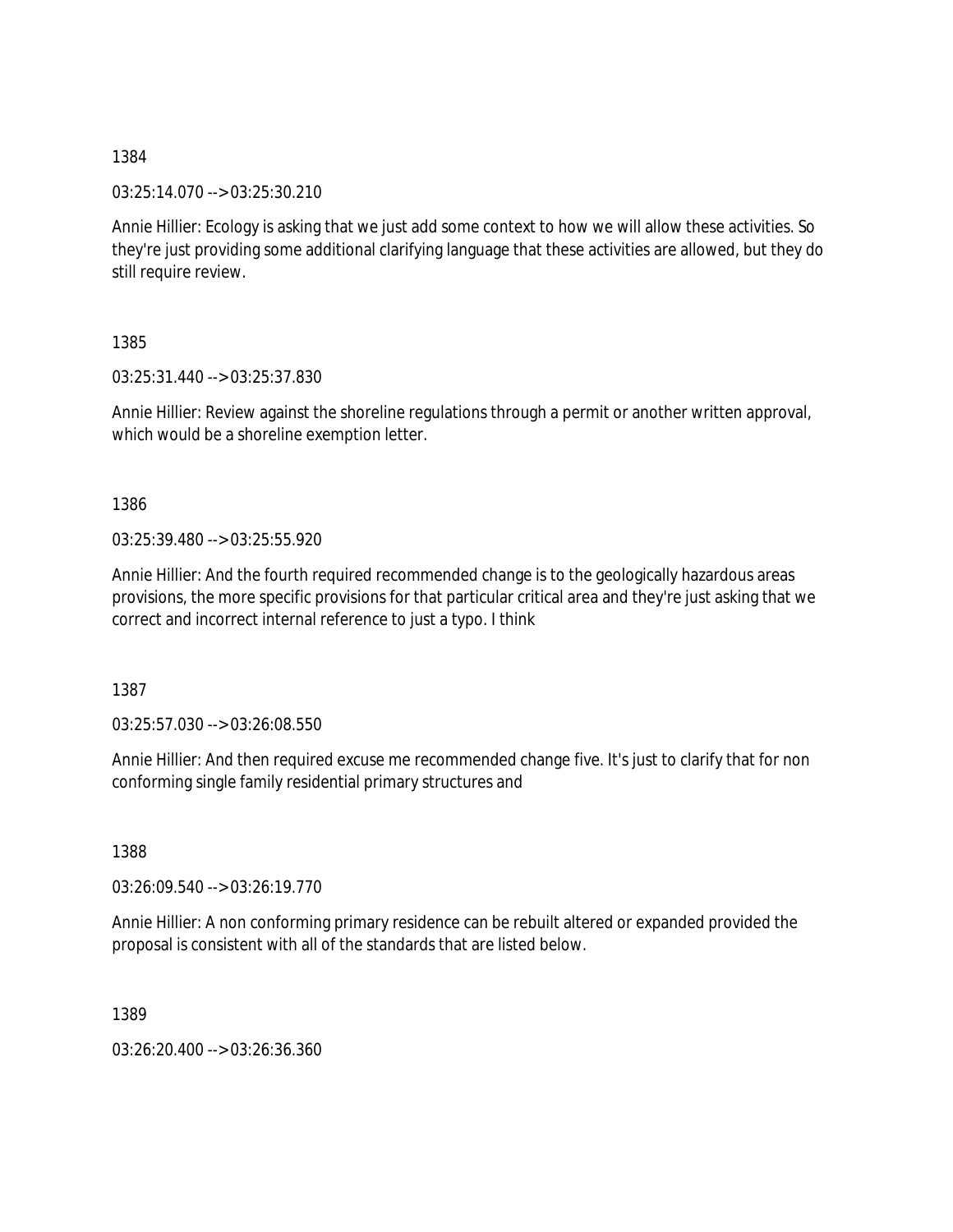Annie Hillier: Item one, which are not included here, but there are, I think, a third H different standards and they just have asked us to make it clear that you must meet all of those provisions in order to alter expand or rebuild a non conforming primary residence.

1390

03:26:38.010 --> 03:26:48.870

Annie Hillier: I can go into the staff changes the two edits suggested by staff. Next, if you'd like. Or we can stay here and have additional discussion about ecologies recommendations.

1391

03:26:50.250 --> 03:26:51.570

Leslie Schneider: If you marry, you've got your hand up.

1392

03:26:52.530 --> 03:26:56.850

Rasham Nassar: Thanks, um. So quick question. Um,

1393

03:27:02.520 --> 03:27:11.280

Rasham Nassar: For tonight. You're looking for direction from the Council is that direction, hey, these changes recommended changes from ecology and he said the staff kind of

1394

03:27:12.480 --> 03:27:15.090

Rasham Nassar: Fixes or whatever we clerical

1395

03:27:16.260 --> 03:27:17.610

Rasham Nassar: Or whatever you call them.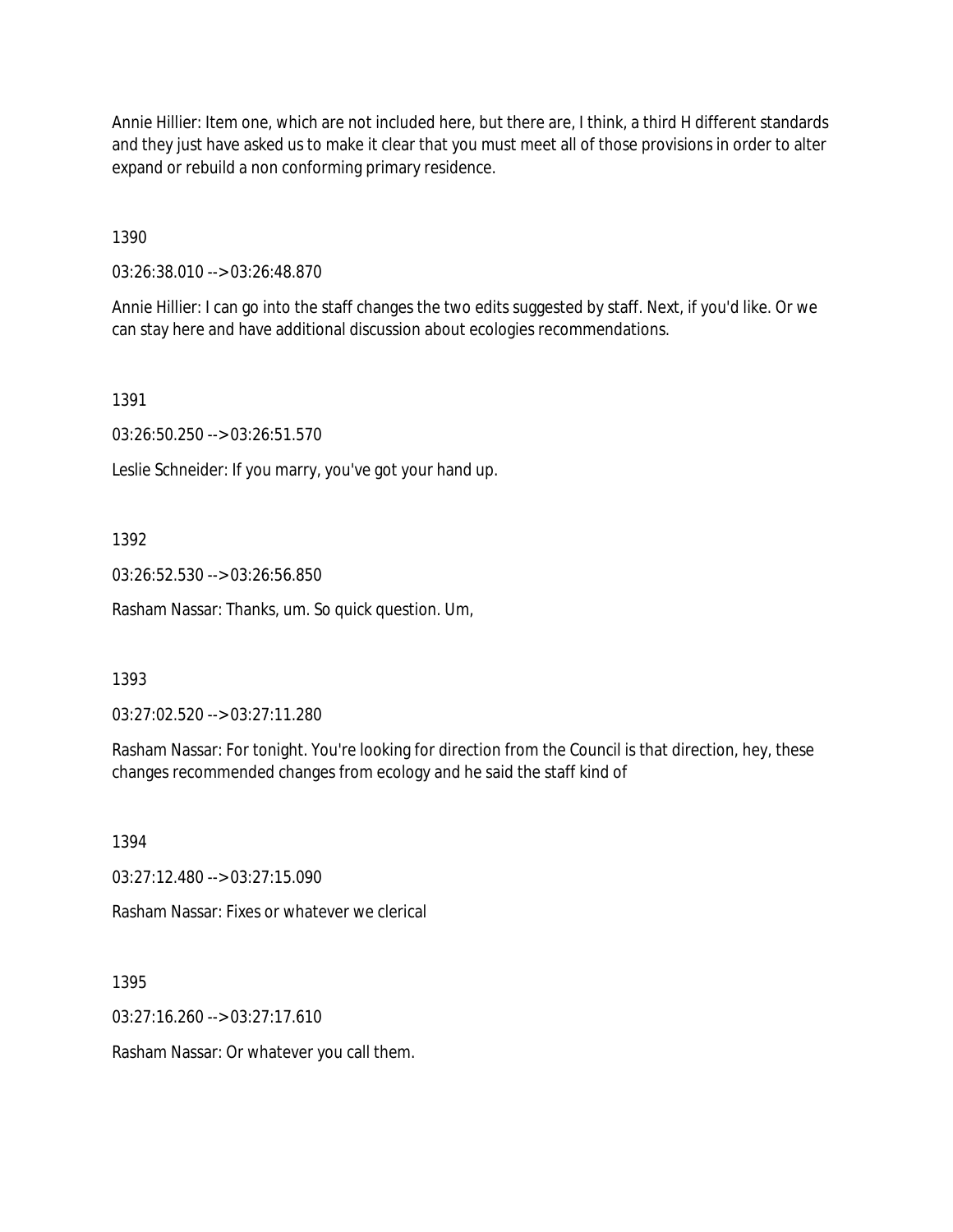$03:27:19.170 \rightarrow 03:27:32.400$ 

Rasham Nassar: The, those are those are great. They look good. Is that kind of the direction that you're looking from council tonight and then does this go to the planning commission or discussing or debating any policy decisions tonight related to what we're seeing here in front of us.

1397

03:27:33.240 --> 03:27:37.020

Annie Hillier: That was not being intense for tonight. I was hoping to get

1398

03:27:38.130 --> 03:27:49.980

Annie Hillier: A temperature reading on the language that ecologies proposed a thumbs up or additional information from the Council, because if you would like to propose an alternative to what ecology has suggested

1399

03:27:50.520 --> 03:28:03.630

Annie Hillier: You can I would just need to discuss it with them and and then the next step will be for me to bring an ordinance to you for a public hearing prior to local adoption. So this is not intended to go back to the planning commission

1400

03:28:05.550 --> 03:28:20.370

Rasham Nassar: I see. Okay, well that that was, that was my. That was my question, because I do remember debating, some of the Paul, the key policy points here. And when you highlighted this non conforming premier residential structure I recall spending it whole evening devoted what

1401

03:28:21.600 --> 03:28:23.130

Rasham Nassar: So I think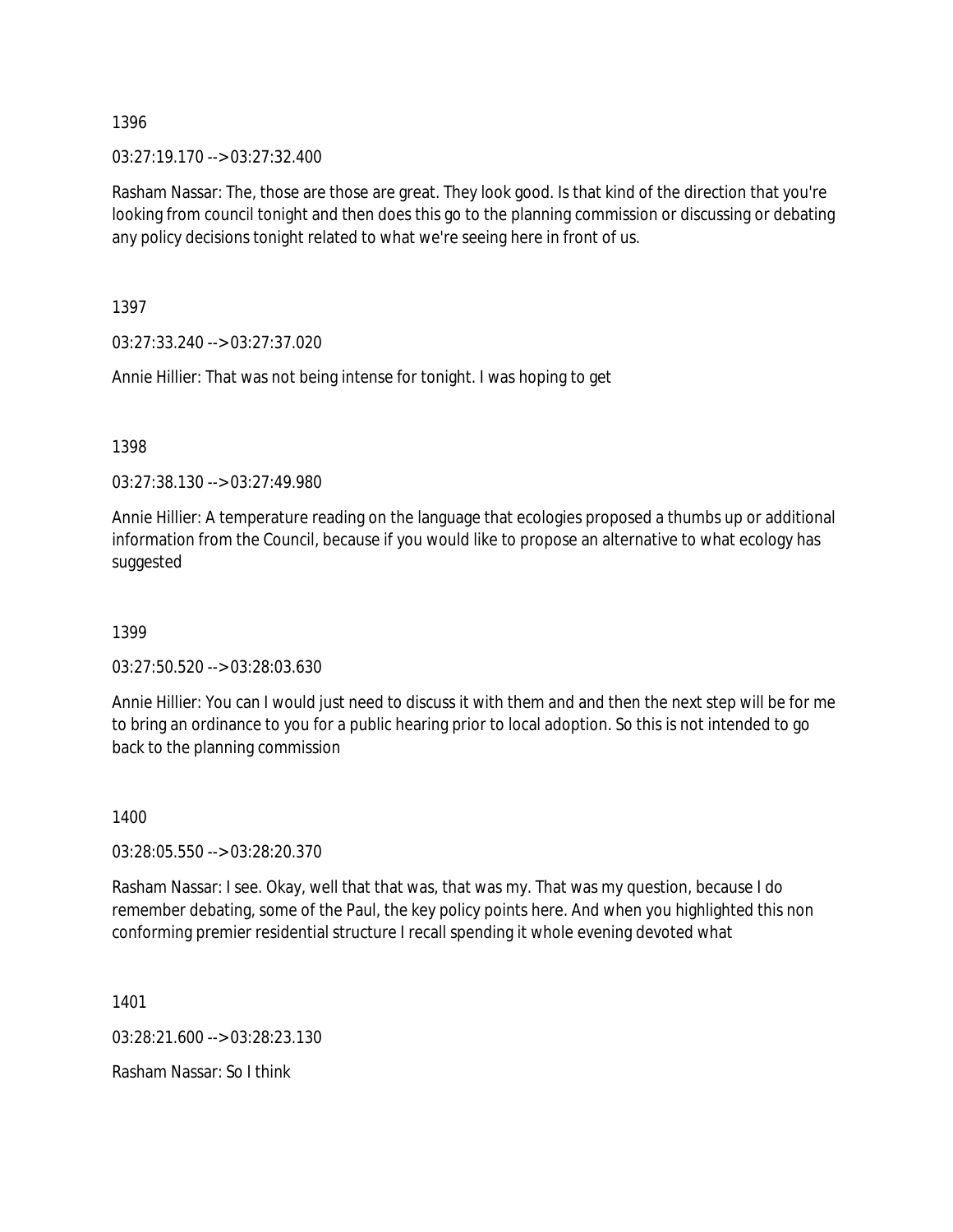03:28:25.380 --> 03:28:32.160

Rasham Nassar: Yeah, I mean I think from my perspective, that the suggested changes look good. They make sense, they seem to be more oriented towards clarification.

1403

03:28:33.360 --> 03:28:42.090

Rasham Nassar: And so that's always a good thing from my perspective, I would be really interested to hear from other council members as well maybe COUNCILMEMBER car she wanted to

1404

03:28:42.750 --> 03:28:46.350

Rasham Nassar: insert some comments here as well, just to make sure that we are on the right path.

1405

03:28:47.010 --> 03:28:54.300

Rasham Nassar: With this because, as you know, there's a lot of folks in the community that have been patiently waiting for counsel to have this discussion tonight. I think it's an important point in the

1406

03:28:54.990 --> 03:29:10.590

Rasham Nassar: Process related to the SNP. And I think there is an appetite to dive into again, perhaps some policy level discussions related to the SNP. But what I'm hearing from you tonight. Andy is that that's this perhaps might not be an opportunity for that.

1407

03:29:12.720 --> 03:29:14.640

Rasham Nassar: And considering the hour of course as well.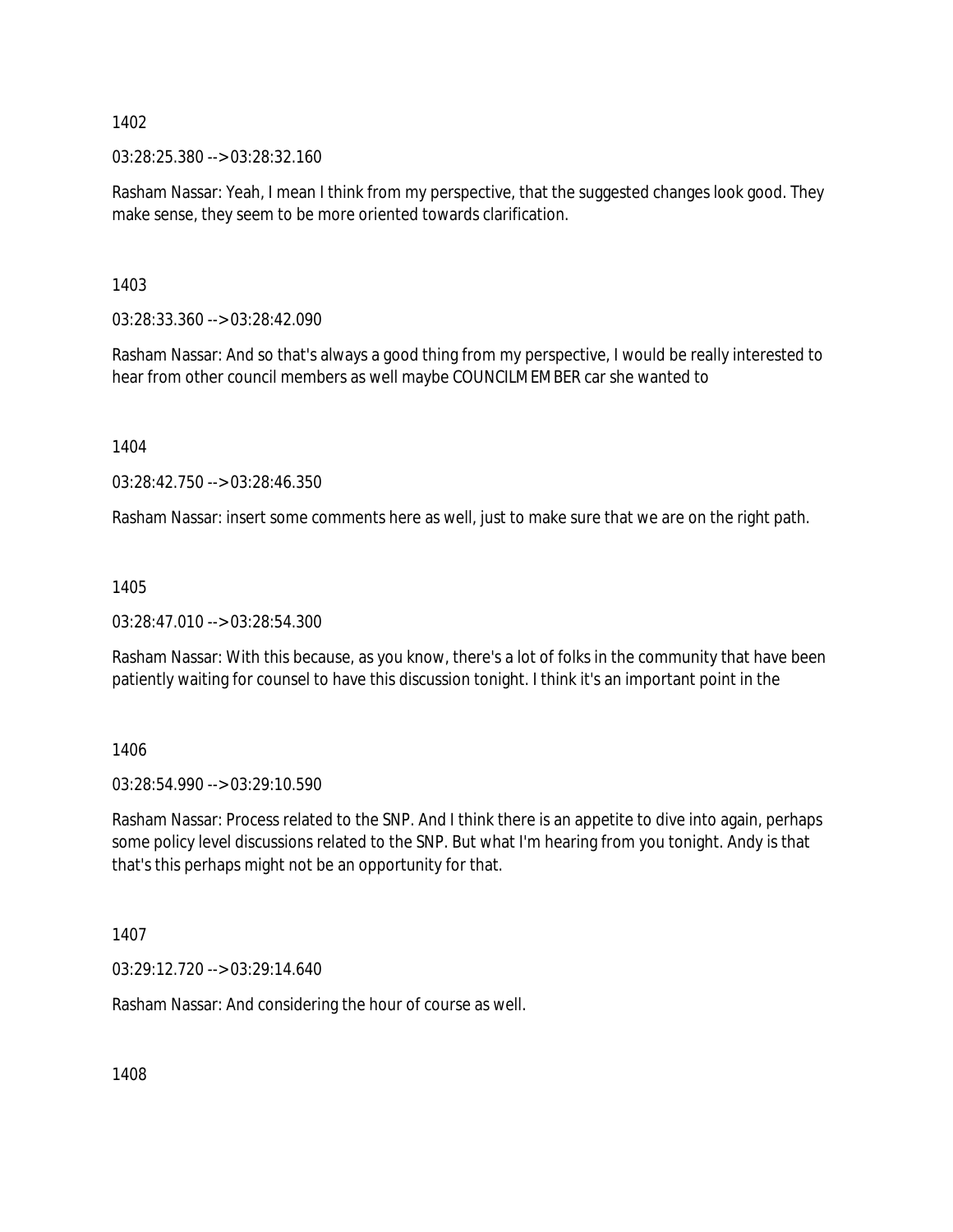03:29:17.700 --> 03:29:28.050

Rasham Nassar: Just want to put that out there and I'm unfollow I'm trying to follow along here. This is real. This is real dense complicated stuff. So I just think, thanks again for you, providing the clarification that you have. Yeah.

1409

03:29:28.080 --> 03:29:37.320

Annie Hillier: Thank you and and from what I understand there's been quite a lot of policy discussions leading up to this point tonight. I think I mentioned

1410

03:29:37.650 --> 03:29:50.430

Annie Hillier: 18 Planning Commission meetings and 10 city council meetings. So my understanding is that hopefully a lot of the policies already been ironed out and we're really just set the the finish line right now but I welcome.

1411

03:29:51.120 --> 03:29:56.850

Annie Hillier: Your input still and if COUNCILMEMBER car has any additional feedback, you'd like to share. She's welcome to

1412

03:29:59.070 --> 03:30:01.620

Leslie Schneider: Okay. Kevin Pollak you've got your hand up.

### 1413

03:30:03.750 --> 03:30:15.300

Michael Pollock: Oh, and I needed. Yeah, so, um, well, first of all, thank you. And this is this is dance, but I'm kind of cool. I think in a way, I'm looking at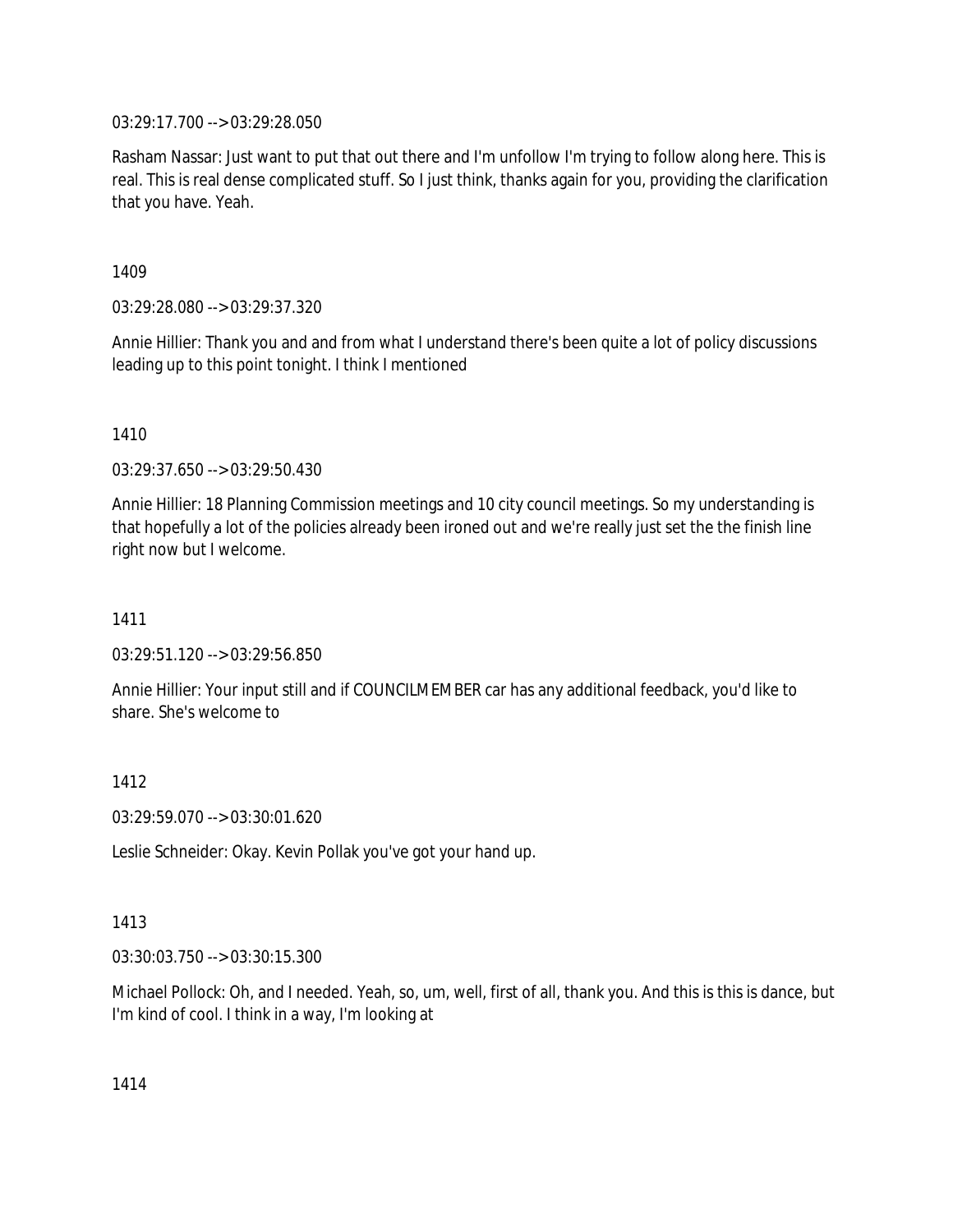03:30:16.350 --> 03:30:24.630

Michael Pollock: The bottom for 4.2 point 1.7 point two, the non conforming issue which has been

1415

03:30:27.030 --> 03:30:32.790

Michael Pollock: You know, I've debated, I guess happening in the community and I'm looking at it and I really wish that the

#### 1416

03:30:33.540 --> 03:30:48.000

Michael Pollock: All of the following were listed because we're talking about three different things here. We're talking about a primary residential structure may be altered expanded or rebuilt provided and

### 1417

03:30:48.900 --> 03:30:56.040

Michael Pollock: And without seeing them. I can't really say how much I like that but altering something is quite a bit different than expanding it

### 1418

03:30:57.060 --> 03:31:05.310

Michael Pollock: You know, or rebuilding it so it just strikes me that there might be different language, we would want to use for an alteration rather than a

### 1419

03:31:06.120 --> 03:31:22.080

Michael Pollock: You know, in particular, and expansion, the different criteria may apply so I you know I'm just listening to this, this is kind of at least on this go of the Council, the first first real look at the SMP so I'm not sure.

1420

03:31:23.610 --> 03:31:29.820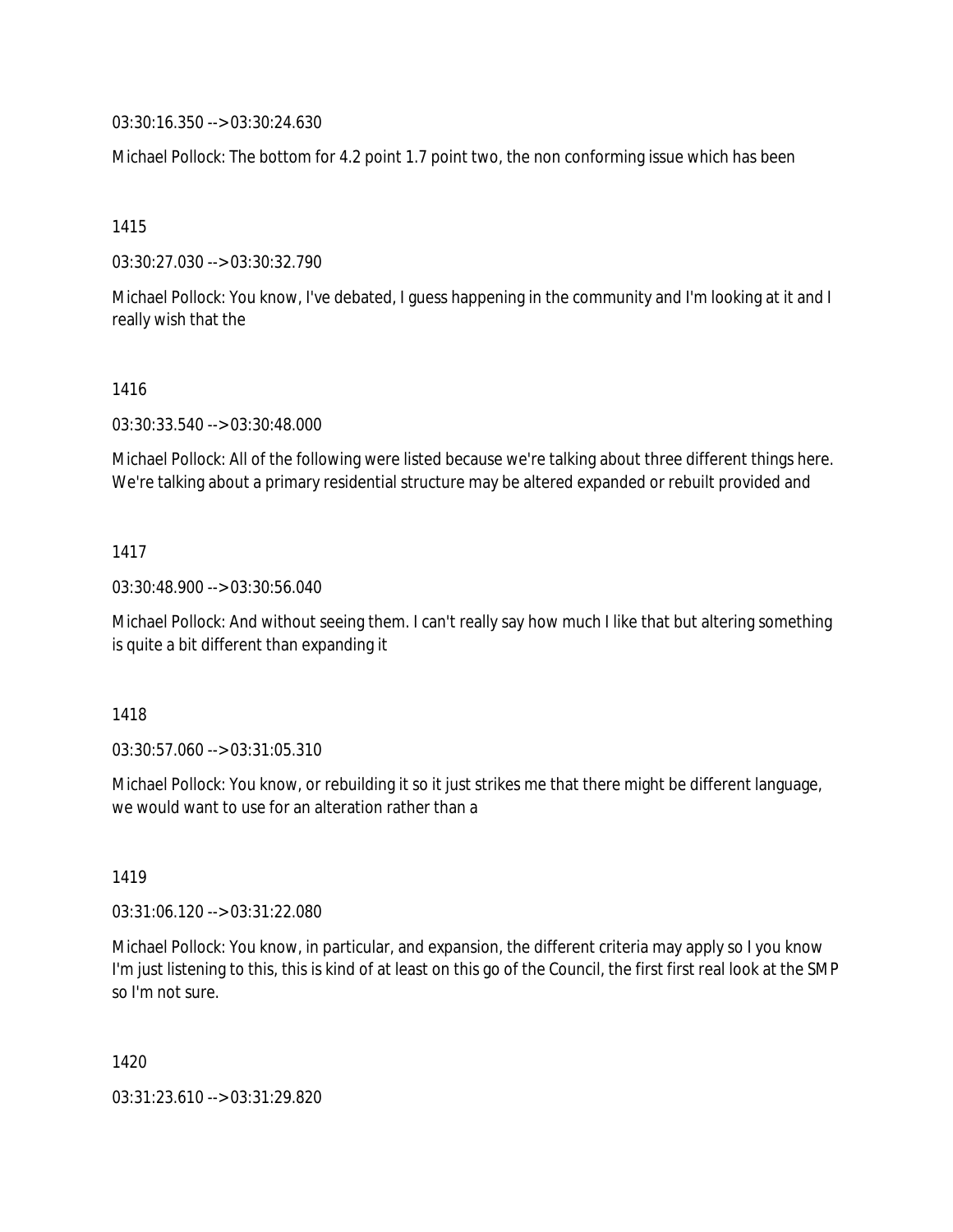Michael Pollock: Where to provide you that input. Are we going to have another meeting, where do you want me to just

1421

03:31:31.230 --> 03:31:32.310

Michael Pollock: Take a look at that.

1422

03:31:33.990 --> 03:31:47.460

Michael Pollock: Get the whole the whole lay all the language and make some suggestions have what helped me out. But so we can move along. How do we, how do we provide feedback. Do we have to schedule another meeting. What's the, what's the next step and providing you feedback.

# 1423

03:31:50.550 --> 03:31:55.500

Annie Hillier: Would it be helpful if I if I pulled up that language for you for that particular provision.

1424

03:31:56.550 --> 03:32:08.400

Michael Pollock: Um, you know, given the late hour, I would prefer to kind of think about it and then think about the way to frame it it would help. But as far as making a decision tonight. No, I don't want to go, what level.

1425

03:32:08.730 --> 03:32:17.430

Annie Hillier: Okay and so am I hearing that you are not ready for staff to come back with an ordinance making these changes.

1426

03:32:19.110 --> 03:32:22.320

Annie Hillier: And that you'd like to additional additional meeting to discuss them.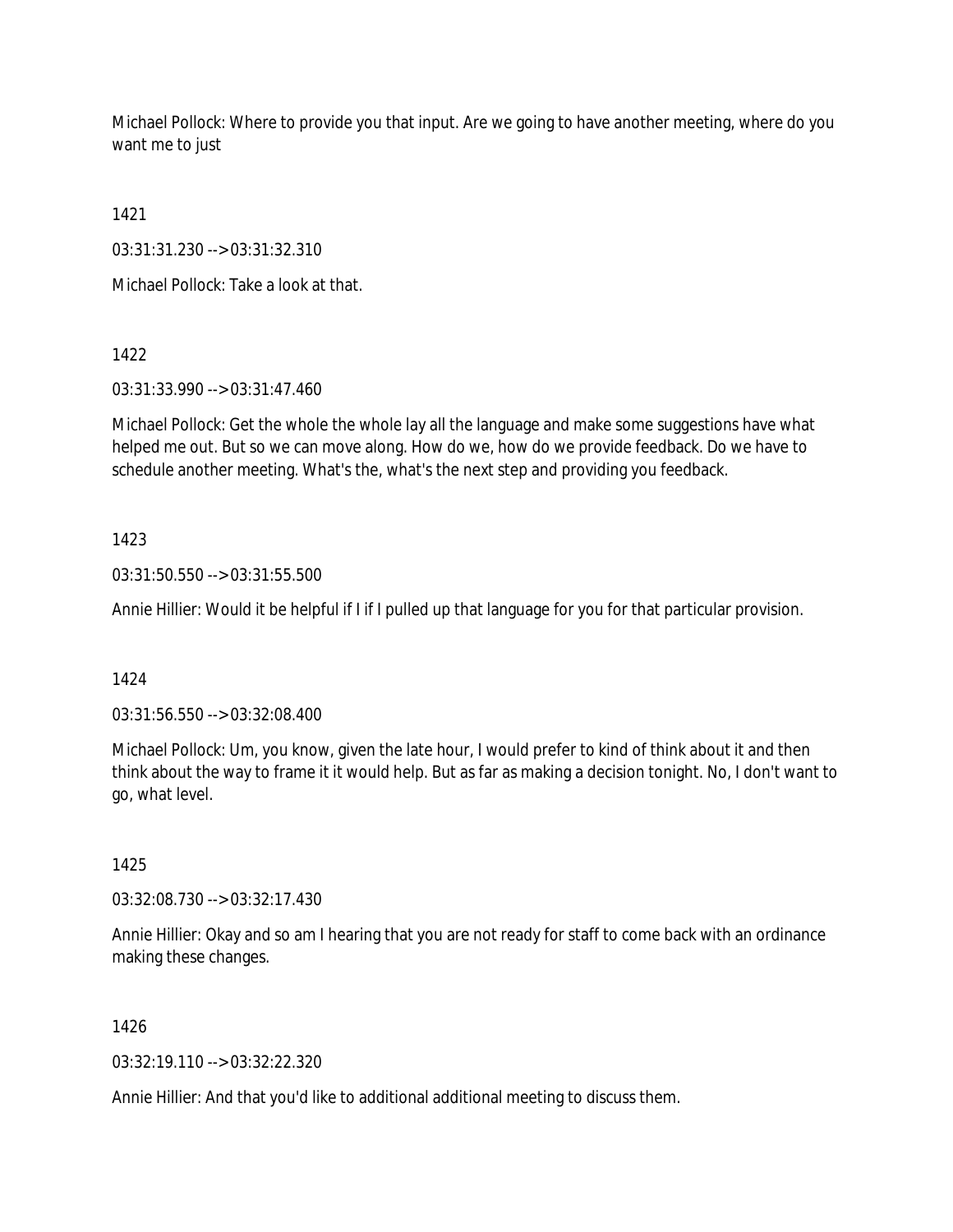03:32:22.830 --> 03:32:27.270

Michael Pollock: No, I'm not. I'm I guess here. I'll just be as directed.

1428

03:32:28.410 --> 03:32:44.880

Michael Pollock: I would like an opportunity to comment on that particular language. And so I'm not sure in terms of the process of adoption what the appropriate processes. So it's a process question. How do we get information to you regarding suggested language changes.

1429

03:32:46.290 --> 03:32:59.670

Annie Hillier: That's a good question. If you're, if you're not ready to give it to me tonight, like with the alternative language that you'd like me to consider. I don't know what the processes for providing that if I can come in an email, maybe Morgan can speak to that.

1430

03:33:01.350 --> 03:33:06.510

Heather Wright: I can also speak to it as well councilman colic, thank you for raising that question.

1431

03:33:07.290 --> 03:33:13.710

Heather Wright: What we could propose to do is move forward to the next meeting with the ordinance and we would include that language.

1432

03:33:14.490 --> 03:33:24.600

Heather Wright: With the ordinance and if you have any changes that you want to suggest we can take those at the meeting. And then I also want to remind you that there will be an opportunity to revisit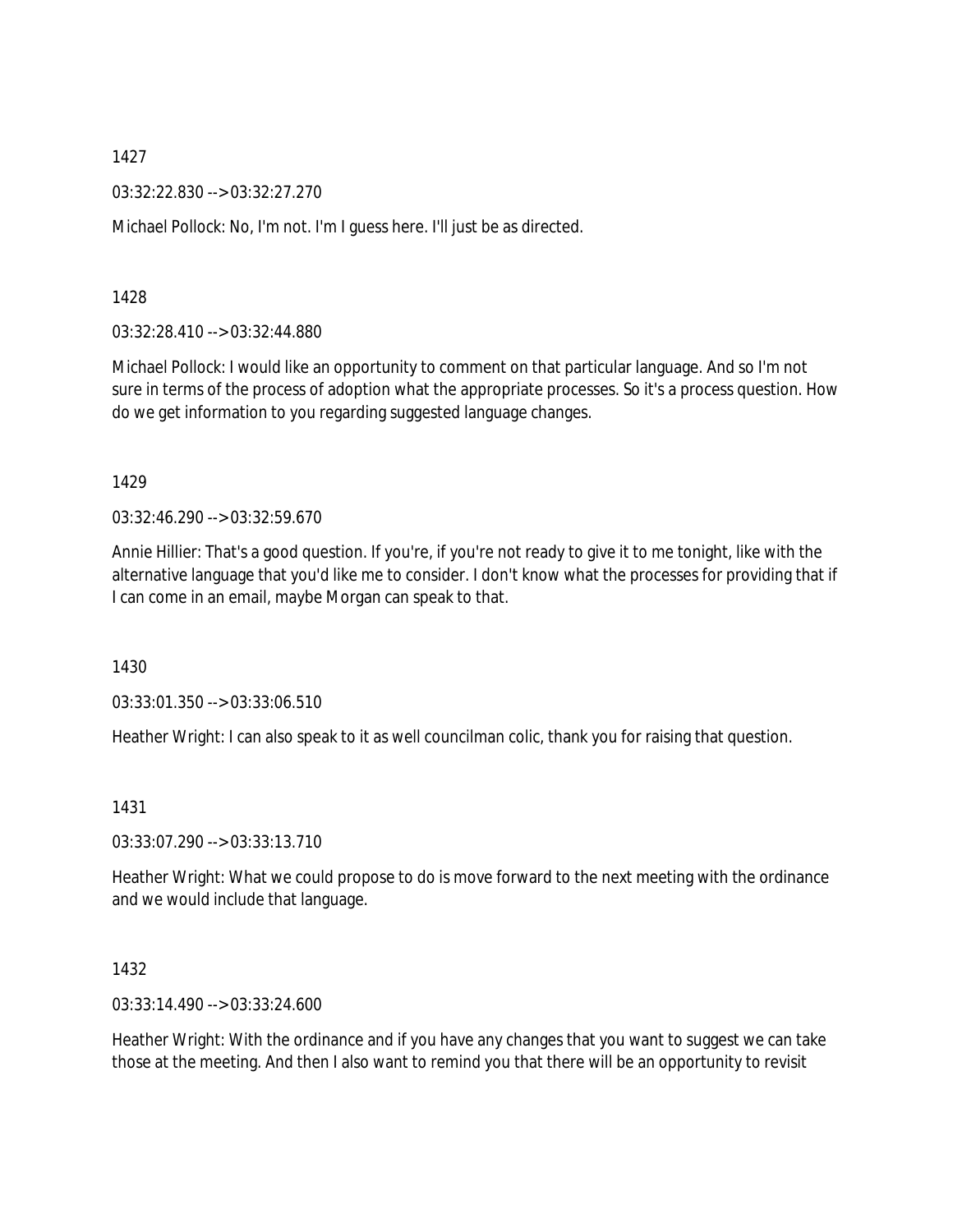03:33:25.080 --> 03:33:35.160

Heather Wright: This section of the shoreline master plan when we do our periodic updates, which we are going to kick off with the Council next month, and it will be adopted within the next

1434

03:33:35.160 --> 03:33:42.390

Heather Wright: Year. So I just want to let you know this isn't your only opportunity to make some changes to this this code.

1435

03:33:43.740 --> 03:33:44.040

Michael Pollock: Okay.

1436

03:33:45.210 --> 03:33:48.150

Michael Pollock: All right. Okay. I'm good with that. That that. Thank you.

1437

03:33:52.200 --> 03:33:53.130

Leslie Schneider: COUNCILMEMBER Medina.

1438

03:33:54.600 --> 03:33:55.170

Kol Medina: Thank you.

1439

03:33:56.910 --> 03:34:04.500

Kol Medina: I honestly I have zero interest in opening up the box on this and turning this into any sort of big policy discussion.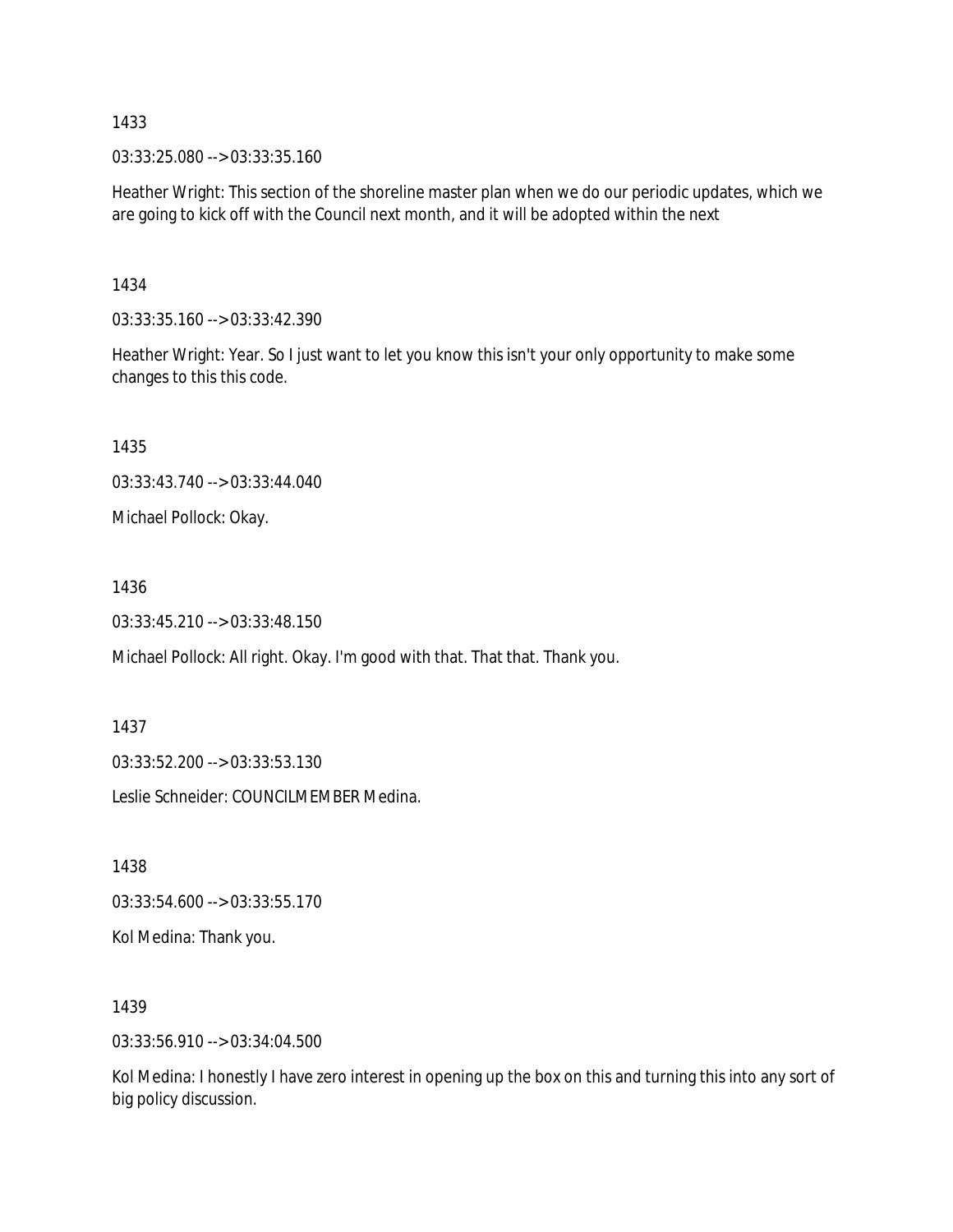03:34:05.220 --> 03:34:19.440

Kol Medina: And someone should correct me if I'm wrong, but if we made any substantial changes to this. I think I'd have to go back through the whole ecology process again. So I would be very happy for staff to just make the recommend make the required changes.

1441

03:34:20.520 --> 03:34:33.240

Kol Medina: Respond to a call. It is recommended changes in the way that they deem best and include staffs own recommended changes in a new ordinance and schedule a public hearing for that and move forward.

1442

03:34:35.610 --> 03:34:36.960

Kol Medina: And consider that emotion.

1443

03:34:39.270 --> 03:34:44.970

Leslie Schneider: Great. And I don't think we need emotion tonight, right, we're just kind of, well, I mean the

1444

03:34:46.200 --> 03:34:48.750

Leslie Schneider: It's not in the packet that you're looking for emotion.

1445

03:34:50.850 --> 03:34:55.950

Leslie Schneider: But anyway, while you're thinking about that. Let me have COUNCILMEMBER card jumpin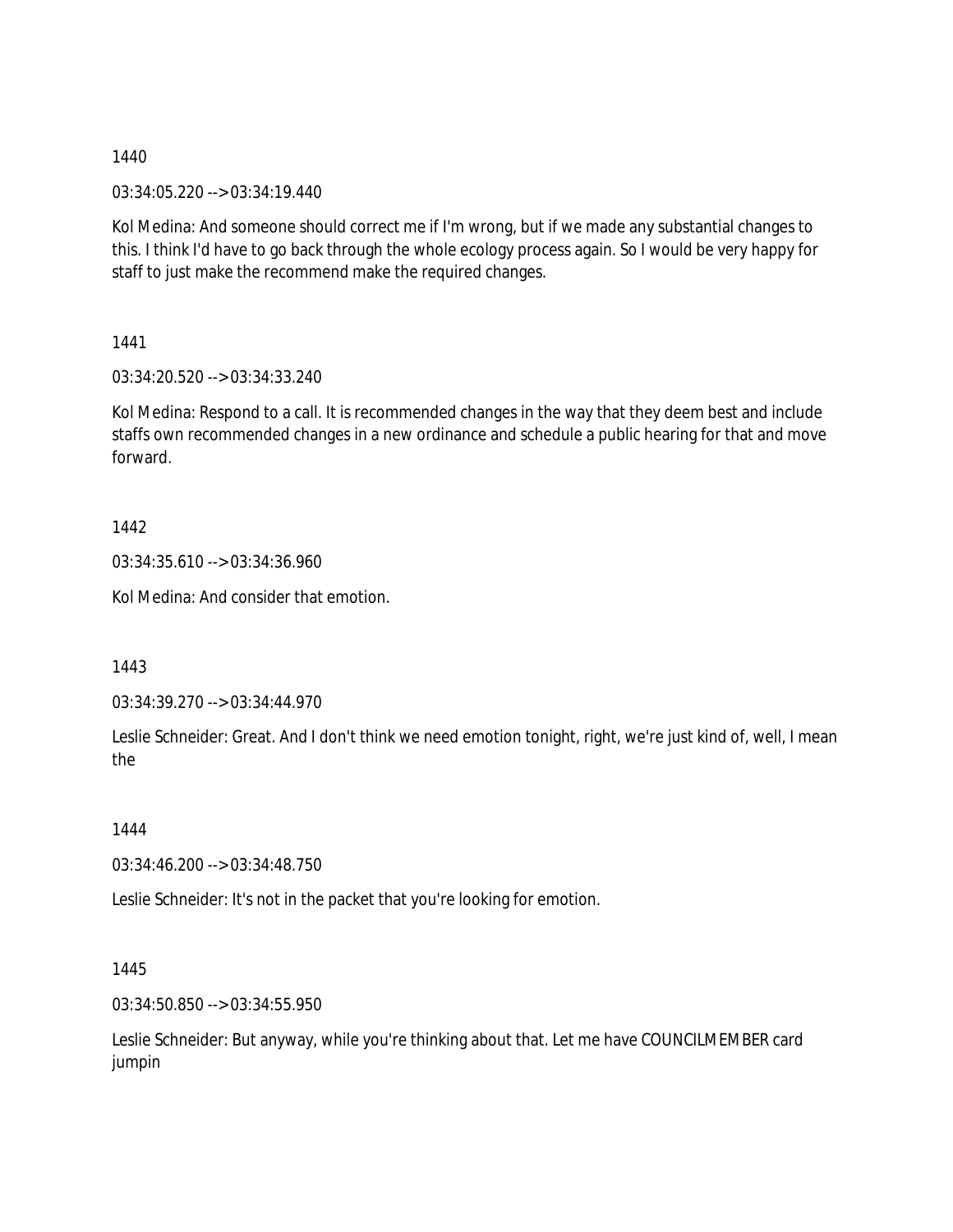03:34:57.390 --> 03:35:12.390

Christy Carr: Thank you, uh, I would echo COUNCILMEMBER Medina's comments. Um, I think over 28 public meetings were held about policy discussion, most of them related to the nonconforming issue.

1447

03:35:13.410 --> 03:35:17.940

Christy Carr: These required and recommended changes are not substantive they're just

1448

03:35:19.830 --> 03:35:21.300

Christy Carr: One of the goals of this

1449

03:35:22.380 --> 03:35:33.780

Christy Carr: Amendment was to improve ease of implementation. And I think that's what ecology is trying to help us do with these recommend required and recommended changes so

1450

03:35:34.860 --> 03:35:55.740

Christy Carr: I don't have any issue with them at all. And I would encourage council to direct staff to bring back an ordinance to move this forward. I do have just a couple of specific comments about some revised language, the staff memo pointed out some inconsistency.

1451

03:35:57.330 --> 03:36:05.640

Christy Carr: And and some suggested revised language which I would agree with that was the one public comment. We got was highlighting that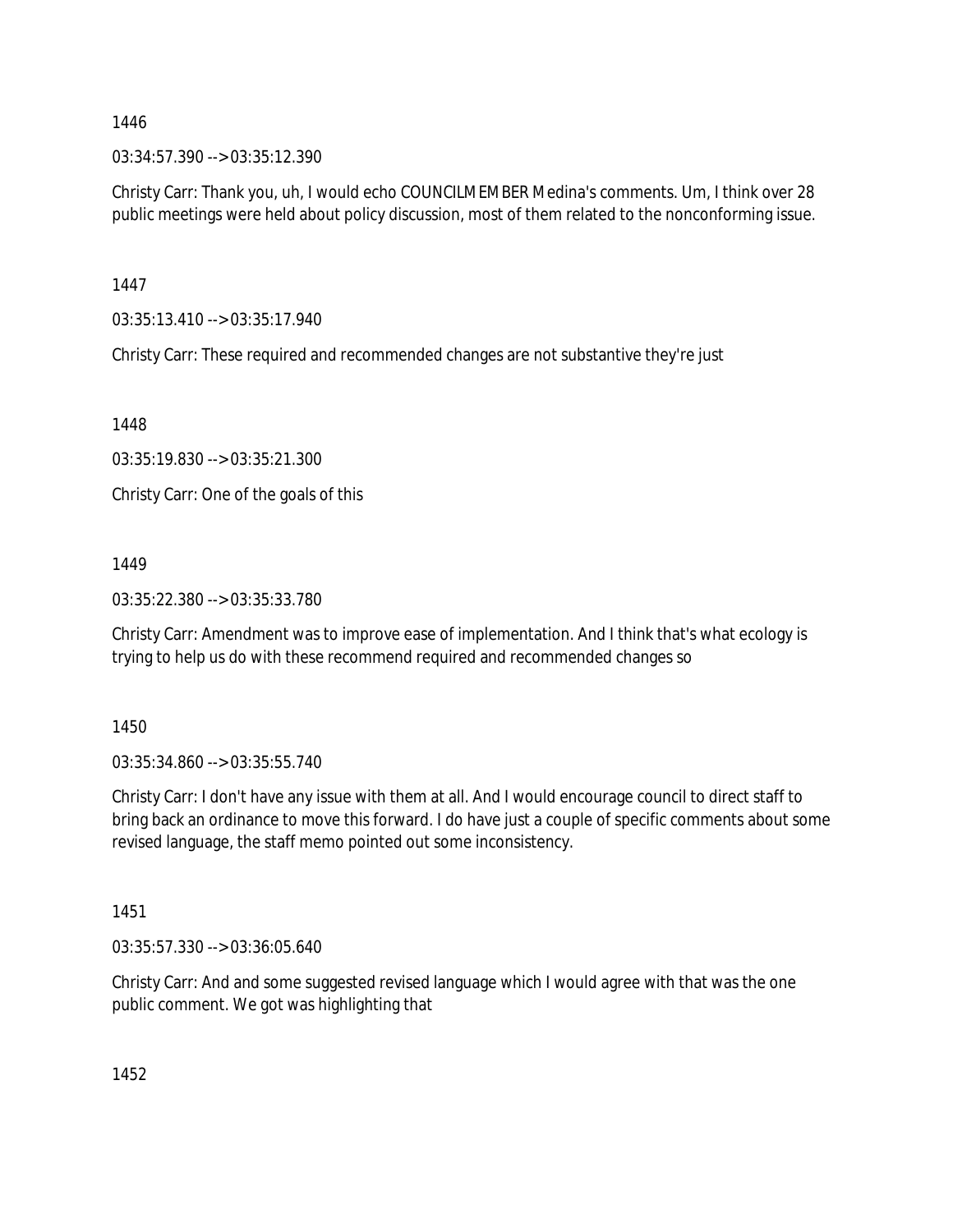03:36:06.390 --> 03:36:23.790

Christy Carr: I think that it would also be a good idea to go back to the policy language and 421 and make sure that that is consistent as well. There were just a couple of points where it was inconsistent, but the staff memos recommended language could just be used twice, instead of just once.

1453

03:36:25.290 --> 03:36:34.200

Christy Carr: And then the other thing was, there is a reference to the landmark to landmark trees in this amendment, so I would just leave it to staff to make sure that we don't

1454

03:36:34.590 --> 03:36:42.450

Christy Carr: Run into any in consistencies with what our current landmark tree ordinance says or what it might say in the future.

1455

03:36:43.050 --> 03:36:58.080

Christy Carr: If that's at all possible, and then for your second staff recommended edit. It's my recollection that we were trying to get away from that cross reference to that those vegetation requirements largely based on

1456

03:37:00.060 --> 03:37:11.940

Christy Carr: non conforming structures and using the baseline conditions of the your existing snapshot in time. So I don't think the intent was to cross reference that section. I think the intent was to either use the MITIGATION MANUAL OR TO

1457

03:37:12.270 --> 03:37:17.490

Christy Carr: Have to do a site specific impact analysis through shoreline conditional use permit so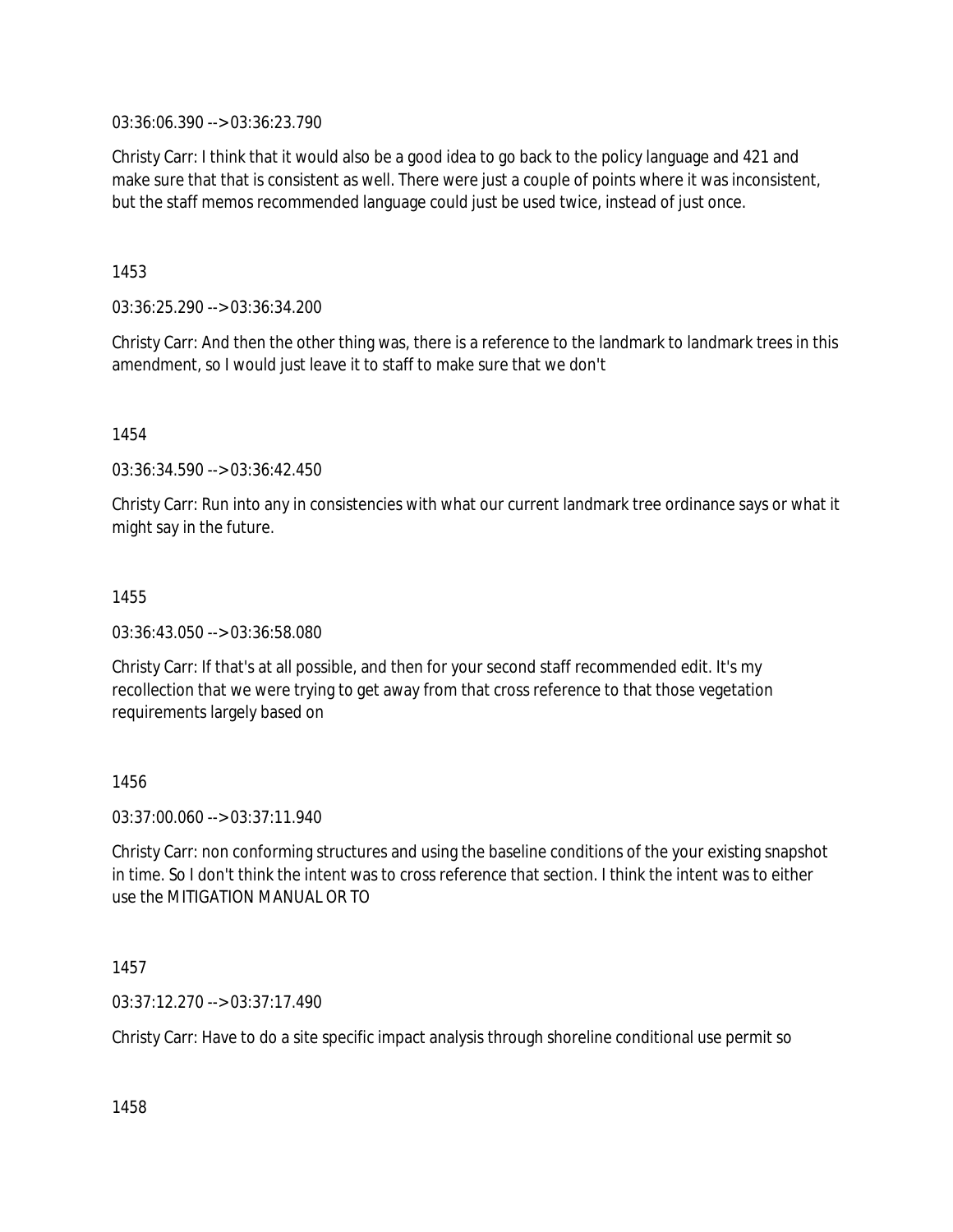03:37:18.660 --> 03:37:22.050

Christy Carr: My suggestion would be to know not include that cross reference

1459

03:37:23.850 --> 03:37:30.450

Christy Carr: Otherwise, Annie. Congratulations on taking the baton of the SNP great work. Thank you.

1460

03:37:32.190 --> 03:37:38.580

Leslie Schneider: Great. And I was wrong. There is a recommended motion in the packet. So I'm going to go to customer gates.

1461

03:37:39.060 --> 03:37:49.710

Joe Deets: Oh I'm sorry I don't have that recommended motion, maybe someone else could say it, I just want to say, let's move along. I really appreciate council members car Christie. It's so great to have you on board.

1462

03:37:50.880 --> 03:38:04.320

Joe Deets: I, I think we all made the right decision with you have to say and comfortable Medina and that's where I think we're already just to move forward. This is great clarification. I don't have the motion in front it from me, if someone else can do that.

1463

03:38:09.300 --> 03:38:12.270

Kol Medina: I didn't, I didn't see an actual written motion. That's where I

1464

03:38:12.360 --> 03:38:13.830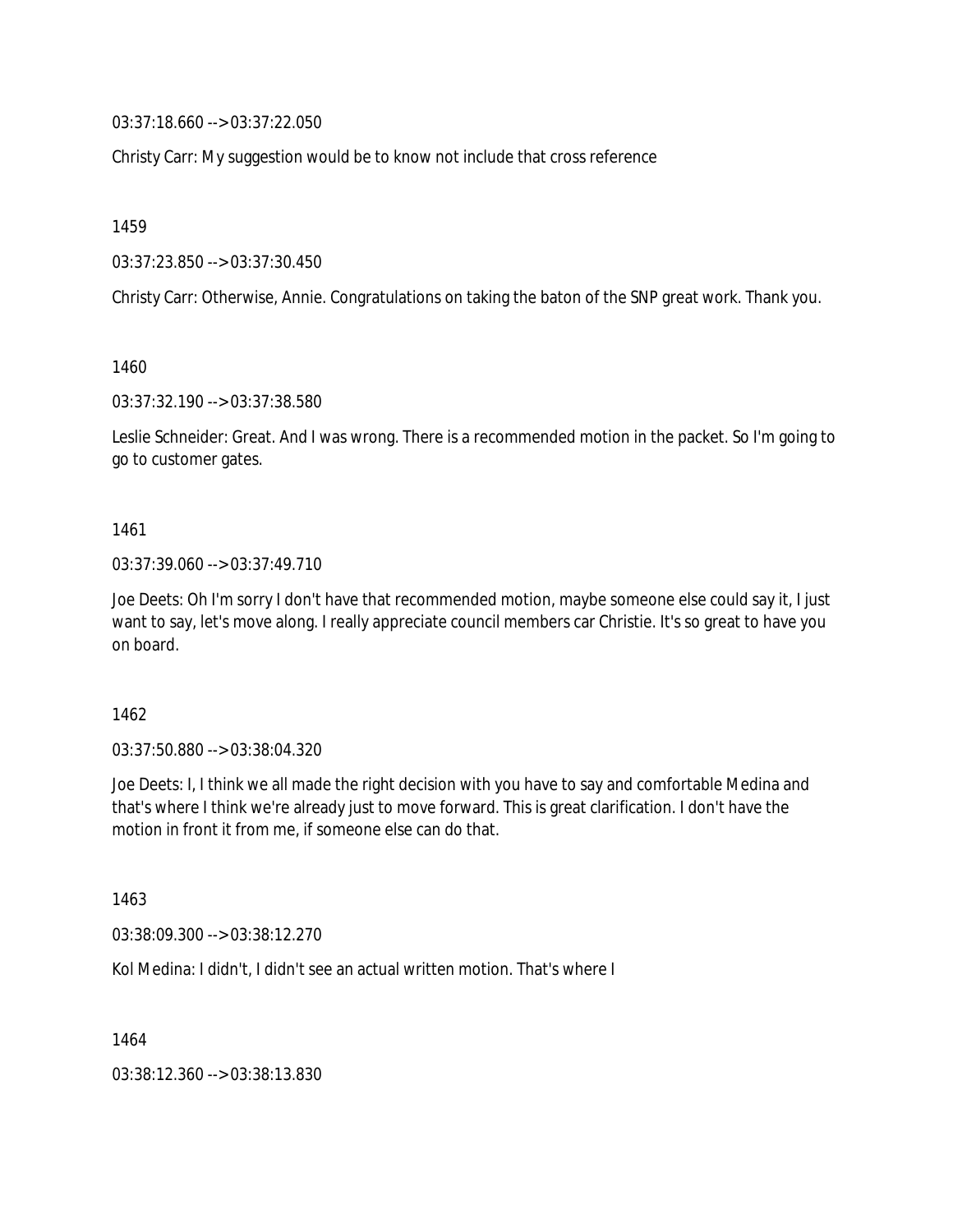Kol Medina: phrased it the way that I did, but

1465

03:38:14.220 --> 03:38:15.540

Leslie Schneider: So I can, I can read it.

### 1466

03:38:16.650 --> 03:38:20.760

Leslie Schneider: Going against all tradition for the for the mayor, but it is in front of me now.

1467

03:38:22.050 --> 03:38:23.460

Leslie Schneider: The recommended motion.

1468

03:38:24.480 --> 03:38:34.470

Leslie Schneider: Is to provide direction to staff relating to the next steps for the city's SNP amendment to related to critical areas regulations integration and non conforming uses structures and lots

1469

03:38:37.230 --> 03:38:42.210

Kol Medina: And that's what I mean it's not really emotion. It's just telling us we should provide some direction so it

1470

03:38:42.930 --> 03:38:45.420

Joe Levan: wasn't meant to be a notion. It was meant to just to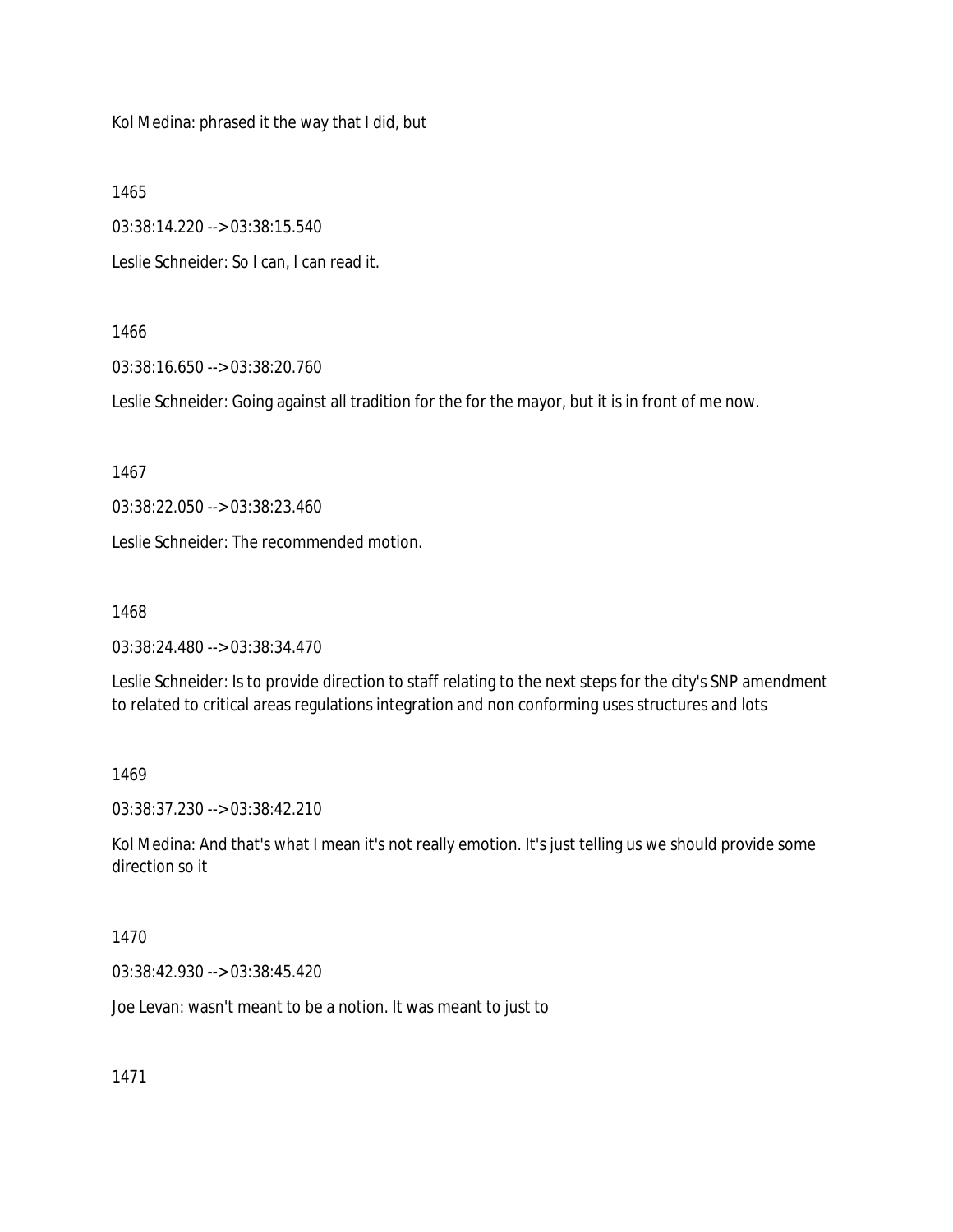03:38:45.720 --> 03:38:49.440

Joe Levan: Be a summary of what the proposed action would be so

1472

03:38:50.460 --> 03:38:57.840

Joe Levan: So remember, Gina you offered emotion. You could do that. That would be an appropriate emotion. If you want to offer that again.

1473

03:39:00.300 --> 03:39:02.580

Kol Medina: I can drag that up again. Sure.

1474

03:39:03.600 --> 03:39:11.640

Kol Medina: Um, I move that we direct staff to move forward with an ordinance that incorporates ecology is required changes.

1475

03:39:12.810 --> 03:39:24.900

Kol Medina: Our staffs recommended changes based on ecologies recommended changes and our staffs own recommended changes and schedule a public hearing for that and moving forward.

1476

03:39:27.210 --> 03:39:31.230

Leslie Schneider: COUNCILMEMBER deed second do that. Any further discussion.

1477

03:39:32.490 --> 03:39:34.080

Leslie Schneider: All those in favor please say aye.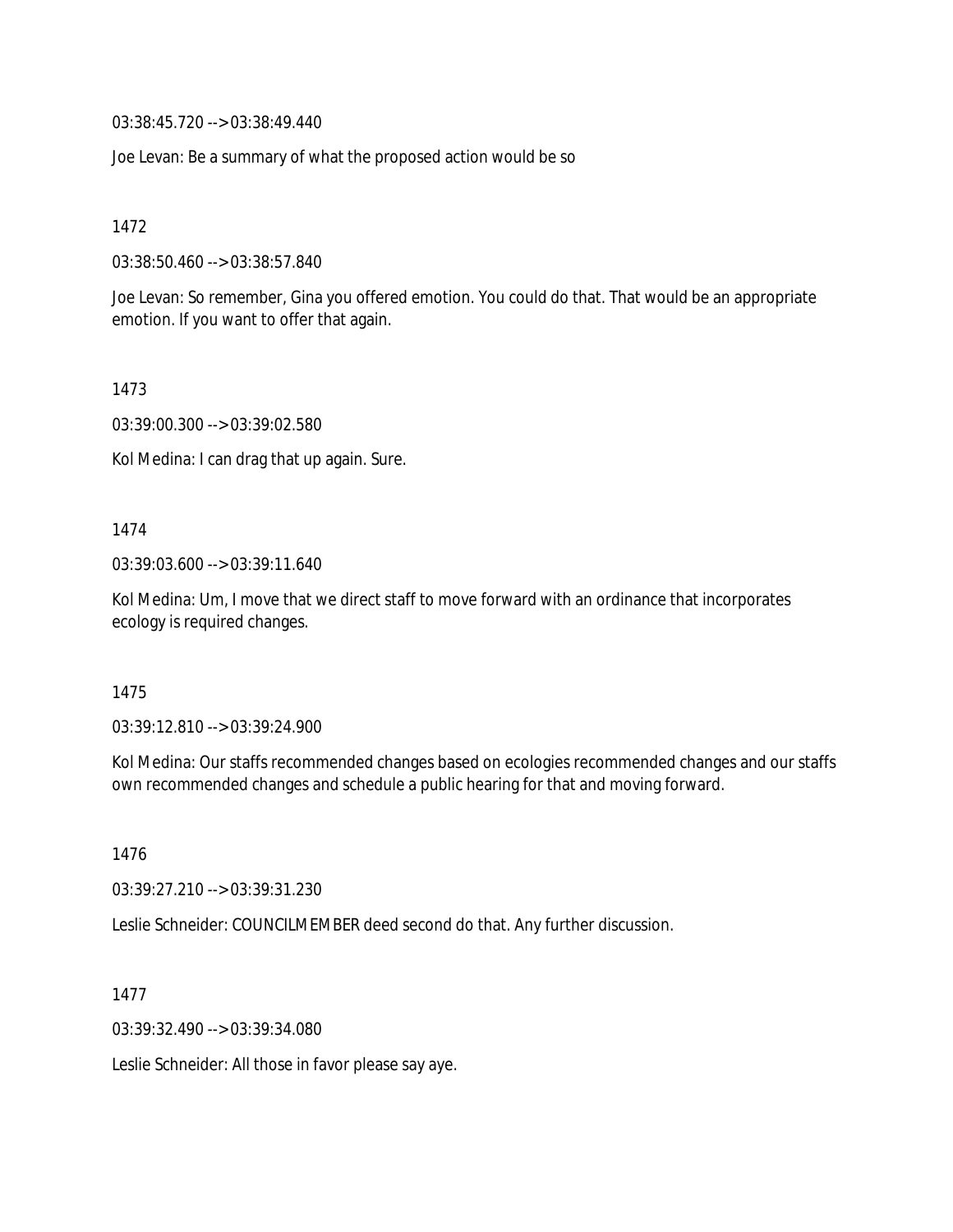03:39:34.800 --> 03:39:35.130 Aye.

1479

03:39:36.420 --> 03:39:37.380 Leslie Schneider: Any opposed.

1480

03:39:38.580 --> 03:39:40.950 Leslie Schneider: That motion passes unanimously.

## 1481

03:39:42.480 --> 03:39:44.190 Leslie Schneider: Thank you. Thank you, Annie and

#### 1482

03:39:45.990 --> 03:39:46.290 Christy Carr: Right.

### 1483

03:39:46.440 --> 03:39:48.210 Leslie Schneider: Heather for your backup support.

#### 1484

03:39:50.340 --> 03:39:51.210

Leslie Schneider: Piece. Yes.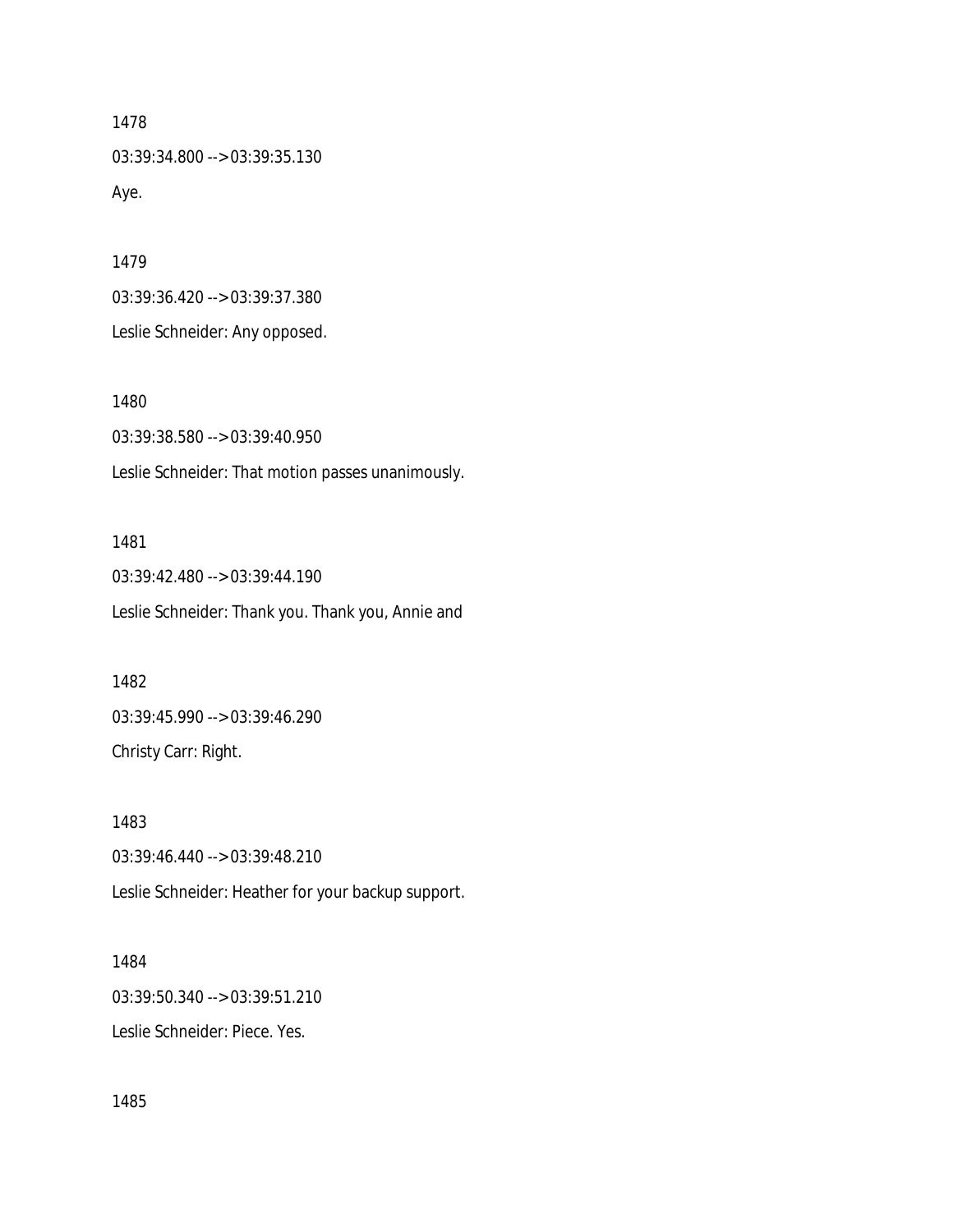03:39:51.480 --> 03:39:59.040

Christy Carr: Right. Can I just quickly make a clarification because one of the things that I mentioned to me was that I wouldn't recommend one of the staff.

1486

03:39:59.070 --> 03:40:00.540

Christy Carr: Recommended edits.

1487

03:40:01.710 --> 03:40:06.090

Christy Carr: That motion just approved the staffs recommendations so

#### 1488

03:40:07.530 --> 03:40:11.340

Christy Carr: I just want to make clear that that is what the Council just passed.

1489

03:40:12.450 --> 03:40:13.170

Christy Carr: So,

1490

03:40:13.320 --> 03:40:23.250

Kol Medina: Speak to that. So when I worked in that what I meant by the wording in there of our staffs recommended changes based on

1491

03:40:23.880 --> 03:40:33.480

Kol Medina: The recommended changes of ecology is whatever the recommended changes end up being so if they've heard from you and they want to change it. Great. I don't mean necessarily what's in the packet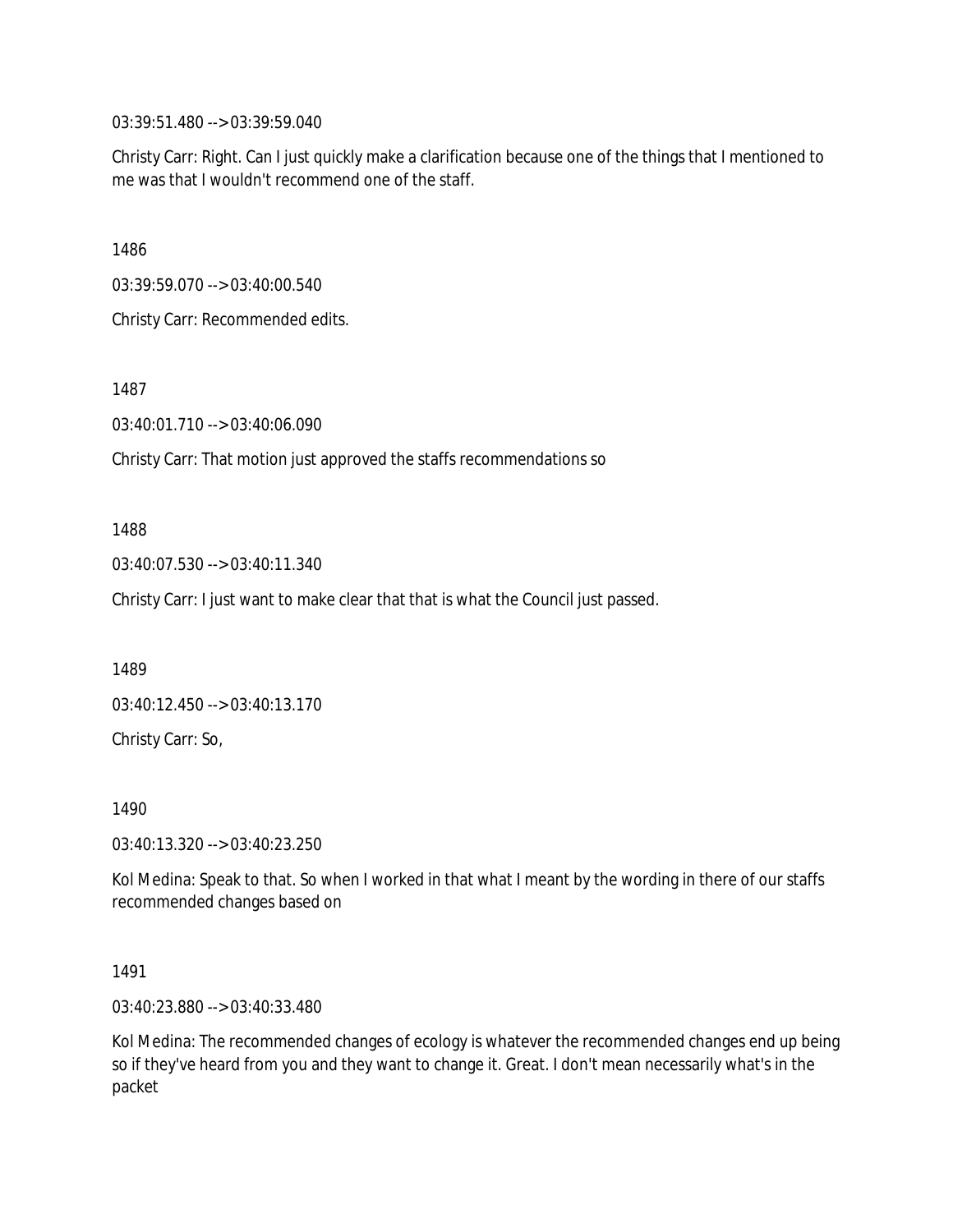1492 03:40:36.570 --> 03:40:37.830 Leslie Schneider: City Manager, did you want to

1493

03:40:39.270 --> 03:40:40.050

Leslie Schneider: Jump in.

1494

03:40:40.110 --> 03:40:49.920

Morgan Smith: Yeah, I think, just to clarify, we're taking the basis of what's presented here and the comments that we were have heard, including council member cars. I don't think the intent for tonight is to get into

1495

03:40:50.280 --> 03:40:57.030

Morgan Smith: A specific word smithing to align out what the ordinance will look like. It was very useful to hear her feedback and suggestions.

1496

03:40:57.330 --> 03:41:04.920

Morgan Smith: And I'm sure staff will incorporate those going forward. So if there's something that we've missed. We have more than one additional opportunity to pick that up in the future.

1497

03:41:06.210 --> 03:41:09.120

Leslie Schneider: Great, thank you. Alright.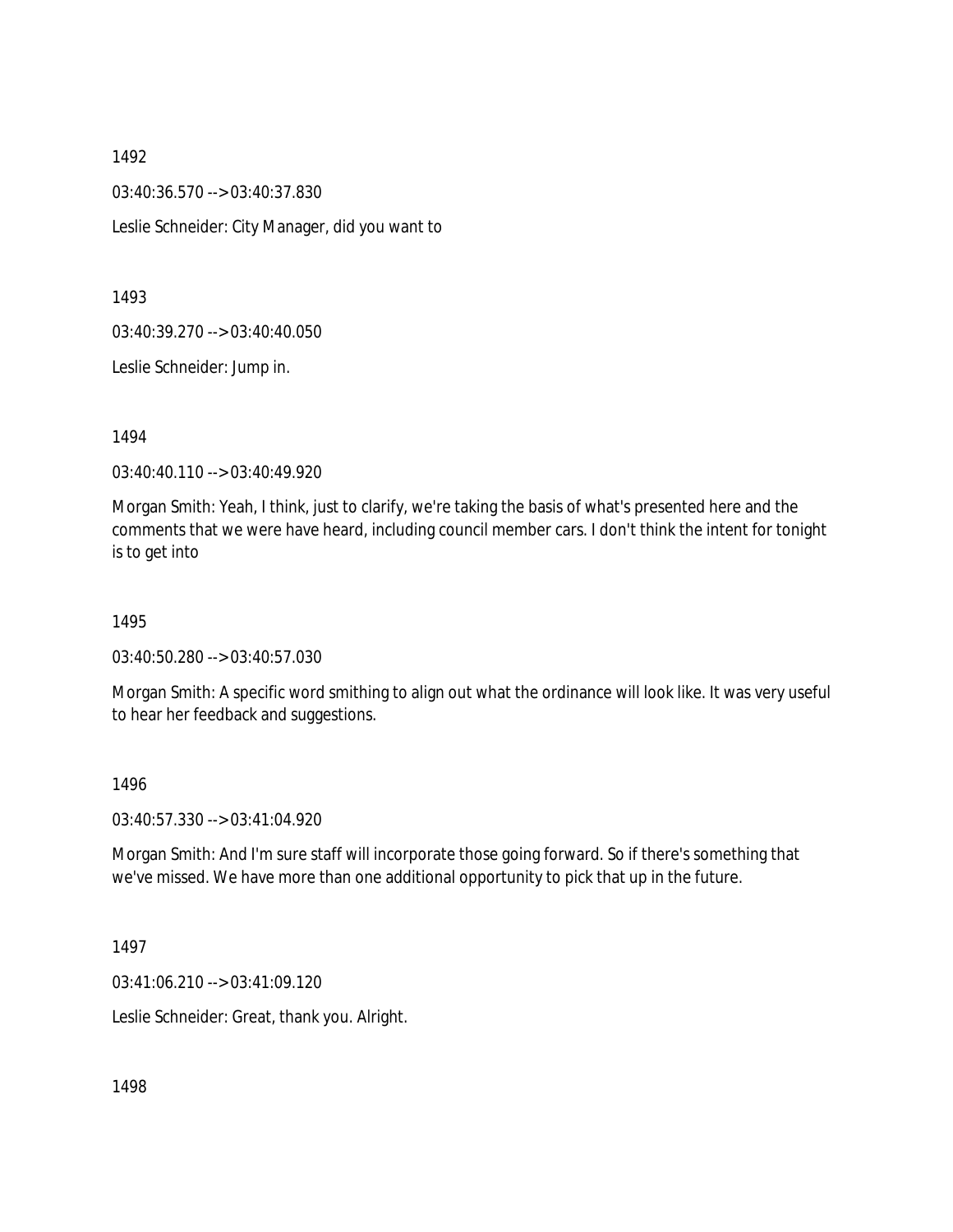03:41:10.410 --> 03:41:11.910

Leslie Schneider: We get to move on.

1499

03:41:13.530 --> 03:41:25.650

Leslie Schneider: And we are into our new business now and this is I am 10 a information on Bainbridge lending path and harbor square fence city manager. I think that is you. Is that right,

1500

03:41:26.520 --> 03:41:34.830

Morgan Smith: Yeah I don't anticipate that there needs to be a significant amount of discussion. I hope that council members had a chance to review this memo, which

1501

03:41:36.060 --> 03:41:47.580

Morgan Smith: I sent to you a few weeks back, just as a as an heads up that we would put this on a future agenda, as you'll remember in January. In February, the city received a significant amount of public comments.

1502

03:41:47.940 --> 03:41:56.910

Morgan Smith: From residents of harbor square, who are concerned about the work that the neighboring project was doing to install a small segment of path.

1503

03:41:57.570 --> 03:42:08.430

Morgan Smith: And we shared a good bit of information to convey the findings of several arborists in response to one set of concerns which had to do with the health of trees on the neighboring property at Harbor square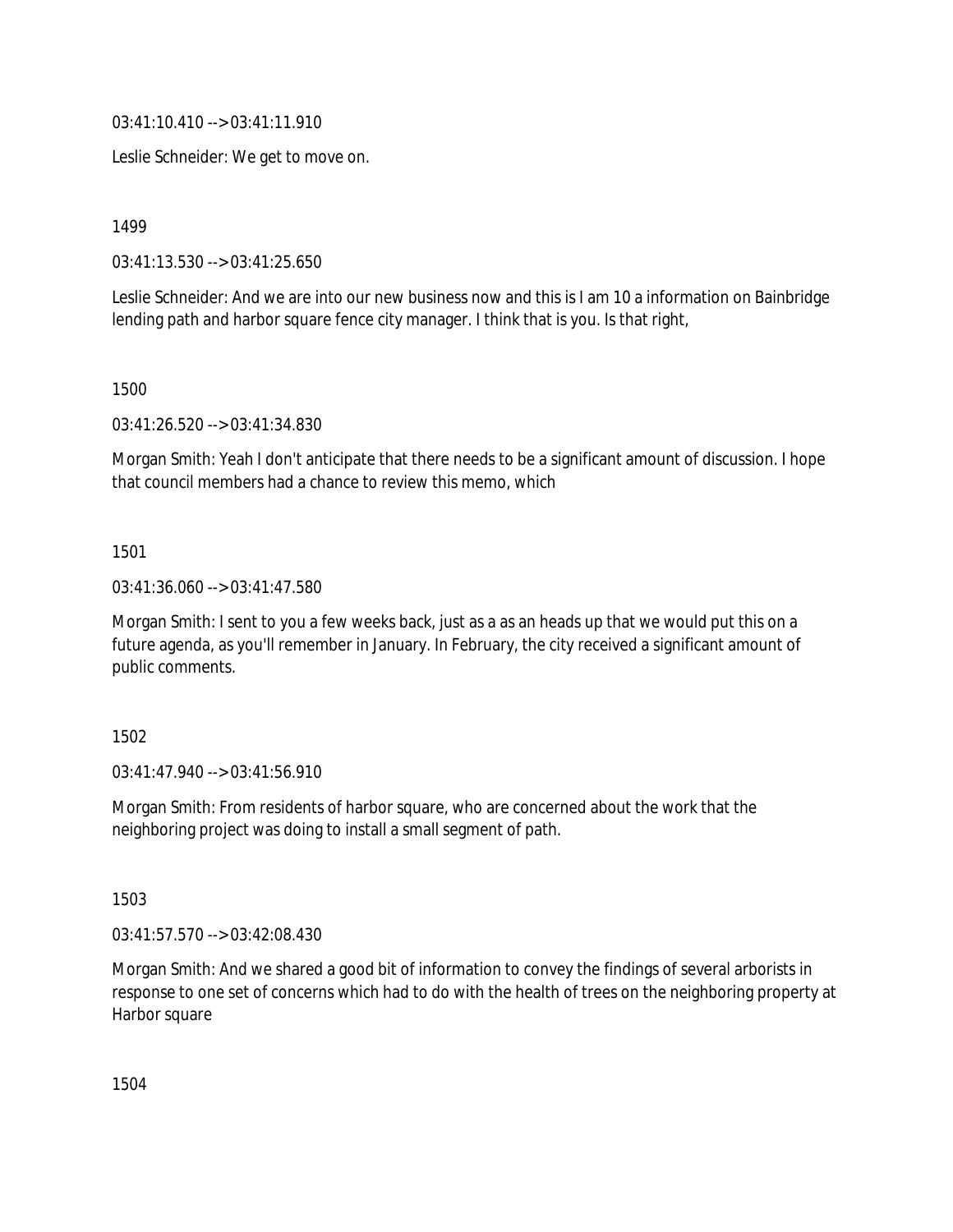03:42:09.510 --> 03:42:17.670

Morgan Smith: Beyond that the harbor square residents also expressed a lot of anxiety that the city was seeking removal of the fence that was installed on their property.

#### 1505

03:42:18.270 --> 03:42:30.180

Morgan Smith: I said at that time. And I've done additional staff to do additional research sense that I don't understand the origin of those concerns is I am not aware and I cannot find anyone who can provide me with

1506

03:42:31.140 --> 03:42:37.500

Morgan Smith: A basis for those concerns the city, to my knowledge has not communicated any interest in seeking removal of that fence.

#### 1507

03:42:38.700 --> 03:42:50.880

Morgan Smith: But hopefully this memo helps to outline what we do know about how the fence and the path came to be requirements from the hearing examiner and I'd be happy to answer any additional questions.

1508

03:42:52.620 --> 03:42:53.790

Leslie Schneider: Also, remember I topless.

1509

03:42:56.340 --> 03:42:57.900

Kirsten Hytopoulos: Yeah, I don't have any questions.

1510

03:42:59.550 --> 03:43:05.640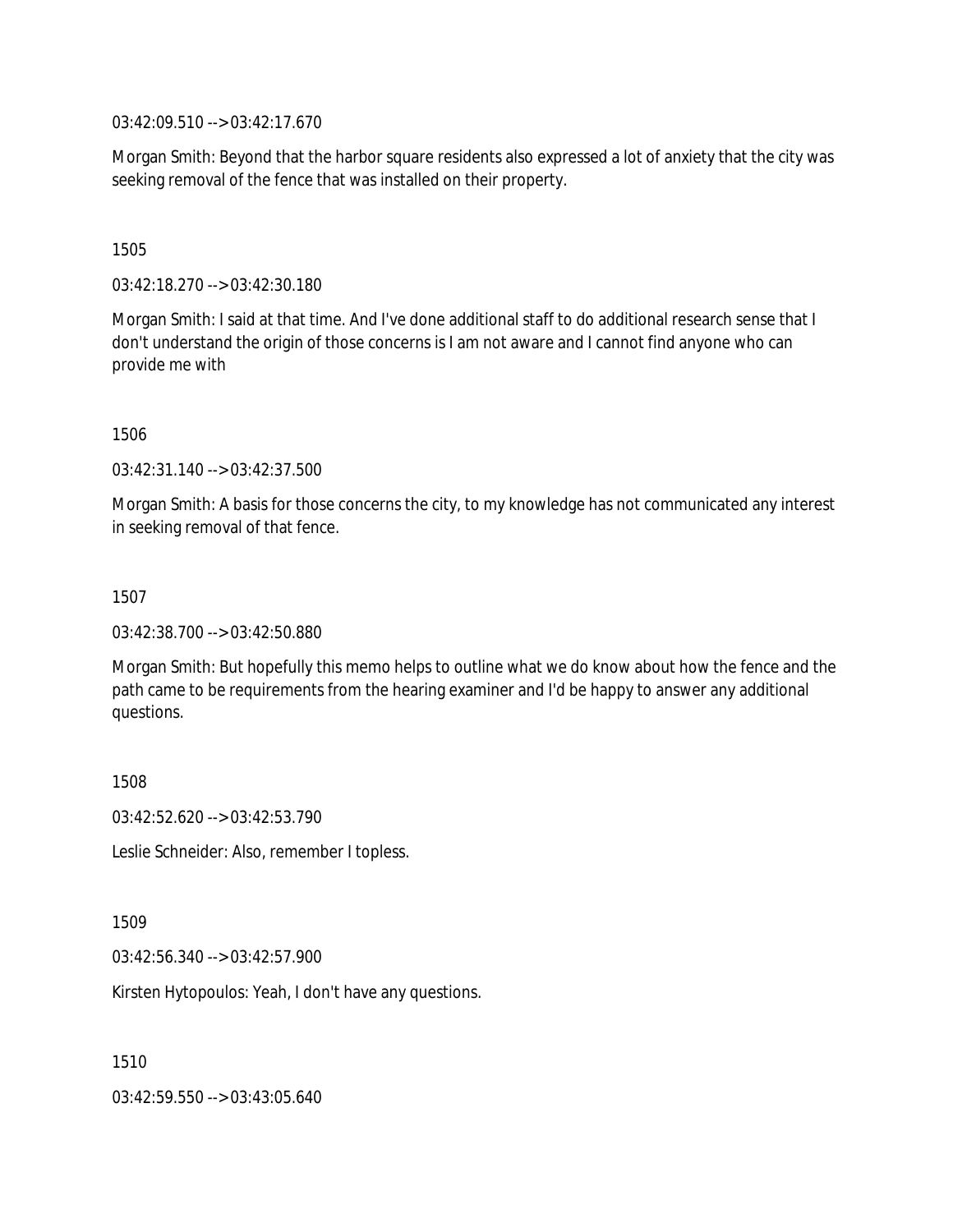Kirsten Hytopoulos: I do want to point out that this is an example of why bonus F AR is so problematic.

### 1511

03:43:06.150 --> 03:43:12.750

Kirsten Hytopoulos: For any of us who lived here. Prior to the building of Harvard Square. I think a lot of us would say that harbor square was a very negative turning point.

# 1512

03:43:13.350 --> 03:43:22.050

Kirsten Hytopoulos: In our development history like 180 units. It was a I'll speak for myself. I thought it was a quite a, quite a

# 1513

03:43:22.530 --> 03:43:30.120

Kirsten Hytopoulos: Shocking development when it happened. And you better remember that this is an example of what happens with bonus FDR what's happened in the past.

# 1514

03:43:30.600 --> 03:43:40.950

Kirsten Hytopoulos: And this open space that we're talking about was was integral to the award of that of that opens up that I'm bonus FDR and then another project was built 12 years later.

# 1515

03:43:41.730 --> 03:43:50.880

Kirsten Hytopoulos: With another award of FLIR related as well to open space and we and what we're seeing in here is that there's discussion on both sides of that about how

### 1516

 $03:43:51.180 \rightarrow 03:44:01.050$ 

Kirsten Hytopoulos: The access to open space from the whole community in the past how this ties into our non motorized goals that have been around since at least the last Winslow master plan to have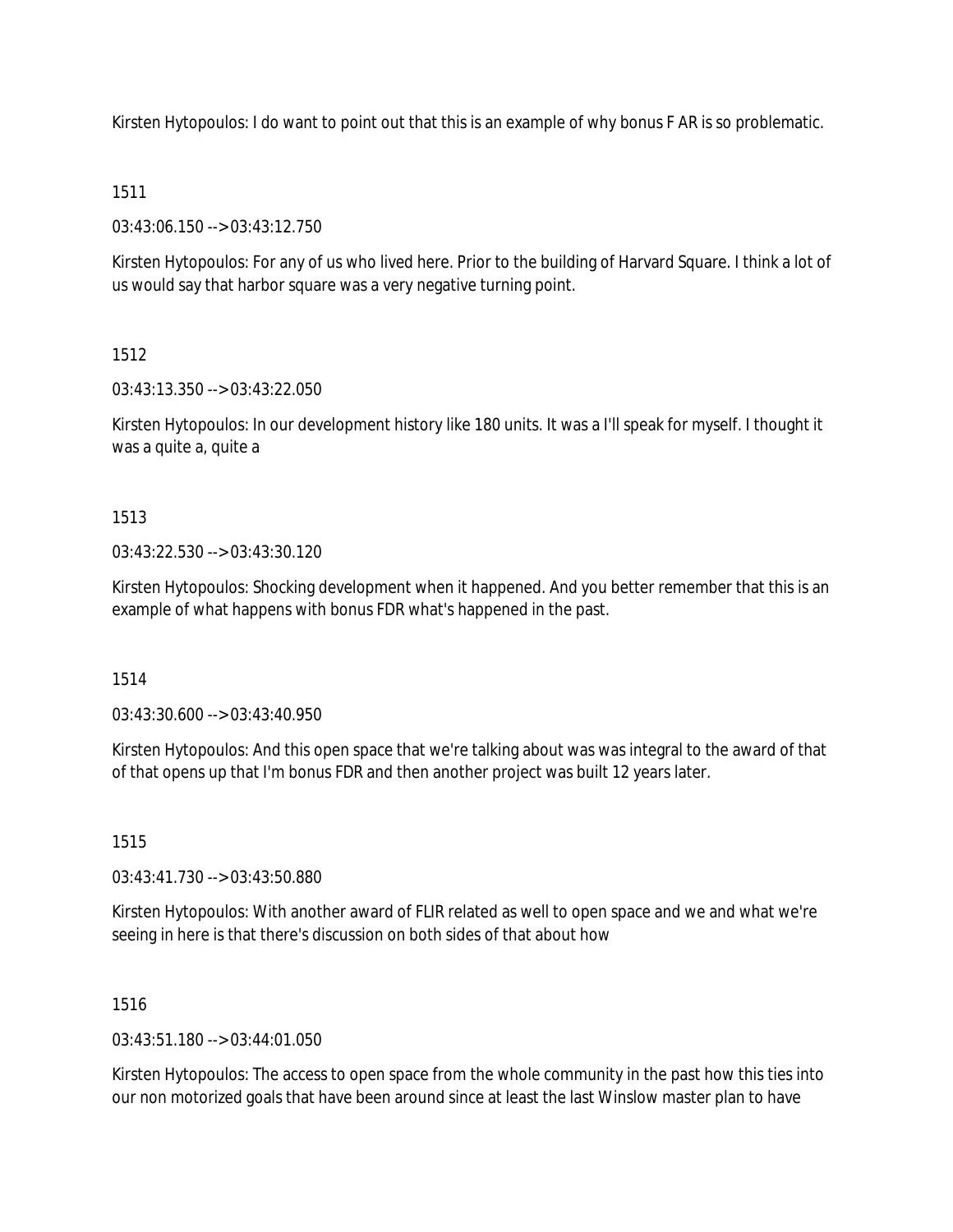03:44:01.680 --> 03:44:08.520

Kirsten Hytopoulos: People be able to move freely through even private spaces with large buildings and structures to have permeability and so forth. So

1518

03:44:09.420 --> 03:44:18.270

Kirsten Hytopoulos: You know, I can see why the residents of Harvard Square would be concerned that somebody would be asked to take this to the defense down me frankly I would actually support taking the fence down

1519

03:44:18.720 --> 03:44:21.990

Kirsten Hytopoulos: I don't think I've ever said that publicly. So I don't think I'm the origin of that.

1520

03:44:22.800 --> 03:44:34.830

Kirsten Hytopoulos: But I really think that this is an example of how we made a deal at some point to give away our most, one of our most precious commodities as a community, which is density in return for open space that was to be easily accessible.

1521

03:44:35.910 --> 03:44:37.740

Kirsten Hytopoulos: To what does this say

1522

03:44:39.000 --> 03:44:42.360

Kirsten Hytopoulos: Well, it's in here anyway but it talks about the fact that it should be highly accessible to everybody.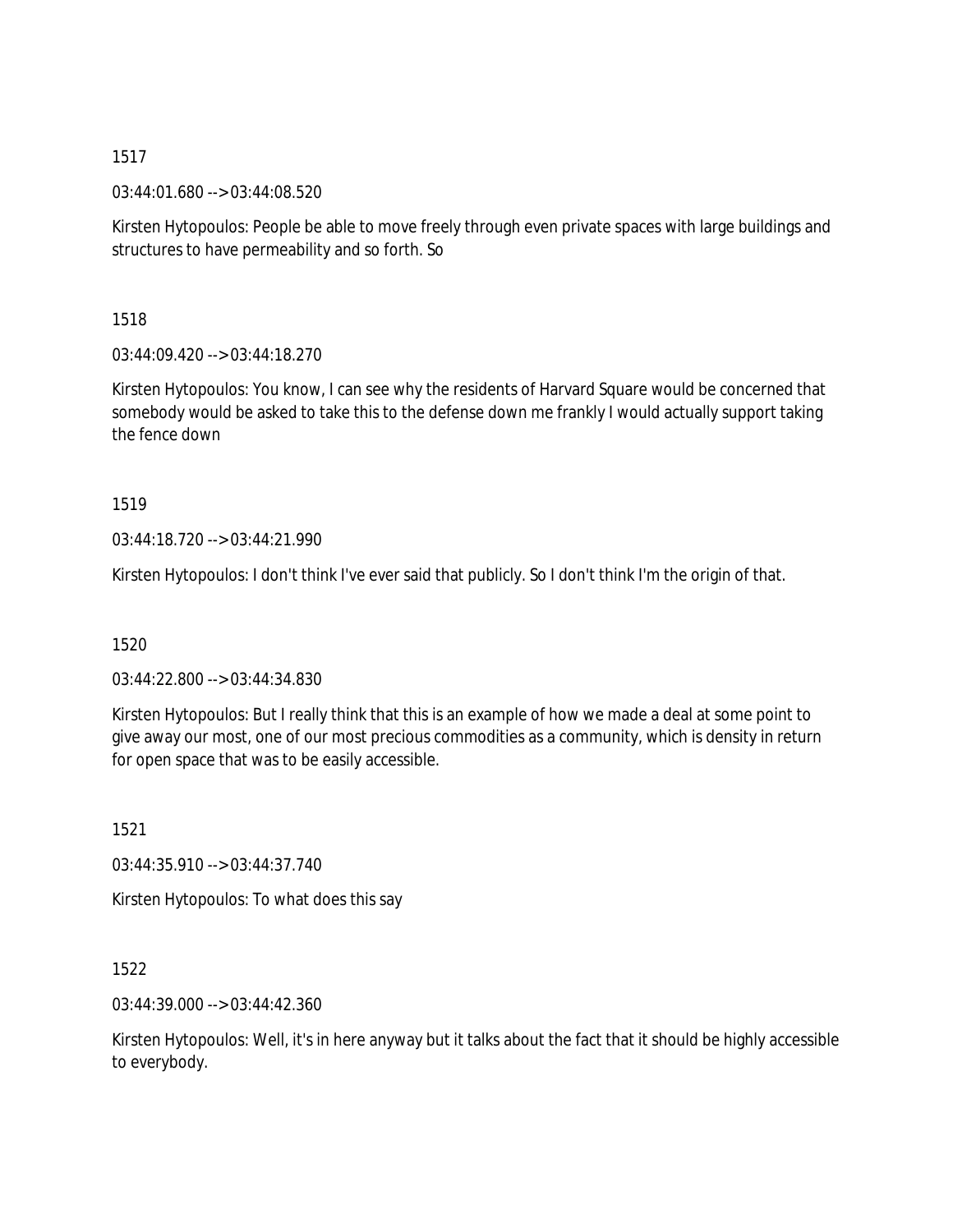03:44:42.810 --> 03:44:54.780

Kirsten Hytopoulos: And now there's a fence between these two properties in the to open spaces. So I'm just putting that out there that let's let's learn from this as to why we don't we don't usually get what we trade for what we think we're trading for with FDR

1524

03:44:58.350 --> 03:45:04.080

Leslie Schneider: Great. I appreciate that. Okay, we've got a couple maybe a couple of your hands, Deputy Mayor

1525

03:45:04.440 --> 03:45:12.540

Rasham Nassar: Yeah, I just want to take this moment in time, since it's on an agenda and we've been a lot of folks in the community have been anticipating this discussion for

1526

03:45:12.930 --> 03:45:23.580

Rasham Nassar: For quite some time. I think since the beginning of the year and city manager Smith. I've read the memo and thank you for taking the time to compose this I do wonder though that if if this

### 1527

03:45:24.780 --> 03:45:38.550

Rasham Nassar: Is the conclusion is the conclusion. It says it's it's a sense of finality that the city can offer to the Harper square residents that no one is going to require the removal of the fence. A and that be bliss.

1528

03:45:39.180 --> 03:45:49.380

Rasham Nassar: Is not going to continue at any level of development of the path from there on there on the north side of the bliss or the Harvard Square property connecting to that fence.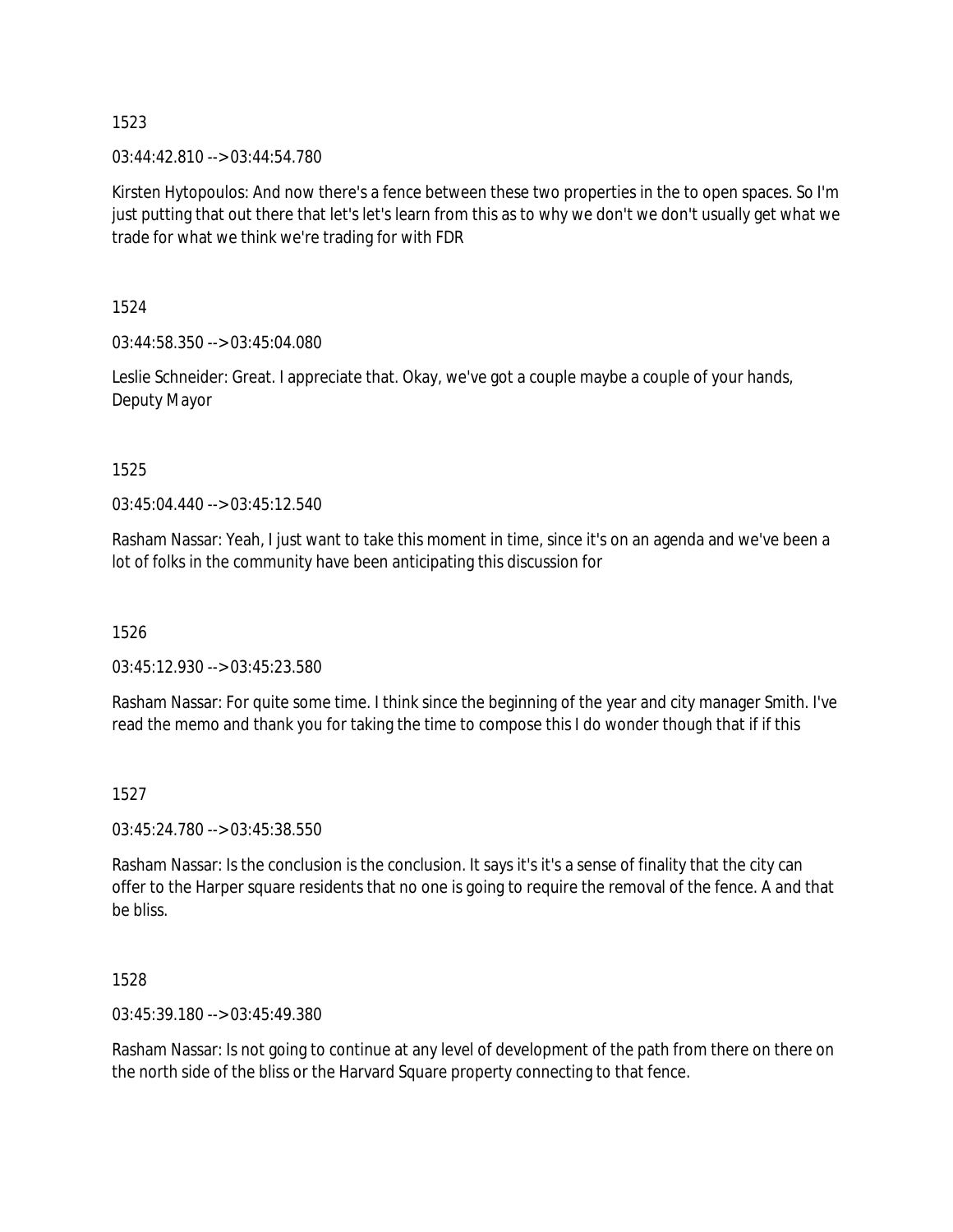03:45:50.100 --> 03:46:06.900

Morgan Smith: Well, the, the path has been built has been built for some months so that that part is in place and is an elevated would decking surface. So hopefully that does everything the utmost possible to address the concerns about whether

1530

03:46:08.010 --> 03:46:10.620

Morgan Smith: The path will intrude on health of nearby trees.

1531

03:46:12.150 --> 03:46:19.020

Morgan Smith: And I mean, I don't know what more I can say other than to repeat that the city has never to my knowledge.

# 1532

03:46:19.620 --> 03:46:26.280

Morgan Smith: Indicated or alluded to the desire to pursue removal of the fence. That's this city at this point in time.

1533

03:46:27.120 --> 03:46:33.300

Morgan Smith: Your questions just to be specific said that no one. Well, I think the council member COUNCILMEMBER hi topless is questions.

1534

03:46:33.990 --> 03:46:45.810

Morgan Smith: Comments represent a perspective that, you know, just hypothetically. I hate to say this because I'm the city manager. But, but there could be a person who wishes that they could walk between those spaces and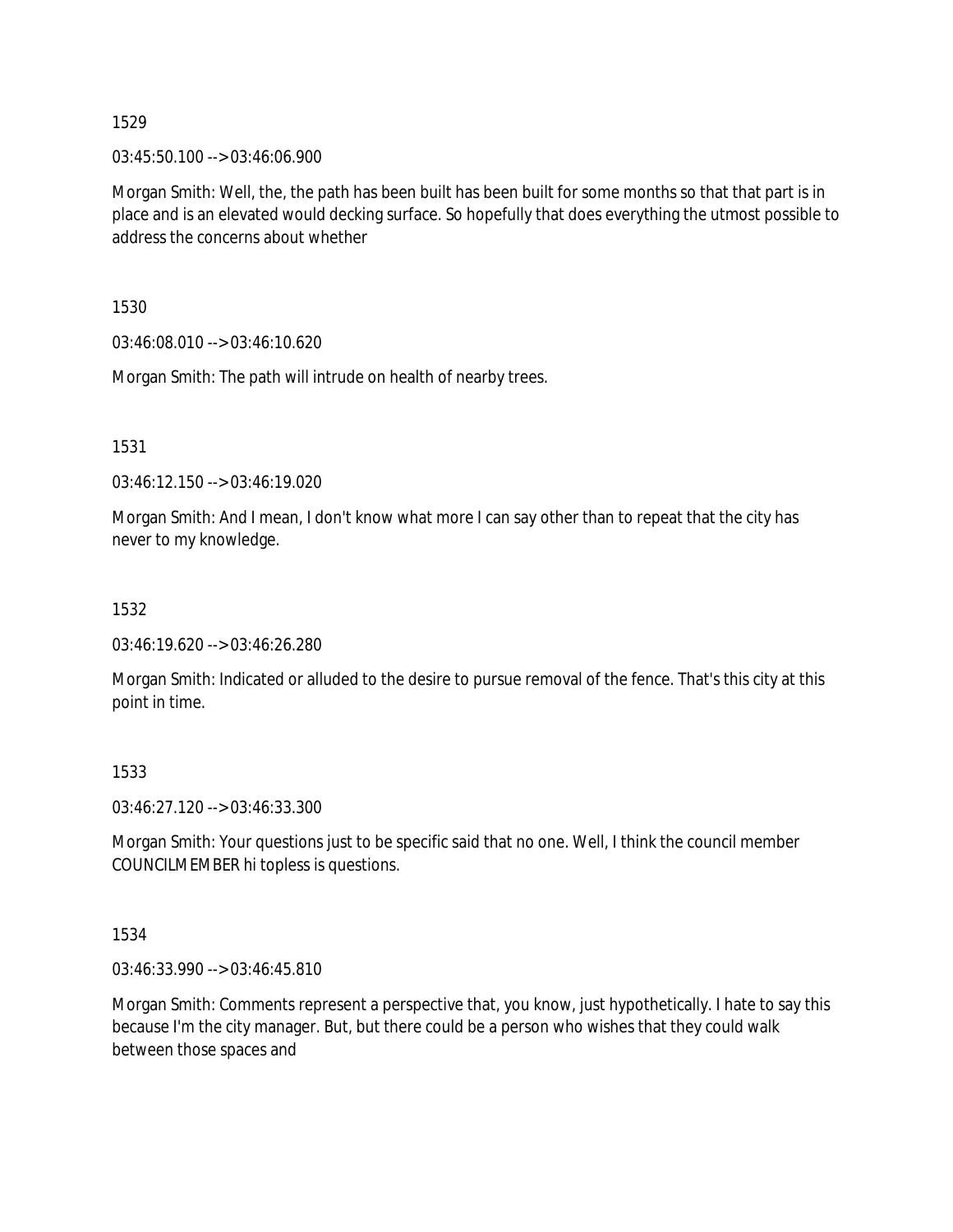03:46:46.410 --> 03:46:54.780

Morgan Smith: Part of the reason I'm going to just suppose that the hearing examiner puts conditions like these in places it's analogous to times where we build

1536

 $03:46:55.410 \rightarrow 03:47:05.250$ 

Morgan Smith: In opportunity and infrastructure we sometimes put curb cuts ahead of they're actually being a need for access to that site because you're planning for the future.

1537

03:47:05.820 --> 03:47:18.990

Morgan Smith: Maybe there will be a day where not only people coming from the north to the south, but harbor square residents wish they could access of the because there may be some connectivity up the way that is desirable to everyone so

1538

03:47:20.370 --> 03:47:37.470

Morgan Smith: I don't know that it's useful to go on the record as saying that the city will never do x or y or z this city manager, and I assume the city council. I've seen absolutely no evidence that anyone ever communicated or conveyed a desire to pursue removal of the fence in this time.

1539

03:47:40.500 --> 03:47:53.850

Rasham Nassar: Okay, thank you for that clarification and with regard to the path that bliss has constructed. I guess I was my comments were referring to the paved the pavement that was being threatened to port one time because that was a highly controversial.

1540

03:47:55.560 --> 03:47:56.100

Rasham Nassar: Protest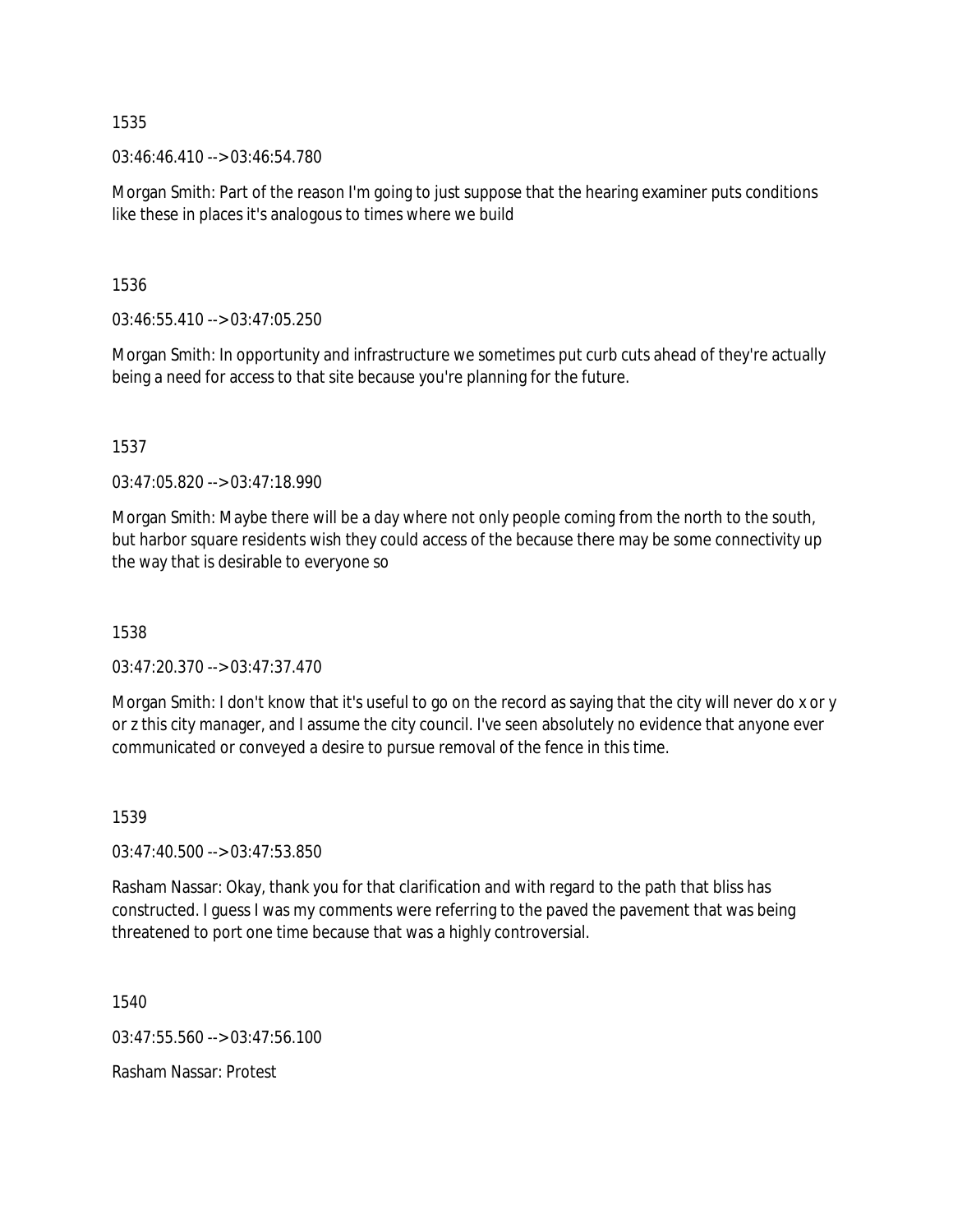03:47:56.520 --> 03:48:05.070

Morgan Smith: We communicated as as extensively as we could. Back in February that we approved the city's took the step of approving an alternate surface for that path. So

1542

03:48:06.240 --> 03:48:14.550

Rasham Nassar: Okay, and then I just want to highlight backing up by COUNCILMEMBER fantabulous his comments that these are also there's also from, from my understanding of this and having kind of

1543

03:48:16.230 --> 03:48:23.820

Rasham Nassar: taken the liberty of diving into the material and understanding the history of the project and the 2017 hearing examiner

1544

03:48:24.450 --> 03:48:31.620

Rasham Nassar: Decision that required as a condition for approval of bliss. This connection. There's, there could potentially be maybe I'm

1545

03:48:32.100 --> 03:48:42.510

Rasham Nassar: Seeing it that potential issue related to see you Ps and how those get conditioned for approval, because one of the primary points of complaint from Harvard Square was that they weren't aware that that had been a condition of approval.

1546

03:48:44.040 --> 03:48:49.320

Rasham Nassar: Or they were told something differently. I can't remember the exact exactly how it went down, but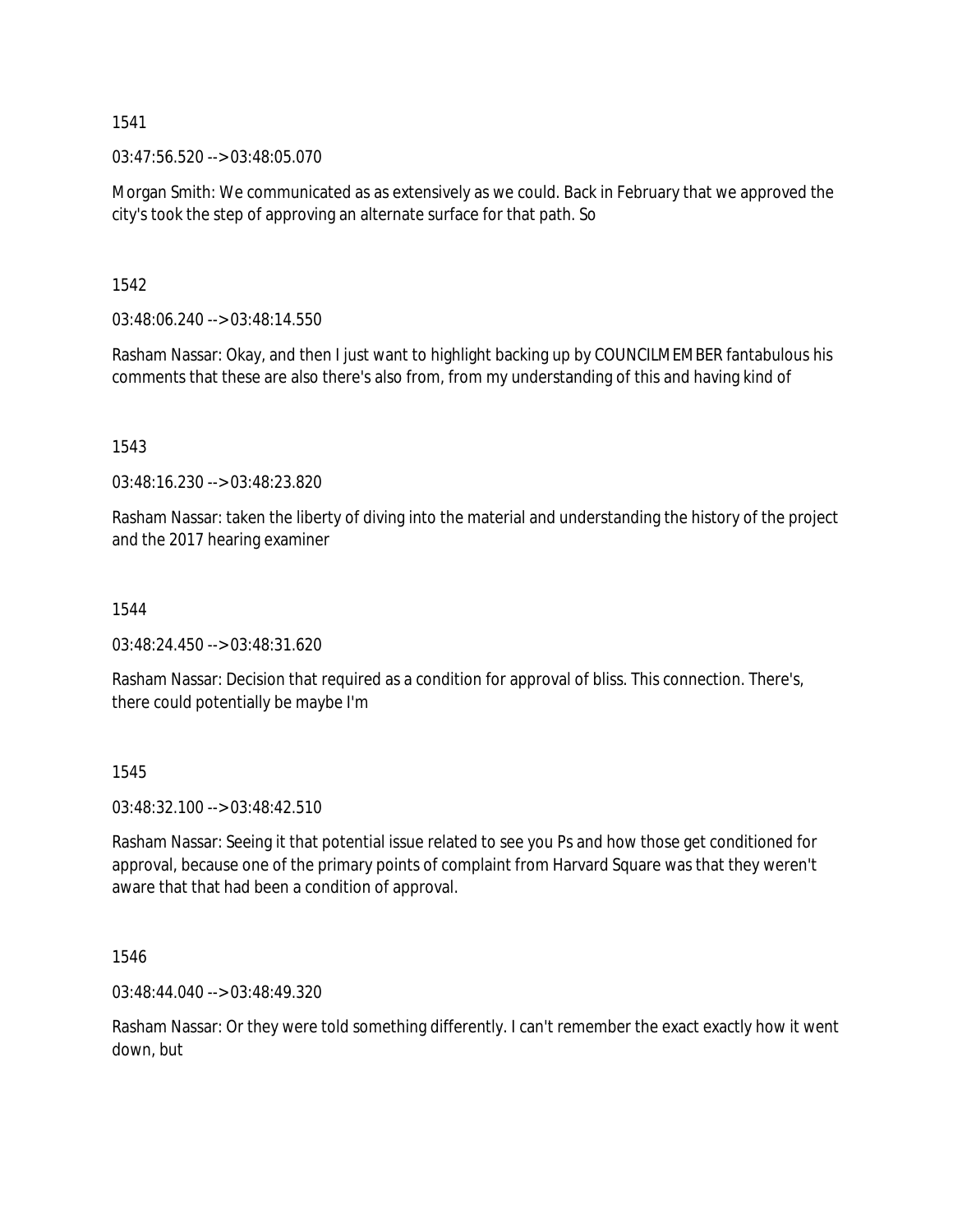03:48:50.220 --> 03:48:57.000

Rasham Nassar: I think that's just something for the Council members that are on that subcommittee that we formed related to land use policy if you can keep that in the back of your minds.

1548

03:48:57.840 --> 03:49:05.850

Rasham Nassar: I think that that would be beneficial because that has been problematic in this case and that does directly relate to see peace and how they get how they get conditioned

1549

03:49:10.740 --> 03:49:11.430

Leslie Schneider: Okay.

1550

03:49:13.080 --> 03:49:15.360

Leslie Schneider: Counselor Polycom, have your hand raised.

1551

03:49:16.410 --> 03:49:26.490

Michael Pollock: I do. Just a quick question for the city manager is that I think the answer is yes, it is that public open space, and if so, is it signed as such.

1552

03:49:28.740 --> 03:49:41.310

Morgan Smith: And if in both projects Bainbridge landing and harbor square there is designated public open space. I'm not aware of what the signage is and or whether there are requirements for it to be signed.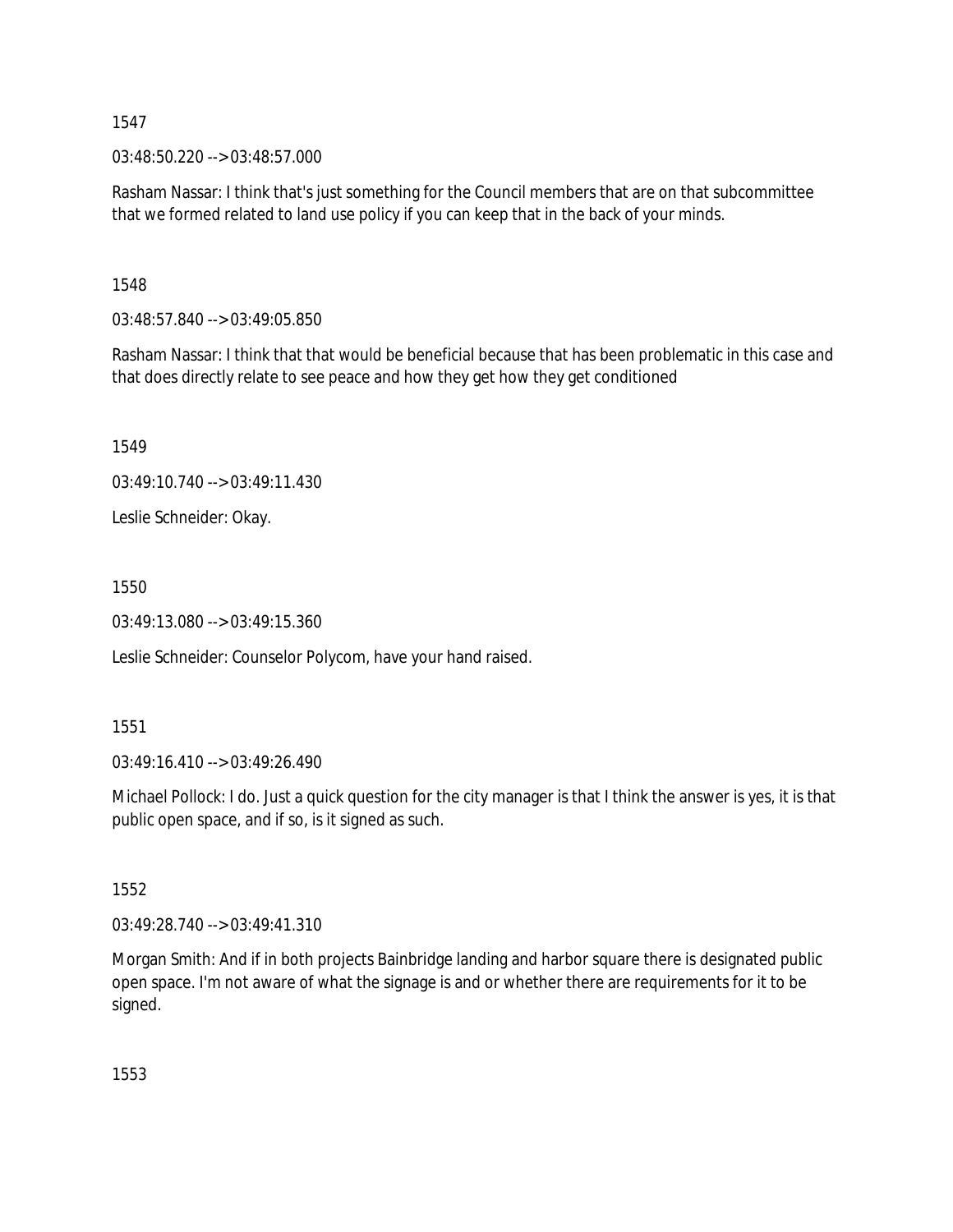03:49:42.060 --> 03:49:57.480

Michael Pollock: Okay. All right. And then the follow up to the marriage. We're over four hours in the meeting. I don't know about the rest of you, but I need five minutes. And so I'm like to take a break.

### 1554

03:49:59.160 --> 03:50:07.110

Leslie Schneider: I would I I missed my opportunity before we transition. Last time I was thinking about it as well. If we're at the end of this item.

1555

03:50:09.090 --> 03:50:21.570

Leslie Schneider: I think we need that five minute break. So seeing no more hands. Let's take that five minutes and we'll come back refreshed for the final stretch

1556

03:50:26.520 --> 03:50:27.840

Leslie Schneider: All right. Thank you.

1557

03:55:31.980 --> 03:55:39.030

Leslie Schneider: How has my volume been and and and all because I had to switch. I took my headset off. Am I sounding. Okay.

1558

03:55:39.360 --> 03:55:42.120

Joe Deets: DO YOU SOUND You sound. You sound just great. No.

1559 03:55:42.180 --> 03:55:42.420 Okay.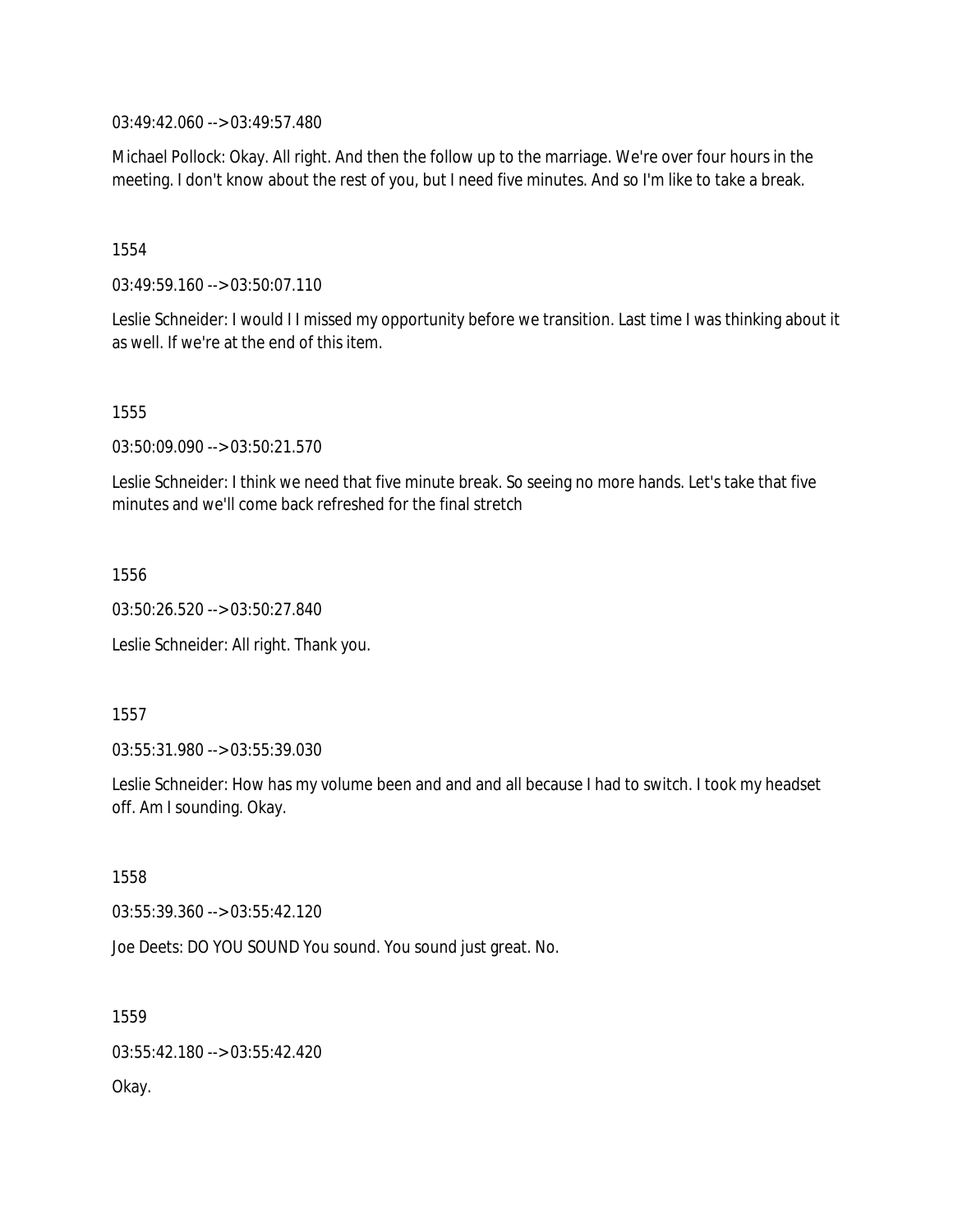03:55:43.710 --> 03:55:48.660

Joe Deets: Yeah, I think, Morgan was had a moment where she was fading out but Tom

1561

03:55:49.860 --> 03:55:56.850

Joe Deets: Know. Now we haven't had too many difficulties, I'm realizing air. I'm in my office and I wish I had some snacks.

1562

03:55:57.930 --> 03:56:02.370

Joe Deets: I'm sitting here really hungry. But, uh, anyway, I'll get through it.

1563

03:56:03.480 --> 03:56:03.990

Leslie Schneider: You know what

1564

03:56:04.290 --> 03:56:05.190

Leslie Schneider: I can tell you this.

1565

03:56:05.250 --> 03:56:07.050

Leslie Schneider: It's gonna get worse before it gets better.

1566

03:56:09.720 --> 03:56:16.830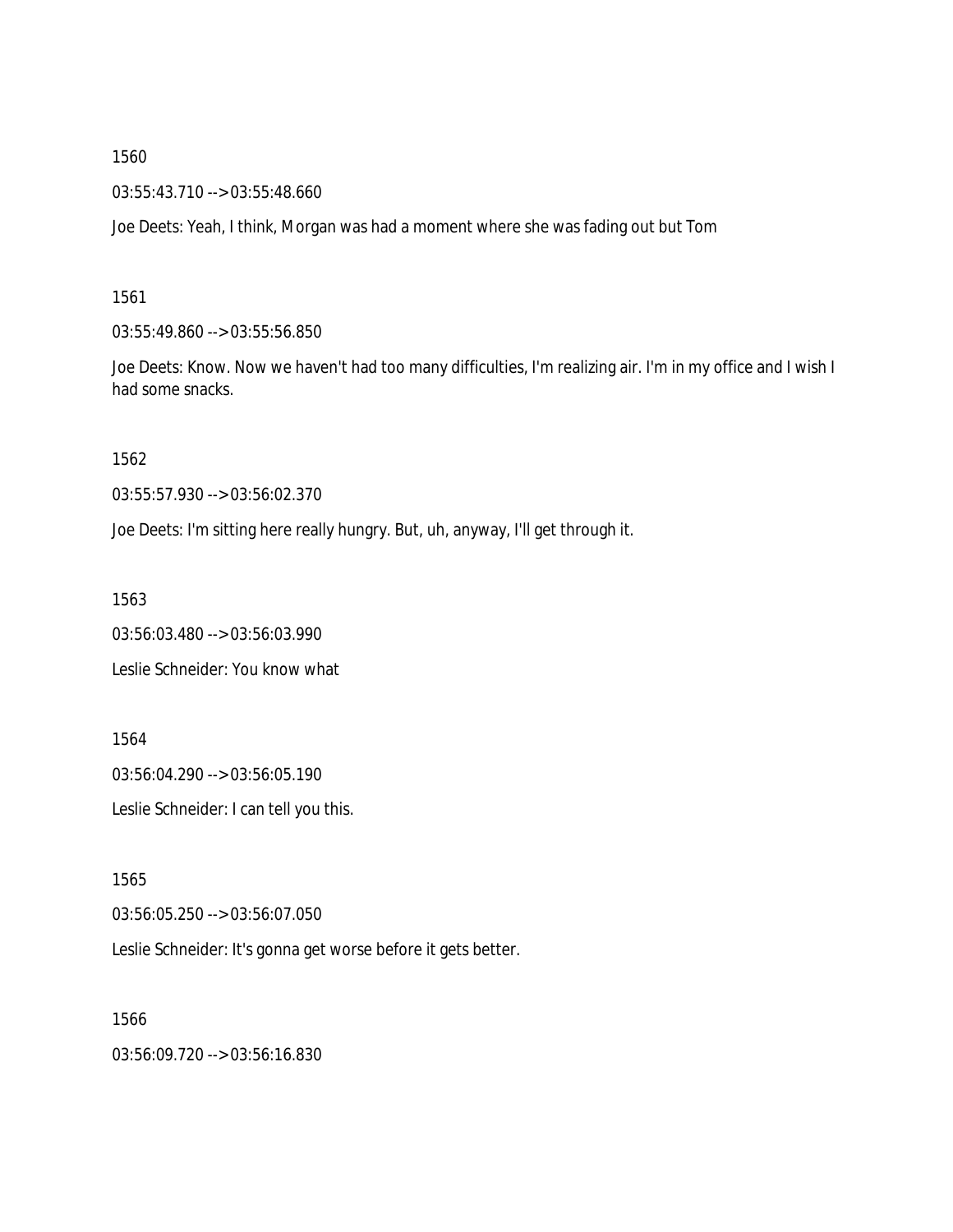Morgan Smith: I WANT TO MAKE YOU JEALOUS but I am always surrounded by snacks right out of view because I couldn't bear food.

1567

03:56:19.260 --> 03:56:21.240

Joe Deets: Thinking, I need to plan better

1568

03:56:28.020 --> 03:56:29.610

Leslie Schneider: Welcome back, Counselor Medina.

1569

03:56:31.200 --> 03:56:31.710

Kol Medina: There.

1570

03:56:33.360 --> 03:56:43.350

Kol Medina: I am at this routine now where I have my son with me. Tuesdays and Thursdays and we always stop at Dairy Queen on the way home. So that's why I'm always eating a blizzard here.

1571

03:56:44.400 --> 03:56:44.670

Kol Medina: Just

## 1572

03:56:45.000 --> 03:56:51.210

Leslie Schneider: So you said to share that castle deeds, just like head over to Dairy Queen and get yourself some ice cream before the meeting.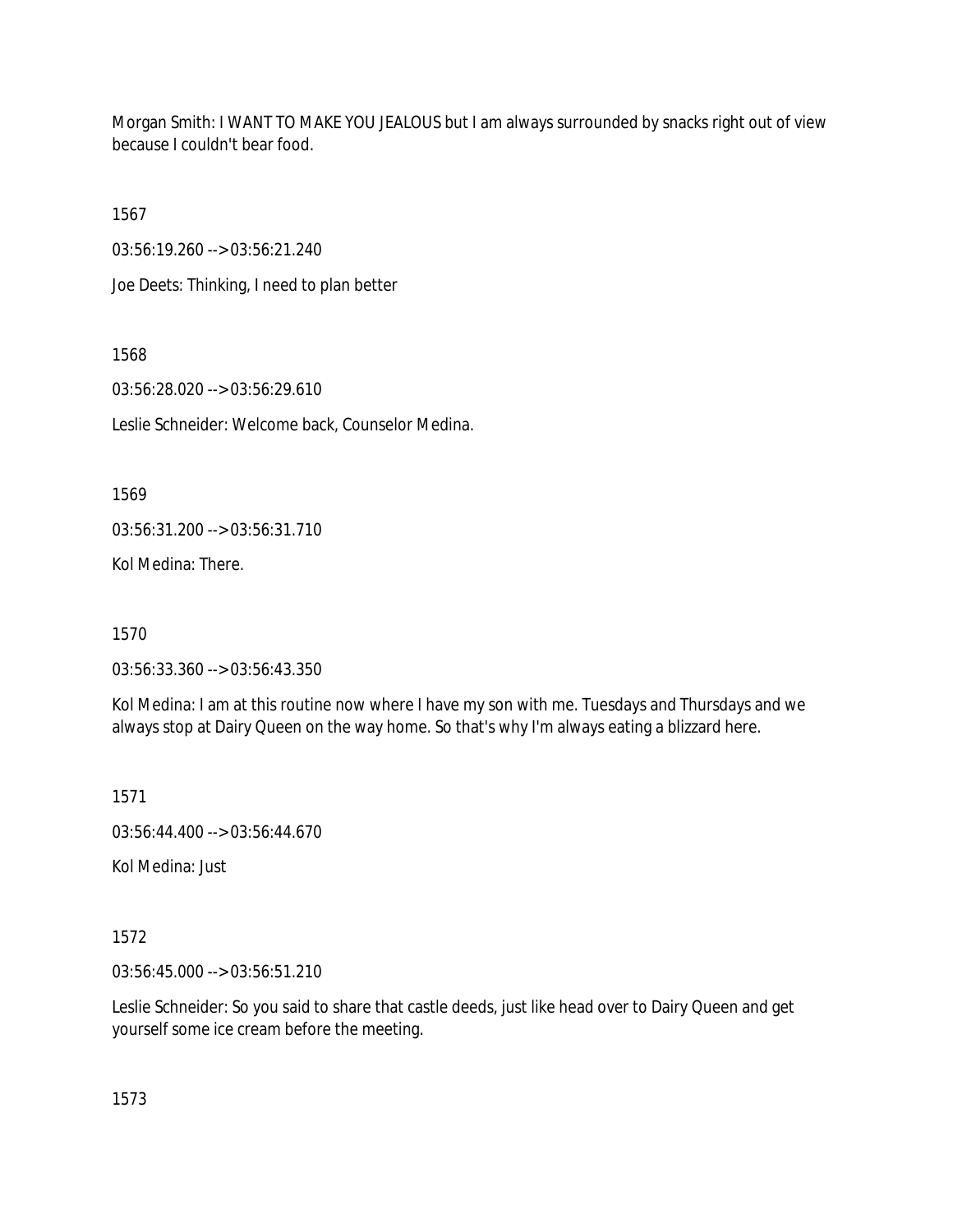03:56:51.270 --> 03:56:52.290 Kol Medina: It works really well.

1574 03:56:53.940 --> 03:56:55.140 Joe Deets: It will try that.

1575 03:56:57.690 --> 03:56:58.410 Leslie Schneider: All right.

1576 03:56:59.490 --> 03:57:03.150 Leslie Schneider: I think we're all back, except for COUNCILMEMBER a topless.

1577 03:57:04.830 --> 03:57:06.240 Leslie Schneider: Is that true, or am I missing is no

1578 03:57:06.780 --> 03:57:08.280 Leslie Schneider: Apology is

1579 03:57:15.030 --> 03:57:16.020 Joe Deets: There is nothing

1580 03:57:23.100 --> 03:57:28.020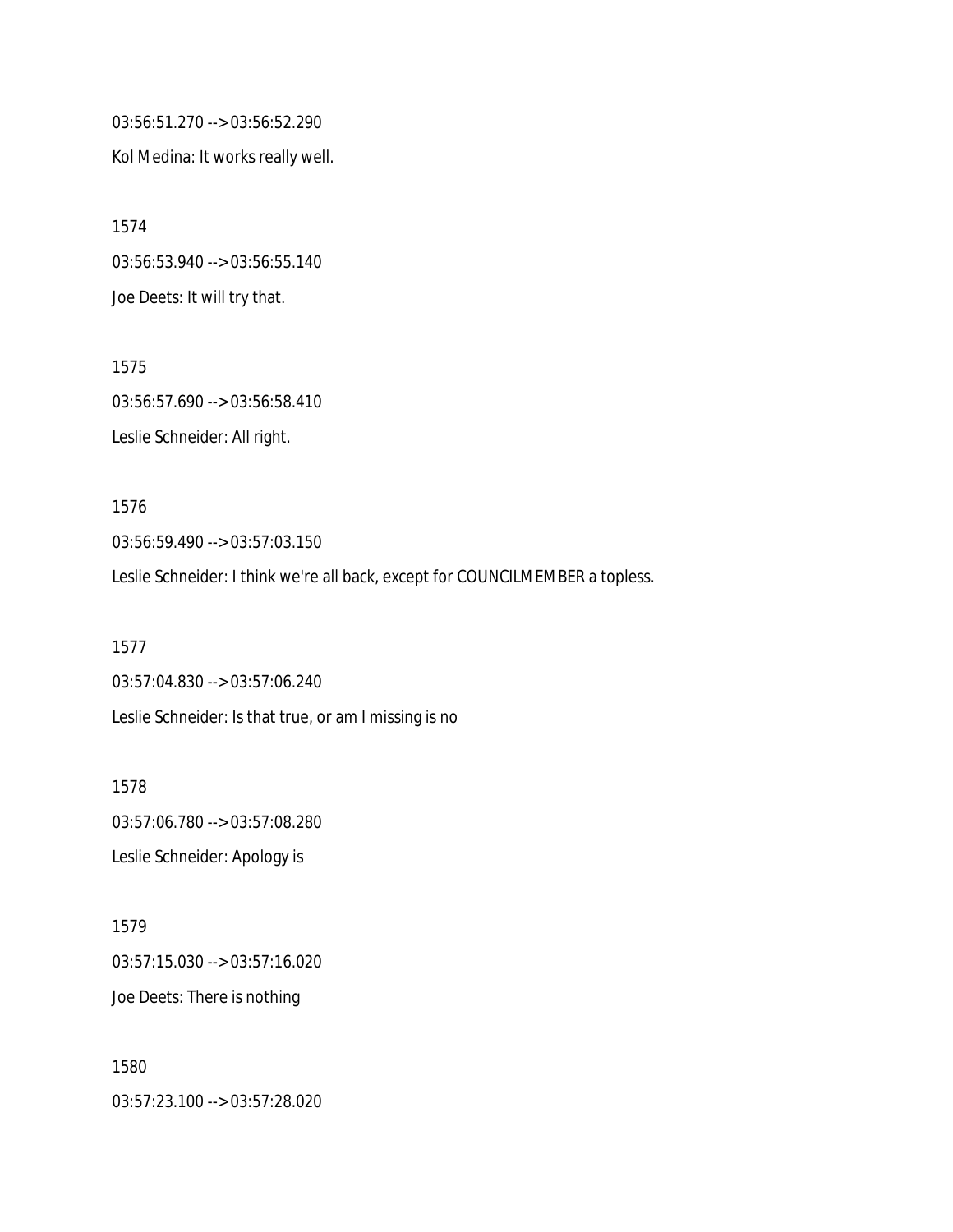Leslie Schneider: Alright, we're waiting for COUNCILMEMBER Pollock, and our Deputy Mayor

1581

03:57:29.790 --> 03:57:32.220

Leslie Schneider: There she is. She's eating. Got it.

1582

03:57:36.990 --> 03:57:37.860 Leslie Schneider: And here we go.

1583

03:57:40.650 --> 03:57:42.180

Joe Deets: By the way, I'm hearing fireworks.

1584

03:57:43.560 --> 03:57:44.040

Leslie Schneider: Really

1585

03:57:47.730 --> 03:57:50.460

Leslie Schneider: Okay, so a quick question.

1586

03:57:52.200 --> 03:58:00.780

Leslie Schneider: We, we make sure here. Yeah. Wait, so in new business we are, I guess I should call us back to order again formally

1587

03:58:02.190 --> 03:58:11.490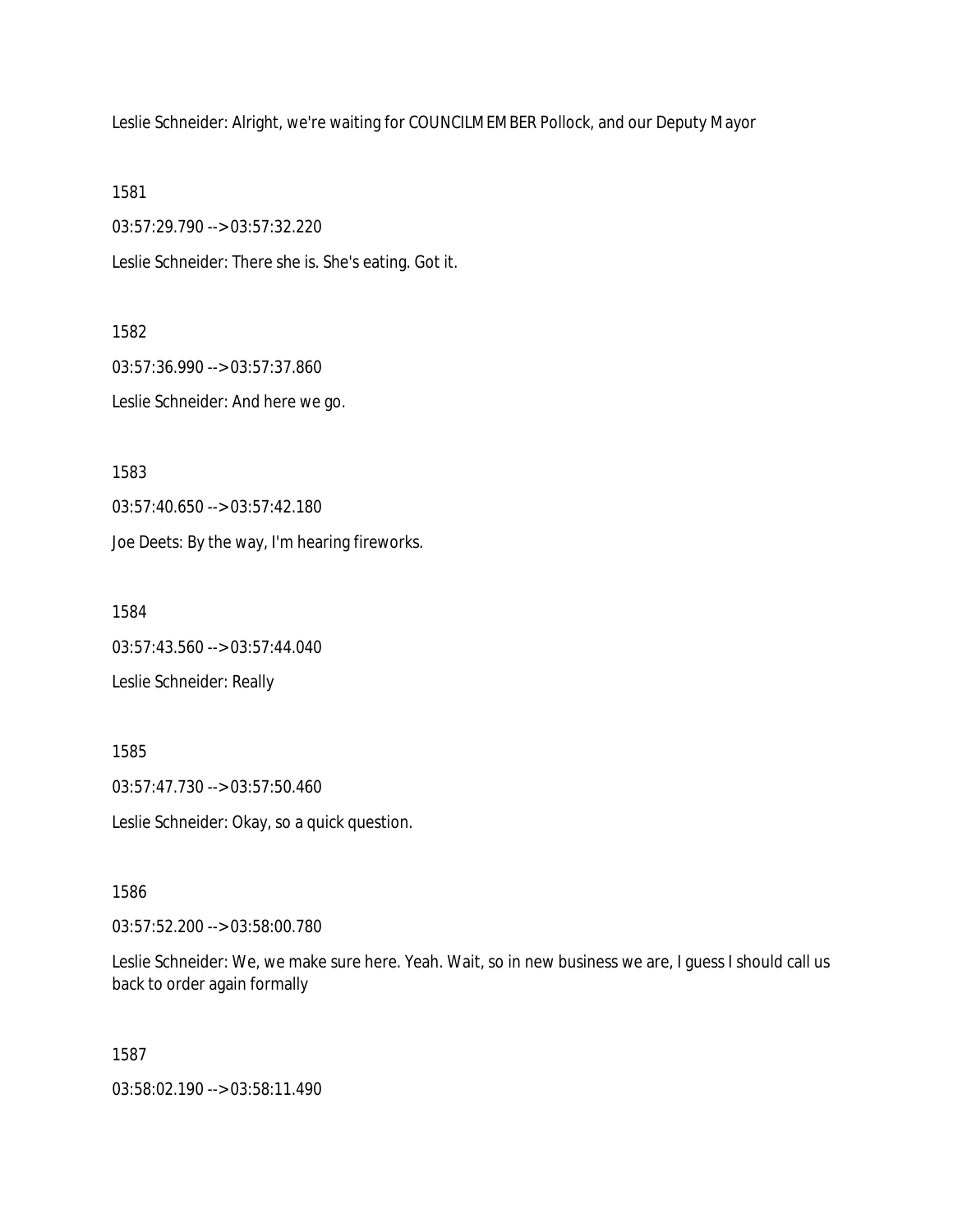Leslie Schneider: And we are on what was 11 a consideration of revisions to the city's Code of Conduct and Ethics program that we are also at

1588

03:58:13.440 --> 03:58:14.130

Leslie Schneider: Which is

1589

03:58:16.080 --> 03:58:23.040

Leslie Schneider: Like 15 minutes over. When we were supposed to have finished the meeting, and we have 123

1590

03:58:26.430 --> 03:58:33.870

Leslie Schneider: Agenda items that were there. And then we've got two more that were pulled from the consent agenda. So we are we have five items to go and

1591

03:58:35.700 --> 03:58:48.600

Leslie Schneider: COUNCILMEMBER high topless. I know you had said, you might be willing to push the the revision of the the city's code conduct an ethics program. How do you feel about that now. I think it's up to you.

1592

03:58:49.290 --> 03:59:01.950

Kirsten Hytopoulos: Yeah, I mean, given that we were going to have a difficult mask discussion, I'd almost i thought was an almost certainty, we wouldn't talk about this tonight so I am not married to continuing with this and if there was to be any substantive discussion on this topic.

1593

03:59:02.640 --> 03:59:21.060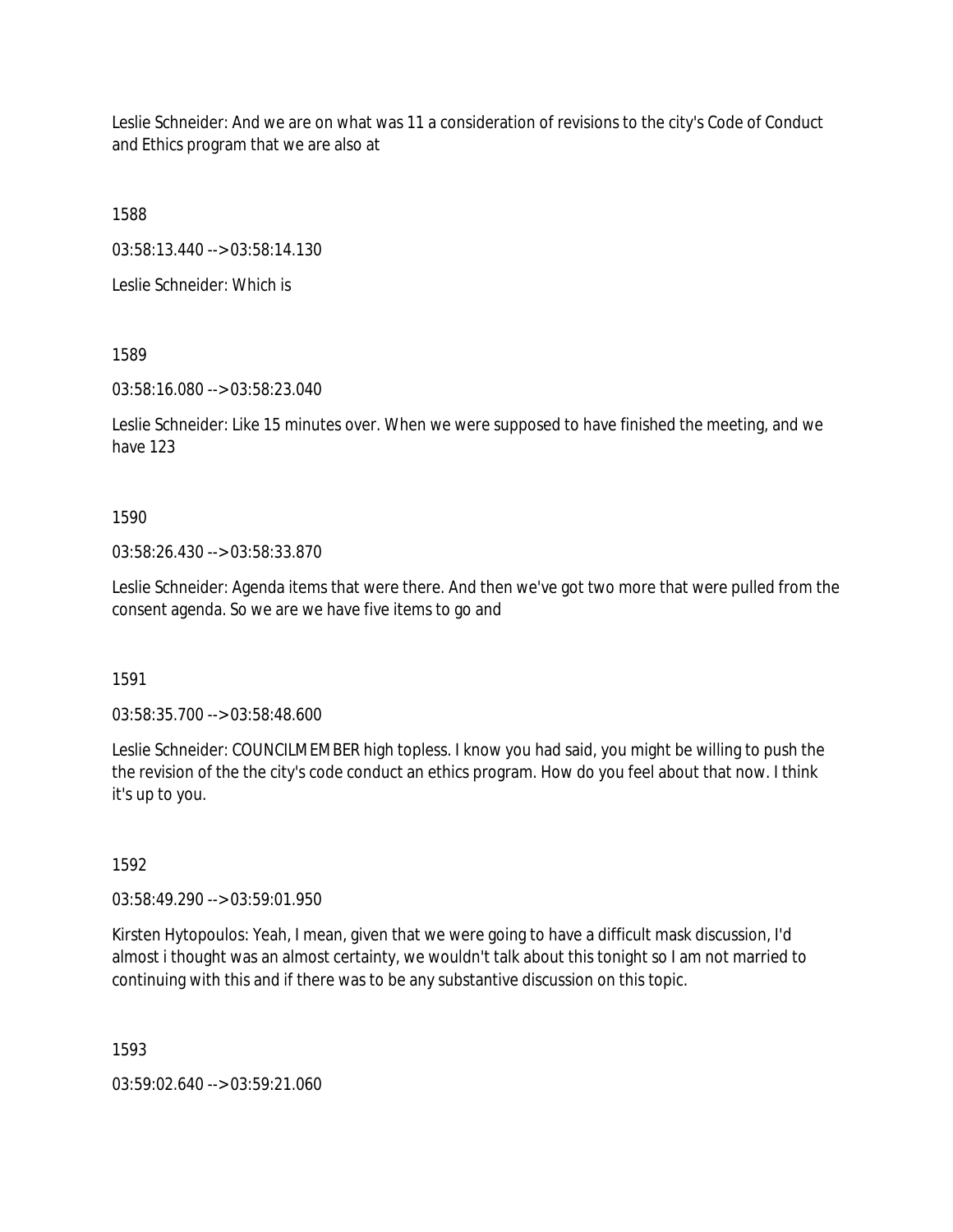Kirsten Hytopoulos: I don't want to leave it at 1020, quite frankly. So if the rest of councils. Okay, putting it to next week. I think my request you please have read it. Let's hope we all read it. By then, so we can really focus on questions and clarifications and it won't have to take us too long.

1594

03:59:22.560 --> 03:59:23.400

Leslie Schneider: City Manager.

1595

03:59:24.780 --> 03:59:25.470

Leslie Schneider: You had your head.

1596

03:59:26.340 --> 03:59:34.650

Morgan Smith: Yeah, I just wanted to let you know that for next week we currently only have only have about two hours worth of content scheduled

1597

03:59:34.980 --> 03:59:44.880

Morgan Smith: So if there are items for tonight as long as we get them on the agenda because next week is a special meeting. So if there are things that you want to continue from tonight on to next week.

1598

03:59:45.210 --> 03:59:53.370

Morgan Smith: By all means. I think you have the time to do that if you want to make that trade off. But let's make sure we get them on the agenda so you can take action on them next week. If you choose to do so.

1599

03:59:56.970 --> 04:00:00.150

Leslie Schneider: Okay, so is there any objection to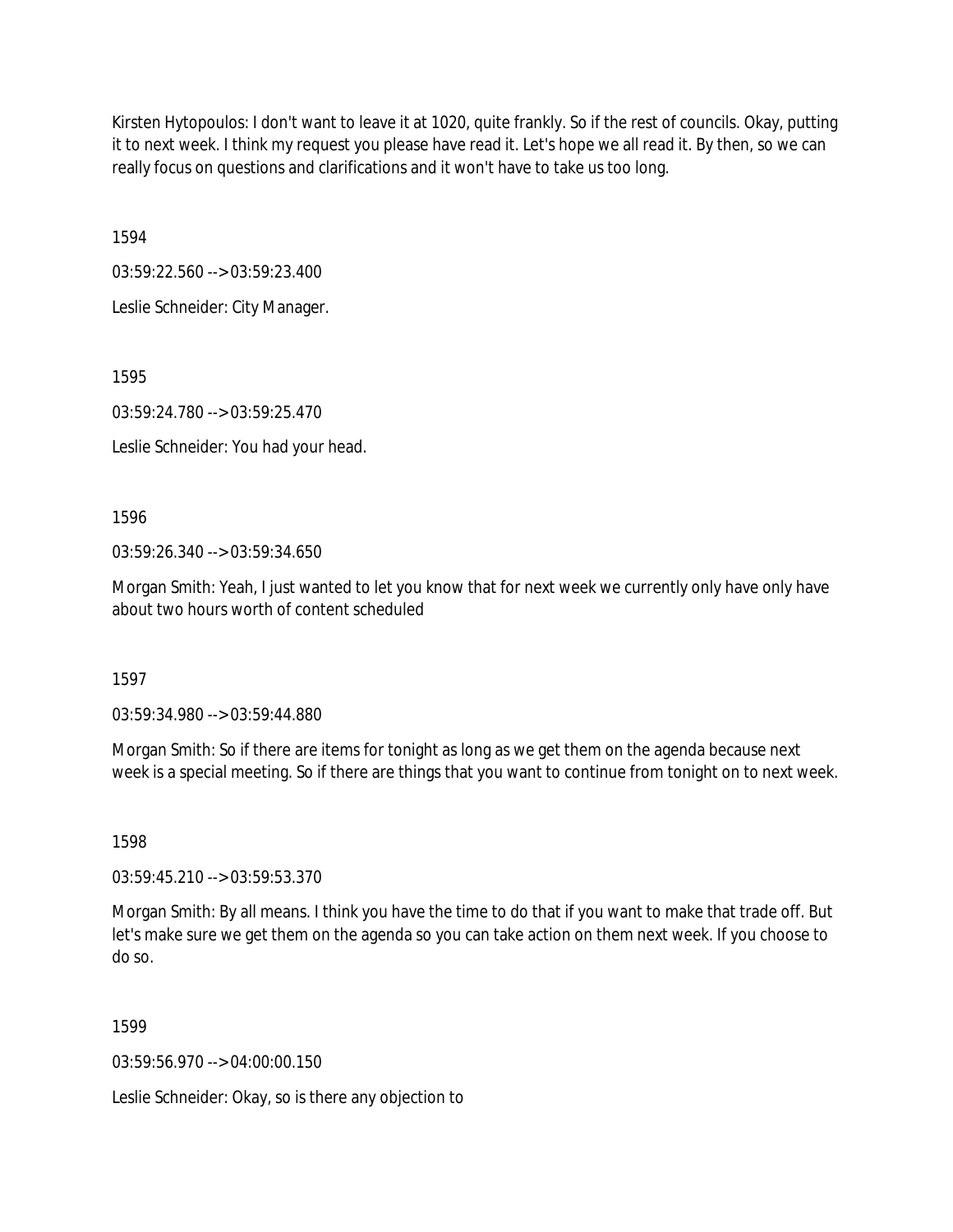04:00:01.260 --> 04:00:05.820

Leslie Schneider: Moving this item 11 a two to next week. Councilmember Medina.

1601

04:00:07.110 --> 04:00:14.250

Kol Medina: No, I don't have any objection, although I wonder if this might actually be something we can do relatively quickly. Probably not, but maybe

1602

04:00:14.940 --> 04:00:31.380

Kol Medina: But if we are moving it, I just what I'd like to be able to do is to get a draft that we could just make emotion and say yes I approve that Council can vote on it or not, but there. There are a few customer I topless just points in there and questions.

1603

04:00:33.360 --> 04:00:41.760

Kol Medina: Like still what in the draft I sigh, as you know, reference to the section of this should be sent to you know the appropriate authority and let's just suggest and

1604

04:00:42.780 --> 04:00:49.380

Kirsten Hytopoulos: Then the wrong draft was attached, because the red line draft that should be attached to this has everything has everything

1605

04:00:50.010 --> 04:01:00.510

Kirsten Hytopoulos: Address and, above all, there's a clean copy and the only thing that has not been done and and Joe and I worked on this as far as like some of the, the real details here and she can speak to this Joe van.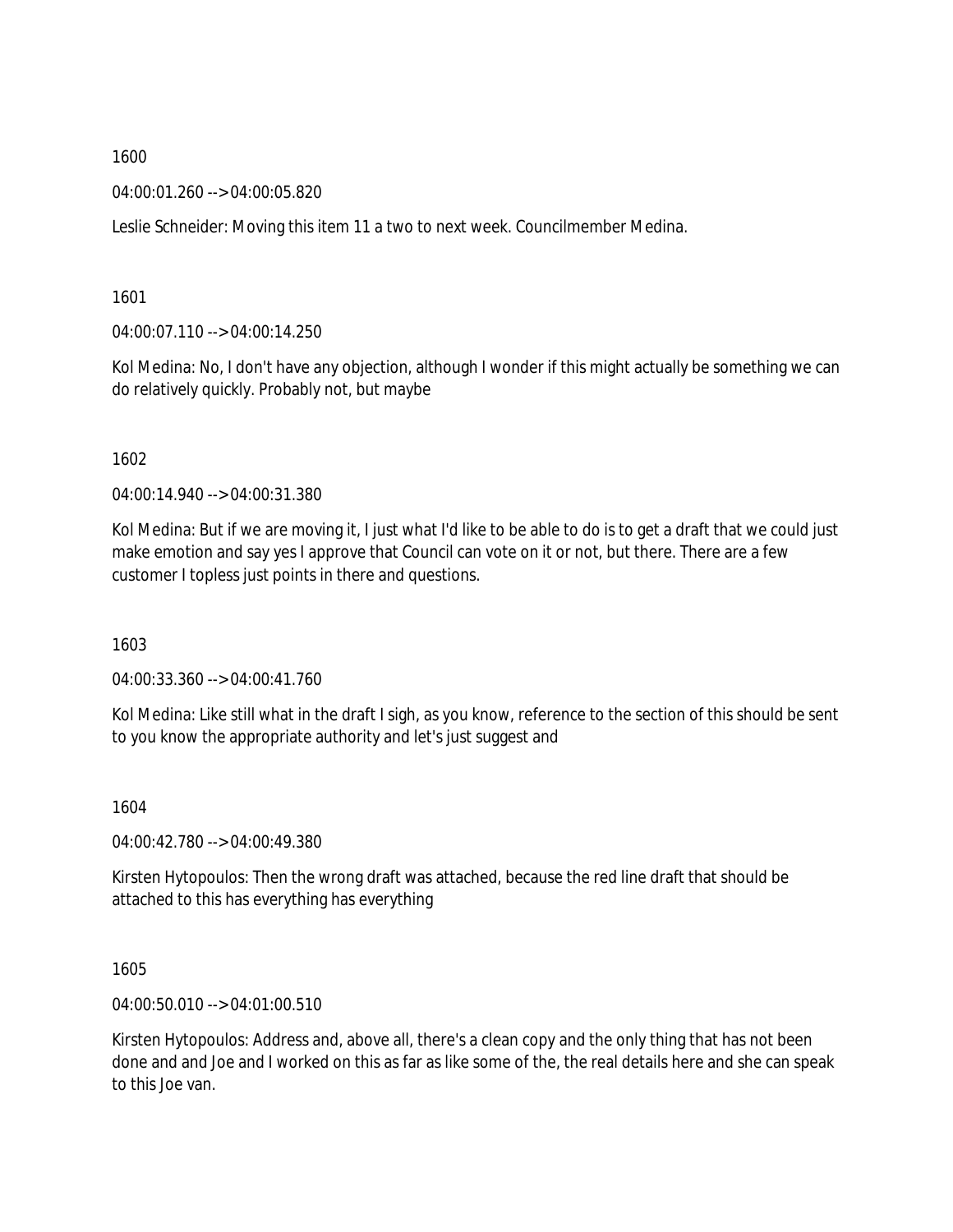04:01:00.990 --> 04:01:11.550

Kirsten Hytopoulos: But all that should be left is the fixing the table of contents and that sort of thing to to, you know, the kind of hard work of the word processing to make these changes fit into the format but

# 1607

04:01:12.090 --> 04:01:18.030

Kirsten Hytopoulos: All the steps of changes are in the clean copy and all the answer all the questions are answered by suggested language.

# 1608

04:01:18.750 --> 04:01:25.950

Kol Medina: In the clean copy. I didn't, I'm looking to clean copy. I was just looking at the red line copy and I saw those questions in there. So maybe the older ones in here.

1609

04:01:26.220 --> 04:01:34.380

Kol Medina: But anyway, it sounds like there's a newer one and I'm just saying let's let's have that one in the packet. Maybe I'm mistaken, but let's have that one in the packet for next week.

1610

04:01:35.130 --> 04:01:35.910

Kol Medina: That's awesome.

1611 04:01:36.510 --> 04:01:38.490

Joe Levan: That the one that's in the packet with the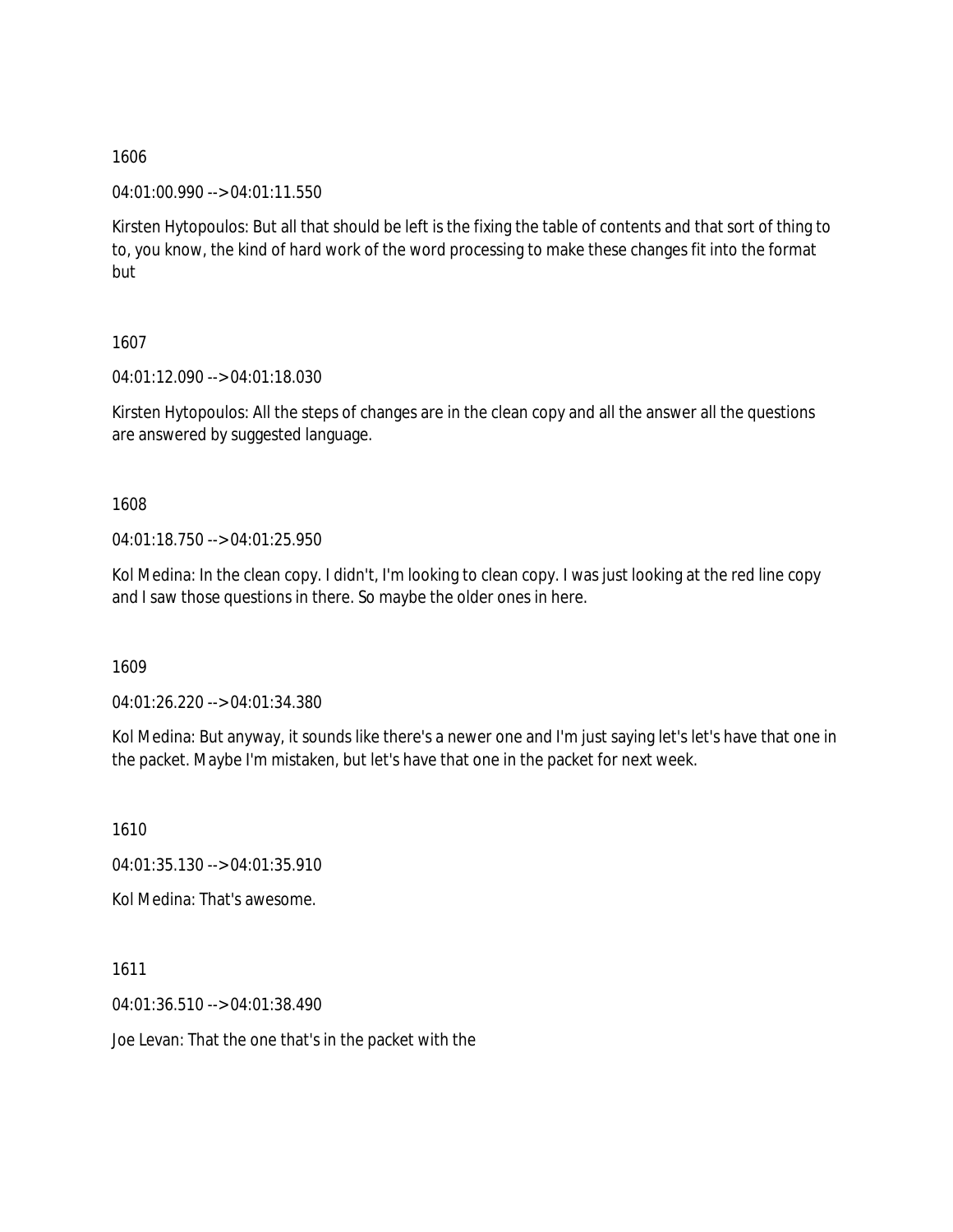04:01:38.490 --> 04:01:50.850

Joe Levan: Comments. There are comments but they're not Christians to do. They've been addressed. So, and that's the there's so that the right one was in the packet. I'm looking at the one. It's in the packet right now.

1613

04:01:51.450 --> 04:02:02.940

Kirsten Hytopoulos: And my reasons for leaving comments is kind of help educate both you you all and the public and like what you know does call attention to the red lines and why and the thinking behind it, etc. So

1614

04:02:04.350 --> 04:02:13.920

Joe Levan: And counselor Medina, you may be so, like, for example, the or the reference to appropriate authorities so customer I topless had a question there. But the question is answered by

1615

04:02:14.520 --> 04:02:20.910

Joe Levan: And maybe that's just not clear that the answer is the city attorney. That's the appropriate authority for those would be

1616

04:02:22.260 --> 04:02:25.920

Joe Levan: Reported to so that that has been answered all those questions.

1617

04:02:26.430 --> 04:02:34.410

Kirsten Hytopoulos: And I apologize. Call you shouldn't find that's bad. That shouldn't still be in there that question. I should I believe I've deleted all the other questions that have been not been answered.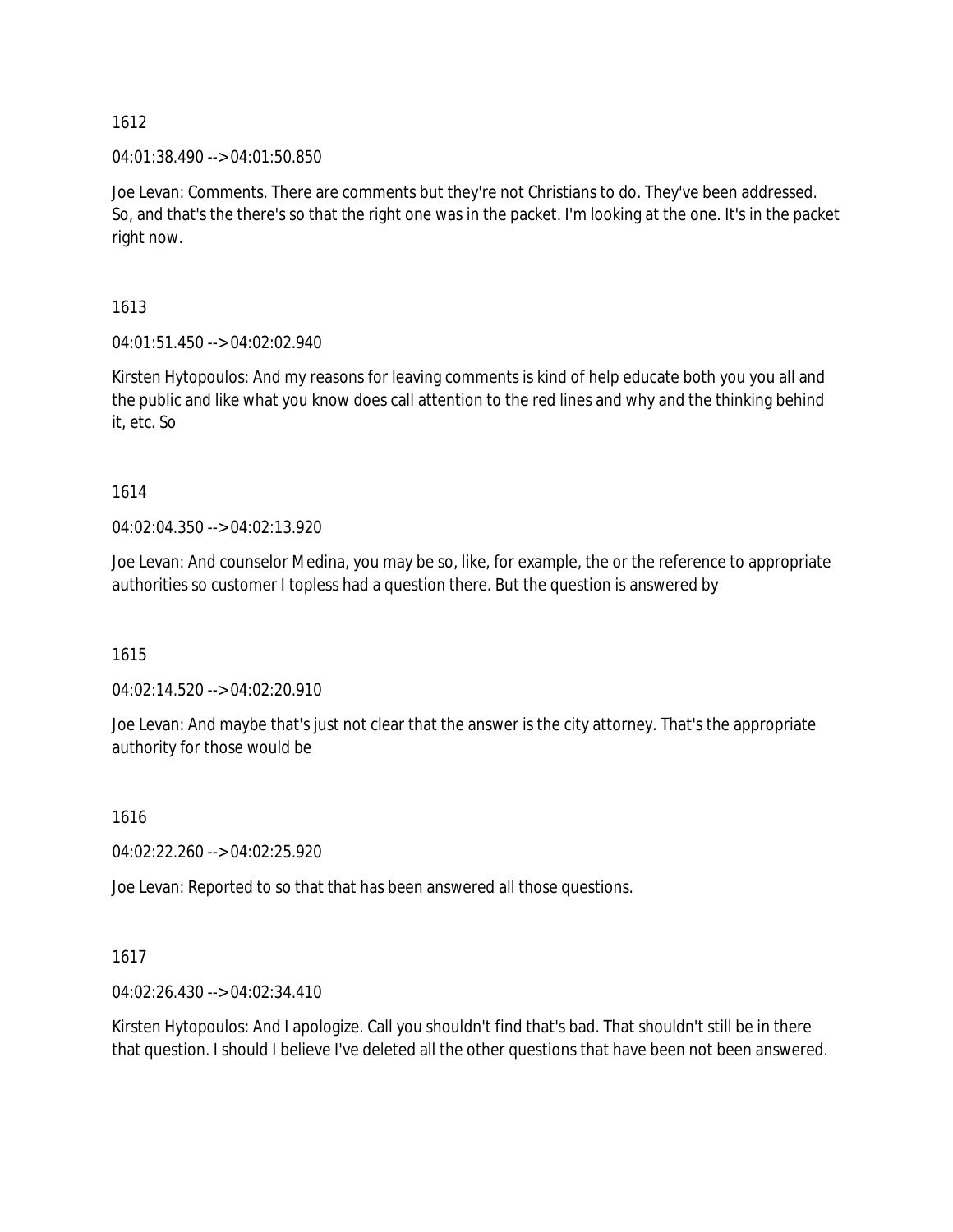04:02:35.040 --> 04:02:47.880

Kol Medina: I would. Sorry for the back and forth. Yeah, I just read the comments saw they were the same, and just assume I didn't then go and read the red line next to them. But there's also at the still at the end, the question of, should this still expire in a year, and maybe there's an answer there.

1619

04:02:48.090 --> 04:02:51.570

Kirsten Hytopoulos: I think that's, I think, that is just too sensitive. A question for me to answer.

1620

04:02:52.410 --> 04:02:52.740

Okay.

1621

04:02:54.960 --> 04:02:59.700

Joe Levan: As we say so, you know, as we work through this. They're, they're just a couple

1622

04:03:00.720 --> 04:03:05.550

Joe Levan: Possible decision points, but just depends on how much the Council wants to engage on those points.

1623

04:03:06.030 --> 04:03:17.850

Joe Levan: So I think it's worth having the Council talked about those points next week and then we can come back in the future with a resolution to adopt it based on the changes the Council decides it wants to make next week.

1624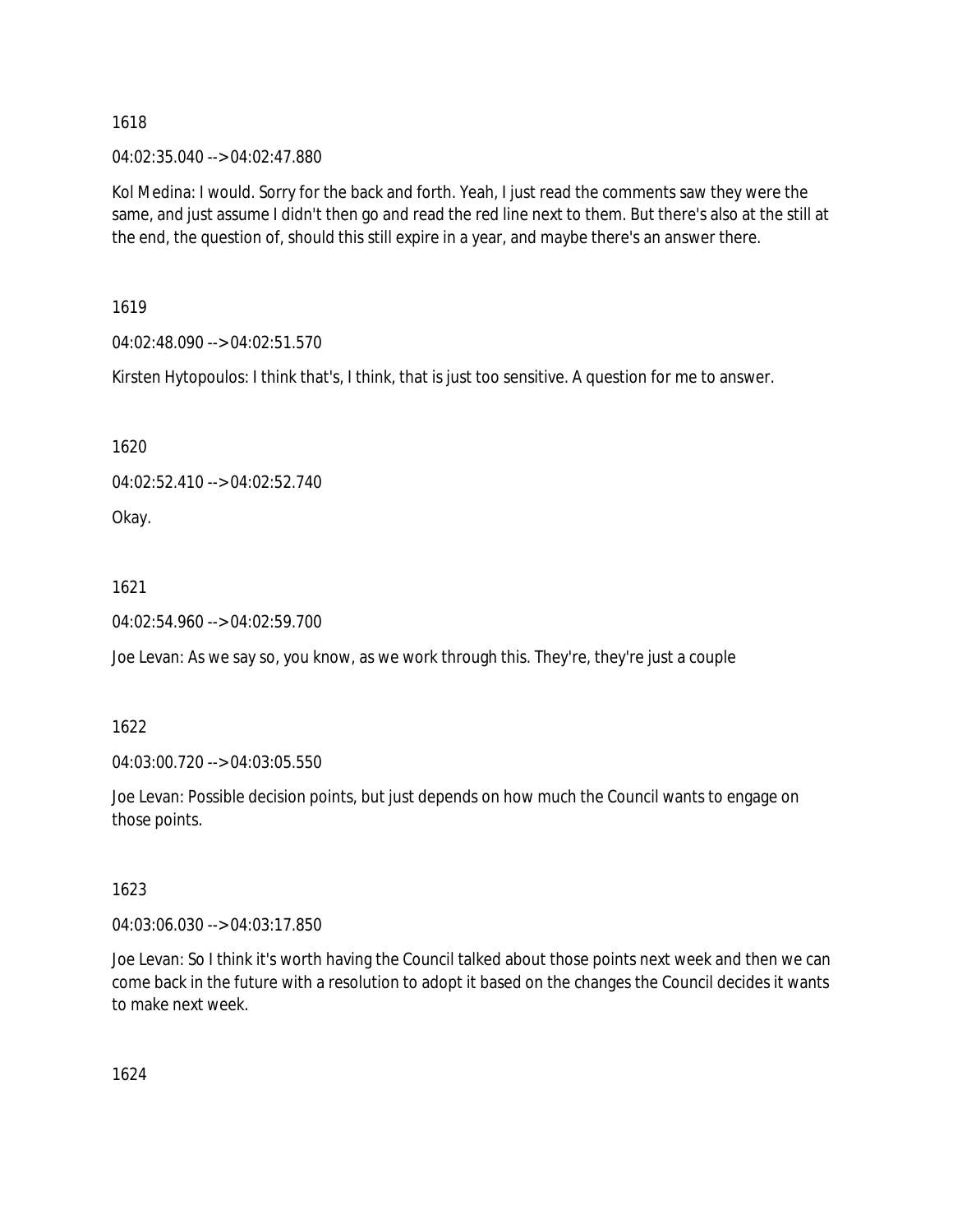04:03:19.350 --> 04:03:29.550

Kirsten Hytopoulos: And I'll just add that my feeling is for transparency sake, for the public. Even if everybody reads it says, hey, thumbs up. They don't talk about it. We probably better just at least run through what those are briefly.

1625

04:03:30.210 --> 04:03:31.860

Kirsten Hytopoulos: To understand what's happening.

1626

04:03:34.380 --> 04:03:36.660

Leslie Schneider: Alright. Councilmember Pollock, you have your hand up.

# 1627

04:03:40.200 --> 04:03:48.210

Michael Pollock: Thanks. Yeah, I just want to echo that. I do think there's some things to discuss. So yeah, I'm happy to move forward to your time.

1628

04:03:49.320 --> 04:03:50.580

Michael Pollock: I'm also wondering

1629

04:03:52.050 --> 04:04:02.250

Michael Pollock: If there is anything, given that there is a relatively light schedule. I mean, if there's anything before us, that we have to decide tonight or if we couldn't just simply

1630

04:04:02.880 --> 04:04:11.640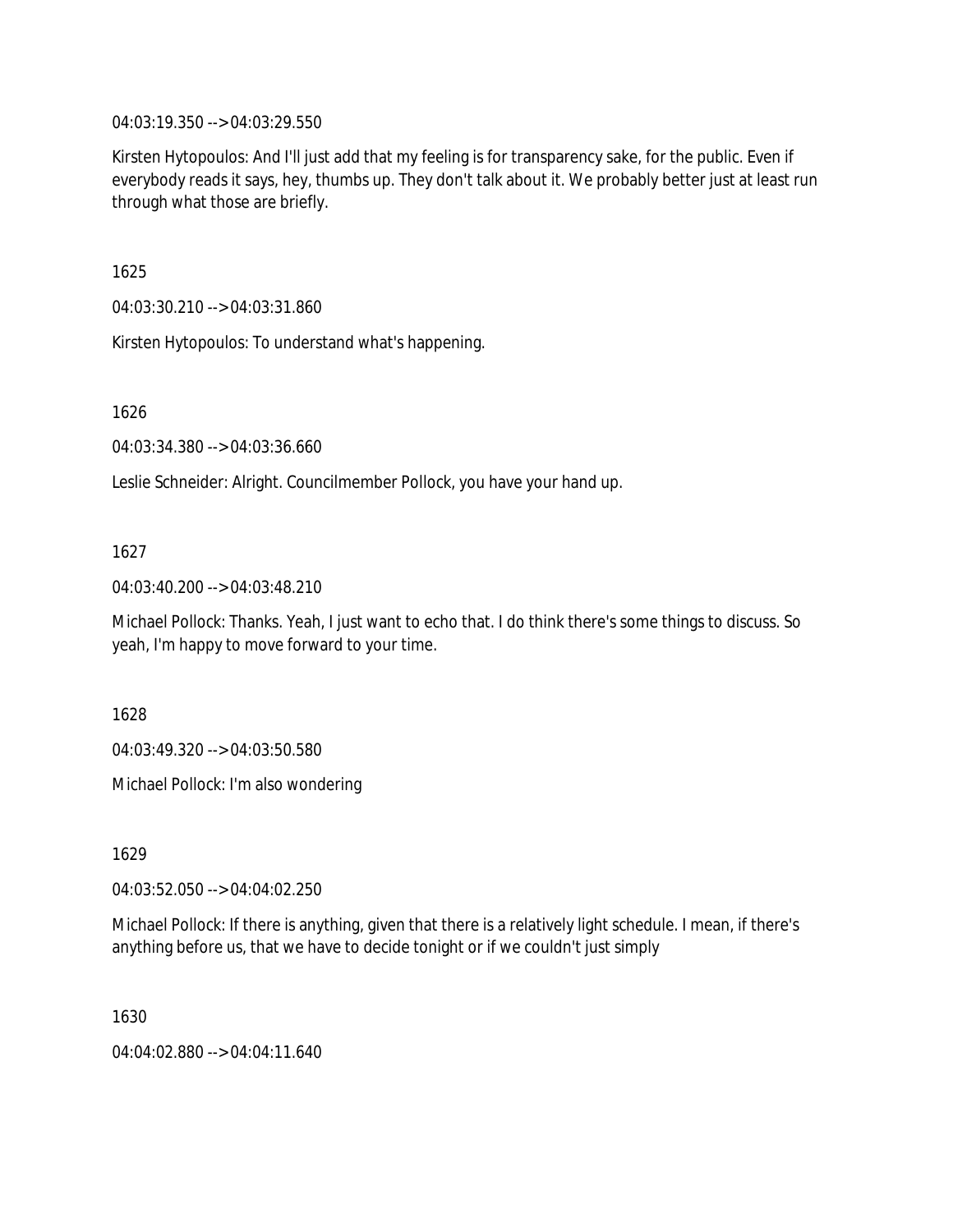Michael Pollock: Since it's an extra meeting anyway just simply cackle stuff then when we were four and a half hours and it's just a suggestion I don't know what people's appetite.

1631

04:04:12.930 --> 04:04:16.080

Michael Pollock: As we're going on, but I'm

1632

04:04:17.760 --> 04:04:23.970

Michael Pollock: Just throwing it out there. Is there anything we will you have to do tonight. This is a question for city manager.

1633

04:04:28.530 --> 04:04:36.570

Leslie Schneider: I would say we have to finish these things that were like in the consent agenda got pulled and all that. I mean, you know, this is what happens. We've got it.

1634

04:04:38.580 --> 04:04:40.230

Leslie Schneider: We make our bed and we lay it

1635

04:04:42.870 --> 04:04:43.200

Michael Pollock: All right.

1636 04:04:45.480 --> 04:04:46.050 Leslie Schneider: Um,

1637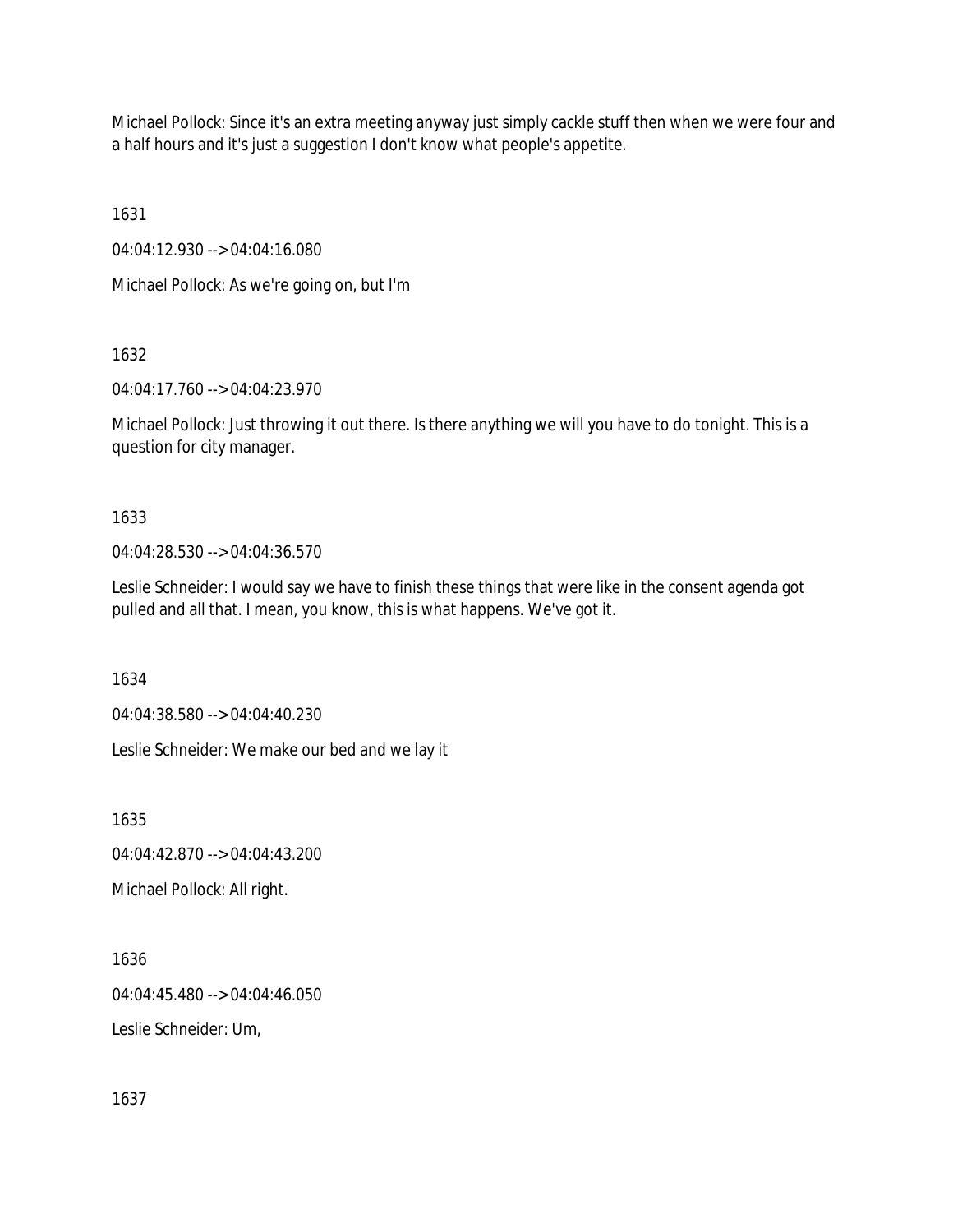04:04:46.560 --> 04:05:05.040

Leslie Schneider: Okay so we are moving item 11 a to next week to take that on to the financial topics and moving on to item 11 d which is appointment of Deputy Mayor for July through December 2020 and so

## 1638

04:05:06.840 --> 04:05:18.780

Leslie Schneider: If so, COUNCILMEMBER Pollock has said that he would be happy to serve and if, if, now would be a time for any formal nominations and COUNCILMEMBER nisar

1639

04:05:20.760 --> 04:05:21.330

Rasham Nassar: Yeah.

1640

04:05:22.620 --> 04:05:31.200

Rasham Nassar: Be happy to put a motion on the floor. I'm moved to a point. Councilmember Pollock as Deputy Mayor for July 1 2020 through December 31 2020

1641

04:05:35.640 --> 04:05:37.200

Leslie Schneider: Oh okay is there.

1642

04:05:39.030 --> 04:05:40.170

Leslie Schneider: I don't know. We

1643

04:05:40.800 --> 04:05:43.050

Kol Medina: Don't we take nominations. I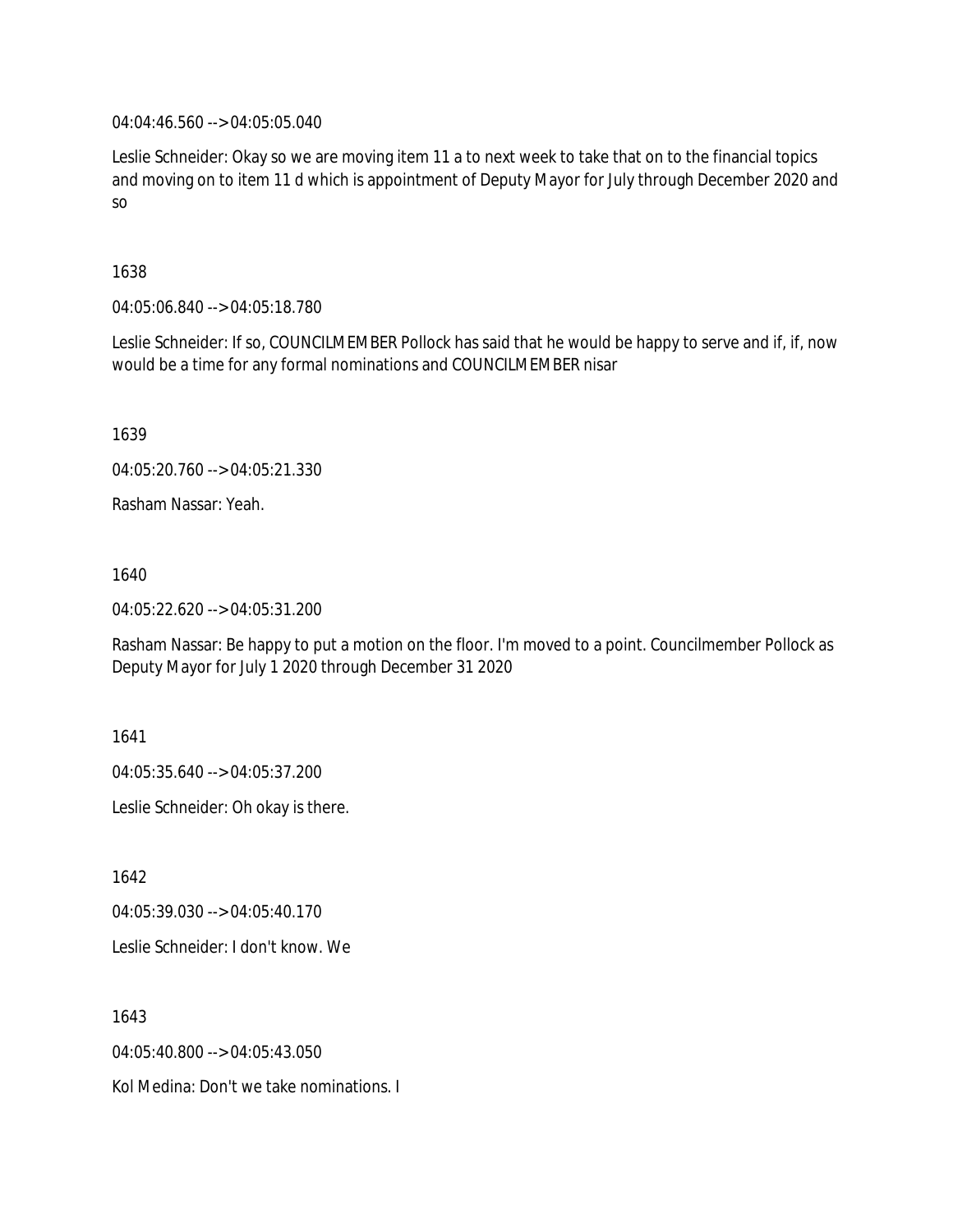1644 04:05:43.290 --> 04:05:43.530 I

1645

04:05:44.550 --> 04:05:51.000

Leslie Schneider: I think we take nominations. This doesn't feel right to me because then we have to have a discussion, um,

1646

04:05:51.630 --> 04:05:59.490

Rasham Nassar: Well, could we doesn't emotion not suffice as a nomination. So just putting a motion on the floor for discussion.

1647

04:06:03.450 --> 04:06:04.770

Leslie Schneider: Okay, I'm going to go to

## 1648

04:06:07.410 --> 04:06:15.210

Leslie Schneider: It so I didn't get a second on that. And I'm not sure what I would do if I did get a second on that. Um, I'm going to go to

## 1649

04:06:15.600 --> 04:06:17.010

Leslie Schneider: COUNCILMEMBER hi topless.

1650

04:06:18.270 --> 04:06:21.870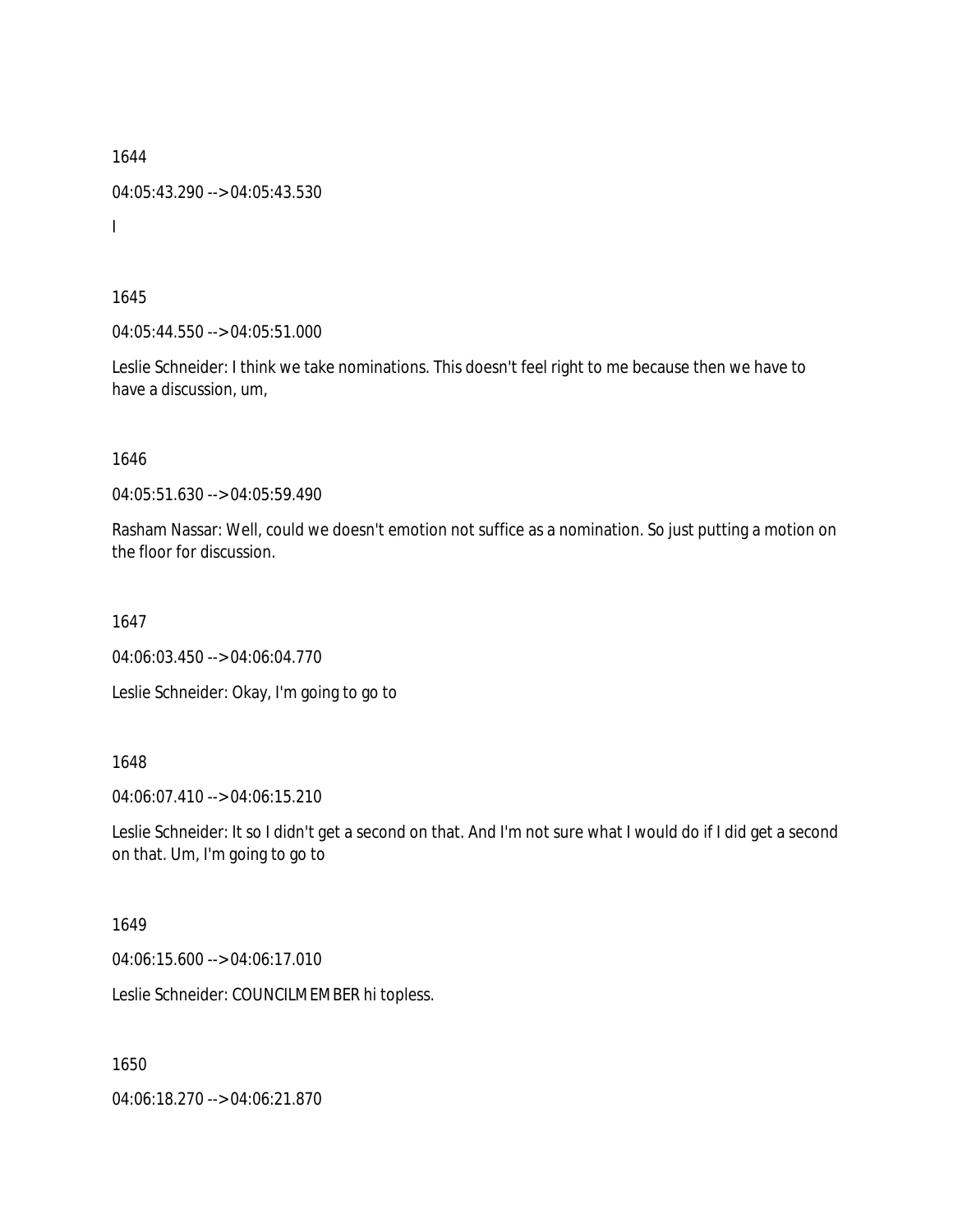Kirsten Hytopoulos: Well, I'm going to surprise, Joe. This probably

# 1651

04:06:22.770 --> 04:06:35.190

Kirsten Hytopoulos: But I was thinking as we approach this moment I thought about the fact that, as you all know what the beginning of this year, when I'm when I made my proposed changes to the length of the term of Deputy Mayor the rotation.

# 1652

04:06:35.730 --> 04:06:41.640

Kirsten Hytopoulos: And the fact that the Deputy Mayor should be chairing the meetings, my, my thought was that

# 1653

04:06:42.390 --> 04:06:45.030

Kirsten Hytopoulos: As I'm sure I explained that time that I think it's important that we

# 1654

04:06:45.450 --> 04:06:55.200

Kirsten Hytopoulos: Each get experience sharing meetings before we're mayor's both to the we have the experience and so that our, our colleagues can assess like how we do sharing meetings and so forth.

## 1655

04:06:55.800 --> 04:07:03.840

Kirsten Hytopoulos: And, to be frank and not like Joe and I've talked about this, but I'm kind of guessing that Joe is somebody who kind of comes up as an obvious possibility for mayor next year.

## 1656

04:07:04.380 --> 04:07:15.300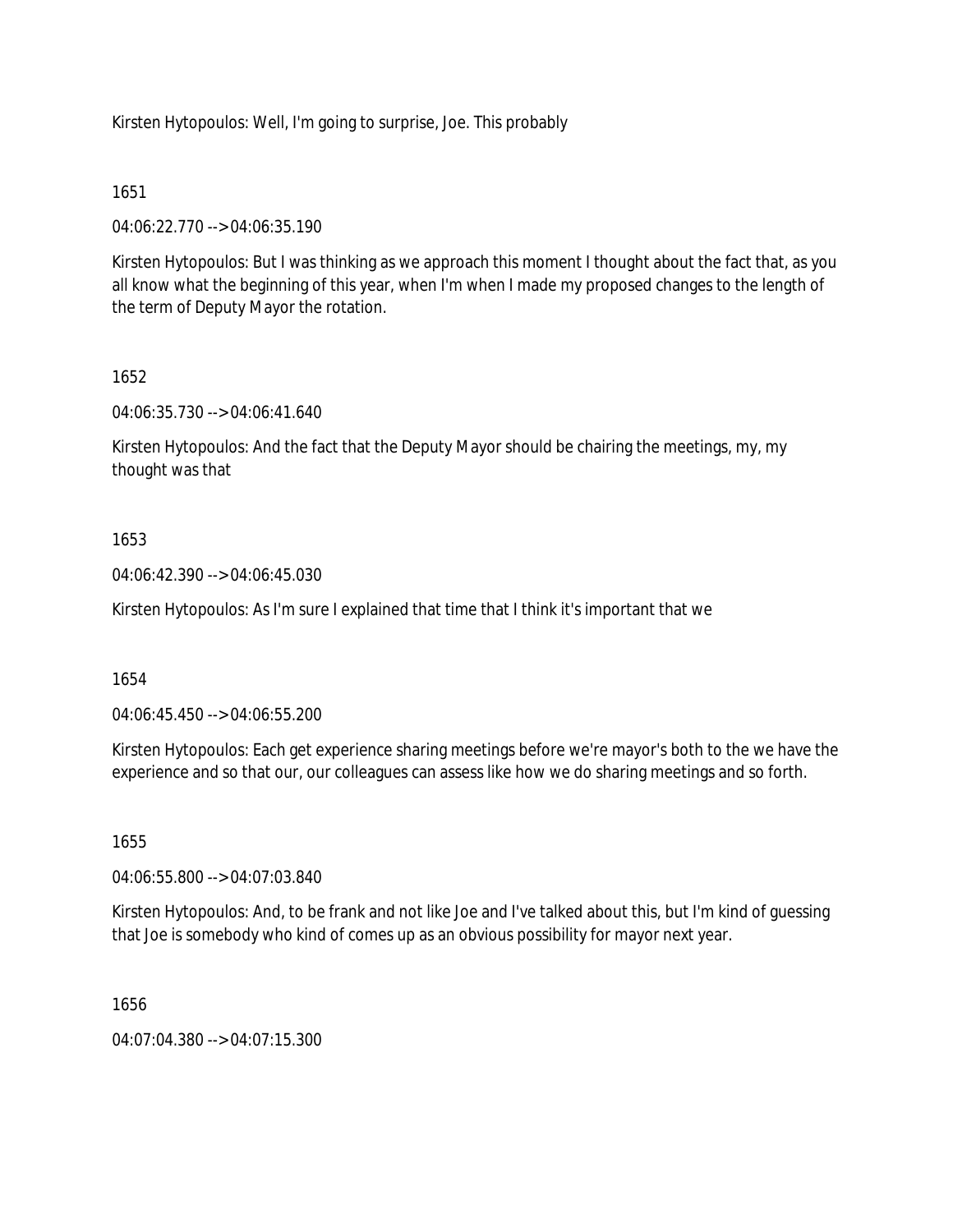Kirsten Hytopoulos: And as I understand it, when he was Deputy before he didn't share many meetings because that wasn't the policy at the time. And so I kind of wanted to just float the idea that we kind of have we have kind of

1657

04:07:16.290 --> 04:07:27.540

Kirsten Hytopoulos: Colliding I feel like colliding Council policies, some of which we inherited and it's really up to us and that would be, do we just do we just go to the one of the next few people that's people who haven't been Deputy Mayor

1658

04:07:28.410 --> 04:07:42.600

Kirsten Hytopoulos: Do we use the Deputy Mayor ship as a way to try out our future potential mayor's so I was going to throw out a nomination for Joe because he's I think he's probably one of the top options for mayor and I've never seen him chair meeting before

1659

04:07:44.430 --> 04:07:44.820

Joe Deets: Thanks.

1660

04:07:46.080 --> 04:07:49.650

Leslie Schneider: Okay, so we have a nomination on the floor.

1661

04:07:52.380 --> 04:07:53.160

Leslie Schneider: And

1662 04:07:56.100 --> 04:07:57.300 Leslie Schneider: I'm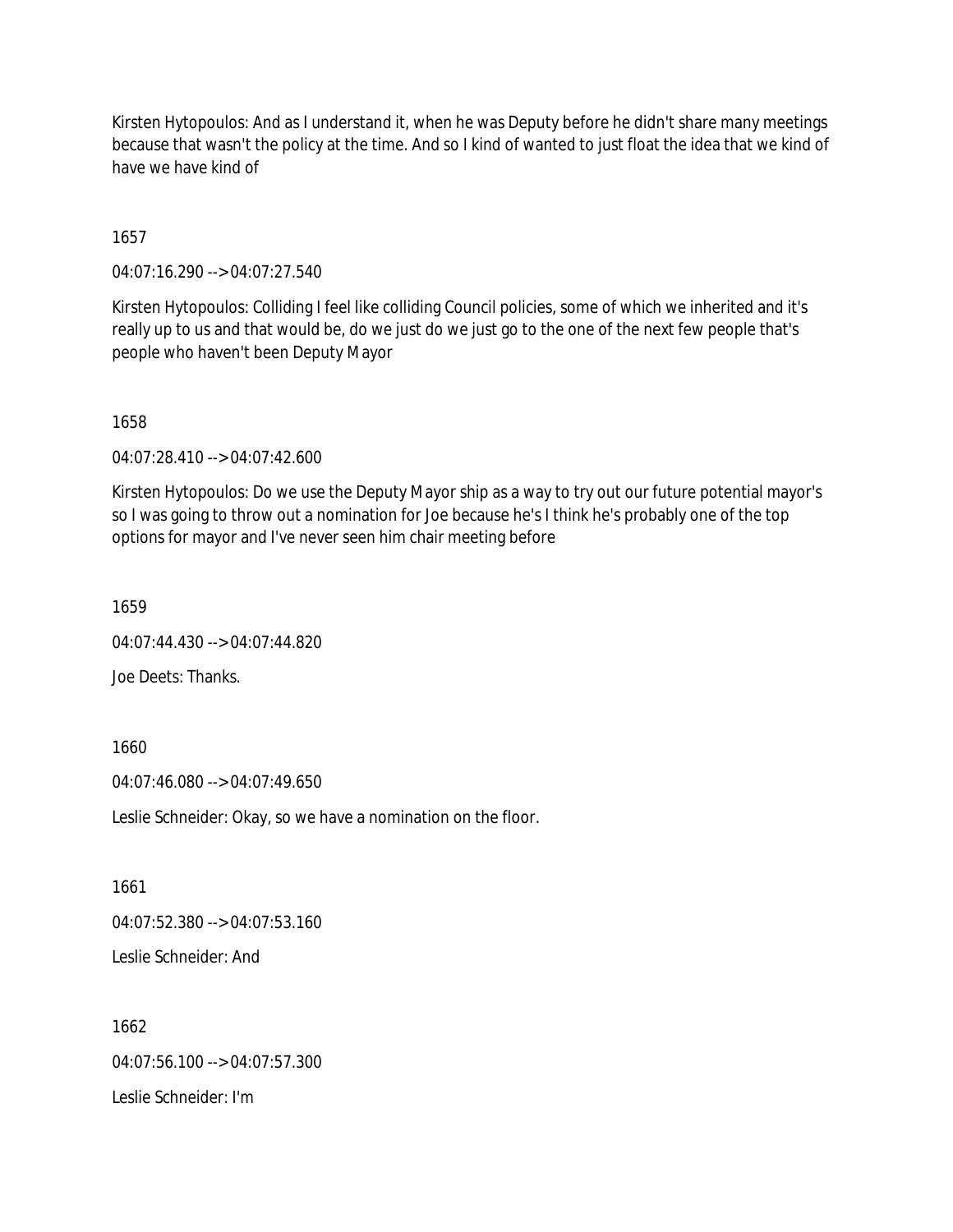04:07:57.930 --> 04:08:06.330

Leslie Schneider: So COUNCILMEMBER into sorry your hand is up, but I don't think you took it down from last time. So I'm not sure if that's intentional.

1664

04:08:08.220 --> 04:08:09.960

Rasham Nassar: I know but

1665

04:08:11.040 --> 04:08:21.180

Rasham Nassar: Yeah, that's, that's fine. I really didn't intend to put emotion on the floor, except to just, you know, compel discussion, it's just our practice to do so, and I was picking up on Mayor Schneider's

1666

04:08:21.960 --> 04:08:30.030

Rasham Nassar: Comments there in which you reference customer Polly because he has expressed prior interest in being the next deputy mayor and the interest of time, I thought I'd help move us along

1667

04:08:31.110 --> 04:08:38.280

Rasham Nassar: Not thought about this nomination, though, in terms of next year mayorship. So if that's the route. We're going to make I

1668

04:08:39.090 --> 04:08:49.650

Rasham Nassar: I might need a little more time. I mean, I'm always feel feel the room out and see where other council members are going to land, but I really haven't given that much consideration with related to this tonight.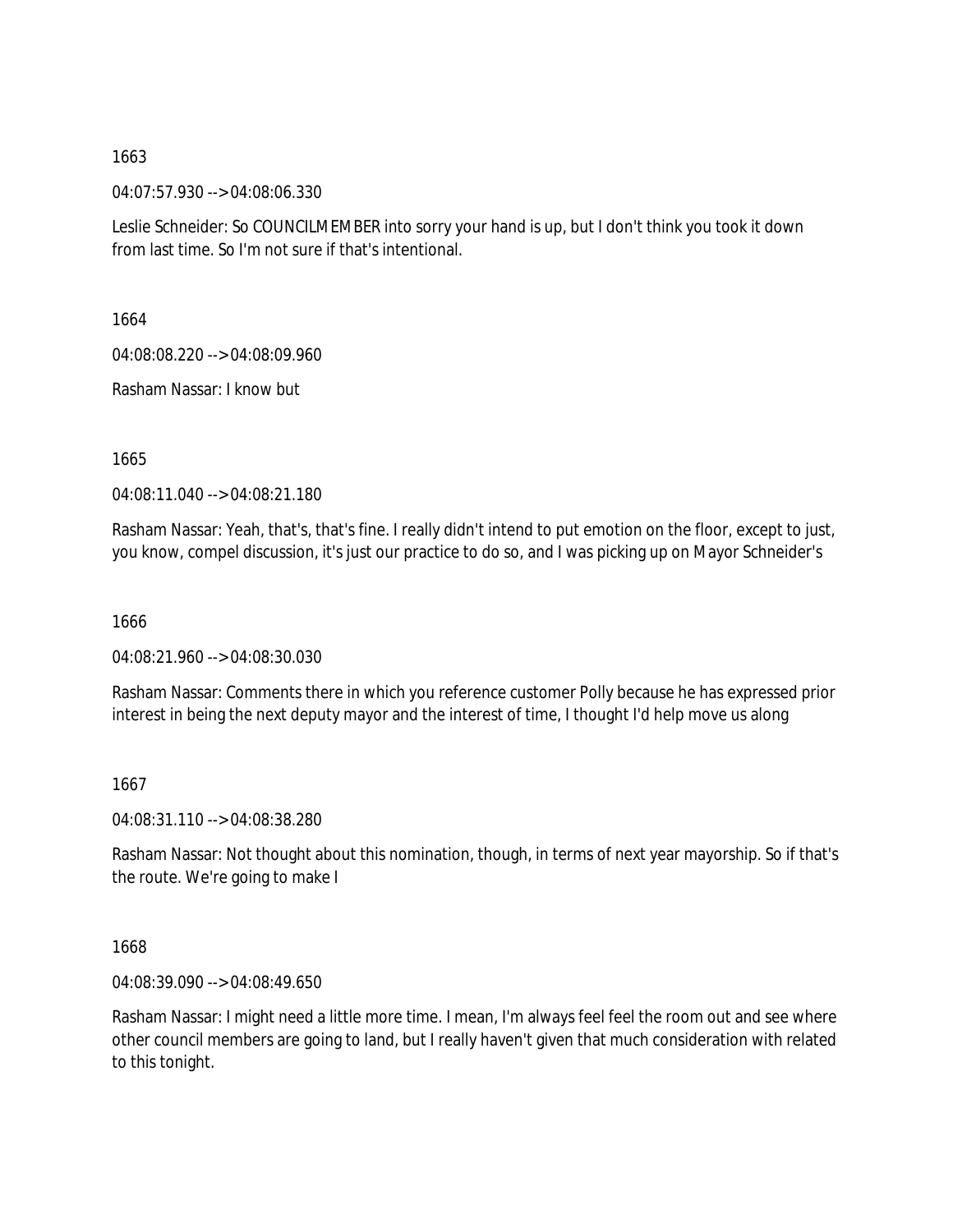04:08:51.030 --> 04:08:51.510

Leslie Schneider: Okay.

1670

04:08:51.600 --> 04:08:53.730

Leslie Schneider: Thank you for that customer Pollock.

1671

04:08:54.990 --> 04:09:03.510

Michael Pollock: No thanks. Yeah, I thought, you know, and correct me. I thought we just moved along on on on

#### 1672

04:09:05.700 --> 04:09:20.310

Michael Pollock: Every safe and saying it right or twice a year, every six months rotations and then we did them sequentially that I thought that was the the tradition. So I'm that was sort of the what I was operating on but you guys tell me

1673

04:09:21.390 --> 04:09:21.750

Michael Pollock: What

1674

04:09:23.100 --> 04:09:30.000

Michael Pollock: What the, well I don't, I guess. I don't know what the rules are. I thought that was sort of where we were.

1675

04:09:32.280 --> 04:09:37.500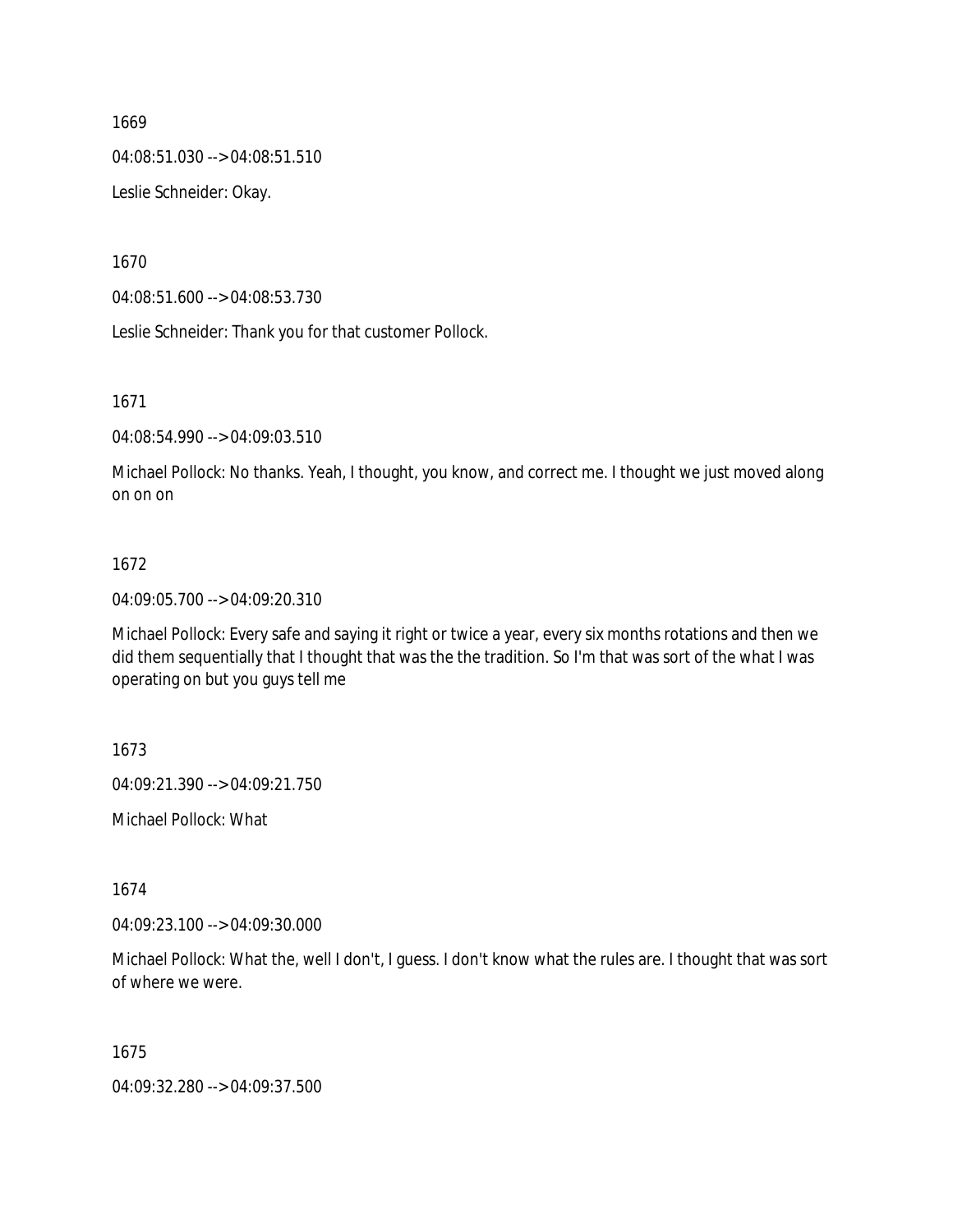Michael Pollock: And get clarification from that. Do we, do we have rules or just traditions or maybe

## 1676

04:09:39.180 --> 04:09:50.550

Leslie Schneider: I I'm just speaking from my experience, I don't think we have rules that way. I think that, in general, when somebody serves a four year term. It's highly likely that they could go through two stints of being deputy

# 1677

04:09:52.260 --> 04:09:55.560

Leslie Schneider: And or, you know, becoming mayor.

## 1678

04:09:58.890 --> 04:10:04.710

Leslie Schneider: So, you know, a I don't have a specific answer. Let me go to

1679

04:10:06.090 --> 04:10:07.830

Leslie Schneider: COUNCILMEMBER hi topless again.

## 1680

04:10:09.480 --> 04:10:20.370

Kirsten Hytopoulos: I just want to clarify based on deputy mayor's comments that I'm not, I'm not advocating for Joe for mayor next year. I haven't. I don't know who's going to be named mayor next year. Just to be clear, I'm not trying to pre choose a mayor.

1681

04:10:20.730 --> 04:10:32.910

Kirsten Hytopoulos: I just want to experience different peoples, you know, abilities and qualities and it seemed to me kind of Michael, you know, going in that kind of rotational thing that I would imagine that Joe and his fourth year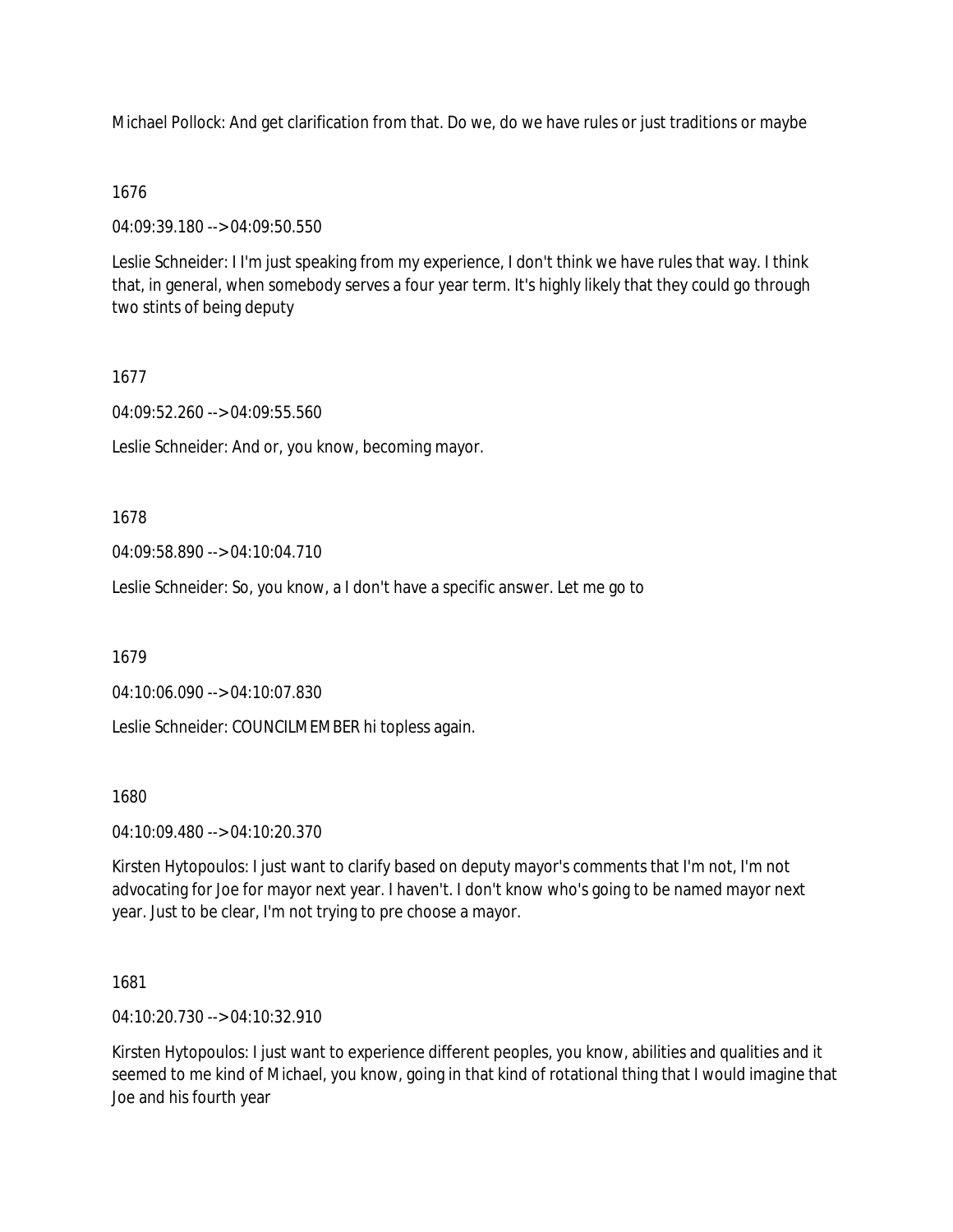04:10:33.300 --> 04:10:48.750

Kirsten Hytopoulos: would likely be vying for mayor, whereas we have three more years. And so it just made sense to me. It was just a I'm not married to the idea at all. And I just thought I'd throw it out there because it seemed like a good idea. Look, anticipating that but I'm not married to it.

1683

04:10:50.400 --> 04:10:51.240 Leslie Schneider: COUNCILMEMBER media.

1684

 $04.10.53.460 -> 04.11.01.980$ 

Kol Medina: Yes, since I've been on Council, the tradition, if you want to call it protocol, certainly not any sort of written down rule, but has been

1685

04:11:03.420 --> 04:11:17.430

Kol Medina: That everyone gets a chance to be Deputy Mayor and typically that's meant that everyone who hasn't been Deputy Mayor gets to be Deputy Mayor before someone else who's been Deputy Mayor as Deputy Mayor again, at least that's how we've kind of thought about it.

1686

04:11:18.960 --> 04:11:33.480

Kol Medina: And I think that makes sense when we have a two year mayorship because you get to have four people be Deputy Mayor before there's another mayor decision. So kind of pretty much anyone who's new is probably gonna get that opportunity before we have another major decision.

1687

04:11:35.250 --> 04:11:38.130

Kol Medina: But I think this is different for moving to a one year mayor system.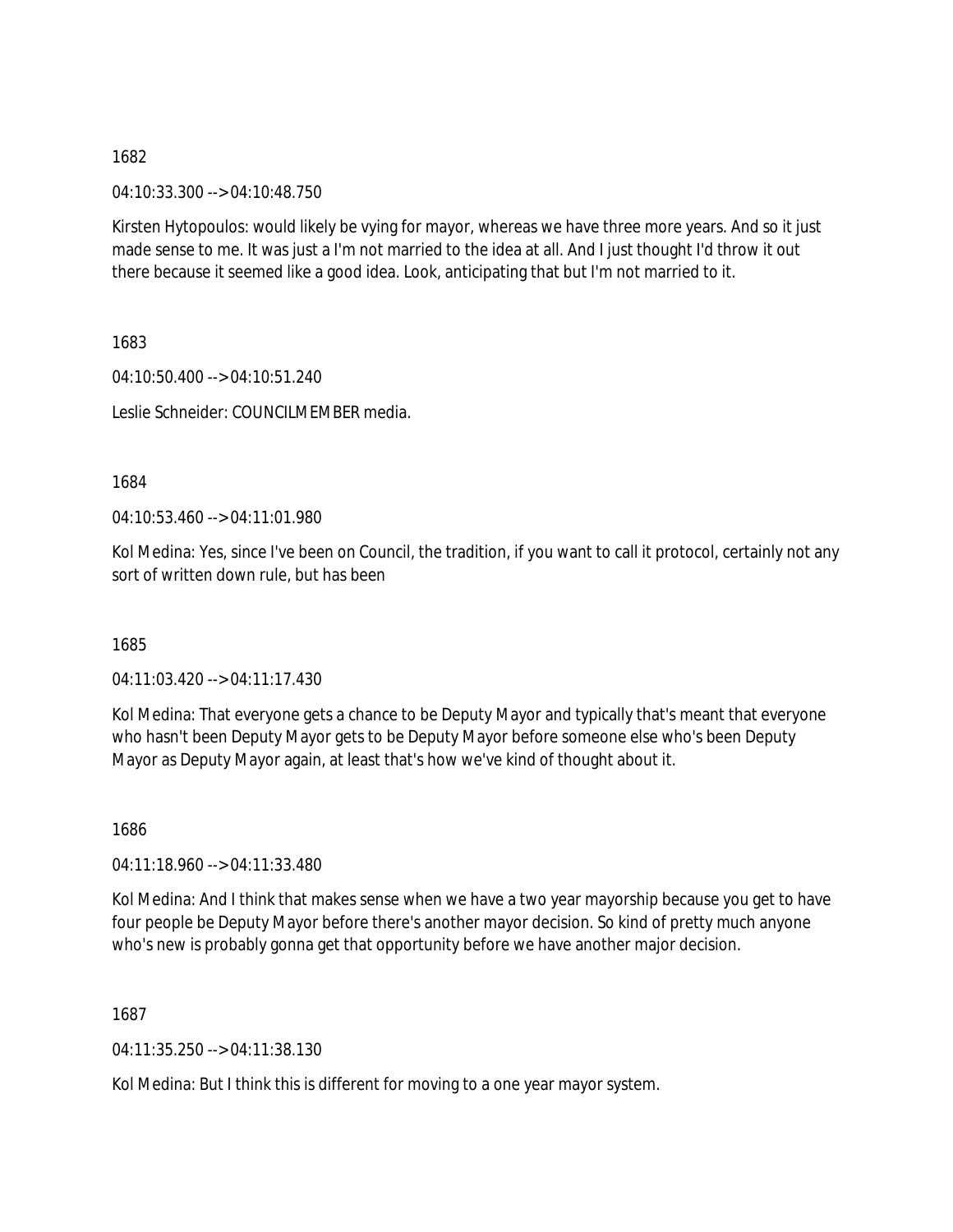04:11:41.040 --> 04:11:51.000

Kol Medina: And we're doing it this year in the middle of this crisis or hopefully after the crisis is past when we're still dealing in some ways with this crisis and dealing with a city manager change over

1689

04:11:51.600 --> 04:11:59.760

Kol Medina: I think it would be very useful to our city and the city council. If we had someone in the Deputy Mayor position, who then became mayor and

1690

04:12:00.150 --> 04:12:10.890

Kol Medina: The transition was just much easier and there weren't just two new people suddenly in those seats with a new city manager. So three new people potentially kind of guiding how all this is done.

1691

04:12:11.820 --> 04:12:22.620

Kol Medina: And I just agree with customer I topless that customer dates is a likely choice for that. And I think it makes sense. And I would support him being Deputy Mayor now.

1692

04:12:24.630 --> 04:12:26.190

Leslie Schneider: Before I get to

1693

04:12:27.240 --> 04:12:31.680

Leslie Schneider: The current deputy mayor, could I just maybe ask COUNCILMEMBER do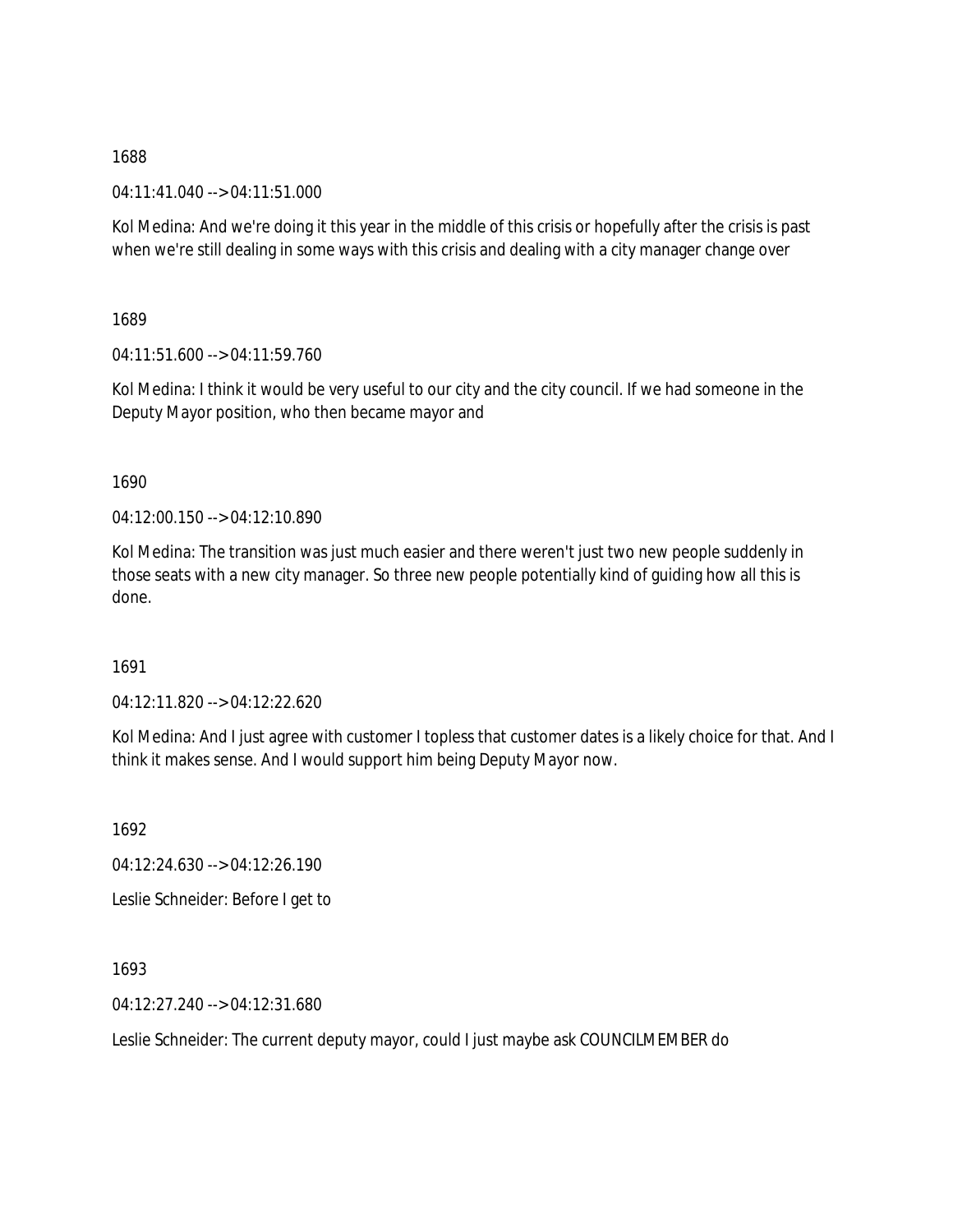04:12:33.390 --> 04:12:34.950

Leslie Schneider: Have you had a chance to comment on

1695

04:12:37.140 --> 04:12:47.490

Joe Deets: Why just found out about this. Um, well, I, I'd be happy to be Deputy Mayor, I'll just say um and

1696

04:12:48.600 --> 04:12:53.430

Joe Deets: You know, cut my teeth on chairing meetings. Sure. And as far as mayor.

1697

04:12:54.510 --> 04:13:04.770

Joe Deets: Let's just say, Well, let's see. I mean, to be perfectly honest I my timeframe, but you've people may have heard me say this, but my timeframe is very off with this covered I

1698

04:13:05.370 --> 04:13:11.190

Joe Deets: Can't really, you know, that is apply would love my fourth year to be mayor. I'll just say, but

1699

04:13:11.790 --> 04:13:21.510

Joe Deets: But I'm not asking for that kind of endorsement, I think. Let's see how things look at that point, but I do see the logic and if

1700

04:13:22.350 --> 04:13:38.370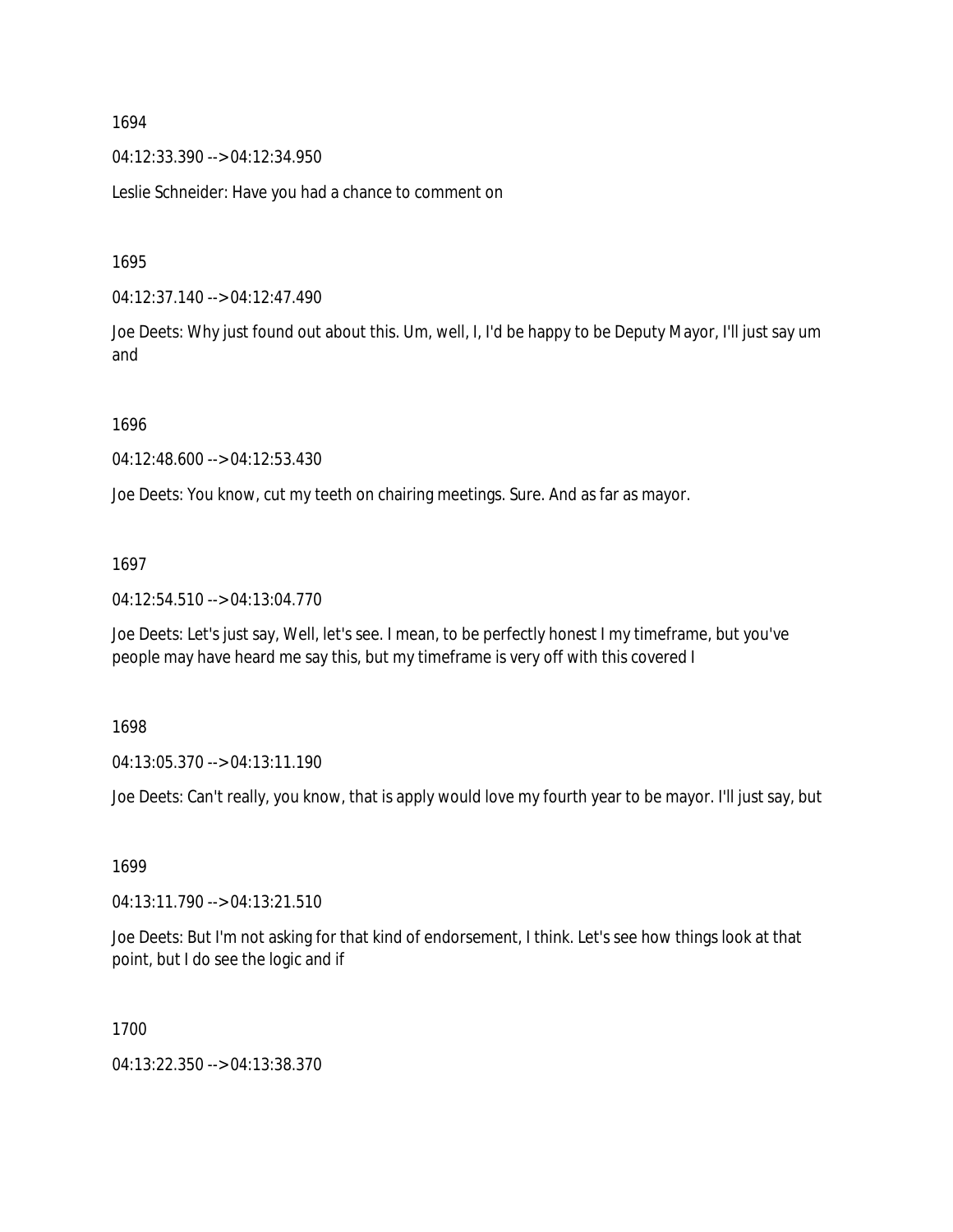Joe Deets: The have someone be deputy and then switch to mayor, particularly when we are getting a new city manager. So something to reduce the transition difficulties that could arise. So I'm happy to do it if if you if you guys want me to

1701

04:13:40.410 --> 04:13:43.830

Leslie Schneider: All right, thank you for that. Um, Council, I

1702

04:13:45.870 --> 04:13:46.500

Leslie Schneider: Think mayor.

1703

04:13:47.520 --> 04:13:55.020

Rasham Nassar: Yeah, I just, I just want to comment again because this. I just want to be clear that this discussion is just caught me off guard. I just didn't I wasn't aware of

1704

04:13:55.920 --> 04:14:01.320

Rasham Nassar: Of the tie or the link between the deputy mayor and the mayor. I just hadn't thought that through so council member needs.

1705

04:14:01.860 --> 04:14:14.340

Rasham Nassar: If, if you took my comments mean that I wouldn't support you as mayor. Please don't. It's just that it's June right now and we're talking about an appointment that counts are typically the first meeting of the new year. I just have not thought that far ahead.

1706

04:14:15.450 --> 04:14:23.160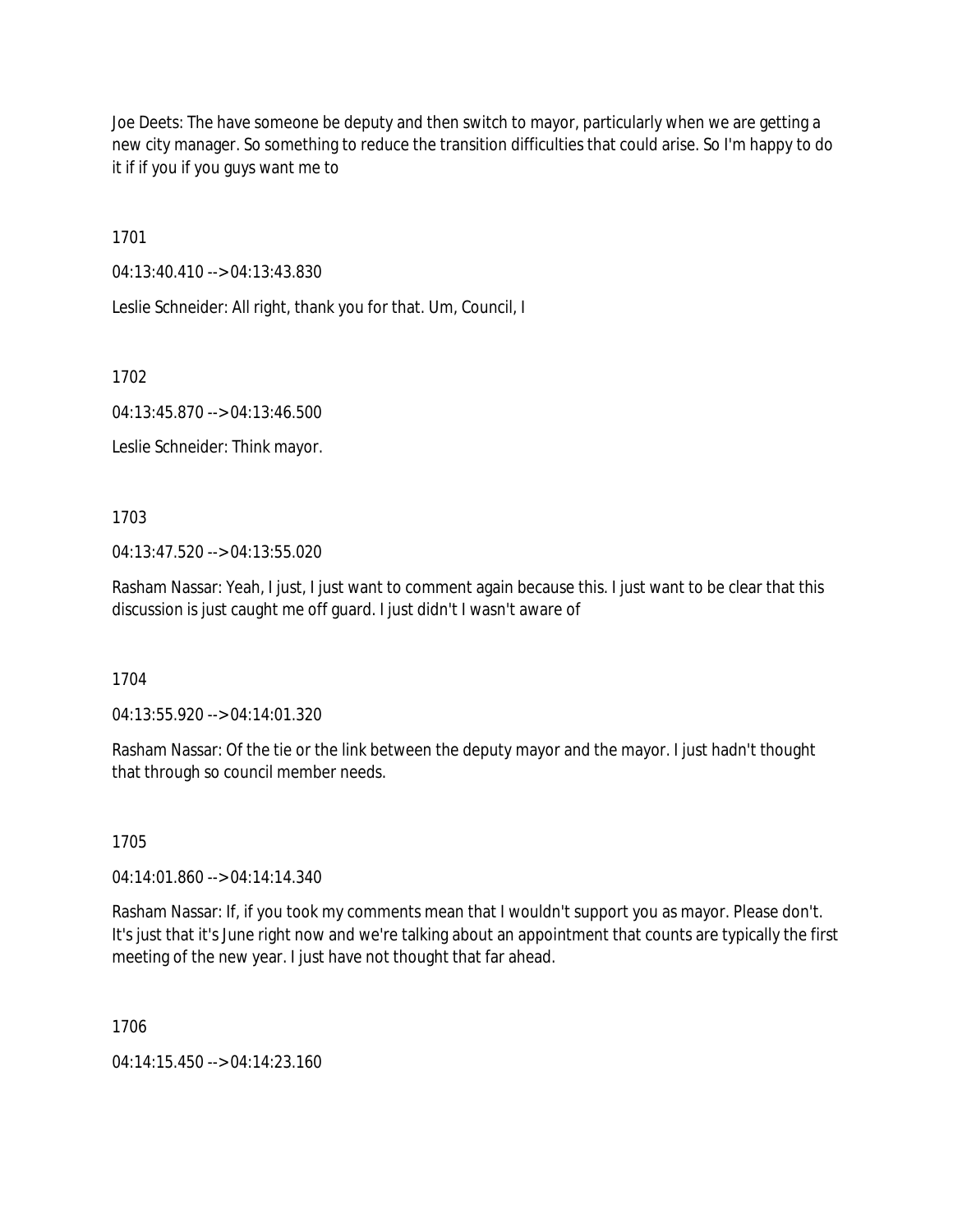Rasham Nassar: But since we are thinking that far ahead. My question, I guess, and we are kind of having this discussion and attempting to set ourselves up for whatever level of success.

1707

04:14:24.210 --> 04:14:31.800

Rasham Nassar: The best level of success for the board. The most advantageous position in light of all the things and the changes that we've heard are coming and related to city manager.

### 1708

04:14:32.280 --> 04:14:47.820

Rasham Nassar: And also, in light of the pandemic, I would like to hear from our current mayor as to whether or not. And maybe have a discussion around whether or not continuity of the current mayor for a second year as mayor would would be something that we'd also want to consider.

### 1709

04:14:49.260 --> 04:14:50.730

Rasham Nassar: And whether those interested in that or not.

### 1710

04:14:52.440 --> 04:15:00.510

Rasham Nassar: And I'm really not sure. I'm not trying. I'm not trying to wind up turn this into a 20 minute discussion. I'M JUST THAT WE DID THE THE PROSPECT has been put on the floor. And I think that we need to

#### 1711

04:15:00.930 --> 04:15:05.400

Rasham Nassar: You know, give it the time is an important decision and we have to give it the time and consideration observes

#### 1712

04:15:09.690 --> 04:15:10.350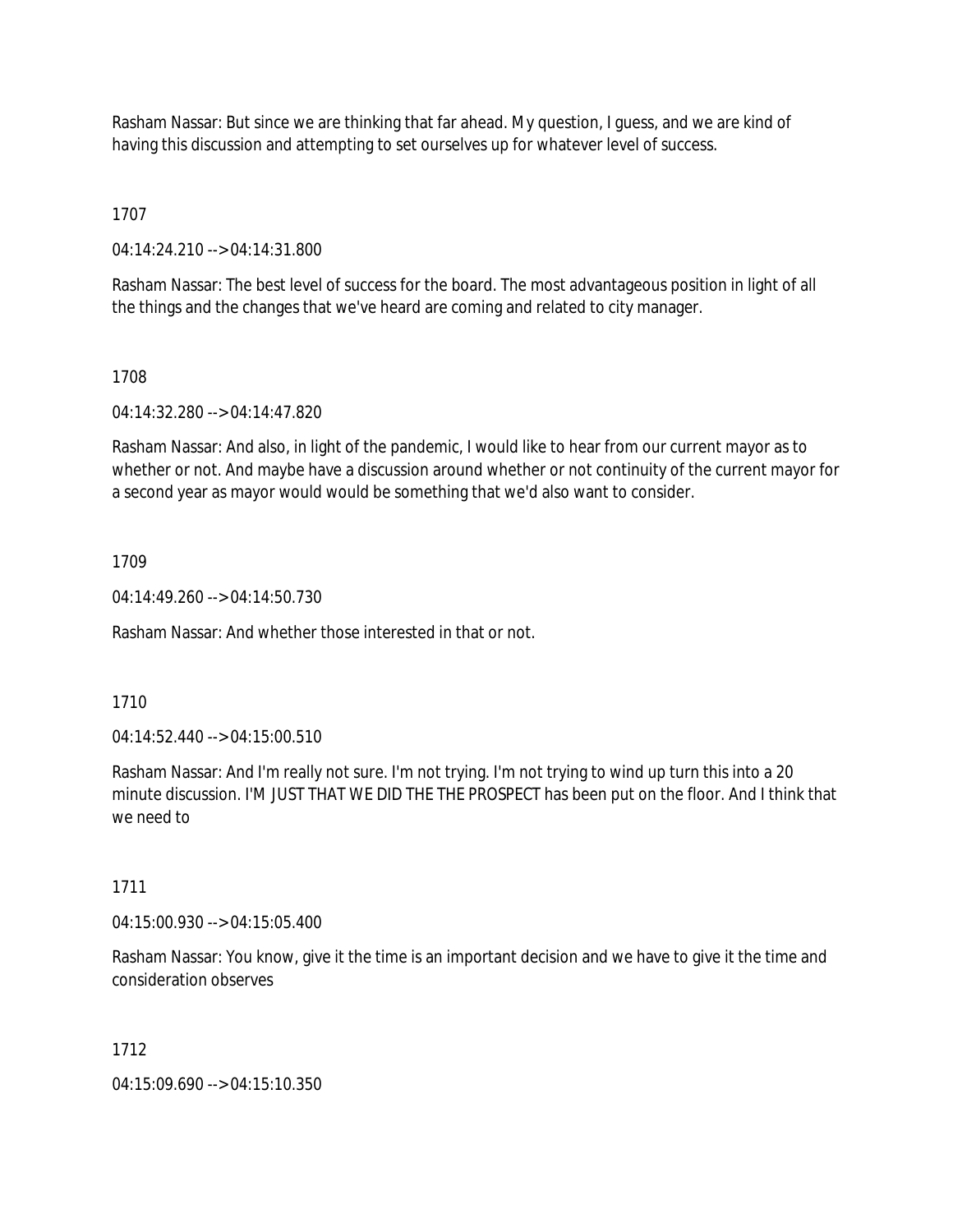Leslie Schneider: So I don't

# 1713

04:15:11.520 --> 04:15:20.940

Leslie Schneider: I guess the way that I want to answer that is that I feel personally that I made a commitment to a one year term. I'm not saying that I necessarily

# 1714

04:15:21.690 --> 04:15:30.690

Leslie Schneider: Promise that formally i mean i don't i don't think I did. But I did hear a strong desire for that and I think I supported that desire at the time.

1715

04:15:31.950 --> 04:15:32.520

Leslie Schneider: You know,

1716

04:15:33.810 --> 04:15:39.090

Leslie Schneider: Things can change, but I don't want to say at this time that

# 1717

04:15:40.830 --> 04:15:48.000

Leslie Schneider: I don't want to say one way or the other, because I feel like I made a commitment to be a one term, you know, a one year mayor.

# 1718

04:15:50.940 --> 04:15:51.750

Leslie Schneider: There's

1719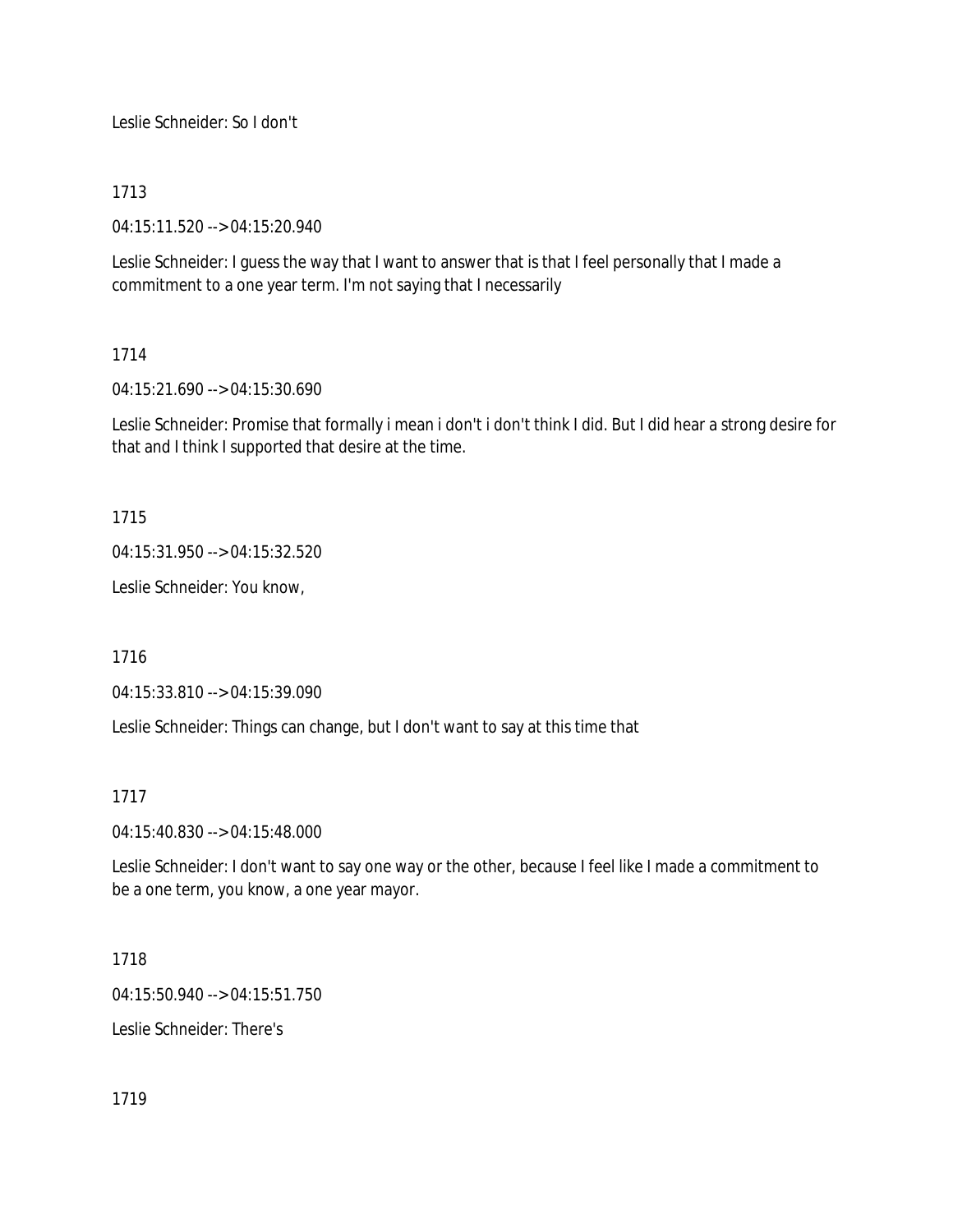04:15:52.950 --> 04:15:55.230

Leslie Schneider: Yeah, so that's where I stand.

1720 04:15:58.290 --> 04:15:58.620 Leslie Schneider: A

1721

04:15:59.640 --> 04:16:00.900

Leslie Schneider: Council member I topless.

### 1722

04:16:02.430 --> 04:16:08.190

Kirsten Hytopoulos: I hope we adopted what I think we adopted was the policy that we were that that

## 1723

04:16:08.730 --> 04:16:17.430

Kirsten Hytopoulos: We were looking for one year term. But it was okay for the current mayor to put their hat in the ring. So I hope isn't just wishful thinking because it could be because that's what I propose.

# 1724

04:16:17.820 --> 04:16:26.250

Kirsten Hytopoulos: I just wanted. I just want to say again, this is really not personal. And it's probably in a way it doesn't feel personal but i i look at this as a process thing. And again, I came in with a

## 1725

04:16:26.640 --> 04:16:33.990

Kirsten Hytopoulos: With a preference and I struggled in the decision for mayor, this time around. And again, not be able to look back and record if somebody chairing a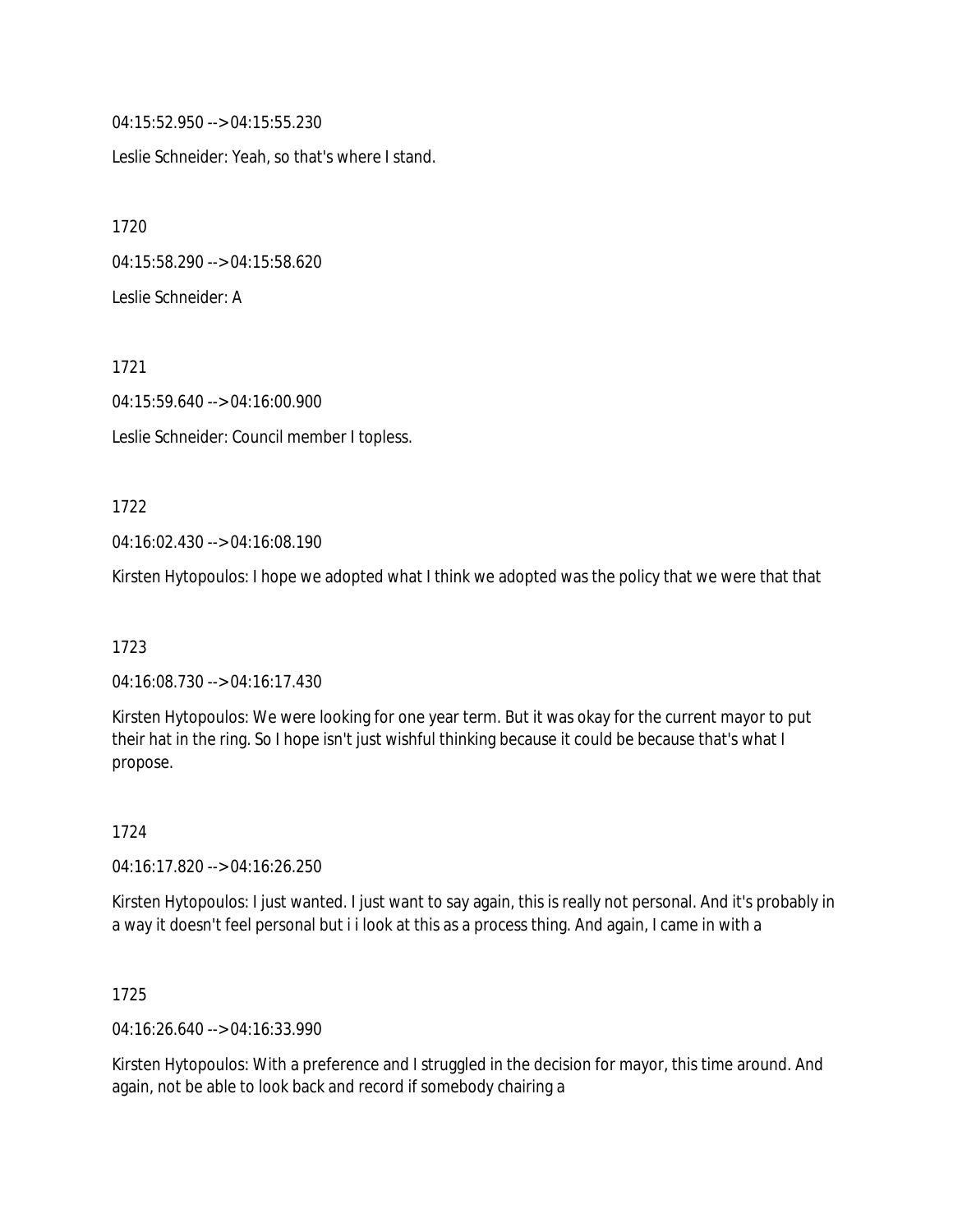04:16:34.440 --> 04:16:39.630

Kirsten Hytopoulos: Meeting so that I could say, well, maybe that personal surprised me and be a better chair than I think because at the end of the day.

1727

04:16:40.470 --> 04:16:51.180

Kirsten Hytopoulos: You know leadership's really important and personality, but may be chairing a good meeting is critical for our mayor and so I'd like to experience people and be able to make that assessment.

1728

04:16:54.510 --> 04:16:55.890

Leslie Schneider: Okay. Councilmember poet.

1729

04:17:00.810 --> 04:17:17.820

Michael Pollock: Oh, okay. Yeah, great. Um, well, there's a good thoughts. I just threw my hat out there and I'm happy to support Joe and and move us along here. So it sounds like I'm I don't know if we need emotion or what do we need to do to move this along

1730

04:17:20.880 --> 04:17:21.390

Rasham Nassar: I

1731

04:17:23.520 --> 04:17:30.780

Rasham Nassar: I'm I moved to a point council member deeds is Deputy Mayor for July 1 2020 through December 31 2020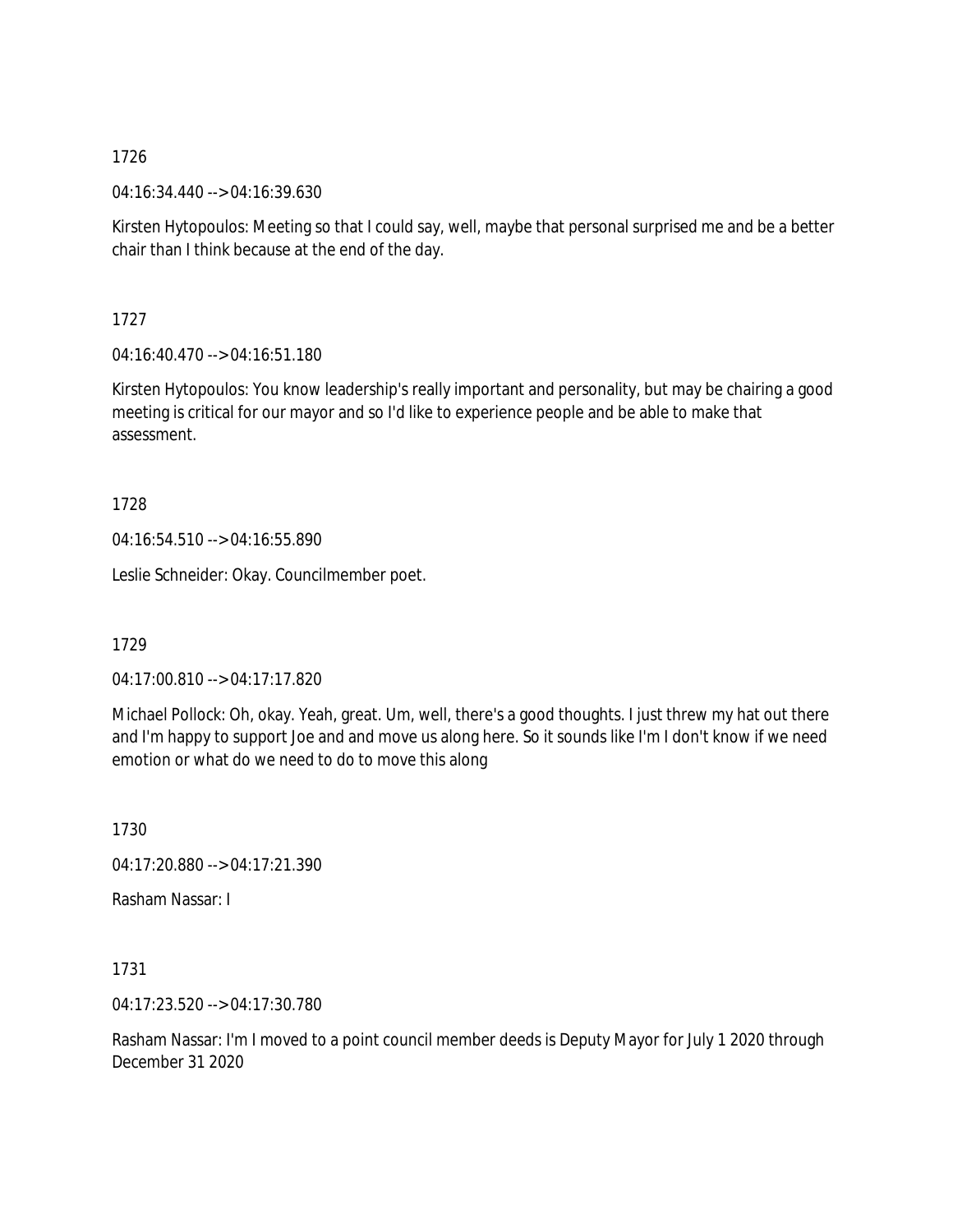1732 04:17:31.680 --> 04:17:32.280 Something

1733

04:17:34.080 --> 04:17:36.540

Leslie Schneider: Thank you. Councilmember Pollock got in there with the second

1734

04:17:37.620 --> 04:17:40.320 Leslie Schneider: Is there any further discussion.

## 1735

04:17:42.240 --> 04:17:44.850 Leslie Schneider: All right. All those in favor please say aye.

1736 04:17:45.540 --> 04:17:46.770 Christy Carr: Aye. Aye.

1737 04:17:48.510 --> 04:17:49.680 Leslie Schneider: Any opposed.

1738 04:17:51.090 --> 04:17:51.870 Joe Deets: Oh app screen.

1739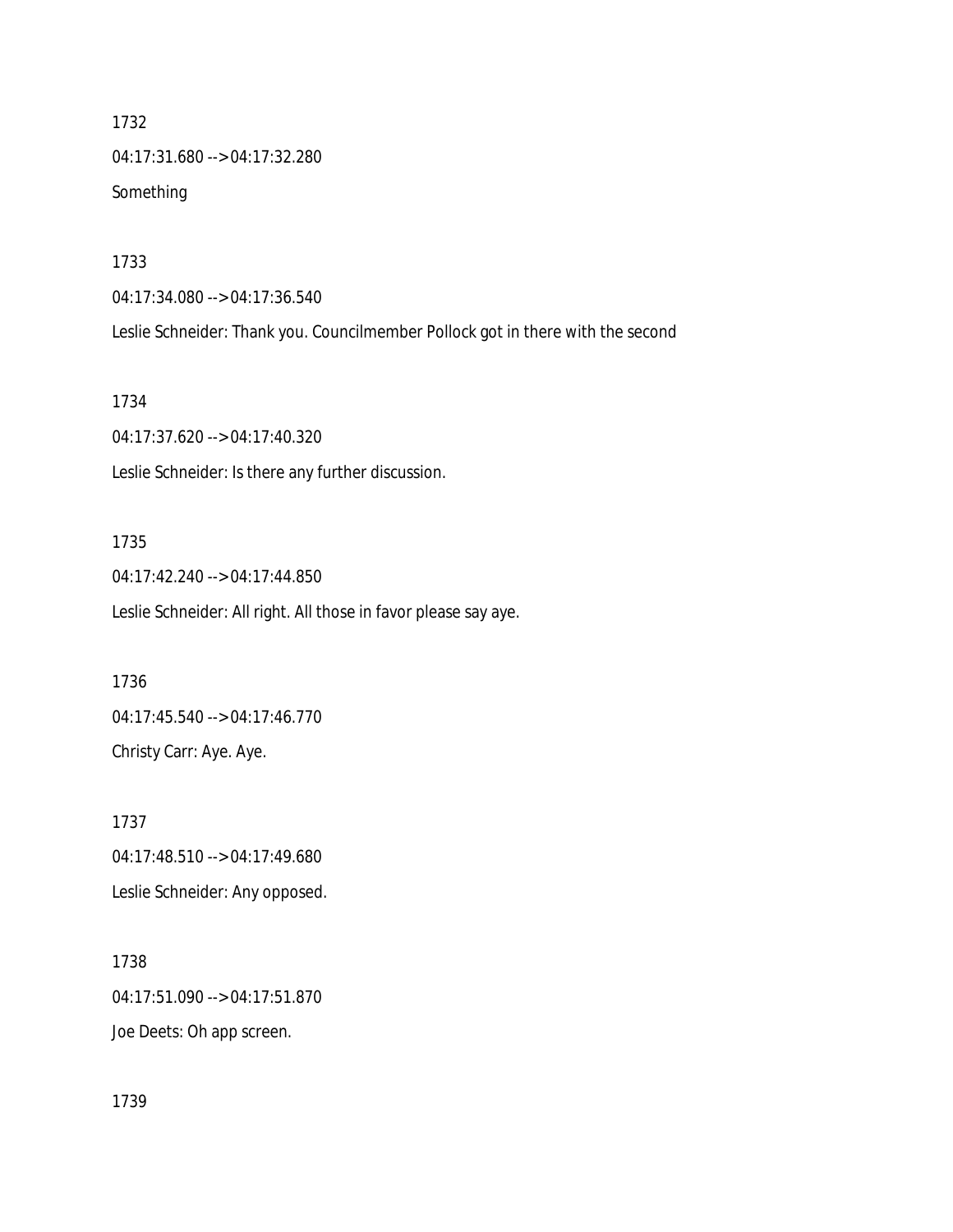04:17:54.960 --> 04:17:55.320

Leslie Schneider: Okay.

1740

04:17:56.670 --> 04:17:57.450

Leslie Schneider: So we had

1741

04:17:59.040 --> 04:18:11.100

Leslie Schneider: Six eyes and one as tension and looking forward to serving with you. Councilmember deets and seem to be Deputy Mayor deeds. Thank you.

### 1742

04:18:11.130 --> 04:18:14.460

Joe Deets: Thank you, folks. I'm looking forward to the next six months.

1743

04:18:16.650 --> 04:18:17.370 Leslie Schneider: Well,

1744

04:18:17.460 --> 04:18:22.530

Rasham Nassar: Real quick question for Cindy. What does that mean that that I don't have. I'm not

## 1745

04:18:24.000 --> 04:18:26.400

Rasham Nassar: My participation is not required this Thursday is that

1746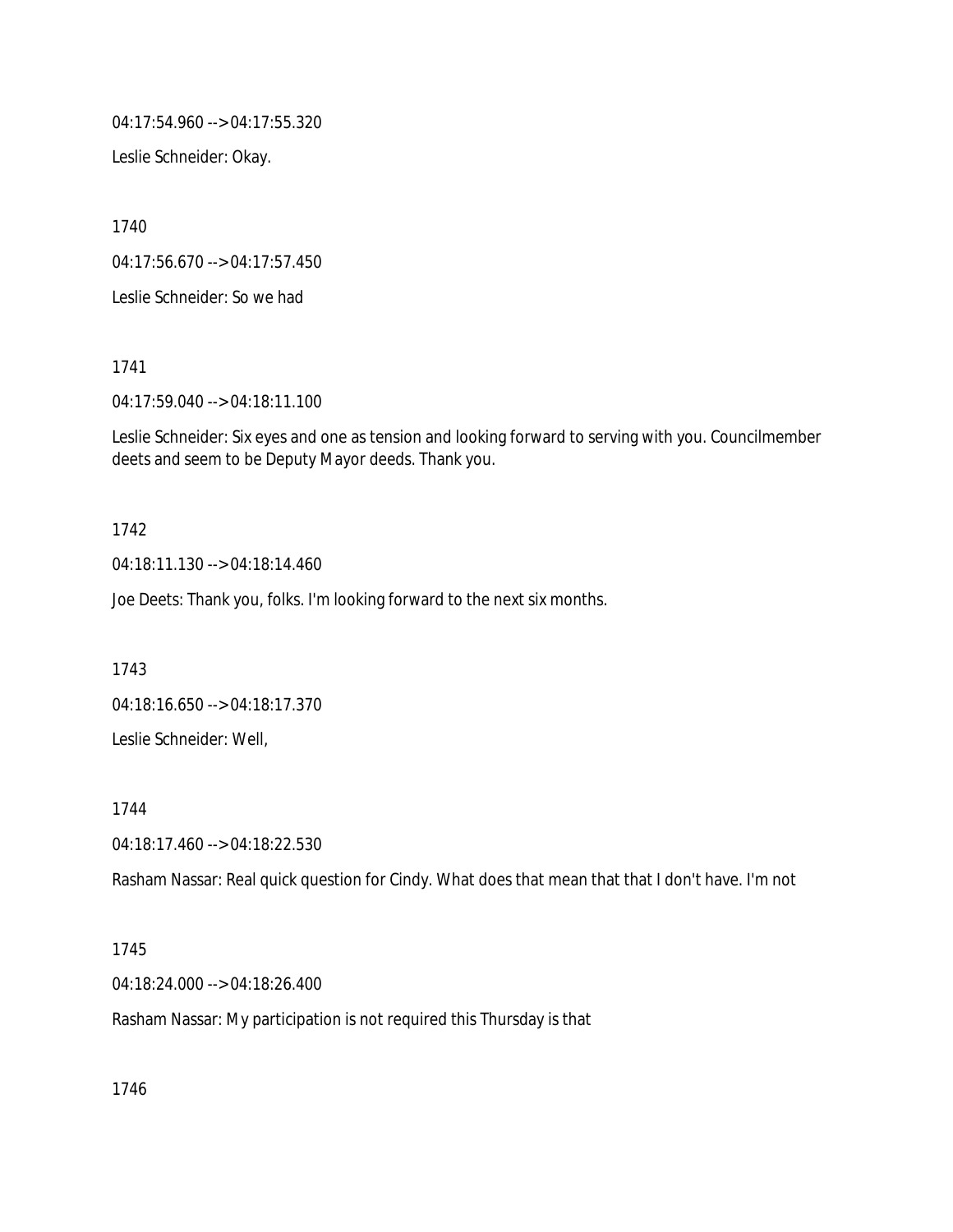04:18:27.570 --> 04:18:27.690

Rasham Nassar: I

1747

04:18:28.350 --> 04:18:31.140

Morgan Smith: Think you said have to, but I know you may get to

1748

04:18:33.150 --> 04:18:44.280

Morgan Smith: Typically do this is we're still in June and we have a meeting next week this June meeting, but in the coming days. I would send out a new round, I usually set up those appointments in six months.

## 1749

04:18:44.790 --> 04:18:53.160

Morgan Smith: Batches so that we can pick up these changes. So I'm still planning to work with you and the mayor this Thursday.

#### 1750

04:18:54.270 --> 04:19:02.520

Morgan Smith: Remember deeds and the mayor will be on a new set of meeting appointments going forward. So, so people can can look for that.

1751

04:19:03.990 --> 04:19:04.620

Morgan Smith: That work.

1752 04:19:09.420 --> 04:19:10.110 Leslie Schneider: So,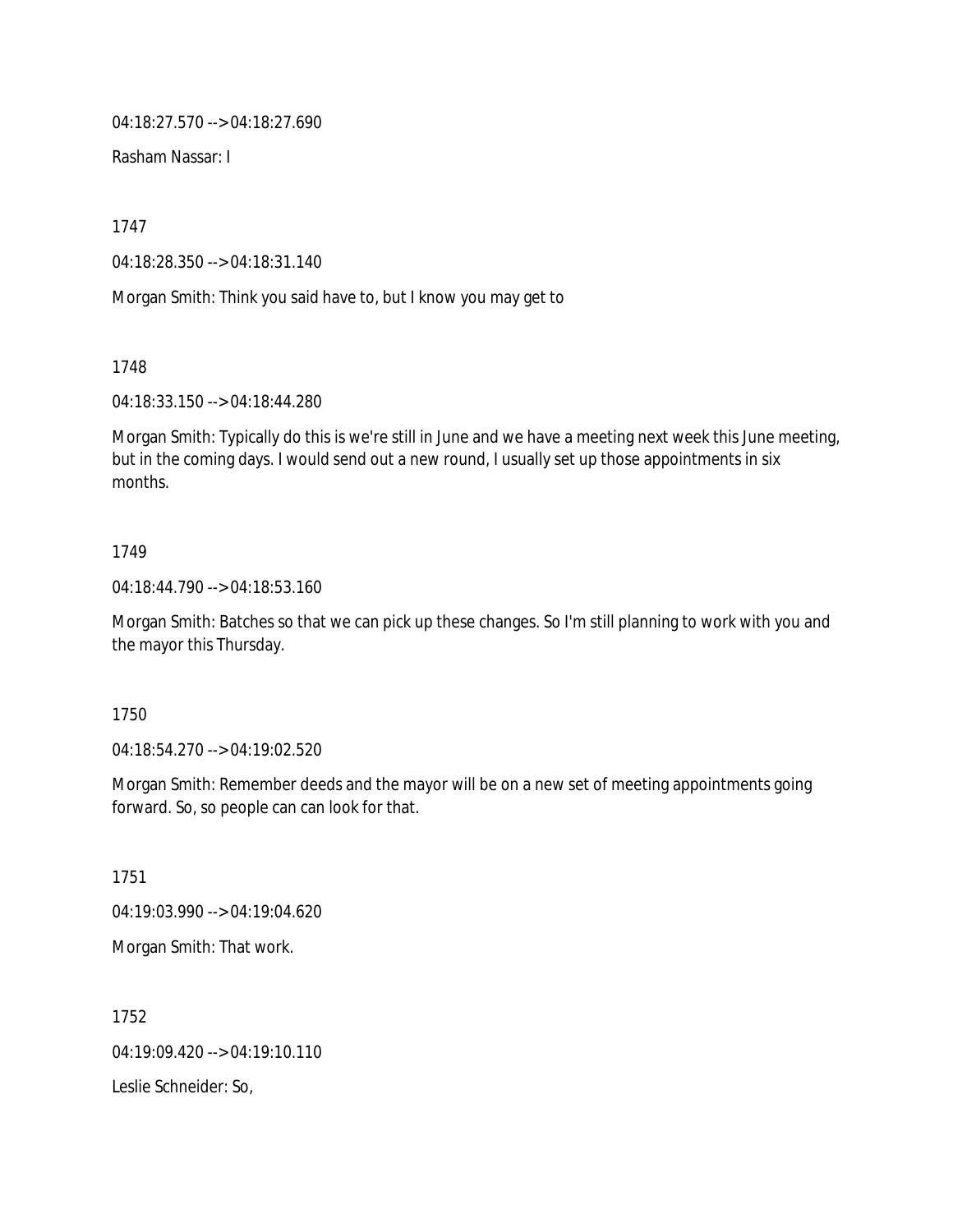04:19:10.470 --> 04:19:13.590

Leslie Schneider: That felt like a really good process to me.

1754

04:19:16.320 --> 04:19:33.720

Leslie Schneider: I chose not to weigh in. But I can tell you after the fact that I was really happy to have either of the candidates as my deputy. And so I just, I really want to thank you all for for that process and

1755

04:19:36.720 --> 04:19:40.680

Leslie Schneider: And I'm looking forward to the second half of my term.

1756

04:19:43.350 --> 04:19:51.570

Leslie Schneider: All right, I'm moving on we can get to 11 he appointments to the Design Review Board.

1757

04:19:52.950 --> 04:19:56.880

Leslie Schneider: And that's got my name next to it. So I guess I need to come and take a look at that.

1758

04:20:05.820 --> 04:20:07.410

Leslie Schneider: Okay, so

1759

04:20:09.810 --> 04:20:10.470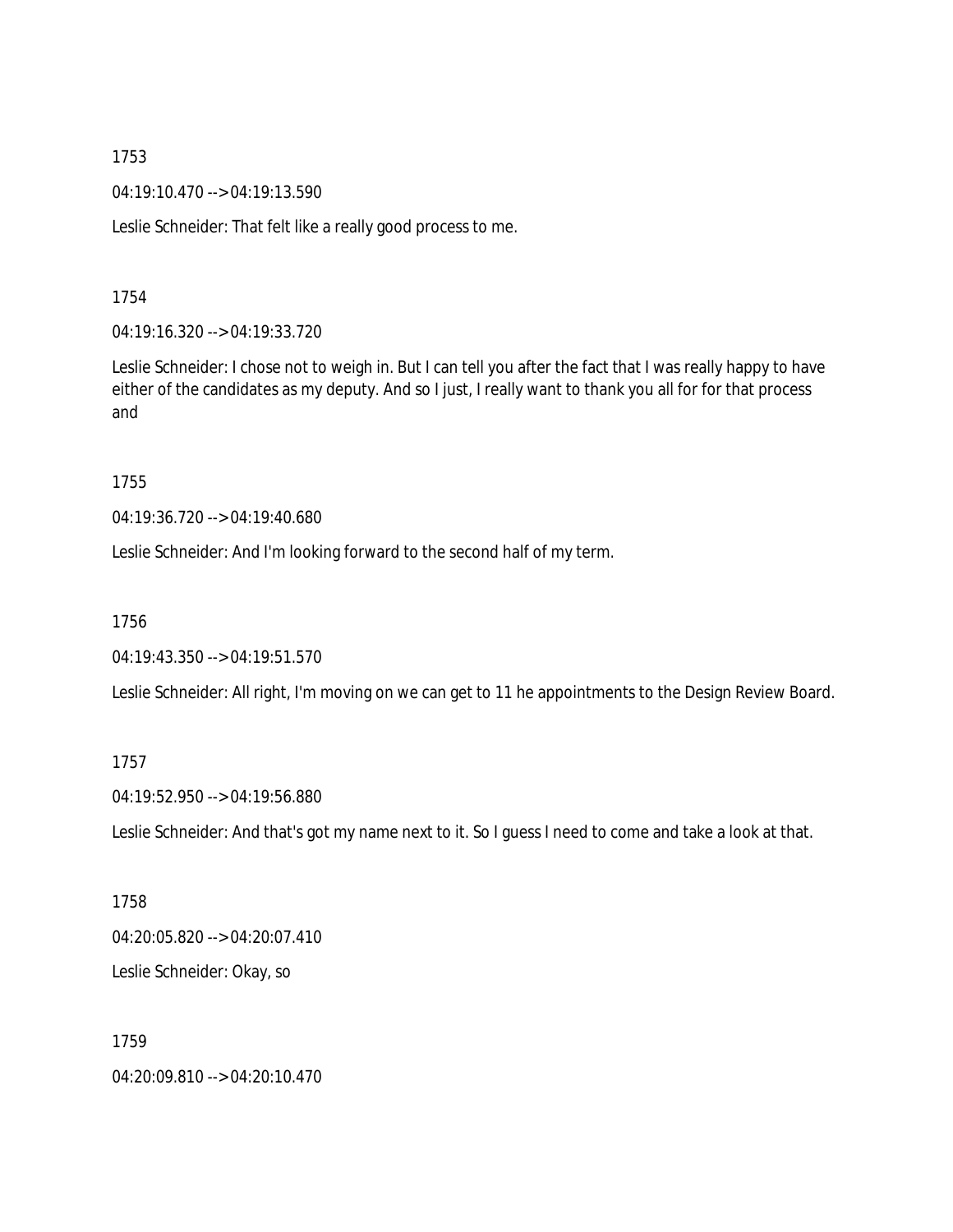Leslie Schneider: We

1760

04:20:14.070 --> 04:20:14.700

Leslie Schneider: I'm tired.

1761

04:20:16.920 --> 04:20:23.910

Leslie Schneider: There were three of us who got together to interview candidates for the Design Review Board. And since I'm and

1762

04:20:25.410 --> 04:20:40.410

Leslie Schneider: Since I was serving as the liaison, or I am serving as the liaison to the Design Review Board and also as mayor, I asked. Councilmember car if she would join me to interview and

1763

04:20:45.210 --> 04:20:57.960

Leslie Schneider: So anyway, we have a proposal here that Bob Russell would be appointed to position one. And then we would have the reappointment of Laura Wilson to position to and

1764

04:21:00.990 --> 04:21:01.710

Leslie Schneider: Are there any

1765 04:21:03.270 --> 04:21:04.530 Leslie Schneider: Let's see. I lost my

1766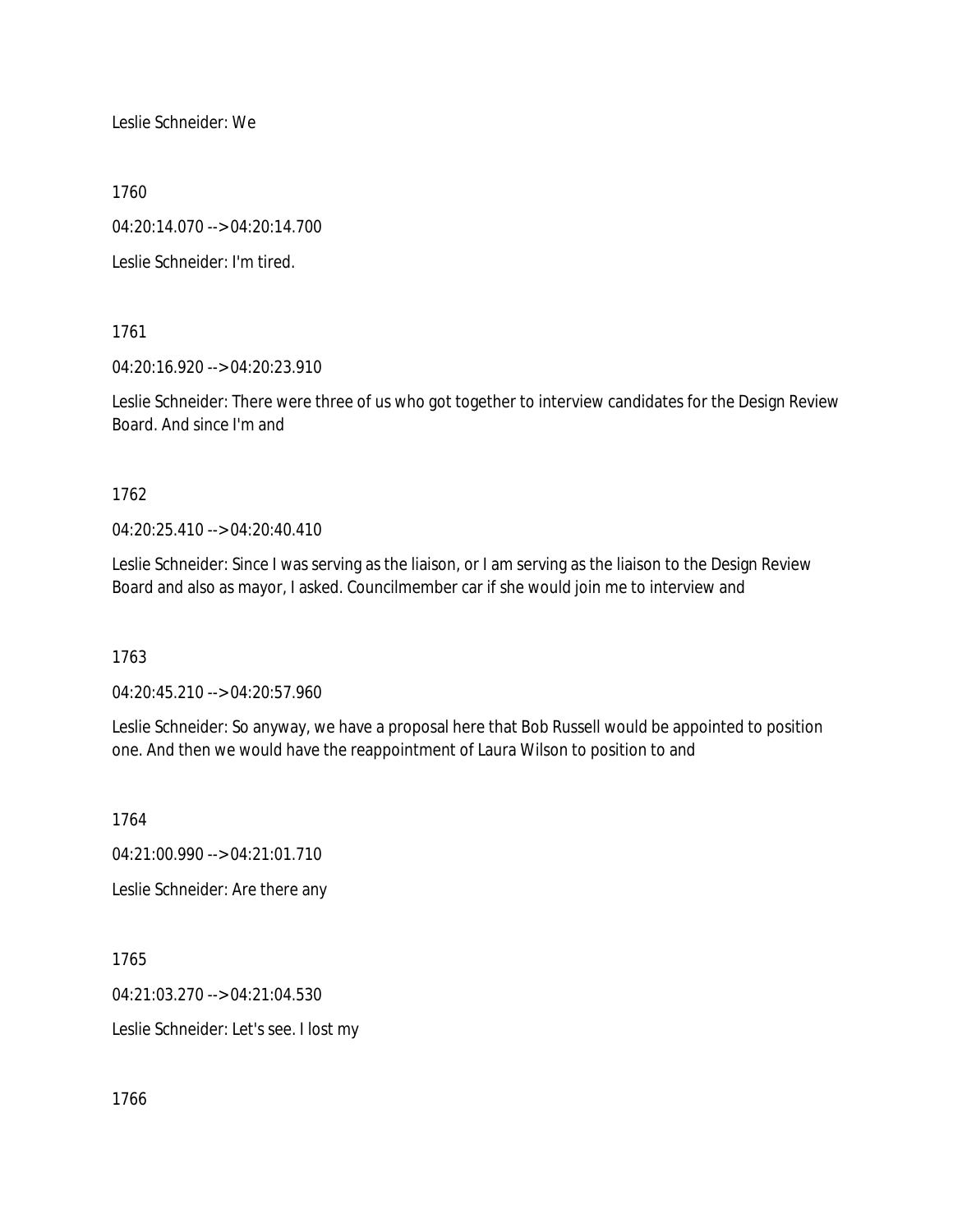04:21:05.760 --> 04:21:07.710

Leslie Schneider: My participants again. Hang on.

1767

04:21:10.830 --> 04:21:17.700

Leslie Schneider: So if there is anyone that has any questions about our choices or if someone would like to make a motion.

1768

04:21:21.120 --> 04:21:22.830

Leslie Schneider: COUNCILMEMBER deeds. Yeah.

1769

04:21:22.890 --> 04:21:27.420

Joe Deets: I'll just make a motion, the seat. Looks like there's two motions here.

1770

04:21:28.620 --> 04:21:42.030

Joe Deets: I moved to approve the recommended appointment of Bob Russell to position one, and the reappointment of laurel Wilson position to to the Design Review Board as identified on the attached spreadsheet.

1771

04:21:42.780 --> 04:21:50.130

Kol Medina: And make a point of order there. The difference between the motions, is that the second one is moving people is moving to the consent agenda.

1772

04:21:50.700 --> 04:21:51.330

Kol Medina: The first ones.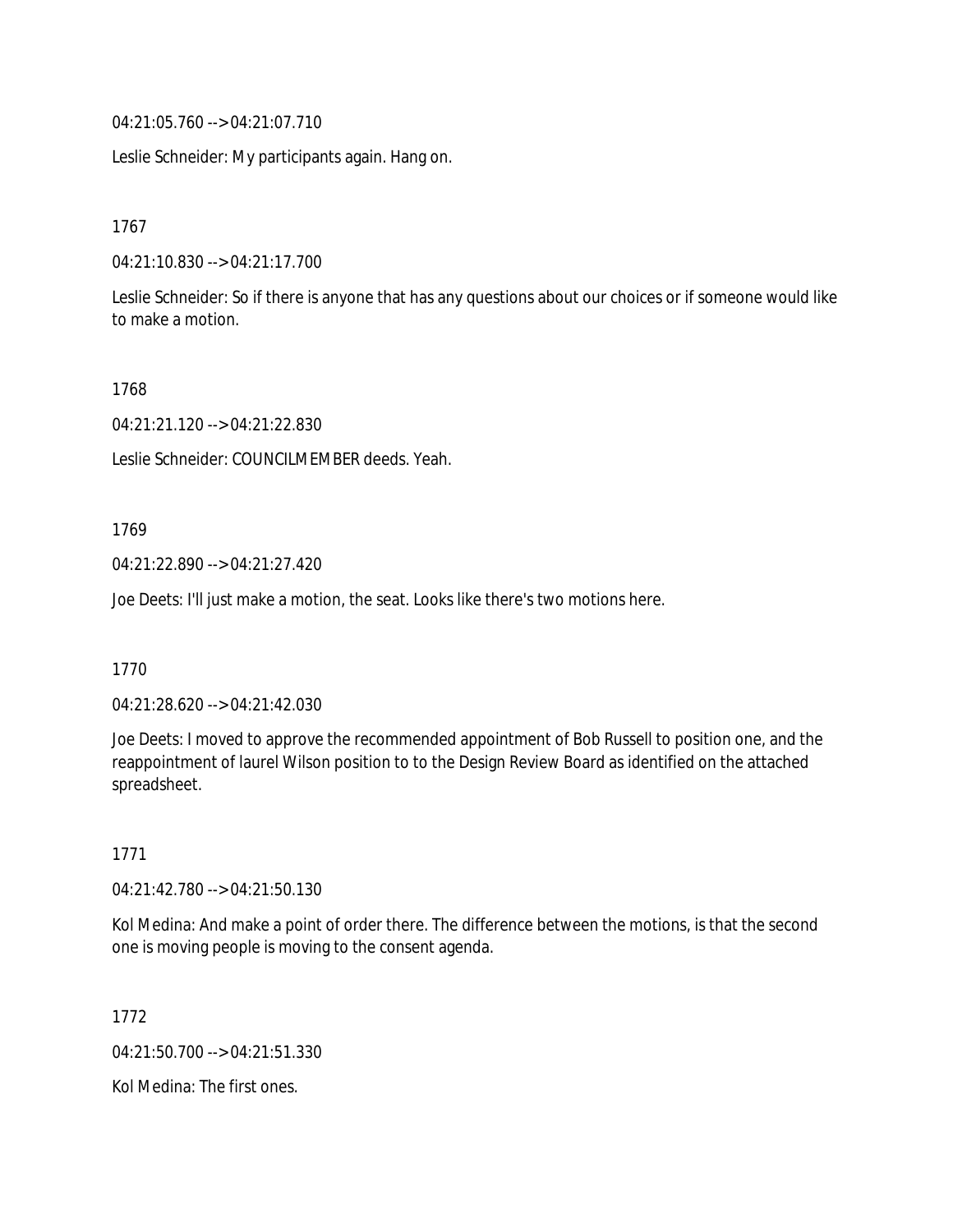04:21:51.720 --> 04:21:54.090

Kol Medina: To unfinished business. So which one do you prefer.

1774

04:21:55.140 --> 04:21:57.900

Joe Deets: Um, I don't see well okay

1775

04:21:59.820 --> 04:22:00.390

Joe Deets: Started

1776

04:22:01.860 --> 04:22:20.850

Joe Deets: I'm motion to I moved to forward for approval with the July 14 2020 consent agenda. The recommended appointment of Bob Russell to position one, and the reappointment of Laura Wilson position to to the Design Review Board as identified in the attached spreadsheet.

1777

04:22:22.710 --> 04:22:23.700 Leslie Schneider: Thank you very much.

1778

04:22:24.900 --> 04:22:25.890

Leslie Schneider: Is there a second

1779

04:22:26.970 --> 04:22:28.740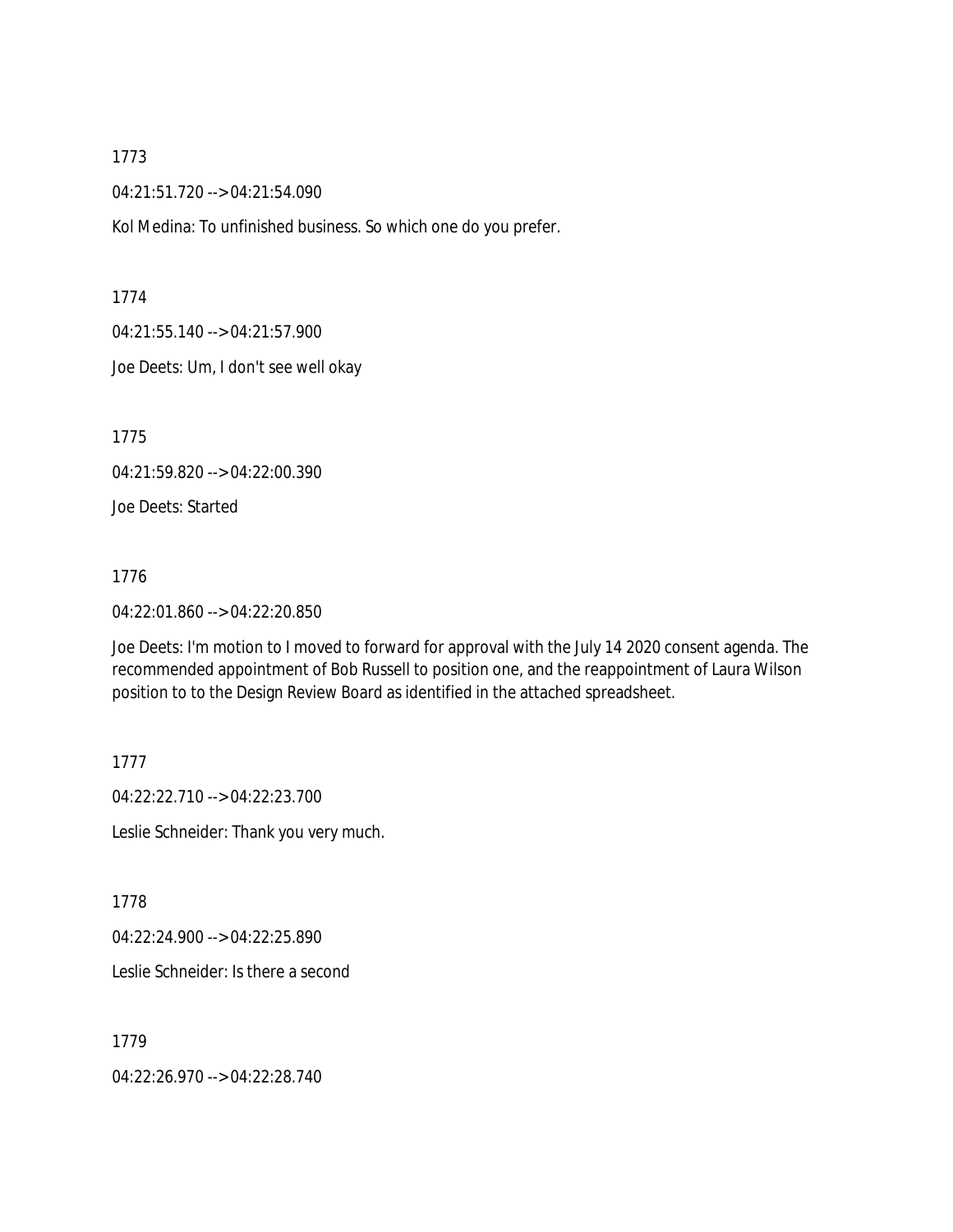Leslie Schneider: Deputy Mayor seconded that

1780

04:22:30.060 --> 04:22:32.430 Leslie Schneider: And any discussion.

1781

04:22:34.230 --> 04:22:36.120

Leslie Schneider: All right. All those in favor please say aye.

1782

04:22:38.520 --> 04:22:43.620

Leslie Schneider: Any opposed, that passes unanimously. Thank you very much.

1783

04:22:45.270 --> 04:22:47.940

Leslie Schneider: Okay. So that gets us to the end of the

1784

04:22:49.380 --> 04:22:51.990

Leslie Schneider: The scheduled agenda and now we have

1785

04:22:53.400 --> 04:23:04.530

Leslie Schneider: Two items that were pulled from the consent agenda and in the order that they were pulled one was the Council appointment of the planning, Commissioner.

1786

04:23:07.260 --> 04:23:21.600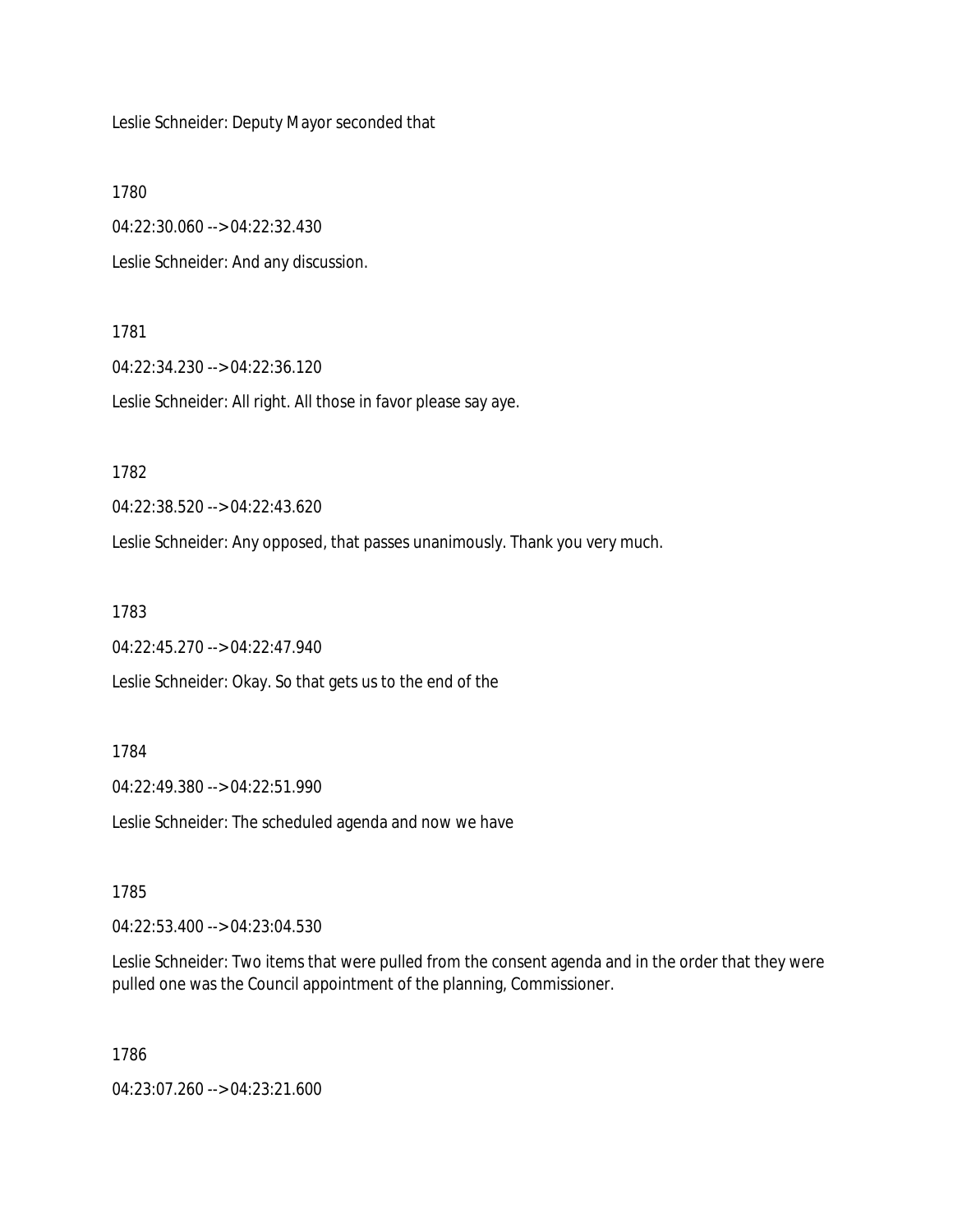Leslie Schneider: Positions and so there were two positions that were sent to consent. I'm probably going to need a little help here just to figure out what the intent is of pulling it and how and how we want to move forward.

1787

04:23:24.570 --> 04:23:28.020

Leslie Schneider: So COUNCILMEMBER hi topless. Your hand is up.

1788

04:23:29.190 --> 04:23:37.170

Kirsten Hytopoulos: I want to be sure that if there's going to be any more allegations made against Sarah blossom that we consider going into Executive Session.

1789

04:23:40.890 --> 04:23:43.230

Kirsten Hytopoulos: And maybe Joe can speak to the appropriateness of that.

1790

04:23:46.200 --> 04:23:48.090

Joe Levan: I can speak on that topic.

1791

04:23:49.200 --> 04:23:52.860

Joe Levan: Because we're talking about an appointment to

1792

04:23:54.420 --> 04:24:00.720

Joe Levan: The planning commission and advisory body it's it's different than what we'd be talking about the qualifications of a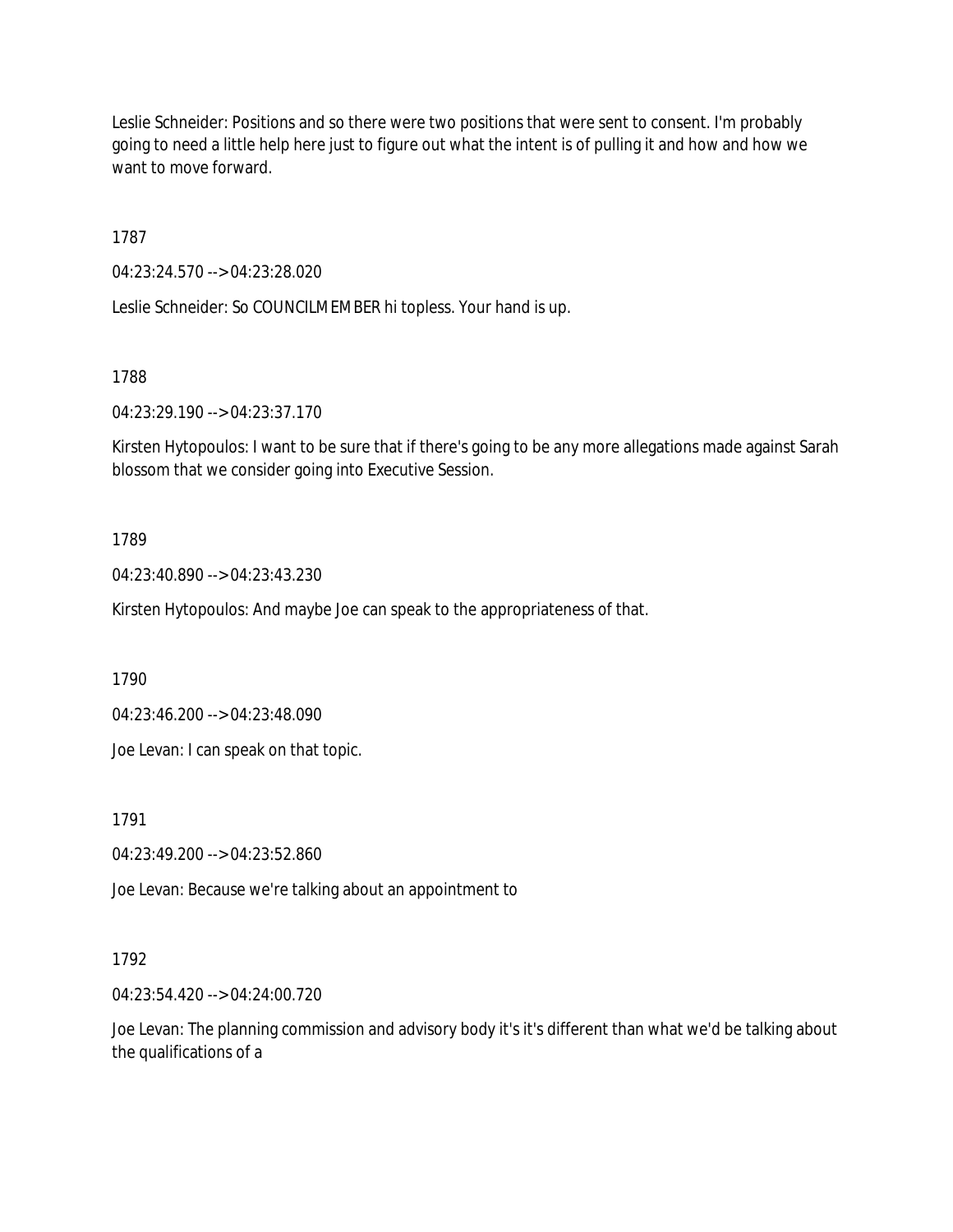04:24:01.650 --> 04:24:11.070

Joe Levan: Of a potential applicant for public employment. So that executive session provision does not apply in the same way it would if we were talking about

1794

04:24:11.700 --> 04:24:28.530

Joe Levan: An appointment to elected position or an appointment or hiring of a employee. So there's not a, not a basis for Executive Session. Related to that, but there's some other issues to discuss the Executive Session, then

1795

04:24:30.510 --> 04:24:38.910

Joe Levan: I assume you all have some other a sense about what's appropriate in Executive Session, but that that's the basis that that's not appropriate basis.

1796

04:24:42.480 --> 04:24:57.600

Kirsten Hytopoulos: Well, I would just ask that we are were that were wary of as was a public comment was made earlier of at some point crossing the line to some sort of liability about statements that are made that are clear accusations of of unethical behavior. So

1797

04:25:00.090 --> 04:25:00.900

Leslie Schneider: City Manager.

1798

04:25:02.250 --> 04:25:06.810

Morgan Smith: Just as a sidebar. Maybe I saw that same public comment. And I know that during my time on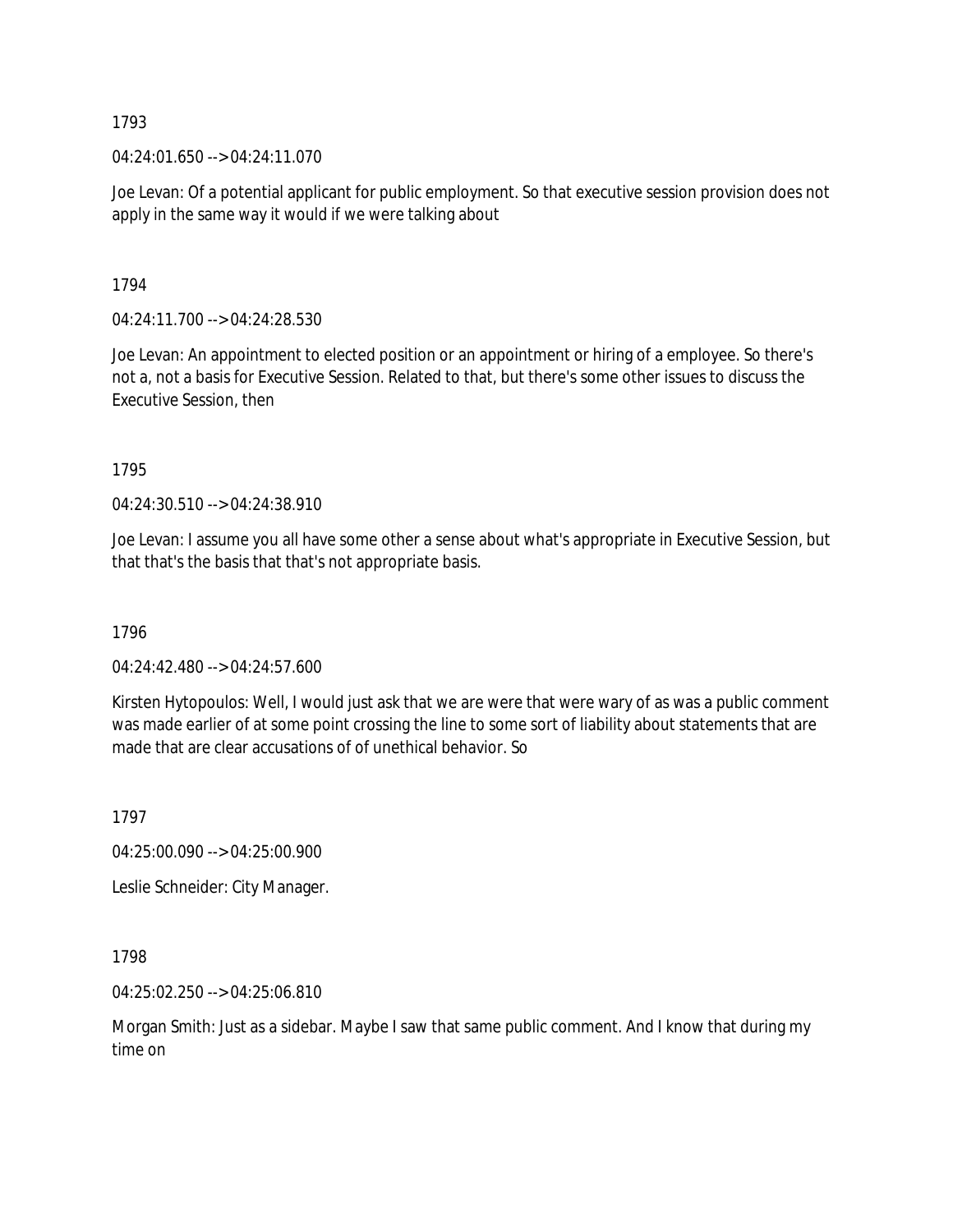04:25:07.440 --> 04:25:18.480

Morgan Smith: The city. There was a period of time where the Council and the current city attorney at that time believed it was a topic that was appropriate for Executive Session, but that is not the position that the city currently has

1800

04:25:19.380 --> 04:25:23.610

Morgan Smith: So that was a way that that was that that was done differently in the past.

1801

04:25:26.790 --> 04:25:32.370

Leslie Schneider: Okay, thank you for that. So, Deputy Mayor. You're the one who pulled this right so

1802

04:25:32.670 --> 04:25:35.100

Leslie Schneider: Go ahead. Your hand is up. Yeah.

1803

04:25:35.160 --> 04:25:45.030

Rasham Nassar: Got, got my hand up. Thank you, Mayor Snyder. Yes. So, um, so I think we all heard this evening, another public commenter.

1804

04:25:45.570 --> 04:25:52.980

Rasham Nassar: Who spoke for the Council during the public comment period, Ashley Matthews. I think we're all familiar with her and hopefully

1805

04:25:53.580 --> 04:26:11.160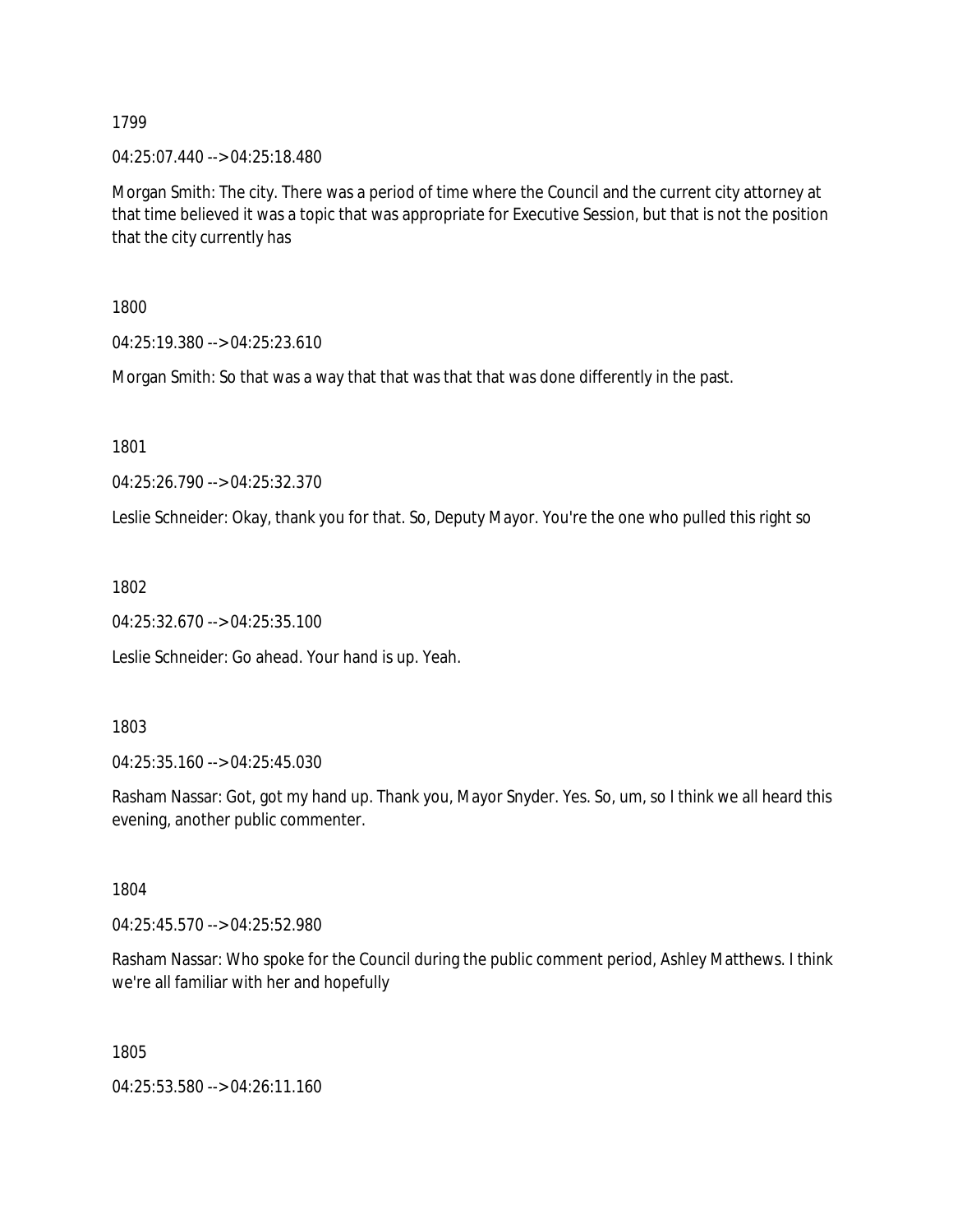Rasham Nassar: Acquainted with her. She was an applicant for the vacant City Council position. So we've all had an opportunity to meet with her, she submitted a resume as well as an application for the vacant city council seat. So that was the Ashley that saw during. Excuse me.

1806

04:26:12.690 --> 04:26:14.070

Rasham Nassar: My. That was my dog.

1807

04:26:17.220 --> 04:26:31.590

Rasham Nassar: Spoke during the public comment period tonight and expressed interest in a really strong and sincere desire to want to fill that begun Planning Commission seat and when I speak about the planning commission seat. I'm speaking with regard to position to

# 1808

04:26:35.160 --> 04:26:44.490

Rasham Nassar: I just want to start by saying that I learned about Miss Matthews interest in the planning commission position. And first of all, I'm really grateful for her willingness and eagerness to serve.

# 1809

04:26:45.150 --> 04:26:52.170

Rasham Nassar: To volunteer to serve in a significant position of leadership and wanting to be appointed to the planning commission. So I just

1810

04:26:52.620 --> 04:27:05.370

Rasham Nassar: Is watching. I just want to express my sincere gratitude for her for stepping forward for the role. And I also want to express my personal regret for voting to move these recommendations for appointment to the planning commission forward.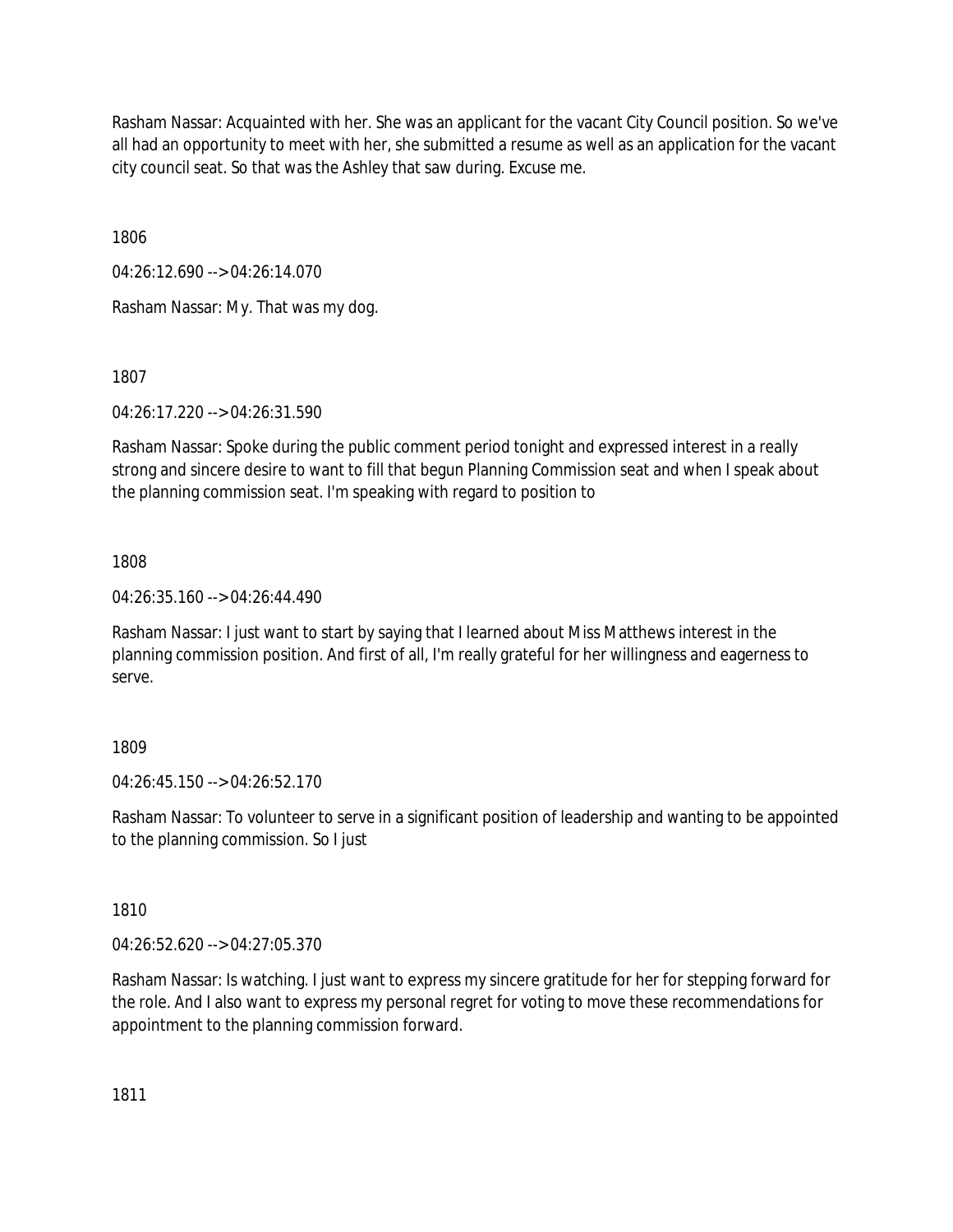04:27:07.140 --> 04:27:13.920

Rasham Nassar: Despite the fact that we postpone all other committee member appointments with the exception of the DR be through the end of July.

1812

04:27:15.090 --> 04:27:24.210

Rasham Nassar: Through Miss Matthews, I've come to realize that even though we do make an effort to try and reach as much of the community as possible we failed to reach

## 1813

04:27:24.870 --> 04:27:35.010

Rasham Nassar: The broader community with regard to this really special and important appointment. Case in point, Miss Matthews. Had she known that there was an application period open, she would have applied.

## 1814

04:27:36.570 --> 04:27:51.630

Rasham Nassar: Now the truth is we have a real lack of diversity across the totality of our committee memberships. At the same time, the city council has through resolution and the forming of the race equity Task Force comments. We've received

## 1815

04:27:53.280 --> 04:28:07.260

Rasham Nassar: That we've that we've personally stated express and represent our sincere desire and honest commitment to to reverse the trend of a lack of diversity on our commissions and important business leadership at the city.

# 1816

04:28:08.790 --> 04:28:13.980

Rasham Nassar: And really to do our part in doing so, to address systemic and institutionalized racism.

1817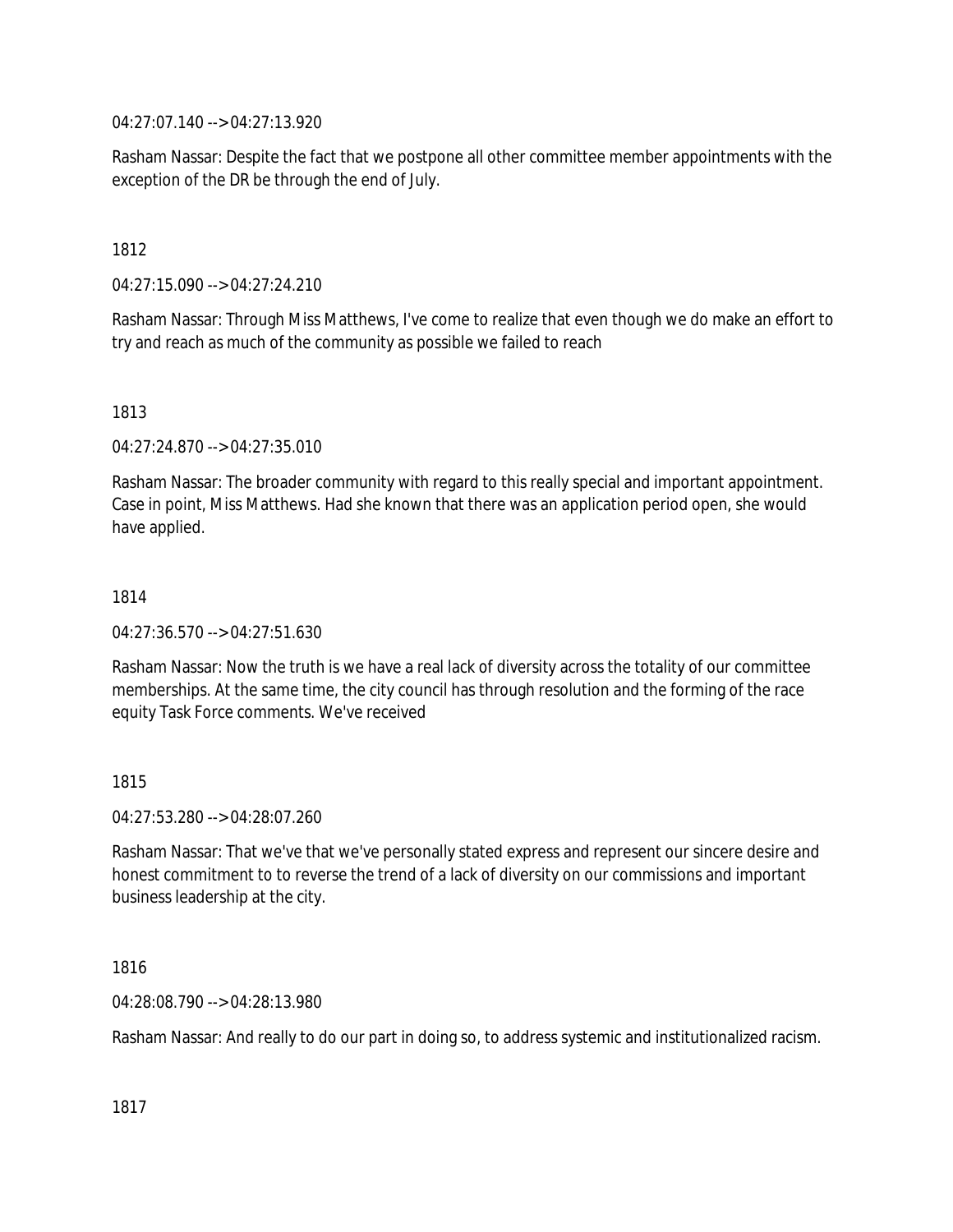04:28:14.490 --> 04:28:21.210

Rasham Nassar: Last night during our joint city council planning commission meeting we heard and emotional and very moving from Commissioner Switzerland.

1818

04:28:22.050 --> 04:28:33.450

Rasham Nassar: And I think I believe he stayed at something to the effect of, we need equity in planning the race equity Task Force meant third this last Thursday and again

1819

04:28:34.680 --> 04:28:39.870

Rasham Nassar: A lot of emotional please stated, really, really important.

1820

04:28:40.470 --> 04:28:46.590

Rasham Nassar: Positions and propositions for presenting at that represented at that meeting Bible for Chair, members of the public that issue, public comment.

1821

04:28:46.950 --> 04:29:00.060

Rasham Nassar: And I will say that it was well attended by over 30 public participants in one comment or even suggested that we ought to seek to staff, our committees with people of color, whenever we whenever possible. And whenever we have the opportunity to do so.

1822

04:29:01.920 --> 04:29:11.280

Rasham Nassar: And bear with me. I'm almost done here, but I do feel a responsibility to to point out that the times that we're living in. And this relates to the social

1823

04:29:11.790 --> 04:29:23.910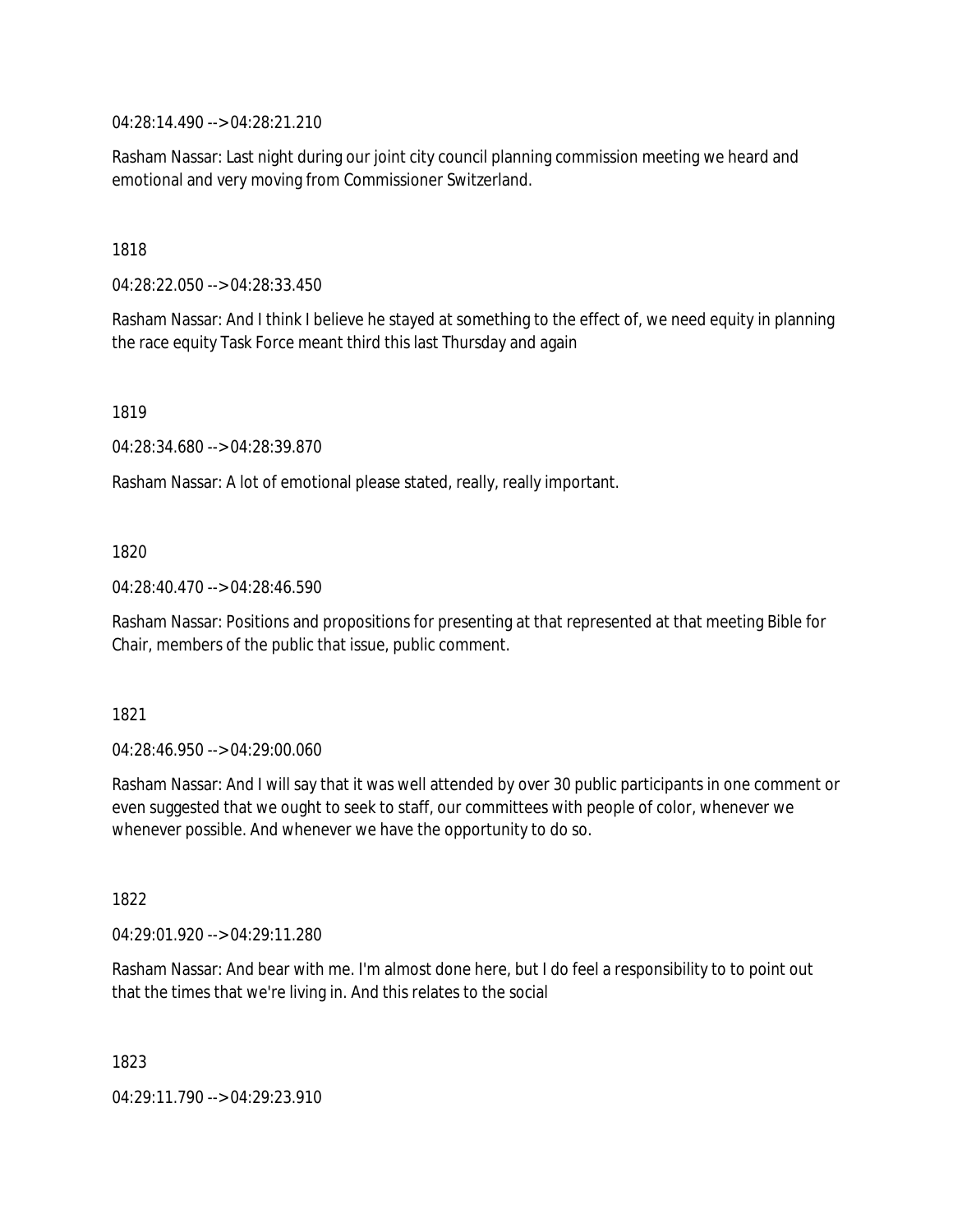Rasham Nassar: justice movement that's been stirring all around us and the importance of what that movement is saying so loudly and I'm speaking with regard to the Black Lives Matters movement through protest emails and March.

1824

04:29:24.750 --> 04:29:32.640

Rasham Nassar: The structure of systemic and institutionalized racism. Racism will only change when people of color have access the levers of power in our democracy.

1825

04:29:33.210 --> 04:29:43.530

Rasham Nassar: The truth behind the movement and my need to emphasize that point is that people of color, continue to be victims of the tyranny of the majority in our society.

1826

04:29:44.130 --> 04:29:49.320

Rasham Nassar: Now what Miss Matthews has so generously offered and stepping up to fill this important role in the planning commission

1827

04:29:49.620 --> 04:29:57.840

Rasham Nassar: Which is offering our government our council and our community of people of color as an opportunity to give people of color access to one of those levers of power.

1828

04:29:58.200 --> 04:30:06.390

Rasham Nassar: To give them a voice with regards to planning. If the planning commission planning for the future. And I think that her voice is not only essential there, but it's necessary.

1829

04:30:06.870 --> 04:30:11.340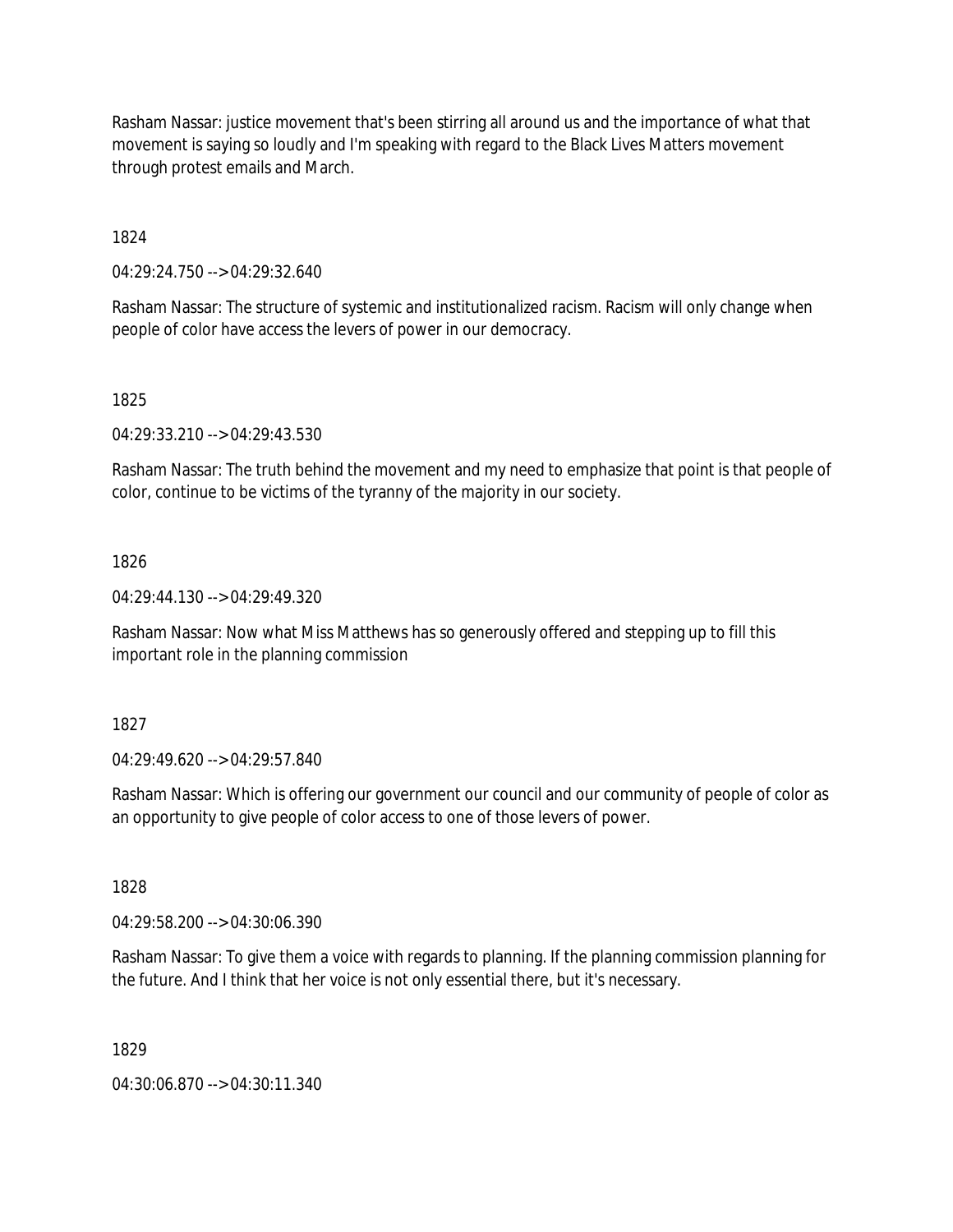Rasham Nassar: One thing that was reiterated during the race equity Task Force meeting this past Thursday.

1830

04:30:11.880 --> 04:30:26.100

Rasham Nassar: Was that the time is now. It's not tomorrow, it's not next week. It's not until we figure out this new process or develop this new program. It's today we counsel have the authority to institute change today we have that opportunity right now with this decision before us.

1831

04:30:27.420 --> 04:30:29.220

Rasham Nassar: And then my final comment.

1832

04:30:30.360 --> 04:30:43.680

Rasham Nassar: Is that, as we heard Miss Matthews state and her public comment I jotted this down is that she reached out to miss blossom with regard to this appointment and stated on the record that Miss blossom supports her appointment at the Commission.

1833

04:30:44.700 --> 04:30:47.550

Rasham Nassar: Beyond that, I have no doubt that she is well qualified to serve.

1834

04:30:47.850 --> 04:30:56.340

Rasham Nassar: Her application and resume. I have been provided the Council, I know that I took the time to look over and we were considering her appointment to the city council. I know that she was also very seriously considered

1835

04:30:56.880 --> 04:31:03.420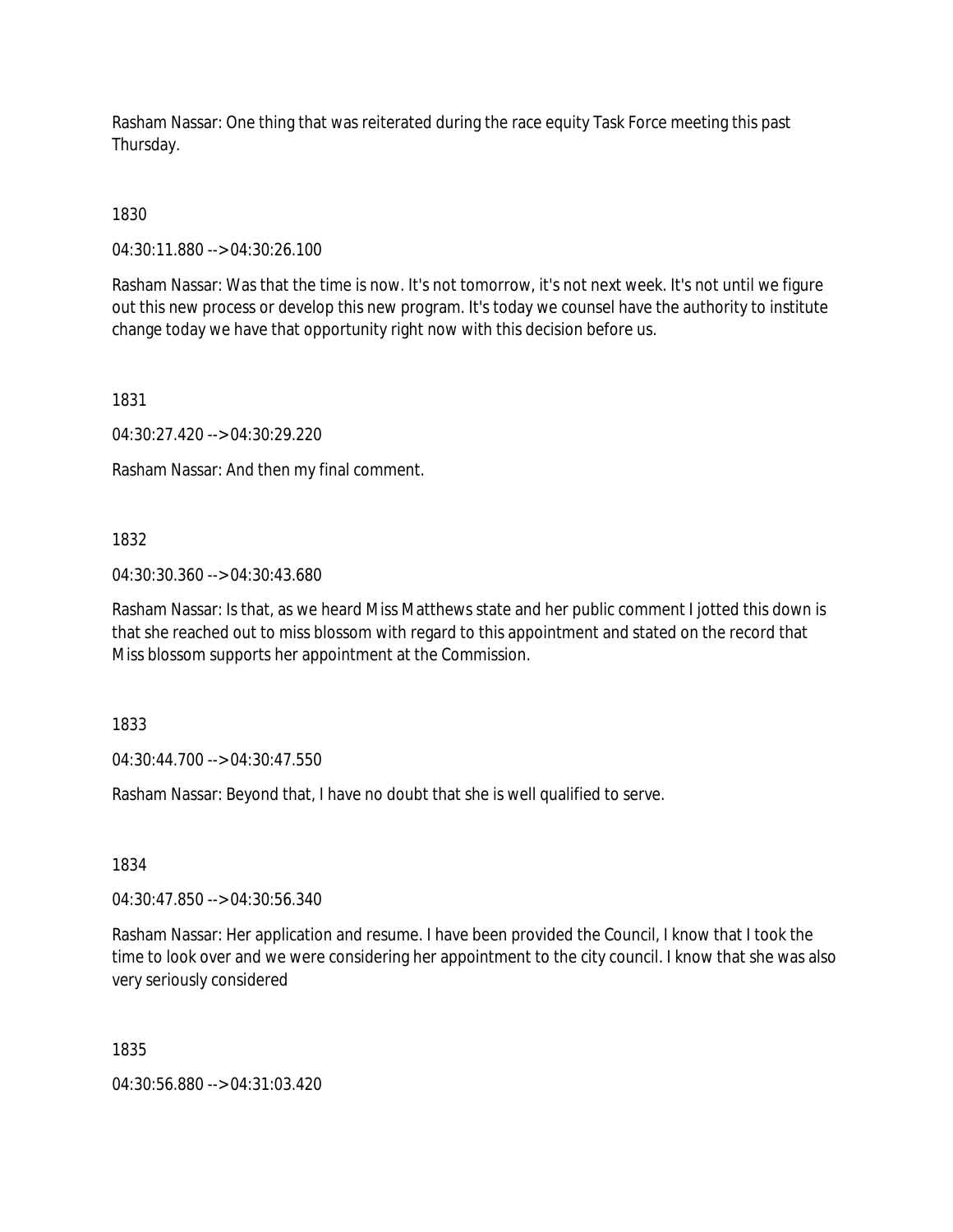Rasham Nassar: As being appointed to the city council. She underwent an extensive interview process that's well beyond the expectations that we

1836

04:31:04.740 --> 04:31:07.650

Rasham Nassar: Hold from applicants to regular committees and commissions.

1837

04:31:08.550 --> 04:31:23.490

Rasham Nassar: And again, as I recall, the Council expressed sincere like appreciation and admiration for Miss Matthews think she has a real positive uplifting and optimistic energy. I think she'd serve well on the planning commission and really add a dimension and dynamic to that group that's lacking.

# 1838

04:31:24.510 --> 04:31:33.360

Rasham Nassar: So in terms of where she's whether she's qualified to serve. I think she's cross that hurdle. And in my mind. And just to borrow from what I heard her say during her comments.

1839

04:31:33.750 --> 04:31:42.150

Rasham Nassar: Let's move the goalposts a little closer. She's done her due diligence. She wants this position, and now it's up to us, I think, the choice is simple. So

1840

04:31:42.690 --> 04:31:51.960

Rasham Nassar: I'm prepared to make a motion to appoint Miss Matthews to position to to the planning commission tonight, and I hope that we adopt it and move on.

1841

04:31:55.410 --> 04:32:00.900

Leslie Schneider: Okay, thank you for that because of the amazingly late hour, I'm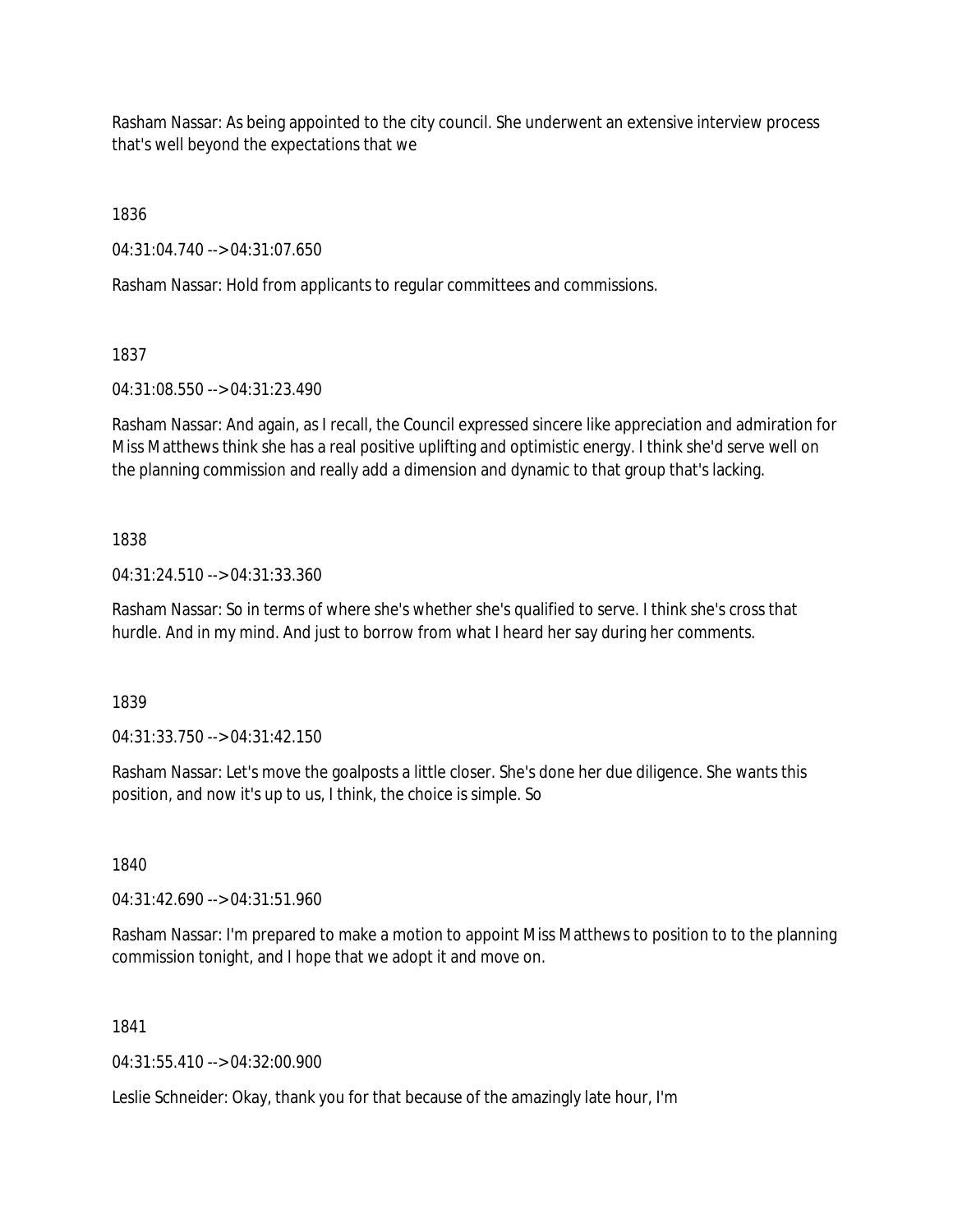04:32:02.040 --> 04:32:12.540

Leslie Schneider: I'm going to keep tabs on how long each of us are speaking for for feedback that was debonair so we're six minutes in now.

1843

04:32:14.190 --> 04:32:21.210

Leslie Schneider: So we've got a long list of hands here, I'm thinking, I want to jump to the city attorney because there may be some

1844

04:32:22.470 --> 04:32:28.230

Leslie Schneider: advice that you need to offer us in this context, and then I'll go back to council member deets.

1845

04:32:28.950 --> 04:32:34.320

Joe Levan: Just as a as a point of process and requirements of the city code.

1846

04:32:35.940 --> 04:32:47.550

Joe Levan: Keep in mind that the the appointment of Commissioners happens easily appointment is made by the mayor and then confirm by the Council, so if there's going to be a change

1847

04:32:48.600 --> 04:32:57.720

Joe Levan: Then, then that would be the, the mayor would make the announcement of a different appointment and then it'd be confirmed by the Council, that's, that's the process that would happen.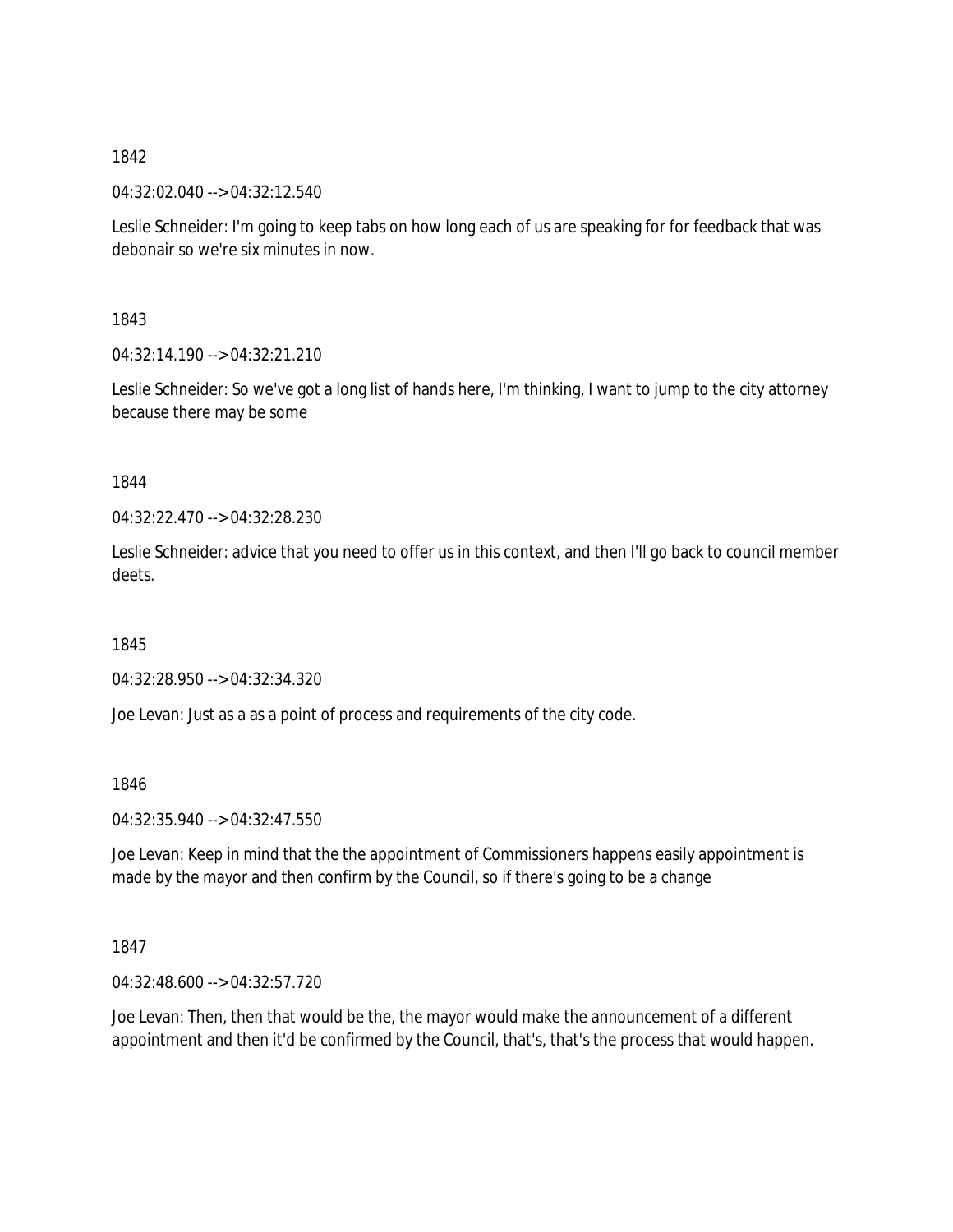04:33:01.800 --> 04:33:03.540

Leslie Schneider: Okay. Councilmember deeds.

1849

04:33:03.990 --> 04:33:16.770

Joe Deets: Yeah, thank you. I'll, I'll be brief, but I too caught Ashley's comment that she talked to Sarah. And so while this was going on. I mean, up till now, I was looking at my city found to see

1850

04:33:17.670 --> 04:33:33.090

Joe Deets: I was looking for confirmation from Sarah I mean confirmation would be I withdraw and I support Ashley and I haven't seen that. So I i'm not saying I I would love to see that from Sarah before I say yeah

1851

04:33:34.170 --> 04:33:39.690

Joe Deets: And so I don't know if anyone has spoken to Sarah themselves amongst us, I have not.

1852

04:33:41.460 --> 04:33:44.250

Joe Deets: But I would like to hear Sarah say this

1853

04:33:46.920 --> 04:33:47.490

Leslie Schneider: Um,

1854

04:33:52.140 --> 04:33:54.750

Leslie Schneider: I don't know what to say. Councilmember hi topless.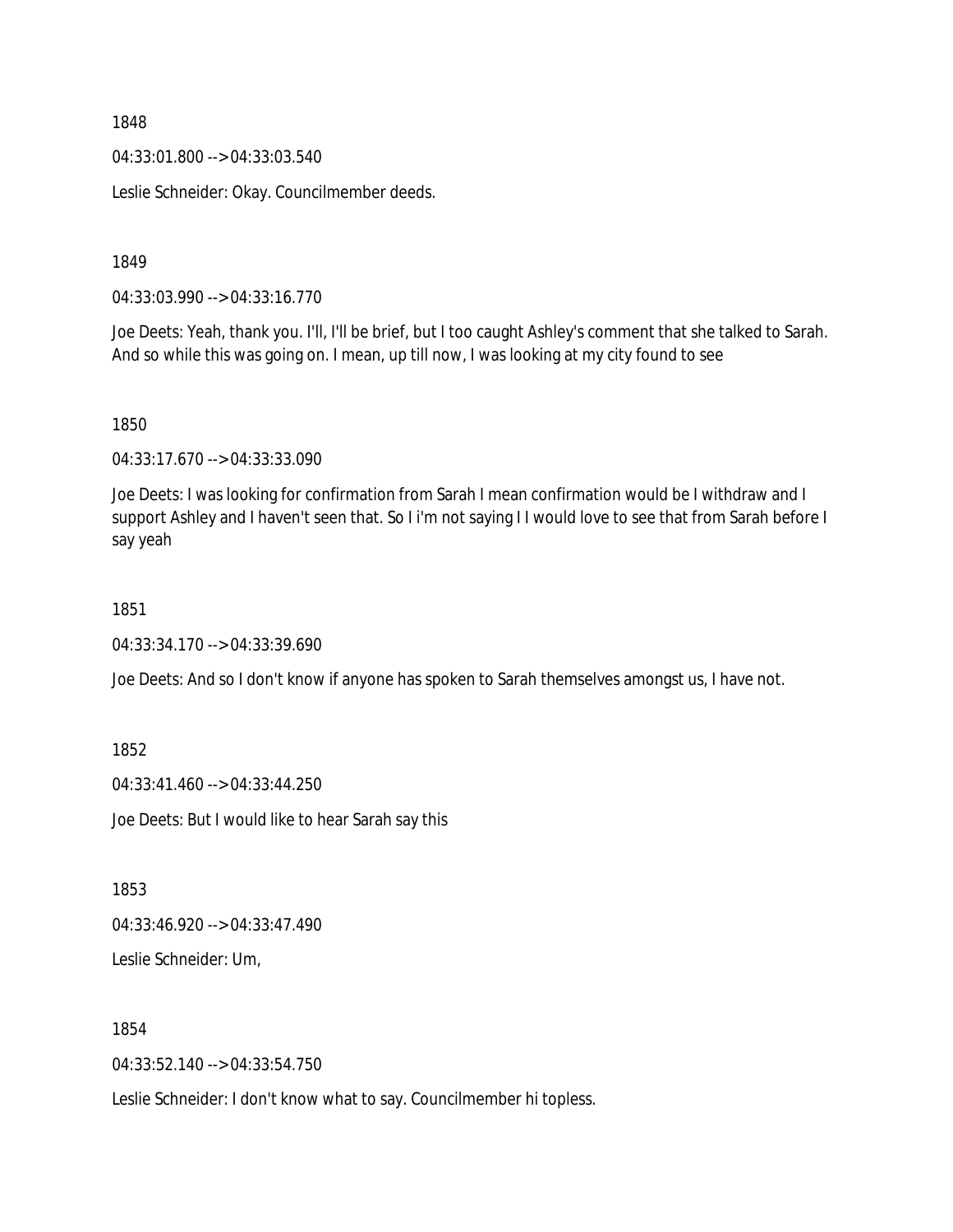04:33:56.400 --> 04:33:59.790

Kirsten Hytopoulos: Well, a couple of things. And one thing is I actually did talk to Sarah and

1856

04:33:59.970 --> 04:34:10.950

Kirsten Hytopoulos: I hope she's okay with me saying this, but I think it's important. She let me know that if we feel uncomfortable for any reason to proceeding with this because of all the pressure on us.

1857

04:34:11.790 --> 04:34:20.610

Kirsten Hytopoulos: And you know that we should feel free to back off from it, which of course I'm not going to do for because of pressure and she actually also mentioned talking to Ashley.

1858

04:34:21.180 --> 04:34:26.430

Kirsten Hytopoulos: And let me know that she if we felt what the way she put us if we felt like this is something we wanted to do.

1859

04:34:27.030 --> 04:34:35.850

Kirsten Hytopoulos: That she didn't think that we should feel bad about that, that she didn't feel bad about that. I didn't hear that as I want to withdraw and it's my recommendation that she'd be substituted

1860

04:34:36.390 --> 04:34:43.950

Kirsten Hytopoulos: So that's that was my perspective in my conversation with Sarah. Um, but regardless of any of that we have a process and there's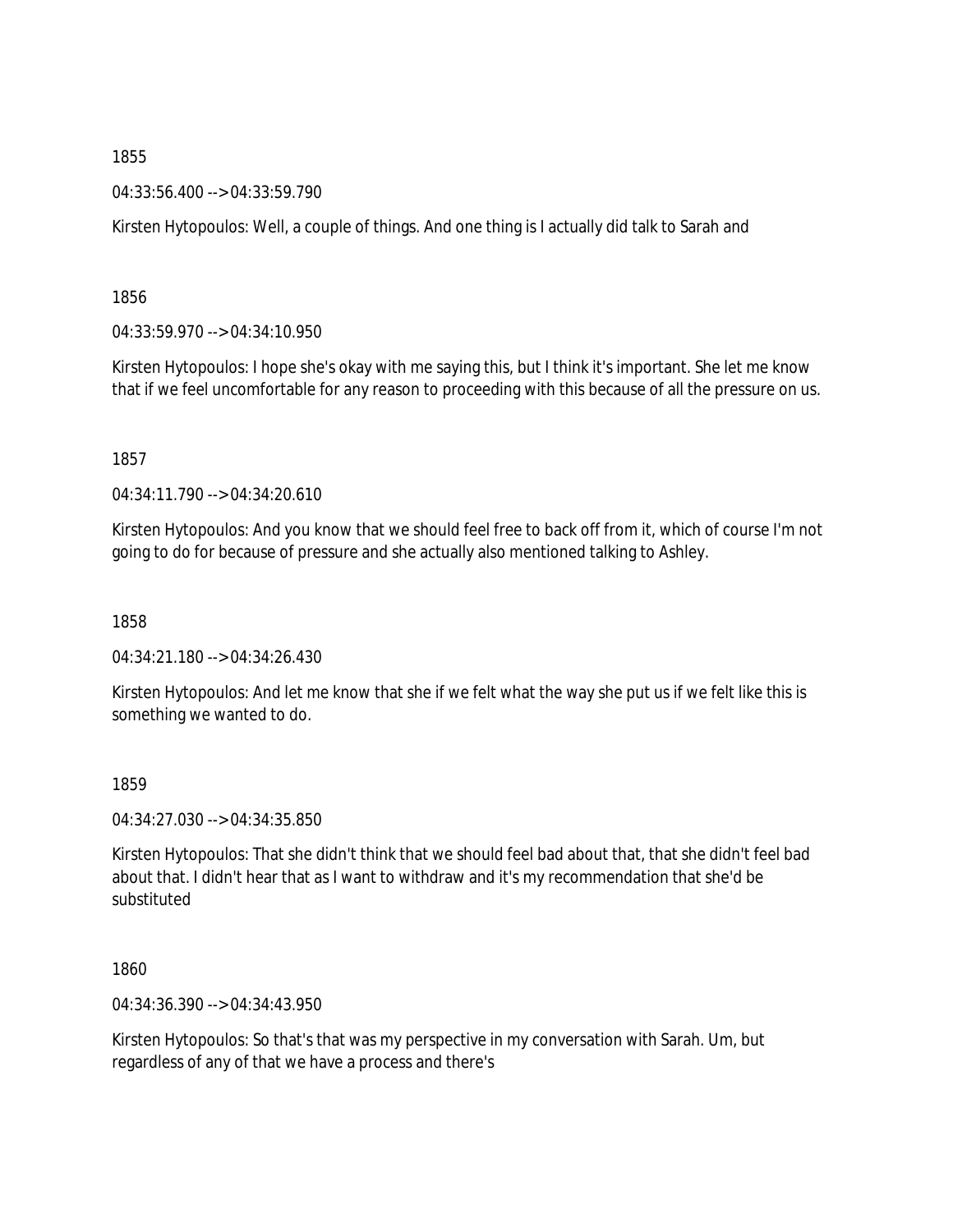04:34:44.760 --> 04:34:49.740

Kirsten Hytopoulos: The integrity of process is really important for fairness for for our for the integrity of

1862

04:34:50.190 --> 04:34:57.720

Kirsten Hytopoulos: The planning commission for our relationship with our community. We have process for all of our appointments and this is a very substantive appointment. This is

1863

04:34:58.050 --> 04:35:05.070

Kirsten Hytopoulos: One of the only if not the only right I think bodies that is that we are required to have. And there's integral to our legal process.

1864

04:35:06.000 --> 04:35:13.290

Kirsten Hytopoulos: And we had we put advertisements out and people applied and five or six people and maybe Leslie can remind me.

1865

04:35:14.130 --> 04:35:18.990

Kirsten Hytopoulos: What are their applications and they were interviewed and we assess them and we made recommendations.

1866

04:35:19.530 --> 04:35:31.950

Kirsten Hytopoulos: And I don't think that this is a road that we would want to go down for a lot of reasons in any of our appointments. It just seems to me like it's kind of a just kind of fundamental fairness of how you do business. And if you start to change the rules.

1867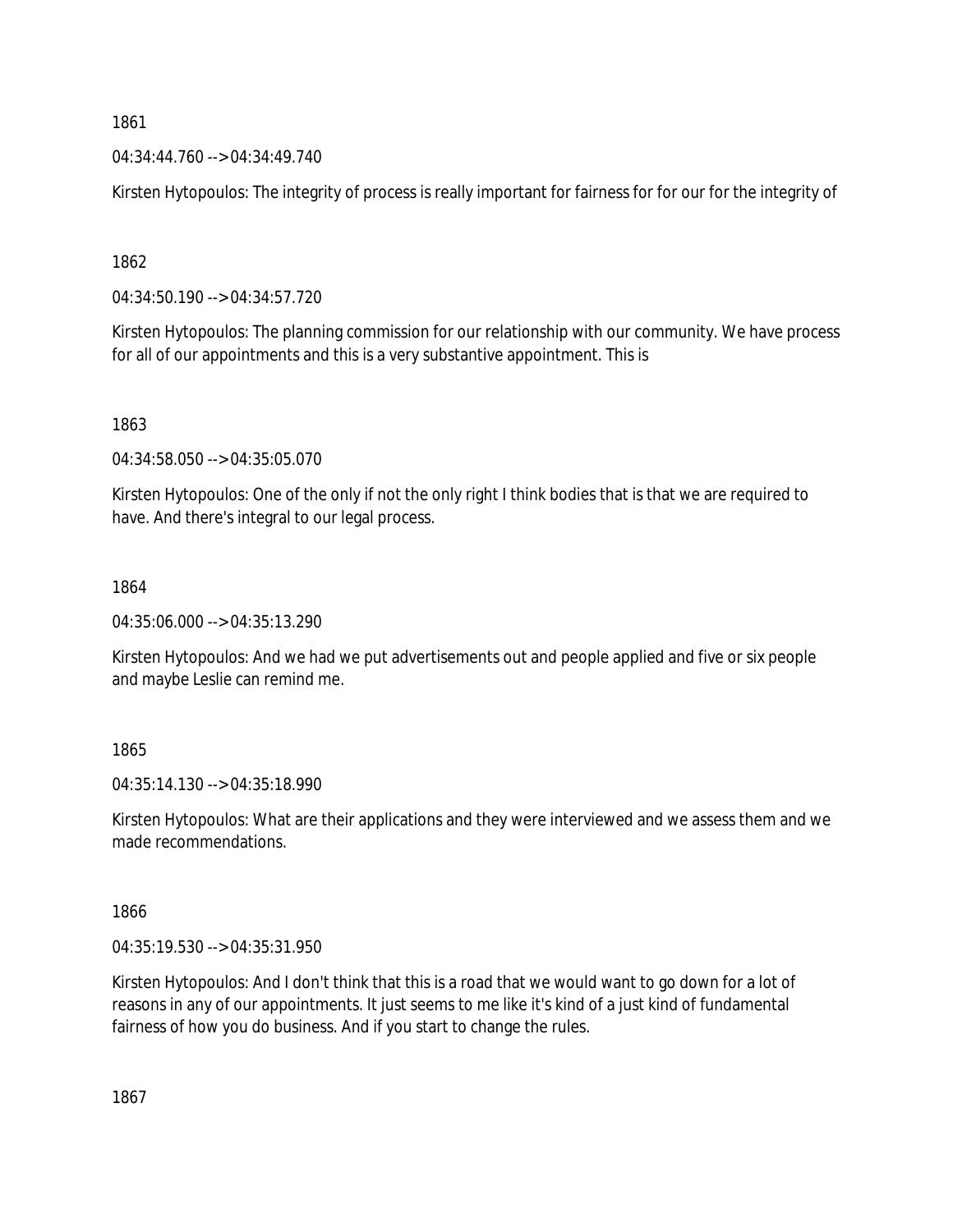04:35:33.180 --> 04:35:45.660

Kirsten Hytopoulos: You lose the faith of the community that trust the community. So I wouldn't be able to support substituting anybody right now for other than one of the people that we'd interviewed if that was something that everybody decided they want to do.

1868

04:35:47.520 --> 04:35:50.940

Leslie Schneider: I mean, I just for clarity. I think we had seven applicants.

1869

04:35:50.940 --> 04:35:52.440

Leslie Schneider: For two positions.

## 1870

04:35:53.670 --> 04:36:01.680

Leslie Schneider: And and if we were if we were to set a precedent right now, I would just like to hear some sort of

#### 1871

04:36:03.480 --> 04:36:14.910

Leslie Schneider: dialogue about what this would mean in the future for you know how what that would open up as far as our process in the future. Councilmember Medina.

1872

04:36:20.130 --> 04:36:20.520

Kol Medina: Thanks.

1873 04:36:21.540 --> 04:36:21.930 Kol Medina: Um,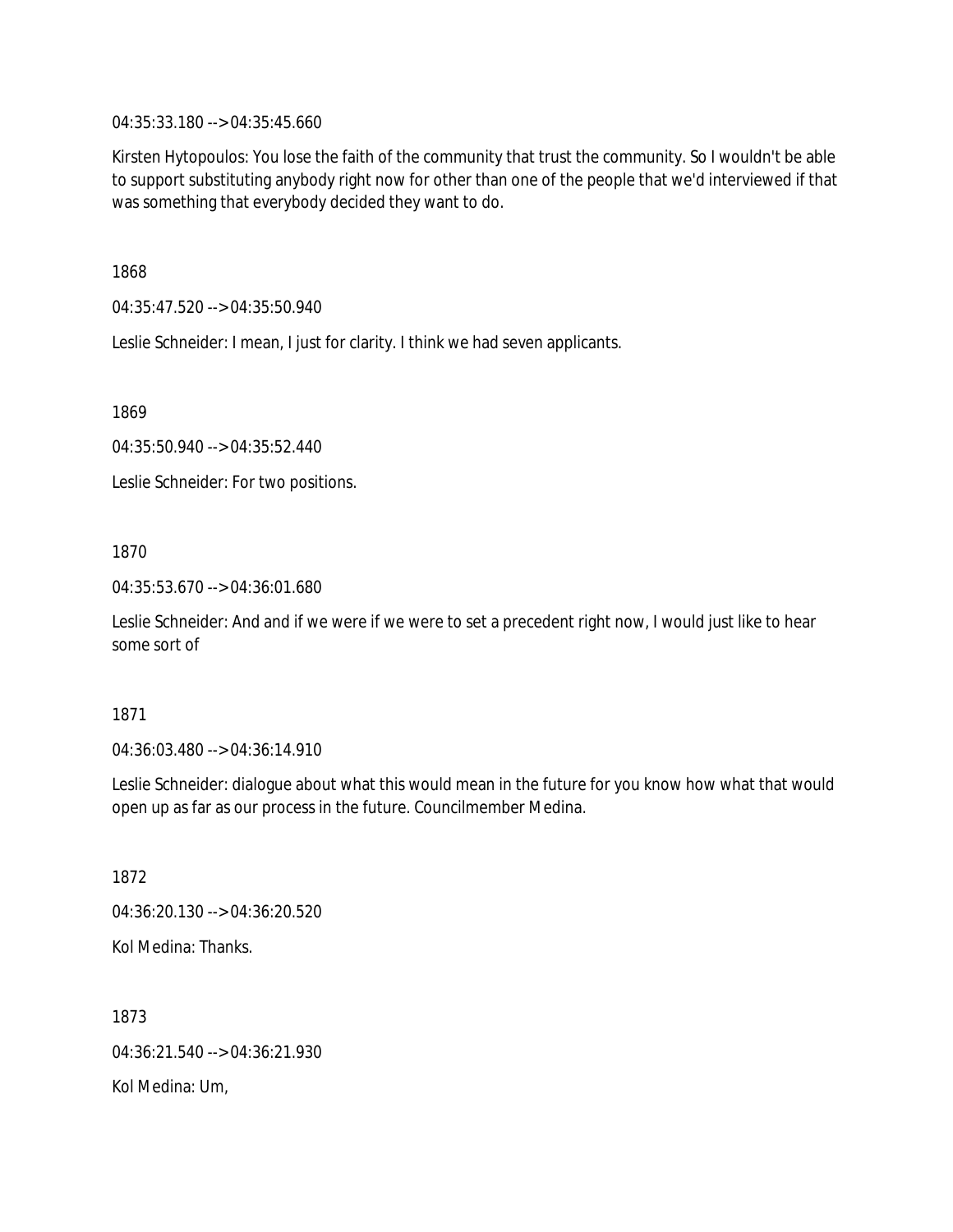04:36:24.630 --> 04:36:28.290

Kol Medina: The second thing tonight, where I'm going to say, Boy, this feels like a real conundrum.

1875

04:36:29.520 --> 04:36:31.080

Kol Medina: I did hear from

1876

04:36:32.310 --> 04:36:39.630

Kol Medina: Sarah and my impression from that is pretty much the same as what counselor. I talk was just said.

### 1877

04:36:41.070 --> 04:36:57.390

Kol Medina: I didn't hear Sarah say to me, like, I endorse giving this to Ashley, but I heard her say that something along the lines of what cancer on top of the said if this is what the Council, you know, feels is best of them. She would be okay with it some words to that effect.

#### 1878

04:37:01.920 --> 04:37:05.670

Kol Medina: For lots of the reasons that council member and a star stated

1879

04:37:07.560 --> 04:37:11.160

Kol Medina: I, I feel like this is a good thing like this would be a good idea.

1880

04:37:12.720 --> 04:37:19.530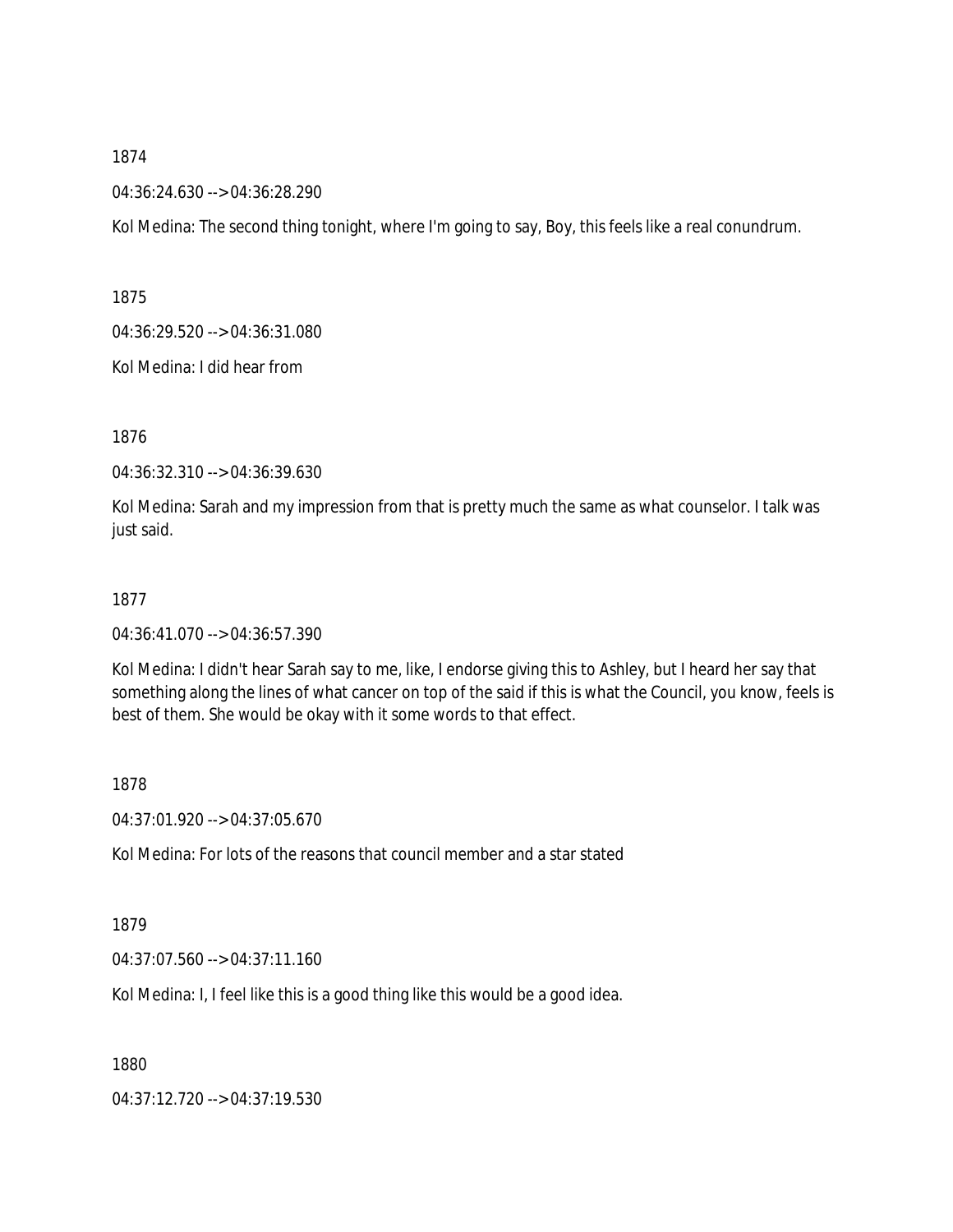Kol Medina: To do something out of the ordinary here and appoint Miss Matthews to this position.

1881

04:37:20.790 --> 04:37:22.710

Kol Medina: And there are lots of good reasons to do that.

1882

04:37:24.870 --> 04:37:34.080

Kol Medina: But then I also have the same difficulties as a counselor. I talk. Let's just stated about process and we have processes for very good reasons and

1883

04:37:34.860 --> 04:37:50.370

Kol Medina: We're talking about one kind of equity here that's been put forward by council member our Deputy Mayor nisar and then it's a different kind of equity that counselor I topless is putting forward. So it's kind of a clash of equities and fairness here.

1884

04:37:52.560 --> 04:37:53.820

Kol Medina: It would be nice if

1885

04:37:55.380 --> 04:38:07.860

Kol Medina: If, if we could find a way to do this that dealt with the process inequities of doing something like this. And I don't know what that is.

1886

04:38:09.600 --> 04:38:22.740

Kol Medina: I don't know if that's reopening the process if that's somehow taking some action to say that this is not setting a precedent, so that in the future. Whenever we have an appointment to some committee or important body and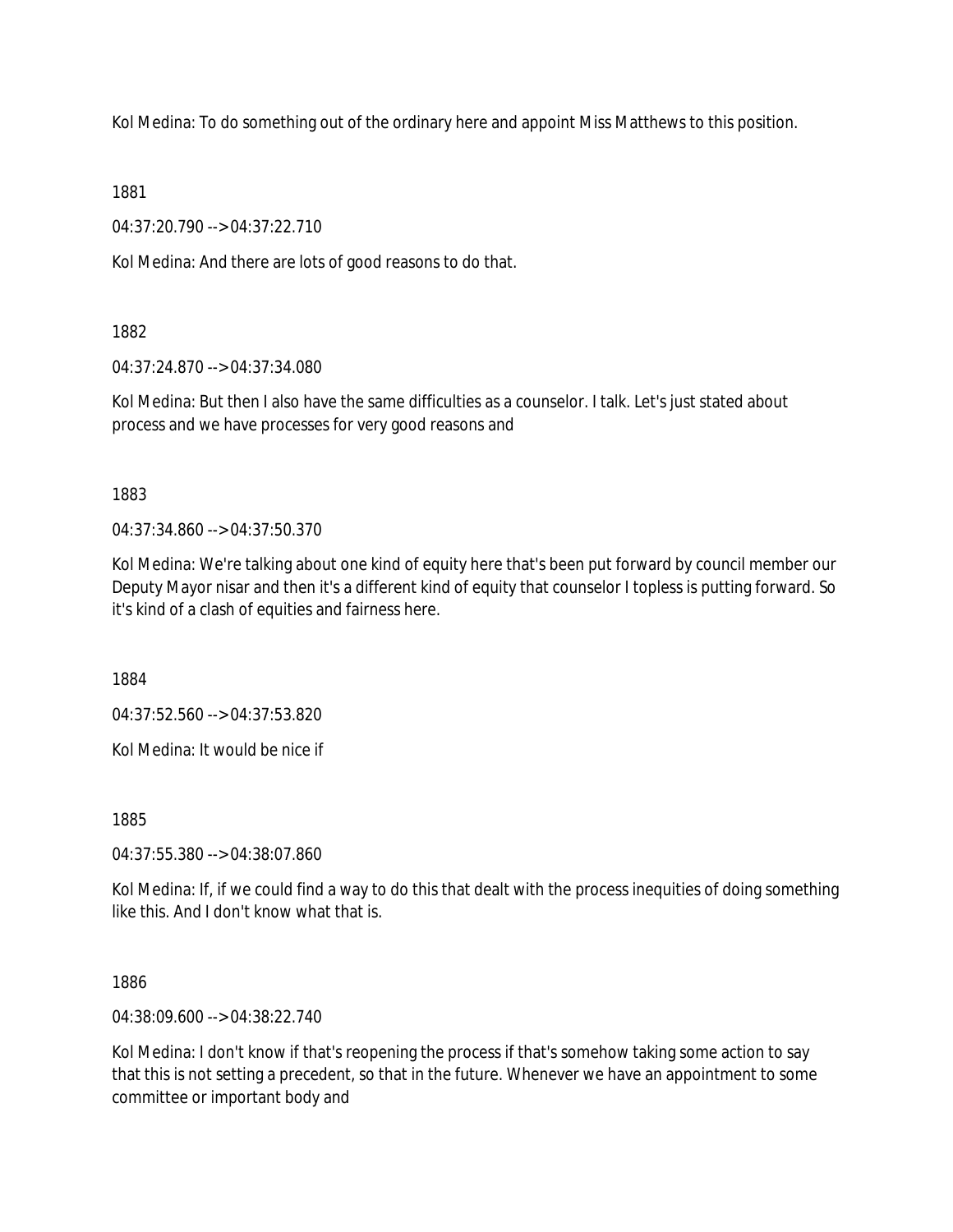04:38:23.580 --> 04:38:36.630

Kol Medina: Someone comes along at the last minute and looks great. We just suddenly throw them in, even though they didn't go through the process. I got, I don't want to go there. So I don't have the answer. But those are my feelings on this.

1888

04:38:40.110 --> 04:38:40.890 Leslie Schneider: cast member Paula.

1889

04:38:45.420 --> 04:38:49.800

Michael Pollock: Thanks. Um, yeah, there's, there's a lot here.

1890

```
04:38:51.390 --> 04:38:57.450
```
Michael Pollock: And hours late. So if I'm not totally clear, forgive me, but um I

1891 04:38:58.740 --> 04:38:59.370 Michael Pollock: Did

1892

04:39:00.810 --> 04:39:02.160

Michael Pollock: Hear from Ashley.

1893

04:39:03.270 --> 04:39:16.950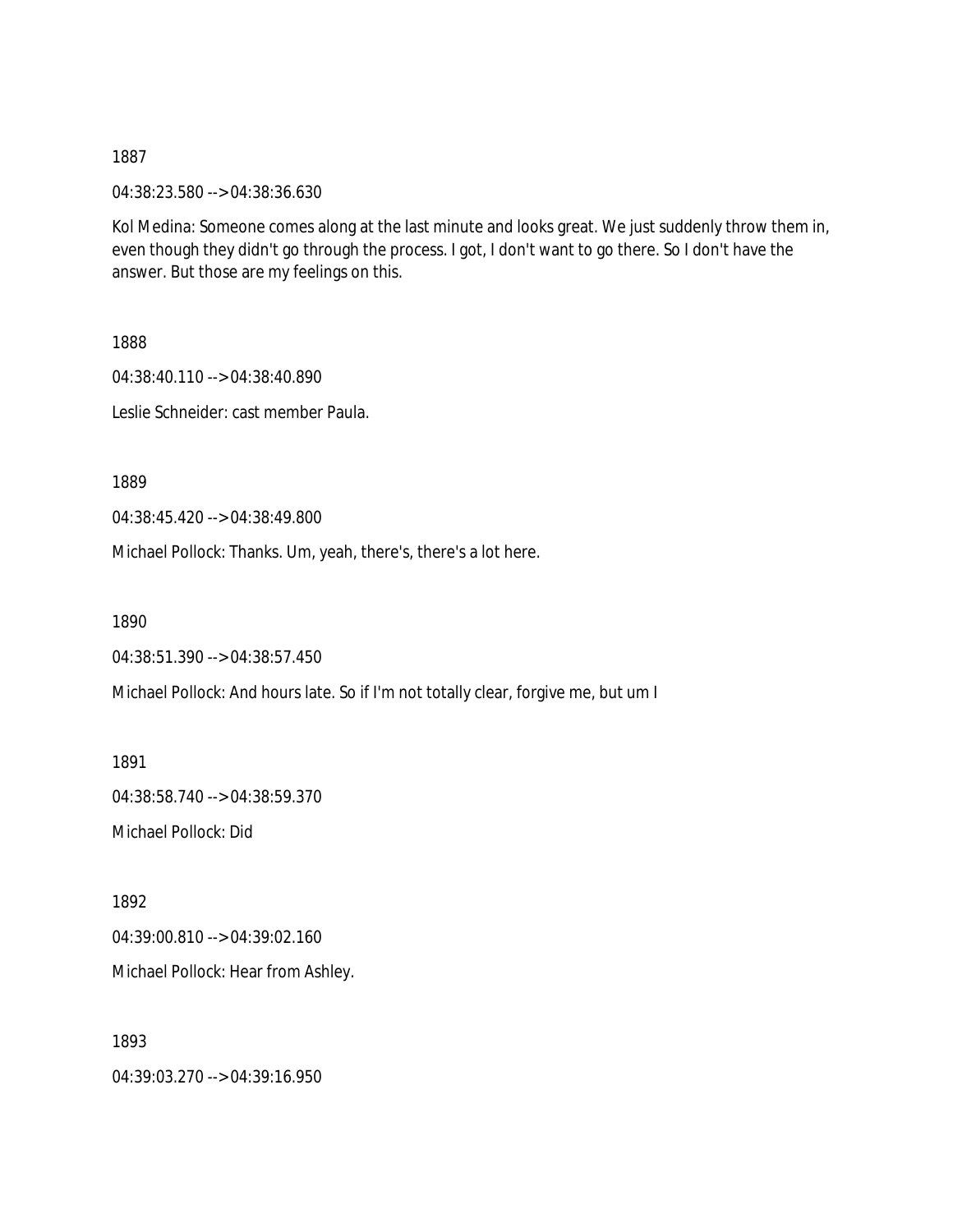Michael Pollock: Is Miss Matthews about her interest and I suggested that she contact them there and and talk to a contact in his flaws and what I heard was that

1894

04:39:18.450 --> 04:39:18.930

Michael Pollock: That

1895

04:39:20.100 --> 04:39:35.760

Michael Pollock: Sarah. Let's celebrate, celebrate this and thought it was a good thing and real positive celebration of diversity and supported it. So, you know, I'm kind of with with COUNCILMEMBER antiques that I would, I guess like to get clarification.

1896

04:39:37.140 --> 04:39:46.650

Michael Pollock: From Miss blossom on on it because and not that we necessarily just move forward blindly. I mean, from from

1897

04:39:48.210 --> 04:39:59.310

Michael Pollock: The perspective of how to do this in a way that everybody feels good about it and such, and that it is a real opportunity to have

1898

04:39:59.700 --> 04:40:07.650

Michael Pollock: A person of color and to really do some of the things we talked about with raise equity, you know at that meeting the race equity meeting that

1899

04:40:08.040 --> 04:40:16.260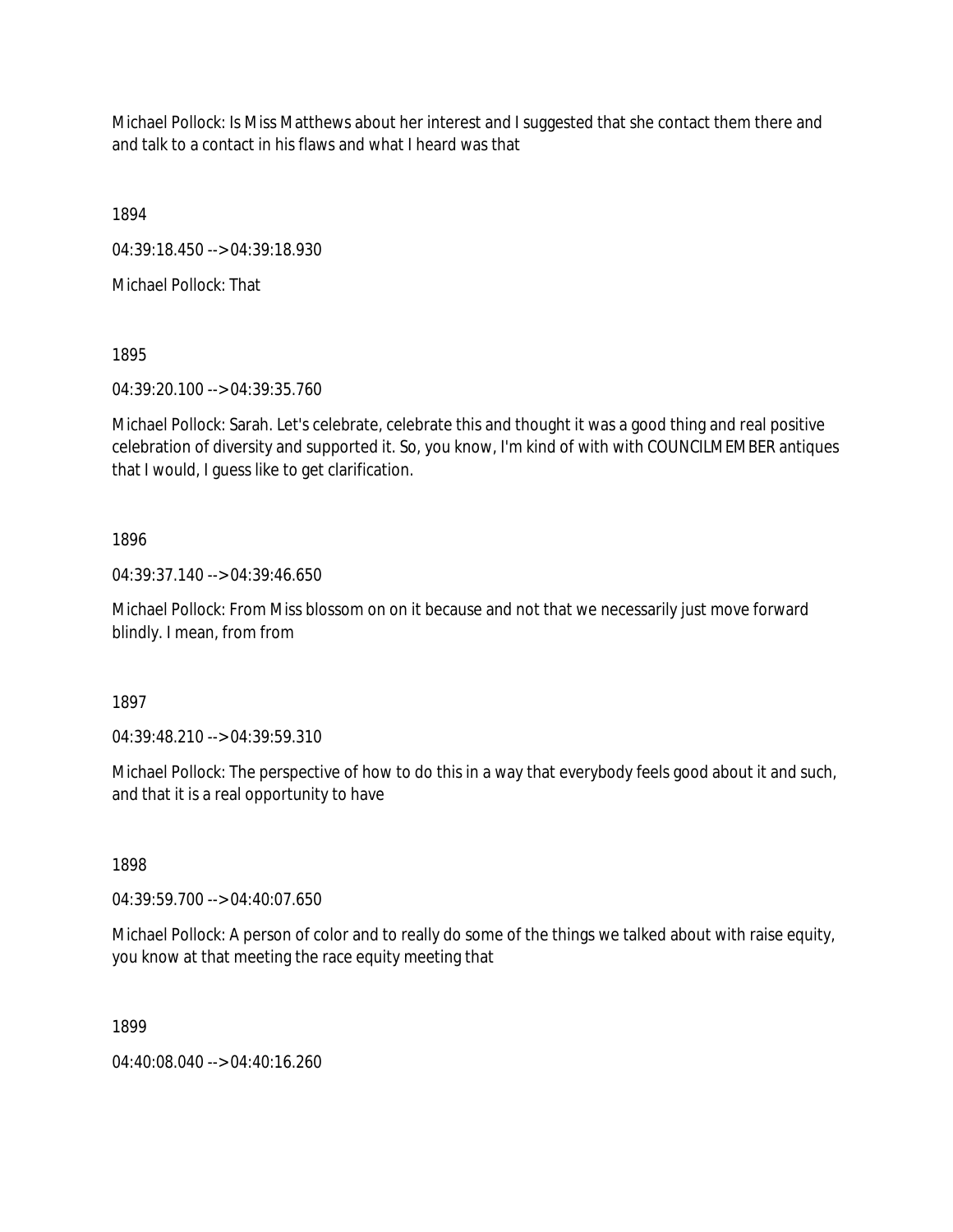Michael Pollock: Was really a feeling like we gotta do something. Now, you know, we don't need a resolution, we don't need to to talk about, you know, a resolution celebrating

1900

04:40:17.610 --> 04:40:31.650

Michael Pollock: You know, diversity or something like that. We actually need to get people in positions of decision making. So now I'm trying to figure out how to how to move forward here in a positive way. And I think, you know, there is

1901

04:40:32.970 --> 04:40:39.240

Michael Pollock: From the perspective of process which is important that we did close this particular

1902

04:40:40.530 --> 04:40:53.190

Michael Pollock: Thing off early. This these particular Commission appointments off early. The other ones we did extend and so it seems like a reasonable path forward saying hey we we've got interest, let's let's

1903

04:40:54.030 --> 04:41:04.890

Michael Pollock: Let's extend it to get to reach out and in particular to the race equity task force to get their feedback.

1904

04:41:05.370 --> 04:41:21.270

Michael Pollock: And to let other people know and and to really take this opportunity to to provide an opportunity to redress, some of the, I don't know any quality issues and equity issues and and move forward on it.

1905

04:41:22.350 --> 04:41:24.870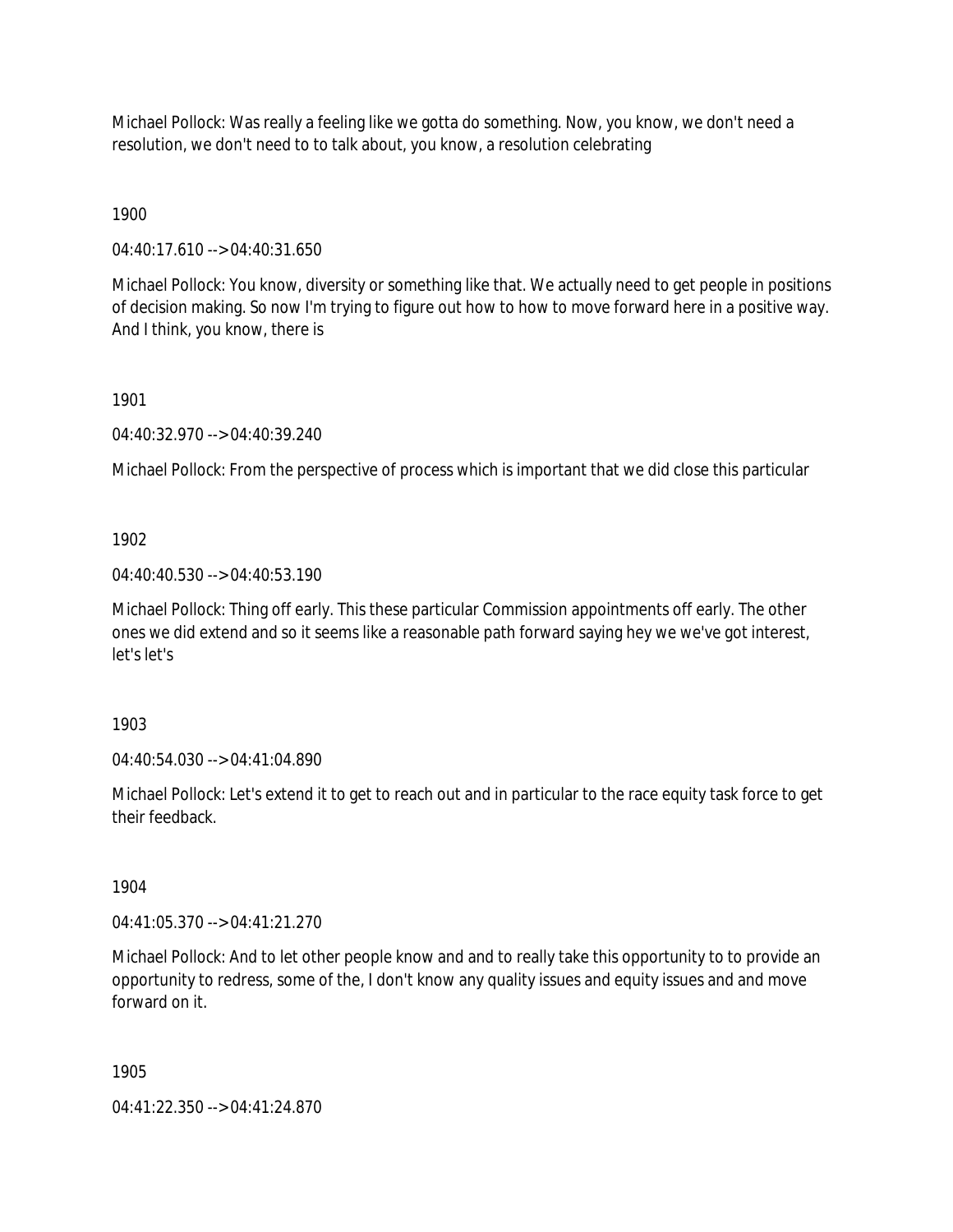Michael Pollock: You know, but it really stems, I think.

1906

04:41:26.280 --> 04:41:32.280

Michael Pollock: To me, the critical issue is, is really to get clarity and perhaps provide some time to

1907

04:41:34.950 --> 04:41:38.190

Michael Pollock: blossom in terms of what she thinks, because if she

1908

04:41:39.360 --> 04:41:45.180

Michael Pollock: You know, rather than have somebody interpret what she thinks or hear what she thinks it's like let's let's have

1909

04:41:46.590 --> 04:41:50.070

Michael Pollock: Some time to get that clarity and then come back and that she's

1910

04:41:51.270 --> 04:41:54.390

Michael Pollock: And support of this at least have it having a

1911

04:41:55.800 --> 04:42:03.870

Michael Pollock: person of color on board and sort of celebrating the diversity that that would bring them, you know, let's hear that and let's let's let's go forward.

1912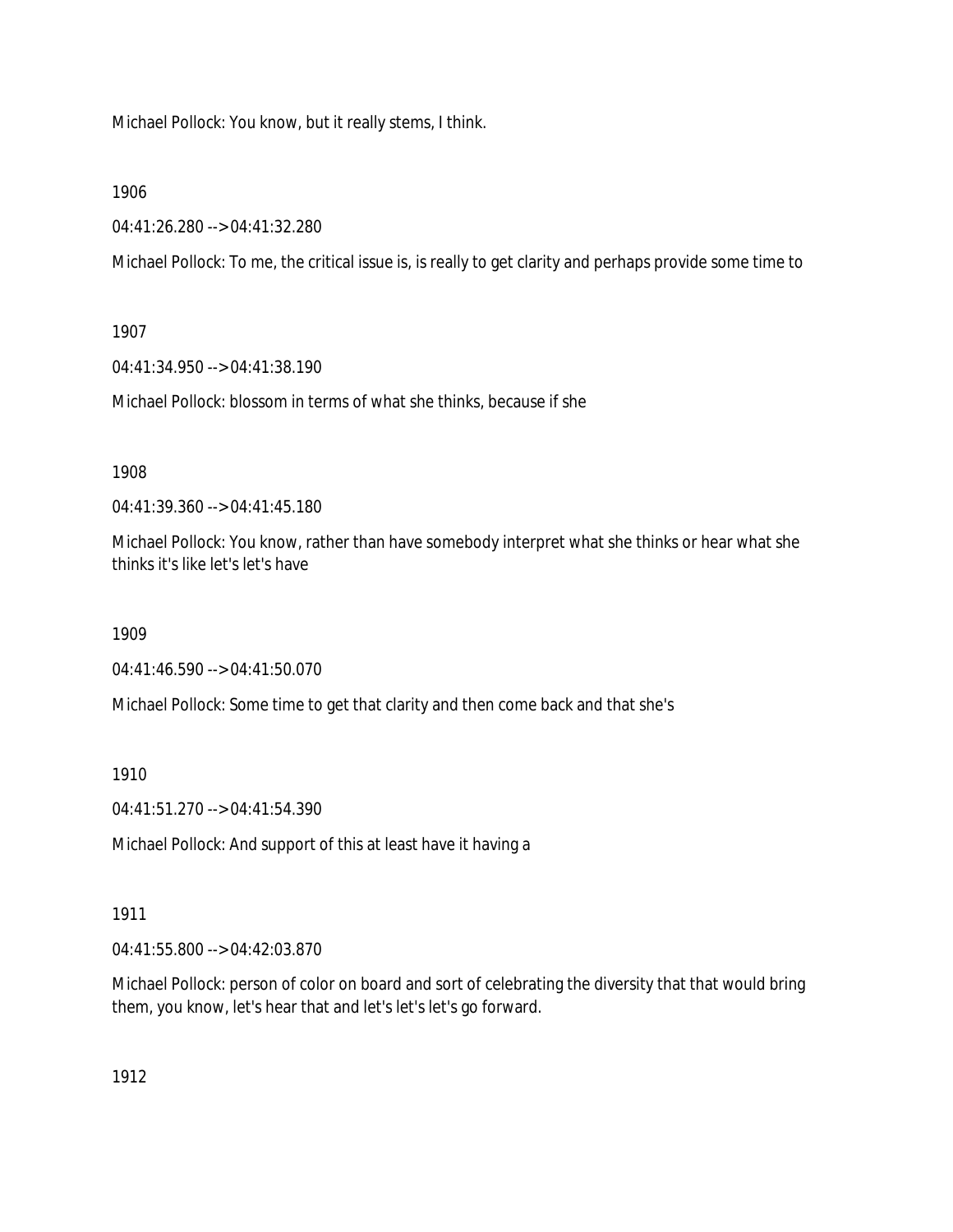04:42:04.680 --> 04:42:21.300

Michael Pollock: And with that knowledge. But right now I don't have that knowledge, I'm hearing secondhand things and and so i don't know i that's that's kind of where I'm at, is let's let's let's get that information. And then, you know, from the process perspective, I think we can

# 1913

04:42:22.500 --> 04:42:35.370

Michael Pollock: I think quite legitimately opening up because we did extend all the other ones because of covert because there were issues with people understanding what's going on. So I'm bringing that up and then sort of this last thing.

1914

04:42:36.390 --> 04:42:41.940

Michael Pollock: In a general sense what it feels like to me. And this was some of my concerns prior was

## 1915

04:42:42.570 --> 04:42:53.820

Michael Pollock: We have a kind of close group of people that are the people in the now that know how the process works and that that know when to apply that know that there is positions that there's a method to it.

## 1916

04:42:54.060 --> 04:43:03.600

Michael Pollock: And that isn't really available to everybody. So, in a general sense, I think we really need to do a better job of reaching out some of the things that were pointed out about where things were missing.

## 1917

04:43:04.140 --> 04:43:16.020

Michael Pollock: In terms of opportunities to connect with other people in the community. I think that those are all things that we need to focus on doing a better job and to bring in more people so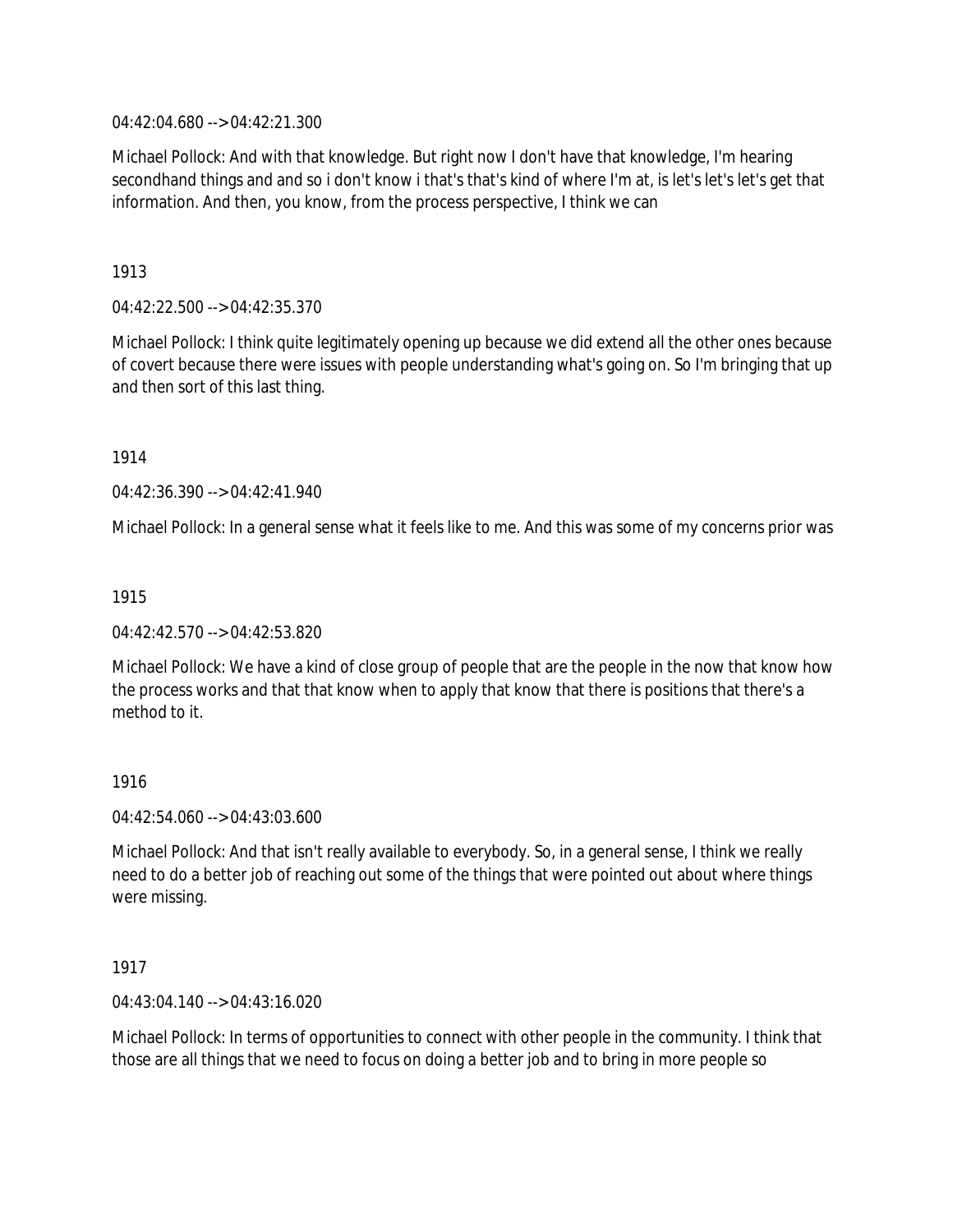04:43:16.830 --> 04:43:29.910

Michael Pollock: And especially minorities that might not understand the access to, you know, again, how to get in the door, so to speak. So I think we need to focus on that. But where I am right now is I'd like to hear. I'd like to hear

1919

04:43:30.930 --> 04:43:46.680

Michael Pollock: What's happening has to say and get it straight from the horse's mouth, so to speak, or what's going on there says it sounds like Ashley and and Sarah have talked and they reach you know at least some sort of agreement on on things. I guess I want to hear about that.

1920

 $04:43:50.010 \rightarrow 04:43:59.040$ 

Leslie Schneider: Okay. Um so counselor apologist for feedback. You're just shy of four minutes on that. I'm just trying to keep us honest here.

1921

04:43:59.490 --> 04:44:10.260

Leslie Schneider: I would like to also just say that I don't understand why we're wanting to find out from Sarah what Sarah thinks, because you know i don't i haven't ever heard of any

1922

04:44:12.060 --> 04:44:29.340

Leslie Schneider: Any commissioner in the, in the past, being able to sort of identify their successor, and she and she's not even a commissioner yet so I don't know why we, I mean, I think it's good that we have this assurance that Sarah is not going to be devastated if if you know if she doesn't get it.

1923

04:44:31.020 --> 04:44:32.970

Leslie Schneider: But anyway, I don't think that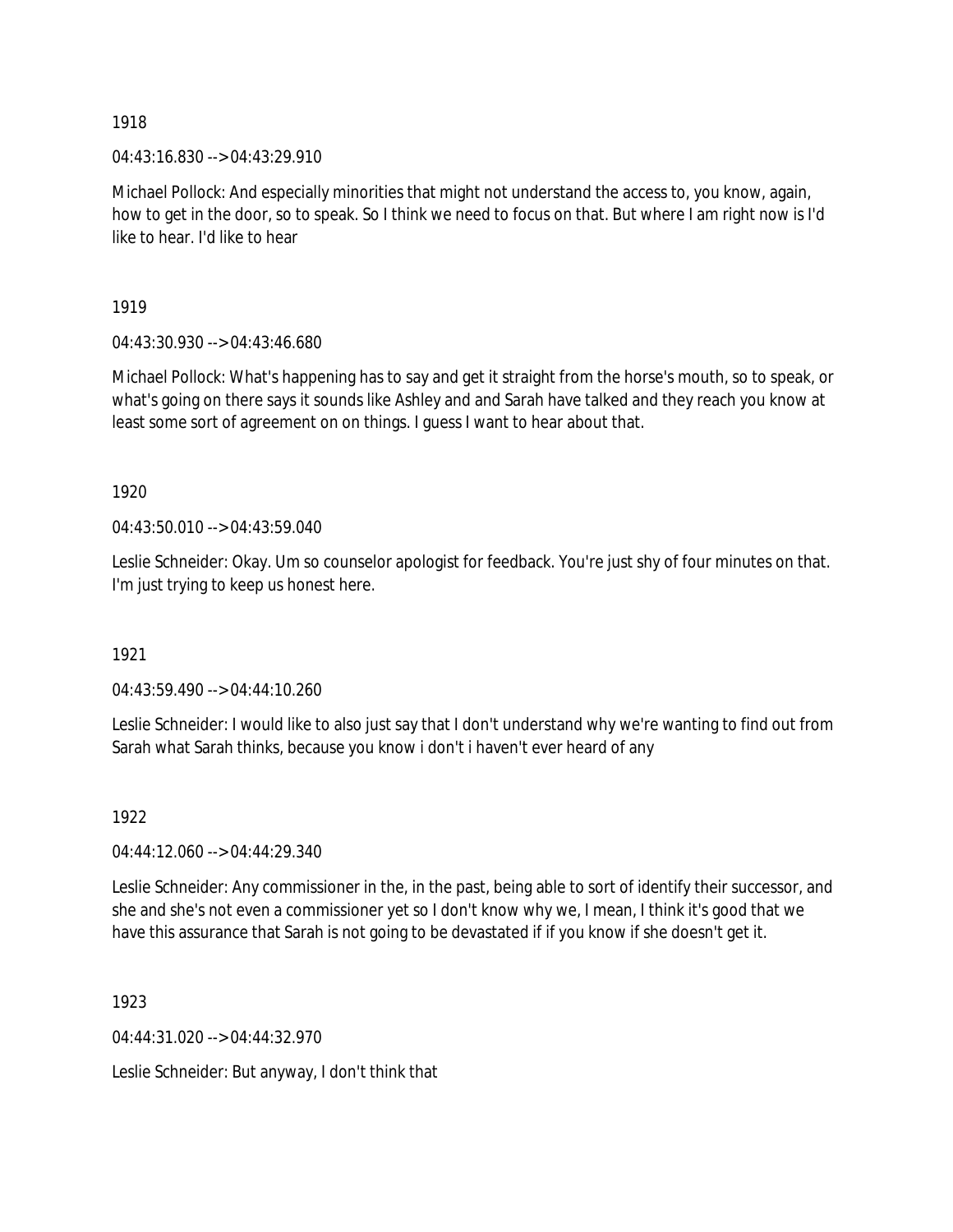04:44:33.720 --> 04:44:36.000

Leslie Schneider: Asking Sarah for clarity really gets us anywhere.

1925

04:44:36.060 --> 04:44:37.650

Further in this conversation.

1926

04:44:39.570 --> 04:44:40.680

Leslie Schneider: COUNCILMEMBER deets.

#### 1927

04:44:41.430 --> 04:45:00.990

Joe Deets: Yeah, thank you. Well, yeah, we, I think, absence of her withdrawing which she did not. So I'll just take in some ways, take her at her word that she did not withdraw. But so what can we do, and what we can do that is fair and and and these are extraordinary times. So I think we all know that.

1928

04:45:02.640 --> 04:45:08.340

Joe Deets: My thought would be that one thing is I don't know that. Did we

1929

04:45:09.210 --> 04:45:22.740

Joe Deets: Could we say that we cut the the deadline for the planning commission appointment application process early, because I know on the race equity Task Force those applications are good, we're accepting applications to the end of July.

1930

04:45:23.430 --> 04:45:33.210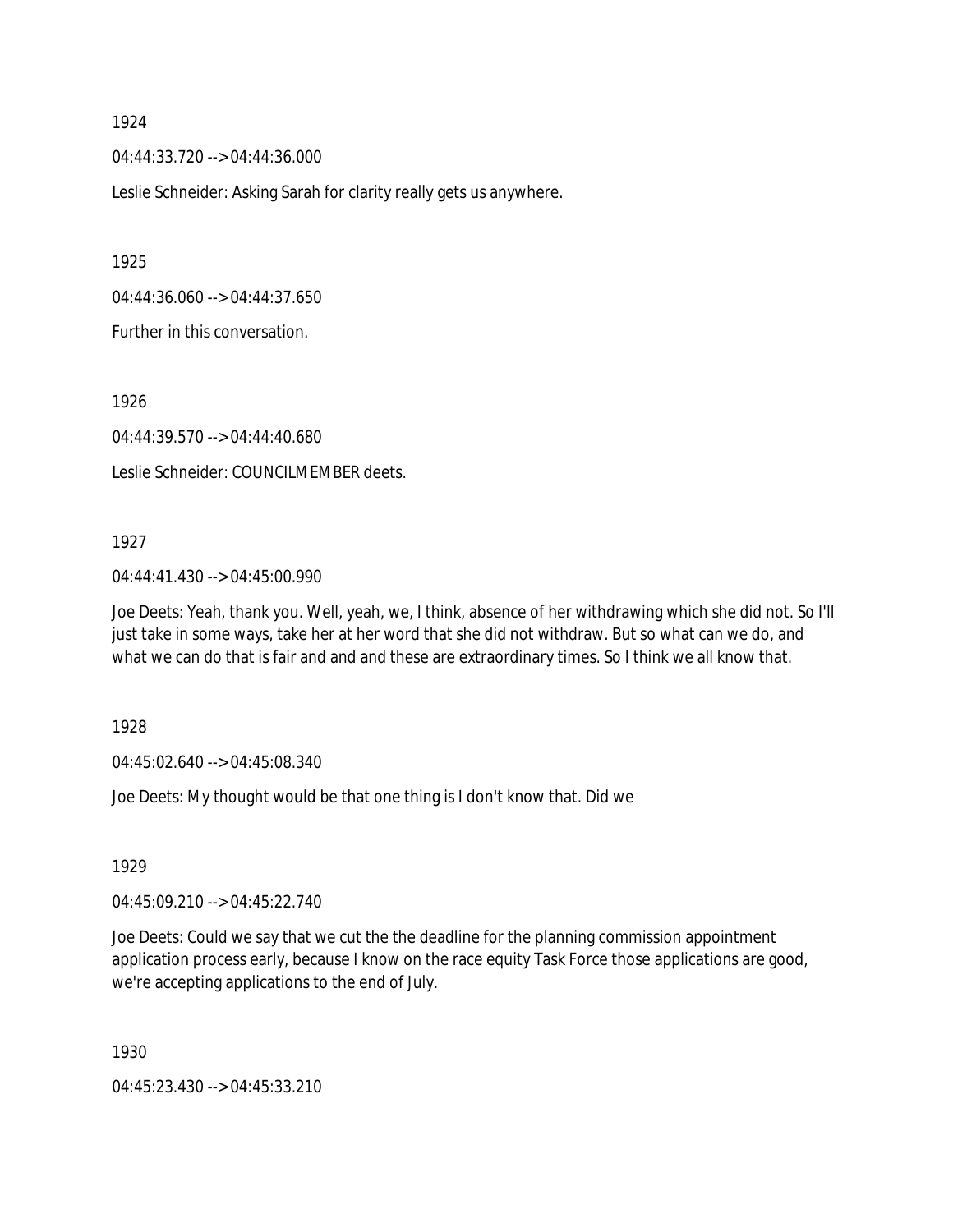Joe Deets: And and so that just as a comparison. So my thought. And I want to hear what you all think is maybe we

# 1931

04:45:35.130 --> 04:45:53.940

Joe Deets: Extend the the application period for the planning commission, so we don't have to ask, Sarah to do anything. Okay, and not put her on the spot, but we do extend the application period for the planning commission pick a time and Miss Matthews can apply

### 1932

04:45:55.470 --> 04:46:14.100

Leslie Schneider: And is it is as part of your recommendation that the the current Member that the current group of folks who have applied and been interviewed, would they be applying again and interviewing again, or are you suggesting that we would just be adding more to the pie.

## 1933

 $04.46.14.910 -> 04.46.25.260$ 

Joe Deets: Fair question. Well, I think those folks who've already applied and I don't see the unless they want to withdraw. Okay. If it's like you know you apply for a job.

## 1934

04:46:26.190 --> 04:46:41.790

Joe Deets: Maybe you might withdraw your, your application for whatever reason. So I let's just assume that they don't do that. They're, they're valid applications, all of them. And we just extend the application process, pick a time maybe another week or two, whatever.

1935

04:46:43.020 --> 04:46:46.140

Joe Deets: And that will give Ms. Matthews, an opportunity to apply.

1936

04:46:47.520 --> 04:46:58.170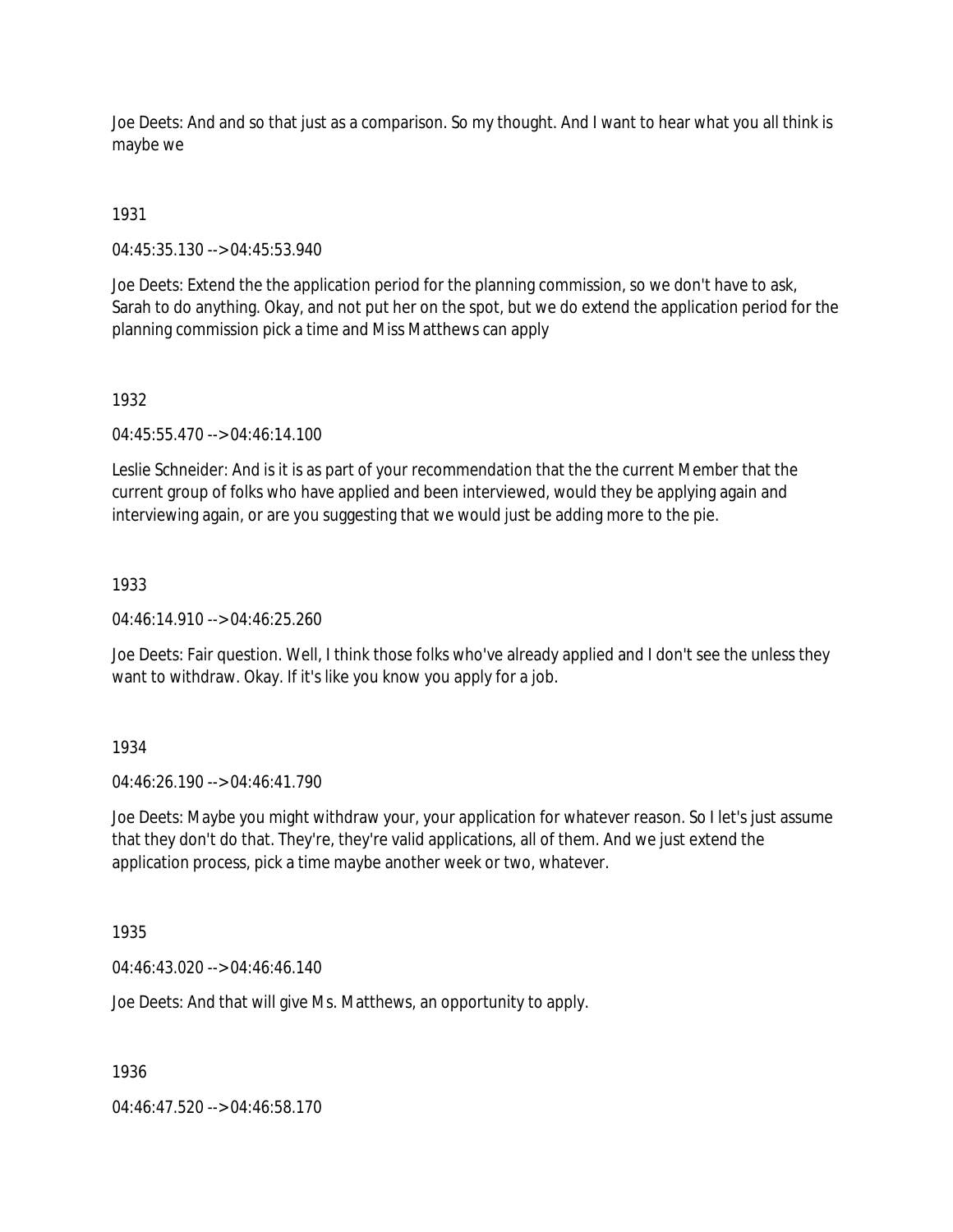Joe Deets: And and then at least we're staying within a process because we don't want to have a precedent that let's say Christie, we voted on Christie and then someone shows up and says, Well, you know, I'm actually a better person.

1937

04:46:59.250 --> 04:47:08.040

Joe Deets: We can't do that. But we can extend the process for this application and be true and fair as much as we can.

1938

04:47:09.540 --> 04:47:11.280

Leslie Schneider: I'm COUNCILMEMBER hi topless.

### 1939

04:47:12.180 --> 04:47:18.540

Kirsten Hytopoulos: So as a reminder, the reason this wasn't cut short. It was that we is that this that the planning commission was

1940

04:47:18.990 --> 04:47:22.620

Kirsten Hytopoulos: Is an essential part of the process of our legal process or so.

1941

04:47:23.010 --> 04:47:30.210

Kirsten Hytopoulos: We were able to authorize their activity sooner. This is my recollection, and we needed to get them on track sooner and it was a longer path for us.

## 1942

 $04.47.30.540 -> 04.47.38.460$ 

Kirsten Hytopoulos: To get other committees on track. So I don't, I think, like the characterization of this being cut short would be not be reasonable for the community to hear that.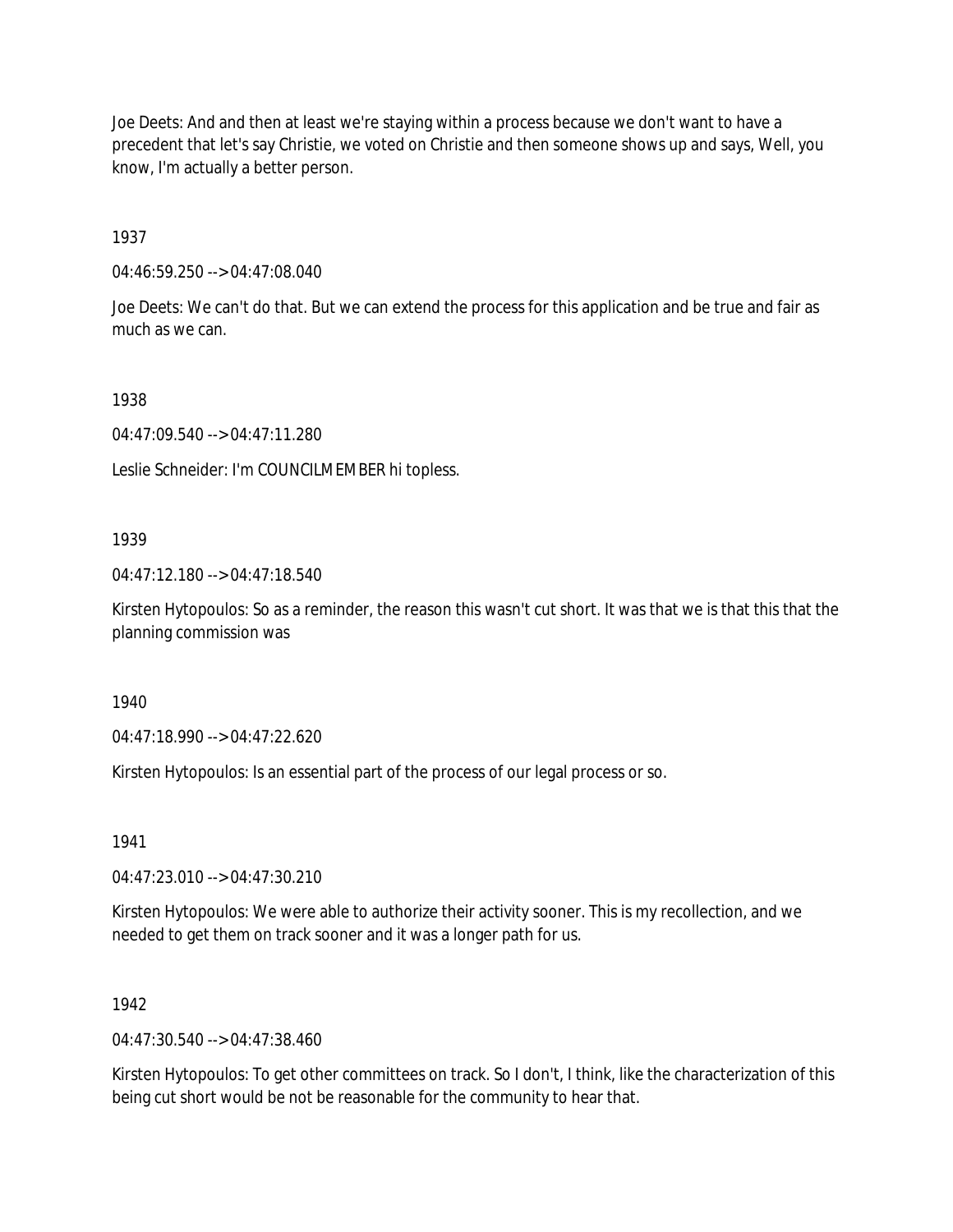04:47:39.750 --> 04:47:42.930

Kirsten Hytopoulos: I'd also. Yeah. And I'd also say that, you know, honestly.

1944

04:47:43.050 --> 04:47:46.470

Kirsten Hytopoulos: If I were one of the other applicants who had already been passed over

1945

04:47:46.890 --> 04:47:55.590

Kirsten Hytopoulos: For to the individuals we chose I sure if I pull my hair out of the ring at this point if this started to unravel like this. I mean this is just fundamentally unfair.

1946

04:47:56.070 --> 04:48:05.910

Kirsten Hytopoulos: And I guess my other comment is a show. Are you if you're basically saying, Are we supposed to reopen the process and then are we being directed to select Ashley, regardless of her qualifications.

1947

04:48:06.300 --> 04:48:15.690

Kirsten Hytopoulos: We made a decision based on the qualifications that people in front of us. Right. And we are to articulate very sad very firmly. Last week, I think it was last week.

1948

04:48:16.410 --> 04:48:24.660

Kirsten Hytopoulos: That we thought Sarah rose to the to the top of the of the applicants other other applicants included at least one person who served in a planning commission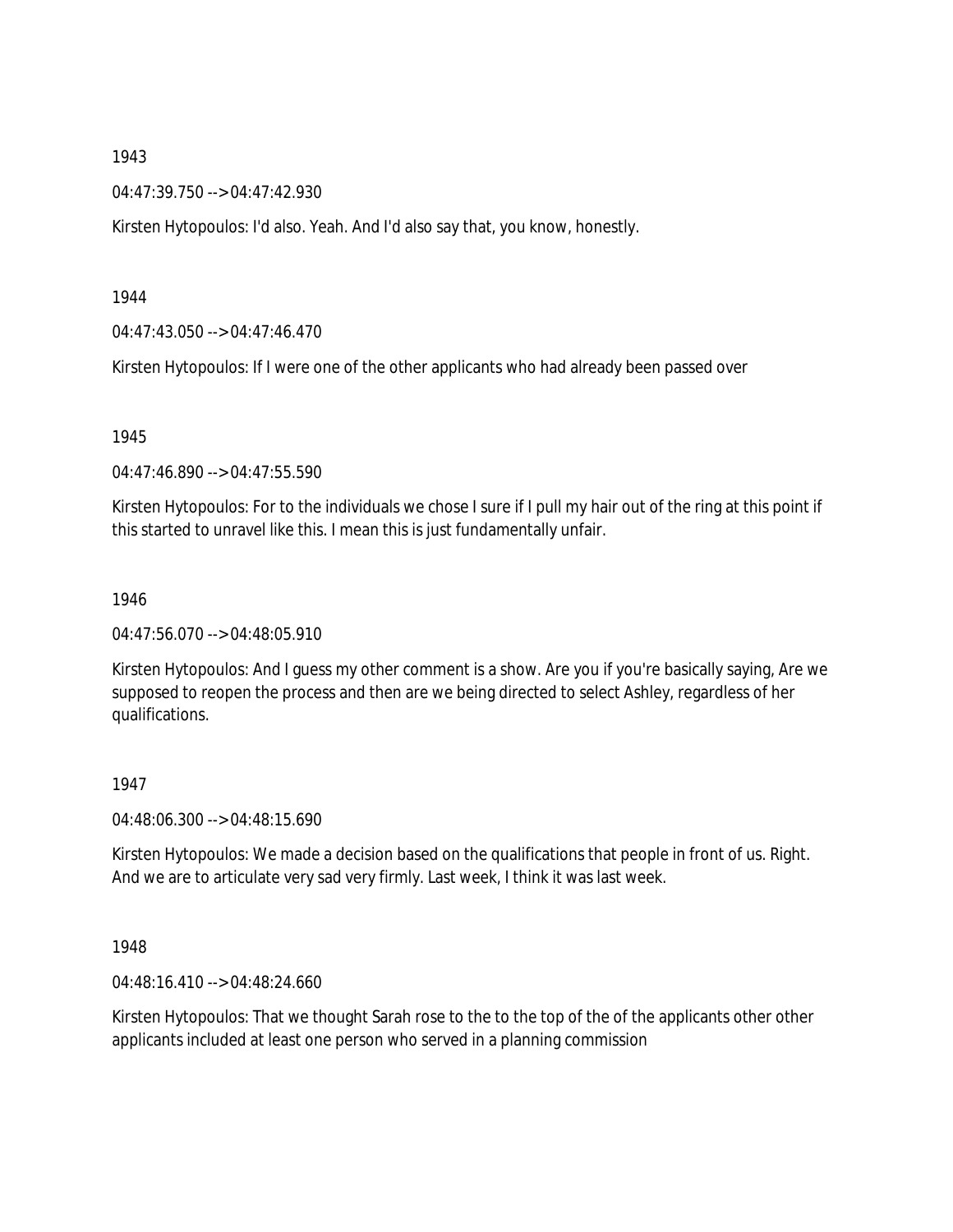04:48:25.080 --> 04:48:31.830

Kirsten Hytopoulos: Level, you're going to read you probably better note than I did. But, I mean, we had people who were in building. We had people who are in architecture, I think.

1950

04:48:32.880 --> 04:48:39.390

Kirsten Hytopoulos: And and so we made a decision for this is a very substantive roll. This isn't, this isn't like serving

1951

 $04.48.40170 -> 04.48.47940$ 

Kirsten Hytopoulos: A lot of other committees. This is a decision. This is a, this is a role for which we try. I think historically, in my experience, to find people who have

1952

04:48:48.270 --> 04:48:52.470

Kirsten Hytopoulos: Specific experience related to this because they're going to help craft and review code.

1953

04:48:53.010 --> 04:49:03.810

Kirsten Hytopoulos: And so I just trying to see where this is going. We reviewed these people. I'm not aware of actually being in in architecture or planning or any of these things so

1954

04:49:04.530 --> 04:49:09.810

Kirsten Hytopoulos: What would we be what would our rubric fear what what are, what, what are, what are we doing here because it sounds like

1955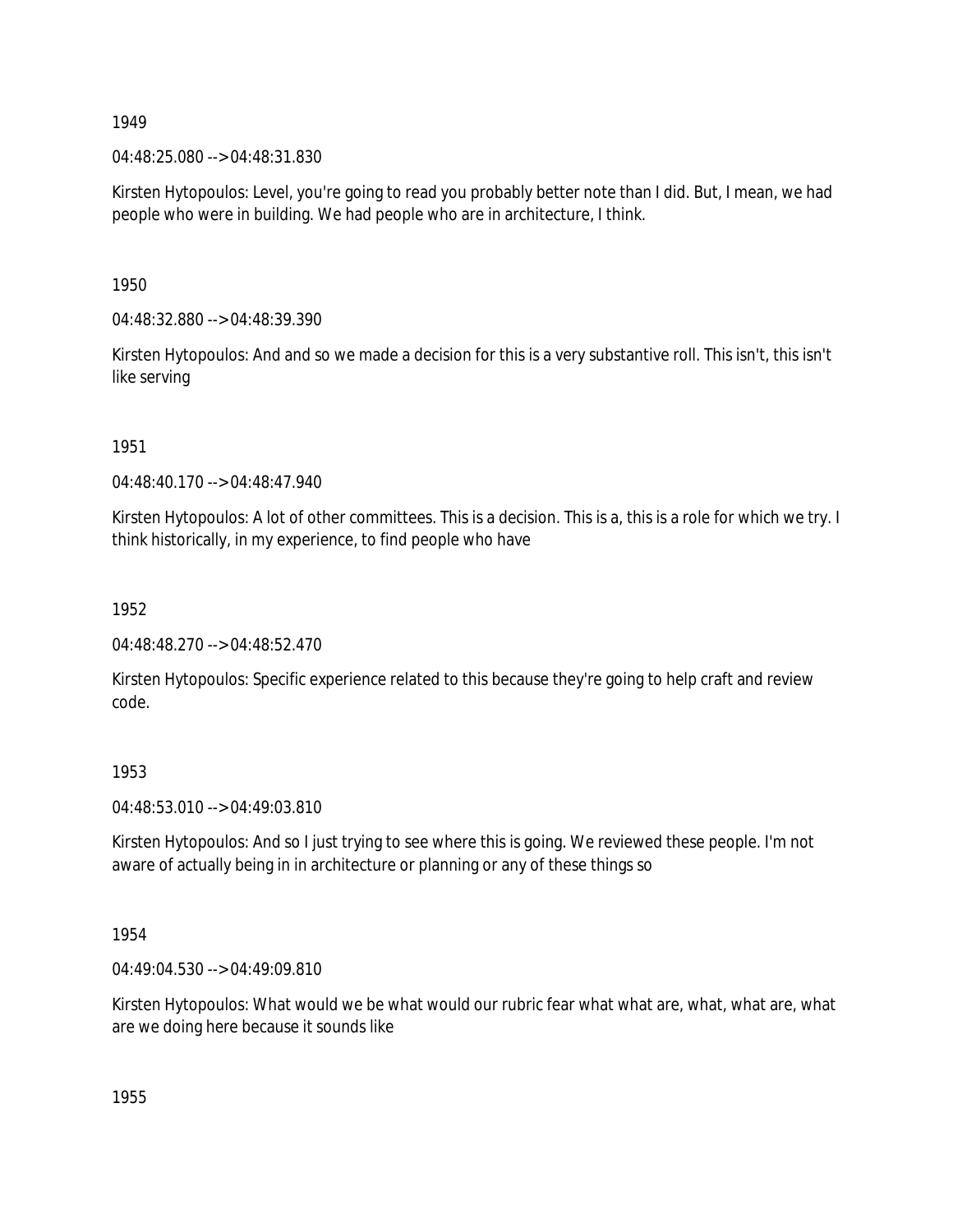04:49:10.170 --> 04:49:15.810

Kirsten Hytopoulos: directing us to reopen it and then simply appoint Ashley and if that's what we're saying. And I hope everybody will just say that

1956

04:49:16.170 --> 04:49:27.390

Kirsten Hytopoulos: Because as a member of the group that did the interviews and tried to make a decision based on what the role of planning, Commissioner, is and what those people in front of us had available. We did that job.

1957

04:49:31.560 --> 04:49:35.670

Leslie Schneider: Thank you for that for feedback, your comments. We're a little over two minutes.

1958

04:49:36.480 --> 04:49:39.510

Leslie Schneider: I'm COUNCILMEMBER Medina.

1959

04:49:43.080 --> 04:49:43.560

Kol Medina: Thank you.

1960

04:49:45.570 --> 04:49:54.720

Kol Medina: Yeah, I don't like the idea. I know I first voice it. I was just kind of searching for possibilities, but I don't like the idea of reopening the process. I think it just kind of makes a farce of it.

1961

04:49:57.420 --> 04:50:06.030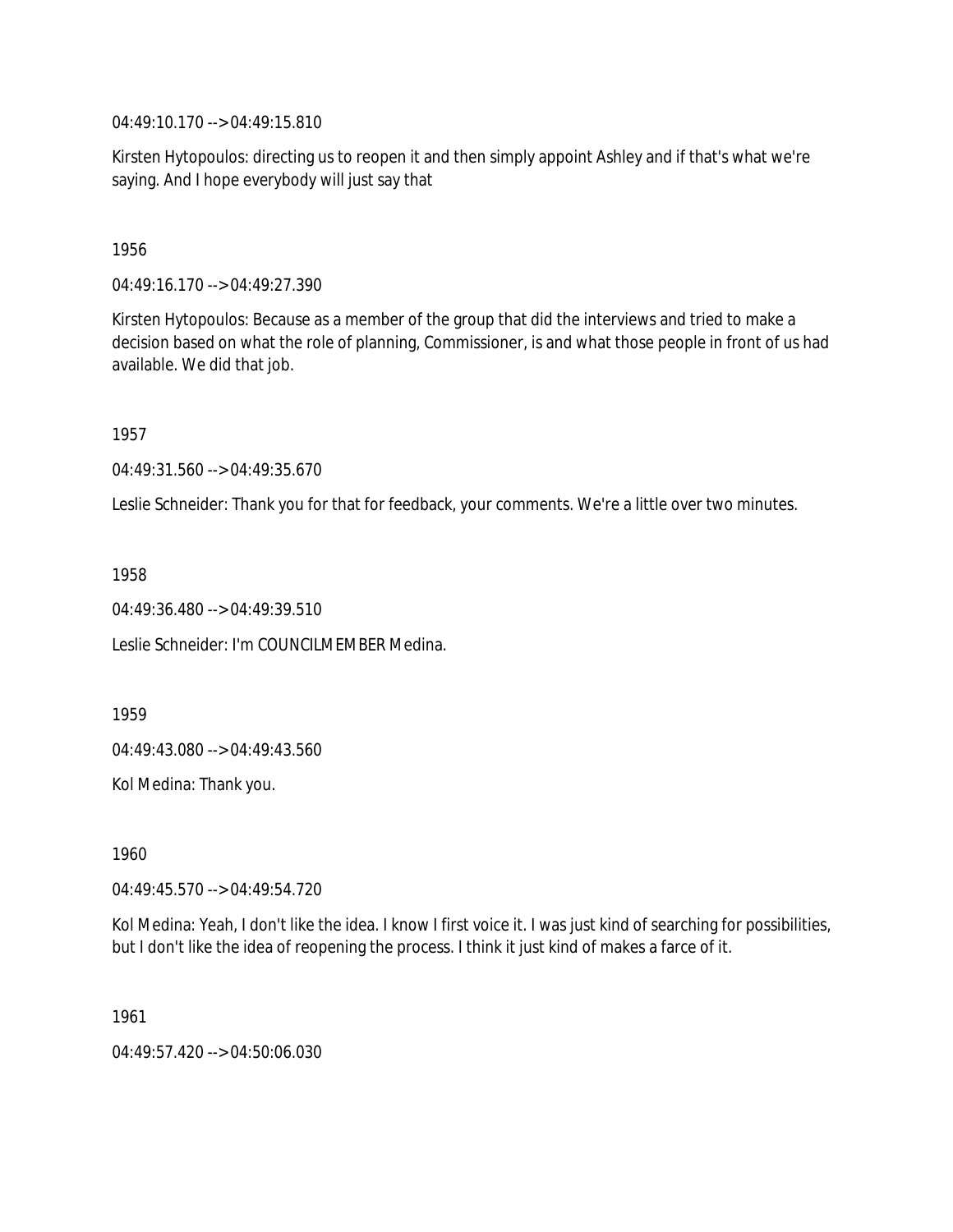Kol Medina: I think if if we, I think we stick to them either stick to the process and we were going to stick to the process and that process has landed us with Sarah.

1962

04:50:06.450 --> 04:50:19.260

Kol Medina: Or we decide that there. These are unusual times extenuating circumstances. We're going to make. We're going to do something different and unusual and outside of our process and that is going to cost them and fairness over here.

### 1963

04:50:19.950 --> 04:50:28.140

Kol Medina: And I think I think pretending otherwise like reopening it and taking a resume and then we interview this person or that person and I mean that's just

### 1964

04:50:28.620 --> 04:50:40.470

Kol Medina: I don't think that accomplishes anything except kind of making a mockery of the whole process. So I think we just, we just need to take a vote up or down, and I

1965

04:50:41.490 --> 04:50:44.130

Kol Medina: Have a difficult time with this for the reasons I stated, but

1966

04:50:46.680 --> 04:50:47.850

Kol Medina: I would vote.

1967

04:50:48.900 --> 04:50:50.430

Kol Medina: To put Miss Matthews in the position.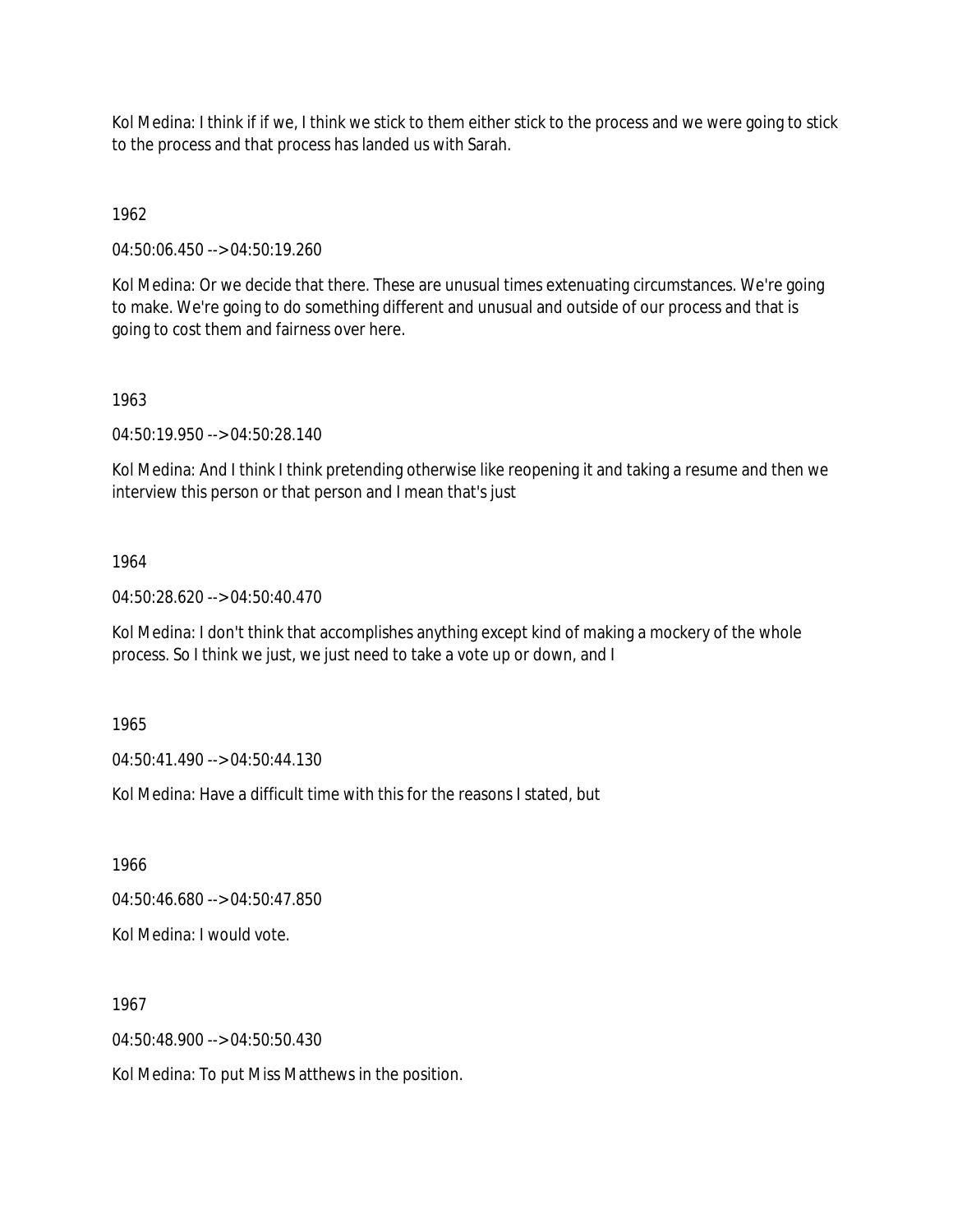04:50:55.050 --> 04:50:55.860

Leslie Schneider: Thank you for that.

### 1969

04:50:55.890 --> 04:50:57.540

Leslie Schneider: Your comments for just over a minute.

1970

04:51:01.170 --> 04:51:01.620

Okay.

## 1971

04:51:02.700 --> 04:51:14.340

Rasham Nassar: And I get closing arguments I just I want to offer some perspective here and thank you for the clarification Council Councillor Medina, that really helps kind of separate the two distinct aspects of this debate.

## 1972

04:51:15.600 --> 04:51:19.320

Rasham Nassar: And I, of course, him and encouraging us to do.

## 1973

04:51:20.670 --> 04:51:28.710

Rasham Nassar: The an ordinary to be unorthodox here because these are extenuating circumstances. These are abnormal times

1974

04:51:29.010 --> 04:51:39.900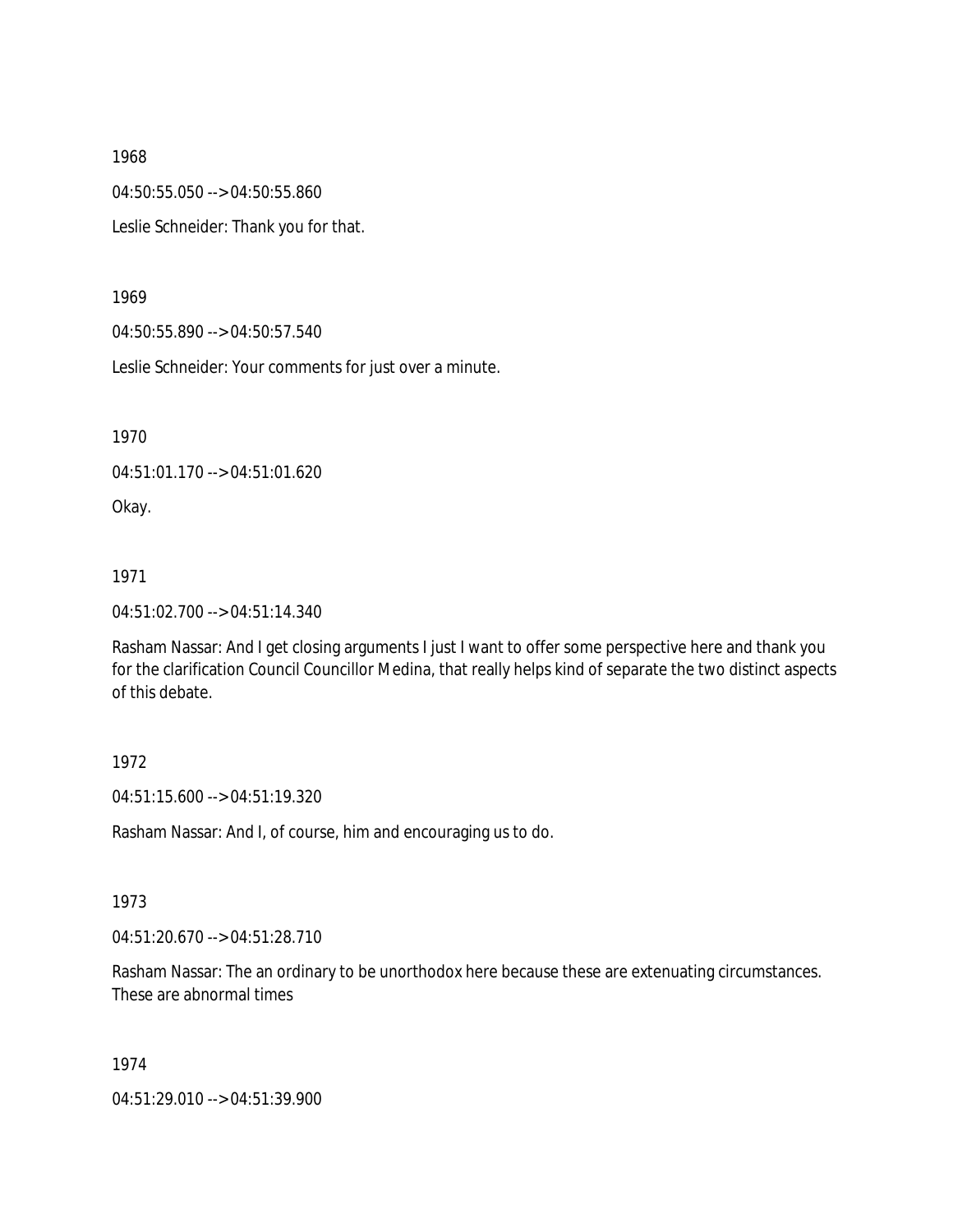Rasham Nassar: We're being called to elevate our level of leadership and to give credence and significance and importance to racial diversity like no other time in in in our in recent history.

1975

04:51:40.560 --> 04:51:47.520

Rasham Nassar: This is serious and a lot of people in the community care about this and if you have any question as to how significant

### 1976

04:51:47.910 --> 04:51:58.740

Rasham Nassar: A topic of discussion. This is an issue for the community. This is please show up to the race equity Task Force meetings on Thursday night, they are better attended than our council meetings are

## 1977

04:51:59.730 --> 04:52:06.960

Rasham Nassar: That it's it's it's an excellent forum for for interacting with an aspect of faction of our community that we otherwise don't engage in

1978

04:52:07.710 --> 04:52:16.170

Rasham Nassar: From the perspective of Miss Matthews and and I assume some other people of color in our community. And let's also think about the people of color in our community that don't speak English.

## 1979

04:52:16.590 --> 04:52:20.850

Rasham Nassar: And consider the fact that all of our notices are published in English only

## 1980

04:52:21.600 --> 04:52:30.690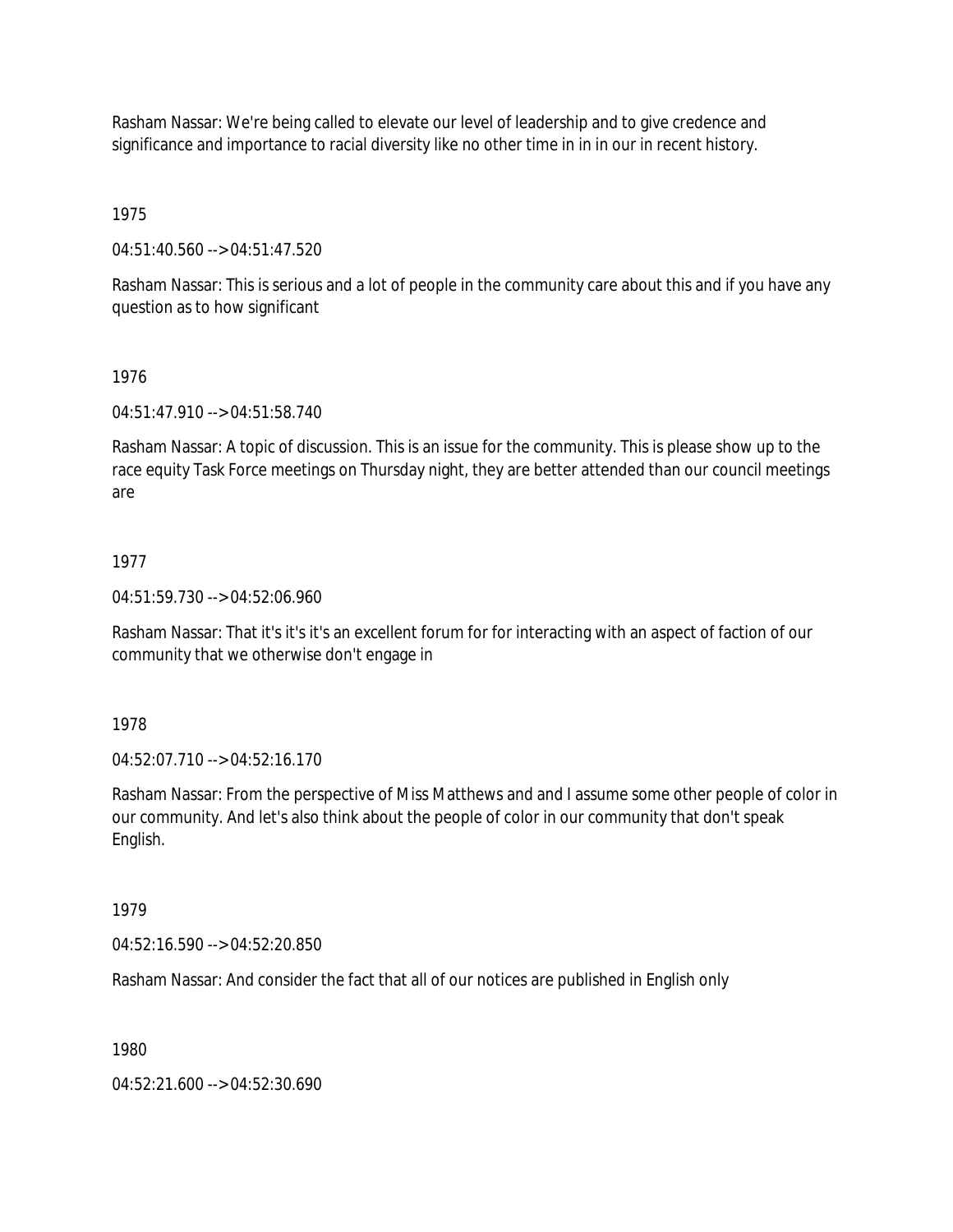Rasham Nassar: There isn't there isn't any any equity in the process from that perspective. So when we're talking about inequity and process. Let's not just think about it through our lens.

1981

04:52:31.290 --> 04:52:41.400

Rasham Nassar: Let's think about it through their lens, Miss Matthews wanted to apply she would have applied if she had known about the position, but we failed to reach out to that asked faction that group.

1982

04:52:41.700 --> 04:52:51.420

Rasham Nassar: In our community. And part of what it means to undo institutional racism is number one acknowledge that we have not been perfect in accomplishing the goals that we've stated

# 1983

04:52:51.810 --> 04:53:04.500

Rasham Nassar: With regard to equity and inclusion and then we work to address them. And what we're being asked of right now at this moment in time is not to work a process to get us there. Some date future date and time but now

1984

04:53:05.010 --> 04:53:09.900

Rasham Nassar: COUNCILMEMBER Medina has stated his support for appointment of Ashley, Matthew. So the planning commission tonight.

1985

04:53:10.410 --> 04:53:26.340

Rasham Nassar: I'm certainly supportive of it. And I think if the community were aware of her recommendation recommendation recommended appointment tonight, they would also be on board. So I'm I don't. Did I make the motion, it's late, but I would like to put the motion on the floor that

1986

04:53:27.600 --> 04:53:37.530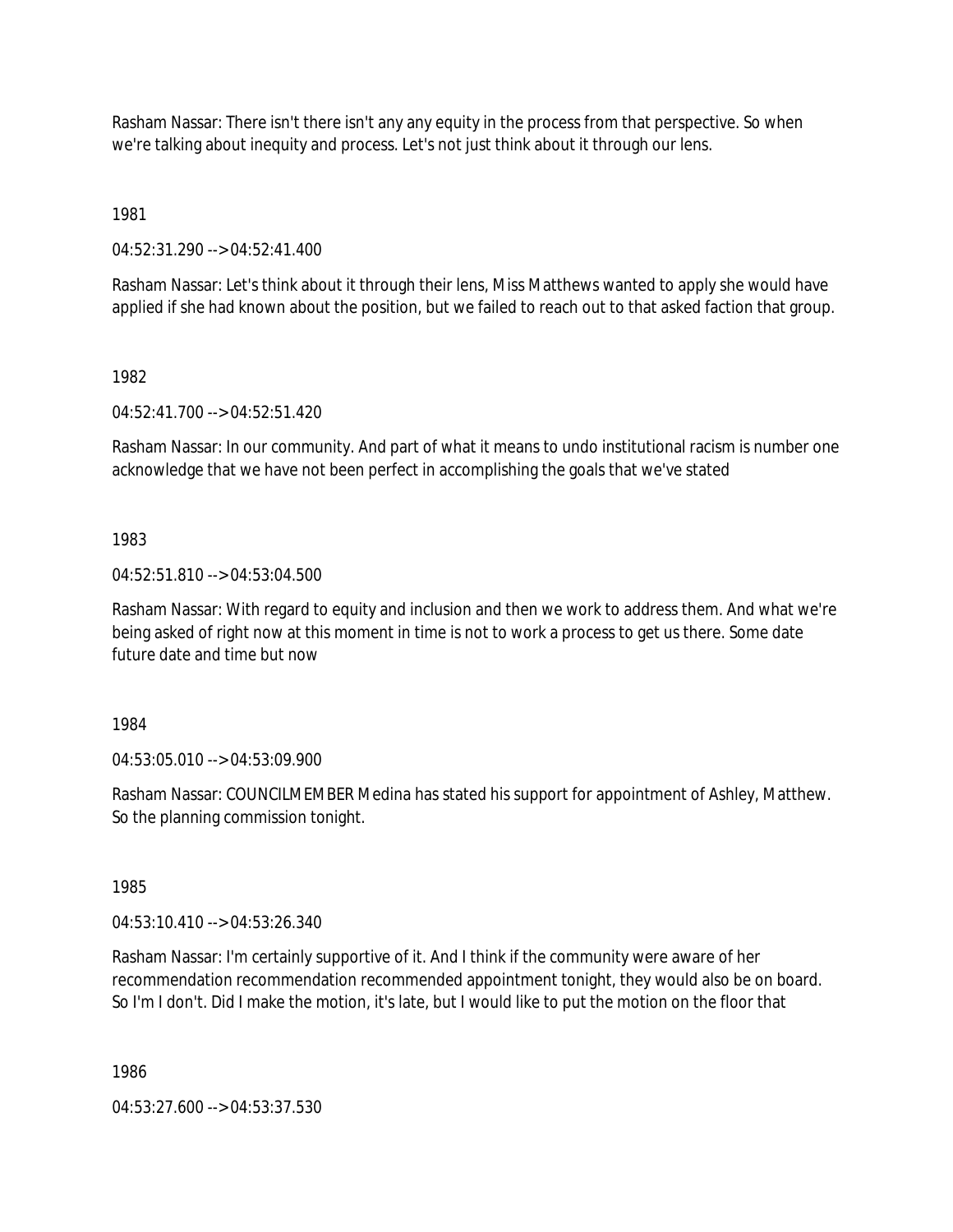Rasham Nassar: We move to appoint Kimberly McCormick Osmond to position one and Ashley Matthews Proposition two of the planning commission

1987 04:53:43.380 --> 04:53:44.040 Kol Medina: Second,

1988 04:53:47.670 --> 04:53:50.700 Leslie Schneider: Okay, we have some other heads up.

1989

04:53:53.370 --> 04:53:54.510

Leslie Schneider: COUNCILMEMBER Pollock.

1990

04:53:57.480 --> 04:54:03.780

Michael Pollock: Thank you. I appreciate that. These are unusual times and I'll try to be brief for mayor.

1991

04:54:05.070 --> 04:54:09.630

Michael Pollock: Spirit of this. I just want to say, I mean, there's been some things about

1992

04:54:10.350 --> 04:54:20.940

Michael Pollock: Sarah and about myself and I just want to be clear on this that I consider Sarah friend. We had an election we ran a clean election frankly cleaner than some of the other elections.

1993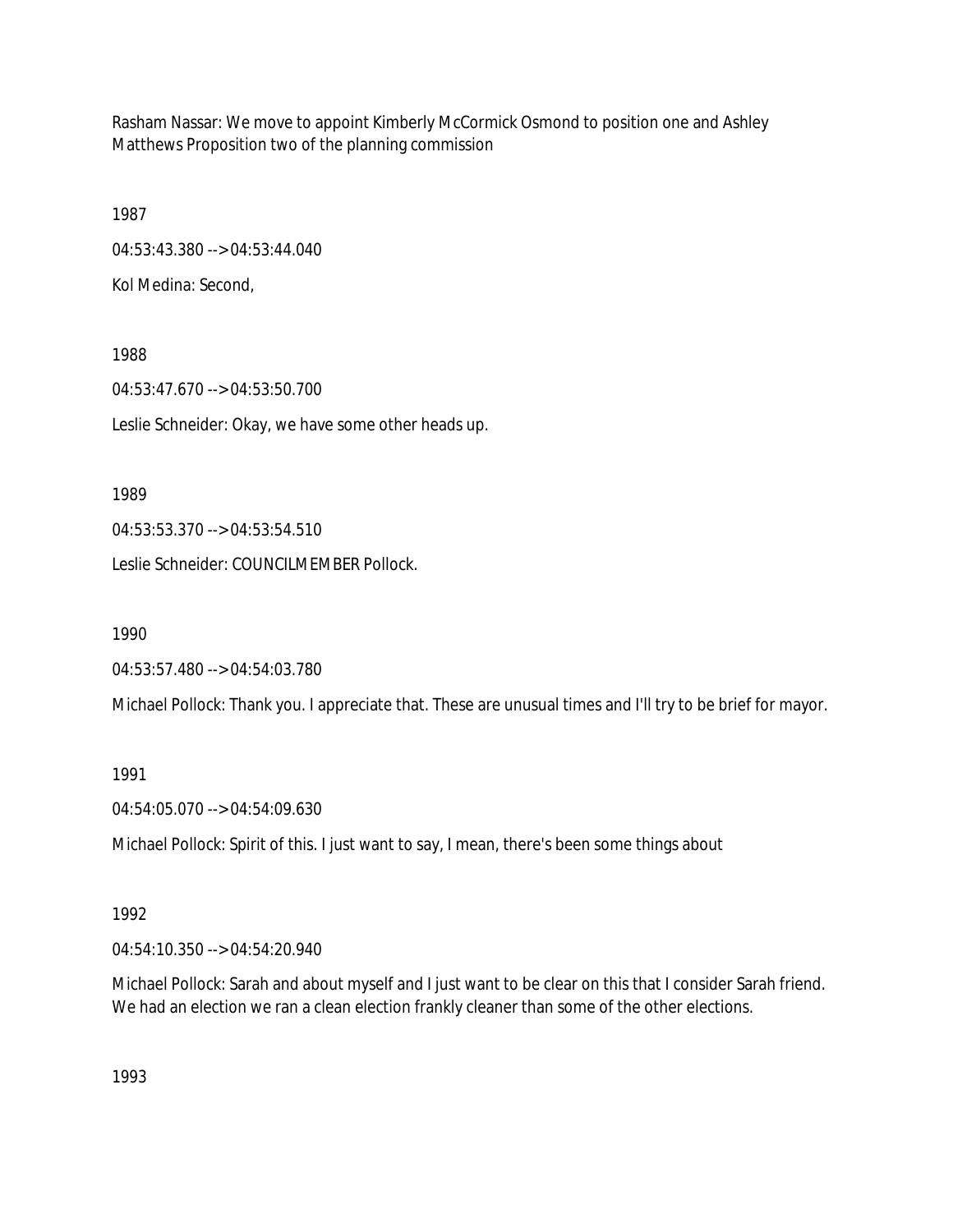04:54:21.870 --> 04:54:32.490

Michael Pollock: In terms of what was said. And I'm just, I'm happy to hear that, kind of, you know, our spirit of a friendly but competitive race be

1994

04:54:33.090 --> 04:54:40.530

Michael Pollock: Sort of question in there. So I thought we both ran the the races with integrity and we sat down afterwards and

1995

04:54:41.040 --> 04:54:51.030

Michael Pollock: Talked about affordable housing other things I anticipate i'll i'll talk to her again and we will have constructive relationships. So I just want to be clear on on all of that.

1996

04:54:52.050 --> 04:54:59.280

Michael Pollock: So no question about it. I think, you know, based on what I know about Sarah I think that she would support.

1997

04:55:00.240 --> 04:55:03.180

Michael Pollock: Ashley Matthews, and that she does support Ashley Matthews.

1998

04:55:03.450 --> 04:55:11.130

Michael Pollock: And she does. Consider it a celebration of diversity and a great opportunity for this community. Those are all things that are consistent with Sarah.

1999

04:55:11.310 --> 04:55:19.530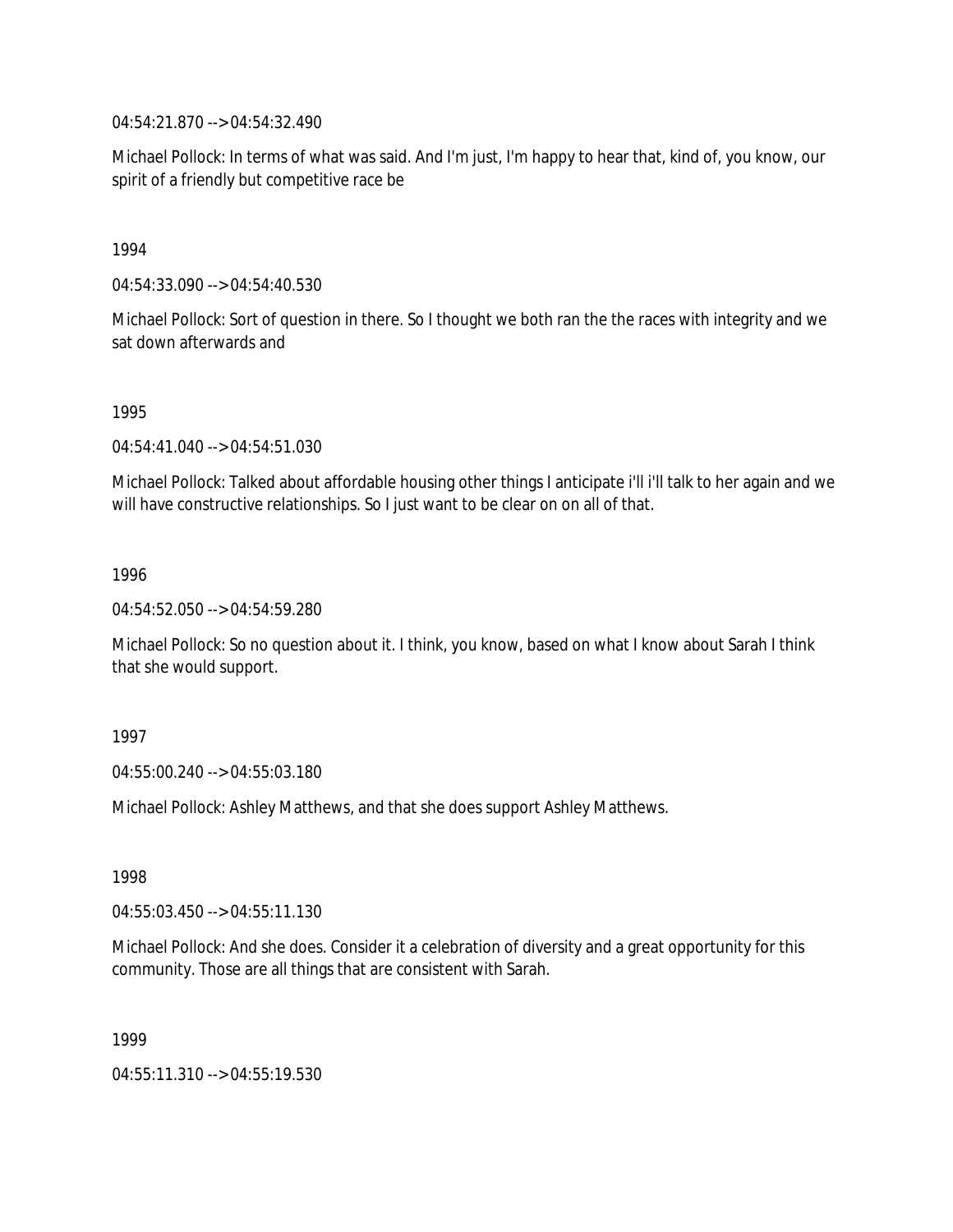Michael Pollock: So, you know, she's not here. I don't mean to speak for her, but we have emotion on the table and I I feel I fully intend to support Ashley.

2000

04:55:20.310 --> 04:55:26.910

Michael Pollock: Matthews, given the uncertainty of these times, given the opportunity that it's a chance to really strike a

# 2001

04:55:27.870 --> 04:55:41.580

Michael Pollock: Movement for for equity and to to really seize the moment James Friday of the meeting the equity meaning is that the time to act is now we can talk about it that the time to act is now so

# 2002

04:55:42.390 --> 04:55:56.460

Michael Pollock: I'll be supporting and I think that's consistent with the people that that would support it as well, including my my former upon him on this particular this race that I just did. We just have for Council.

2003

04:55:57.930 --> 04:55:58.290

Michael Pollock: Done.

2004

04:56:00.000 --> 04:56:02.340

Leslie Schneider: You are under two minutes. Thank you.

2005

 $04:56:04.770 \rightarrow 04:56:21.810$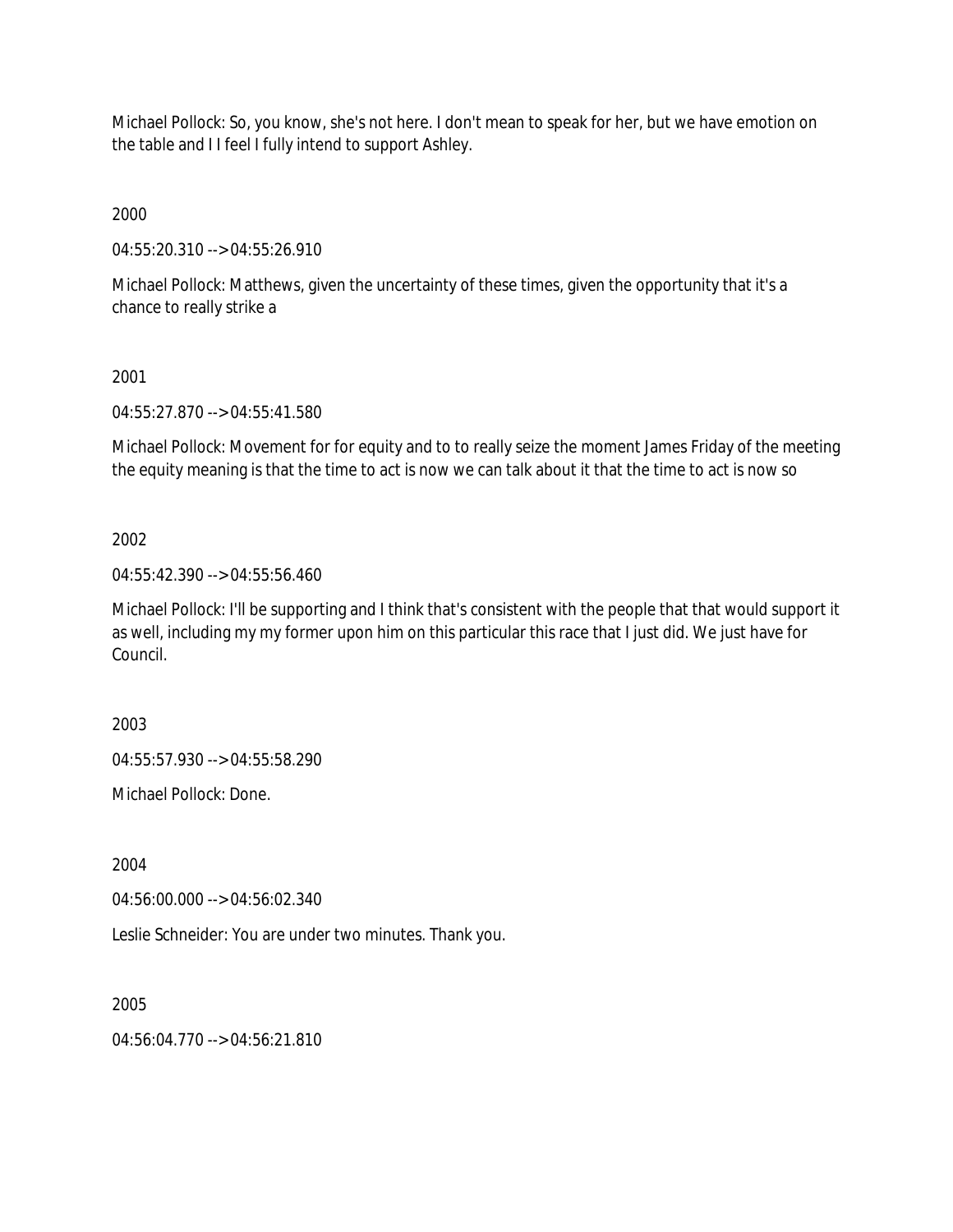Leslie Schneider: So there are a few more hands up and I'm really grateful to see COUNCILMEMBER cars hand up because I want to hear from everybody. I do also just want to say that this has come up very suddenly we would be making sort of a one touch.

2006

04:56:26.910 --> 04:56:29.850

Leslie Schneider: Decision here without any chance for the public to

2007

04:56:31.530 --> 04:56:35.970

Leslie Schneider: weigh in. We haven't reached out to the race equity task force.

2008

 $04:56:36.540 \rightarrow 04:56:47.640$ 

Leslie Schneider: I feel that this would be a much stronger decision if we do move forward with Ashley Matthews, if we did have some public comment and did have some perspective from the race equity Task Force and if we didn't just do it.

2009

04:56:48.270 --> 04:56:57.990

Leslie Schneider: All in in a flash, you know, in one meeting with, sort of, you know, and then just spring this on the community so I'm

2010

04:56:59.100 --> 04:57:06.810

Leslie Schneider: COUNCILMEMBER deets. I'm going to pass over you, for the moment, if you don't mind, I'd like to hear from from COUNCILMEMBER car, and then the city attorney.

2011

04:57:08.370 --> 04:57:19.620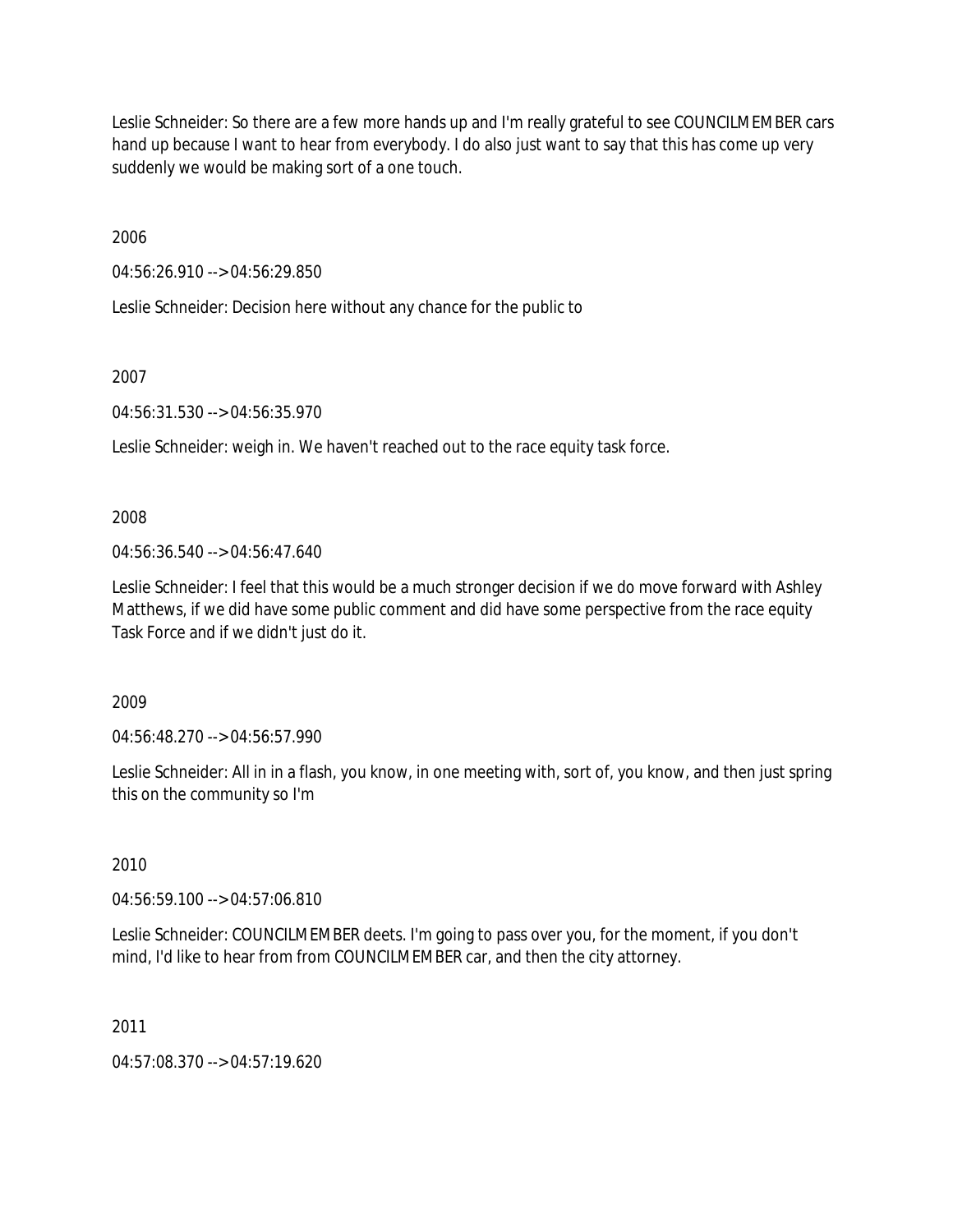Christy Carr: Thank you. It's been really great to listen to everyone. This is just want to repeat that this is really hard. It's a really hard decision, it was a real real surprise.

2012

04:57:21.390 --> 04:57:22.590

Christy Carr: To me and

2013

04:57:24.060 --> 04:57:27.780

Christy Carr: I'm still kind of processing, frankly, the whole thing.

2014

04:57:30.600 --> 04:57:45.300

Christy Carr: But I just do appreciate COUNCILMEMBER Medina's point that we should probably just be straight up with what what we're doing in terms of, we had a process and we're considering something that's outside of that process.

2015

04:57:46.440 --> 04:57:53.610

Christy Carr: So at the moment, I'm inclined to work outside of the process, which kind of goes against my planner person.

2016

04:57:55.110 --> 04:57:59.760

Christy Carr: Because I just think that it's a good opportunity for the Council.

2017

04:58:01.140 --> 04:58:17.490

Christy Carr: And I think it's a good opportunity for Miss Matthews to serve the city. I think that she was a really strong candidate for the City Council position and has has continued to stay engaged and show interest and I'm sure she's qualified so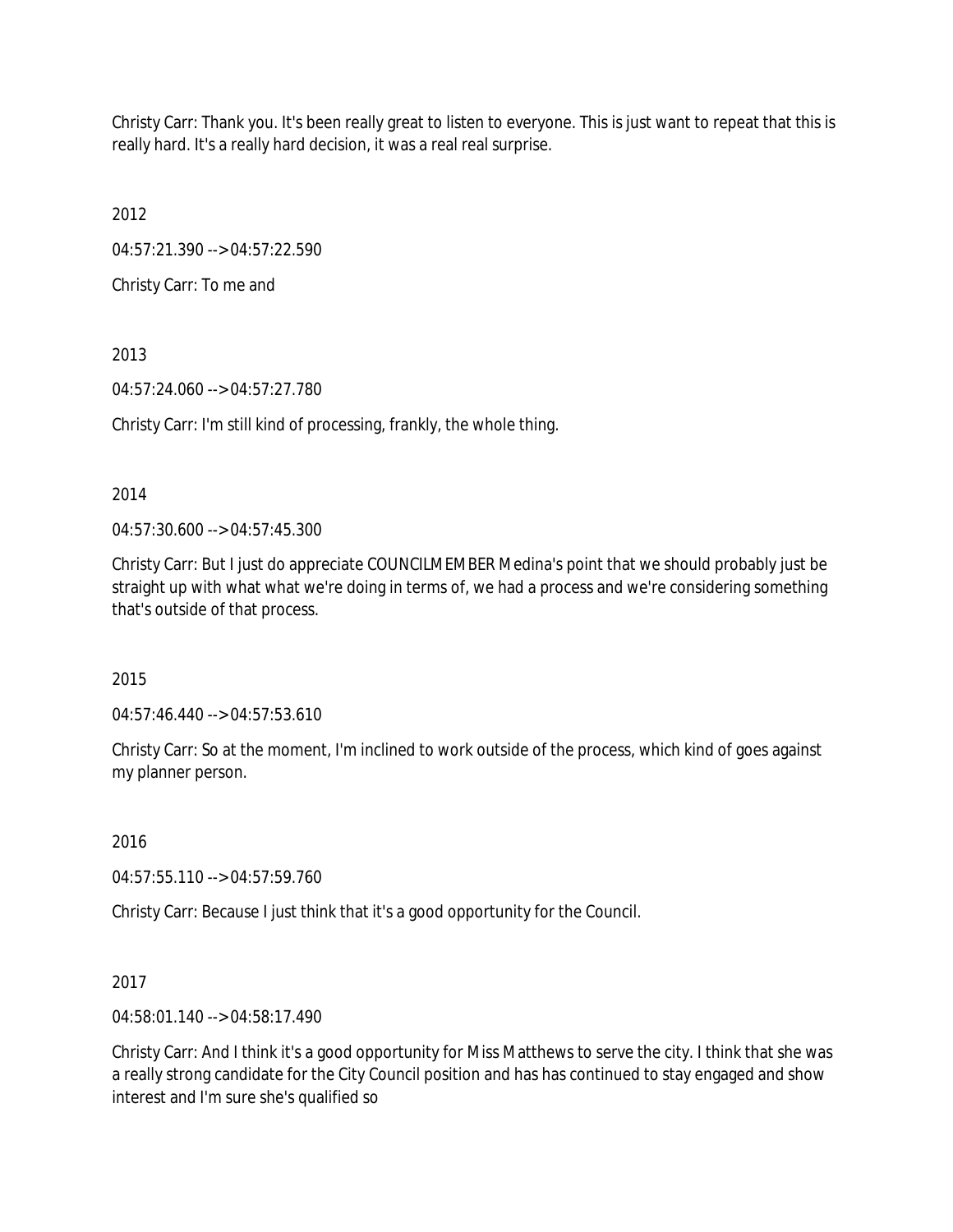2018 04:58:18.840 --> 04:58:19.530 Christy Carr: That's where I'm

2019

04:58:22.680 --> 04:58:24.210

Leslie Schneider: City attorney. I think I know what you're going to

2020

04:58:24.210 --> 04:58:25.200

Leslie Schneider: Say, but go for it.

2021

04:58:26.130 --> 04:58:33.510

Joe Levan: Yeah, I think you're going to say this in terms of the it's the it's fine for the Council to go outside its process, but just keep in mind in terms of the

## 2022

04:58:34.080 --> 04:58:42.480

Joe Levan: Code requirement or the language talks about appointment by the mayor confirmation by the Council, so if they're based on the motion. It's on the floor.

2023

04:58:43.020 --> 04:58:50.130

Joe Levan: If the mayor were to not vote in support of it. And that's going to create a interesting situation. So I just want to make you aware of that.

2024

04:58:50.580 --> 04:59:02.670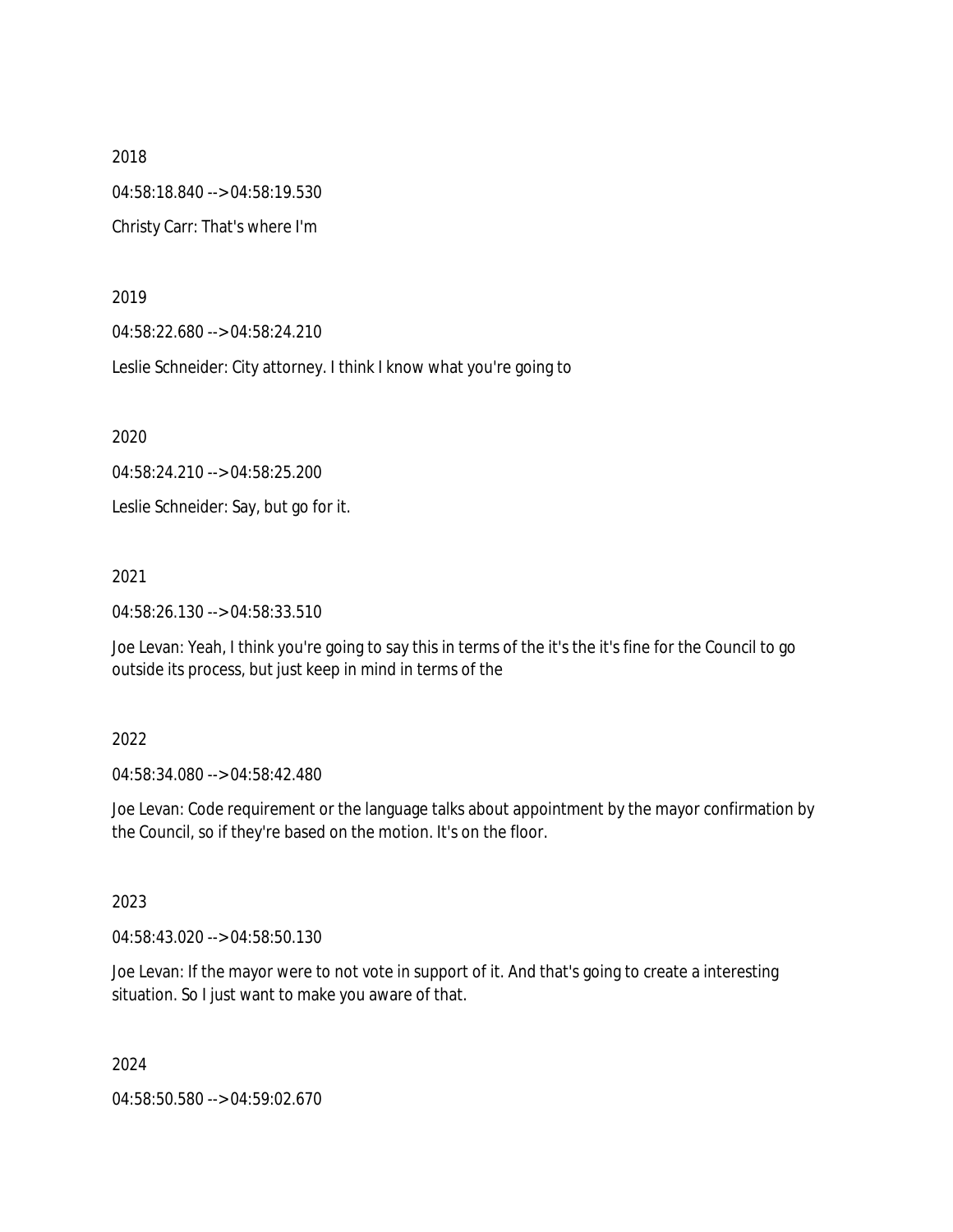Morgan Smith: So is that is a correction or an option for the Council to pass a motion to direct the mayor to make an appointment and then have a second motion where they confirm that appointment.

2025

04:59:03.690 --> 04:59:04.560

Leslie Schneider: So I can

2026

04:59:06.000 --> 04:59:07.590

Leslie Schneider: If I could jump in on that.

2027

04:59:08.610 --> 04:59:22.140

Leslie Schneider: And I still want to hear from COUNCILMEMBER deets. Um, I would be happy to make that recommendation, assuming that this goes to a consent agenda that we are not making a one touch right now.

# 2028

04:59:22.620 --> 04:59:31.020

Leslie Schneider: And, you know, so that we give the so that we give the public a chance to weigh in and and understand what just happened here. Right.

2029

04:59:32.430 --> 04:59:37.140

Leslie Schneider: And so I think we can take, you know, my resistance off the table.

2030

04:59:38.760 --> 04:59:41.490

Leslie Schneider: If you know so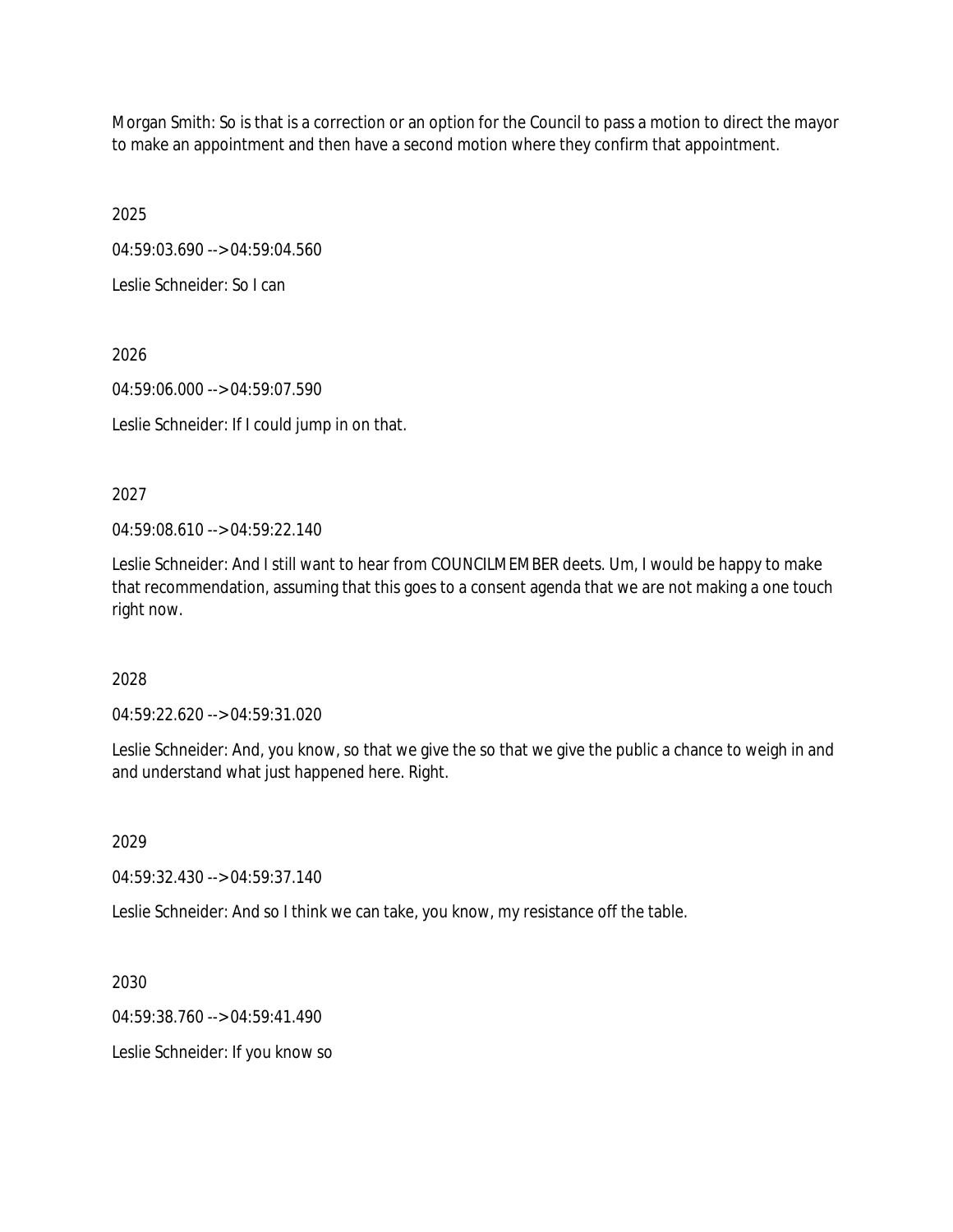04:59:42.870 --> 04:59:43.920 Leslie Schneider: COUNCILMEMBER deeds.

2032

04:59:44.880 --> 04:59:47.790

Joe Deets: Yeah, I think, I think we're finding a way forward.

2033

04:59:49.080 --> 04:59:51.120 Joe Deets: Yeah, sorry. Sarah I'm

## 2034

04:59:52.410 --> 05:00:00.300

Joe Deets: Week, I can go with Ashley. We did that her as a candidate for Council, so it's not like we don't know her.

## 2035

05:00:02.490 --> 05:00:06.060

Joe Deets: And this is extraordinary time. Sometimes you just, you got a bit

2036

05:00:09.120 --> 05:00:13.110

Joe Deets: I'm sorry, Sarah, but I'm prepared to support Ashley.

2037

05:00:15.300 --> 05:00:20.100

Leslie Schneider: So, um, let's see city attorney, are you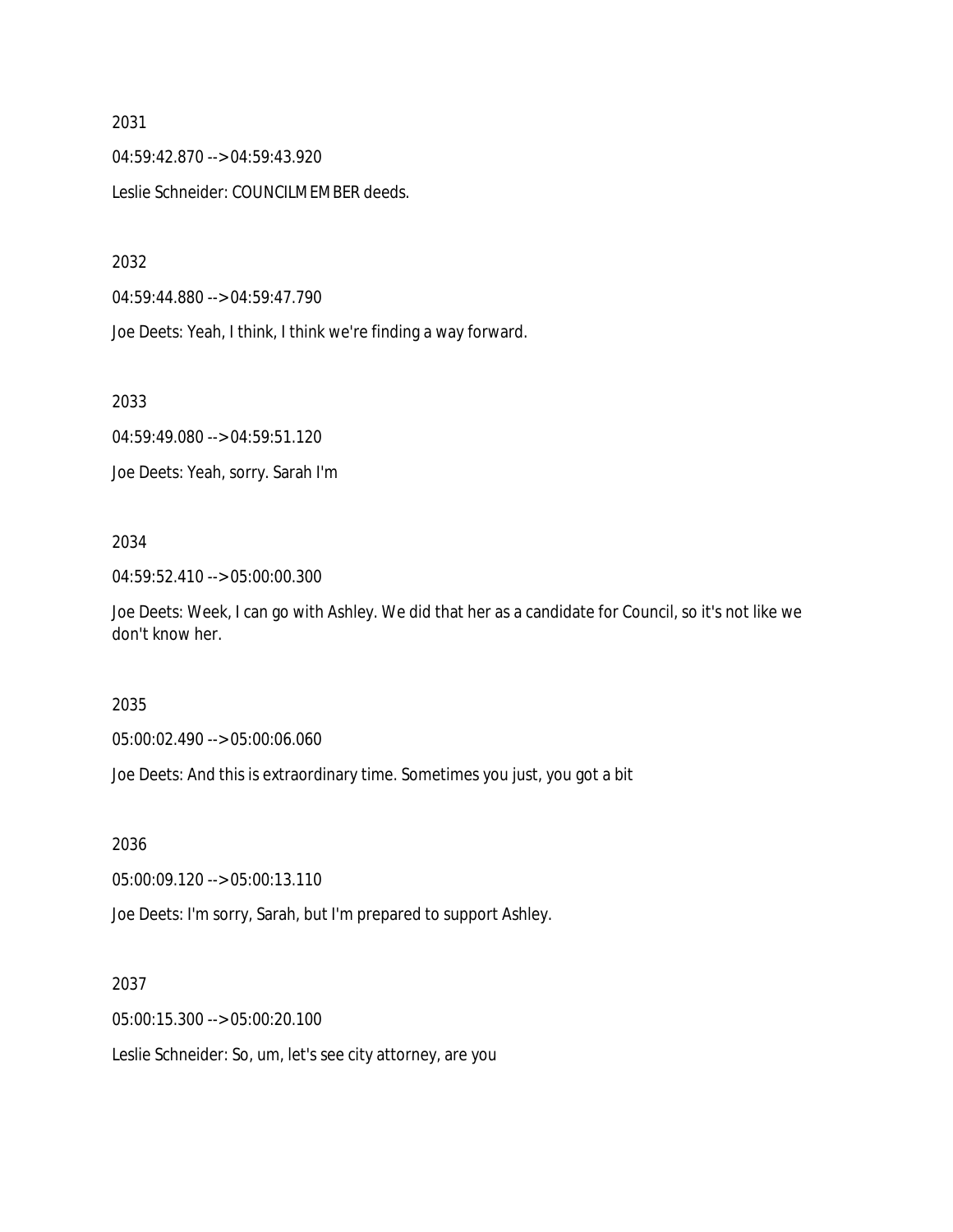05:00:22.170 --> 05:00:24.630

Leslie Schneider: You're still wanting to jump in. Oh.

2039

05:00:24.840 --> 05:00:33.420

Joe Levan: No. So based on your suggestion. If there was a if you want to make that friendly amendment to the to the motion to come back on a consent agenda.

2040

05:00:34.650 --> 05:00:47.040

Joe Levan: With with your support, or or otherwise if you support it, if you support the motion as it is, and I don't see a problem. But if you didn't support it, then that would create a an interesting issue with the way the code is written.

2041

05:00:49.470 --> 05:00:50.160

Leslie Schneider: Thank you.

2042

05:00:52.110 --> 05:01:03.720

Morgan Smith: Yeah, I think we probably need to untangle the process part a little bit here. One question is if your suggestion is to move forward with a second touch and final approval.

2043

05:01:04.860 --> 05:01:16.800

Morgan Smith: On a consent agenda. The question is, when, when would that be, we don't have a consent agenda scheduled for next week, but we can add one after that. The next business meeting is two weeks from now so

2044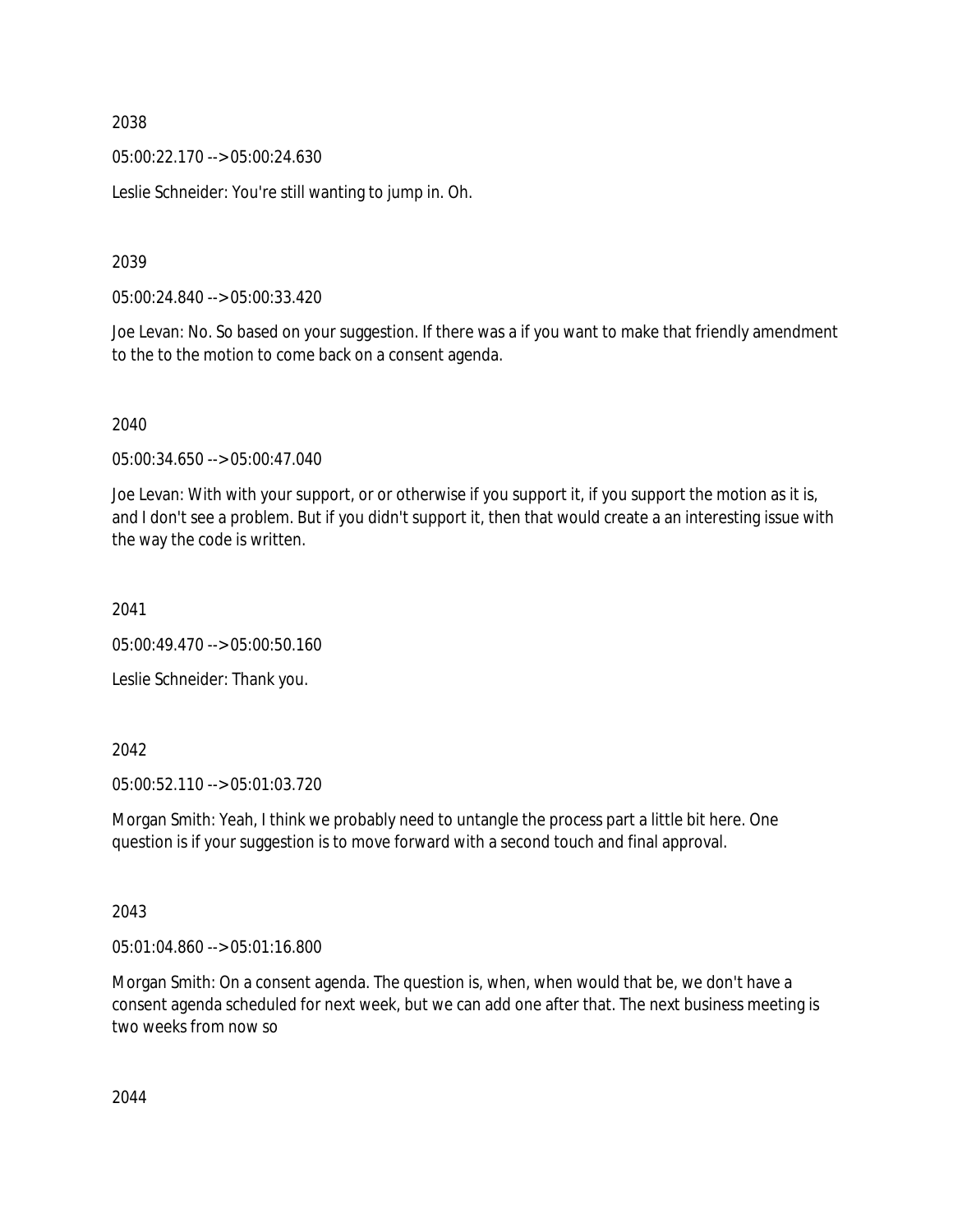05:01:17.850 --> 05:01:25.350

Leslie Schneider: I, I guess I was assuming two weeks from now, which means that we would have to look and see, do we need to extend the

## 2045

05:01:25.770 --> 05:01:42.570

Leslie Schneider: You know, the terms of the planning commission or just let them, you know, I don't know whether we have a big gap there or not. The other thing that I'm a friendly amendment, I'd like some help with here is to acknowledge in the motion that we are

2046

05:01:48.630 --> 05:01:55.080

Leslie Schneider: Making an exception to our standard process and

2047

05:02:04.200 --> 05:02:06.120

Leslie Schneider: I don't, I don't know what to say. I just, I

2048

05:02:07.140 --> 05:02:08.820

Leslie Schneider: For me to recommend this.

2049

05:02:09.300 --> 05:02:26.670

Leslie Schneider: I just want to take COUNCILMEMBER Medina's words and put, you know, and bake it into the into the recommendation, so that it is super clear what we did and why we did it and

2050

05:02:30.000 --> 05:02:30.750 Leslie Schneider: You know, we'll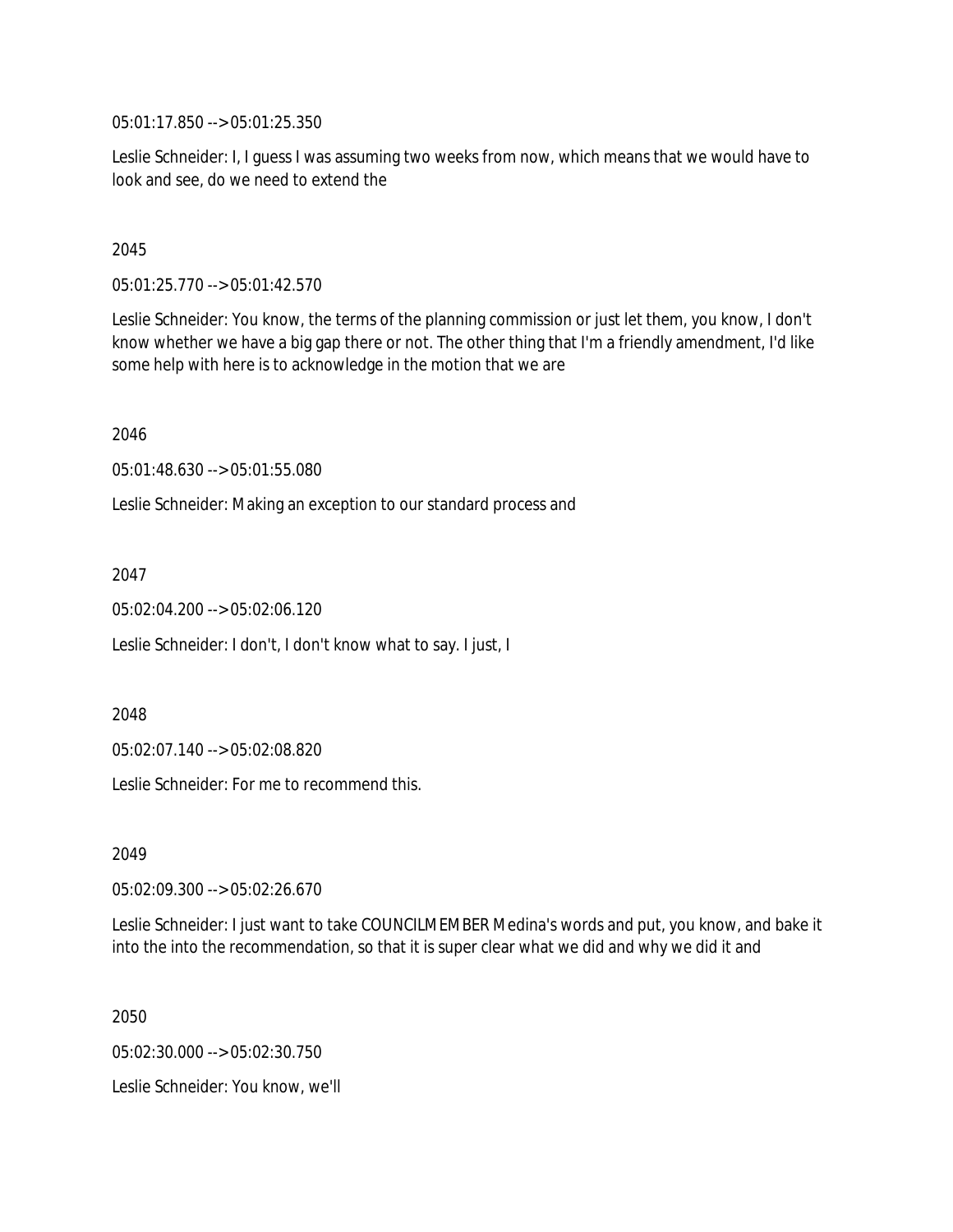05:02:34.350 --> 05:02:49.560

Leslie Schneider: And then we will find out in, you know, in two weeks from now whether we have the support of the race equity Task Force, I would hope that we would and from the general community. I would hope that we would, I just think that it needs to be super clear

2052

05:02:51.990 --> 05:02:52.680

Leslie Schneider: City attorney.

2053

05:02:53.610 --> 05:02:59.760

Joe Levan: Just one thing on the timing. The one thing that's different about the way the code is written with the planning commission is

2054

05:03:00.720 --> 05:03:17.760

Joe Levan: It. There's not a provision that they existing members stay in office until the vacancy is filled, right. So the terms do expire on June 30 out. That's one of the reasons that this is in front of you, because that timing was considered that's

2055

05:03:19.410 --> 05:03:36.450

Rasham Nassar: Sorry, just I want to help try and help me because I made the motion. So I'm real quick. Is it possible to add this to the consent agenda. Next week because that wouldn't. That's all the problem that the other problem about the the termination of the current planning Commission's

2056

05:03:38.310 --> 05:03:40.170

Rasham Nassar: So I know that that's a special meeting right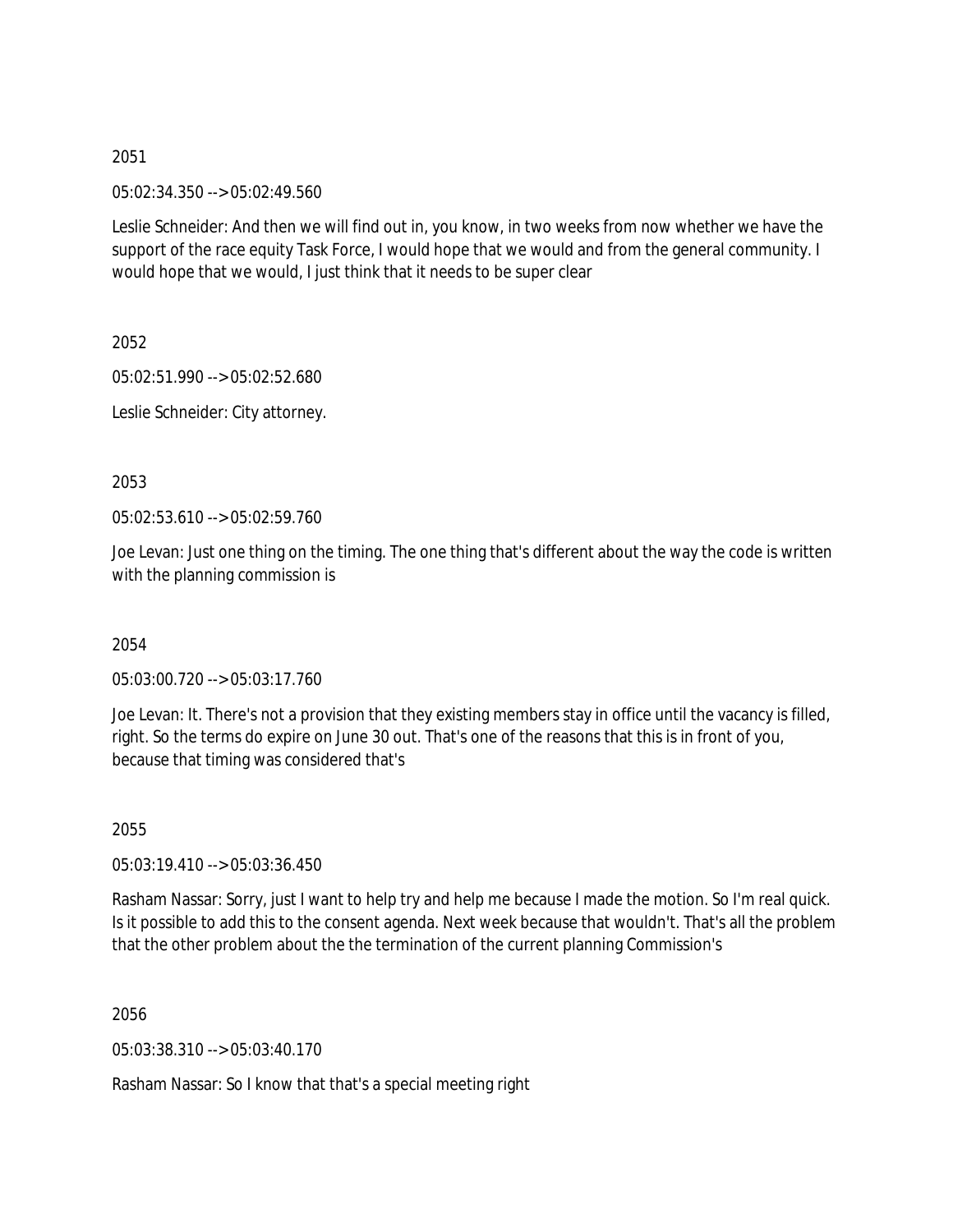05:03:41.190 --> 05:03:53.370

Rasham Nassar: focused largely around finance financial discussions, but could we add a consent agenda and would council members be supportive of that to just take it to try and maneuver around that the deadline.

2058

05:03:57.840 --> 05:04:00.540

Rasham Nassar: COUNCILMEMBER Pollock has his hand right sorry there I'm

2059

05:04:00.960 --> 05:04:02.580

Leslie Schneider: I'm so

2060

05:04:04.080 --> 05:04:10.650

Joe Deets: I'll just very quickly the race equity task for section has a meeting this Thursday. So obviously, this can be discussed. So

2061

05:04:17.070 --> 05:04:25.650

Michael Pollock: So I think I'm just trying to look at the logistics and moving forward. I think we could move forward with it and just give you the opportunity

2062

05:04:26.310 --> 05:04:33.930

Michael Pollock: We could just go listen to the words of COUNCILMEMBER Medina and you can write them down so we can move forward with it and just include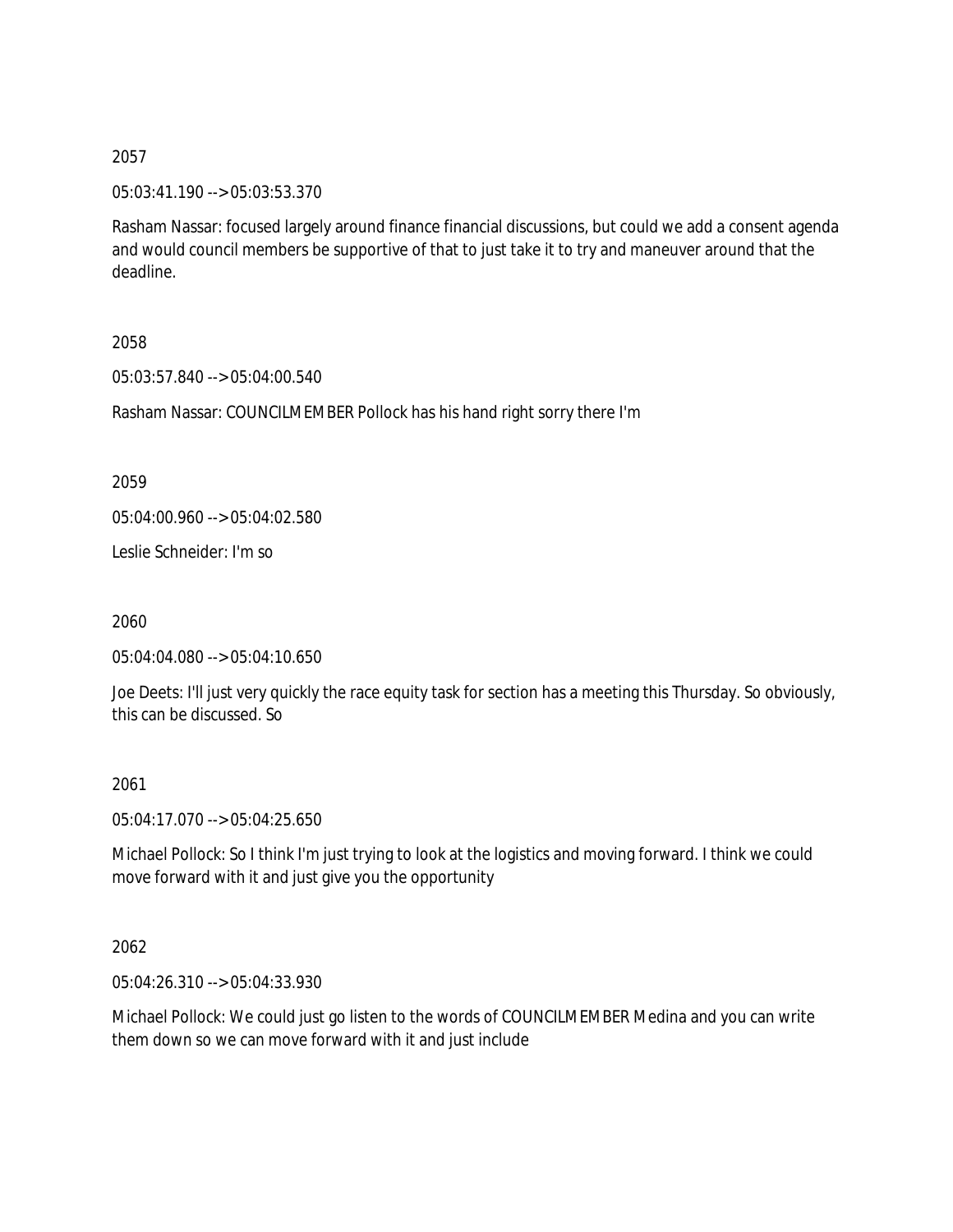05:04:34.380 --> 05:04:46.440

Michael Pollock: A letter of explanation or a paragraph of explanation in the in the consent agenda item would be the way to do that. And so rather than trying to find the language right now that's that's

2064

05:04:46.800 --> 05:04:48.840 Leslie Schneider: What it, what if I were to

2065

05:04:50.970 --> 05:04:52.620

Leslie Schneider: What if I were to work with.

2066

05:04:54.480 --> 05:04:57.600

Leslie Schneider: The city manager. The city attorney and

2067

05:04:58.920 --> 05:05:00.210

Leslie Schneider: And the Deputy Mayor

2068

05:05:02.370 --> 05:05:13.140

Leslie Schneider: What if this is not not going into the consent agenda, but it actually goes to be a final approval at this next meeting. So it's actually discussed again.

## 2069

05:05:15.480 --> 05:05:21.900

Leslie Schneider: I mean I'm just wondering, I guess part of it is, are we going to be them taking, I think we need to then take public comment. Right.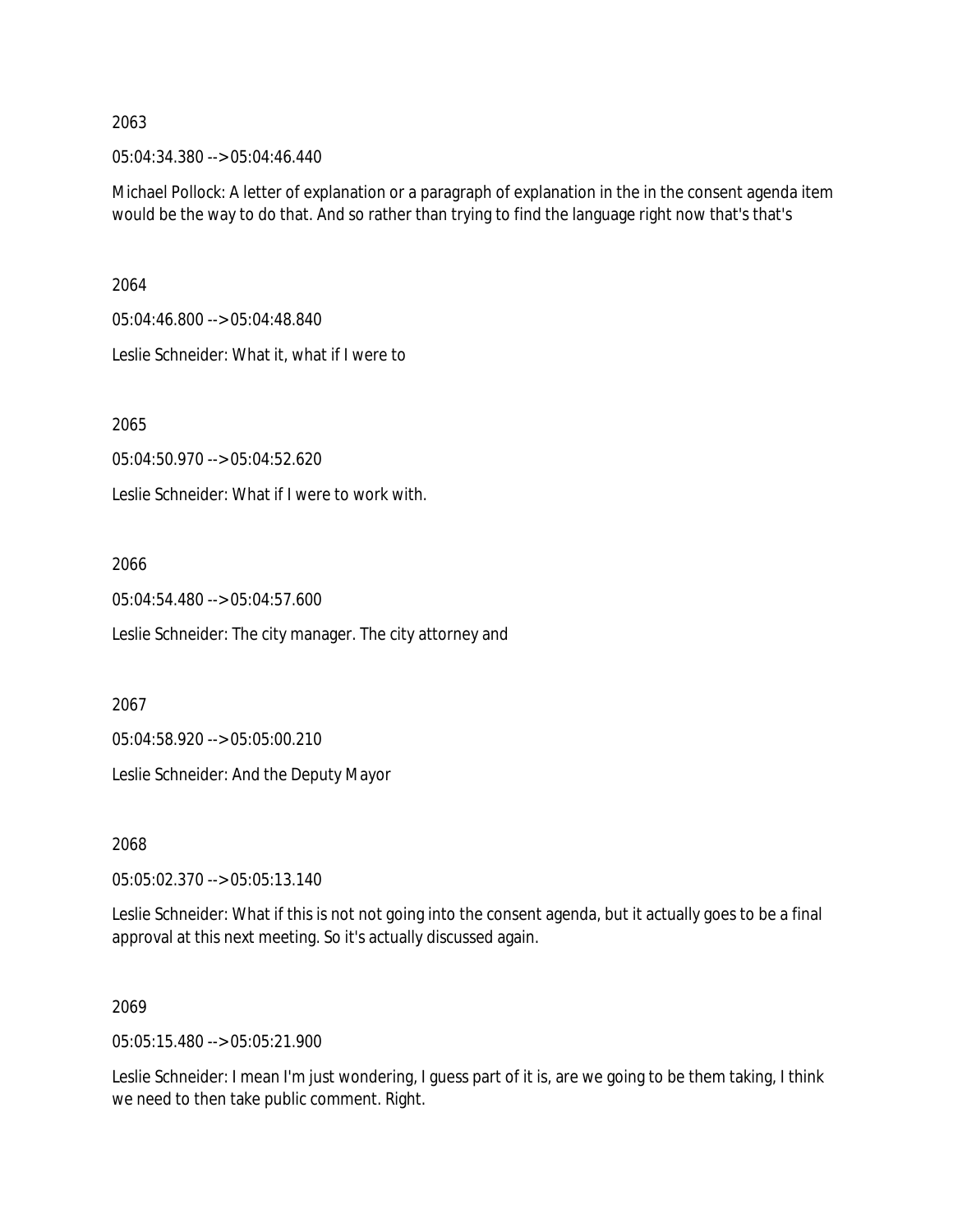05:05:22.380 --> 05:05:37.320

Leslie Schneider: I mean, that's kind of the whole point of this is not to. So is next, are we going to do that and and you know next Tuesday take public comment and have this come up as a regular agenda item and then we can take final

2071

05:05:38.370 --> 05:05:47.160

Leslie Schneider: Take a final action on it as opposed to putting it into the consent agenda and having to suffer, whatever that language is right now.

## 2072

05:05:48.840 --> 05:06:02.040

Joe Levan: But you could just make a simple change to the to the motion to forward it to the next to the meeting on the 30th for final action rather than have the funnel action be tonight. That's the way you can do that.

## 2073

05:06:03.090 --> 05:06:08.820

Leslie Schneider: And then I could propose my friendly amendment at that time, or what what is what. How would that work.

2074

05:06:10.980 --> 05:06:19.290

Joe Levan: You could be because the item would be on the agenda for next week, so it'd be something that the Council will take action on next week. And as part of that agenda.

2075

05:06:22.380 --> 05:06:24.450

Leslie Schneider: Okay. Councilmember Pollock.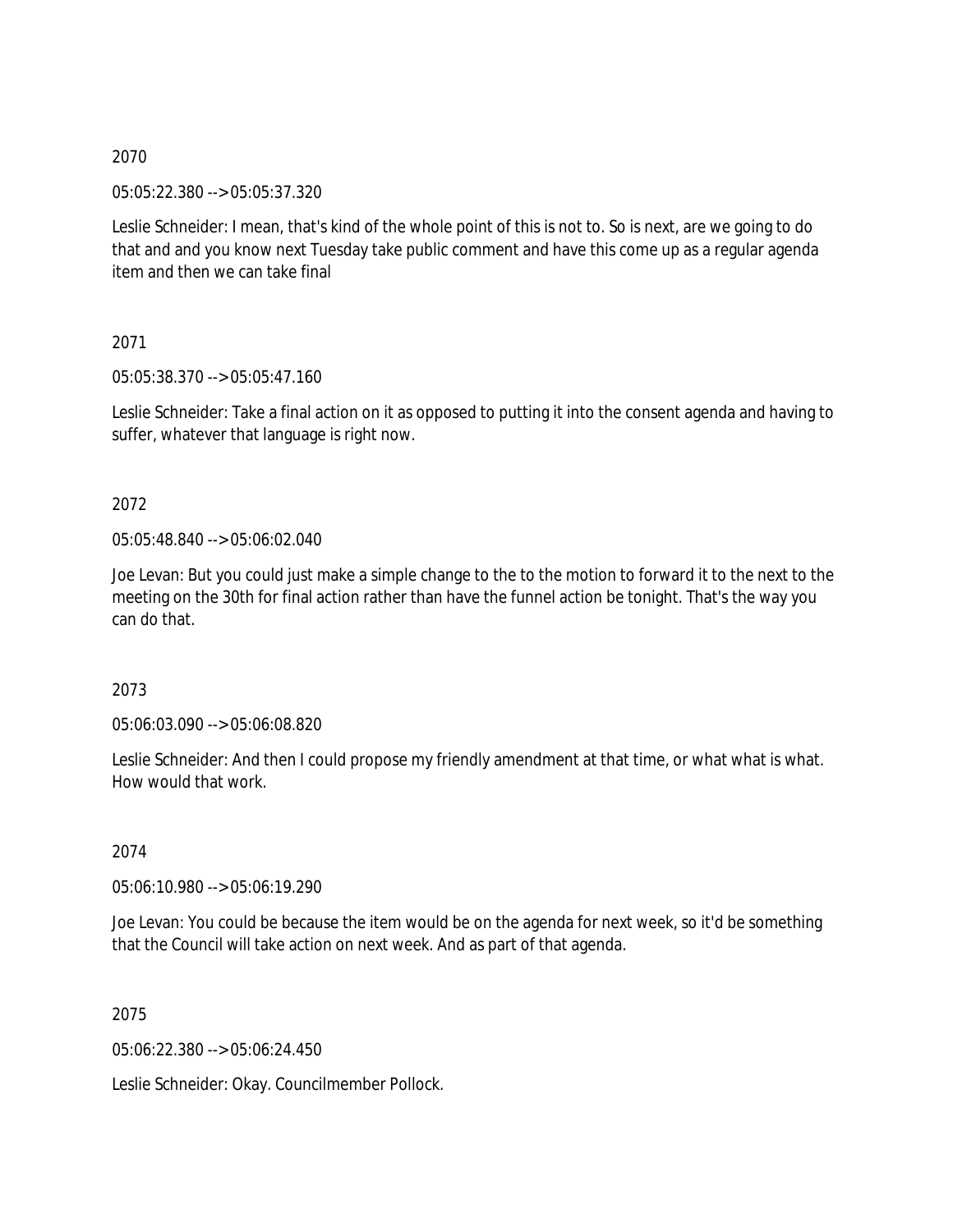05:06:25.020 --> 05:06:32.190

Michael Pollock: Oh, I'm sorry. Yeah, I just put it on the city attorney to come up with the motion that we need here to move it forward.

2077

05:06:33.990 --> 05:06:36.480

Michael Pollock: Yeah, my hand was up I'm I just didn't take it down.

2078

05:06:40.050 --> 05:06:50.130

Joe Levan: Yeah, the only change. I'm sorry. The only change the TV just to address a customer Pollock said would be instead of emotion was is to approve the motion would just be changed to say

2079

05:06:51.240 --> 05:06:59.700

Joe Levan: To be forwarded for approval at the June 30 council meeting as part of continued business or whatever would be

2080

05:07:02.400 --> 05:07:02.790

Leslie Schneider: Okay.

2081

05:07:04.530 --> 05:07:05.550

Leslie Schneider: COUNCILMEMBER Medina.

2082

05:07:07.320 --> 05:07:16.920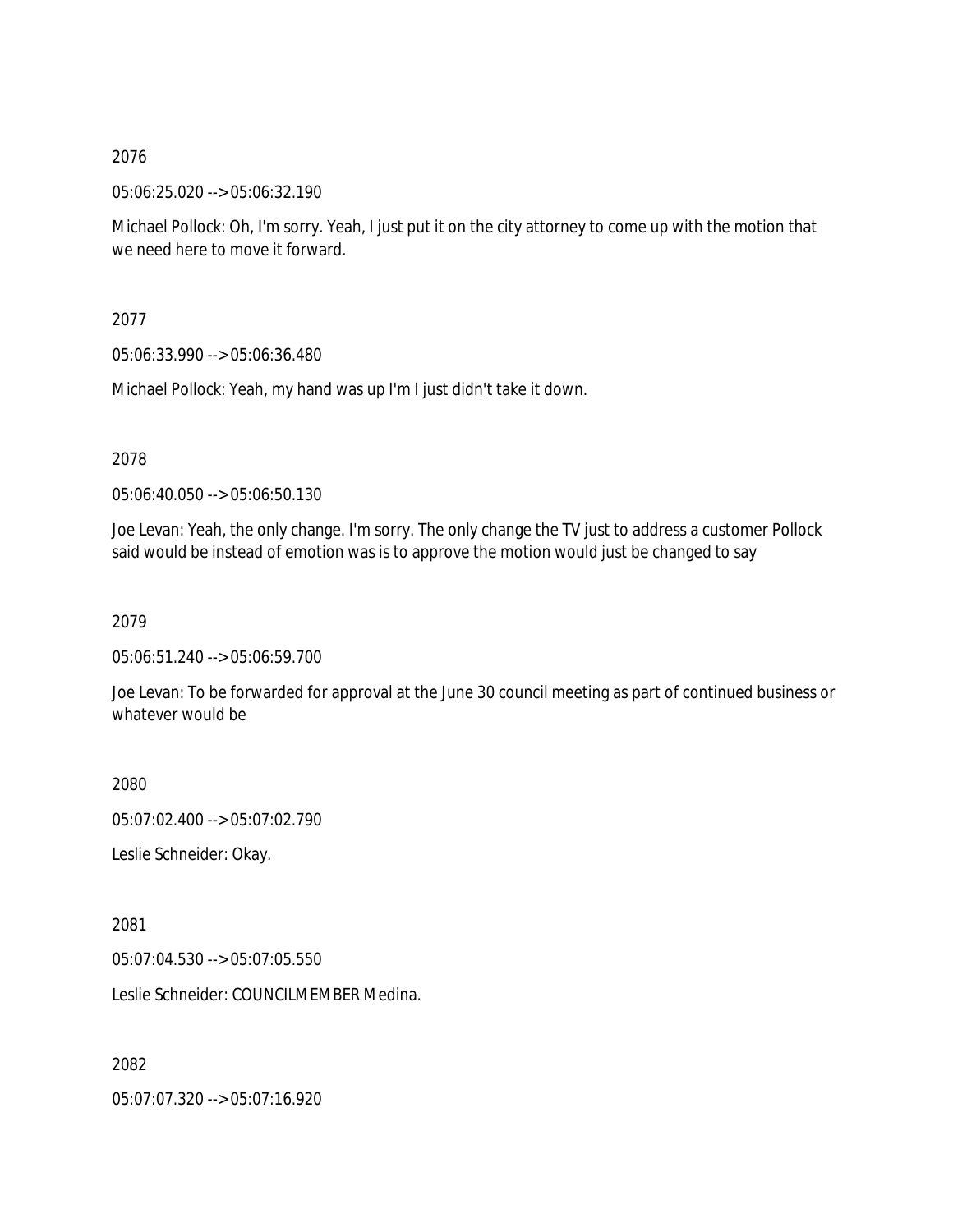Kol Medina: Well, if we disagree to do that. I don't need to say anything else. So whoever made the motion. Are you willing to accept that amendment and they can just move on with that.

2083

05:07:23.160 --> 05:07:23.610

Michael Pollock: Figure

2084

05:07:26.520 --> 05:07:29.760

Michael Pollock: COUNCILMEMBER COUNCILMEMBER nisar make the motion.

2085

05:07:30.390 --> 05:07:32.370

Rasham Nassar: Yeah, there was some. Yup.

2086

05:07:32.430 --> 05:07:36.750

Michael Pollock: Yup. Councilmember Medina asked for you to accept a friendly amendment.

2087

05:07:36.930 --> 05:07:46.080

Rasham Nassar: Yes, yes. And that's yes I accept the amendment to the motion that I made, that's been proposed by city attorney live in

2088

05:07:47.610 --> 05:07:50.340

Rasham Nassar: Is that adequate, can we move for vote.

2089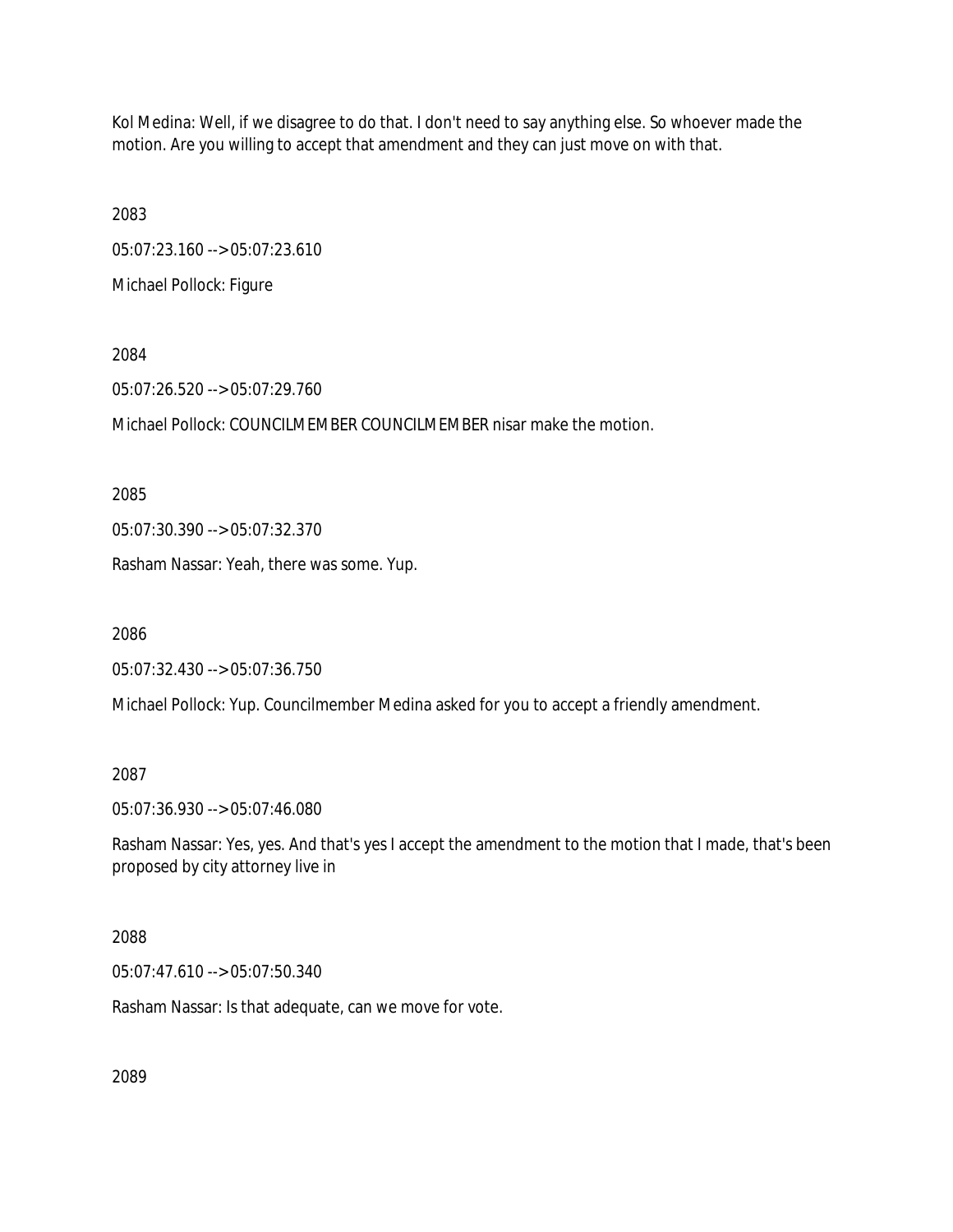05:07:53.520 --> 05:07:55.080

Leslie Schneider: Okay, so we've had

2090

05:07:57.240 --> 05:08:01.170

Leslie Schneider: we're voting on the amendment now so right. Do we have a second on the amendment.

2091

05:08:03.480 --> 05:08:10.560

Leslie Schneider: We do have a second on the amendment COUNCILMEMBER deets. So, all those in favor of amending the motion on the floor, please say aye.

2092

05:08:14.310 --> 05:08:15.870

Leslie Schneider: And any opposed.

2093

05:08:17.250 --> 05:08:21.390

Leslie Schneider: So there's one opposed COUNCILMEMBER hi topless.

2094

05:08:22.950 --> 05:08:32.400

Leslie Schneider: Okay, so that amendment passes and now we're voting on the motion. All those in favor please say aye.

2095 05:08:33.480 --> 05:08:33.660 Kol Medina: Aye.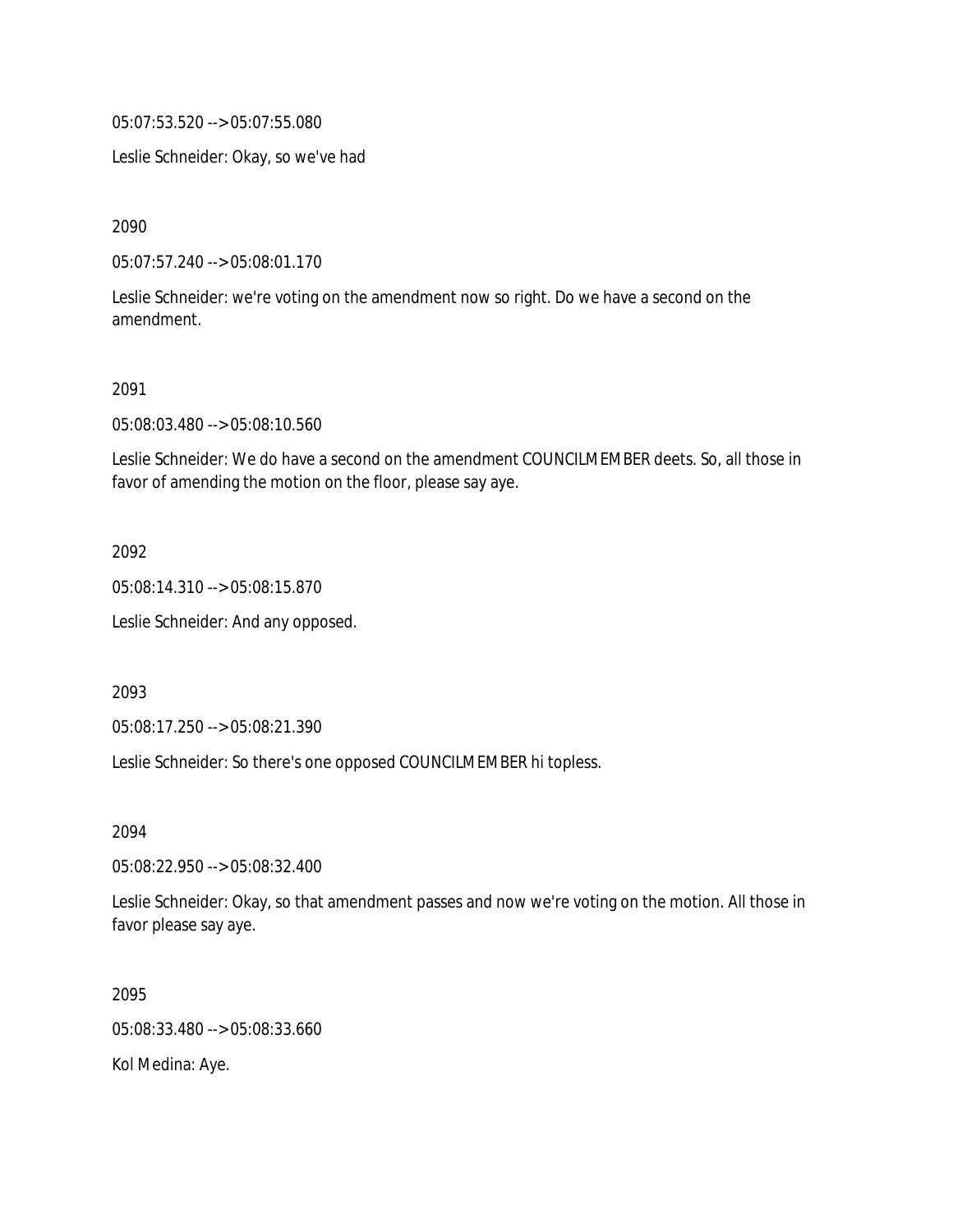05:08:35.160 --> 05:08:36.630 Leslie Schneider: And any opposed.

2097

05:08:39.000 --> 05:08:41.040 Leslie Schneider: Kelson or high topless opposed.

2098

05:08:42.930 --> 05:08:44.790 Leslie Schneider: Alright, so we will

2099

05:08:45.540 --> 05:08:46.740 Deal with this next week.

2100

05:08:49.080 --> 05:08:49.830

Leslie Schneider: City Manager.

2101

05:08:52.740 --> 05:09:02.220

Morgan Smith: Just quickly, so we have clarity on the public comment approach our draft agenda includes even though it's a special meeting next week, as has been typical for the last few months.

2102

05:09:02.670 --> 05:09:11.310

Morgan Smith: We have a notice time for public comment at the beginning of the meeting, which is shaped as if it were a business meeting, which makes sense because we have action items planned.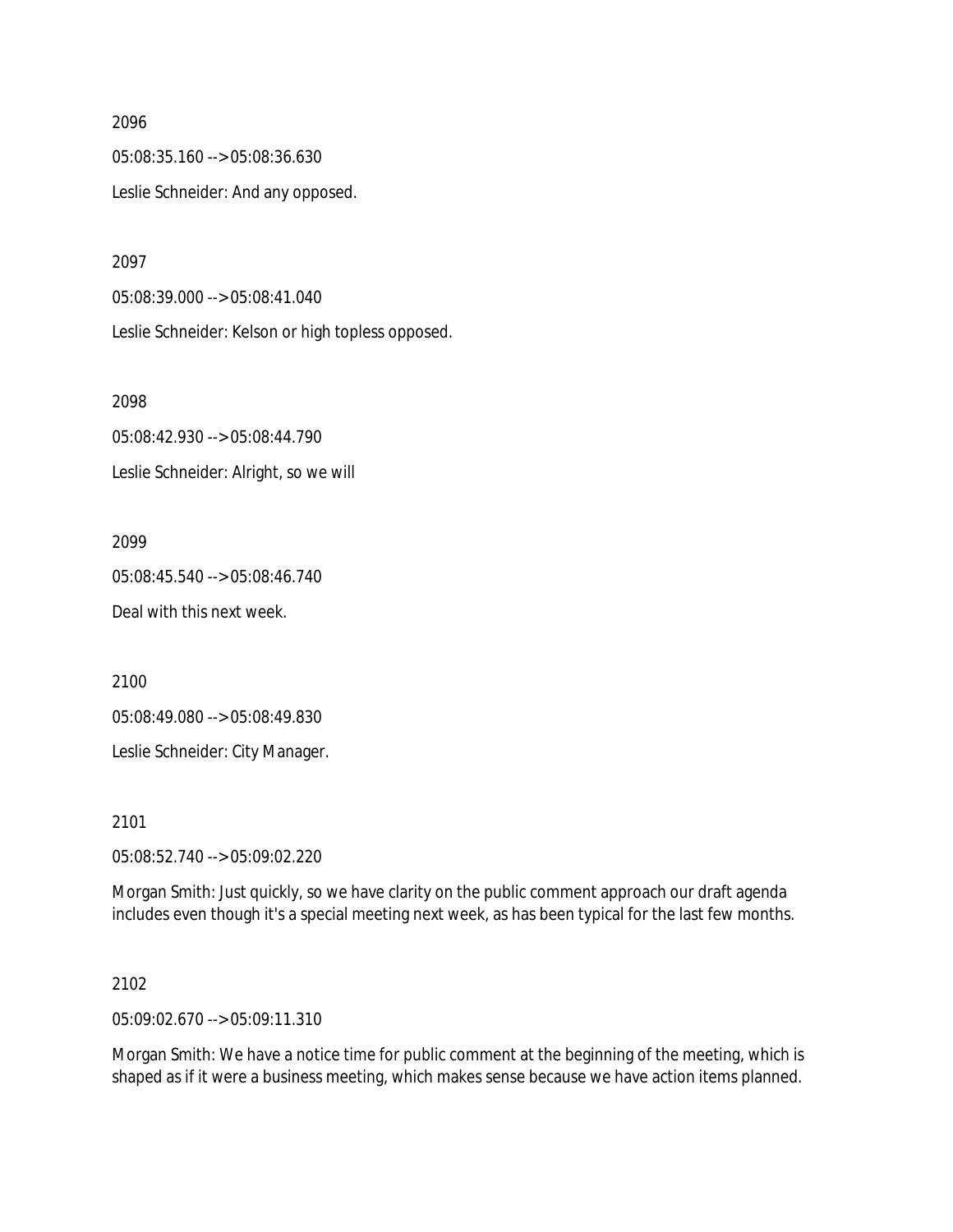05:09:11.700 --> 05:09:26.310

Morgan Smith: So you mentioned public comment related to this topic. Again, as it was tonight we'll have the agenda include the instructions, just to make sure it's clear for everyone that the Council intends to accept public comment on all topics during a time at the beginning of the meeting.

2104

05:09:27.840 --> 05:09:30.690

Leslie Schneider: Writing one that we had that we had for this one.

2105

05:09:30.930 --> 05:09:32.760

Morgan Smith: I just want to clarify, because it is

2106

05:09:32.820 --> 05:09:36.030

Morgan Smith: Technically a special meeting, but it'll have the same shape as a

2107 05:09:36.210 --> 05:09:37.920 Morgan Smith: As a business meeting, is that correct

2108 05:09:38.370 --> 05:09:40.350 Leslie Schneider: Yes oriented.

2109 05:09:42.240 --> 05:09:44.010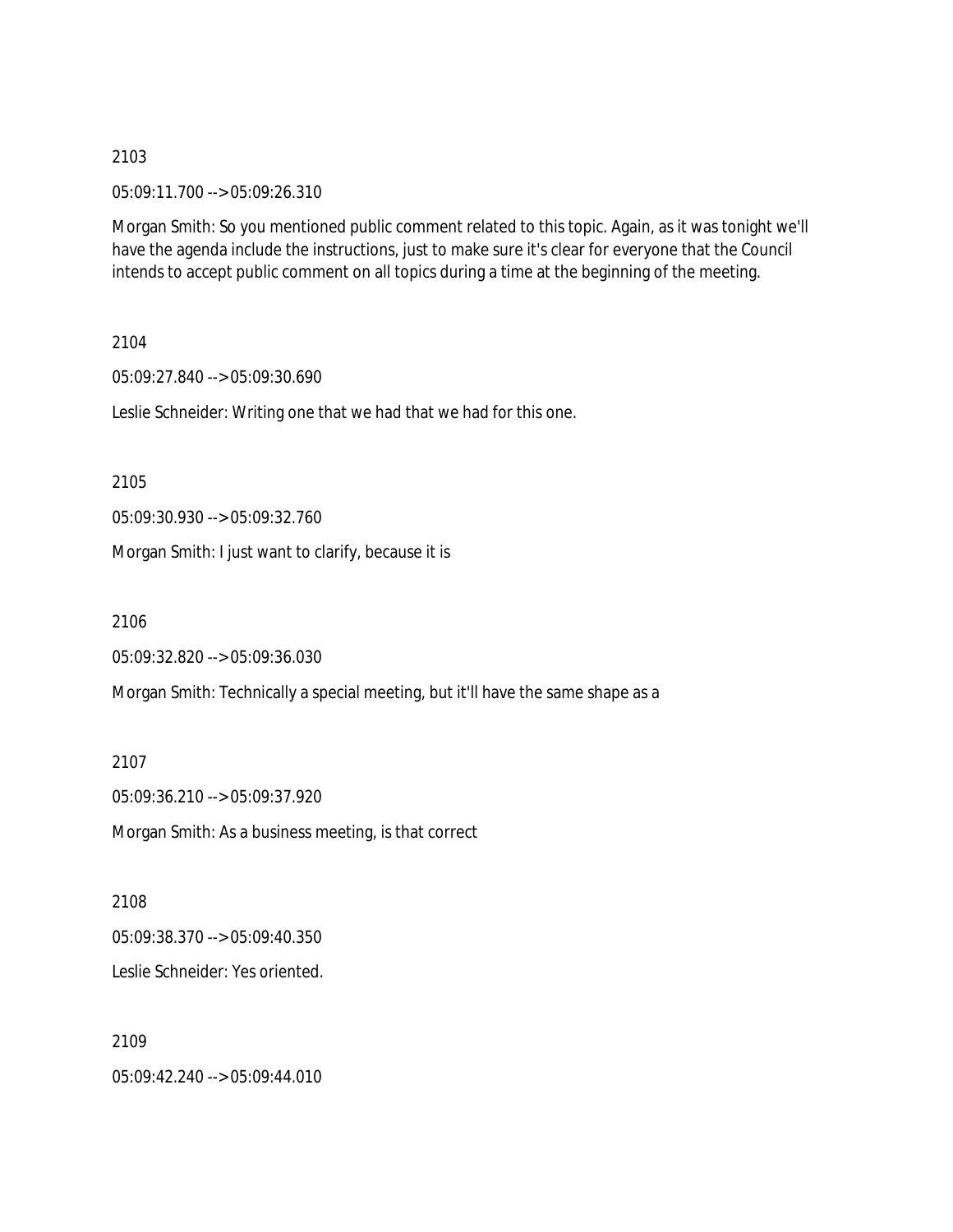Leslie Schneider: Okay. Councilmember Pollock.

2110

05:09:44.910 --> 05:09:46.470

Michael Pollock: Was just a process thing so

## 2111

05:09:47.820 --> 05:09:50.970

Michael Pollock: Did we, are we moving forward with Kimberly.

## 2112

05:09:52.080 --> 05:10:00.450

Michael Pollock: McCormick Osman for right now, or for the next meeting. I JUST DO WE NEED TO VOTE ON HER OR DID BEFORE THAT, where did we

2113

05:10:00.780 --> 05:10:01.860

Leslie Schneider: It's all forwarded

## 2114

05:10:02.160 --> 05:10:06.180

Michael Pollock: Okay. All right. Just, just. All right, great. That's all.

# 2115

05:10:07.770 --> 05:10:09.870

Leslie Schneider: Right, we done with this issue.

## 2116

05:10:12.270 --> 05:10:13.650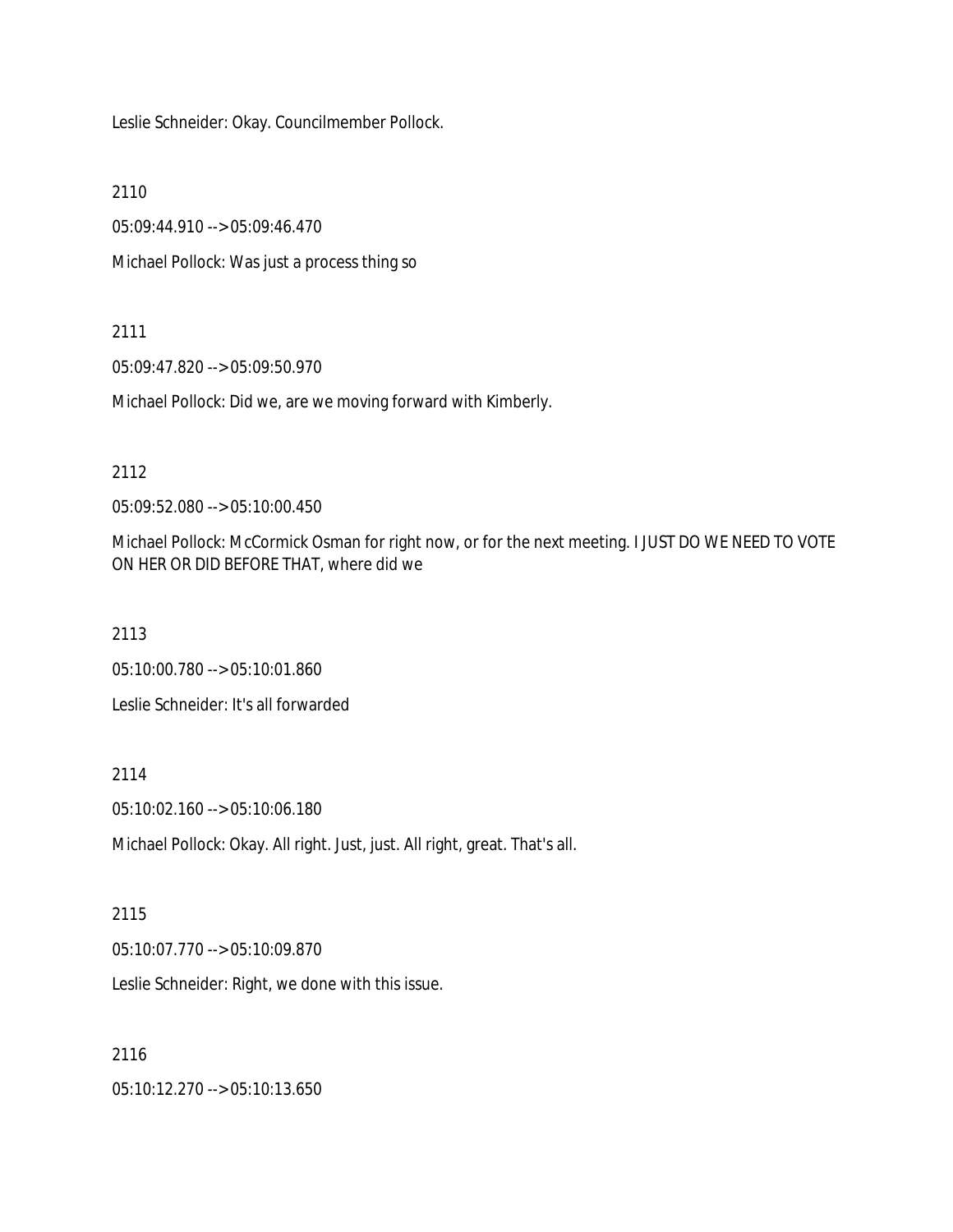Leslie Schneider: Okay, we have

## 2117

05:10:15.150 --> 05:10:26.610

Leslie Schneider: Another item that was pulled from the consent agenda. And that has to do with the temporary staffing position for the coven response and COUNCILMEMBER car. Do you want to

2118

05:10:28.410 --> 05:10:29.220

Leslie Schneider: chime in on that.

## 2119

05:10:29.940 --> 05:10:40.770

Christy Carr: Sure. Thanks. I really just wanted to express my own comments on this item on the record, I was remiss in not speaking up when we discussed it and

## 2120

05:10:41.280 --> 05:10:52.290

Christy Carr: I felt like it was a pretty significant funding decision that the Council didn't really discuss adequately. I get that. We're not going to probably do that tonight because of the time.

2121

05:10:53.580 --> 05:10:53.910

Christy Carr: But

2122

05:10:56.160 --> 05:11:04.290

Christy Carr: I was just hoping to get more clarity on the funding the cares act funding was proposed in the staff memorandum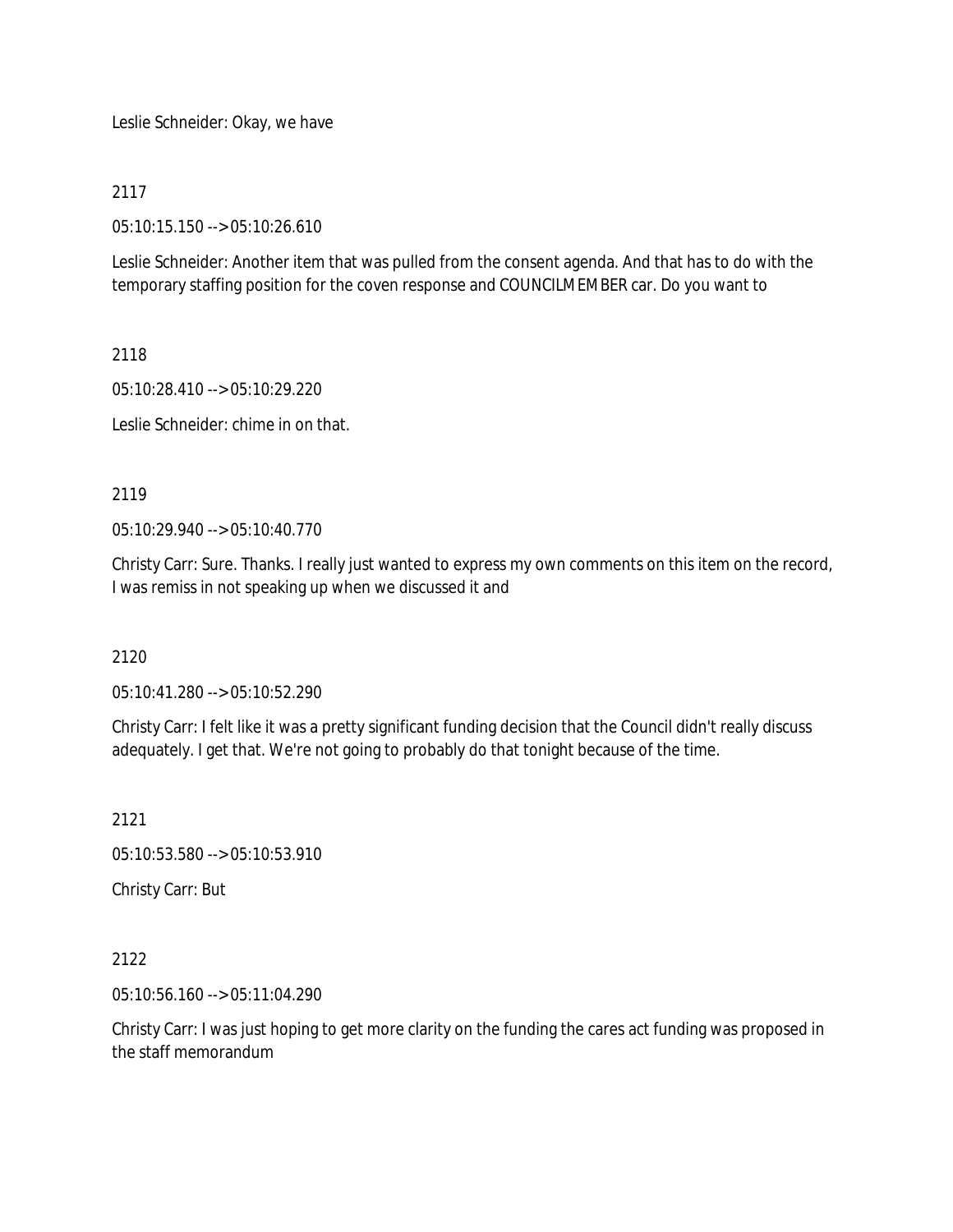05:11:05.370 --> 05:11:17.670

Christy Carr: And I'm not quite sure that this position would be eligible, since it would extend out towards the end of October, and we haven't even discussed the cares funding allocation. So we're kind of spending money before we have it.

2124

05:11:19.260 --> 05:11:25.680

Christy Carr: And also I just felt like we were essentially making a 2021 22 budget decision.

2125

05:11:27.240 --> 05:11:38.370

Christy Carr: Really quickly, and that this position might impact other Council decisions and hiring priorities specifically related to current vacancies. We have a hiring freeze.

# 2126

05:11:39.360 --> 05:11:51.630

Christy Carr: And other priority positions that the Council has had for a while like 100 geologists. So I just thought that it was kind of a hasty approval and I just wanted to at least put my comments on the record.

# 2127

05:11:54.240 --> 05:11:55.410

Leslie Schneider: I'm thinking manager.

# 2128

05:12:00.000 --> 05:12:09.990

Morgan Smith: Yeah, well, I'll just start with my reiterating a key process request. I've made to each of you individually. Maybe I haven't had a chance to speak to COUNCILMEMBER car about this, but

2129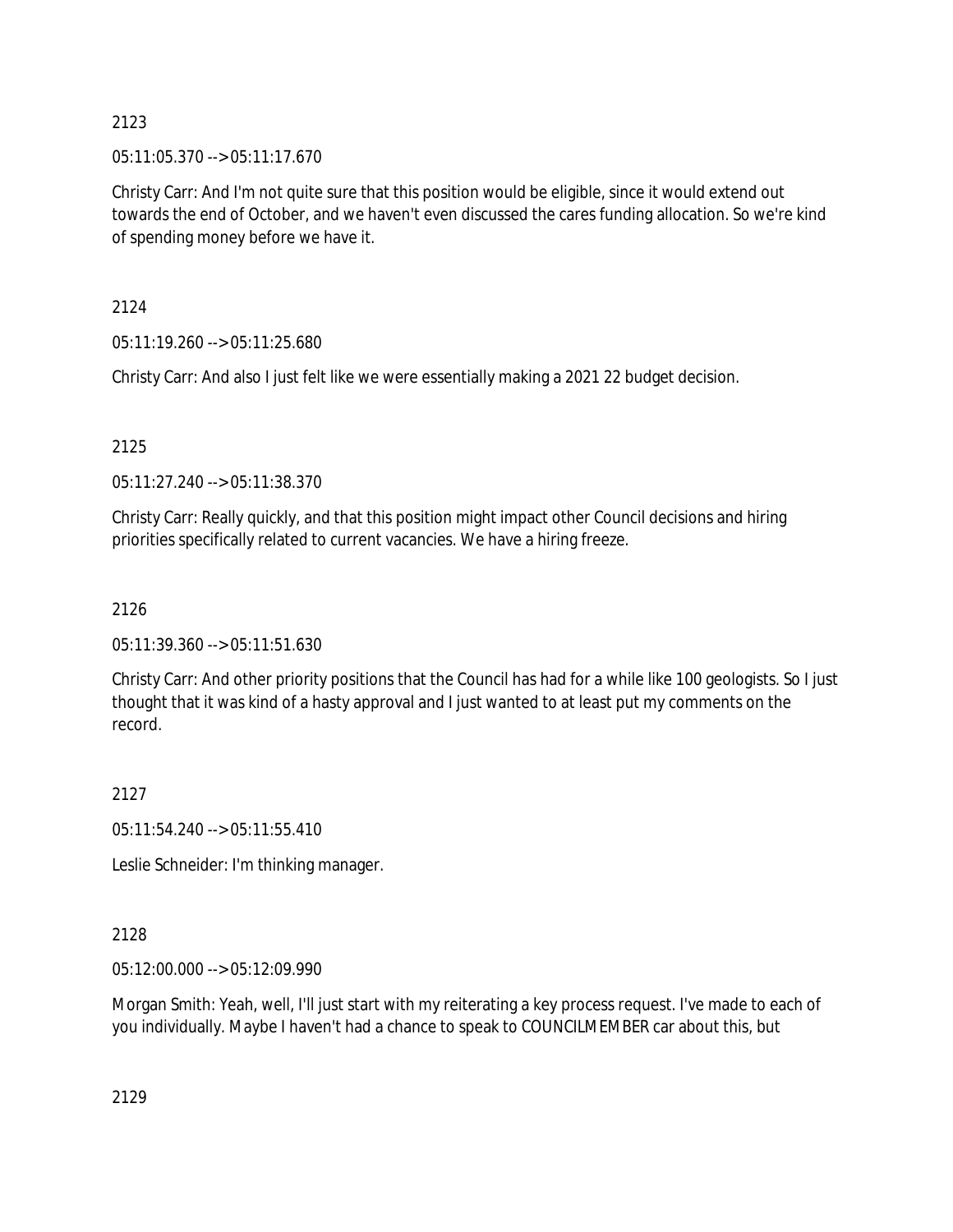05:12:10.350 --> 05:12:16.830

Morgan Smith: I'm always ready to answer councils questions. This is an item. I feel like we did have some discussion on two weeks ago.

2130

05:12:17.160 --> 05:12:28.110

Morgan Smith: And I haven't received any questions or comments on it since I would have been happy to kind of respond to concerns or requests for additional information. I'll try to respond to some of the comments I just heard now.

2131

05:12:29.730 --> 05:12:36.540

Morgan Smith: I don't see this as being connected to the staffing vacancies and the plan, we have for that.

## 2132

05:12:37.170 --> 05:12:47.010

Morgan Smith: This was represented in a lot of ways in our may conversations by the placeholder we identified for \$250,000 of coven response requirements.

## 2133

05:12:47.910 --> 05:12:56.580

Morgan Smith: We know that we need to retrofit our facilities were a complicated work setting, we have a requirement to be ready to serve the public in new ways.

#### 2134

05:12:57.000 --> 05:13:02.070

Morgan Smith: And whether that's installing plexiglass or having somebody here who can advise us

2135

05:13:02.520 --> 05:13:10.110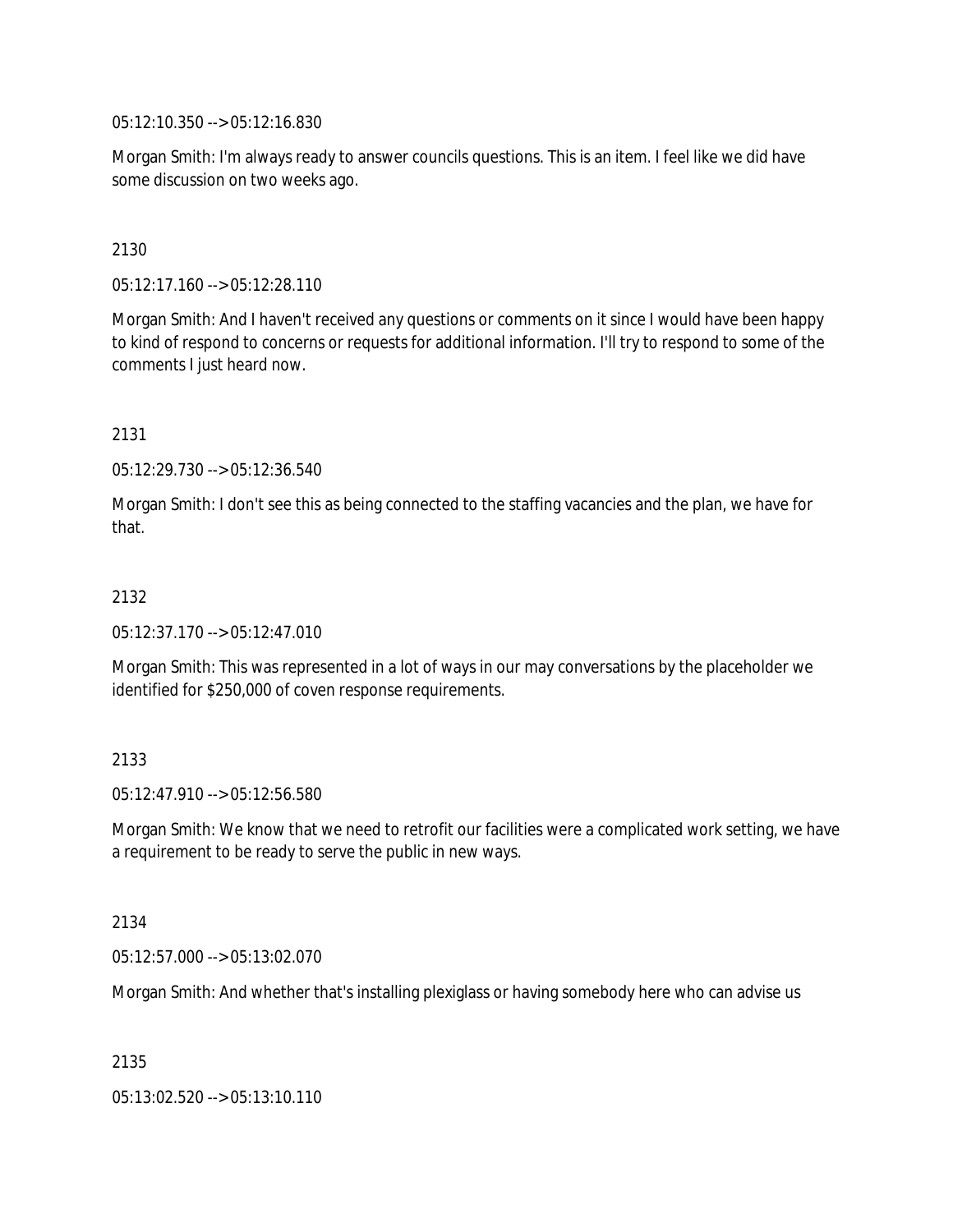Morgan Smith: On a part time basis about what kind of PP. The police needs to be using what needs to be different about public works, what needs to be

2136

05:13:10.440 --> 05:13:18.840

Morgan Smith: Implemented at the senior center you know even looking so far as like waterfront park. I hope there's much we need to do there. But this is a moving target.

# 2137

05:13:19.200 --> 05:13:25.800

Morgan Smith: And we have a responsibility to not only our extensive workforce to make them feel safe and informed.

# 2138

05:13:26.340 --> 05:13:36.330

Morgan Smith: But to the community. We are. We have four or five different sites where the community interact with us and I hope the Council's didn't feel rushed in our discussion. Two weeks ago, I felt like we touched on a lot of these comments.

2139

05:13:37.260 --> 05:13:42.840

Morgan Smith: I also know that the memo references the cares funding, but I think you also heard

2140

05:13:43.230 --> 05:13:53.130

Morgan Smith: That doesn't mean that that's how we will spend this we are just demonstrating what's an eligible expense, which is things that are necessary to our response. So in the same way that we

2141

05:13:53.430 --> 05:14:06.540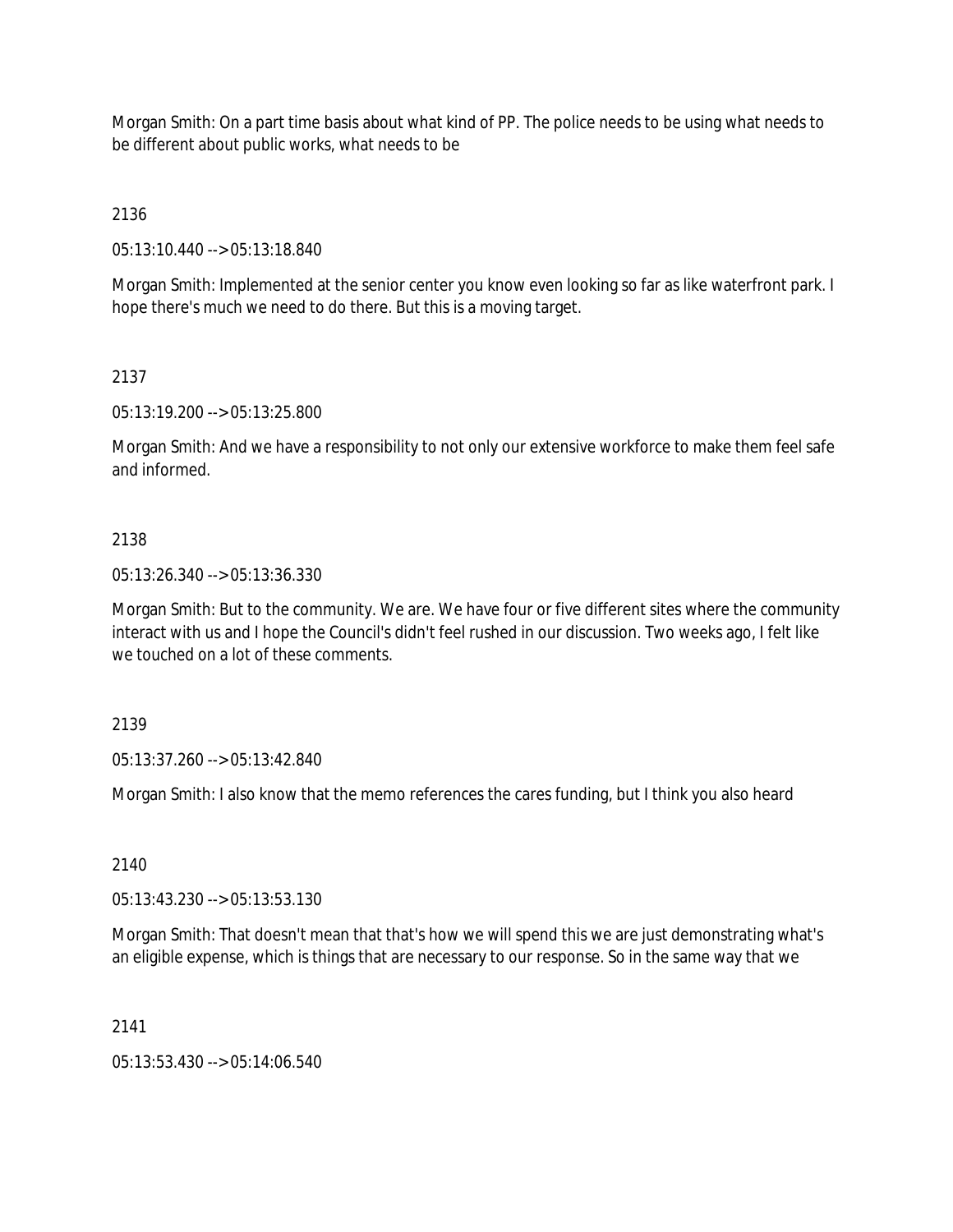Morgan Smith: Intend to in our it's incumbent on us to purchase equipment and make changes to our facilities. I think it's incumbent on us to have skilled resource to advise us and to be an ongoing

2142

05:14:07.980 --> 05:14:14.460

Morgan Smith: Point of contact for what our workspaces, and our public spaces, need to be like to function successfully so

## 2143

05:14:14.850 --> 05:14:19.710

Morgan Smith: I think this is an important ingredient in our reopening and helps us be ready to serve our community.

#### 2144

05:14:20.070 --> 05:14:29.730

Morgan Smith: And we just don't have anyone on staff who does this the intent and it being a part time position is so we can dial it up. And as soon as we can dial it down so

#### 2145

05:14:30.600 --> 05:14:43.980

Morgan Smith: We don't see this as an ongoing need once this current set of events is in resolution. And it may be that will hit some kind of status quo. Where are we have complete understanding of what's needed

#### 2146

05:14:44.490 --> 05:14:59.100

Morgan Smith: And we say this was something we needed to get our act together for six months, but not beyond. So again, I'm always ready to answer questions and I would have appreciated the chance to do that more fully ahead of these comments tonight.

2147

05:15:00.690 --> 05:15:01.320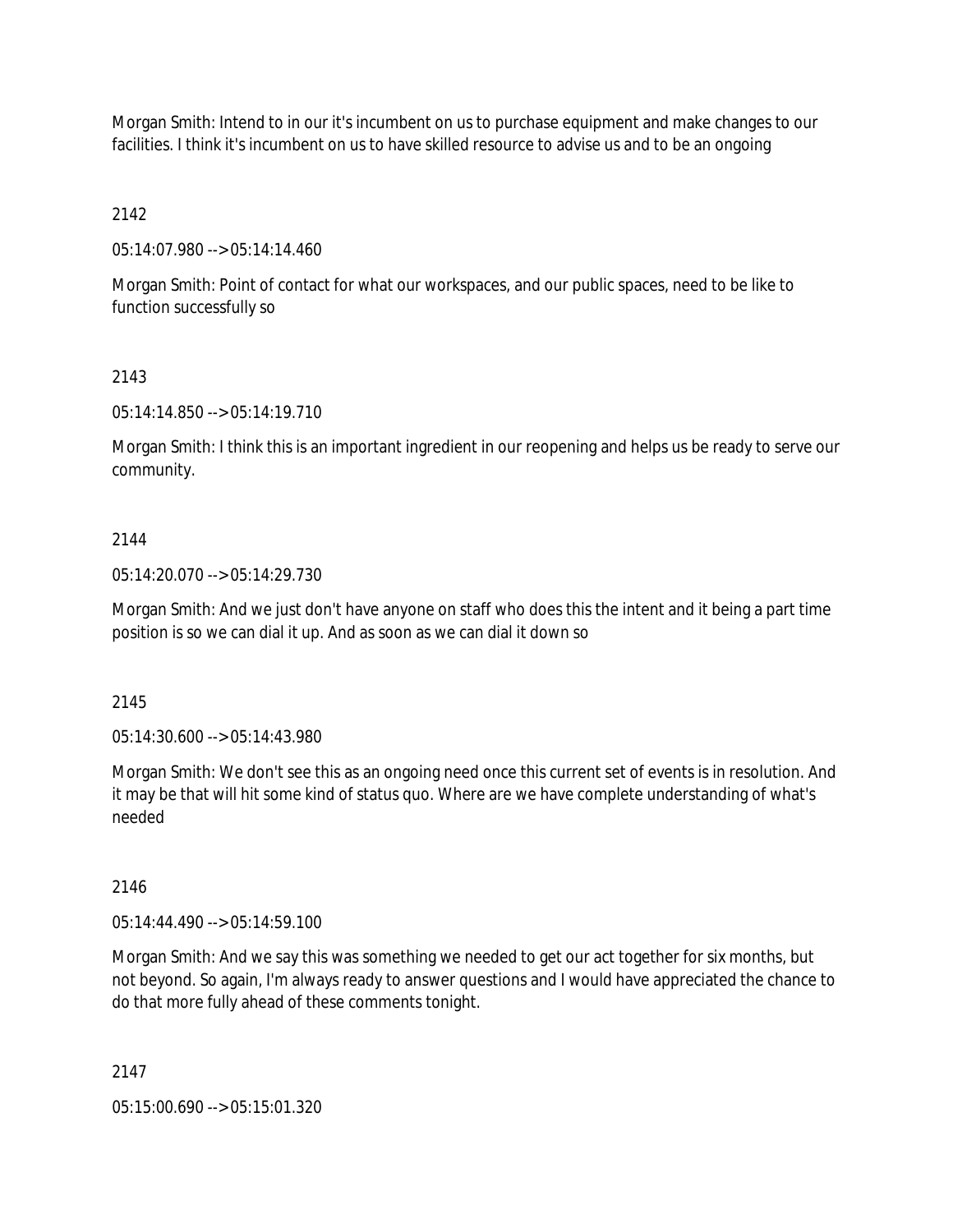Leslie Schneider: I'm

2148

05:15:01.980 --> 05:15:03.330

Leslie Schneider: COUNCILMEMBER car before I

## 2149

05:15:04.590 --> 05:15:21.990

Leslie Schneider: Get back to you. I just wanted to share that one of the things I heard in the discussion previously was that only the amount that would be potentially that that would be spent on this part time position, up until the end of October would come out of cares funding. So this would be

2150

05:15:23.280 --> 05:15:25.920

Leslie Schneider: Maybe you're assuming that and know that already, but

2151

05:15:26.970 --> 05:15:29.280

Leslie Schneider: You know, there, there was no intention to have

2152

05:15:31.050 --> 05:15:33.120

Leslie Schneider: I i think that it's actually a

# 2153

05:15:36.270 --> 05:15:47.490

Leslie Schneider: Sign of the authenticity of the need to say that this position would go beyond what the cares act timing would allow. In other words, you know,

2154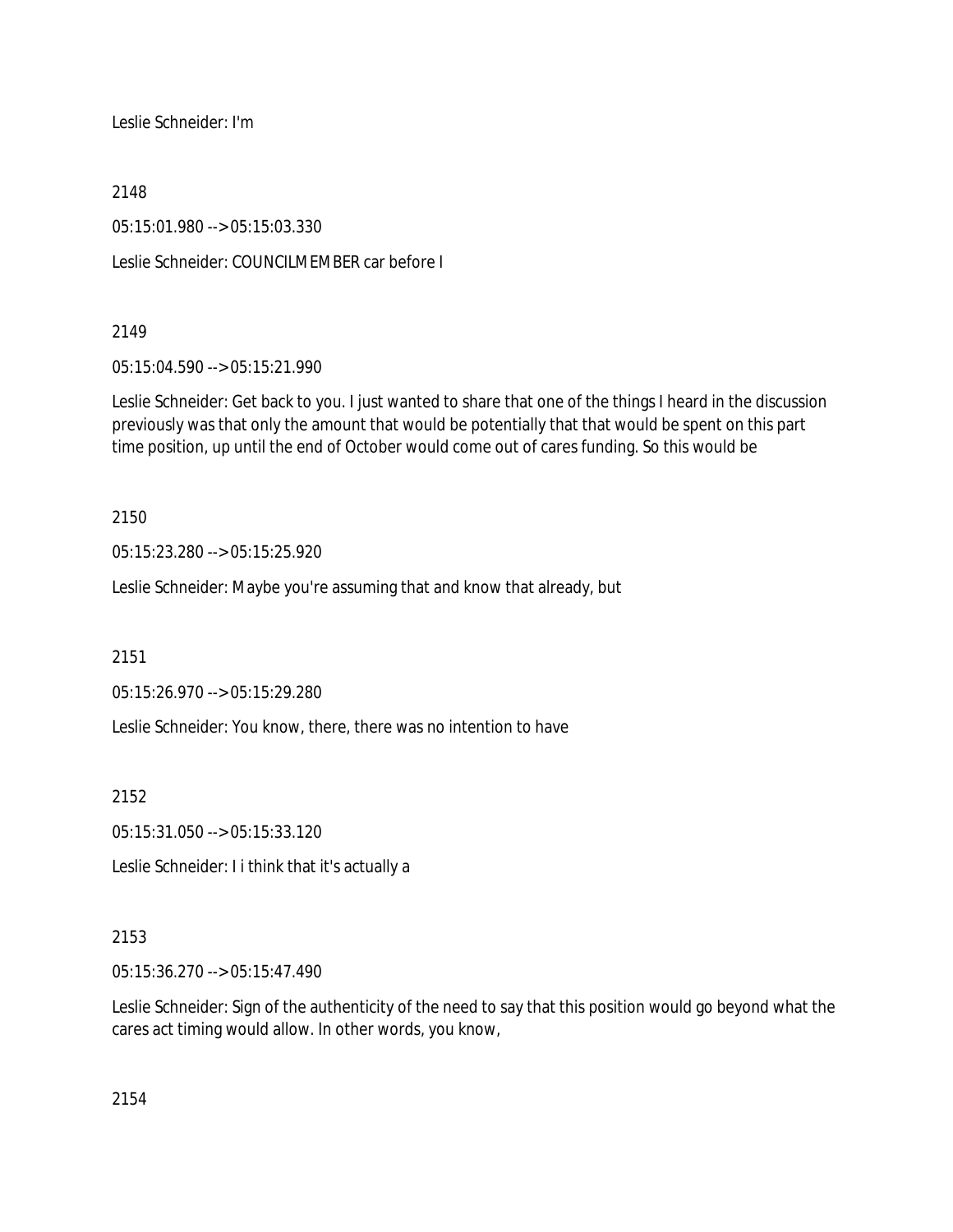05:15:49.260 --> 05:15:52.500

Leslie Schneider: We're not just taking advantage of some money coming in the door to

2155

05:15:53.520 --> 05:16:09.510

Leslie Schneider: Make our lives a little easier. And he that's not a fair characterization of it. But there actually is an ongoing need for as long as the pandemic exists. So a small amount of this would get taken care of by care spending, but obviously not anywhere near

2156

05:16:10.500 --> 05:16:11.280

Leslie Schneider: The majority of it.

# 2157

05:16:11.550 --> 05:16:21.510

Morgan Smith: I just feel like I want to clarify i i'd have to pull up the memo, but I wasn't intended to convey that it's a it's an established decision that that's the source of the funding.

2158

05:16:22.590 --> 05:16:29.970

Morgan Smith: It's it's understood. I think that it appears as if this could be an eligible expense in the same way that the

2159

05:16:30.420 --> 05:16:41.520

Morgan Smith: \$85,000 we expect to spend on pp could be an eligible expense one main intent of the conversation. Next week is to have a shared understanding of how we want to use those allocated funds.

2160

05:16:42.420 --> 05:16:50.760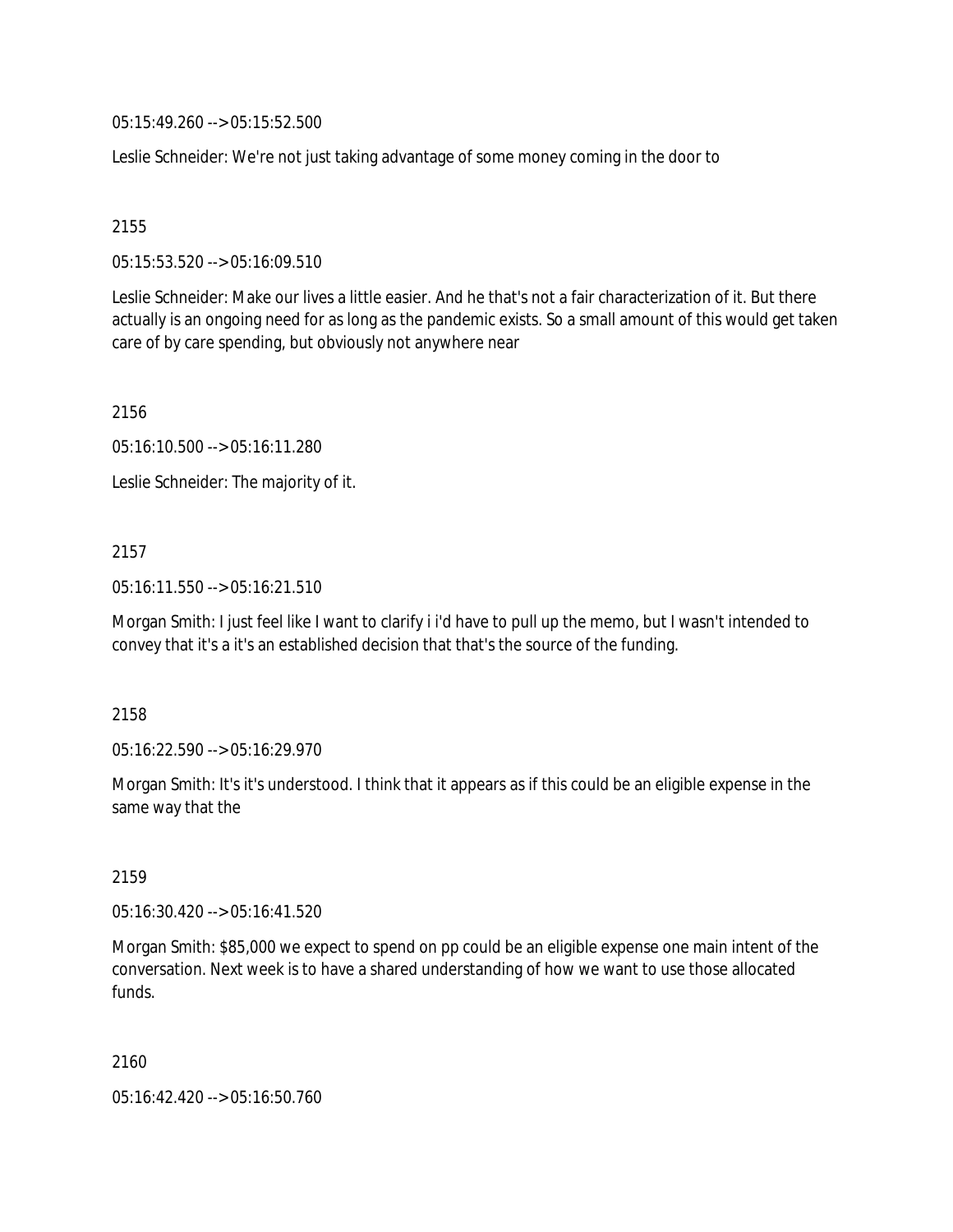Morgan Smith: But I think what was intended is that our expectation is that this would be eligible, but that doesn't mean that that's why we're suggesting that we

2161

05:16:51.180 --> 05:17:01.440

Morgan Smith: Move forward with this action. I also want to highlight, make sure we're all clear on the exact amount. I think our estimate for the 2020 expenses was about \$40,000 so it is

## 2162

05:17:01.830 --> 05:17:20.070

Morgan Smith: New spending spending that wasn't planned when we launched our budget in 2020 but it's certainly within reasonable order of magnitude of what I think is incumbent on us again as the manager of six different complicated work sites, three, four, or five of which have a public

## 2163

05:17:21.600 --> 05:17:30.810

Morgan Smith: Public Space presence, that is that is necessary. So we don't, we're not talking about hundreds of thousands of dollars. I think it's money well spent to be efficient and

## 2164

05:17:33.270 --> 05:17:39.720

Morgan Smith: And well well planned and how we approach the changes that we need to make and the monitoring what's going to need to be ongoing. So

2165

05:17:41.580 --> 05:17:42.330

Leslie Schneider: COUNCILMEMBER car.

2166

05:17:44.010 --> 05:17:52.860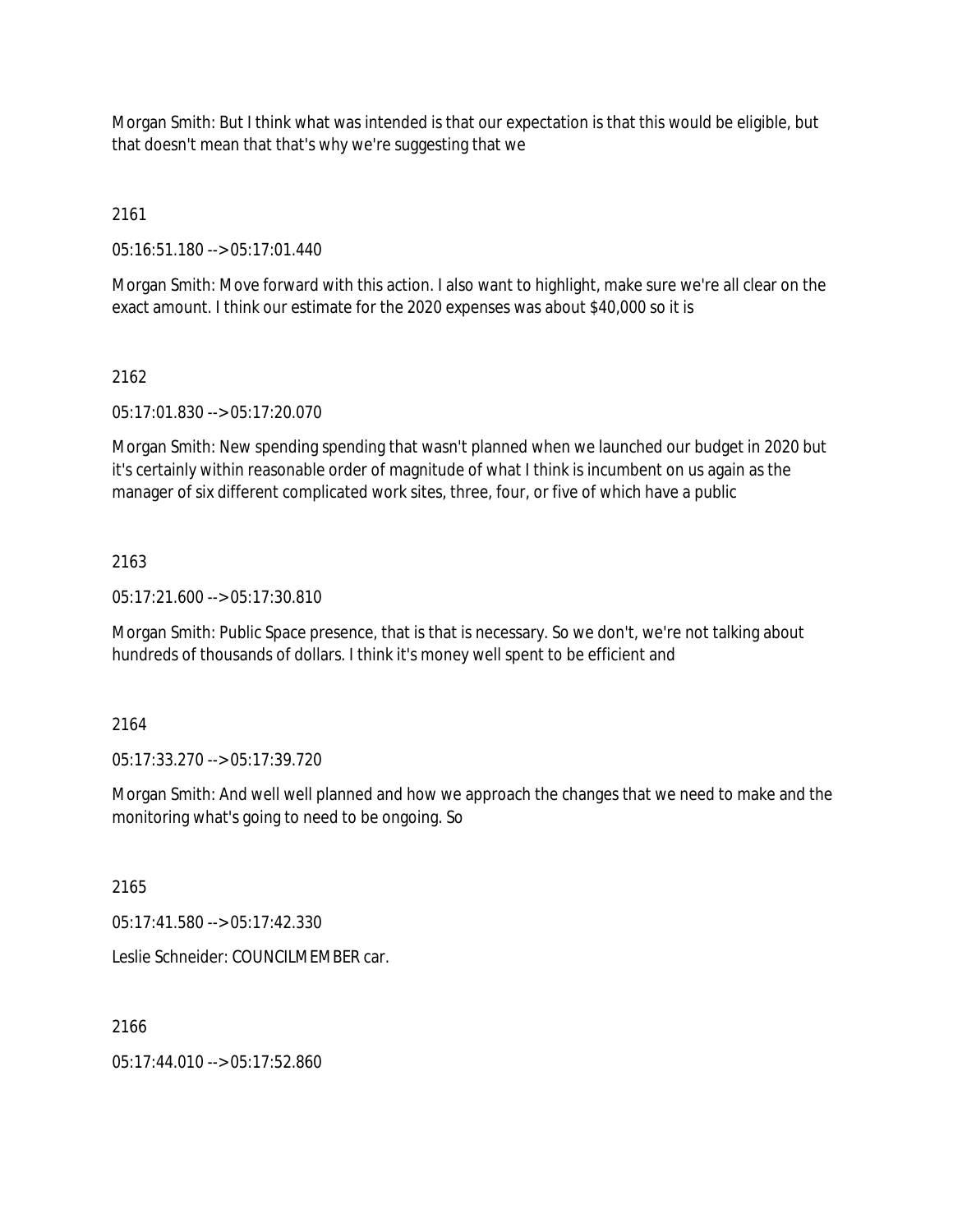Christy Carr: Thanks. Thanks city manager for reiterating your willingness to have these sorts of discussions offline. I'll try to do that in the future.

2167

05:17:53.640 --> 05:18:02.250

Christy Carr: I didn't really have any questions, actually, I just, again, as I started out my comments. I just felt I was remiss in

## 2168

05:18:02.670 --> 05:18:19.650

Christy Carr: Not putting my comments on record about this funding decision that I do still feel is significant, particularly related to hiring decisions moving forward in 2021 and 2022 and if that's because I don't understand how the budget works, then I'll just have some learning to do so. Thanks.

## 2169

05:18:20.970 --> 05:18:23.160

Leslie Schneider: Thank you for that. Okay. Councilmember Medina.

2170

05:18:30.600 --> 05:18:34.110

Kol Medina: I just want to make a motion to approve this so

2171

05:18:35.280 --> 05:18:40.860

Kol Medina: I moved to approve the staffing request for coven 19 response as presented in the packet

## 2172

05:18:42.480 --> 05:18:44.070

Leslie Schneider: COUNCILMEMBER deets. Second to that.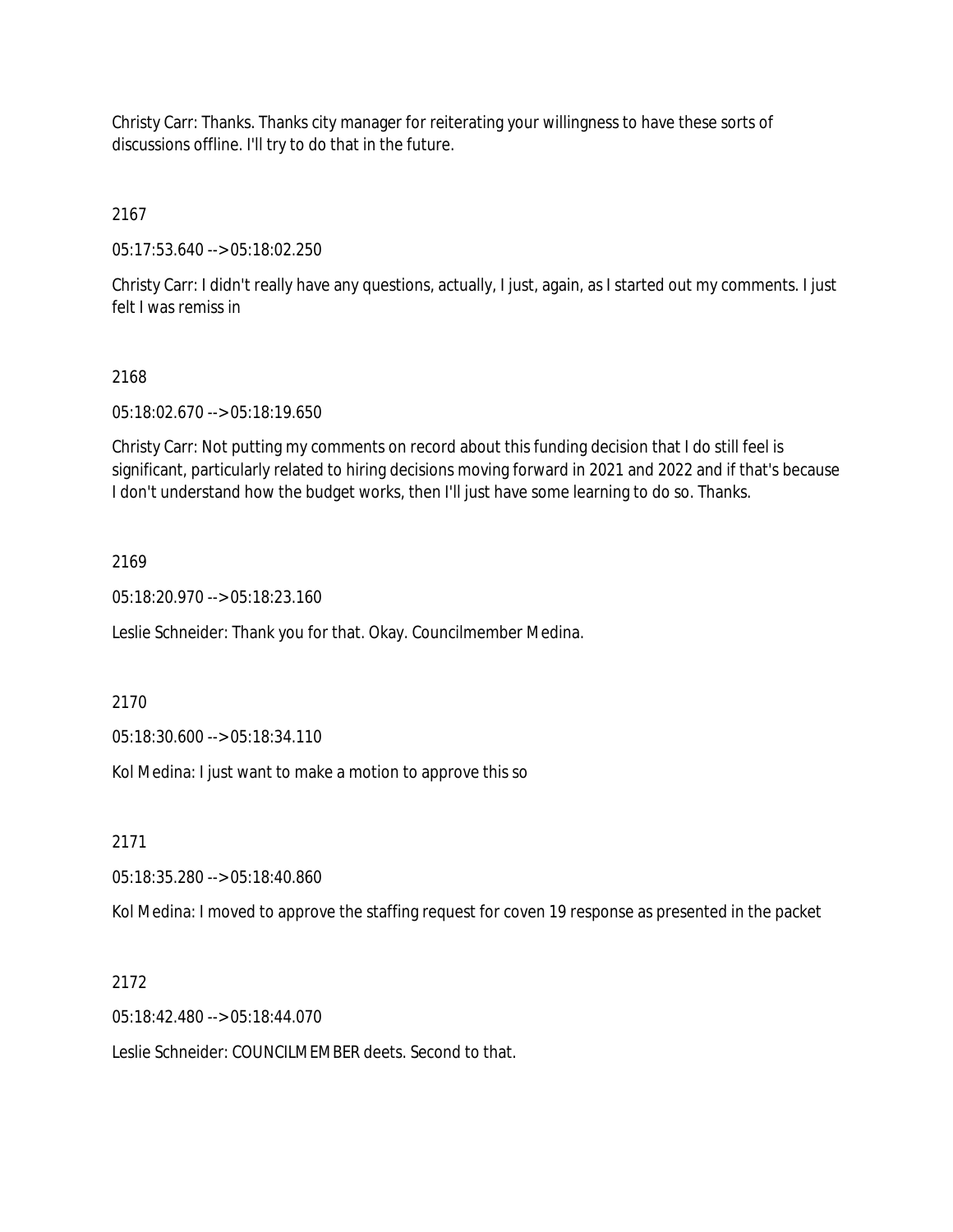05:18:44.130 --> 05:18:45.090 Leslie Schneider: Is there any further.

2174

05:18:45.120 --> 05:18:46.050 Discussion.

2175 05:18:47.550 --> 05:18:49.830 Leslie Schneider: All right. All those in favor please say aye.

2176 05:18:50.430 --> 05:18:50.850 Aye.

2177

05:18:52.710 --> 05:18:53.730

Leslie Schneider: Any opposed.

2178

05:18:56.370 --> 05:19:01.380

Leslie Schneider: I don't think I saw any posts that. Correct. Okay, so that passes unanimously.

## 2179

05:19:04.020 --> 05:19:16.620

Leslie Schneider: Alright, so now we are at item 12 the consent agenda. So with the items that are remaining. How does the consent agenda look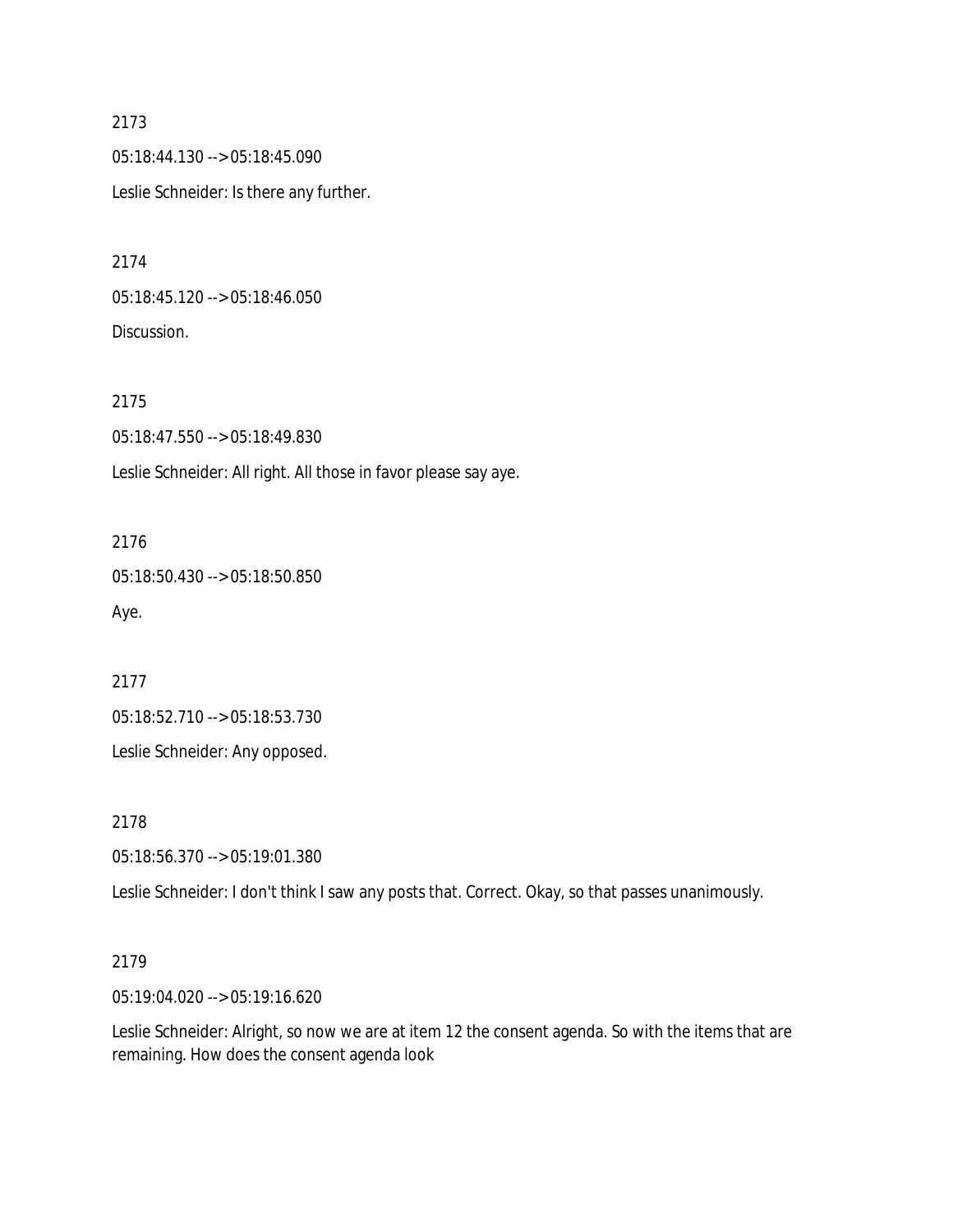05:19:17.820 --> 05:19:18.870 Leslie Schneider: Because member dates.

2181

05:19:19.110 --> 05:19:21.660

Joe Deets: I moved to approve the Consent Agenda.

2182

05:19:23.790 --> 05:19:25.770

Leslie Schneider: COUNCILMEMBER Pollock. I think seconded that

2183 05:19:27.150 --> 05:19:28.890

Leslie Schneider: Any further comment.

2184

05:19:31.050 --> 05:19:33.780

Leslie Schneider: All right. All those in favor please say aye.

2185

05:19:36.300 --> 05:19:37.260

Leslie Schneider: Any opposed.

2186

05:19:39.030 --> 05:19:49.590

Leslie Schneider: That passes unanimously. Thank you all very much. And I guess I didn't print the last page. But I guess we have for the good of the order right look over here.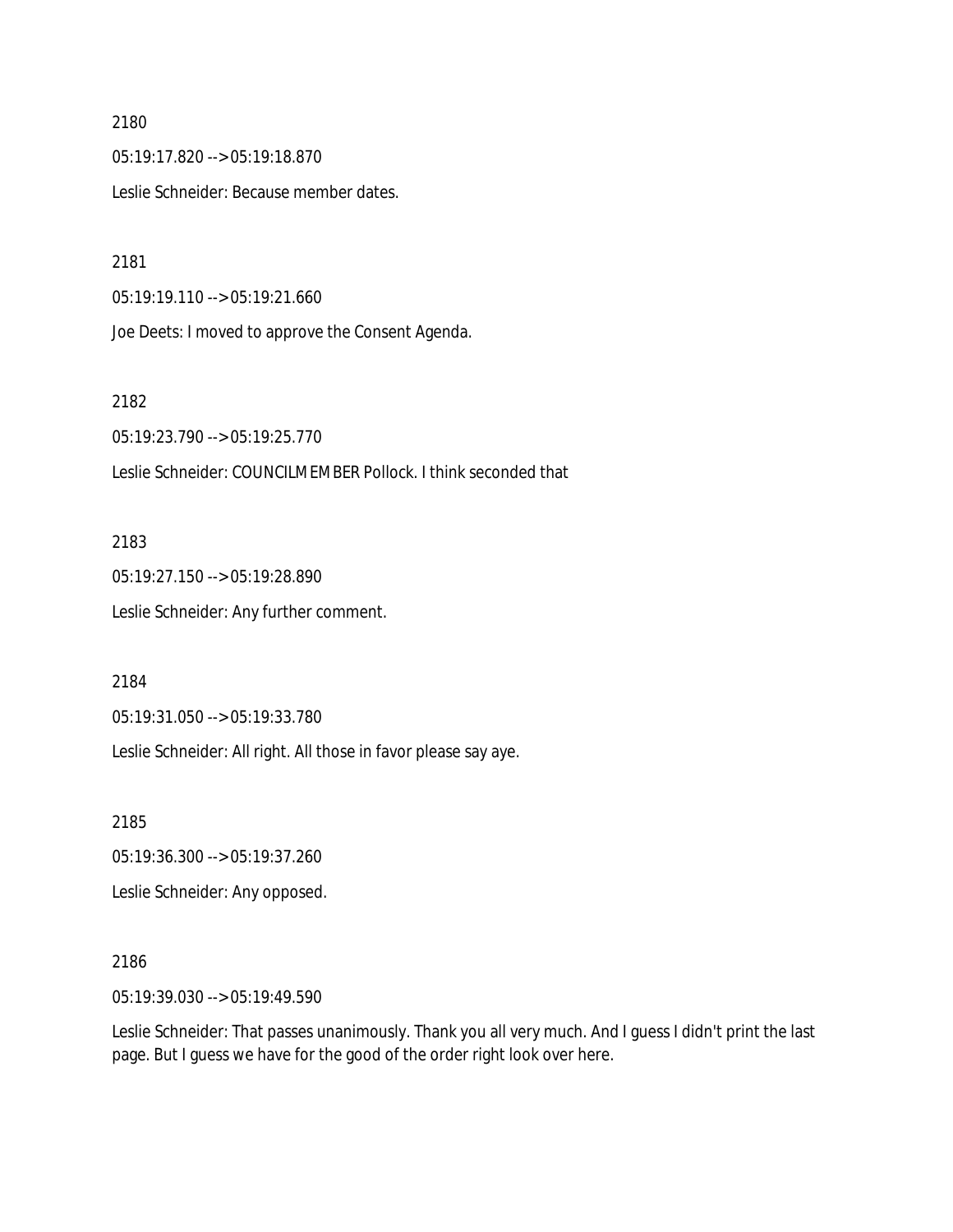05:19:51.030 --> 05:19:52.080 Leslie Schneider: White Paper ran out.

2188

05:19:53.130 --> 05:19:54.510 Michael Pollock: Of committee reports.

2189

05:19:54.600 --> 05:19:55.920 Leslie Schneider: Oh, there we go. Okay.

2190 05:19:56.280 --> 05:19:56.370 I

2191 05:19:57.450 --> 05:19:58.590 Michael Pollock: Want to mention that

2192

05:19:59.670 --> 05:20:07.980

Leslie Schneider: Yeah, I'm okay. We have committee reports here at item 13 and it is now 1141

2193

05:20:09.240 --> 05:20:11.550 Leslie Schneider: I don't see any hands raised.

2194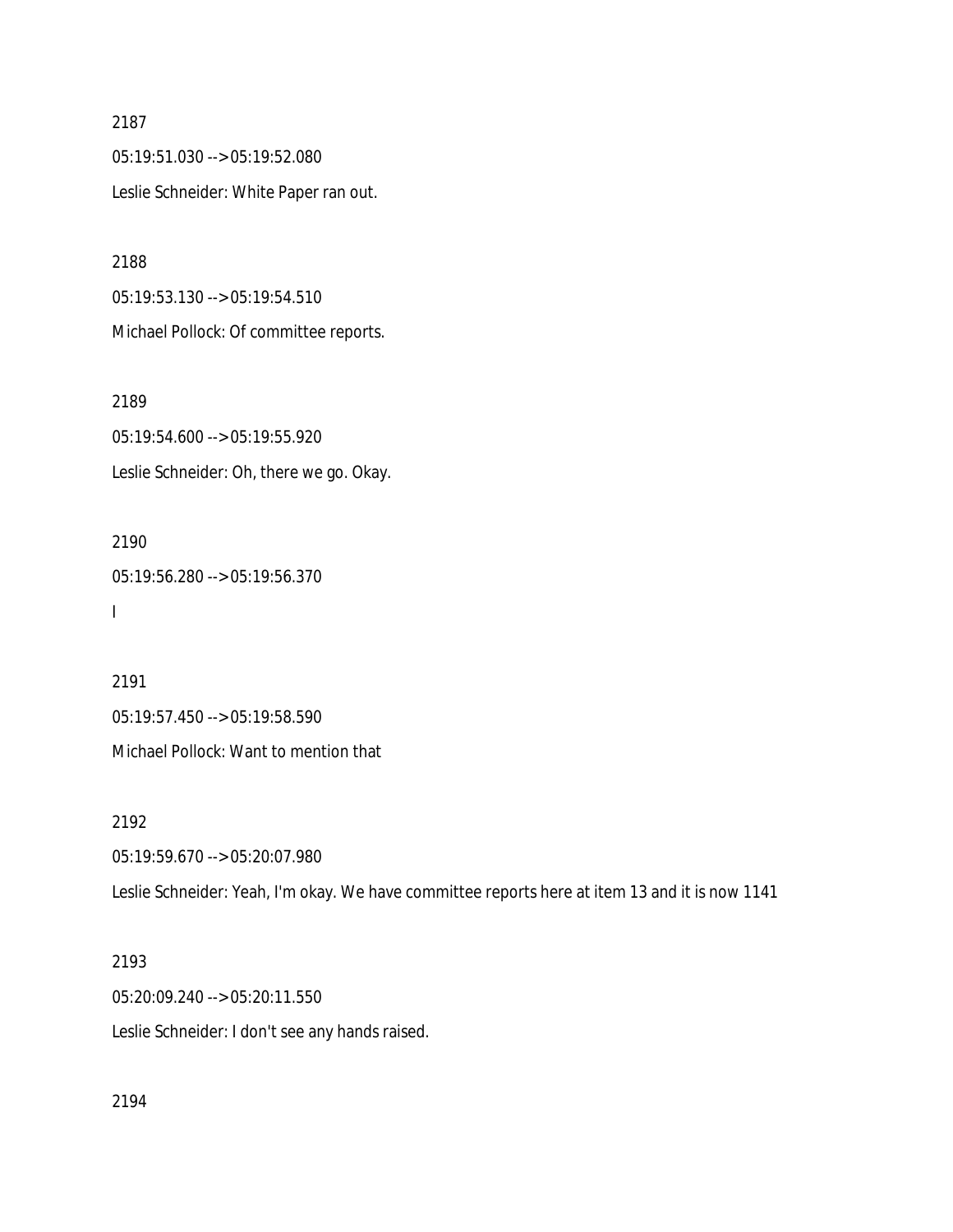05:20:13.410 --> 05:20:16.560

Leslie Schneider: Let us move on to item 14 for the good of the order

2195

05:20:21.000 --> 05:20:23.130

Leslie Schneider: I don't see any hands raised.

2196 05:20:23.370 --> 05:20:25.980 Leslie Schneider: Just like it is very late.

2197 05:20:27.090 --> 05:20:27.600 Joe Deets: Yes, we

2198 05:20:29.490 --> 05:20:29.880 Leslie Schneider: Were

2199 05:20:31.140 --> 05:20:32.190 Joe Deets: Last week, isn't it.

2200 05:20:34.740 --> 05:20:36.540 Leslie Schneider: Let's see this really quickly merger and

2201 05:20:38.340 --> 05:20:39.210